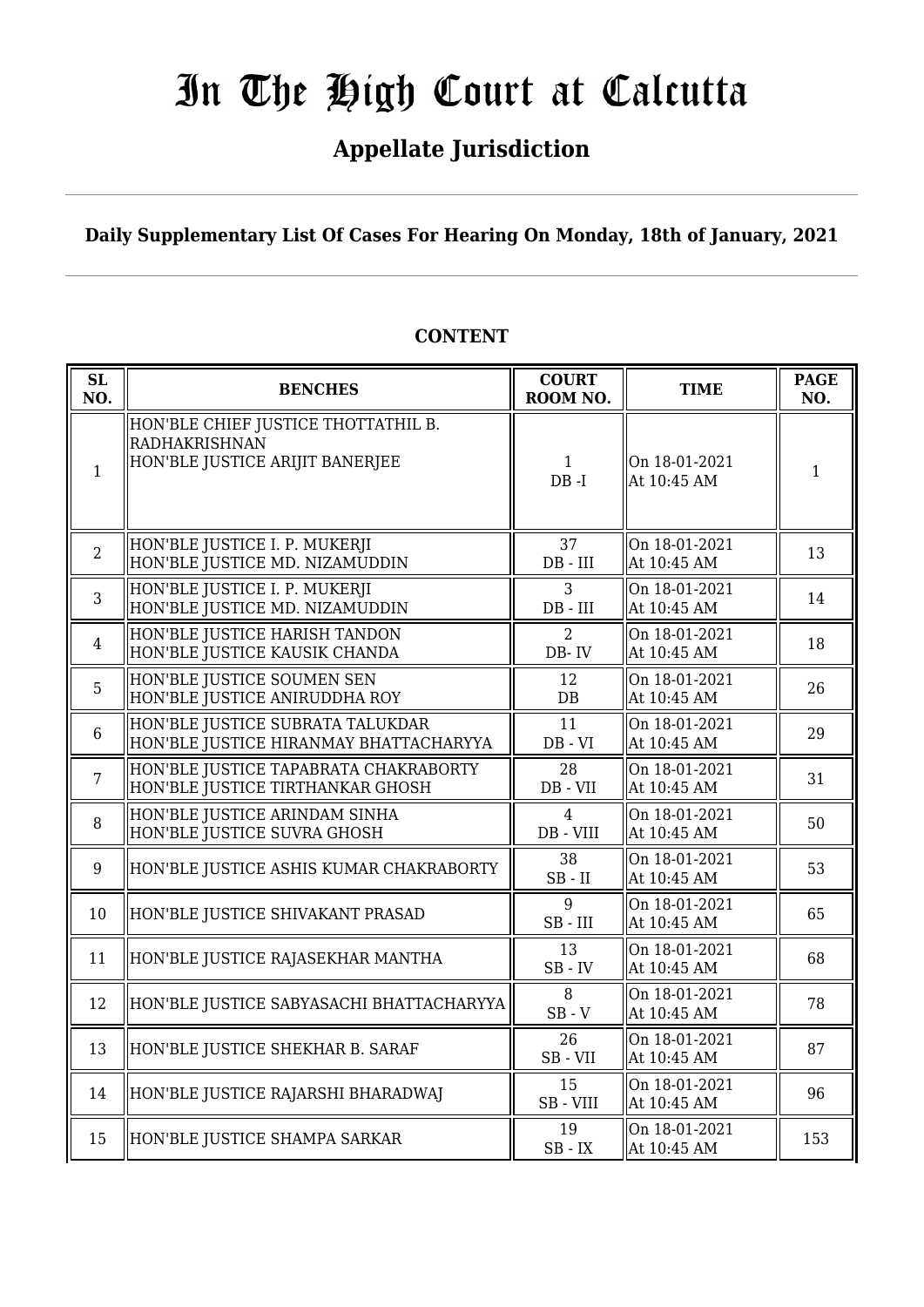| SL <sub>NO</sub> . | <b>BENCHES</b>                       | <b>COURT</b><br>ROOM NO. | <b>TIME</b>                  | <b>PAGE</b><br>NO. |
|--------------------|--------------------------------------|--------------------------|------------------------------|--------------------|
| 16                 | HON'BLE JUSTICE RAVI KRISHAN KAPUR   | 10<br>$SB - X$           | On 18-01-2021<br>At 10:45 AM | 158                |
| 17                 | HON'BLE JUSTICE ARINDAM MUKHERJEE    | 23<br>$SB - XI$          | On 18-01-2021<br>At 10:45 AM | 163                |
| 18                 | HON'BLE JUSTICE BISWAJIT BASU        | 18<br>SB-XII             | On 18-01-2021<br>At 10:45 AM | 168                |
| 19                 | HON'BLE JUSTICE AMRITA SINHA         | 24<br>SB-XIII            | On 18-01-2021<br>At 10:45 AM | 171                |
| 20                 | HON'BLE JUSTICE ABHIJIT GANGOPADHYAY | 22<br>SB - XIV           | On 18-01-2021<br>At 10:45 AM | 182                |
| 21                 | HON'BLE JUSTICE JAY SENGUPTA         | 32<br>$SB$ - $XV$        | On 18-01-2021<br>At 10:45 AM | 187                |
| 22                 | HON'BLE JUSTICE BIBEK CHAUDHURI      | 30<br>SB-XVI             | On 18-01-2021<br>At 10:45 AM | 195                |
| 23                 | HON'BLE JUSTICE SUBHASIS DASGUPTA    | 42<br>SB - XVII          | On 18-01-2021<br>At 10:45 AM | 199                |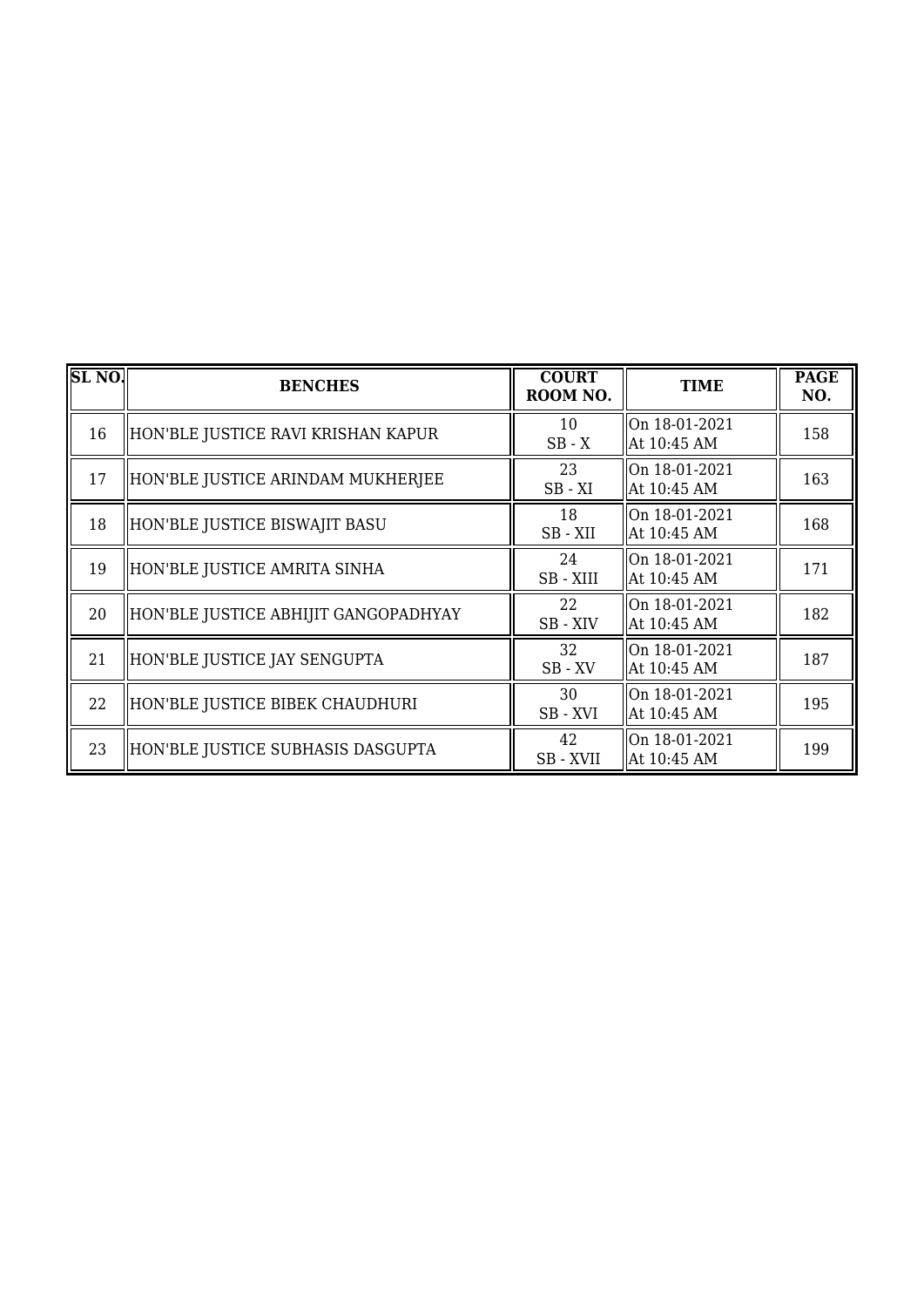

## **Appellate Side**

**DAILY CAUSELIST For Monday The 18th January 2021**

**COURT NO. 1**

**DIVISION BENCH (DB -I)**

**AT 10:45 AM**

**HON'BLE CHIEF JUSTICE THOTTATHIL B. RADHAKRISHNAN HON'BLE JUSTICE ARIJIT BANERJEE**

**( VIA VIDEO CONFERENCE )**

**ON AND FROM WEDNESDAY, THE 13TH JANUARY, 2021 - APPEALS FROM ORDERS RELATING TO RESIDUARY UNDER GROUP IX INCLUDING APPLICATIONS CONNECTED THERETO; PUBLIC INTEREST LITIGATION; CRIMINAL CONTEMPT MATTERS; APPEALS UNDER SECTION 19(1)(a) OF THE CONTEMPT OF COURT'S ACT; APPLICATIONS UNDER SECTION 27 OF THE ELECTRICITY REGULATORY COMMISSION ACT, 1998, INCLUDING APPLICATIONS CONNECTED THERETO; HABEAS CORPUS; DEATH REFERENCE CASES ( INCLUDING ADMISSION OF CRIMINAL APPEALS RELATING TO SUCH REFERENCE AGAINST THE SAME CONVICTION ORDER); ADMISSION OF CRIMINAL APPEALS; HEARING OF CRIMINAL APPEALS & APPLICATIONS CONNECTED THERETO INCLUDING APPLICATION FOR SUSPENSION OF SENTENCE IN PENDING APPEALS; CRIMINAL APPEALS RELATING TO CRIMES AGAINST WOMEN. ANY OTHER MATTER, IRRESPECTIVE OF CLASSIFICATION, AS DIRECTED BY THE HON'BLE CHIEF JUSTICE.**

**SPL. NOTE :**

**MONDAY & TUESDAY : ADMISSION OF CRIMINAL APPEALS , HABEAS CORPUS, CRIMINAL CONTEMPT MATTERS, APPEALS UNDER SECTION 19(1)(a) OF THE CONTEMPT OF COURT'S ACT. APPLICATIONS UNDER SECTION 27 OF THE ELECTRICITY REGULATORY COMMISSION ACT 1998 INCLUDING APPLICATIONS CONNECTED THERETO. BAIL IN CONNECTION WITH APPEAL. WEDNESDAY : HEARING OF CRIMINAL APPEALS THURSDAY : APPEALS FROM ORDERS RELATING TO RESIDUARY UNDER GROUP - IX INCLUDING APPLICATIONS CONNECTED THERETO. THEREAFTER PIL MATTERS WILL BE TAKEN UP. FRIDAY : PUBLIC INTEREST LITIGATION. NOTE: MATTERS WILL BE TAKEN UP THROUGH PHYSICAL HEARING ONLY WHEN BOTH THE PARTIES ARE AGREED. NO MENTIONING IN COURT**

#### **FIXED MATTER**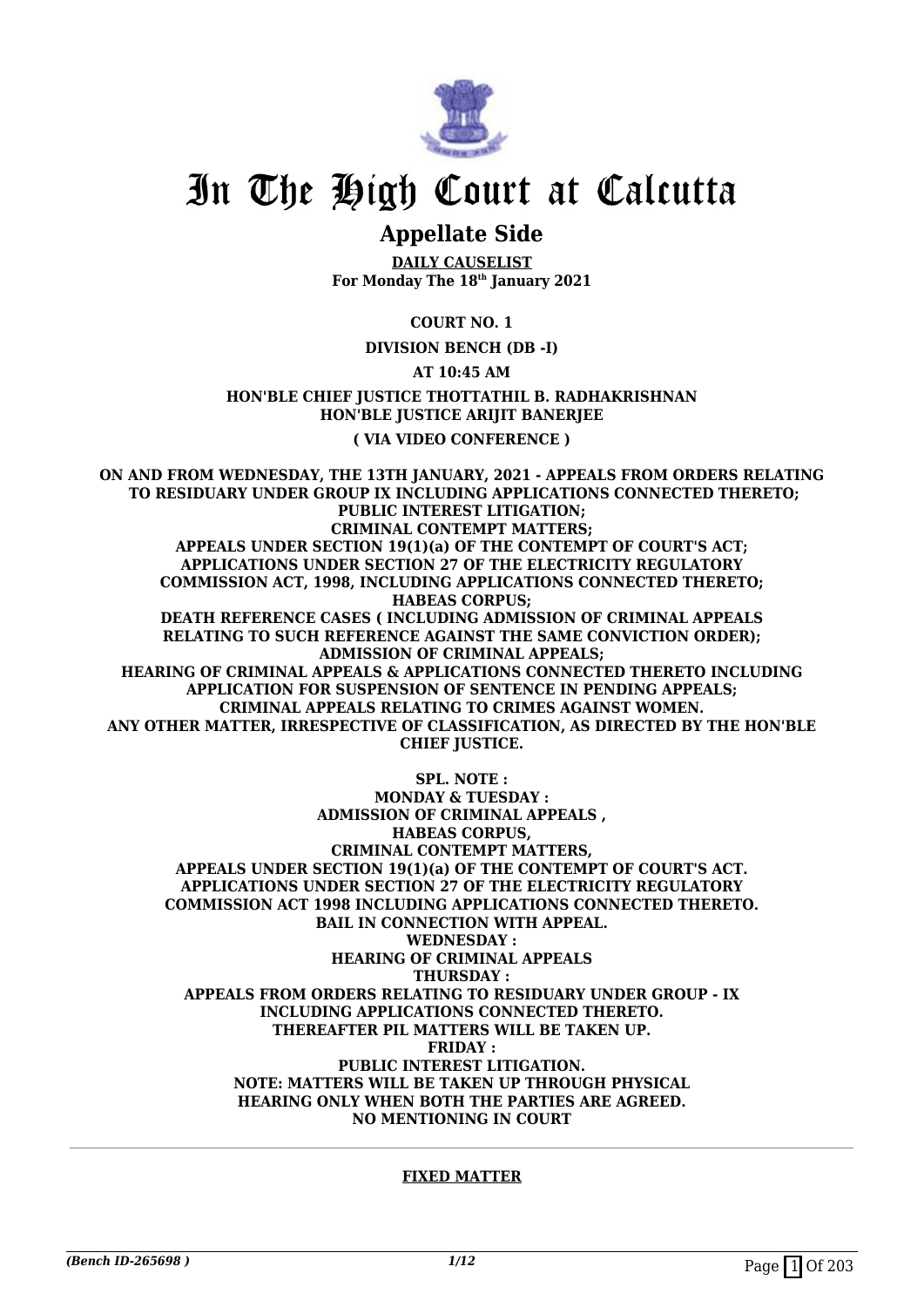| 1   | CRA/250/2015<br>$[PI+P+II+2PB+LCR]$ | RABI SEKHAR PANDEY<br>VS<br>UNION OF INDIA                                                                                     | A. CHAKRABORTY                       |                 |
|-----|-------------------------------------|--------------------------------------------------------------------------------------------------------------------------------|--------------------------------------|-----------------|
| wt2 | CRA/237/2015                        | BAPI DEY @ BURO<br><b>VS</b><br><b>UNION OF INDIA</b>                                                                          | S.S. SAHA                            |                 |
| wt3 | CRA/238/2015                        | BISWANATH ADHIKARY @<br><b>BISHU</b><br><b>VS</b><br><b>UNION OF INDIA</b>                                                     | S S SAHA                             |                 |
|     | No:CRAN/1411/2020), CRAN/5/2020     | IA NO: CRAN/2/2018(Old No:CRAN/1103/2018), CRAN/3/2019(Old No:CRAN/103/2019), CRAN/4/2020(Old                                  |                                      |                 |
| wt4 | CRA/247/2015                        | GOPAL TELI & ANR<br><b>VS</b><br>UNION OF INDIA                                                                                | A. CHAKRABORTY                       |                 |
| 5   | CRA/255/2020                        | THE NATIONAL<br>INVESTIGATION AGENCY<br><b>VS</b>                                                                              | SUNDEEP K.<br><b>SADAWARTE</b>       |                 |
|     | IA NO: CRAN/1/2020                  | CHHATRADHAR MAHATA                                                                                                             |                                      |                 |
| 6   | WPA(P)/27/2021                      | THE COURT ON ITS OWN<br>MOTION, IN RE UTP DIPAK<br>JOSHI, LODGED IN DUM<br><b>DUM CENTRAL</b><br>CORRECTIONAL HOME<br>VS<br>NA | NA                                   | SAIKAT BANERJEE |
|     |                                     | <b>TO BE MENTIONED</b>                                                                                                         |                                      |                 |
| 7   | CRA/105/2015                        | SANJOY GIRI & ANR<br><b>VS</b><br>STATE OF WEST BENGAL                                                                         | KAZI M. RAHMAN                       |                 |
|     |                                     | <b>ASSIGNED MATTERS</b>                                                                                                        |                                      |                 |
| 8   | MAT/545/2020                        | <b>PANCHAYAT</b><br>PRADHAN, SINGUR NO.2,<br><b>GRAM PANCHAYAT</b><br>,RATANPUR<br>VS<br>MOHIT LAL GHOSH                       | <b>NEIL BASU</b>                     |                 |
|     |                                     | IA NO: CAN/1/2020, CAN/2/2020, CAN/3/2020, CAN/4/2020, CAN/5/2020, CAN/6/2021                                                  |                                      |                 |
|     |                                     | <b>HABEAS CORPUS 2</b>                                                                                                         |                                      |                 |
|     |                                     | (FIXED HABEAS CORPUS MATTER)                                                                                                   |                                      |                 |
| 9   | WPA/1049/2009                       | <b>NURJAHAN BIBI</b><br><b>VS</b><br>DG, BSF & ORS                                                                             | <b>FIROZE HASSAN</b>                 |                 |
| 10  | WPA/14052/2012                      | SIBASHIS CHAKRABIRTY &<br>ANR.<br><b>VS</b><br><b>STATE &amp; ORS</b>                                                          | JAYANTA NARAYAN<br><b>CHATTERJEE</b> |                 |
| 11  | WPA/3192/2020                       | KARTICK CHANDRA SARKAR<br><b>VS</b><br>STATE OF WEST BENGAL &<br><b>ORS</b>                                                    | <b>KAUSTAV</b><br><b>CHATTERJEE</b>  |                 |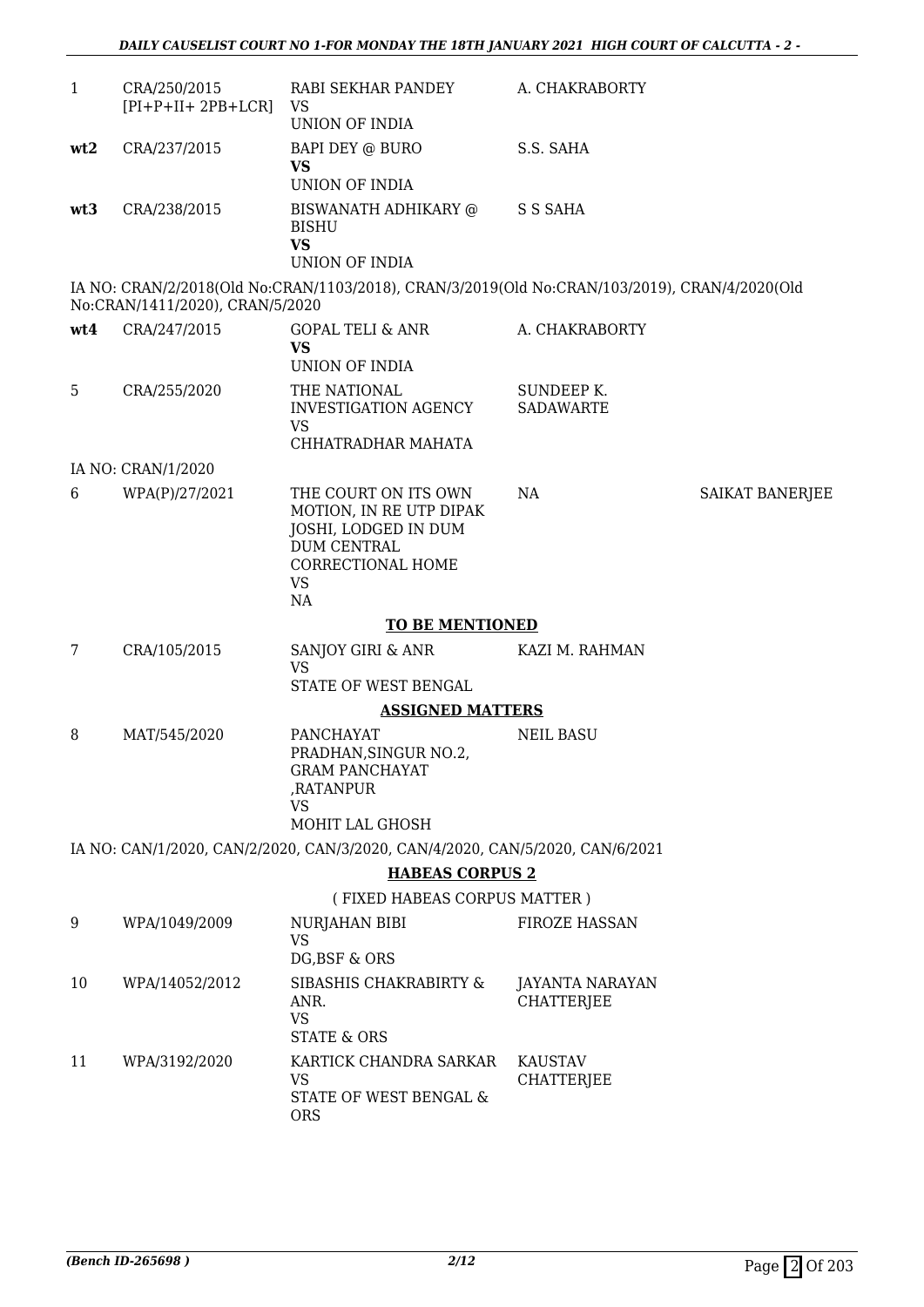| 12 | WPA/5763/2020                            | KAUSHIK ADHIKARY IN RE<br>UTP 3703/WO & 3704/WO<br><b>VS</b>                                                  |                                    |                                                                                      |
|----|------------------------------------------|---------------------------------------------------------------------------------------------------------------|------------------------------------|--------------------------------------------------------------------------------------|
| 13 | WPA/9888/2020                            | VANMALA GORAKH<br>NANGARE AND ANR<br><b>VS</b>                                                                | RAMENDU AGARWAL                    |                                                                                      |
|    |                                          | UNION OF INDIA AND ORS.                                                                                       |                                    |                                                                                      |
|    | IA NO: CAN/1/2021                        | <b>FIXED PIL MATTER</b>                                                                                       |                                    |                                                                                      |
| 14 | WPA/12311/2019                           | <b>BIJAY KEDIA</b>                                                                                            | <b>SAYAN SINHA</b>                 |                                                                                      |
|    |                                          | <b>VS</b><br>DAMODAR VALLEY<br><b>CORPORATION &amp; ORS</b>                                                   |                                    |                                                                                      |
|    | IA NO: CAN/1/2020                        |                                                                                                               |                                    |                                                                                      |
| 15 | WPA/14656/2019                           | ATASI GHOSH & ORS<br><b>VS</b><br>STATE OF WEST BENGAL &<br><b>ORS</b>                                        | MD ZOHAB ROUF                      | MR. SAIKAT<br><b>BANERJEE FOR</b><br>CALCUTTA HIGH<br>COURT<br><b>ADMINISTRATION</b> |
| 16 | WPA(P)/16/2020                           | <b>COURT ON ITS OWN</b><br>MOTION IN RE THE<br><b>MAIDAN</b><br><b>VS</b><br>NA                               | <b>NA</b>                          |                                                                                      |
| 17 | WPA(P)/23/2020                           | AJAY KUMAR DE<br><b>VS</b><br>STATE OF WEST BENGAL<br>AND ORS.                                                | <b>AKASHDEEP</b><br>MUKHERJEE      |                                                                                      |
| 18 | WPA/3461/2020                            | PASCHIM BENGAL BABU<br>JAGIJIWAN RAM JAN<br>KALYAN KENDRA & ANR<br>VS<br>STATE OF WEST BENGAL &<br><b>ORS</b> | <b>WASHEF ALI</b><br><b>MONDAL</b> |                                                                                      |
| 19 | WPA/7758/2020                            | PRITOM PAL MINOR REPD<br>BY PRADYUT KUMAR PAL<br><b>VS</b><br>UNION OF INDIA AND<br><b>OTHERS</b>             | <b>SUROJIT DUTTA</b>               |                                                                                      |
| 20 | WPA/9918/2019<br>(Dept.)                 | WB COURT'S EMPLOYEES<br><b>ASSOCIATION &amp; ANR</b><br><b>VS</b><br>STATE OF WEST BENGAL&<br><b>ORS</b>      | KARUNAMOYEE<br><b>SAMANTA</b>      | SAIKAT BANERJEE                                                                      |
|    |                                          | IA NO: CAN/1/2020(Old No:CAN/4183/2020), CAN/2/2020, CAN/3/2020                                               |                                    |                                                                                      |
|    |                                          | <b>ADMISSION OF APPEAL</b>                                                                                    |                                    |                                                                                      |
| 21 | CRA/96/2020<br>(Sec. 5)                  | ANUP NANDI @ ANUP<br><b>KUMAR NANDI</b><br><b>VS</b><br>STATE OF WEST BENGAL &<br>ANR                         | SHIBAJI KUMAR DAS                  |                                                                                      |
|    | IA NO: CRAN/1/2020(Old No:CRAN/826/2020) |                                                                                                               |                                    |                                                                                      |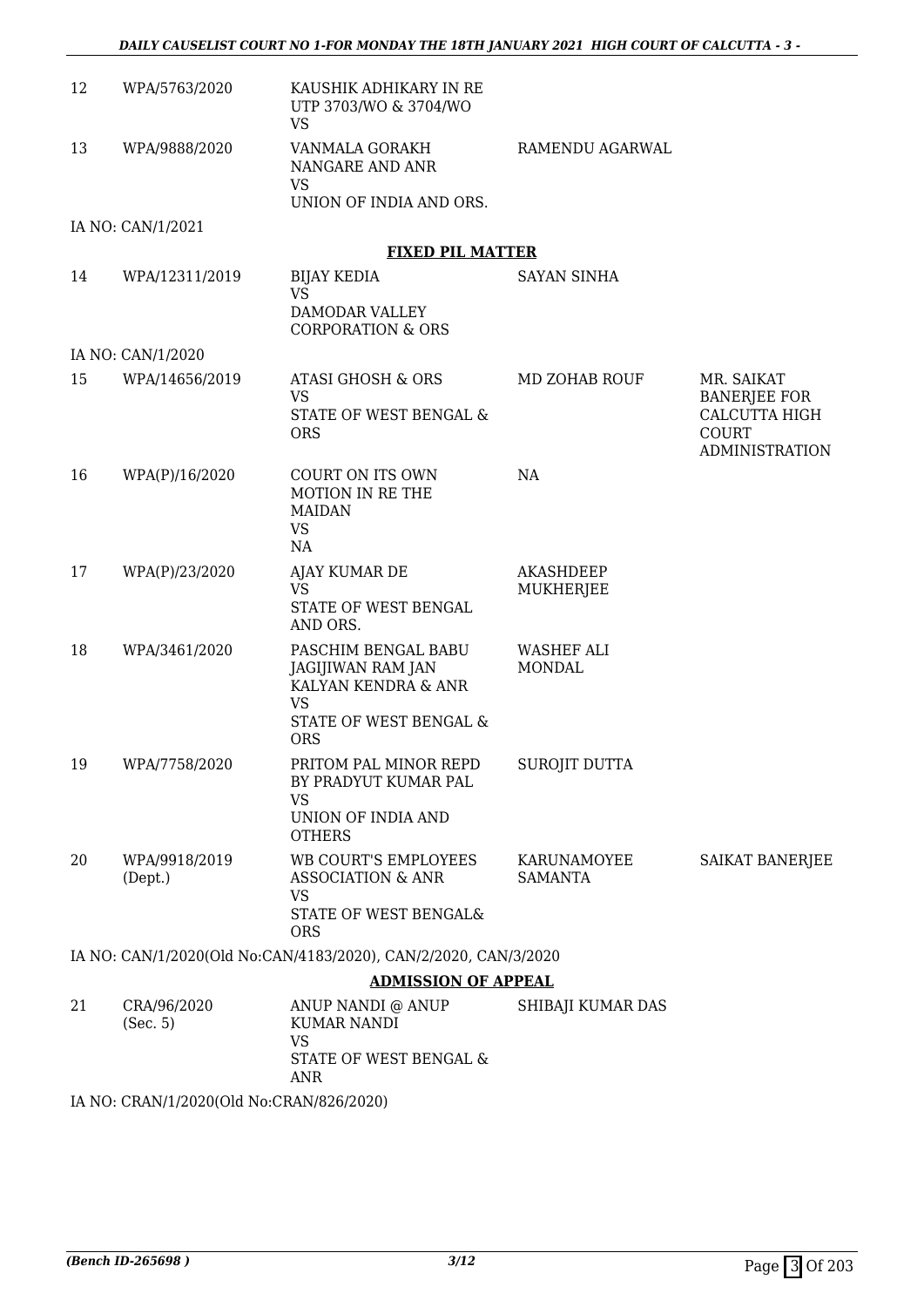| 22 | CRA/98/2020<br>(SEC. 5)                   | <b>SOURAV KHAN</b><br>VS<br>STATE OF WEST BENGAL                             | PINTU KARAR                                |
|----|-------------------------------------------|------------------------------------------------------------------------------|--------------------------------------------|
|    |                                           | IA NO: CRAN/1/2020(Old No:CRAN/849/2020), CRAN/2/2020(Old No:CRAN/4120/2020) |                                            |
| 23 | CRA/109/2020                              | <b>NUR AKBAR SK</b><br>VS<br>STATE OF WEST BENGAL &<br><b>ORS</b>            | PRASENJIT<br><b>MUKHERJEE</b>              |
|    | IA NO: CRAN/1/2020(Old No:CRAN/1046/2020) |                                                                              |                                            |
| 24 | CRA/113/2020                              | <b>MAHILA BIBI</b><br>VS<br>STATE OF WEST BENGAL &<br><b>ORS</b>             | <b>SUMANTA</b><br><b>CHAKRABORTY</b>       |
| 25 | CRA/114/2020<br>(Sec 5)                   | CHIMU SARDER @ CHIMU<br><b>SARDAR</b><br><b>VS</b><br>STATE OF WEST BENGAL   | <b>SUMANTA</b><br><b>CHAKRABORTY</b>       |
|    | IA NO: CRAN/1/2020(Old No:CRAN/935/2020)  |                                                                              |                                            |
| 26 | CRA/115/2020<br>(SEC. 5)                  | <b>CHAND DAS</b><br>VS<br>STATE OF WEST BENGAL                               | <b>MAZAHAR HOSSAIN</b><br><b>CHOWDHURY</b> |
|    | IA NO: CRAN/1/2020(Old No:CRAN/944/2020)  |                                                                              |                                            |
| 27 | CRA/116/2020<br>(Sec. 5)                  | ABHOY MANDAL @ ABHA<br><b>VS</b><br>STATE OF WEST BENGAL &<br>ANR            | PARVEJ ANAM                                |
|    | IA NO: CRAN/1/2020(Old No:CRAN/953/2020)  |                                                                              |                                            |
| 28 | CRA/117/2020                              | SUBIR CHOWDHURY @ BAPI<br><b>VS</b><br>STATE OF WEST BENGAL                  | PRABIR MAJUMDER                            |
| 29 | CRA/123/2020<br>(Sec. 5)                  | <b>ALAM ALI</b><br>VS.<br>STATE OF WEST BENGAL                               | MUSHARRAF ALAM<br>SK                       |
|    | IA NO: CRAN/1/2020(Old No:CRAN/1019/2020) |                                                                              |                                            |
| 30 | CRA/125/2020<br>(Sec. 5)                  | ASTAMI GHOSH @ LAXMI<br>VS<br>STATE OF WEST BENGAL                           | <b>AMANUL ISLAM</b>                        |
|    | IA NO: CRAN/1/2020(Old No:CRAN/1041/2020) |                                                                              |                                            |
| 31 | CRA/127/2020                              | ASHOK ROY @ ASHOKE ROY<br>VS<br>STATE OF WEST BENGAL                         | <b>ADITYA RATAN</b><br><b>TIWARY</b>       |
| 32 | CRA/228/2020                              | <b>GANESH DAS</b><br>VS<br>State of West Bengal                              | SAIBAL KRISHNA<br><b>DASGUPTA</b>          |
| 33 | CRA/240/2020                              | <b>BINAY SINGH</b><br>VS<br>State of West Bengal                             | LOKESH SHARMA                              |
| 34 | CRA/250/2020                              | MONORANJAN ROY<br><b>VS</b><br>State of West Bengal                          | <b>MANAS DASGUPTA</b>                      |
| 35 | CRA/278/2020                              | RAJKUMAR ROY<br><b>VS</b><br>State of West Bengal                            | <b>SATADRU LAHIRI</b>                      |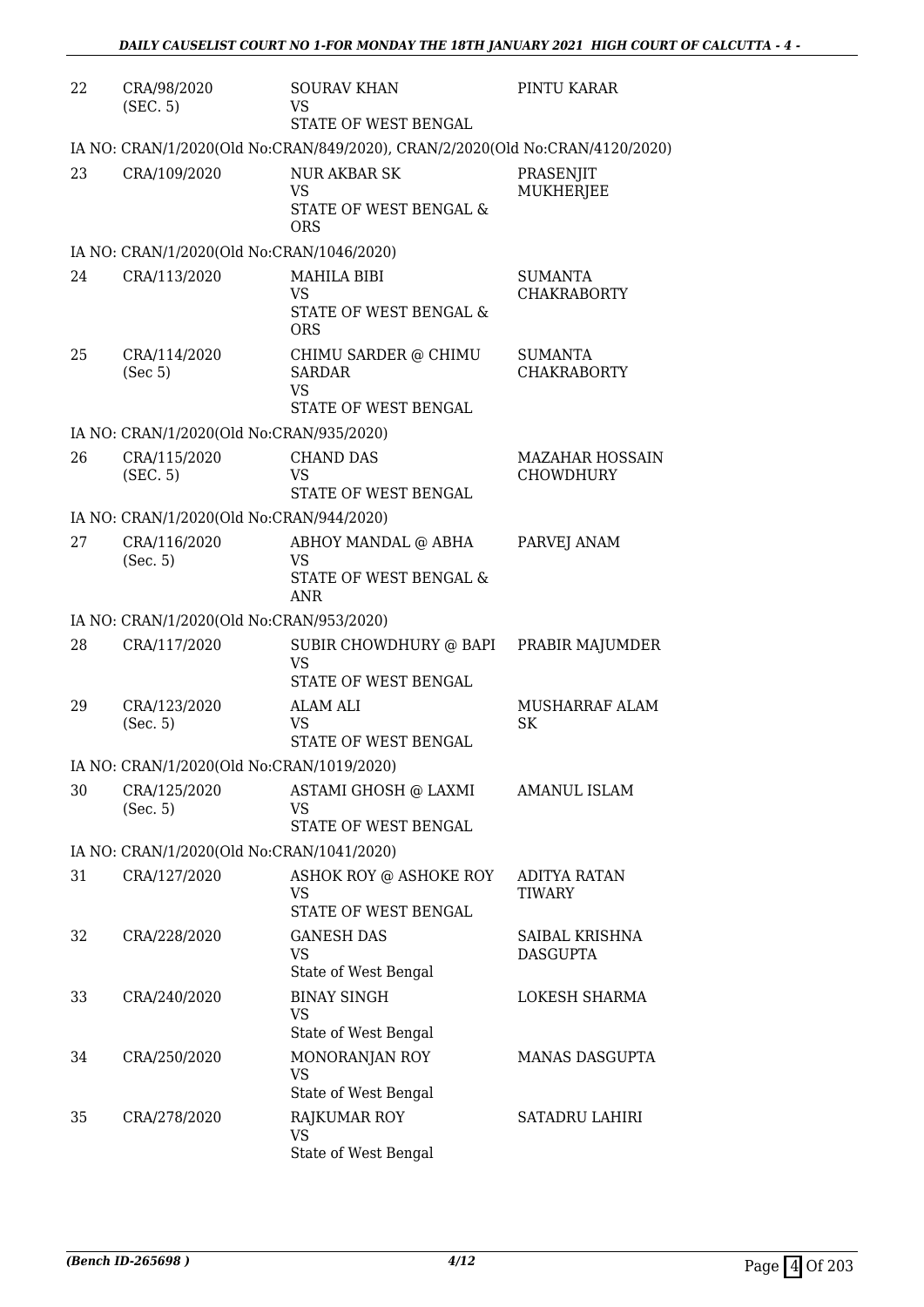| 36 | CRA/282/2020<br>(Defective) | RADHU JAYA SHETTY<br><b>VS</b><br>State of West Bengal                         | <b>SANDIP</b><br><b>CHAKRABORTY</b>    |
|----|-----------------------------|--------------------------------------------------------------------------------|----------------------------------------|
| 37 | CRA/284/2020                | <b>MOUSUMI ROY</b><br>VS.<br>THE STATE OF WEST<br><b>BENGAL</b>                | <b>BISWAJIT MANNA</b>                  |
|    |                             | <b>HABEAS CORPUS 1</b>                                                         |                                        |
|    |                             | (FIXED MATTER)                                                                 |                                        |
| 38 | WPA/7321/2010               | AMARJIT KOUR<br>VS<br>STATE OF WEST BENGAL &<br><b>ORS</b>                     | <b>TANMOY KHAN</b>                     |
| 39 | WPA/13995/2011              | TULSI CHARAN<br><b>SADHUKHAN</b><br><b>VS</b>                                  | <b>MUKUL KUMAR</b><br><b>MITRA</b>     |
|    |                             | STATE OF WEST BENGAL &<br><b>ORS</b>                                           |                                        |
| 40 | WPA/14102/2011              | <b>SMT. SWAPNA BARMAN</b><br><b>VS</b><br>STATE OF WEST BENGAL &<br><b>ORS</b> | <b>MRITYUNJOY</b><br><b>CHATTERJEE</b> |
| 41 | WPA/15574/2011              | LAKSHMI RANI<br><b>PATTANAYAK</b><br><b>VS</b><br>STATE OF W B & ORS           | <b>RAJARSHI BASU</b>                   |
| 42 | WPA/16120/2011              | <b>SUDEB DAKSHIT</b><br><b>VS</b><br>STATE OF WEST BENGAL &<br><b>ORS</b>      | DEBOLEENA MITRA                        |
| 43 | WPA/18221/2011              | <b>KAMALESH RAY</b><br>VS<br>STATE OF WEST BENGAL &<br><b>ORS</b>              | <b>ARABINDA RAY</b>                    |
| 44 | WPA/18963/2011              | CHANDRA SEKHAR DAN<br><b>VS</b><br>STATE OF WEST BENGAL &<br><b>ORS</b>        | SOMNATH BANERJEE                       |
| 45 | WPA/20945/2011              | PRASENJIT MONDAL<br><b>VS</b><br><b>STATE OF W B &amp; ORS</b>                 | GOPAL CHANDRA RAY                      |
| 46 | WPA/8050/2012               | SK. ABDUL JABBAR ALI<br><b>VS</b><br>STATE OF WEST BENGAL &<br>ORS.            | <b>AKHTAR HOSSAIN</b>                  |
| 47 | WPA/17714/2012              | SHYAMALI SAHA<br><b>VS</b><br>STATE & ORS.                                     | DEBASISH<br>KARMAKAR                   |
| 48 | WPA/22477/2012              | NARAYAN SAHA @<br>NARAYAN CHANDRA SAHA<br><b>VS</b><br>STATE OF WB & ORS       | SOMNATH<br>ROYCHOWDHURY                |
| 49 | WPA/23401/2012              | LATA MONDAL<br><b>VS</b><br>UNION OF INDIA & ORS.                              | JAYANTA BANERJEE                       |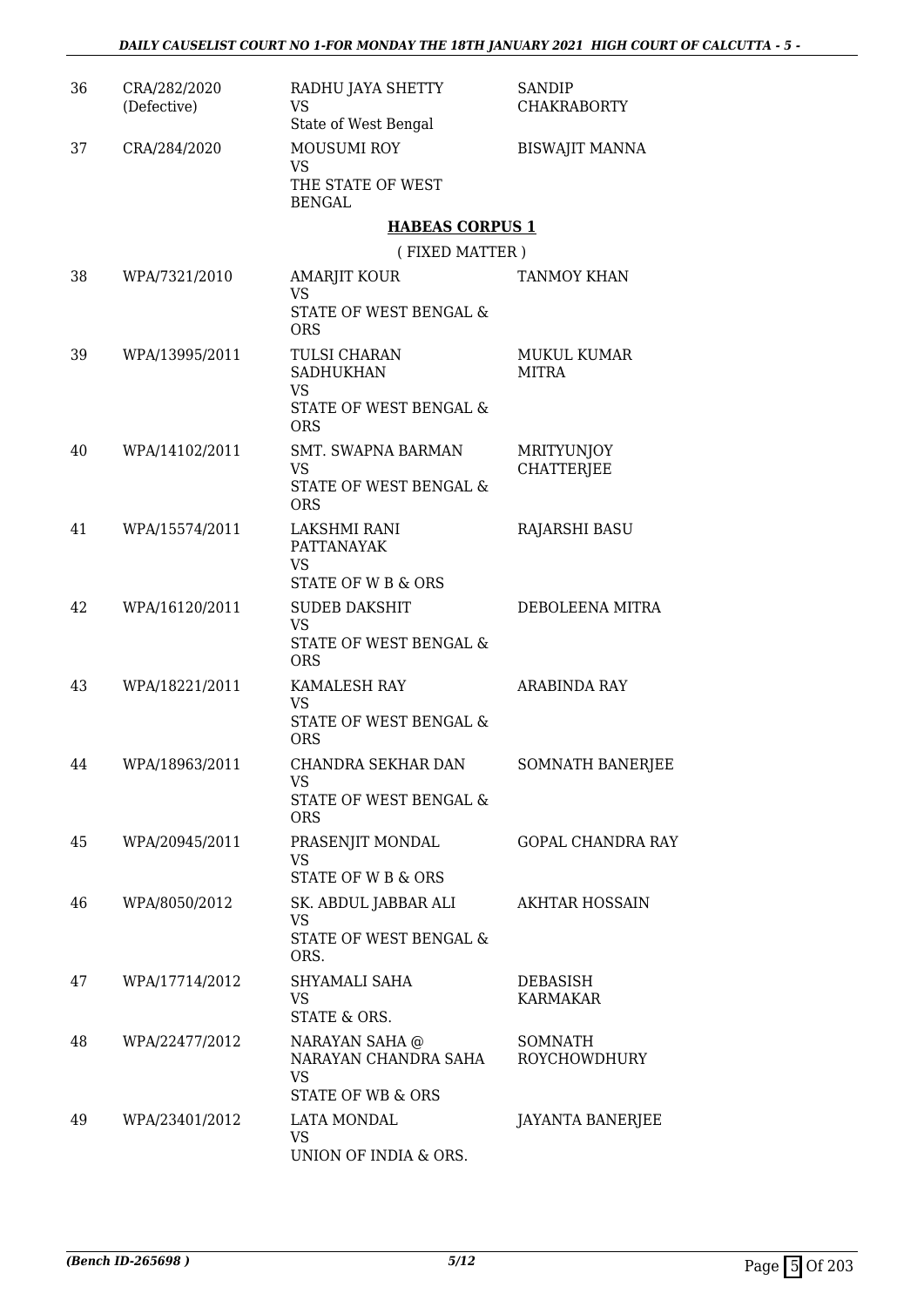| 50   | WPA/15769/2014    | <b>SUDAM PURKAIT</b><br><b>VS</b><br>STATE OF WEST BENGAL &<br><b>ORS</b>                      | <b>SK JALALUDDIN</b>              |
|------|-------------------|------------------------------------------------------------------------------------------------|-----------------------------------|
| 51   | WPA/6166/2016     | <b>SK JANE ALAM</b><br>VS.<br>STATE OF WEST BENGAL &<br><b>ORS</b>                             | NILAY SENGUPTA                    |
| 52   | WPA/10602/2017    | <b>GOUTAM KUMAR DAS</b><br><b>VS</b><br>STATE OF WEST BENGAL &<br>ORS.                         | <b>ASIF IQBAL</b>                 |
| 53   | WPA/16303/2017    | <b>NARESH PASWAN</b><br><b>VS</b><br>STATE OF WEST BENGAL &<br><b>ORS</b>                      | <b>TANMAY</b><br><b>CHOWDHURY</b> |
| 54   | WPA/20950/2018    | JOY KRISHNA NAG @ JOY<br>KUMAR NAG @ ROHIT<br><b>VS</b><br><b>STATE OF WEST BENGAL</b><br>&ORS | ARNAB SAHA                        |
| 55   | WPA/24282/2018    | SABIR ALI SEKH<br><b>VS</b><br>STATE OF WEST BENGAL &<br><b>ORS</b>                            | <b>AMANUL ISLAM</b>               |
| 56   | WPA/6316/2019     | PRASENJIT MONDAL<br><b>VS</b><br>STATE OF WEST BENGAL &<br><b>ORS</b>                          | PRASENJIT MONDAL                  |
| wt57 | WPA/14706/2019    | SHYAMAL CHANDRA<br><b>NASKAR</b><br>VS<br>STATE OF WEST BENGAL &<br><b>ORS</b>                 | <b>GOPAL CHANDRA RAY</b>          |
| 58   | WPA/24032/2019    | <b>DIPAK BISWAS</b><br><b>VS</b><br>STATE OF WEST BENGAL &<br><b>ORS</b>                       | <b>ABHIJIT SARKAR</b>             |
| 59   | WPA/247/2020      | AMBAR KUMAR CHAUHAN<br>VS<br>STATE OF WEST BENGAL &<br><b>ORS</b>                              | <b>NEIL BASU</b>                  |
|      | IA NO: CAN/1/2020 |                                                                                                |                                   |
| 60   | WPA/9391/2020     | SUBHAS LAHA<br><b>VS</b><br>STATE OF WEST BENGAL<br>AND ORS.                                   | MUJIBAR ALI NASKAR                |
| 61   | WPA/9732/2020     | PALASH SARKAR<br>VS<br>State of West Bengal                                                    | NILADRI SAHA                      |
| 62   | WPA/9902/2020     | SK. AZIZUL ISLAM<br>VS<br>STATE OF WEST BENGAL<br>AND ORS.                                     | <b>BALARAM PANDIT</b>             |

### **HABEAS CORPUS**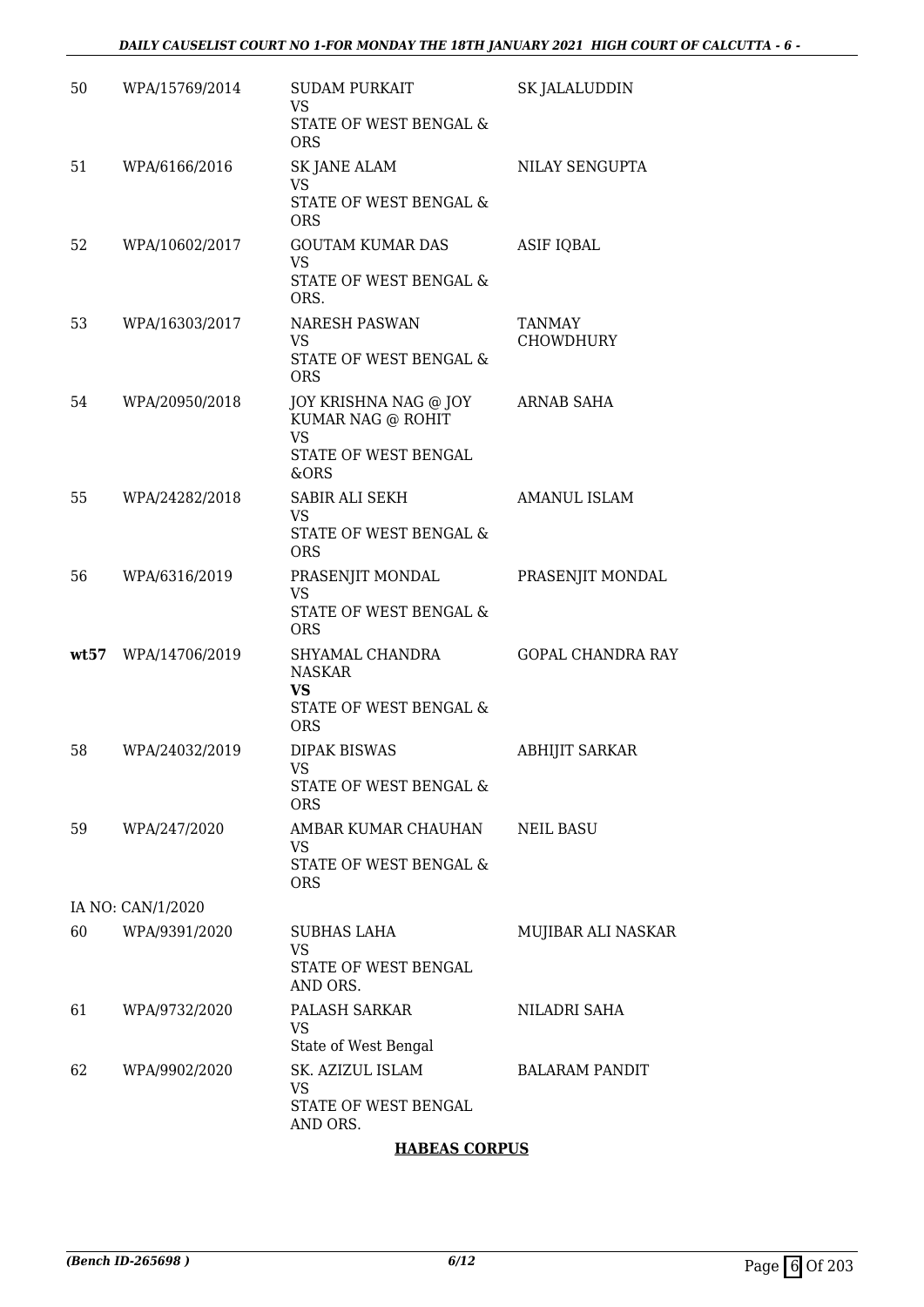| 63 | WPA/13912/2012                          | <b>ARPHINA BIBI</b><br><b>VS</b><br><b>STATE &amp; ORS</b>                           | <b>FIROZE HASSAN</b>                 |
|----|-----------------------------------------|--------------------------------------------------------------------------------------|--------------------------------------|
|    | IA NO: CAN/1/2017(Old No:CAN/7118/2017) |                                                                                      |                                      |
| 64 | WPA/26005/2014                          | <b>RITA SAHA</b><br>VS<br>STATE OF WEST BENGAL &<br><b>ORS</b>                       | <b>AMAJIT DE</b>                     |
| 65 | WPA/10945/2015                          | <b>BEAUTY SARKAR</b><br><b>VS</b><br><b>STATE OF WEST BENGAL &amp;</b><br><b>ORS</b> | PRATIK KUMAR<br><b>BHATTACHARYYA</b> |
| 66 | WPA/11504/2016                          | <b>SANKAR SINGH</b><br><b>VS</b><br>THE STATE OF WEST<br><b>BENGAL &amp; ORS</b>     | <b>MOHINOOR</b><br><b>RAHAMAN</b>    |
| 67 | WPA/18264/2017                          | <b>SUSANTA DAS</b><br><b>VS</b><br>STATE OF WEST BENGAL &<br><b>ORS</b>              | <b>SRUTI LAHIRI</b>                  |
| 68 | WPA/22081/2017                          | DWIJENDRANATH ROY<br><b>VS</b><br>STATE OF WEST BENGAL &<br><b>ORS</b>               | A. KANJILAL                          |
| 69 | WPA/30301/2017                          | PARBATI MONDAL<br>VS<br>STATE OF WEST BENGAL &<br><b>ORS</b>                         | PARTHA SARATHI<br><b>GHOSH</b>       |
| 70 | WPA/3140/2018                           | <b>MADAN MALLICK</b><br><b>VS</b><br>STATE OF WEST BENGAL &<br>ORS.                  | ATIS KUMAR BISWAS                    |
| 71 | WPA/3693/2018                           | <b>BASUDEB GHOSH</b><br><b>VS</b><br>STATE OF WEST BENGAL &<br><b>ORS</b>            | D. N.<br><b>BANDYOPADHYAY</b>        |
| 72 | WPA/3983/2018                           | MAMANI DUTTA<br>VS<br><b>STATE OF WEST BENGAL</b><br><b>B&amp;ORS</b>                | MONOJIT<br><b>CHATTERJEE</b>         |
| 73 | WPA/4250/2018                           | PRASENJIT MANDAL<br>VS<br>STATE OF WEST BENGAL &<br><b>ORS</b>                       | <b>GOPAL CHANDRA RAY</b>             |
| 74 | WPA/5349/2018                           | PRIYANKA SUR<br><b>VS</b><br>STATE OF WEST BENGAL &<br>ORS.                          | ANINDYA SUNDAR<br><b>CHATTERJEE</b>  |
| 75 | WPA/9539/2018                           | <b>SAGAR MAJHI</b><br>VS<br>STATE OF WEST BENGAL &<br>ORS.                           | TAPAS MANNA                          |
| 76 | WPA/12361/2018                          | ASHIM BARAN SARKAR<br>VS<br>STATE OF WEST BENGAL<br>&ORS                             | TANUSREE GHOSH                       |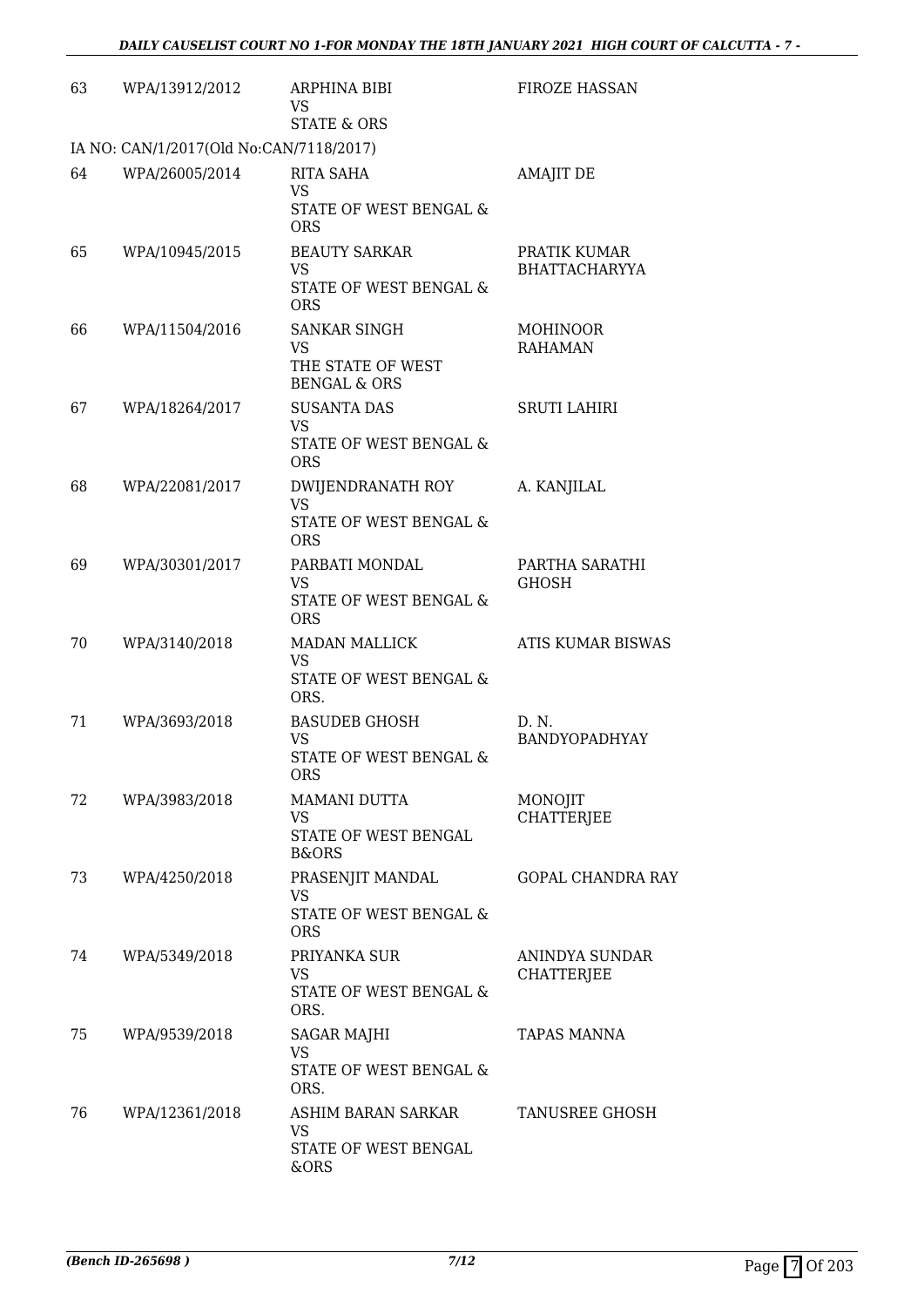### *DAILY CAUSELIST COURT NO 1-FOR MONDAY THE 18TH JANUARY 2021 HIGH COURT OF CALCUTTA - 8 -*

| 77 | WPA/12704/2018 | PADMA MANNA<br>VS<br>STATE OF WEST BENGAL &<br><b>ORS</b>                             | ANUBHOV KANJILAL              |
|----|----------------|---------------------------------------------------------------------------------------|-------------------------------|
| 78 | WPA/17360/2018 | SANJIT RAJAK<br>VS<br>STATE OF WEST BENGAL &<br><b>ORS</b>                            | A.K.<br><b>CHATTOPADHYAYA</b> |
| 79 | WPA/19785/2018 | RAJJAK SEIKH<br><b>VS</b><br>STATE OF WEST BENGAL &<br><b>ORS</b>                     | DEBASHIS BANERJEE             |
| 80 | WPA/19791/2018 | SUCHITRA MONDAL<br>VS<br>STATE OF WEST BENGAL &<br><b>ORS</b>                         | DEBASHIS BANERJEE             |
| 81 | WPA/20478/2018 | PARI BIBI<br>VS<br><b>STATE OF WEST BENGAL &amp;</b><br><b>ORS</b>                    | <b>AMANUL ISLAM</b>           |
| 82 | WPA/22200/2018 | <b>DEBU MALIK</b><br>VS<br>STATE OF WEST BENGAL &<br><b>ORS</b>                       | PRIYANJIT KUNDU               |
| 83 | WPA/23349/2018 | NAJER ALI<br><b>VS</b><br>STATE OF WEST BENGAL &<br><b>ORS</b>                        | <b>RIMA DAS</b>               |
| 84 | WPA/23386/2018 | SAMSUZZOHA SK @<br>SAMSUZOHA SEKH<br><b>VS</b><br>STATE OF WEST BENGAL&<br><b>ORS</b> | D. BANERJEE                   |
| 85 | WPA/24216/2018 | CHANDAN MUKHERJEE<br>VS<br>STATE OF WEST BENGAL &<br>ORS.                             | PRONAY BASAK                  |
| 86 | WPA/25480/2018 | LAL BIHARI YADAV<br><b>VS</b><br>STATE OF WEST BENGAL &<br><b>ORS</b>                 | S. TRIVEDI                    |
| 87 | WPA/3321/2019  | UTTAM MONDAL<br><b>VS</b><br>STATE OF WEST BENGAL &<br><b>ORS</b>                     | <b>ABDUR RAKIB</b>            |
| 88 | WPA/3626/2019  | CHANDESWAR THAKUR<br>VS<br>STATE OF WEST BENGAL&<br><b>ORS</b>                        | SOMESH KUMAR<br><b>GHOSH</b>  |
| 89 | WPA/6049/2019  | HASIBUL RAHAMAN<br><b>VS</b><br>STATE OF WEST BENGAL &<br><b>ORS</b>                  | APURBA GHOSH                  |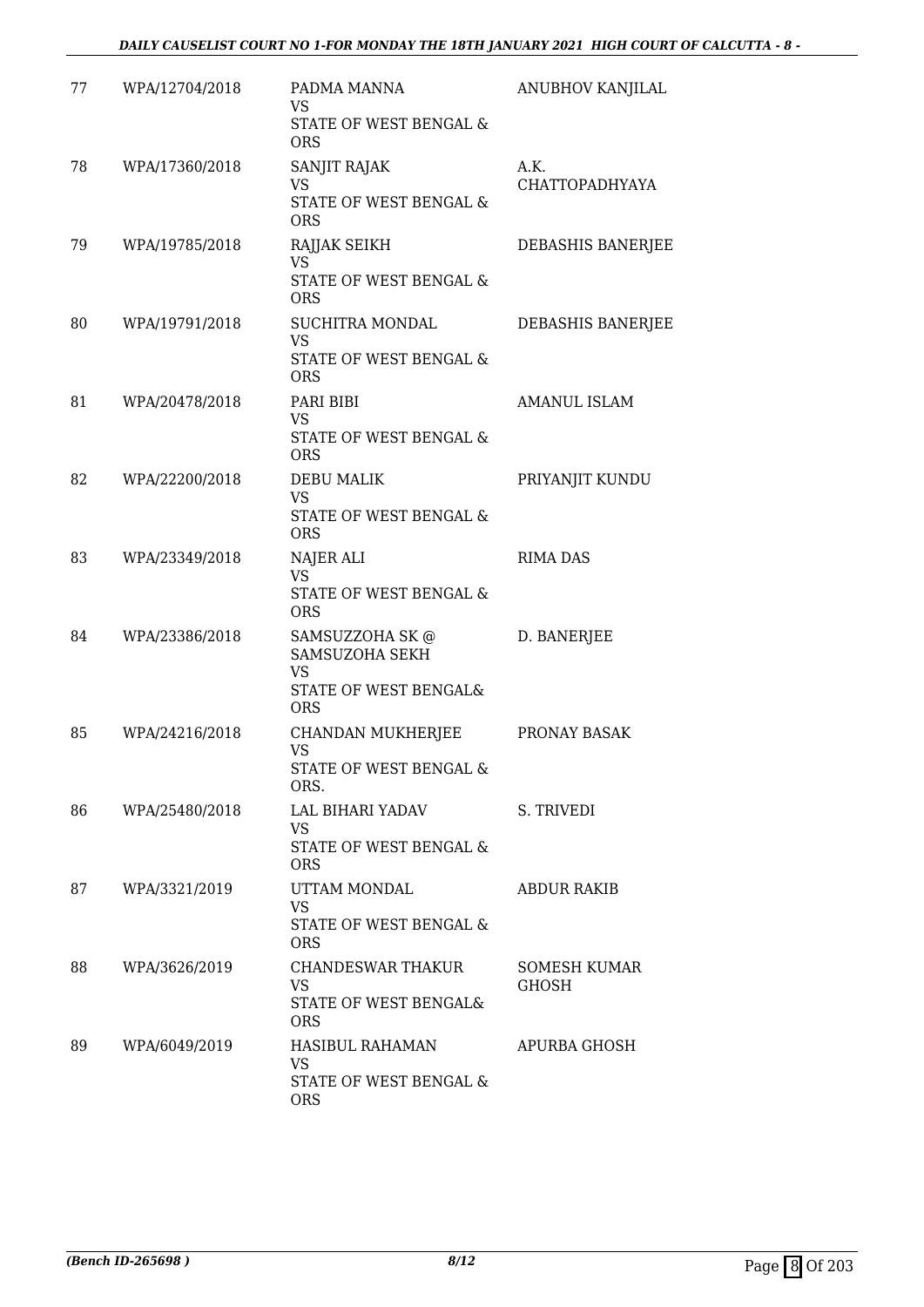| 90  | WPA/6926/2019     | RAM PROSAD GHOSH<br><b>VS</b><br>STATE OF WEST BENGAL<br>&ORS                         | <b>ASIF DEWAN</b>                  |
|-----|-------------------|---------------------------------------------------------------------------------------|------------------------------------|
| 91  | WPA/7269/2019     | <b>GAURAV JOHARI</b><br><b>VS</b><br>UNION OF INDIA & ORS                             | <b>SANTOSH KUMAR</b><br><b>RAY</b> |
| 92  | WPA/7615/2019     | TUMPA PANDIT<br><b>VS</b><br>STATE OF WEST BENGAL &<br><b>ORS</b>                     | <b>ASRAF MANDAL</b>                |
| 93  | WPA/8150/2019     | <b>MON SARKAR</b><br><b>VS</b><br>STATE OF WEST BENGAL &<br><b>ORS</b>                | KOUSTAV BAGCHI                     |
| 94  | WPA/8939/2019     | <b>SK USUF ALI</b><br><b>VS</b><br>STATE OF WEST BENGAL &<br><b>ORS</b>               | <b>SUBHAS JANA</b>                 |
| 95  | WPA/9666/2019     | RAGHUNATH PANDEY &<br><b>ANR</b><br><b>VS</b><br>STATE OF WEST BENGAL &<br><b>ORS</b> | RAMKRISHNA ROY                     |
| 96  | WPA/7309/2020     | <b>ISMAIL SEKH</b><br>VS.<br><b>SILASH TOPPO</b>                                      | DEEPAK PRAHLADKA                   |
|     | IA NO: CAN/1/2020 |                                                                                       |                                    |
| 97  | WPA/7389/2020     | CHANDRA SEKHAR JAISWAL<br>VS.<br><b>SILASH TOPPO</b>                                  | DEEPAK PRAHLADKA                   |
|     | IA NO: CAN/1/2020 |                                                                                       |                                    |
| 98  | WPA/7692/2020     | SUBHAJIT MISTRY<br><b>VS</b><br>State of West Bengal                                  | PRONAY BASAK                       |
|     | IA NO: CAN/1/2020 |                                                                                       |                                    |
| 99  | WPA/8832/2020     | <b>SOMDEB KAR</b><br>VS.<br><b>RISTA FOUNDATION AND</b>                               | <b>SOHAM DE DHARA</b>              |
|     |                   | <b>ORS</b>                                                                            |                                    |
| 100 | WPA/9091/2020     | DINESH KUMAR GUPTA<br><b>VS</b><br>THE STATE OF WEST<br><b>BENGAL AND ORS</b>         | <b>MANISHA DEBDAS</b>              |
| 101 | WPA/9661/2020     | <b>SHIKHA DAS</b><br>VS<br>STATE OF WEST BENGAL<br>AND ORS.                           | TANMOY SANFUI                      |
| 102 | WPA/9734/2020     | <b>BISWAJIT GHOSH</b><br><b>VS</b><br>State of West Bengal                            | NILADRI SAHA                       |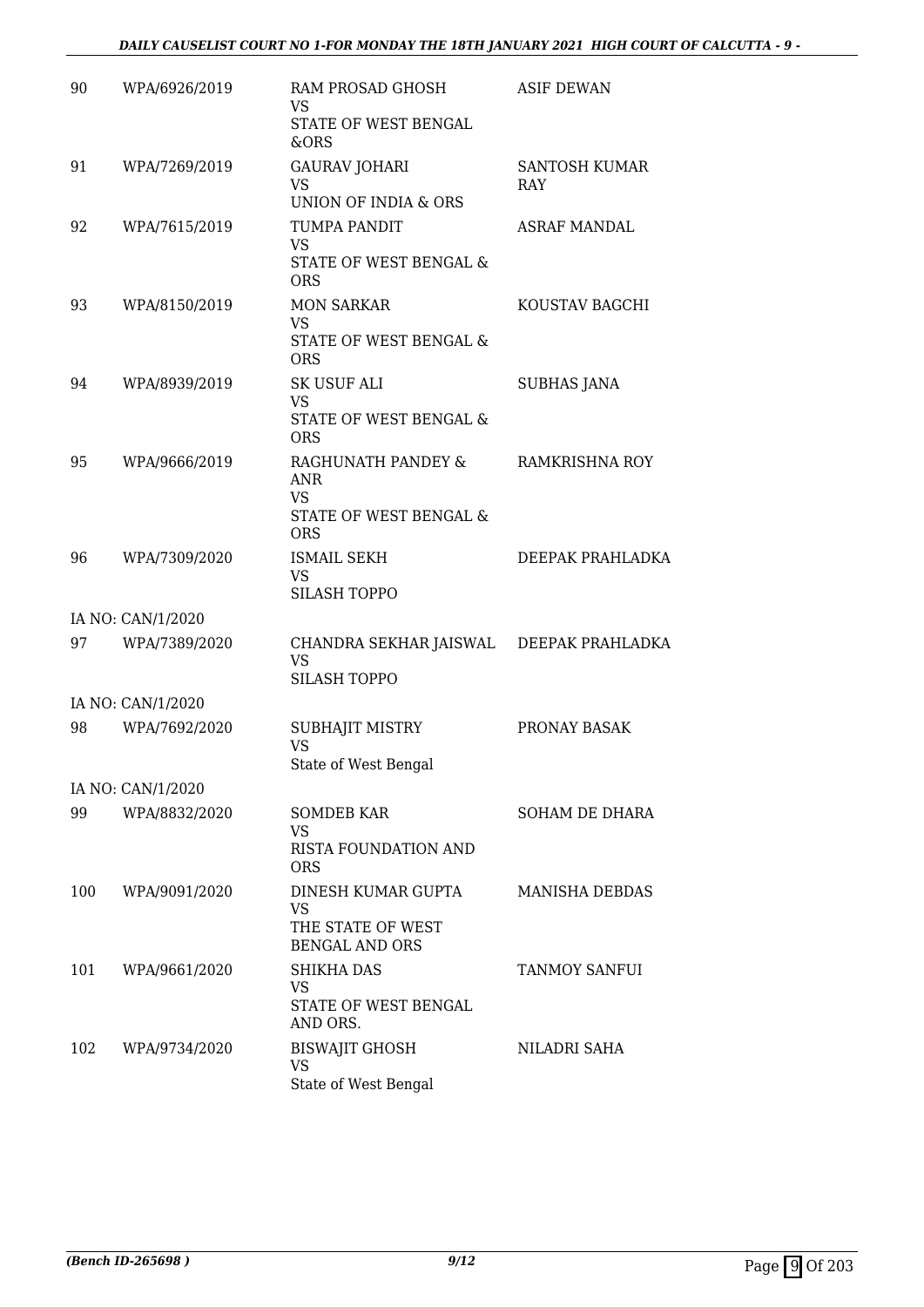| 103 | WPA(H)/1/2021                                                                          | LIPI MAHANTA<br><b>VS</b><br>STATE OF WEST BENGAL<br>AND ORS.                   | Anirban Banerjee                                                                                                                                                                             |
|-----|----------------------------------------------------------------------------------------|---------------------------------------------------------------------------------|----------------------------------------------------------------------------------------------------------------------------------------------------------------------------------------------|
|     |                                                                                        | <b>BAIL IN CONNECTION WITH APPEAL</b>                                           |                                                                                                                                                                                              |
| 104 | CRA/678/2006<br>(PT)<br>$I+II+2PB+(5)LCRs$                                             | <b>SUKUMAR DAS</b><br>VS<br><b>STATE</b>                                        | PRADYUT SAHA                                                                                                                                                                                 |
|     |                                                                                        | IA NO: CRAN/1/2008(Old No:CRAN/1910/2008), CRAN/2/2020                          |                                                                                                                                                                                              |
| 105 | CRA/387/2010                                                                           | SURAJ MALLICK@SURYYA                                                            | PAWAN KUMAR                                                                                                                                                                                  |
|     | LCRs+TRANSLATION VS<br>+ONE SEALED<br><b>ENVELOP+TIN BOX)</b>                          | (Pt-I+II+OS+2PBS+(5) MULLIK@RAJESH & ORS<br>STATE OF WEST BENGAL                | <b>GUPTA</b>                                                                                                                                                                                 |
|     |                                                                                        |                                                                                 | IA NO: CRAN/5/2014(Old No:CRAN/4206/2014), CRAN/6/2014(Old No:CRAN/4207/2014), CRAN/7/2018(Old<br>No:CRAN/3740/2018), CRAN/8/2019(Old No:CRAN/3481/2019), CRAN/9/2019(Old No:CRAN/3483/2019) |
| 106 | CRA/524/2014<br>(PT-I+II+2ND J COPY MANGALA<br>$+2PB + 5$ FILES OF<br>$LCR + TRANS$ .) | MONGAL SAHANI @<br><b>VS</b><br>STATE OF WEST BENGAL                            | S K DAN                                                                                                                                                                                      |
|     | IA NO: CRAN/4/2019(Old No:CRAN/3268/2019)                                              |                                                                                 |                                                                                                                                                                                              |
|     | wt107 CRA/456/2014                                                                     | PINTU DAS<br><b>VS</b><br>STATE OF WEST BENGAL                                  | <b>SANJIB KUMAR DAN</b>                                                                                                                                                                      |
|     | wt108 CRA/459/2014                                                                     | UJJWAL TAPADAR<br><b>VS</b><br>STATE OF WEST BENGAL                             | <b>ZEESHAN UDDIN</b>                                                                                                                                                                         |
| 109 | CRA/436/2015<br>$(PT - I + II + 2ND J/C + 2)$<br>PB+4 FILES OF LCR)                    | MD. SONU @ SANDREY<br>ALAM @ SONU ANSARI<br><b>VS</b>                           | <b>KAUSIK BISWAS</b>                                                                                                                                                                         |
|     |                                                                                        | STATE OF WEST BENGAL                                                            |                                                                                                                                                                                              |
|     |                                                                                        | IA NO: CRAN/2/2016(Old No:CRAN/195/2016), CRAN/3/2018(Old No:CRAN/203/2018)     |                                                                                                                                                                                              |
|     | wt110 CRA/443/2015                                                                     | ALI ASGAR @ LASGARI<br><b>VS</b><br>STATE OF WEST BENGAL                        | <b>UJJAL RAY</b>                                                                                                                                                                             |
|     | IA NO: CRAN/1/2015(Old No:CRAN/2957/2015)                                              |                                                                                 |                                                                                                                                                                                              |
| 111 | CRA/654/2017                                                                           | <b>BABULAL GHOSH</b><br>VS.                                                     | <b>SUDIP GUHA</b>                                                                                                                                                                            |
|     |                                                                                        | STATE OF WEST BENGAL                                                            |                                                                                                                                                                                              |
|     | IA NO: CRAN/2/2019(Old No:CRAN/2878/2019)                                              |                                                                                 |                                                                                                                                                                                              |
| 112 | CRA/576/2018                                                                           | SAHABUDDIN SHEIKH @<br>SAHABUDDIN SK & ANR<br><b>VS</b><br>STATE OF WEST BENGAL | P ROY                                                                                                                                                                                        |
|     |                                                                                        | IA NO: CRAN/1/2019(Old No:CRAN/541/2019), CRAN/2/2020(Old No:CRAN/2388/2020)    |                                                                                                                                                                                              |
| 113 | CRA/659/2018                                                                           | JATIN KUMAR SINGH                                                               | <b>AMRITA CHEL</b>                                                                                                                                                                           |
|     |                                                                                        | VS<br>STATE OF WEST BENGAL &<br>ANR                                             |                                                                                                                                                                                              |
|     | IA NO: CRAN/2/2020, CRAN/3/2020                                                        |                                                                                 |                                                                                                                                                                                              |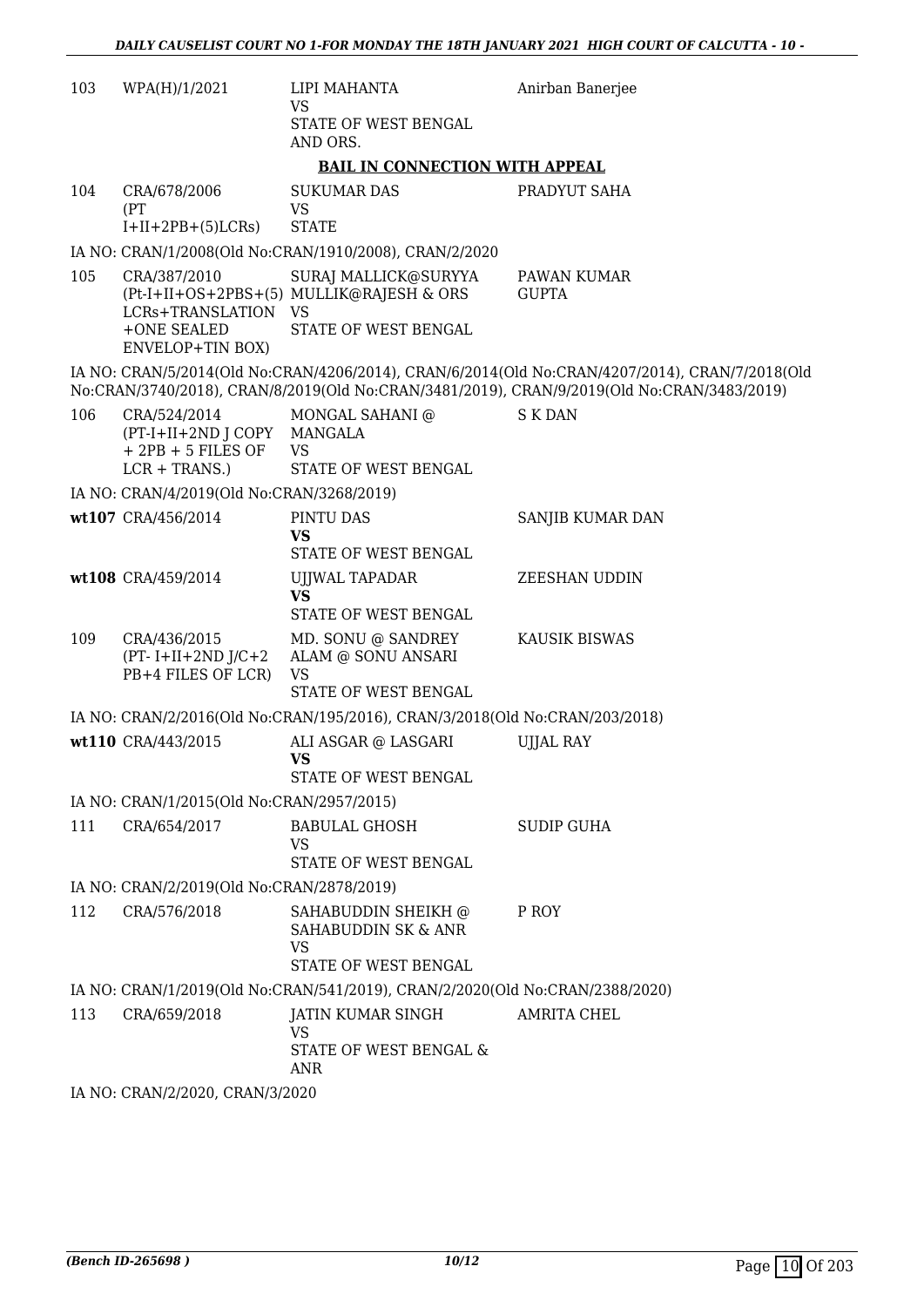| 114 | CRA/561/2019<br>(APPROPRIATE<br>ORDER)  | JOYDEV CHAKRABORTY &<br><b>ORS</b><br>VS<br>STATE OF WEST BENGAL             | SOUMYAJIT DAS<br><b>MAHAPATRA</b> |
|-----|-----------------------------------------|------------------------------------------------------------------------------|-----------------------------------|
|     |                                         | IA NO: CRAN/1/2020(Old No:CRAN/454/2020), CRAN/2/2020(Old No:CRAN/460/2020)  |                                   |
| 115 | CRA/622/2019                            | SACHINDRANATH DAS<br>VS<br>STATE OF WEST BENGAL                              | SOUMYAJIT DAS<br><b>MAHAPATRA</b> |
|     | IA NO: CRAN/1/2020(Old No:CRAN/89/2020) |                                                                              |                                   |
| 116 | CRA/627/2019                            | SUBHANKAR SARKAR @<br>POLTU @ PALTU<br>VS                                    | KOUSTAV BAGCHI                    |
|     |                                         | STATE OF WEST BENGAL                                                         |                                   |
|     | IA NO: CRAN/1/2020(Old No:CRAN/23/2020) |                                                                              |                                   |
| 117 | CRA/9/2020                              | <b>MINATI HALDER &amp; ORS</b><br><b>VS</b><br>STATE OF WEST BENGAL.         | <b>AMRITA MAJI</b>                |
|     |                                         | IA NO: CRAN/1/2020(Old No:CRAN/508/2020), CRAN/2/2020(Old No:CRAN/3107/2020) |                                   |
| 118 | CRA/16/2020                             | <b>SONA DHALI</b>                                                            | <b>SANDIP</b>                     |
|     |                                         | VS                                                                           | <b>CHAKRABARTY</b>                |
|     |                                         | STATE OF WEST BENGAL                                                         |                                   |
|     |                                         | IA NO: CRAN/1/2020(Old No:CRAN/450/2020), CRAN/2/2020(Old No:CRAN/2774/2020) |                                   |
| 119 | CRA/37/2020                             | SANDHYA RANI DAS & ANR<br>VS                                                 | <b>SWAGATA DATTA</b>              |
|     |                                         | STATE OF WEST BENGAL                                                         |                                   |
|     | IA NO: CRAN/2/2020, CRAN/3/2020         |                                                                              |                                   |
| 120 | CRA/64/2020                             | BIMAL CHANDRA BARMAN<br>@ AMAL & ANR<br>VS                                   | <b>SAYAN MUKHERJEE</b>            |
|     |                                         | STATE OF WEST BENGAL                                                         |                                   |
|     |                                         | IA NO: CRAN/1/2020(Old No:CRAN/979/2020), CRAN/2/2020(Old No:CRAN/3305/2020) |                                   |
| 121 | CRA/102/2020                            | PRITAM KARMAKAR @<br><b>DONKA</b><br><b>VS</b><br>STATE OF WEST BENGAL       | <b>JONAKI SAHA</b>                |
|     | IA NO: CRAN/2/2020                      |                                                                              |                                   |
| 122 | CRA/217/2020                            | SANOWARA BIBI AND ANR<br>VS<br>State of West Bengal                          | AMRITA CHEL                       |
|     | IA NO: CRAN/1/2020, CRAN/2/2020         |                                                                              |                                   |
| 123 | CRA/241/2020                            | AWADHESH SINGH                                                               | <b>BIKRAM BANERJEE</b>            |
|     |                                         | VS<br><b>STATE OF WEST BENGAL</b><br>AND ORS.                                |                                   |
|     | IA NO: CRAN/1/2020                      |                                                                              |                                   |
|     |                                         | <b>SPECIALLY FIXED MATTERS</b>                                               |                                   |
|     |                                         | (FIXED MATTERS AT 2 P.M.)                                                    |                                   |
| 124 | CPAN/28/2021<br>(DEPT.)                 | <b>SANKAR RUIDAS</b><br>VS                                                   | <b>ANINDYA HALDER</b>             |

H.K. DWIVEDI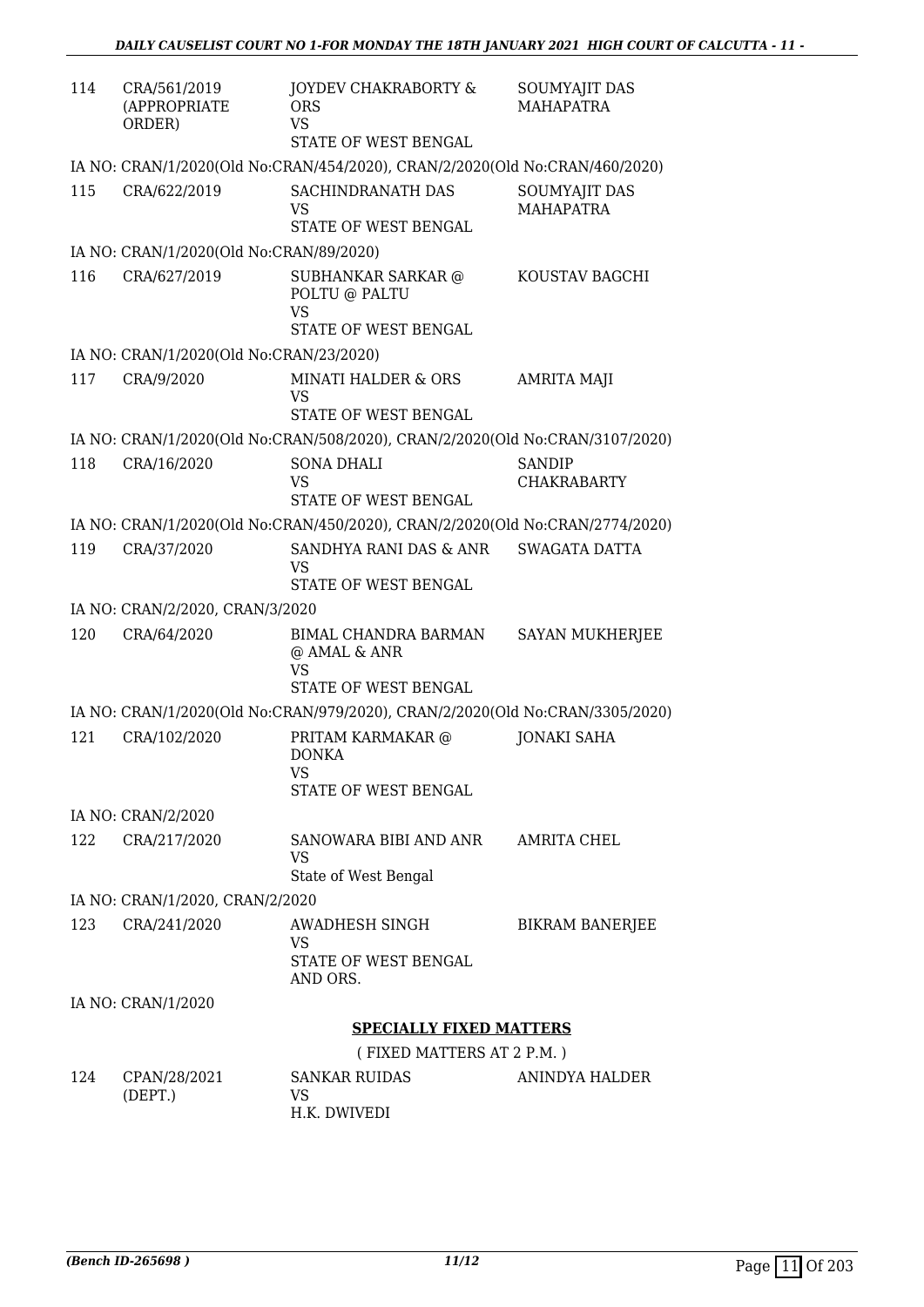| wt125 WPA/5882/2020                     | <b>SANKAR RUIDAS</b><br><b>VS</b>                                                               | ANINDYA HALDER                        |  |  |
|-----------------------------------------|-------------------------------------------------------------------------------------------------|---------------------------------------|--|--|
|                                         | <b>STATE OF WEST BENGAL&amp;</b><br><b>ORS</b>                                                  |                                       |  |  |
| IA NO: CAN/1/2020(Old No:CAN/3982/2020) |                                                                                                 |                                       |  |  |
| 126<br>WPA/6139/2020                    | KHAYRUL ANAM SEIKH<br>VS.                                                                       | NOOR ISLAM SEIKH                      |  |  |
|                                         | STATE OF WEST BENGAL &<br><b>ORS</b>                                                            |                                       |  |  |
|                                         | IA NO: CAN/1/2020(Old No:CAN/4415/2020), CAN/2/2020                                             |                                       |  |  |
| 127<br>WPA/5480/2020                    | <b>ARJUN SINGH</b>                                                                              | VIKASH SINGH                          |  |  |
| (CAN 2/2020)                            | <b>VS</b><br>STATE OF WEST BENGAL &                                                             |                                       |  |  |
|                                         | <b>ORS</b>                                                                                      |                                       |  |  |
|                                         | IA NO: CAN/1/2020(Old No:CAN/3184/2020), CAN/2/2021                                             |                                       |  |  |
| 128<br>WPA/6426/2020<br>(CAN 2/2021)    | DAKSHIN 24 PARGANA JELA<br><b>KRISHAK SAMITY &amp; ORS</b><br><b>VS</b><br>STATE OF WEST BENGAL | <b>SALONI</b><br><b>BHATTACHARJEE</b> |  |  |
|                                         | IA NO: CAN/1/2020(Old No:CAN/5051/2020), CAN/2/2020                                             |                                       |  |  |
| 129<br>WPA/7561/2020                    | MD MOHASIN HAQUE<br>VS                                                                          | <b>ARINDAM JANA</b>                   |  |  |
|                                         | State of West Bengal                                                                            |                                       |  |  |
| IA NO: CAN/1/2020, CAN/2/2020           |                                                                                                 |                                       |  |  |
| 130<br>FMA/328/2020                     | PRANAB KUMAR NANDA &<br><b>ORS</b><br>VS.                                                       | AMIT BARAN DASH                       |  |  |
|                                         | <b>STATE OF WEST BENGAL &amp;</b><br><b>ORS</b>                                                 |                                       |  |  |
| IA NO: CAN/1/2019(Old No:CAN/4975/2019) |                                                                                                 |                                       |  |  |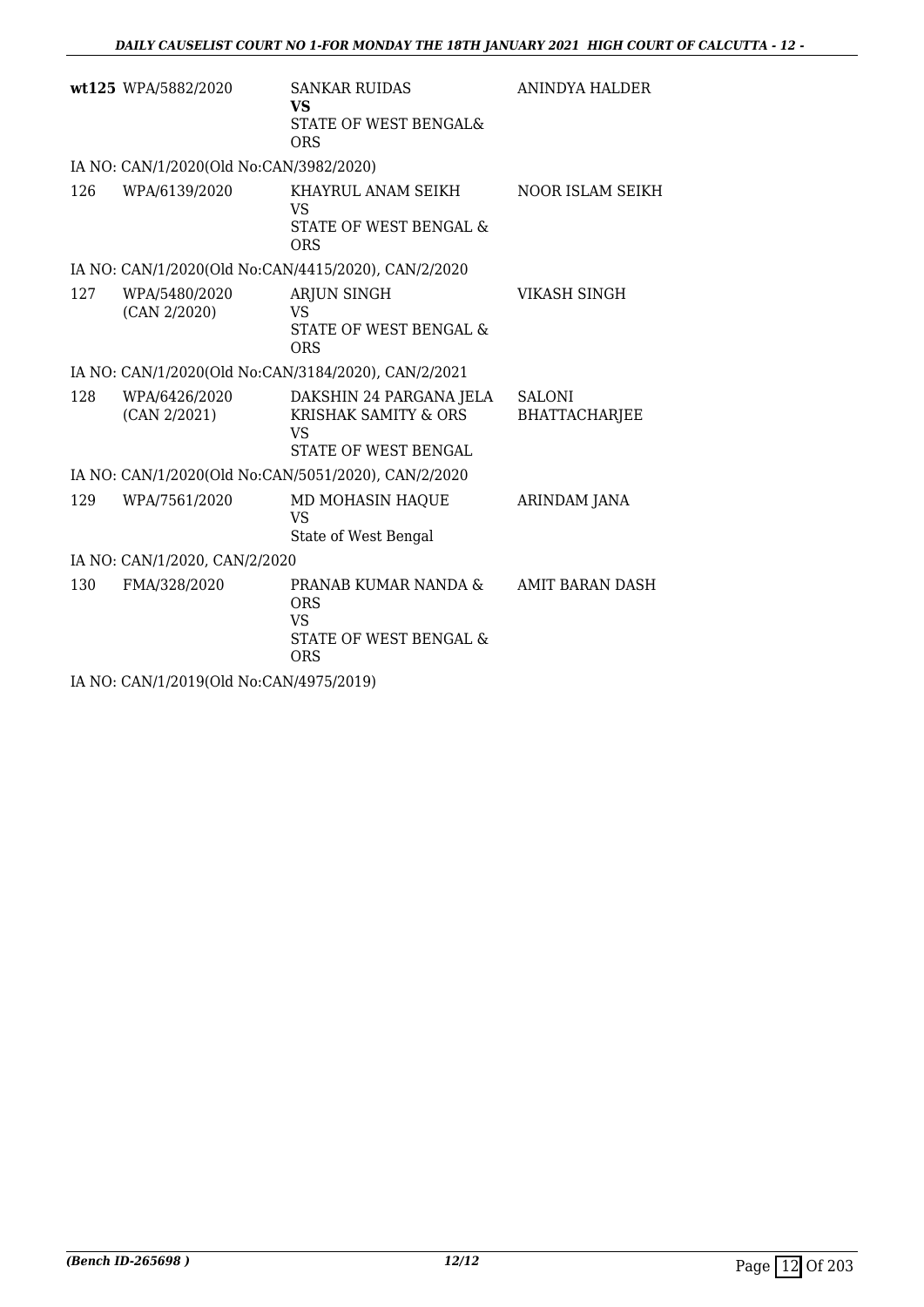

## **Appellate Side**

**DAILY CAUSELIST For Monday The 18th January 2021**

**COURT NO. 37**

**DIVISION BENCH (DB - III)**

**AT 10:45 AM HON'BLE JUSTICE I. P. MUKERJI HON'BLE JUSTICE MD. NIZAMUDDIN (VIA VIDEO CONFERENCE)**

**ON AND FROM MONDAY, THE 11TH JANUARY, 2021 - WILL SIT TOGETHER TO TAKE UP ALL APPEALS UNDER COMMERCIAL COURTS, COMMERCIAL DIVISION AND COMMERCIAL APPELLATE DIVISION OF THE HIGH COURT'S ACT, 2015**

**NOTE: IMMEDIATELY AFTER EXHAUSTION OF ORIGINAL SIDE, APPELLATE SIDE MATTERS WILL BE TAKEN UP.**

**SPECIAL NOTE: (1) IF THERE IS NO COMMERCIAL COURT MATTER THEN MENTIONING OF COMMERCIAL COURT MATTERS WILL BE ENTERTAINED AT COURT NO. 3 ON REGULAR BASIS.**

**(2) COMMERCIAL COURT SHALL NOT SIT AT COURT NO. 37 IF THERE IS NO COMMERCIAL COURT MATTER IN THE LIST.** 

#### **APPELLATE SIDE MATTER WILL BE TAKEN UP FIRST.**

**NOTE: MATTERS WILL BE TAKEN UP THROUGH PHYSICAL HEARING ONLY WHEN BOTH THE PARTIES ARE AGREED.**

#### **APPLICATION**

1 FMAT/439/2020 corpus management conosultattion pvt iltd VS sudipta bal samik sarkar

IA NO: CAN/1/2020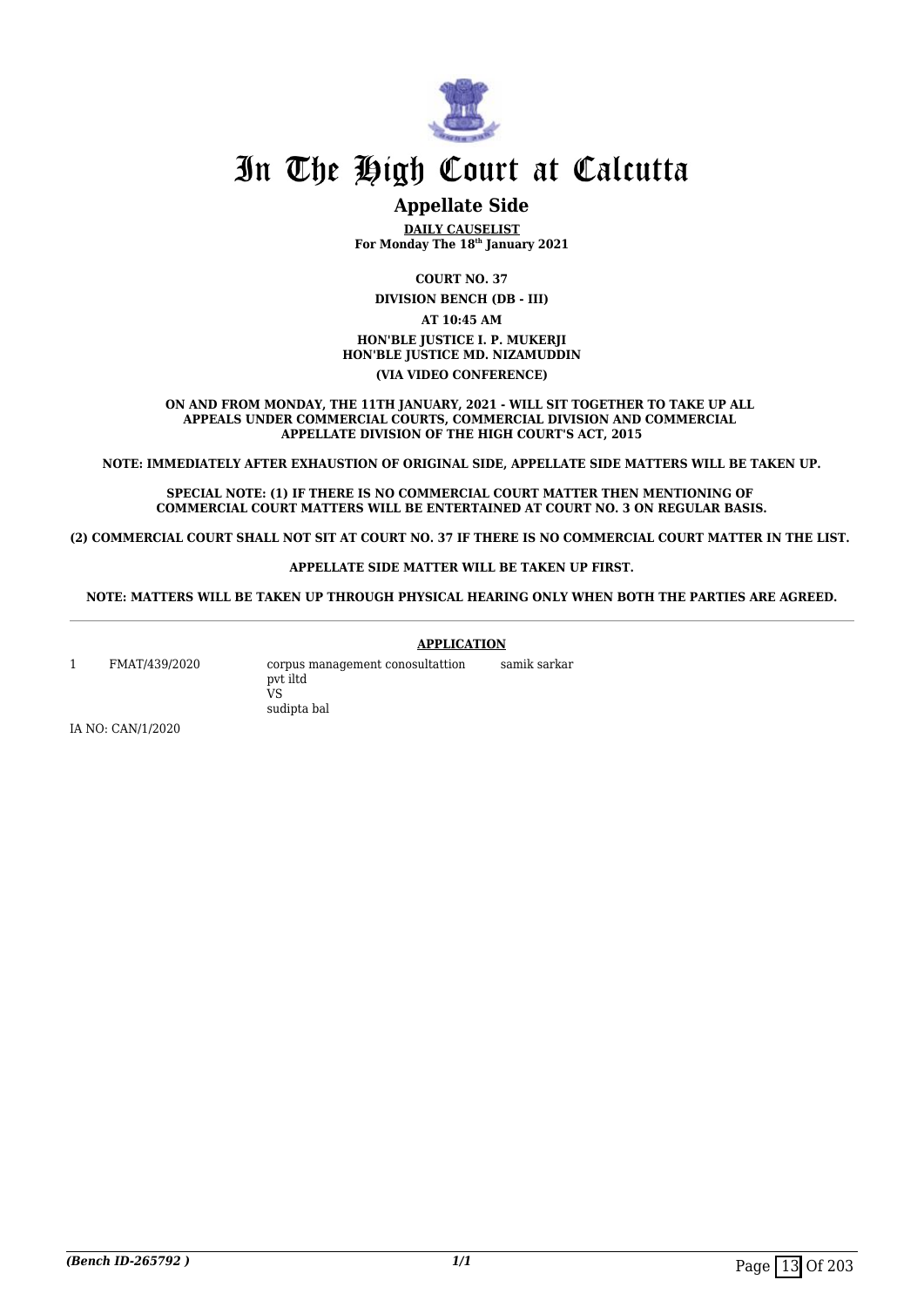

## **Appellate Side**

**DAILY CAUSELIST For Monday The 18th January 2021**

**COURT NO. 3**

**DIVISION BENCH (DB - III)**

**AT 10:45 AM HON'BLE JUSTICE I. P. MUKERJI HON'BLE JUSTICE MD. NIZAMUDDIN (VIA VIDEO CONFERENCE)**

**ON AND FROM MONDAY, THE 11TH JANUARY 2021 - AFTER COMPLETION OF COMMERCIAL APPELLATE DIVISION BENCH – WILL TAKE UP APPEALS UNDER ARBITRATION ACT, 1940 AND ARBITRATION & CONCILIATION ACT, 1996, INCLUDING APPLICATIONS CONNECTED THERETO;**

**HEARING OF WRIT APPEALS IRRESPECTIVE OF CLASSIFICATION INCLUDING APPLICATIONS CONNECTED THERETO.**

**AND**

**ON AND FROM FRIDAY, 15TH JANUARY, 2021 TO FRIDAY, 29TH JANUARY, 2021 – WILL TAKE, IN ADDITION TO THEIR OWN LIST AND DETERMINATION, THE LIST AND DETERMINATION OF HON'BLE JUSTICE RAJESH BINDAL AND HON'BLE JUSTICE ANIRUDDHA ROY.** 

**NOTE : ON AND FROM MONDAY (11.01.2021) APPELLATE SIDE MATTERS WILL BE TAKEN UP FROM 3:00 P.M. OR IMMEDIATELY AFTER EXHAUSTION OF ORIGINAL SIDE MATTERS, WHICHEVER IS EARLIER.** 

**SPECIAL NOTE: (1) IF THERE IS NO COMMERCIAL COURT MATTER THEN MENTIONING OF COMMERCIAL COURT MATTERS WILL BE ENTERTAINED AT COURT NO. 3 ON REGULAR BASIS.**

**(2) COMMERCIAL COURT SHALL NOT SIT AT COURT NO. 37 IF THERE IS NO COMMERCIAL COURT MATTER IN THE LIST.** 

#### **(3) MENTIONING WILL BE ENTERTAINED ONLY ON MONDAYS.**

**NOTE: MATTERS WILL BE TAKEN UP THROUGH PHYSICAL HEARING ONLY WHEN BOTH THE PARTIES ARE AGREED.**

|              |                                         | <b>TO BE MENTIONED</b>                                                                            |                       |
|--------------|-----------------------------------------|---------------------------------------------------------------------------------------------------|-----------------------|
| $\mathbf{1}$ | WPA/22790/2019<br>(ASSIGNED)            | <b>GAUTAM MEHRA</b><br><b>VS</b><br>UNION OF INDIA & ORS                                          | <b>RIMA DAS</b>       |
|              | IA NO: CAN/1/2020(Old No:CAN/4396/2020) |                                                                                                   |                       |
| 2            | WPA/7034/2020<br>(ASSIGNED)             | <b>GOUTAM DUTTA</b><br><b>VS</b><br>Union of India                                                | RAJIV KUMAR CHOWDHURY |
|              | IA NO: CAN/1/2020                       |                                                                                                   |                       |
|              |                                         | <b>APPLICATION</b>                                                                                |                       |
| 3            | MAT/8/2021                              | M/S BARNAGORE JUTE FACTORY<br><b>VS</b><br>REGIONAL PROVIDENT FUND<br><b>COMMISSIONER AND ORS</b> | RANJAY DE             |
|              | IA NO: CAN/1/2021                       |                                                                                                   |                       |
|              |                                         | <b>CONTEMPT APPLICATION</b>                                                                       |                       |
| 4            | CPAN/433/2020                           | ARANI MUKHOPADHYAY<br><b>VS</b><br><b>NAVENDU RAI</b>                                             | NIBEDITA MUKHERJEE    |
|              | IA NO: CAN/1/2020                       |                                                                                                   |                       |
| wt:5         | FMA/1756/2019                           | ARANI MUKHOPADHYAAY<br><b>VS</b><br><b>EMPLOYEES PROVIDENT FUND</b><br>ORGANAIZATION & ORS        | NIBEDITA MUKHERJEE    |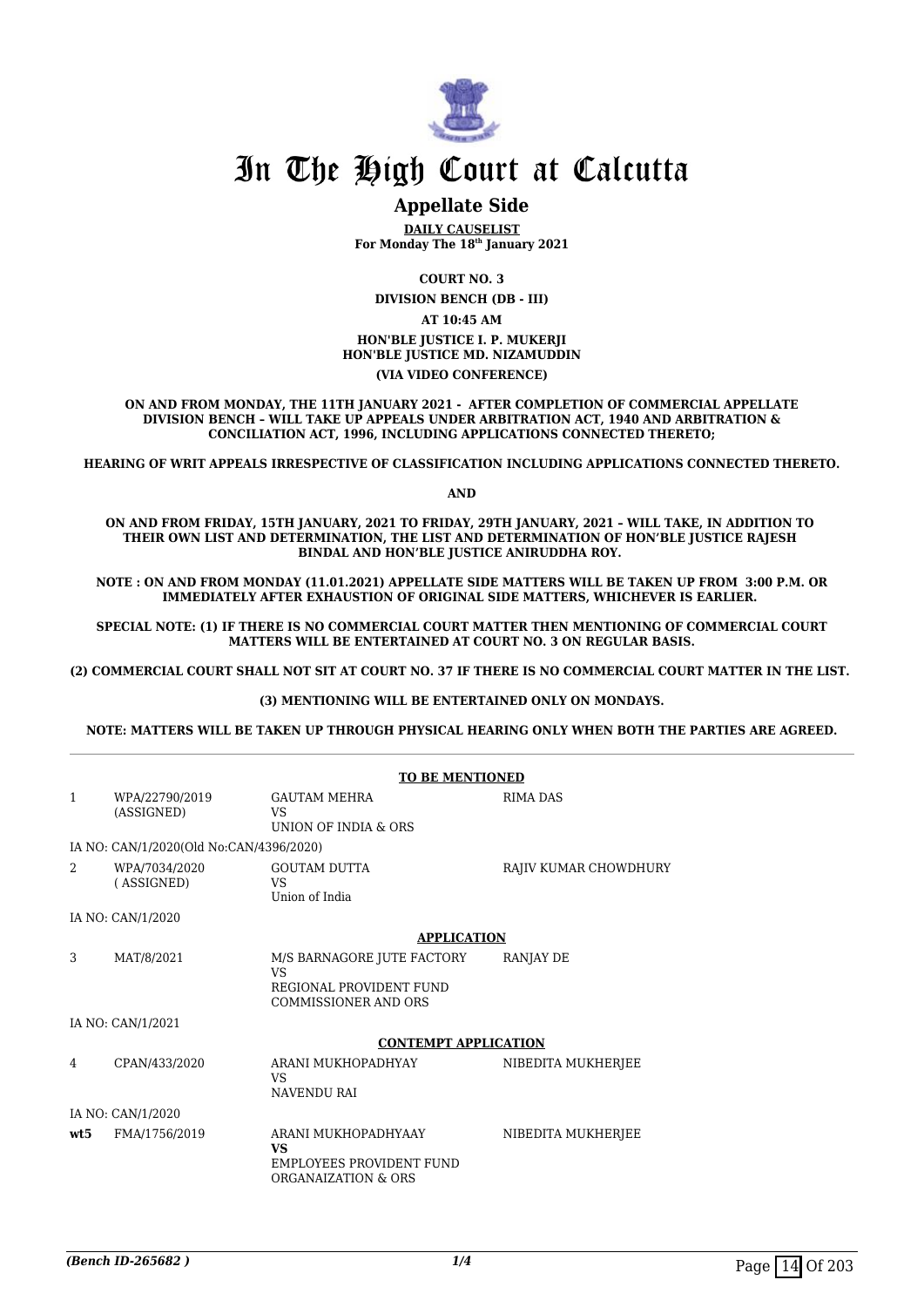| 6    | CPAN/1108/2016                                                            | PARIMAL MANDAL & ORS.<br>VS.<br>C.P TAYAL & ORS.                                     | SK. FARIDULLAH               |
|------|---------------------------------------------------------------------------|--------------------------------------------------------------------------------------|------------------------------|
|      | IA NO: CAN/1/2020(Old No:CAN/4527/2020), CAN/2/2020(Old No:CAN/4528/2020) |                                                                                      |                              |
| wt7  | CPAN/1109/2016                                                            | ZARRAR AHMED KHAN & ORS.<br>VS<br>C.P TAYAL & ORS.                                   | SK. FARIDULLAH               |
|      |                                                                           | IA NO: CAN/1/2020(Old No:CAN/4521/2020), CAN/2/2020(Old No:CAN/4523/2020)            |                              |
| wt8  | WP.CT/218/2009                                                            | PARIMAL MONDAL & ORS<br>VS.<br>UNION OF INDIA & ORS                                  | SIDDHARTHA RUJ               |
| wt9  | WP.CT/219/2009                                                            | ZARRAR AHMED KHAN & ORS<br>VS.<br>UNION OF INDIA & ORS                               | SIDDHARTHA RUJ               |
| 10   | CPAN/582/2020                                                             | SAI TO SANKAR NETRALAYA VIA<br>KARUNAMOYEE AUTORIKSHAW<br>UNION AND ANR<br><b>VS</b> | BARNALI GUPTA                |
|      |                                                                           | CHAITALI CHAKRABARTY                                                                 |                              |
| wt11 | FMA/1684/2019                                                             | SAI TO SANKAR NETRALAYA VIA<br>KARUNAMOYEE AUTO RICKSHAW<br>UN&ANR<br><b>VS</b>      | BARNALI GUPTA                |
|      |                                                                           | STATE OF WEST BENGAL & ORS                                                           |                              |
| 12   | MAT/759/2014                                                              | <b>FOR HEARING</b><br><b>MATIUR RAHAMAN</b>                                          | <b>GOLAM MASTAFA</b>         |
|      | $(P-I+OS+2PBs.)$ (Top)                                                    | VS<br>MD. ABDUL KHAYAR & ORS                                                         |                              |
|      | IA NO: CAN/1/2014(Old No:CAN/5901/2014)                                   |                                                                                      |                              |
| 13   | MAT/759/2020<br>(Assign Matter) (Fairly<br>Top)                           | RASHMI METALIKS LIMITED AND<br><b>ANOTHER</b><br>VS.<br>UNION OF INDIA AND ORS.      | SHIVANGI THARD               |
|      | IA NO: CAN/1/2020                                                         |                                                                                      |                              |
| 14   | FMA/916/2012<br>$(P-I+OB+2nd$ J.<br>Copy+2PBs.)                           | SAFINNESSSA BEGUM ALIAS<br>KHATUN<br>VS                                              | SHAMIN UL BARI               |
|      |                                                                           | <b>FARHANA BEGUM &amp; ORS</b>                                                       |                              |
| 15   | FMA/834/2015                                                              | SUBHRA KETAN HALDER<br>VS<br>STATE OF WEST BENGAL & ORS                              | <b>GAZI FARUQUE HOSSSAIN</b> |
| 16   | FMA/1281/2016                                                             | ASHOK KR. MAHANTA                                                                    | SUPRIYO CHATTOPADHYAY        |
|      | $(P-I+OB+2nd I.$<br>Copy+2PBs.)                                           | VS<br>THE CENTRAL BANK OF INDIA &<br>ORS.                                            |                              |
| 17   | FMA/2274/2016<br>$(P-I+OB+2nd$ J.                                         | UNION OF INDIA & ORS<br>VS<br><b>GOUTAM RAM</b>                                      | APARNA BANERJEE              |
|      | Copy+2PBs.)<br>IA NO: CAN/2/2016(Old No:CAN/1905/2016)                    |                                                                                      |                              |
| 18   | FMA/4416/2016                                                             | THE STATE OF W.B. & ORS                                                              | SOMNATH NASKAR               |
|      |                                                                           | VS<br>KHABIRUDDIN AHMED & ORS                                                        |                              |
|      |                                                                           | IA NO: CAN/2/2016(Old No:CAN/602/2016), CAN/3/2018(Old No:CAN/10249/2018)            |                              |
| 19   | FAT/378/2018                                                              | JHARNA ROY<br>VS<br>SUDIPTA ROY & ANR                                                | SONI OJHA                    |
|      | IA NO: CAN/5/2020(Old No:CAN/2853/2020)                                   |                                                                                      |                              |
| 20   | FMA/559/2018                                                              | BONGAON CENTRAL COOPERATIVE<br>MARKETING SOCIETY LTD.<br>VS                          | RAMESH DHARA                 |
|      |                                                                           | STATE OF WEST BENGAL & ORS.                                                          |                              |
| 21   | IA NO: CAN/1/2017(Old No:CAN/11180/2017)<br>MAT/1355/2018                 | ARINDAM SAHA                                                                         | MAHABOOB AHMED               |
|      | (P-I+OS+2nd J. Copy)                                                      | VS<br>INDIAN OIL CORP LTD & ORS                                                      |                              |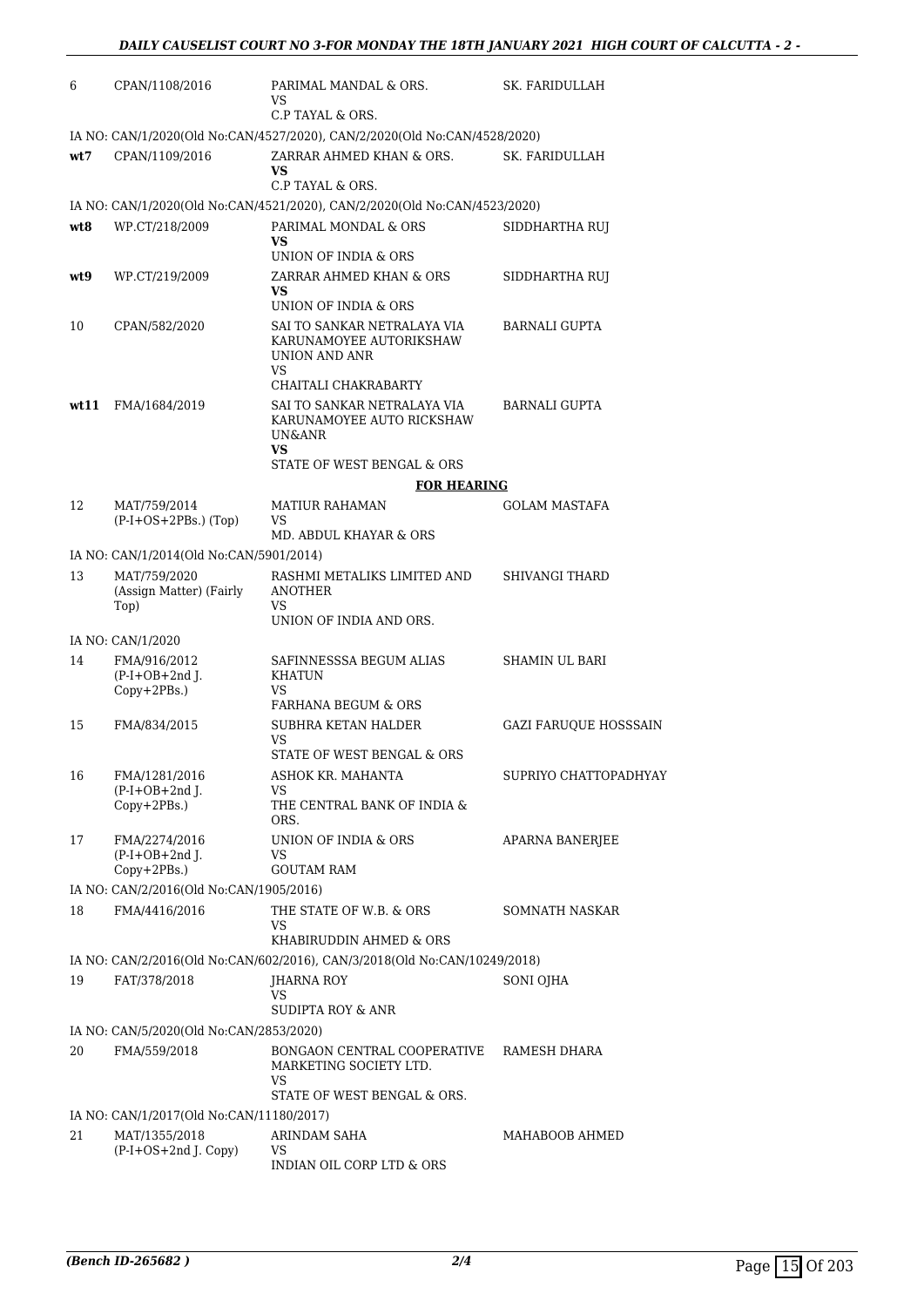| 22   | MAT/1375/2018<br>$(P-I+OS+2nd J.Copy) + 2$            | EASTERN COALFIELDS LTD<br>VS                                                                              | SANCHITA BARMAN RAY |
|------|-------------------------------------------------------|-----------------------------------------------------------------------------------------------------------|---------------------|
|      | PBs.                                                  | <b>GOURINATH BANERJEE &amp; ORS</b>                                                                       |                     |
| 23   | MAT/508/2019                                          | THE STATE OF WEST BENGAL &<br><b>ORS</b><br>VS.                                                           | TAPATI SAMANTA      |
|      |                                                       | SMT RAJ KISHORI RAO & ORS                                                                                 |                     |
| 24   | FMA/686/2019                                          | <b>BINAY KUMAR</b>                                                                                        | ARUNAVA GANGULY     |
|      | $(P-I+OB+2nd$ J.<br>Copy+2PBs.)                       | <b>VS</b><br>EASTERN COAL FIELDS LIMITED &<br><b>ORS</b>                                                  |                     |
| 25   | MAT/715/2019<br>$P-I+OS+2P.B.)$                       | THE MANAGING COMMITTEE,<br><b>BASUDEBPUR HIGH SCHOOL &amp;</b><br>ANR<br>VS<br>STATE OF WEST BENGAL & ORS | <b>SUBHAS JANA</b>  |
|      | IA NO: CAN/2/2020, CAN/3/2020                         |                                                                                                           |                     |
| 26   | FMA/718/2019<br>$+2$ PBs.                             | KUMAR MUKHOPADHYAY<br>VS                                                                                  | K.P. MUHURI         |
|      |                                                       | STATE OF WEST BENGAL & ORS                                                                                |                     |
|      | IA NO: CAN/1/2019(Old No:CAN/331/2019)                |                                                                                                           |                     |
| wt27 | FMA/719/2019                                          | KUMAR MUKHOPADHYAY<br>VS<br>STATE OF WEST BENGAL & ORS                                                    | K.P. MUHURI         |
|      | IA NO: CAN/1/2019(Old No:CAN/332/2019)                |                                                                                                           |                     |
| 28   | FMA/803/2019                                          | AJIJUL ISLAM & ANR<br>VS                                                                                  | ANINDA BHATTACHARYA |
|      |                                                       | STATE OF WEST BENGAL & ORS                                                                                |                     |
|      | IA NO: CAN/1/2019(Old No:CAN/7589/2019), CAN/2/2020   |                                                                                                           |                     |
| 29   | FMA/845/2019<br>$(P-I+OS+2nd)$ .                      | KARTICK CHANDRA GHOSH<br>VS<br>UNION OF INDIA & ORS                                                       | ASOK KUMAR JANA     |
| 30   | Copy+2PBs.)<br>FMA/896/2019                           | MAHENDRA MISHRA                                                                                           | MRINAL KANTI KUNDU  |
|      | $(Pt-I+OB+2nd$<br>J.Copy+2PBs.)                       | VS<br>THE MANAGING DIRECTOR, M/S<br><b>GLUCONATE HEALTH LIMITED &amp;</b>                                 |                     |
|      |                                                       | <b>ORS</b>                                                                                                |                     |
| 31   | FMA/985/2019<br>$(P-I+OS+2nd)$ .<br>Copy+2PBs.)       | SIPRA KHAN<br>VS<br>HPCL & ORS.                                                                           | <b>GOUTAM DEY</b>   |
| 32   | FMA/1154/2019                                         | JATINDRA NATH DAS                                                                                         | KRISHNENDU BERA     |
|      | (P-I+OB+2nd J. Copy)                                  | VS<br>STATE OF WEST BENGAL & ORS                                                                          |                     |
| 33   | MAT/1185/2019<br>$(P-I+OS+4PBs.)$                     | S.B MODERN HIGH SCHOOL &<br>ANR.<br><b>VS</b>                                                             | <b>BISWAJIT DAS</b> |
|      |                                                       | KAMALA KANT SINGH & ORS.                                                                                  |                     |
| 34   | MAT/1213/2019                                         | <b>AVIJIT DAS</b><br><b>VS</b>                                                                            | PAPPU ADHIKARI      |
|      |                                                       | <b>W.B. SURFACE TRANSPORT</b><br><b>CORPORATION LTD. &amp; ORS</b>                                        |                     |
| 35   | MAT/1427/2019<br>$Pt-I+O.S.+2nd I.$<br>$Copy+4PBs.$ ) | KHIZIR HAYAT<br>VS.<br>STATE OF WEST BENGAL & ORS                                                         | SK SAMIM AKHTER     |
| 36   | FMA/1657/2019                                         | SRIJIB KUMAR PATRA                                                                                        | SUBHAS JANA         |
|      |                                                       | VS.<br>UNION OF INDIA & ORS                                                                               |                     |
| 37   | MAT/1918/2019                                         | <b>SUMON ROY</b><br><b>VS</b>                                                                             | ANINDA BHATTACHARYA |
|      |                                                       | STATE OF WEST BENGAL & ORS                                                                                |                     |
|      | IA NO: CAN/1/2020                                     |                                                                                                           |                     |
| 38   | FMA/79/2020                                           | SREE SREE BANESWAR SHIB<br>THAKUR SHEBAIT ESTATE<br>VS                                                    | PARTHA CHAKRABORTY  |
|      |                                                       | KMC & ORS.                                                                                                |                     |

IA NO: CAN/3/2020(Old No:CAN/4137/2020)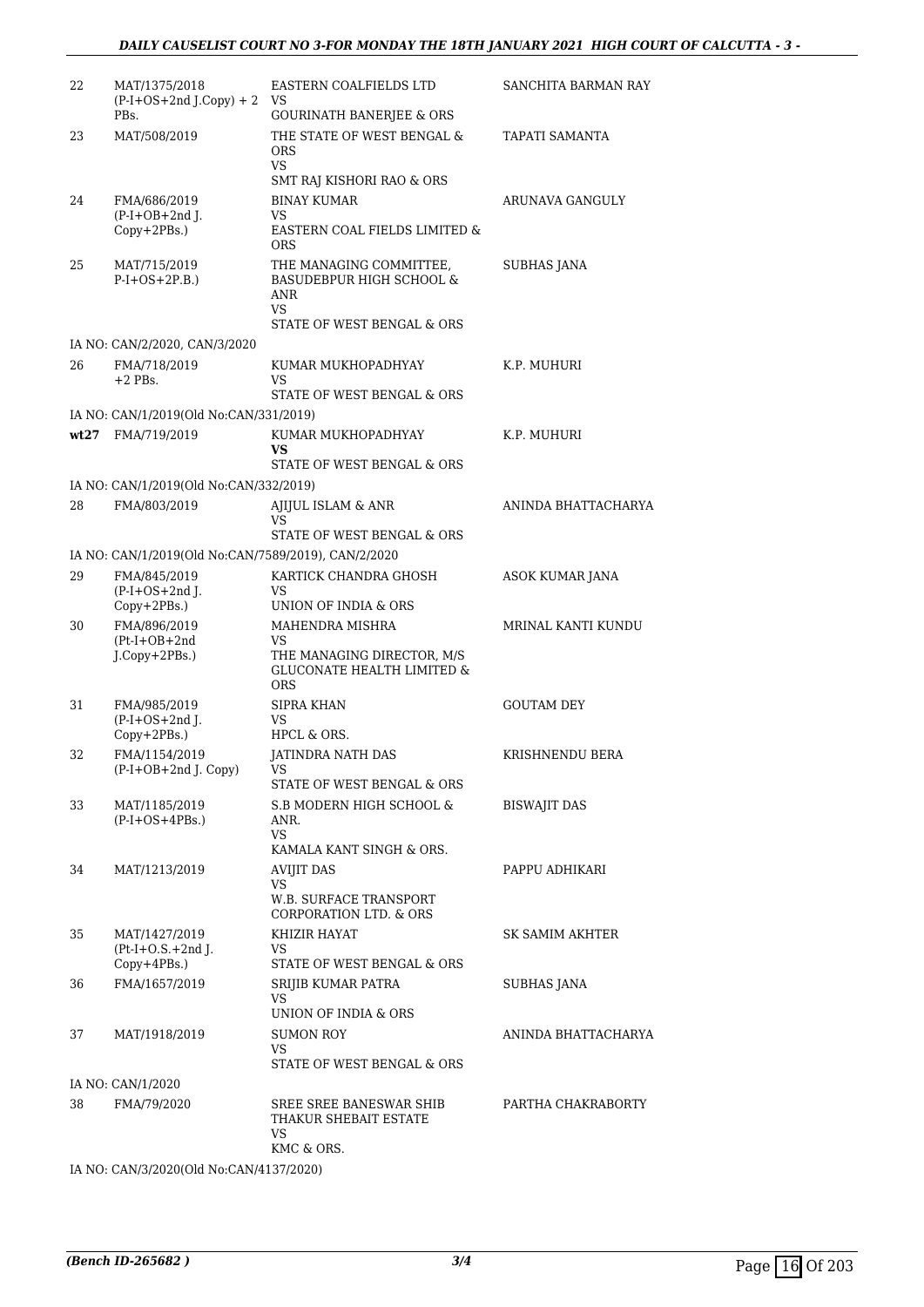| 39 | MAT/190/2020                                        | RAMANUJ MUKHOPADHYAY<br><b>VS</b><br>STATE OF WEST BENGAL                             | ANINDA BHATTACHARYA  |
|----|-----------------------------------------------------|---------------------------------------------------------------------------------------|----------------------|
| 40 | FMA/339/2020<br>$(P-I+OB+2nd$ J.<br>$Copy+2PBs.$ )  | RAJU MISHRA & ORS.<br>VS<br>UNION OF INDIA & ORS.                                     | DURGA SANKAR MULLICK |
| 41 | FMA/1201/2009                                       | SWAPNA ATTA & ORS.<br><b>VS</b><br>STATE OF WB & ORS.                                 | PRASUN GHOSH         |
| 42 | FMA/3534/2014<br>$(P-I+OB+2nd I.$<br>$Copy+2PBs.$ ) | CHITTARANJAN BAIDYA<br>VS<br>DIPANKAR MANDAL & ORS                                    | <b>SOURAV MITRA</b>  |
|    |                                                     | IA NO: CAN/1/2014(Old No:CAN/2703/2014), CAN/3/2014(Old No:CAN/2711/2014)             |                      |
| 43 | MAT/930/2018                                        | ALI MAHAMMAD<br><b>VS</b><br>STATE OF WEST BENGAL & ORS                               | ANUSUYA BANERJEE     |
|    |                                                     | IA NO: CAN/6/2020(Old No:CAN/4829/2020), CAN/7/2020(Old No:CAN/4831/2020), CAN/8/2020 |                      |
| 44 | FA/154/2019                                         | RAM CHANDRA PRASAD<br><b>VS</b><br>STATE OF BIHAR & ORS                               | <b>S C PRASAD</b>    |
|    | IA NO: CAN/2/2019(Old No:CAN/4529/2019)             |                                                                                       |                      |
| 45 | MAT/139/2020                                        | MANOJ KUMAR CHOWDHURY<br><b>VS</b><br>STATE OF WEST BENGAL & ORS                      | KARUNAMOYEE SAMANTA  |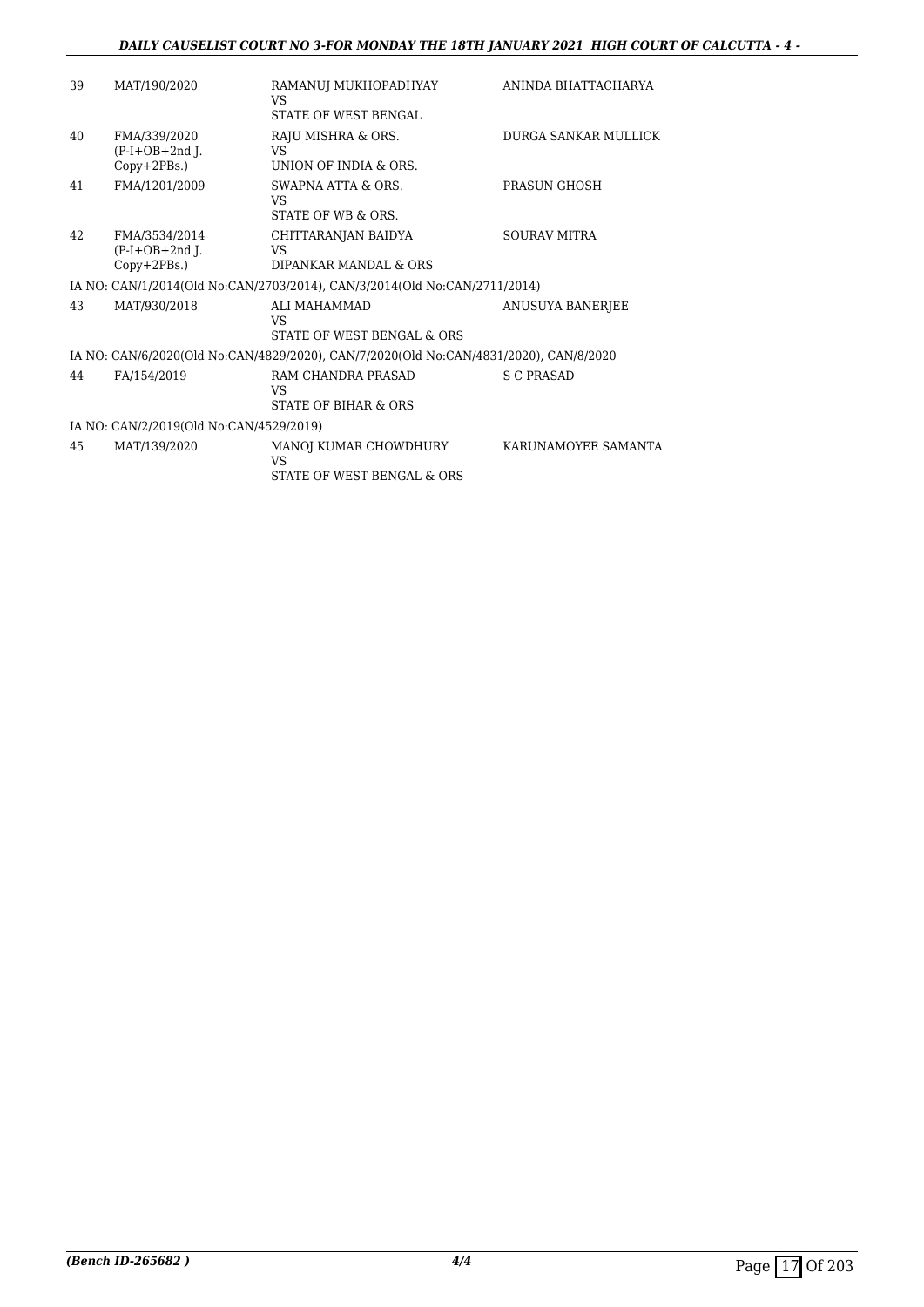

## **Appellate Side**

**DAILY CAUSELIST For Monday The 18th January 2021**

**COURT NO. 2**

### **DIVISION BENCH (DB- IV)**

**AT 10:45 AM**

## **HON'BLE JUSTICE HARISH TANDON HON'BLE JUSTICE KAUSIK CHANDA (VIA VIDEO CONFERENCE)**

**ON AND FROM MONDAY, THE 11TH JANUARY, 2021 - ADMISSION OF APPEALS UNDER ORDER XLI OF THE CODE OF CIVIL PROCEDURE INCLUDING APPLICATIONS CONNECTED THERETO;** 

**ANY OTHER FIRST APPEALS & FIRST MISCELLANEOUS APPEALS NOT ASSIGNED TO ANY OTHER BENCH & APPLICATIONS CONNECTED THERETO,** 

### **LAWAZIMA;**

#### **APPEALS RELATING TO LAND UNDER GROUP I AND APPLICATIONS CONNECTED THERETO;**

#### **APPEALS RELATING TO TRANSPORT & TELECOMMUNICATION UNDER GROUP VII AND REGULATION OF INDUSTRIES & ESSENTIAL COMMODITIES & VARIOUS CENTRAL ORDERS UNDER GROUP VIII AND APPLICATIONS CONNECTED THERETO;**

#### **NOTE: MATTERS WILL BE TAKEN UP THROUGH PHYSICAL HEARING ONLY WHEN BOTH THE PARTIES ARE AGREED**

### **TO BE MENTIONED**

1 SA/28/2020 BADAL MANIK

VS SMT KANAK BALA KHAN & ORS

ANYASHA DAS

IA NO: CAN/1/2019(Old No:CAN/3084/2019)

### **FIXED MATTER**

2 SAT/2/2020 (AT 10.45 A.M.) LALBABU BEGAM @ LALBANU BEGAM & ORS VS PADMAMOYEE CHAI & ORS MAHAMMAD MAHMUD

IA NO: CAN/1/2020(Old No:CAN/1472/2020), CAN/2/2020(Old No:CAN/1475/2020)

### **FOR ORDERS**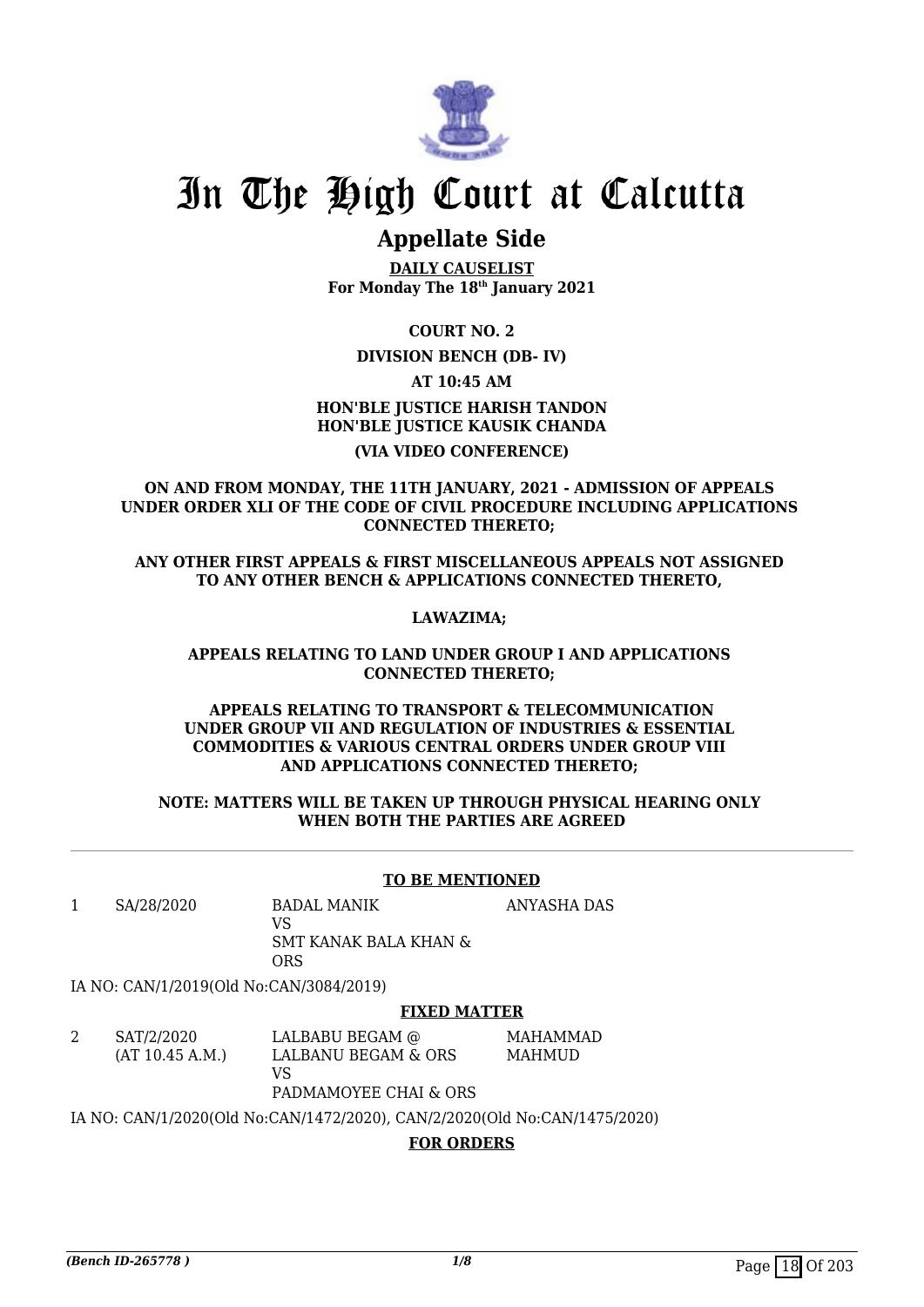| 3  | FAT/661/2017<br>(AT 2 P.M.)              | PABITRA KUMAR MAITY<br>VS<br>SMT. SHYAMALI MANNA &<br><b>ORS</b>                                             | <b>SUBHRA DAS</b>                      |
|----|------------------------------------------|--------------------------------------------------------------------------------------------------------------|----------------------------------------|
|    | IA NO: CAN/1/2017(Old No:CAN/11623/2017) |                                                                                                              |                                        |
|    |                                          | <b>ORDER XLI RULE II</b>                                                                                     |                                        |
| 4  | SAT/509/2015                             | DAYAMOY DAS & ORS<br><b>VS</b><br><b>SWAPAN DAS &amp; ORS</b>                                                | KUNAL GANGULY                          |
|    |                                          | IA NO: CAN/1/2015(Old No:CAN/10603/2015), CAN/2/2017(Old No:CAN/6053/2017)                                   |                                        |
| 5  | SAT/134/2018<br>(Defective)              | MAJEDUR RAHAMAN DEAD<br>R/P BY FARUK HOSSAIN &<br><b>ORS</b><br><b>VS</b><br><b>SUNIRMAL SOREN &amp; ORS</b> | <b>ASIF DEWAN</b>                      |
| 6  | SAT/179/2018<br>(Defective)              | <b>SK GOLAM LALCHAND</b><br>VS<br>NANDU LAL SHAW @<br>NANDU LAL KESHRI @<br><b>NANDU LAL BAYES &amp; ORS</b> | <b>SURENDRA KUMAR</b><br><b>SHARMA</b> |
|    | IA NO: CAN/1/2018(Old No:CAN/3122/2018)  |                                                                                                              |                                        |
| 7  | SAT/261/2018<br>(Defective)              | <b>GURUDAS</b><br><b>CHATTOPADHYAY</b><br><b>VS</b><br>JAGANNATH<br><b>CHATTOPADHYAY &amp; ORS</b>           | SHEBATEE DATTA                         |
|    | IA NO: CAN/1/2018(Old No:CAN/4635/2018)  |                                                                                                              |                                        |
| 8  | SAT/319/2018                             | NURABANU BIBI & ORS<br><b>VS</b><br>MD JABED                                                                 | <b>BARUN CHATTERIEE</b>                |
| 9  | SAT/389/2018                             | <b>SK AZAD ALI</b><br><b>VS</b><br>SK RAZZAK ALI & ANR                                                       | <b>SAYAN</b><br><b>BHATTACHARYA</b>    |
| 10 | SAT/501/2018                             | <b>ANIL KUMAR JANA</b><br><b>VS</b><br>ANIL KUMAR PATRA & ORS                                                | PRIYABRATA GHOSH                       |
| 11 | SAT/528/2018                             | KRIPAMAY PARAMANIK &<br><b>ORS</b><br><b>VS</b><br>HARADHAN GHOSH                                            | <b>BADAL SAHA</b>                      |
|    | IA NO: CAN/1/2020(Old No:CAN/923/2020)   |                                                                                                              |                                        |
| 12 | SAT/72/2019<br>(Defective)               | <b>SK FIROZ ALI &amp; ANR</b><br>VS<br><b>SK MANNAN</b>                                                      | <b>CHANDRAYEE</b><br>MUKHERJEE         |
| 13 | SAT/248/2019<br>(Defective)              | NURUL ISLAM<br>VS<br><b>ABDUS SALAM &amp; ORS</b>                                                            | DYUTIMAN BANERJEE                      |

IA NO: CAN/1/2019(Old No:CAN/10356/2019)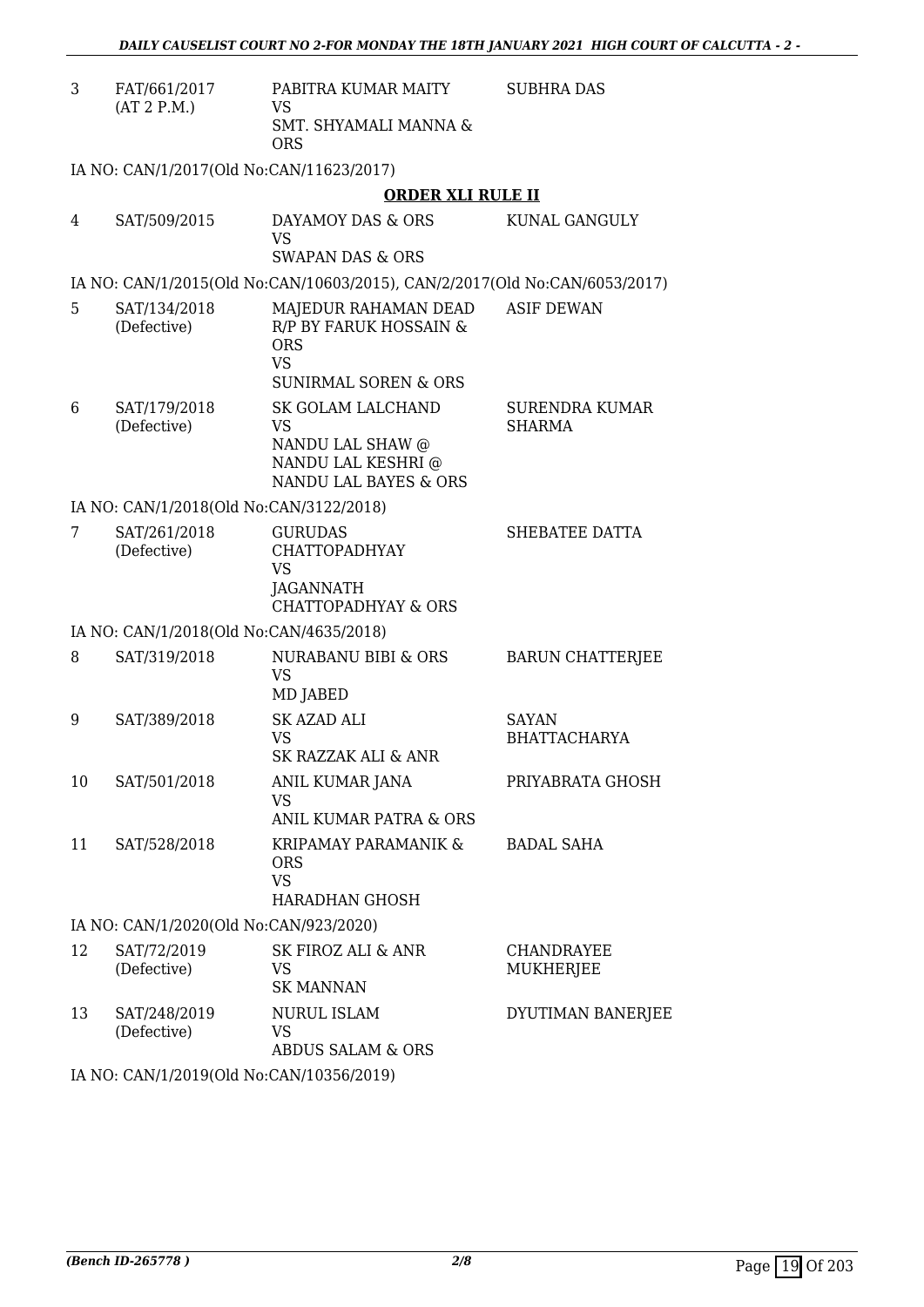| 14 | SAT/250/2019                             | MANIK LAL JAISWARA &<br><b>ORS</b><br><b>VS</b><br><b>SMT MANJU DEVI &amp; ANR</b>                               | <b>ABHIJIT LAIK</b>                      |
|----|------------------------------------------|------------------------------------------------------------------------------------------------------------------|------------------------------------------|
|    |                                          | IA NO: CAN/2/2019(Old No:CAN/7602/2019), CAN/3/2020                                                              |                                          |
| 15 | SAT/276/2019                             | ASHALATA MONDAL & ORS.<br><b>VS</b><br><b>CHAMATKAR MONDAL</b><br>(DEAD REPD. BY INDRAJIT<br>MONDAL & ORS. & ORS | SARBANANDA<br><b>SANYAL</b>              |
|    |                                          | IA NO: CAN/1/2019(Old No:CAN/9072/2019), CAN/2/2019(Old No:CAN/9961/2019)                                        |                                          |
| 16 | SAT/293/2019                             | <b>NILIMA NASKAR</b><br><b>VS</b><br><b>SIKHA SARKAR &amp; ANR</b>                                               | <b>SOUNAK</b><br><b>BHATTACHARYA</b>     |
|    | IA NO: CAN/1/2019(Old No:CAN/9841/2019)  |                                                                                                                  |                                          |
| 17 | SAT/311/2019<br>(Defective)              | SARAT CHANDRA MAITY &<br><b>ORS</b><br><b>VS</b><br>NARUGOPAL SANTRA &<br><b>ORS</b>                             | <b>SOUNAK</b><br><b>BHATTACHARYA</b>     |
|    | IA NO: CAN/1/2019(Old No:CAN/9336/2019)  |                                                                                                                  |                                          |
| 18 | SAT/319/2019<br>(Defective)              | MUKUL CHATTERJEE<br><b>VS</b><br><b>ANIUP KUMAR DEY</b>                                                          | <b>ASIT KUMAR</b><br><b>BHATTACHARYA</b> |
|    | IA NO: CAN/1/2019(Old No:CAN/11304/2019) |                                                                                                                  |                                          |
| 19 | SAT/321/2019                             | <b>APURBA GHOSH ROY</b><br><b>VS</b><br>SAMBHU ROY CHOWDHURY                                                     | <b>SAUNAK</b><br><b>BHATTACHARYA</b>     |
|    | IA NO: CAN/1/2019(Old No:CAN/9584/2019)  |                                                                                                                  |                                          |
| 20 | SAT/332/2019                             | <b>BIKASH CHANDRA GHOSH</b><br><b>VS</b><br><b>INDIAN IRON STEEL CO</b><br><b>LTD</b>                            | DEBASHISH SUR                            |
|    | IA NO: CAN/1/2019(Old No:CAN/11305/2019) |                                                                                                                  |                                          |
| 21 | SAT/341/2019<br>(Defective)              | <b>HRISHIKESH</b><br><b>CHATTOPADHYAY</b><br>VS<br>DHANANJOY BAUL DAS &<br>ANR.                                  | HIMADRI KR.<br><b>MAHATA</b>             |
|    | IA NO: CAN/1/2019(Old No:CAN/10316/2019) |                                                                                                                  |                                          |
| 22 | SAT/355/2019                             | SUBIR KUMAR GHOSH<br><b>VS</b><br>SITANGSHU MALLICK &<br><b>ORS</b>                                              | SK ABU ABBASUDDIN                        |
|    | IA NO: CAN/1/2019(Old No:CAN/10954/2019) |                                                                                                                  |                                          |
| 23 | SAT/378/2019                             | SWADHIN CHANDRA ROY &<br><b>ORS</b><br><b>VS</b><br>MUKUL CHANDRA ROY &<br><b>ORS</b>                            | DHANANJAY NAYAK                          |
|    | IA NO: CAN/1/2019(Old No:CAN/10624/2019) |                                                                                                                  |                                          |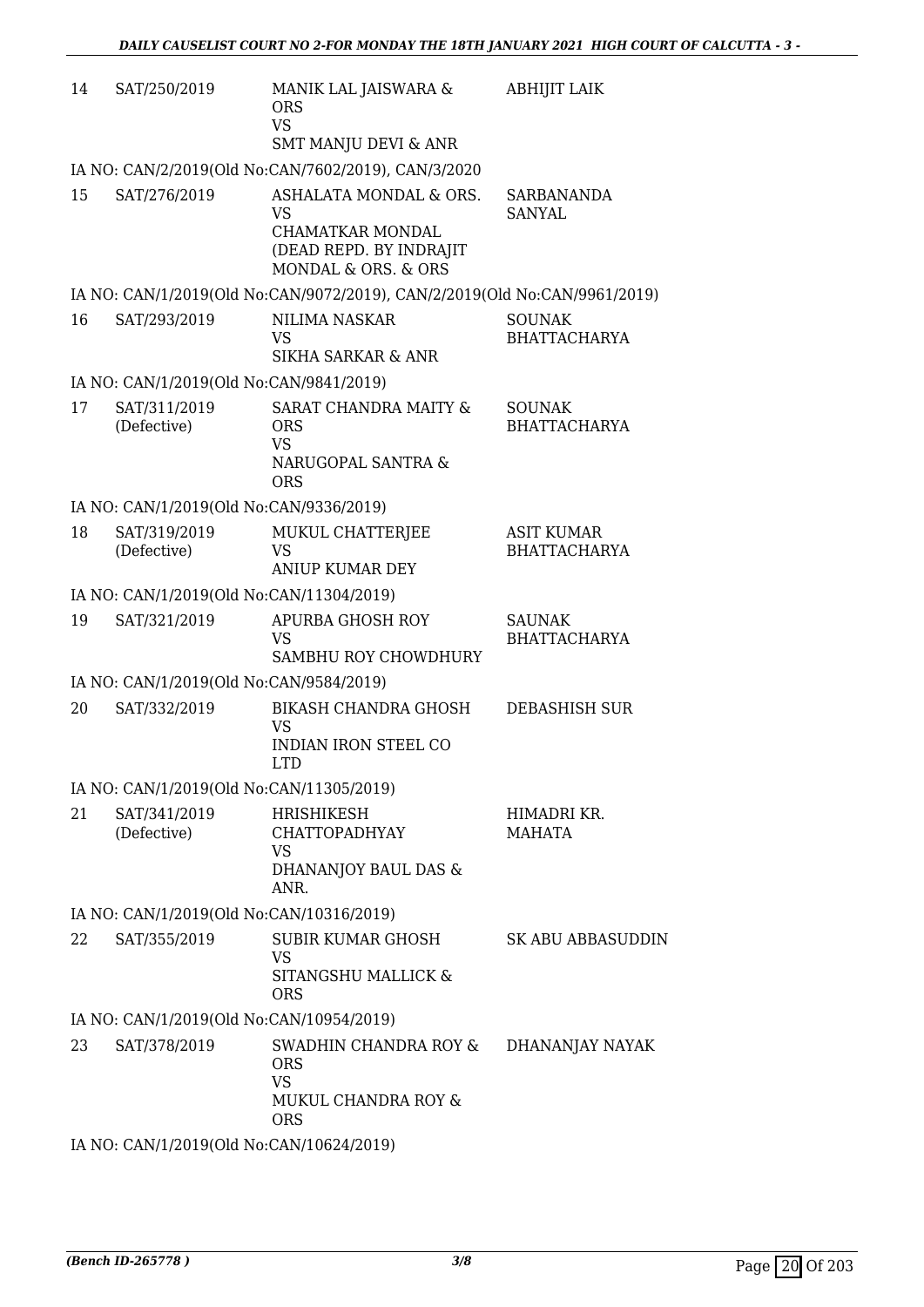| 24 | SAT/380/2019<br>(inj.)                   | BAIDYANATH @ BAIJNATH<br>SINGH<br><b>VS</b><br><b>EASTERN COALFIELD'S</b><br>LTD. & ANR | <b>DEBASIS SUR</b>                     |
|----|------------------------------------------|-----------------------------------------------------------------------------------------|----------------------------------------|
|    | IA NO: CAN/1/2019(Old No:CAN/10843/2019) |                                                                                         |                                        |
| 25 | SAT/437/2019                             | <b>TASIRAN BIBI</b><br><b>VS</b><br>SHAMBHU NATH SAMANTA<br>& ANR                       | DEVDUTTA PATHAK                        |
|    | IA NO: CAN/1/2020(Old No:CAN/60/2020)    |                                                                                         |                                        |
| 26 | FMAT/797/2019                            | ANUP KUMAR SHARMA &<br><b>ORS</b><br><b>VS</b>                                          | <b>FALGUNI MAJHI</b>                   |
|    |                                          | RAJENDRA NATH SHARMA<br>$&$ ORS                                                         |                                        |
|    |                                          | IA NO: CAN/1/2019(Old No:CAN/8065/2019), CAN/2/2019(Old No:CAN/10290/2019)              |                                        |
| 27 | FMAT/1320/2019                           | TORQUE PHARMACEUTICAL<br><b>PVT LTD</b><br><b>VS</b><br><b>EMAMI LTD</b>                | <b>SUBHASISH</b><br><b>CHAKRABORTY</b> |
|    | IA NO: CAN/1/2019(Old No:CAN/12246/2019) |                                                                                         |                                        |
| 28 | FMAT/64/2020<br>(Defective)              | RAGHUNATH SIKDER &<br><b>ANR</b><br><b>VS</b><br><b>TAPAS SAHA</b>                      | DILIP KUMAT SAILA                      |
|    | IA NO: CAN/1/2020(Old No:CAN/716/2020)   |                                                                                         |                                        |
| 29 | FMAT/177/2020                            | SAHIDUL ISLAM<br><b>VS</b><br>PAWANPUTRA SALES PVT.<br>LTD. & ORS                       | DEBAPRATIM<br><b>BANERJEE</b>          |
|    | IA NO: CAN/1/2020                        |                                                                                         |                                        |
| 30 | FMAT/391/2020                            | <b>CHINMOY GHOSH</b><br><b>VS</b><br>JAGABANDHU GHOSH                                   | <b>SUSMITA</b><br><b>CHATTERJEE</b>    |
|    | IA NO: CAN/1/2020                        |                                                                                         |                                        |
| 31 | FMAT/444/2020                            | KALIDAS GANGULY<br><b>VS</b><br><b>G.D POWER AND CONTROL</b><br>P. LTD.                 | MITUL<br><b>CHAKRABORTY</b>            |
|    | IA NO: CAN/1/2020                        |                                                                                         |                                        |
| 32 | FMAT/504/2020                            | M/S S.S. ENTERPRISES<br>VS<br>KRISHNA RANJAN<br><b>CHAKRABORTY</b>                      | <b>ARIF ALI</b>                        |
|    | IA NO: CAN/1/2020                        |                                                                                         |                                        |
| 33 | FMAT/550/2020                            | LUFTA BEGUUM @<br>LUTFUNNESHA BIBI<br><b>VS</b><br>AFJAL HOSSAIN AND ORS                | SHYAMAL<br>MUKHOPADHYAY                |

IA NO: CAN/1/2020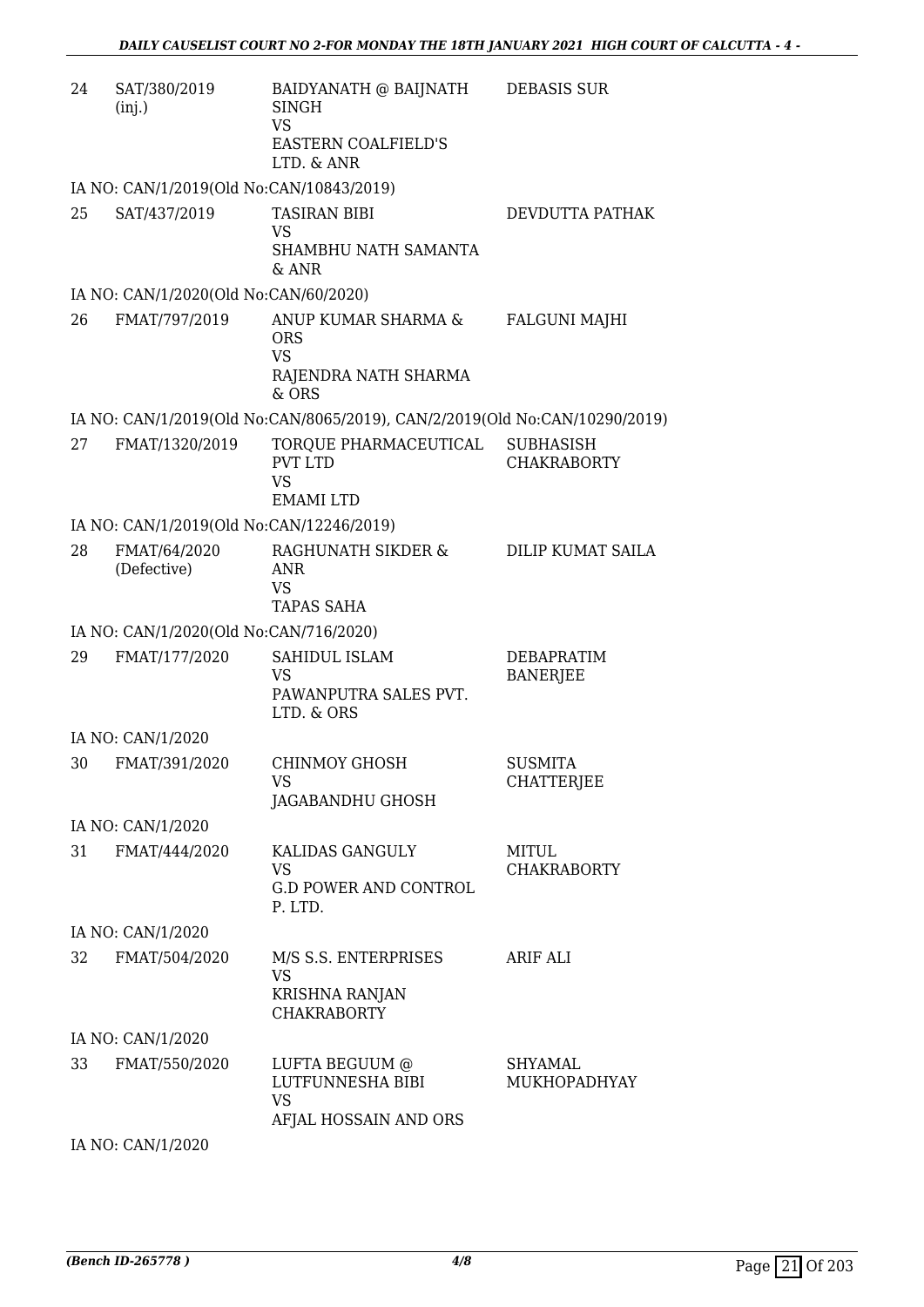| 34 | FMAT/558/2020                                | PRADIP KUMAR GHOSH<br>VS                                            | <b>ABHIRUP</b><br><b>CHAKRABORTY</b> |
|----|----------------------------------------------|---------------------------------------------------------------------|--------------------------------------|
|    |                                              | ASHIM KUMAR GUPTA                                                   |                                      |
|    | IA NO: CAN/1/2020, CAN/2/2020                |                                                                     |                                      |
| 35 | FMAT/565/2020                                | AMIT KUMAR SAMANTA<br><b>VS</b><br>KAJAL GHORUI AND ORS             | Sobhan Majumder                      |
|    | IA NO: CAN/1/2020                            |                                                                     |                                      |
|    |                                              | <b>APPLICATION (GROUP - VIII)</b>                                   |                                      |
| 36 | MAT/786/2020<br>$(19.01.2021)$ $(2)$<br>P.M. | KUNTAL SINHA<br>VS<br>STATE OF WEST BENGAL<br>AND ORS.              | <b>NEIL BASU</b>                     |
|    | IA NO: CAN/1/2020                            |                                                                     |                                      |
|    | wt37 MAT/788/2020                            | GAUTAM SARKAR<br><b>VS</b><br>STATE OF WEST BENGAL<br>AND ORS.      | <b>NEIL BASU</b>                     |
|    | IA NO: CAN/1/2020                            |                                                                     |                                      |
|    | wt38 MAT/789/2020                            | KOUSHIK DAS<br><b>VS</b><br>STATE OF WEST BENGAL<br>AND ORS.        | <b>NEIL BASU</b>                     |
|    | IA NO: CAN/1/2020                            |                                                                     |                                      |
|    | wt39 MAT/790/2020                            | RAJU DATTA BANIK<br><b>VS</b><br>STATE OF WEST BENGAL<br>AND ORS.   | <b>NEIL BASU</b>                     |
|    | IA NO: CAN/1/2020                            |                                                                     |                                      |
|    | wt40 MAT/791/2020                            | <b>AMIT MONDAL</b><br><b>VS</b><br>STATE OF WEST BENGAL<br>AND ORS. | NEIL BASU                            |
|    | IA NO: CAN/1/2020                            |                                                                     |                                      |
|    | wt41 MAT/792/2020                            | KRISHNA GHOSH<br>VS<br>STATE OF WEST BENGAL<br>AND ORS.             | <b>NEIL BASU</b>                     |
|    | IA NO: CAN/1/2020                            |                                                                     |                                      |
|    |                                              | <b>APPLICATION (FA AND FMA)</b>                                     |                                      |
| 42 | FA/340/1991                                  | ABDUL SOVAN MONDAL &<br>ORS.<br><b>VS</b><br><b>JOYNOB BIBI</b>     | J.BHATTACHARYA                       |

IA NO: CAN/1/2002(Old No:CAN/745/2002), CAN/2/2002(Old No:CAN/746/2002), CAN/3/2002(Old No:CAN/747/2002), CAN/4/2014(Old No:CAN/10170/2014), CAN/5/2014(Old No:CAN/10171/2014), CAN/6/2015(Old No:CAN/3182/2015), CAN/7/2019(Old No:CAN/10806/2019), CAN/8/2019(Old No:CAN/10807/2019), CAN/9/2019(Old No:CAN/10808/2019)

N.Y.A.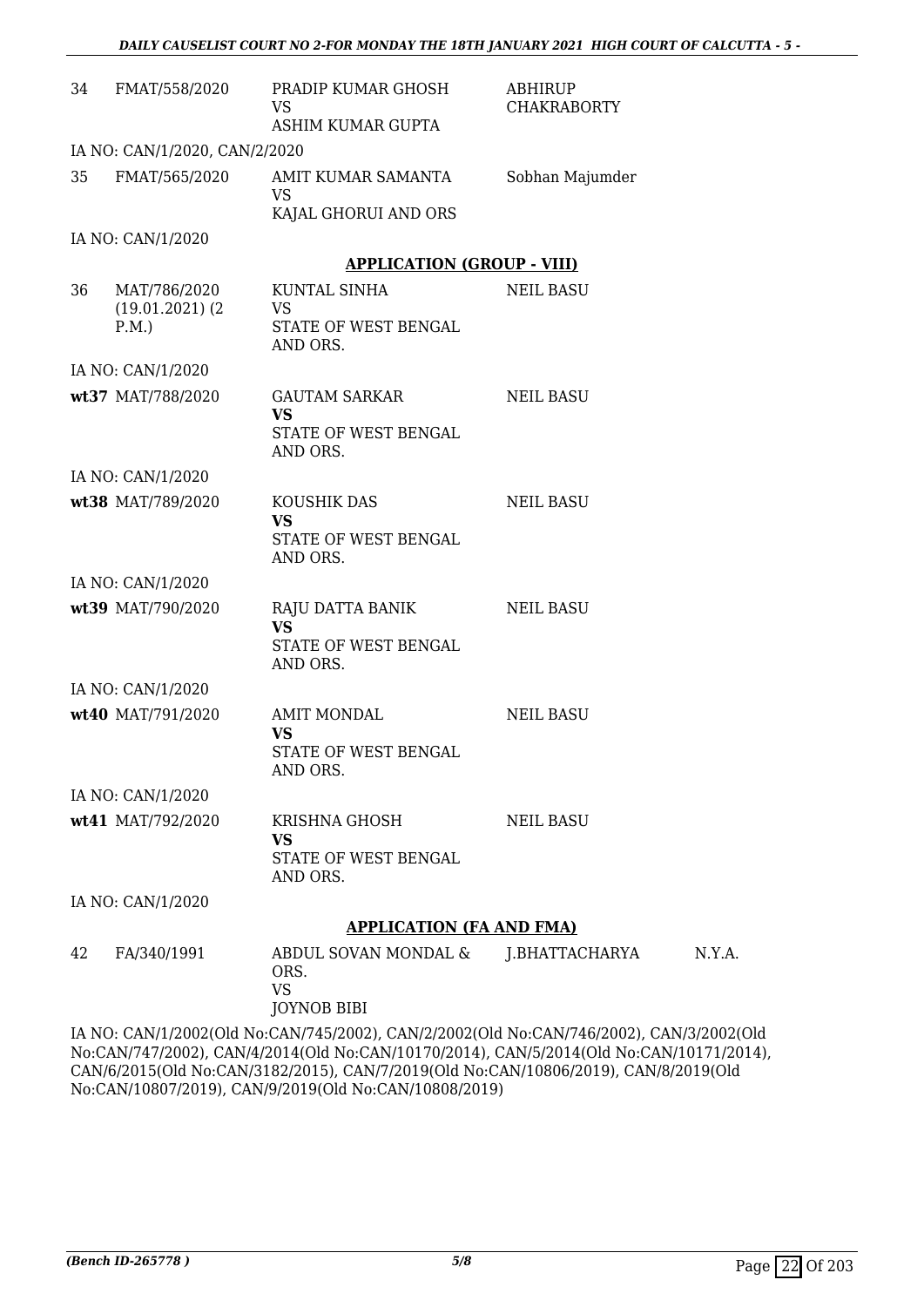| 43 | FAT/258/2015                                                               | <b>ABDUL RAUF &amp; ORS</b><br><b>VS</b><br>MD. ILLIAS & ORS                                            | ANAJLI AGARWAL                                                                            |  |  |
|----|----------------------------------------------------------------------------|---------------------------------------------------------------------------------------------------------|-------------------------------------------------------------------------------------------|--|--|
|    | IA NO: CAN/1/2015(Old No:CAN/10357/2015), CAN/2/2016(Old No:CAN/2526/2016) |                                                                                                         |                                                                                           |  |  |
| 44 | FMAT/1260/2015                                                             | <b>SWAPAN KUMAR ROY</b><br><b>VS</b><br><b>SULOCHONA SINGH &amp; ANR</b>                                | <b>SHILA SARKAR</b>                                                                       |  |  |
|    |                                                                            | IA NO: CAN/1/2016(Old No:CAN/7864/2016), CAN/2/2021                                                     |                                                                                           |  |  |
| 45 | FA/62/2016                                                                 | PIJUSH DEB<br><b>VS</b><br>PRANAB RANJAN DEB &<br><b>ORS</b>                                            | <b>SARMISTHA GHOSH</b><br><b>SARMA</b>                                                    |  |  |
|    |                                                                            | IA NO: CAN/1/2019(Old No:CAN/6331/2019), CAN/2/2020(Old No:CAN/1234/2020)                               |                                                                                           |  |  |
| 46 | FAT/290/2016                                                               | M/S SUDIP CONSTRUCTION<br>& ANR<br><b>VS</b><br>MANOJ CHATTERJEE & ORS                                  | PRANTICK GHOSH                                                                            |  |  |
|    | No:CAN/10218/2018)                                                         |                                                                                                         | IA NO: CAN/2/2016(Old No:CAN/6197/2016), CAN/3/2017(Old No:CAN/5648/2017), CAN/4/2018(Old |  |  |
| 47 | FAT/69/2018                                                                | THE STATE OF WB<br><b>VS</b><br>SUSAMA DAS & ORS.                                                       | RAM CH. GUCHAIIT                                                                          |  |  |
|    | IA NO: CAN/2/2018(Old No:CAN/2745/2018)                                    |                                                                                                         |                                                                                           |  |  |
| 48 | FA/144/2018                                                                | SUBHASISH BAIDYA<br><b>VS</b><br>KABITA BISWAS & ORS                                                    | <b>SOUNAK</b><br><b>BHATTACHARYA</b>                                                      |  |  |
|    | IA NO: CAN/1/2021                                                          |                                                                                                         |                                                                                           |  |  |
| 49 | FMAT/275/2018                                                              | PETRA STARKE<br><b>VS</b><br>BIKRAM YOGA COLLEGE OF<br><b>INDIA LP &amp; ORS</b>                        | <b>V WADEHRA</b>                                                                          |  |  |
|    |                                                                            | IA NO: CAN/1/2018(Old No:CAN/3615/2018), CAN/3/2019(Old No:CAN/7223/2019)                               |                                                                                           |  |  |
| 50 | FAT/316/2018                                                               | LEGAL HEIRS OF LATE<br>KANU SHARMA ,ASHA<br><b>SHARMA &amp; ANR</b><br><b>VS</b><br><b>NAKUL SHARMA</b> | <b>SUBRATA GHOSH</b>                                                                      |  |  |
|    | IA NO: CAN/1/2019(Old No:CAN/9789/2019)                                    |                                                                                                         |                                                                                           |  |  |
| 51 | FMAT/840/2018                                                              | JYOTIRINDRA<br><b>CHATTOPADHYAY</b><br><b>VS</b><br>GYANENDRA CHANDRA<br><b>CHATTOPADHYAY&amp; ORS</b>  | <b>AVIROOP</b><br><b>BHATTACHARYA</b>                                                     |  |  |
|    | IA NO: CAN/1/2018(Old No:CAN/6829/2018)                                    |                                                                                                         |                                                                                           |  |  |
| 52 | FAT/79/2019                                                                | KALABARAN SHIT & ORS<br><b>VS</b><br>NILANJAN KUNDU & ORS                                               | <b>SOUNAK</b><br><b>BHATTACHARYA</b>                                                      |  |  |
|    | IA NO: CAN/1/2019(Old No:CAN/1942/2019)                                    |                                                                                                         |                                                                                           |  |  |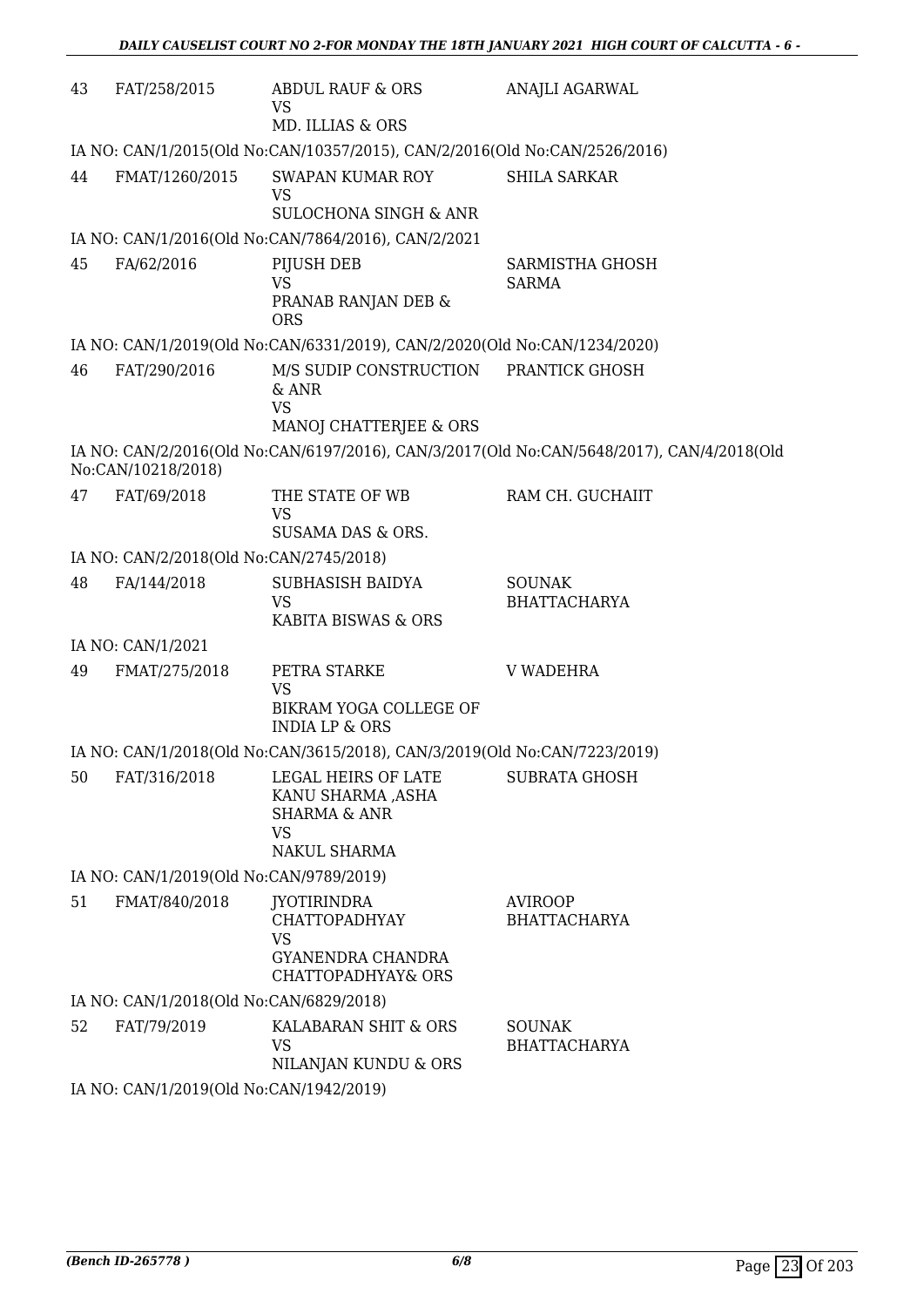| 53 | FA/84/2019                              | STATE OF WB<br>VS                                                                                                | CHANDI CHARAN DE                          |
|----|-----------------------------------------|------------------------------------------------------------------------------------------------------------------|-------------------------------------------|
|    |                                         | RUBBER PRODUCTS AND<br>MOULDING COMPANY                                                                          |                                           |
|    | IA NO: CAN/3/2020                       |                                                                                                                  |                                           |
| 54 | FA/133/2019                             | MITA RANI BASAK @ MITA<br><b>RANI BASAK &amp; ORS</b><br><b>VS</b><br>PRABHAT KUMAR BASAK                        | <b>BIBHASADITYA</b><br><b>CHAKRABARTY</b> |
|    | IA NO: CAN/1/2019(Old No:CAN/3961/2019) |                                                                                                                  |                                           |
| 55 | FAT/511/2019                            | THE ESTATE OFFICER<br><b>VS</b><br>DIPANKAR CHAKRABORTY                                                          | MUKESH KUMAR<br><b>GUPTA</b>              |
|    | IA NO: CAN/1/2020, CAN/2/2020           |                                                                                                                  |                                           |
| 56 | FAT/516/2019<br>(Defective)             | THE STATE OF WEST<br><b>BENGAL</b><br><b>VS</b><br><b>SRADDHANANDA BASU</b>                                      | <b>ANIRUDDHA SEN</b>                      |
|    |                                         | IA NO: CAN/1/2020(Old No:CAN/1434/2020), CAN/2/2020(Old No:CAN/1435/2020)                                        |                                           |
| 57 | FAT/621/2019                            | BIDIT KUMAR CHATTERJEE<br>VS                                                                                     | JAYANTA BANERJEE                          |
|    |                                         | AMRIT MUKHOPADHYAY &<br>ANR                                                                                      |                                           |
|    | IA NO: CAN/1/2020, CAN/2/2020           |                                                                                                                  |                                           |
| 58 | FA/7/2020<br>[22.01.2021]               | LA COLLECTOR , HOOGHLY<br>VS<br>SUJIT KUMAR MANNA                                                                | R.N. DUTTA                                |
|    |                                         | IA NO: CAN/1/2018(Old No:CAN/7607/2018), CAN/2/2018(Old No:CAN/7621/2018)                                        |                                           |
| 59 | FAT/62/2020                             | KANIZ FATIMA & ORS<br><b>VS</b><br><b>HAROON RASHID &amp; ORS</b>                                                | <b>ATREYEE DE</b><br><b>GANGULY</b>       |
|    | IA NO: CAN/1/2020(Old No:CAN/1438/2020) |                                                                                                                  |                                           |
| 60 | FMAT/113/2020                           | <b>GOPAL MUKHERJEE</b><br><b>VS</b>                                                                              | <b>SANTIMAY</b><br><b>BHATTACHARYYA</b>   |
|    |                                         | SITARAM MUKHERJEE &<br>ORS.                                                                                      |                                           |
|    | IA NO: CAN/1/2020(Old No:CAN/1091/2020) |                                                                                                                  |                                           |
| 61 | FAT/140/2020<br>(Defective)             | THE STATE OF WEST<br><b>BENGAL REP BY LAND</b><br><b>ACQUISTION COLLECTOR</b><br><b>VS</b><br>ANIRUDDHA BANERJEE | <b>ANIRUDDHA SEN</b>                      |
|    |                                         | IA NO: CAN/1/2020(Old No:CAN/2944/2020), CAN/2/2020(Old No:CAN/2946/2020)                                        |                                           |
| 62 | FAT/317/2020                            | <b>ICICI BANK LTD</b><br>VS<br>AGASTYA AGARWAL AND                                                               | <b>AVISHEK GUHA</b>                       |
|    | IA NO: CAN/1/2020, CAN/2/2020           | <b>ORS</b>                                                                                                       |                                           |

### **CONTEMPT**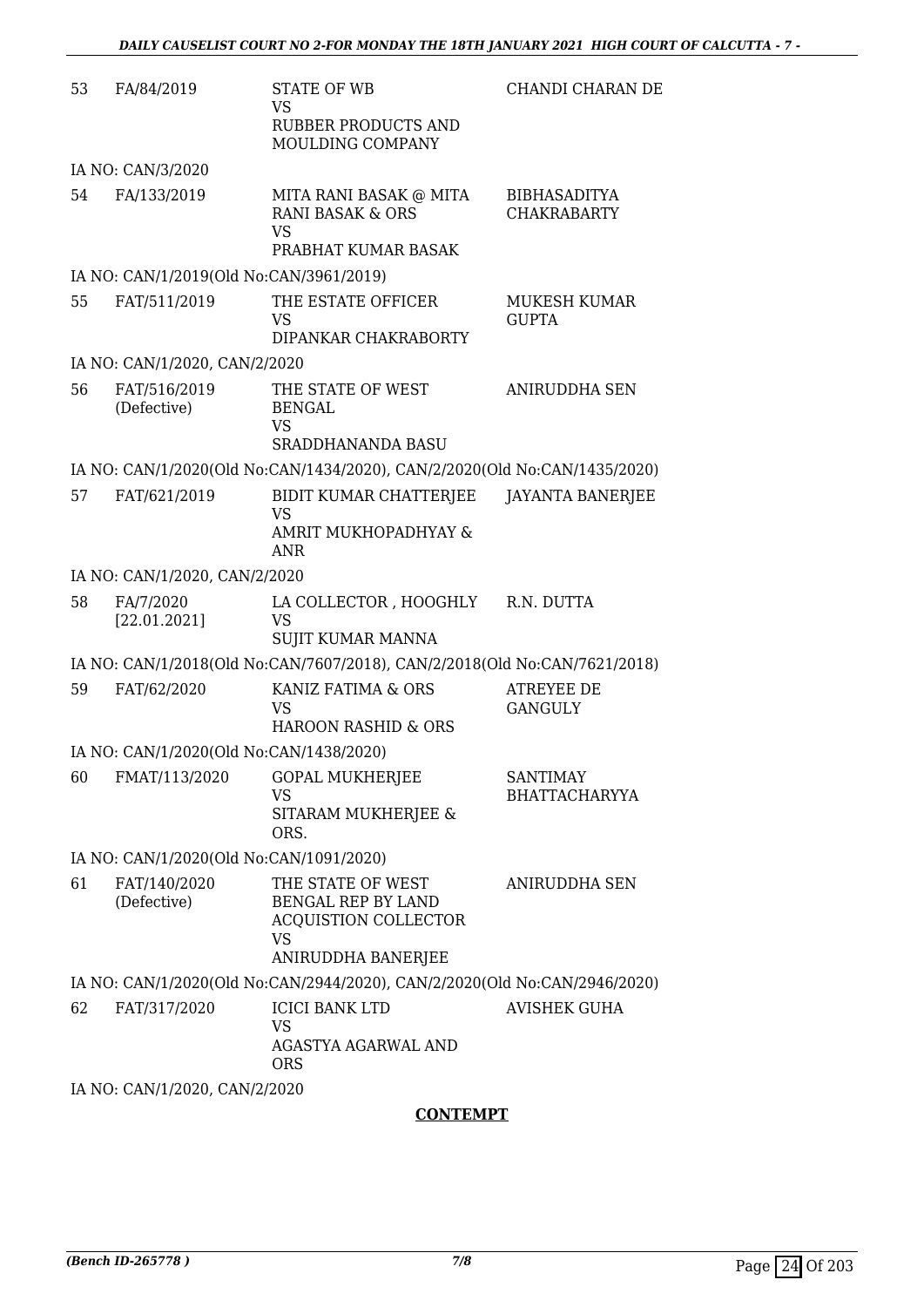| 63 | CPAN/312/2020                                                 | <b>AVIJIT GHOSH</b><br><b>VS</b>                                                                                               | ARKADIPTA<br><b>SENGUPTA</b>                                                                                                                                                         |
|----|---------------------------------------------------------------|--------------------------------------------------------------------------------------------------------------------------------|--------------------------------------------------------------------------------------------------------------------------------------------------------------------------------------|
|    | wt64 MAT/1620/2017                                            | AMITABHA SENGUPTA<br>THE STATE OF W B & ORS<br><b>VS</b><br><b>AVIJIT GHOSH &amp; ORS</b>                                      | LAL MOHAN BASU                                                                                                                                                                       |
|    |                                                               | <b>FOR HEARING</b>                                                                                                             |                                                                                                                                                                                      |
| 65 | FAT/287/2015<br>$(6$ PB + 2 files of<br>LCR) (22.01.2021)     | THE EXECUTIVE OFFICER,<br><b>BURDWAN DEV.</b><br><b>AUTHORITY</b><br><b>VS</b><br>KHONDEKAR HEFAZUL<br>KARIM & ANR             | <b>SANCHARI</b><br><b>CHAKRABORTY</b>                                                                                                                                                |
|    |                                                               | IA NO: CAN/2/2015(Old No:CAN/6062/2015), CAN/3/2019(Old No:CAN/5106/2019)                                                      |                                                                                                                                                                                      |
|    | wt66 FAT/190/2015                                             | THE EXECUTIVE OFFICER,<br>BURDWAN DEVELOPMENT<br><b>AUTHORITY</b><br><b>VS</b><br><b>UDAY KUMAR SAIN &amp; ANR</b>             | SANCHARI<br><b>CHAKRABORTY</b>                                                                                                                                                       |
|    | No:CAN/8772/2019)                                             |                                                                                                                                | IA NO: CAN/2/2015(Old No:CAN/4291/2015), CAN/6/2019(Old No:CAN/5110/2019), CAN/7/2019(Old                                                                                            |
|    | wt67 FAT/524/2012                                             | THE EX. OFFICER,<br><b>BURDWAN DEVP.</b><br><b>AUTHORITY</b><br><b>VS</b><br><b>ABDUL ALIM</b>                                 | <b>KBS MAHAPATRA</b>                                                                                                                                                                 |
|    | No:CAN/8306/2019)                                             |                                                                                                                                | IA NO: CAN/1/2017(Old No:CAN/3193/2017), CAN/2/2019(Old No:CAN/4725/2019), CAN/3/2019(Old                                                                                            |
|    | wt68 FAT/587/2014                                             | BURDWAN DEVELOPMENT<br><b>AUTHORITY</b><br><b>VS</b><br>ANOWAR ALI & ORS                                                       | <b>SANCHARI</b><br><b>CHAKRABORTY</b>                                                                                                                                                |
|    | CAN/8/2019(Old No:CAN/8307/2019)                              |                                                                                                                                | IA NO: CAN/2/2014(Old No:CAN/12051/2014), CAN/3/2014(Old No:CAN/12476/2014), CAN/4/2015(Old<br>No:CAN/41/2015), CAN/5/2015(Old No:CAN/10469/2015), CAN/7/2019(Old No:CAN/4726/2019), |
| 69 | FAT/170/2019<br>$(4$ PBs + 4LCR+ One ORS.<br>Blue Cover File) | BIJOYA LAXMI PARUI &<br><b>VS</b><br>DR.RAJENDRANATH PARUI<br>& ORS.                                                           | <b>SUKANTA DAS</b>                                                                                                                                                                   |
|    |                                                               | IA NO: CAN/3/2020(Old No:CAN/5267/2020), CAN/4/2020(Old No:CAN/5268/2020)                                                      |                                                                                                                                                                                      |
|    | wt70 FAT/44/2018                                              | A. NATH PARUI SINCE<br>DECEASD REP. BY BIJOYA<br><b>LAXMI PARUI &amp; ORS</b><br><b>VS</b><br>DE. RAJENDRA NATH PARUI<br>& ORS | <b>ARUP KUMAR</b><br><b>CHATTERJEE</b>                                                                                                                                               |

IA NO: CAN/1/2018(Old No:CAN/1227/2018)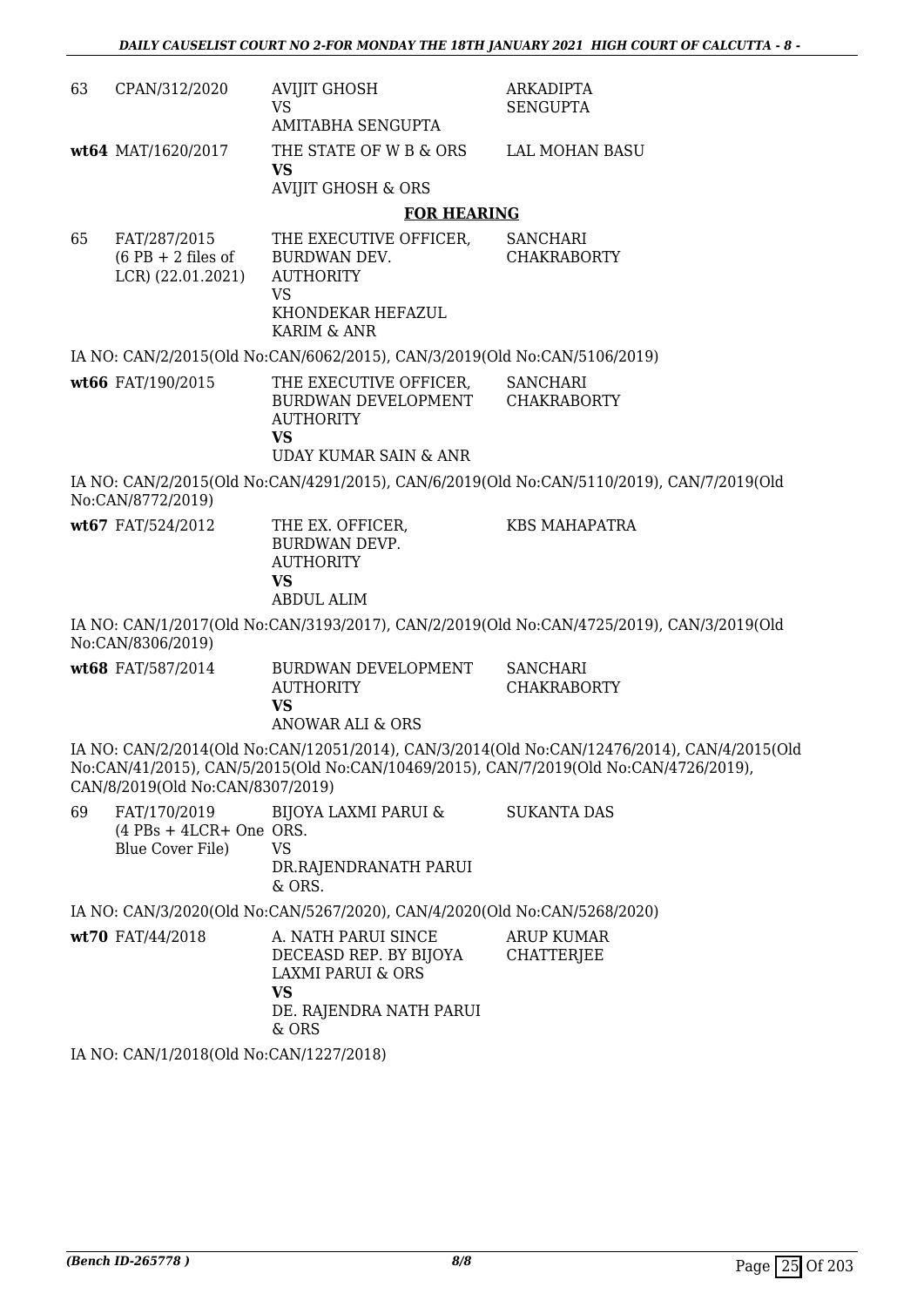

## **Appellate Side**

**DAILY CAUSELIST For Monday The 18th January 2021**

**COURT NO. 12 DIVISION BENCH (DB - V) AT 10:45 AM HON'BLE JUSTICE SOUMEN SEN HON'BLE JUSTICE ANIRUDDHA ROY**

#### **(VIA VIDEO CONFERENCE)**

#### **(ON AND FROM 18.01.2021 TO 29.01.2021)**

#### **ON AND FROM MONDAY, THE 11TH JANUARY, 2021 - APPEALS RELATING TO EDUCATION UNDER GROUP - II AND APPLICATIONS CONNECTED THERETO;**

**HEARING OF CIVIL APPEALS, IRRESPECTIVE OF CLASSIFICATION, FILED TILL 2018.**

**ADMISSION OF APPEALS UNDER ORDER XLI OF CODE OF CIVIL PROCEDURE INCLUDING APPLICATIONS CONNECTED THERETO;**

**FIRST APPEALS RELATING TO EJECTEMNT SUITS AND DECREES AND APPLICAITONS CONNECTED THERETO.**

**LAWAZIMA;**

**HEARING OF WRIT APPEALS IRRESPECTIVE OF CLASSIFIC ATION INCLUDING APPLICATIONS CONNECTED THERETO.**

**AND**

#### **ON AND FROM MONDAY, 18TH JANUARY, 2021 TO FRIDAY, 29TH JANUARY, 2021 - WILL SIT TOGETHER AND TAKE THE LIST AND DETERMINATION OF HON'BLE JUSTICE SOUMEN SEN AND HON'BLE JUSTICE SAUGATA BHATTACHARYYA.**

**NOTE: MATTERS WILL BE TAKEN UP THROUGH PHYSICAL HEARING ONLY WHEN BOTH THE PARTIES ARE AGREED.**

|                                                     |                                         | <b>TO BE MENTIONED</b>                                                               |                     |  |
|-----------------------------------------------------|-----------------------------------------|--------------------------------------------------------------------------------------|---------------------|--|
| $\mathbf{1}$                                        | FAT/194/2020                            | M/S NAUTICA HOSPITALITY<br>CONSULTING PVT. LTD<br>VS<br>M/S SIGNOTRON INDIA PVT. LTD | SOUNAK BHATTACHARYA |  |
|                                                     | IA NO: CAN/1/2020(Old No:CAN/4602/2020) |                                                                                      |                     |  |
|                                                     |                                         | <b>ORDER XLI RULE II</b>                                                             |                     |  |
| $\mathcal{D}_{\mathcal{L}}$                         | FMAT/603/2017<br>(ASSIGNED)             | NIGAM BROTHERS<br>VS<br>M/S. CHANDI CHARAN DAS &<br>COMPANY LTD. & ORS               | S. DAS              |  |
|                                                     |                                         | IA NO: CAN/1/2017(Old No:CAN/5728/2017), CAN/2/2018(Old No:CAN/3245/2018)            |                     |  |
| 3                                                   | SAT/170/2018                            | SABITA CHOWDHURY & ANR<br>VS<br>ANIRBAN DUTTA & ANR                                  | ARIF ALI            |  |
| IA NO: CAN/1/2018(Old No:CAN/3339/2018), CAN/2/2021 |                                         |                                                                                      |                     |  |
| 4                                                   | SAT/116/2019                            | M/S CHOWDHURY ENGINEERING<br><b>INDUSTRIES &amp; ORS</b><br>VS<br>PRADIP KHAN & ORS  | SANJIB SETH         |  |
|                                                     | IA NO: CAN/1/2019(Old No:CAN/4429/2019) |                                                                                      |                     |  |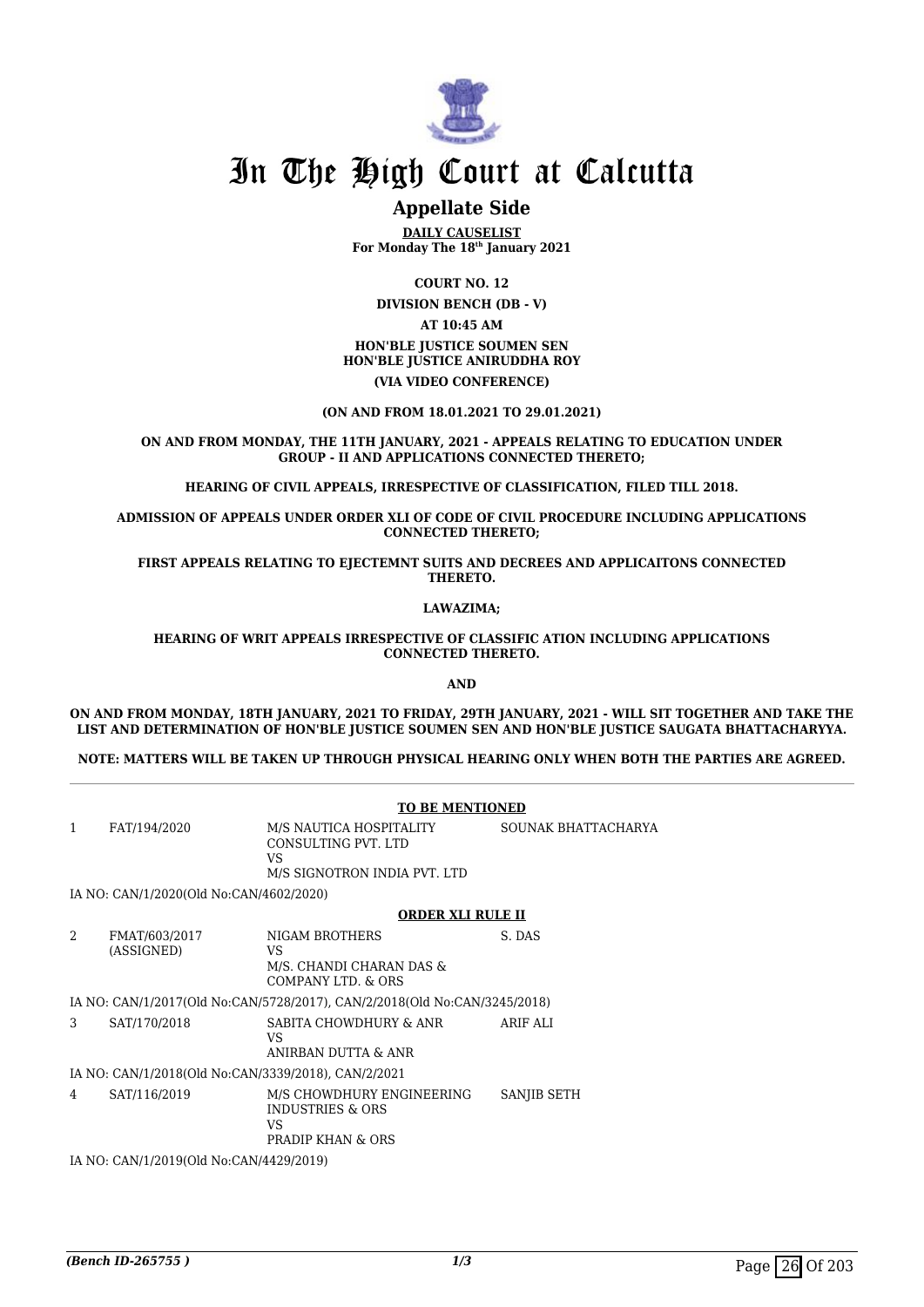| 5  | SAT/413/2019<br>(ASSIGNED)                          | <b>SHIWJEE RAUTH</b><br>VS                                                                               | NURUL ISLAM MONDAL   |
|----|-----------------------------------------------------|----------------------------------------------------------------------------------------------------------|----------------------|
|    |                                                     | <b>JYOTSNA BHANDARI &amp; ANR</b>                                                                        |                      |
|    | IA NO: CAN/1/2019(Old No:CAN/11346/2019)            |                                                                                                          |                      |
| 6  | FMA/654/2019                                        | M/S ESTATE B. S. NAHAR<br>VS<br><b>GULMOHAR FLAT OWNERS</b><br>WELFARE ASSOCIATION BLOCK<br>NO.B,C,D & E | <b>AVIJIT DEY</b>    |
|    | IA NO: CAN/1/2019(Old No:CAN/5861/2019), CAN/2/2020 |                                                                                                          |                      |
| 7  | FMA/655/2019                                        | M/S ESTATE B.S. NAHAR<br>VS<br>RINA SARKAR & ORS                                                         | <b>AVIJIT DEY</b>    |
|    | IA NO: CAN/1/2019(Old No:CAN/5859/2019), CAN/2/2020 |                                                                                                          |                      |
| 8  | FMAT/1331/2019<br>(ASSIGNED)                        | MRS MUSARRAT ALAM SIDDIQUI<br>VS<br>MST. MUSHTARI BEGUM & ORS                                            | <b>FARAH ANJUM</b>   |
|    | IA NO: CAN/1/2019(Old No:CAN/12286/2019)            |                                                                                                          |                      |
|    |                                                     | <b>CIVIL APPLICATION</b>                                                                                 |                      |
| 9  | FAT/383/2019                                        | PRABIR KUMAR CHAKRABORTY &<br>ORS<br>VS.                                                                 | SABYASACHI ROY       |
|    |                                                     | ILA CHAKRABORTY & ORS                                                                                    |                      |
|    | IA NO: CAN/1/2019(Old No:CAN/9073/2019), CAN/2/2020 |                                                                                                          |                      |
| 10 | FAT/169/2020                                        | <b>USHRI ROY</b><br>VS<br>DEBOJYOTI DE                                                                   | TIRTHANKAR DHALI     |
|    |                                                     | IA NO: CAN/1/2020(Old No:CAN/3535/2020), CAN/2/2020(Old No:CAN/5283/2020)                                |                      |
| 11 | FAT/193/2020                                        | POULOMI BISWAS<br>VS<br><b>SHAMIK BISWAS</b>                                                             | CHANDI CHARAN DE     |
|    | IA NO: CAN/1/2020                                   |                                                                                                          |                      |
| 12 | FAT/261/2020                                        | SATYA NARAYAN CHOWDHURY<br>VS<br>SMT ANNAPURNA SAHA                                                      | SOURADIPTA BANERJEE  |
|    | IA NO: CAN/1/2020, CAN/2/2020                       |                                                                                                          |                      |
| 13 | FAT/286/2020                                        | AJOY KUMAR MAHATO<br>VS<br>PREMA BISWAKARMA                                                              | Puja Goswami         |
|    | IA NO: CAN/1/2020                                   |                                                                                                          |                      |
| 14 | FAT/297/2020                                        | BISWANATH KARMAKAR<br>VS<br>THE ORIENTAL INSURANCE                                                       | MALOY GHOSH          |
|    |                                                     | COMPANY LIMITED AND ANOTHER                                                                              |                      |
| 15 | IA NO: CAN/1/2020<br>FAT/300/2020                   | PRANAB KUMAR NAYAK                                                                                       | <b>GOUTAM DAS</b>    |
|    |                                                     | VS<br>MANJULA @ MANJU NAYAK AND<br>ORS                                                                   |                      |
|    | IA NO: CAN/1/2020                                   |                                                                                                          |                      |
| 16 | FAT/302/2020                                        | SANTOSH KUMAR SIL                                                                                        | RAJDEEP BHATTACHARYA |
|    |                                                     | VS<br><b>SARAT CHANDRA SIL</b>                                                                           |                      |
|    | IA NO: CAN/1/2020, CAN/2/2020                       |                                                                                                          |                      |
| 17 | FAT/303/2020                                        | SANTOSH KUMAR SIL<br>VS<br><b>SARAT CHANDRA SIL</b>                                                      | RAJDEEP BHATTACHARYA |
|    | <b>IA NO. CANTA MODO CANTOMOOO</b>                  |                                                                                                          |                      |

IA NO: CAN/1/2020, CAN/2/2020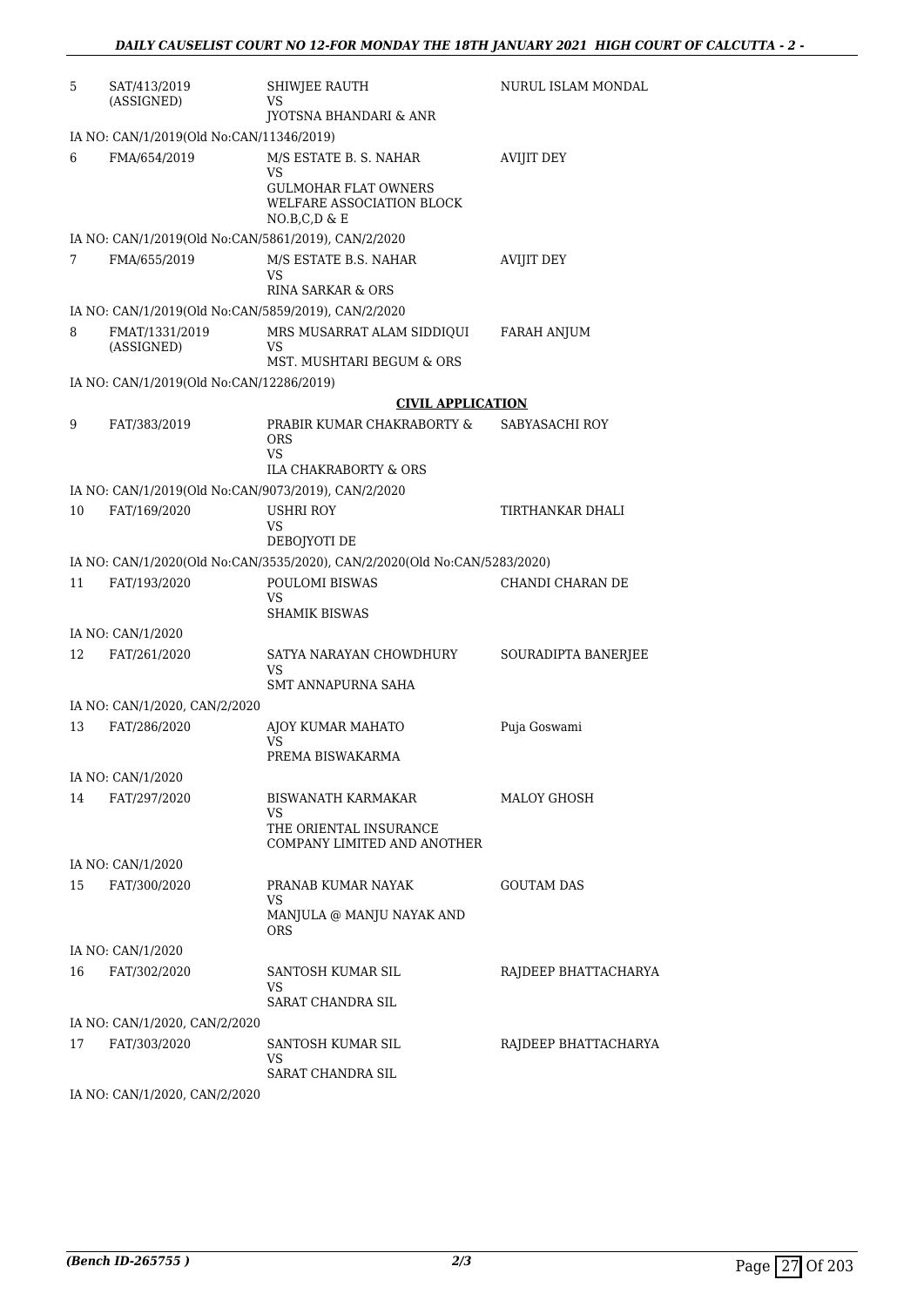| 18 | FAT/306/2020                            | NARAYAN SAHA @ NARAYAN CH.<br>SAHA AND ORS.<br>VS<br>LILA SAHA AND ORS.                | MD. NAUROZ RAHBER                |  |
|----|-----------------------------------------|----------------------------------------------------------------------------------------|----------------------------------|--|
|    | IA NO: CAN/1/2020, CAN/2/2020           |                                                                                        |                                  |  |
|    |                                         | <b>APPLICATION</b>                                                                     |                                  |  |
| 19 | MAT/266/2020                            | MD. HIFZUR RAHMAN<br>VS.<br>STATE OF WEST BENGAL & ORS.                                | TANUJA BASAK                     |  |
|    | IA NO: CAN/1/2020(Old No:CAN/2750/2020) |                                                                                        |                                  |  |
| 20 | MAT/368/2020                            | THE HEADMISTRESS AND<br>SECRETARY, MANAGING<br>COMMITTEE<br>VS<br>ANITA MAJUMDER & ORS | <b>BISWAJIT DAS</b>              |  |
|    | IA NO: CAN/1/2020(Old No:CAN/2505/2020) |                                                                                        |                                  |  |
|    | <b>FOR HEARING</b>                      |                                                                                        |                                  |  |
| 21 | MAT/1499/2016                           | <b>SUMANTA MAJUMDER</b><br>VS<br>STATE OF WEST BENGAL & ORS                            | <b>BHARAT CHANDRA SIMAI</b>      |  |
| 22 | MAT/1138/2019                           | <b>FARUK AHMED KHAN &amp; ORS</b><br>VS.<br>STATE OF WEST BENGAL & ORS                 | <b>CHANDRACHUR</b><br>CHATTERJEE |  |

IA NO: CAN/3/2020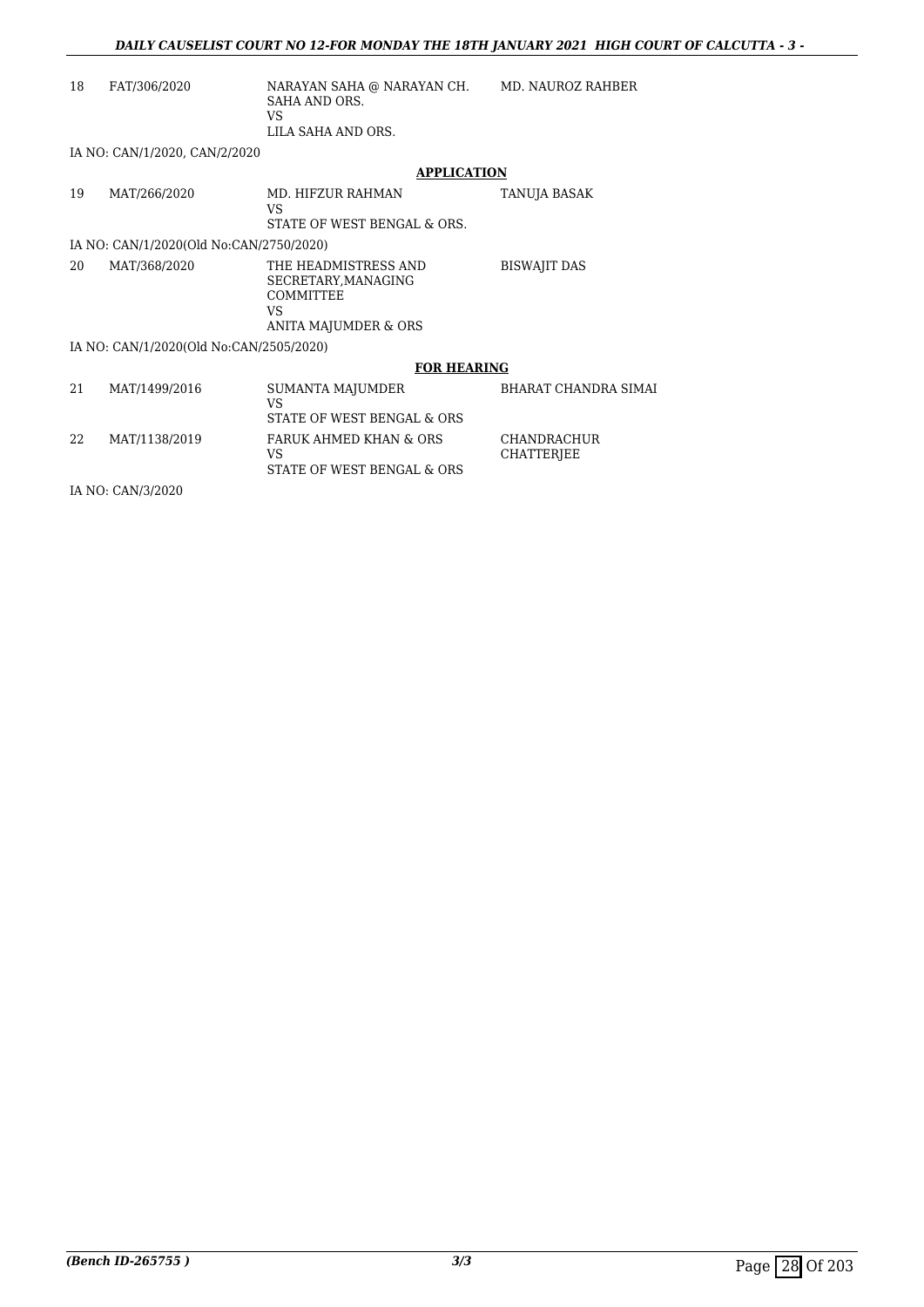

## **Appellate Side**

**DAILY CAUSELIST For Monday The 18th January 2021**

**COURT NO. 11**

**DIVISION BENCH (DB - VI) AT 10:45 AM HON'BLE JUSTICE SUBRATA TALUKDAR HON'BLE JUSTICE HIRANMAY BHATTACHARYYA**

#### **(VIA VIDEO CONFERENCE)**

**ON AND FROM MONDAY, THE 11TH JANUARY 2021 - APPEALS FROM ORDERS RELATING TO MUNICIPALITIES, CO-OPERATIVES & PANCHAYATS UNDER GROUP-V INCLUDING APPLICATIONS CONNECTED THERETO;**

**HEARING OF WRIT APPEALS IRRESPECTIVE OF CLASSIFICATION INCLUDING APPLICATIONS CONNECTED THERETO;**

**SPECIAL NOTE: 1.(A) MENTIONING OF REALLY URGENT MATTERS WILL BE ALLOWED ON EVERY MONDAY AND WEDNESDAY AT THE FIRST SITTING OF THE COURT.**

 **(B) MENTIONING SLIPS MUST BE FILED STATING THE GROUNDS OF URGENCY WITH SERVICE OF NOTICE ON THE OPPOSITE SIDE(S).**

**(C) FIXED MATTERS MARKED IN EACH GROUP WILL BE CALLED ON FIRST FROM THE GROUP.** 

 **2. APPELLATE SIDE MATTERS WILL BE TAKEN UP UPTO RECESS ON EVERY TUESDAY AND THURSDAY.** 

**NOTE: MATTERS WILL BE TAKEN UP THROUGH PHYSICAL HEARING ONLY WHEN BOTH THE PARTIES ARE AGREED.**

|                                          |                                          | <b>TO BE MENTIONED</b>                                                |                          |  |
|------------------------------------------|------------------------------------------|-----------------------------------------------------------------------|--------------------------|--|
| $\mathbf{1}$                             | FMA/679/2019<br>(6 P.B.)                 | SUBRATA NATH<br>VS<br>UNION OF INDIA & ORS                            | <b>BIJOY BIKRAM DAS</b>  |  |
| wt2                                      | FMA/680/2019                             | UNION OF INDIA & ORS<br>VS.<br><b>SUBRATA NATH</b>                    | SWAPAN KUMAR NANDI       |  |
| 3                                        | MAT/1441/2019<br>(Fixed)                 | <b>BIJOY CHOWDHURY</b><br>VS<br>KAILASH SHAW                          | AVIROOP BHATTACHARYA     |  |
|                                          | IA NO: CAN/2/2019(Old No:CAN/10572/2019) |                                                                       |                          |  |
| 4                                        | MAT/678/2020<br>(Fixed)                  | SK IBRAHIM AND ANR<br>VS<br><b>BHADRESWAR MUNICIPALITY</b><br>AND ORS | <b>SYED NURUL AREFIN</b> |  |
| IA NO: CAN/1/2020, CAN/2/2020            |                                          |                                                                       |                          |  |
|                                          |                                          | <b>APPLICATIONS</b>                                                   |                          |  |
| 5.                                       | MAT/1607/2017                            | <b>SK KUTUBUDDIN</b><br>VS<br>ASHOK KAMILA & ORS                      | KALLOL KUMAR MAITY       |  |
| IA NO: CAN/1/2017(Old No:CAN/11774/2017) |                                          |                                                                       |                          |  |
| 6                                        | MAT/1423/2018                            | SK COLAM KIRRIA                                                       | IAHANCIR RADSHA          |  |

6 MAT/1423/2018 (Defective) SK. GOLAM KIBRIA VS STATE OF WEST BENGAL & ORS JAHANGIR BADSHA

IA NO: CAN/1/2019(Old No:CAN/10243/2019), CAN/2/2019(Old No:CAN/10244/2019)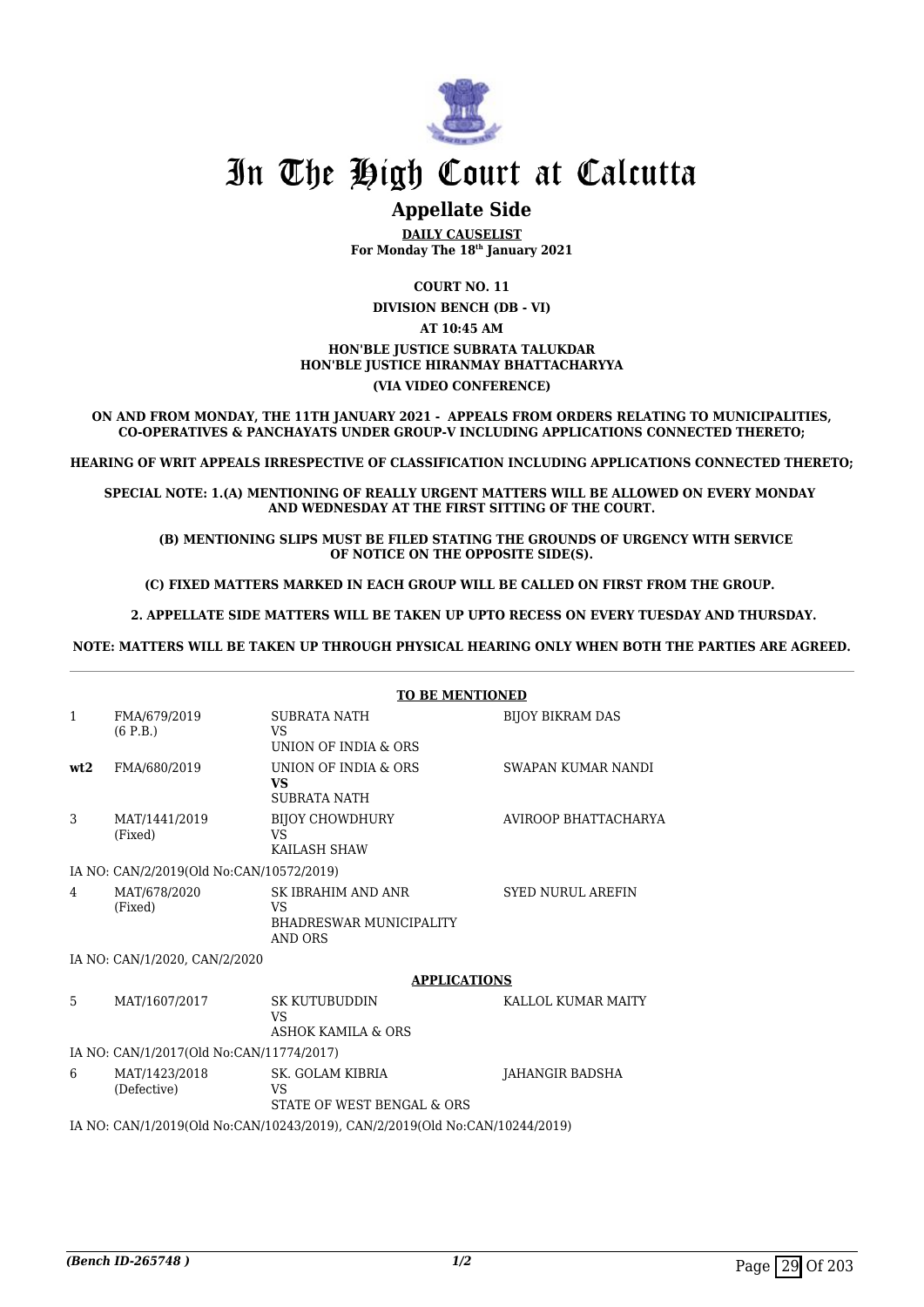| 7     | MAT/315/2019                                             | AMAR KUMAR GHOSH<br>VS                                                    | <b>AGNIV SINHA</b>                                                                                           |
|-------|----------------------------------------------------------|---------------------------------------------------------------------------|--------------------------------------------------------------------------------------------------------------|
|       |                                                          | BARANAGAR MUNICIPALITY,<br>SRVICE THROUGH ITS CHAIRMAN                    |                                                                                                              |
|       |                                                          | & OSRS                                                                    |                                                                                                              |
| 8     | IA NO: CAN/6/2020(Old No:CAN/2721/2020)<br>FMA/747/2019  | PRADIP SANYAL                                                             | SREYASHI BHOWMICK                                                                                            |
|       |                                                          | VS                                                                        |                                                                                                              |
|       |                                                          | STATE OF WEST BENGAL & ORS                                                |                                                                                                              |
|       | IA NO: CAN/3/2019(Old No:CAN/5584/2019)                  |                                                                           |                                                                                                              |
| 9     | MAT/540/2020                                             | BIDDHAN CHANDRA ROY MAHILA<br>HELP GROUP CO OP SOCIETY LTD<br>&ORS<br>VS  | SWETA GANDHI MURGAI                                                                                          |
|       |                                                          | STATE OF WEST BENGAL & ORS                                                |                                                                                                              |
|       |                                                          | IA NO: CAN/1/2020(Old No:CAN/5958/2020), CAN/2/2020(Old No:CAN/5961/2020) |                                                                                                              |
| 10    | MAT/638/2020                                             | SUBHAS MAJUMDAR<br><b>VS</b><br>State of West Bengal                      | SYED JULFIKAR ALI                                                                                            |
|       | IA NO: CAN/1/2020, CAN/2/2020                            |                                                                           |                                                                                                              |
| 11    | MAT/770/2020<br>(Defective)                              | STATE OF WEST BENGAL AND<br>ORS.<br>VS                                    | <b>BIPLOB DAS</b>                                                                                            |
|       |                                                          | THE BANTRA COOP. BANK LTD.<br>AND ORS.                                    |                                                                                                              |
|       | IA NO: CAN/1/2020                                        |                                                                           |                                                                                                              |
| 12    | MAT/28/2021<br>(Defective)                               | ATUL BARIK AND ANR<br>VS                                                  | Manish Kumar Das                                                                                             |
|       |                                                          | STATE OF WEST BENGAL AND<br>ORS.                                          |                                                                                                              |
|       | IA NO: CAN/1/2021                                        |                                                                           |                                                                                                              |
|       |                                                          | <b>APPEALS FOR HEARING</b>                                                |                                                                                                              |
| 13    | FMA/118/2012                                             | MANOSH KR GHOSH                                                           | RUDRA JYOTI                                                                                                  |
|       | (2 P.B.)                                                 | VS<br>STATE OF W.B.                                                       | BHATTACHARJEE                                                                                                |
|       | CAN/4/2014(Old No:CAN/11688/2014)                        |                                                                           | IA NO: CAN/1/2011(Old No:CAN/9055/2011), CAN/2/2012(Old No:CAN/9408/2012), CAN/3/2014(Old No:CAN/8448/2014), |
| 14    | FMA/3538/2013<br>(2 P.B.)                                | RAJLAXMI PRADHAN(PAL)<br>VS                                               | <b>GOURAV DAS</b>                                                                                            |
|       |                                                          | SUDESHNA MAITY(SASHMAL)                                                   |                                                                                                              |
| 15    | FMA/252/2014<br>(2 P.B.)                                 | AMAL KR SARKAR<br>VS                                                      | DEBABRATA GANGULY                                                                                            |
|       |                                                          | STATE OF WEST BENGAL & ORS                                                |                                                                                                              |
| 16    | IA NO: CAN/1/2014(Old No:CAN/4739/2014)<br>FMA/2418/2014 |                                                                           |                                                                                                              |
|       | (2 P.B.)                                                 | MADHUSUDAN DAS & ORS<br>VS.<br>STATE OF WEST BENGAL & ORS                 | A.K.JHA                                                                                                      |
| 17    | FMA/3538/2014<br>(2 P.B.)                                | SURENDRA KUMAR GOENKA &<br><b>ORS</b>                                     | RAJSHREE KAJARIA                                                                                             |
|       |                                                          | VS<br><b>BANGUR AVENUE RESIDENTS</b><br><b>ASSOCIATION &amp; ORS</b>      |                                                                                                              |
| 18    | FMA/1251/2019<br>(2 P.B.)                                | RELIANCE JIO INFOCOM LTD &<br>ANR                                         | DEB KUMAR SEN                                                                                                |
|       |                                                          | <b>VS</b><br>REJAUL LASKAR & ORS                                          |                                                                                                              |
| wt 19 | FMA/1228/2019                                            | RELIANCE JIO INFOCOM LTD &<br>ANR                                         | DEB KUMAR SEN                                                                                                |
|       |                                                          | <b>VS</b><br>REJAUL LASKAR & ORS                                          |                                                                                                              |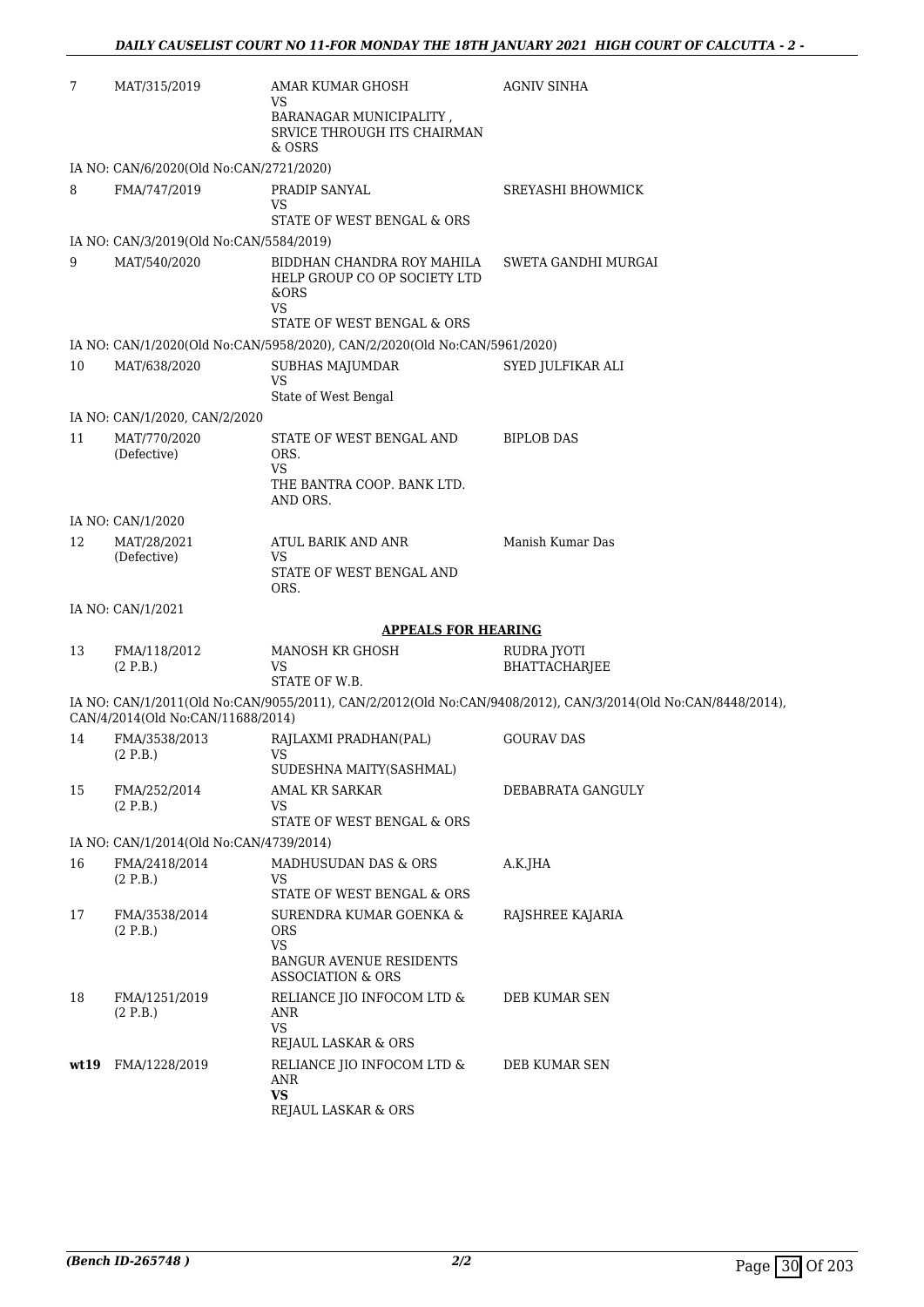

## **Appellate Side**

**DAILY CAUSELIST For Monday The 18th January 2021**

**COURT NO. 28**

**DIVISION BENCH (DB - VII)**

**AT 10:45 AM**

#### **HON'BLE JUSTICE TAPABRATA CHAKRABORTY HON'BLE JUSTICE TIRTHANKAR GHOSH**

#### **(VIA VIDEO CONFERENCE)**

#### **ON AND FROM WEDNESDAY, THE 13TH JANUARY, 2021 - ANTICIPATORY BAIL UNDER SECTION 438 OF THE CODE OF CRIMINAL PROCEDURE INCLUDING MODIFICATION/CANCELLATION AND RELAXATION OF THE SAME;**

**BAIL UNDER SECTION 439 OF THE CODE OF CRIMINAL PROCEDURE (PUNISHMENT ABOVE 7 YEARS) INCLUDING MODIFICATION/CANCELLATION AND RELAXATION OF THE SAME;**

**SPL. NOTE:** 

**BAIL APPLICATIONS WILL BE TAKEN UP SERIALLY FROM THE FIRST SITTING OF THE COURT TILL RECESS. FROM 2 P.M. ANTICIPATORY BAIL APPLICATIONS WILL BE TAKEN UP SERIALLY.**

**ON WEDNESDAY & THURSDAY, APPLICATIONS, RELAXATIONS AND CANCELLATIONS OF BAILS/ANTI BAILS WOULD BE TAKEN UP FROM 3.45 P.M.**

**NOTE: MENTIONING WILL BE ALLOWED ONLY ON MONDAY & THURSDAY AT THE FIRST SITTING OF THE COURT.**

#### **NOTE: MATTERS WILL BE TAKEN UP THROUGH PHYSICAL HEARING ONLY WHEN BOTH THE PARTIES ARE AGREED**

|                |                                  | TO DE MENTIONED                                            |                                 |
|----------------|----------------------------------|------------------------------------------------------------|---------------------------------|
| 1              | CRM/11023/2020<br>(For released) | ARUN SAMANTA @ BABLU SAMANTA<br>VS<br>State of West Bengal | SUDIP KUSHARI                   |
| $\mathfrak{D}$ | CRM/127/2021<br>(20.01.2021)     | ROBI ROY<br>VS<br>State of West Bengal                     | SANJITA MONDAL                  |
| 3              | CRM/348/2021<br>(19.01.2021)     | KRISHNA KARMAKAR<br><b>VS</b><br>State of West Bengal      | Sumanta Das                     |
| 4              | CRM/372/2021<br>(20.01.2021)     | SK BADSHA HITLAR<br>VS.<br>State of West Bengal            | <b>BIKRAM BANERJEE</b>          |
|                |                                  | <b>APPLICATION FOR BAIL</b>                                |                                 |
| 5              | CRM/10/2021<br>(21.01.2021)      | <b>HASAN GAZI</b><br>VS.<br>State of West Bengal           | KAMALESH CHANDRA<br><b>SAHA</b> |
| 6              | CRM/58/2021                      | RABIUL SK. @ RAHUL SK.<br>VS<br>State of West Bengal       | Kalidas Saha                    |
| 7              | CRM/113/2021                     | SK. ASMIR<br>VS<br>State of West Bengal                    | SOUPAL CHATTERIEE               |

### **TO BE MENTIONED**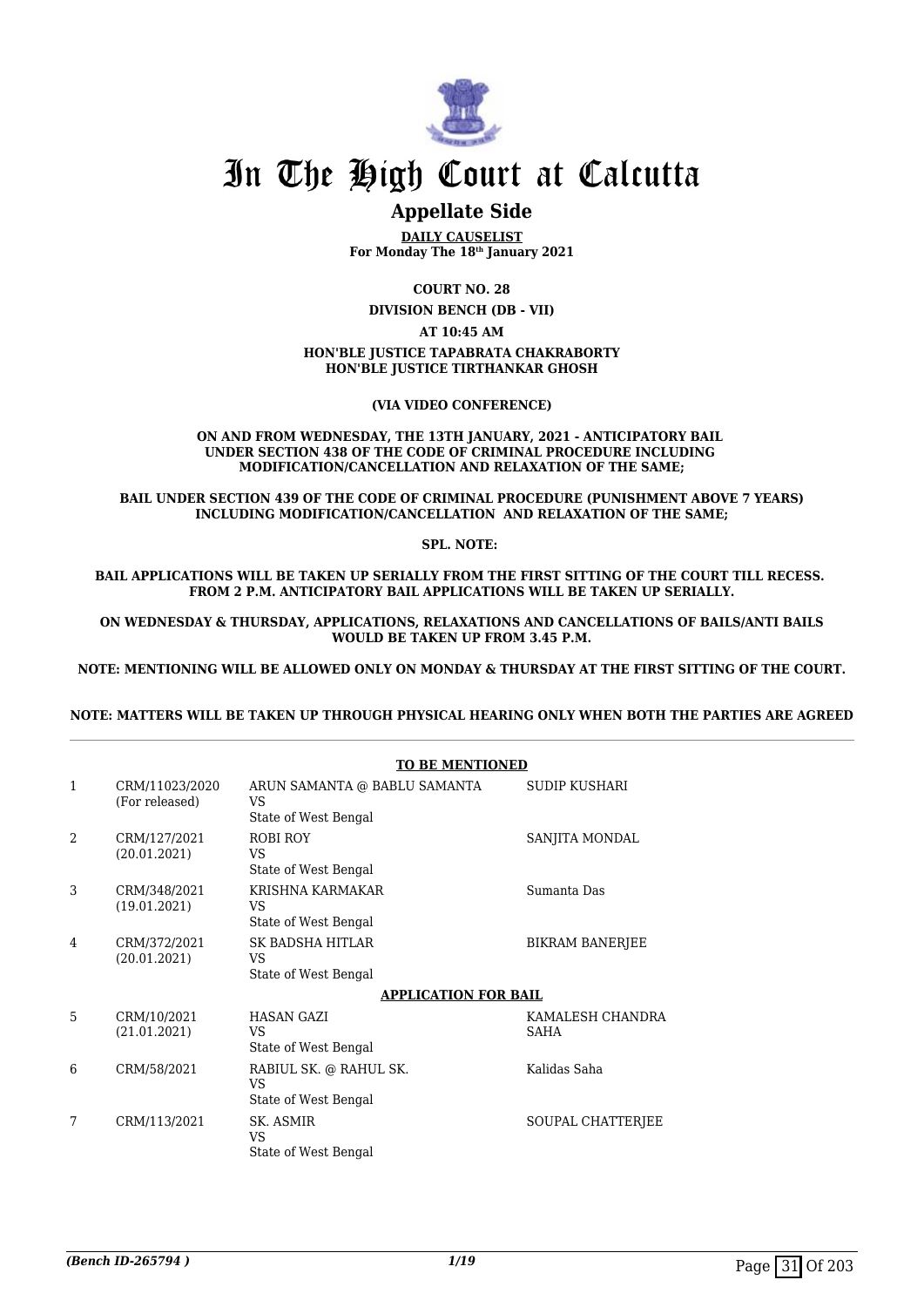#### *DAILY CAUSELIST COURT NO 28-FOR MONDAY THE 18TH JANUARY 2021 HIGH COURT OF CALCUTTA - 2 -*

| 8  | CRM/117/2021                              | MITHUN CHANDRA<br>VS                                         | AMRIN KHATOON       |
|----|-------------------------------------------|--------------------------------------------------------------|---------------------|
|    |                                           | STATE OF WEST BENGAL AND ORS.                                |                     |
| 9  | CRM/154/2021                              | <b>SUDAM BISWAS</b>                                          | NIMAI RAY           |
|    |                                           | VS<br>State of West Bengal                                   |                     |
| 10 | CRM/186/2021                              | RAJ KUMAR DAS @ SWAPAN                                       | PAYEL SHOME         |
|    |                                           | VS                                                           |                     |
|    |                                           | State of West Bengal                                         |                     |
| 11 | CRM/191/2021                              | <b>BAPI DAS</b><br>VS                                        | BHASKAR SETH        |
|    |                                           | State of West Bengal                                         |                     |
| 12 | CRM/193/2021                              | SANJEET SINGH @ SANJIT SINGH @<br>PAPPU AND ANR<br><b>VS</b> | KOUSTAV BAGCHI      |
|    |                                           | State of West Bengal                                         |                     |
| 13 | CRM/204/2021<br>(21.01.2021)              | PRASANTA MAITY@SINTU MAITY<br>VS<br>State of West Bengal     | Kunal Ganguly       |
| 14 | CRM/211/2021                              | JAKIR SK AND ANR                                             | MUSHARRAF ALAM SK   |
|    | (27.01.2021)                              | <b>VS</b>                                                    |                     |
|    |                                           | State of West Bengal                                         |                     |
| 15 | CRM/216/2021                              | DEBASHIS MUKHERJEE @ DEBASISH<br>MUKHERJEE<br><b>VS</b>      | SUMANTA CHAKRABARTY |
|    |                                           | State of West Bengal                                         |                     |
| 16 | CRM/225/2021<br>(19.01.2021)              | RAHUL KUMAR SINGH<br>VS                                      | AMIT RANJAN PATI    |
|    |                                           | State of West Bengal                                         |                     |
| 17 | CRM/235/2021<br>(28.01.2021)              | MONIRUL MISTRY @ KHOKAN MISTRY<br><b>VS</b>                  | AMRITA CHEL         |
|    |                                           | State of West Bengal<br><b>ASSABUR HOSSAIN</b>               |                     |
| 18 | CRM/236/2021                              | VS<br>THE STATE OF WEST BENGAL                               | NAZIR AHMED         |
| 19 | CRM/245/2021                              | <b>BAZLUR RAHAMAN MOLLA</b>                                  | MD. YOUNUSH MONDAL  |
|    | (04.02.2021)                              | <b>VS</b><br>State of West Bengal                            |                     |
| 20 | CRM/341/2021                              | MD SHAMI @ MOHAMMAD SHAMI                                    | <b>NAZIR AHMED</b>  |
|    |                                           | VS<br>State of West Bengal                                   |                     |
| 21 | CRM/445/2021                              | SK. FARIDUL @ FARIDULSK AND                                  | RONI CHOWDHURY      |
|    |                                           | <b>ANOTHER</b><br><b>VS</b>                                  |                     |
|    |                                           | State of West Bengal                                         |                     |
|    |                                           | <b>BAIL APPLICATION</b>                                      |                     |
| 22 | CRM/2375/2020                             | LALU SK@SUJARUL@SUJARUL HAQUE<br>VS                          | DEBAPRIYA SAMANTA   |
|    |                                           | STATE OF WEST BENGAL                                         |                     |
|    | IA NO: CRAN/2/2020(Old No:CRAN/2048/2020) |                                                              |                     |
| 23 | CRM/3874/2020                             | MAHITOSH GHOSH<br>VS<br>STATE OF WEST BENGAL                 | ATIS KUMAR BISWAS   |
|    |                                           | IA NO: CRAN/1/2020(Old No:CRAN/2127/2020), CRAN/2/2020       |                     |
| 24 | CRM/4369/2020                             | PADMA BHAKAT & ANR                                           | SARYATI DATTA       |
|    |                                           | VS                                                           |                     |
|    |                                           | STATE OF WEST BENGAL                                         |                     |
|    | IA NO: CRAN/1/2020(Old No:CRAN/2536/2020) |                                                              |                     |
| 25 | CRM/6607/2020                             | MD SAHAJAT ALAM ALIAS HOSSAIN<br><b>VS</b>                   | SUDIP GUHA          |
|    | IA NO: CRAN/1/2020                        | State of West Bengal                                         |                     |
|    |                                           |                                                              |                     |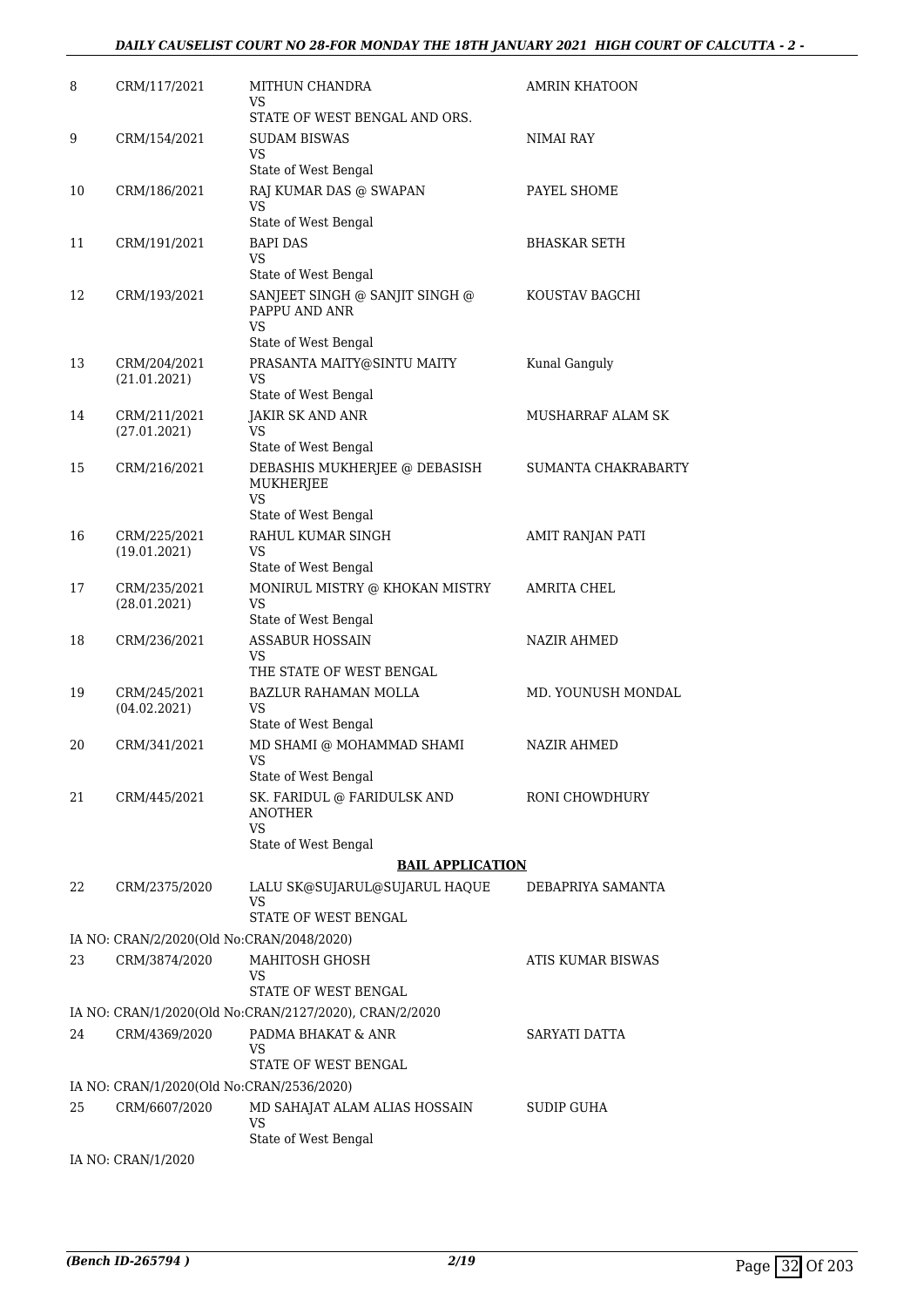### *DAILY CAUSELIST COURT NO 28-FOR MONDAY THE 18TH JANUARY 2021 HIGH COURT OF CALCUTTA - 3 -*

| 26 | CRM/7100/2020                       | NOYAJ ALI KHAN @ NUAJ KHAN<br>VS<br>State of West Bengal                                         | Asraf Mandal               |
|----|-------------------------------------|--------------------------------------------------------------------------------------------------|----------------------------|
|    |                                     |                                                                                                  |                            |
| 27 | IA NO: CRAN/1/2020<br>CRM/7114/2020 | <b>BABAN YADAV</b><br><b>VS</b>                                                                  | ujjal kumar ray            |
|    |                                     | State of West Bengal                                                                             |                            |
|    | IA NO: CRAN/1/2020                  |                                                                                                  |                            |
| 28 | CRM/7796/2020                       | SEIKH NADIM @ SK NADIM<br><b>VS</b><br>State of West Bengal                                      | <b>SUBHAJIT DAS</b>        |
| 29 | CRM/7896/2020                       | RAMESH MAHATO<br>VS                                                                              | <b>SUMANTA DAS</b>         |
| 30 | CRM/7897/2020                       | State of West Bengal<br>SHEW NARAYAN SINGH @BABU AND<br>ANR<br><b>VS</b><br>State of West Bengal | <b>SUMANTA DAS</b>         |
| 31 | CRM/8013/2020                       | ALTAF BAIDYA ALIAS ALTAB BAIDYA<br><b>VS</b>                                                     | MD ZEESHAN UDDIN           |
|    |                                     | State of West Bengal                                                                             |                            |
| 32 | CRM/8163/2020                       | <b>SUDIPTA MITRA</b><br>VS                                                                       | <b>SONALI DAS</b>          |
|    |                                     | State of West Bengal                                                                             |                            |
| 33 | CRM/8172/2020                       | <b>FANI DAS</b><br>VS<br>State of West Bengal                                                    | DEEPAK PRAHLADKA           |
|    | IA NO: CRAN/1/2020                  |                                                                                                  |                            |
| 34 | CRM/8181/2020                       | RANJIT POREL ALIAS SAHEB<br><b>VS</b>                                                            | DEBAJYOTI DEB              |
|    |                                     | State of West Bengal                                                                             |                            |
|    | IA NO: CRAN/1/2020                  |                                                                                                  |                            |
| 35 | CRM/8194/2020                       | NAYAN SK @ SEKH<br><b>VS</b><br>State of West Bengal                                             | Ali Ahsan Alamgir          |
| 36 | CRM/8218/2020                       | UKBAR ALI AND ANR                                                                                | <b>ASHOK HALDER</b>        |
|    |                                     | VS<br>State of West Bengal                                                                       |                            |
| 37 | CRM/8226/2020                       | EBADAT KHAN @ MD IBADAT KHAN @<br><b>IBADAT KHA</b><br>VS                                        | TAPODIP GUPTA              |
|    |                                     | State of West Bengal                                                                             |                            |
| 38 | CRM/8239/2020                       | <b>SANKAR PAL</b><br>VS<br>State of West Bengal                                                  | TIRTHANKAR ROY             |
| 39 | CRM/8256/2020                       | TYADUL SK@ SEKH IYADUL<br>VS                                                                     | BHASKAR CHATTERJEE         |
|    |                                     | STATE OF WEST BENGAL AND ORS.                                                                    |                            |
| 40 | CRM/8267/2020                       | NANDURA BARMAN<br>VS                                                                             | SUMAN<br>SEHANABIS(MANDAL) |
|    |                                     | State of West Bengal                                                                             |                            |
| 41 | CRM/8279/2020                       | RATNA PRAMANIK<br>VS<br>State of West Bengal                                                     | DEEPAK KUMAR<br>PRAHLADKA  |
| 42 | CRM/8285/2020                       | RAKIBHLLAH GAZI@MONPAKHI<br>VS                                                                   | ASIT DEWAN                 |
|    |                                     | State of West Bengal                                                                             |                            |
| 43 | CRM/8287/2020                       | <b>SAMAR PATRA</b><br>VS                                                                         | MRITYUNJOY CHATTERJEE      |
|    |                                     | State of West Bengal                                                                             |                            |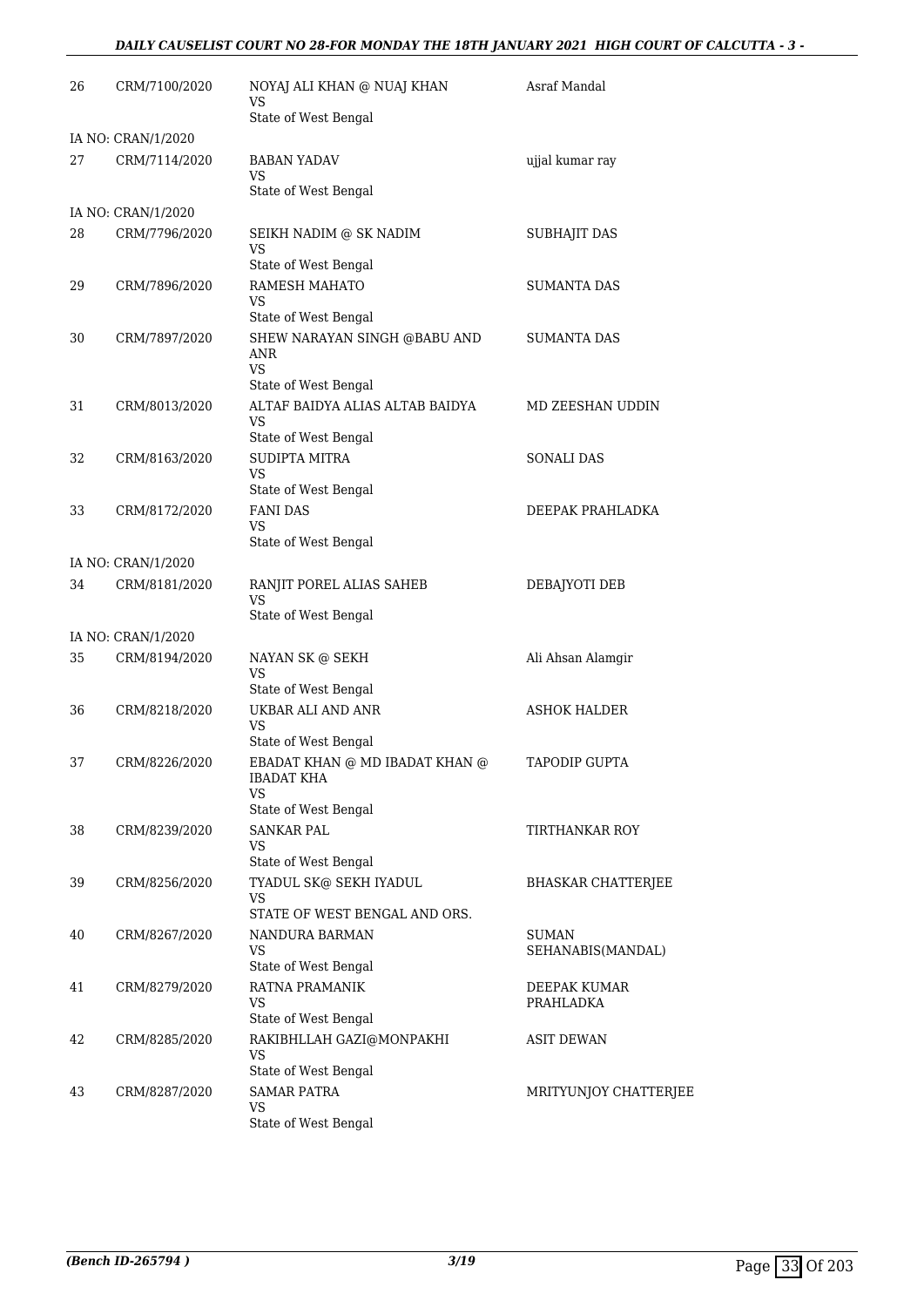### *DAILY CAUSELIST COURT NO 28-FOR MONDAY THE 18TH JANUARY 2021 HIGH COURT OF CALCUTTA - 4 -*

| 44 | CRM/8289/2020      | SARDAR BISWAS<br>VS                                  | PRABIR MAJUMDER           |
|----|--------------------|------------------------------------------------------|---------------------------|
| 45 | CRM/8303/2020      | State of West Bengal<br><b>AKLIMA BEGUM</b>          | <b>SOURAV DHARA</b>       |
|    |                    | VS<br>State of West Bengal                           |                           |
| 46 | CRM/8309/2020      | AJMALI MONDAL AND ORS                                | SOMNATH ADHIKARY          |
|    |                    | VS<br>State of West Bengal                           |                           |
| 47 | CRM/8311/2020      | KARIMAN BEWA @ KARIMAN BIBI<br>VS                    | SOMNATH ADHIKARY          |
|    |                    | State of West Bengal                                 |                           |
| 48 | CRM/8317/2020      | <b>BUBAI MAL</b><br>VS                               | DIPTENDU MANDAL           |
| 49 |                    | State of West Bengal<br>CHAMPA PRAMANIK              | DEEPAK KUMAR              |
|    | CRM/8331/2020      | VS                                                   | PRAHLADKA                 |
|    |                    | State of West Bengal                                 |                           |
| 50 | CRM/8362/2020      | <b>SELIM ALIAS SALIM SK</b><br>VS                    | SWARNALI SAHA             |
|    |                    | State of West Bengal AND ANR                         |                           |
| 51 | CRM/8374/2020      | <b>BIMAL SK AND ORS</b><br>VS                        | SAYAN MUKHERJE            |
|    |                    | State of West Bengal                                 |                           |
| 52 | CRM/8511/2020      | DALIM SK.<br><b>VS</b>                               | <b>RITA PATRA</b>         |
|    |                    | State of West Bengal                                 |                           |
| 53 | CRM/8512/2020      | AJIJUL HAQUE BISWAS AND ANR<br>VS                    | Asraf Mandal              |
|    |                    | State of West Bengal                                 |                           |
| 54 | CRM/8559/2020      | SUBHANKAR RAJAK<br><b>VS</b><br>State of West Bengal | SAJAL KUMAR GHOSH         |
| 55 | CRM/8603/2020      | <b>SOUMEN DEY ALIAS HABU</b>                         | DEB KUMAR SHARMA          |
|    |                    | VS<br>State of West Bengal                           |                           |
| 56 | CRM/10689/2020     | MD SHAHID KHAN@KALLU                                 | <b>SHASHANKA SHEKHAR</b>  |
|    |                    | VS                                                   | SAHA                      |
|    | wt57 CRM/9901/2020 | State of West Bengal<br>SATYARANJAN GIRI AND ORS     | DATTATREYA DUTTA          |
|    |                    | VS<br>STATE OF WEST BENGAL                           |                           |
| 58 | CRM/10747/2020     | LAKHI NATH BARMAN@LAKHI KANTA                        | SHATAROOP                 |
|    |                    | BARMAN<br>VS                                         | PURAKAYASTHA              |
|    |                    | State of West Bengal                                 |                           |
| 59 | CRM/10749/2020     | RAJDEEP ROY<br>VS                                    | <b>JOY CHAKRABORTY</b>    |
|    |                    | THE STATE OF WEST BENGAL<br>ABHISHEK KUMAR SINGH     |                           |
| 60 | CRM/10751/2020     | VS                                                   | Deepak Prahladka          |
|    |                    | THE STATE OF WEST BENGAL                             |                           |
| 61 | CRM/10754/2020     | ASHIKUR RAHAMAN HALDER<br>VS                         | SUDARSHAN GHOSH           |
|    |                    | State of West Bengal                                 |                           |
| 62 | CRM/10755/2020     | FIRJUL SK. @ LAYEB<br>VS<br>THE STATE OF WEST BENGAL | SHATAROOP<br>PURAKAYASTHA |
| 63 | CRM/10757/2020     | MD JAFAR                                             | ANIL KUMAR                |
|    |                    | VS<br>State of West Bengal                           | <b>CHATTOPADHYAY</b>      |
|    |                    |                                                      |                           |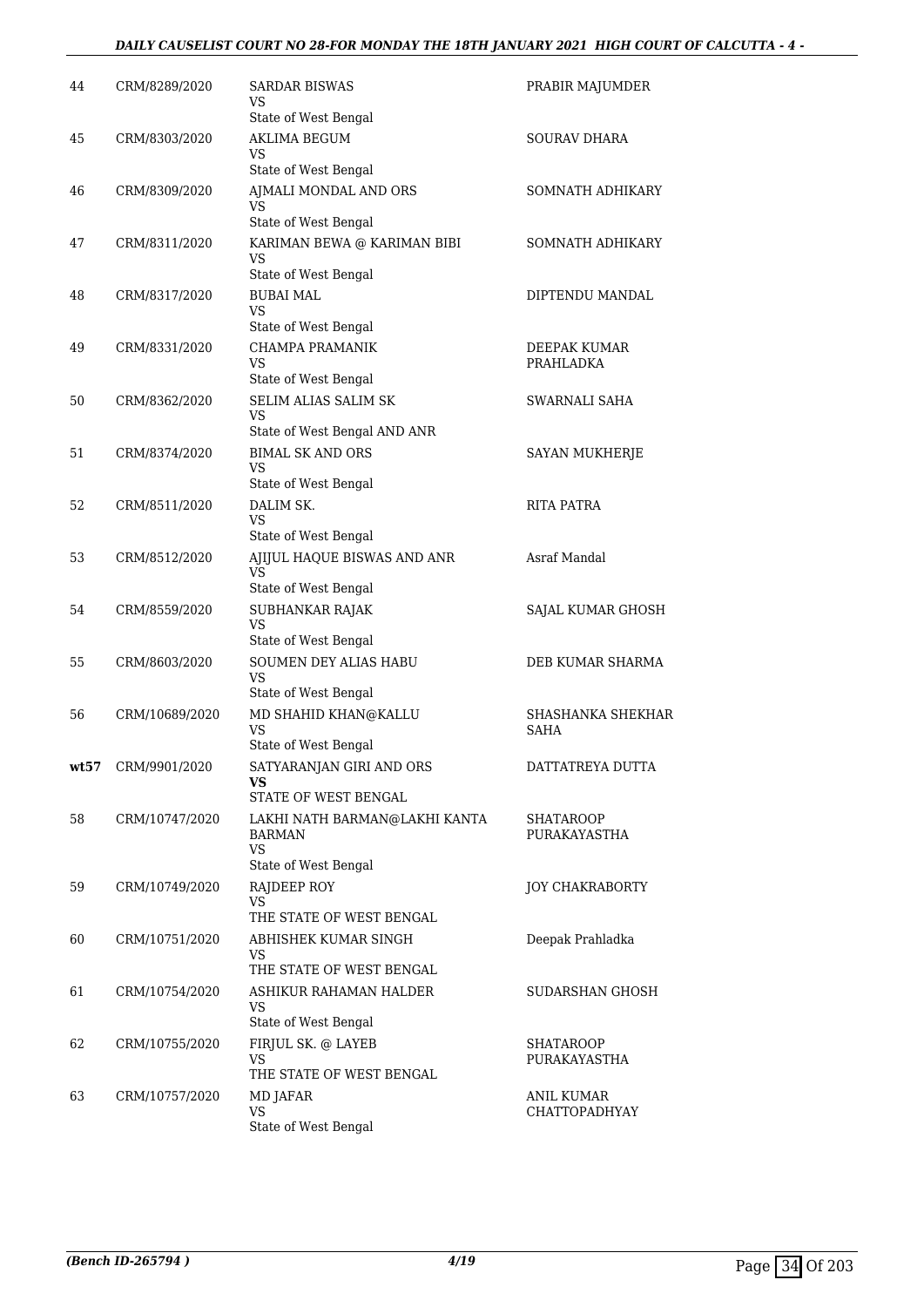#### *DAILY CAUSELIST COURT NO 28-FOR MONDAY THE 18TH JANUARY 2021 HIGH COURT OF CALCUTTA - 5 -*

| 64 | CRM/10758/2020               | SK TAIBUL ALI AND ANR<br>VS                              | PINTU KARAR                     |
|----|------------------------------|----------------------------------------------------------|---------------------------------|
| 65 | CRM/10759/2020               | State of West Bengal<br>MUNNA CHOWDHURY                  | PRABIR MAJUMDER                 |
|    |                              | VS<br>State of West Bengal                               |                                 |
| 66 | CRM/10760/2020               | UTTAM DUTTA                                              | <b>MANIKA SARKAR</b>            |
|    |                              | VS                                                       |                                 |
|    |                              | State of West Bengal                                     |                                 |
| 67 | CRM/10761/2020               | <b>GOPAL CHANDRA GHOSH</b><br>VS                         | SANANDA<br><b>BHATTACHARYYA</b> |
|    |                              | THE STATE OF WEST BENGAL                                 |                                 |
| 68 | CRM/10762/2020               | TARUN MONDAL ALIAS TOTAN<br>VS                           | <b>SONALI DAS</b>               |
|    |                              | State of West Bengal                                     |                                 |
| 69 | CRM/10763/2020               | KURBAN ALI<br>VS                                         | SUBHAJIT CHOUDHURY              |
|    |                              | State of West Bengal                                     |                                 |
| 70 | CRM/10765/2020               | <b>SAMIR DEY</b><br>VS                                   | KARAN DUDHWEWALA                |
|    |                              | UNION OF INDIA                                           |                                 |
| 71 | CRM/10766/2020               | MD. JINNAT BABUL ISLAM<br><b>VS</b>                      | <b>ANTARIKSHA BASU</b>          |
|    |                              | THE STATE OF WEST BENGAL                                 |                                 |
| 72 | CRM/10905/2020               | <b>SAMIR MONDAL</b>                                      | <b>BIKRAM BANERJEE</b>          |
|    |                              | VS<br>State of West Bengal                               |                                 |
| 73 | CRM/10947/2020               | SABIR MIYA @BHOLA                                        | DEBPRIYA SAMANTA                |
|    |                              | VS                                                       |                                 |
| 74 | CRM/4/2021                   | State of West Bengal<br>ADUT SK @ TUEL MISTRY            | SEKHAR MUKHERJE                 |
|    |                              | <b>VS</b>                                                |                                 |
|    |                              | State of West Bengal                                     |                                 |
| 75 | CRM/278/2021                 | HAZI KETAB ALI SARDAR<br>VS                              | SOMA<br>CHOWDHURY(BANDHU)       |
|    |                              | State of West Bengal                                     |                                 |
| 76 | CRM/279/2021                 | <b>SAMIM SK</b>                                          | ARUP KUMAR BHOWMICK             |
|    | (FOR ORDER)                  | VS<br>State of West Bengal                               |                                 |
| 77 | CRM/294/2021                 | MAHADEB MONDAL                                           | SHASHANKA SHEKHAR               |
|    |                              | VS                                                       | SAHA                            |
|    |                              | State of West Bengal                                     |                                 |
| 78 | CRM/317/2021<br>(21.01.2021) | <b>DIPEN SK</b><br>VS                                    | <b>SAMIRUL SARDAR</b>           |
|    |                              | State of West Bengal                                     |                                 |
| 79 | CRM/327/2021                 | <b>JAMSHE ALI</b><br>VS                                  | ARUP KUMAR BHOWMICK             |
|    |                              | State of West Bengal                                     |                                 |
| 80 | CRM/330/2021                 | <b>BALARAM</b><br>CHATTERJEE@CHATTOPADHYAY@BALAI         | CHANDRA SEKHAR JHA              |
|    |                              | VS<br>State of West Bengal                               |                                 |
| 81 | CRM/345/2021                 | <b>BHOLANATH MAJI</b>                                    | <b>SOUMIK GANGULI</b>           |
|    | (22.02.2021)                 | VS                                                       |                                 |
| 82 | CRM/346/2021                 | State of West Bengal<br>LAXMI KANTA MALIK@LAXMI KANTA    | ANINDYA GHOSH                   |
|    |                              | MALICK<br><b>VS</b>                                      |                                 |
|    |                              | State of West Bengal                                     |                                 |
| 83 | CRM/347/2021                 | KALIMUDDIN SK @ KALIMUDDIN<br><b>SHAIKH</b><br><b>VS</b> | <b>MOUNICK GHOSH</b>            |
|    |                              | State of West Bengal                                     |                                 |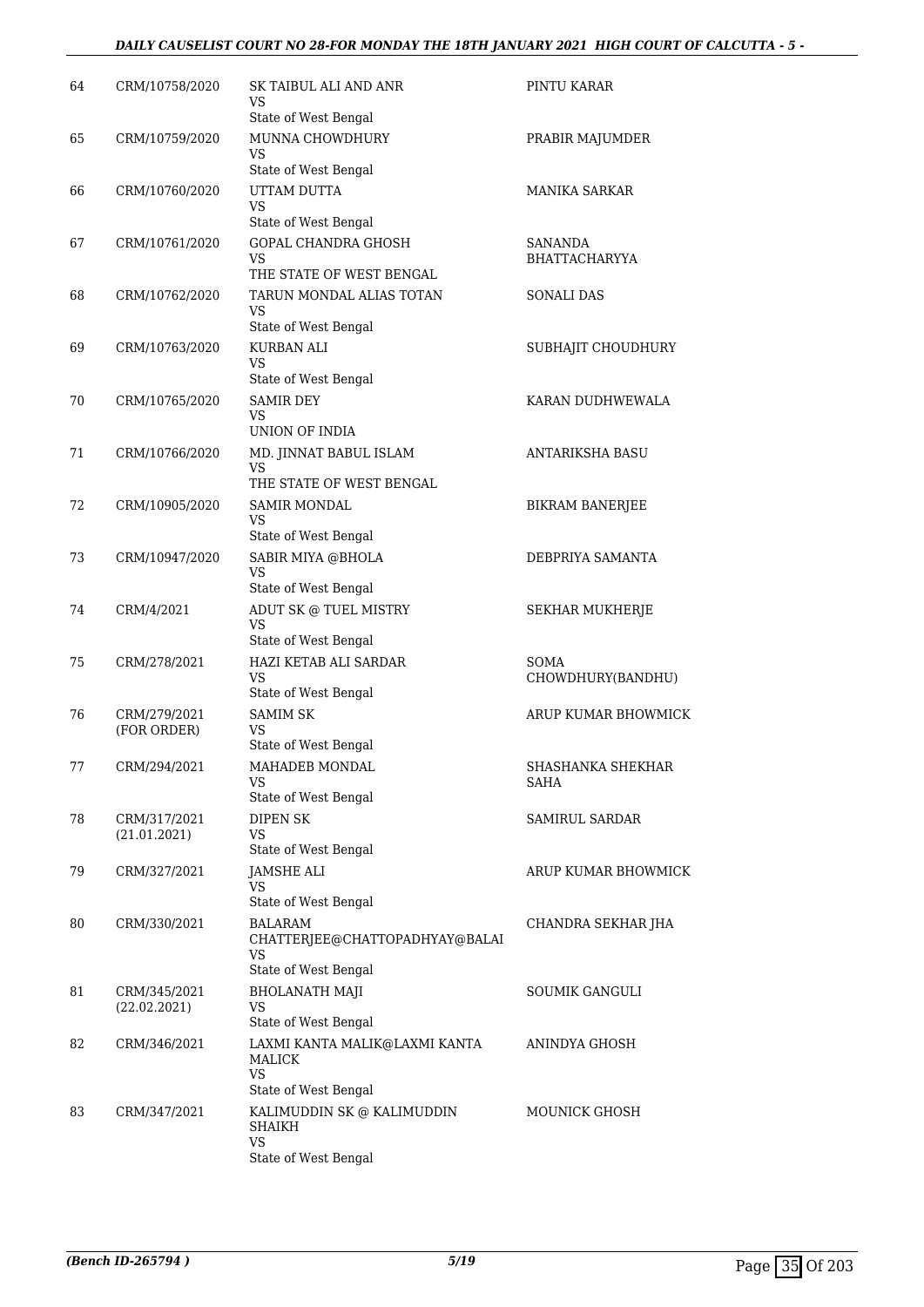| 84  | CRM/349/2021 | SK HASIBUL ALI @ SK. HASIBUL @ ALO<br>VS<br>State of West Bengal         | PRONOJIT ROY          |
|-----|--------------|--------------------------------------------------------------------------|-----------------------|
| 85  | CRM/350/2021 | RAKHIBUL MALLICK@KANCHAN AND<br>ANR<br><b>VS</b><br>State of West Bengal | <b>SUMANTA DAS</b>    |
| 86  | CRM/351/2021 | <b>SADDAM SK</b><br>VS                                                   | Ali Ahsan Alamgir     |
|     |              | State of West Bengal                                                     |                       |
| 87  | CRM/354/2021 | <b>BIKRAM MANDAL</b><br><b>VS</b>                                        | <b>SAURAV ROY</b>     |
|     |              | State of West Bengal                                                     |                       |
| 88  | CRM/357/2021 | MOHIBULLA SK. @ MOU SK.<br><b>VS</b><br>State of West Bengal             | OINDRILA GHOSH        |
| 89  | CRM/358/2021 | ILIYAS HOSSAIN @ILIYAS MIYA AND ORS                                      | BENAJIR HASNA         |
|     |              | <b>VS</b><br>State of West Bengal                                        |                       |
| 90  | CRM/360/2021 | CHARAN SAREN @ MANA SAREN @<br><b>CHARAN SOREN</b><br>VS                 | RAJESWAR CHAKRABORTY  |
|     |              | State of West Bengal                                                     |                       |
| 91  | CRM/362/2021 | SK HAMIDUL RAHAMAN<br>VS                                                 | <b>SK SALIM</b>       |
|     |              | State of West Bengal                                                     |                       |
| 92  | CRM/363/2021 | DULAL CHANDRA SAHA<br><b>VS</b>                                          | SAFDAR AZAM           |
|     |              | State of West Bengal                                                     |                       |
| 93  | CRM/364/2021 | MD MURSHED ALAM<br><b>VS</b>                                             | <b>BISWAJIT MANNA</b> |
|     |              | State of West Bengal                                                     |                       |
| 94  | CRM/365/2021 | JAINUL MIA @ JAYNUL<br><b>VS</b>                                         | IMDADUL HOQUE         |
|     |              | State of West Bengal                                                     |                       |
| 95  | CRM/368/2021 | MD SHAHID @ MD SAHDID @ MANJUR<br><b>VS</b><br>State of West Bengal      | IMDADUL HOQUE         |
| 96  | CRM/370/2021 | ANIRUDDHA GHOSH                                                          | DATTATREYA DUTTA      |
|     |              | <b>VS</b>                                                                |                       |
|     |              | State of West Bengal                                                     |                       |
| 97  | CRM/374/2021 | JADAV DOLAI @ JADAB DOLAI<br>VS                                          | AMAL KRISHNA SAMANTA  |
|     |              | State of West Bengal                                                     |                       |
| 98  | CRM/376/2021 | SK. ISMAIL @ DULAL AND ORS.<br>VS                                        | SK. TOSLIM ALI        |
|     |              | State of West Bengal                                                     |                       |
| 99  | CRM/379/2021 | <b>BABU SK.</b><br>VS<br>State of West Bengal                            | DEBAPRIYA SAMANTA     |
| 100 | CRM/381/2021 | RAJA KHAN                                                                | KOUSTAV BAGCHI        |
|     |              | VS                                                                       |                       |
|     |              | State of West Bengal                                                     |                       |
| 101 | CRM/383/2021 | MD SAHZADA @ MD SAHAJADA<br><b>VS</b>                                    | SWARNALI SAHA         |
| 102 |              | State of West Bengal<br><b>SENTU SK</b>                                  | SWARNALI SAHA         |
|     | CRM/384/2021 | <b>VS</b><br>State of West Bengal                                        |                       |
| 103 | CRM/391/2021 | RAJU HOSSAIN PURKAIT                                                     | PARTHA SARATHI MONDAL |
|     |              | VS<br>State of West Bengal                                               |                       |
|     |              |                                                                          |                       |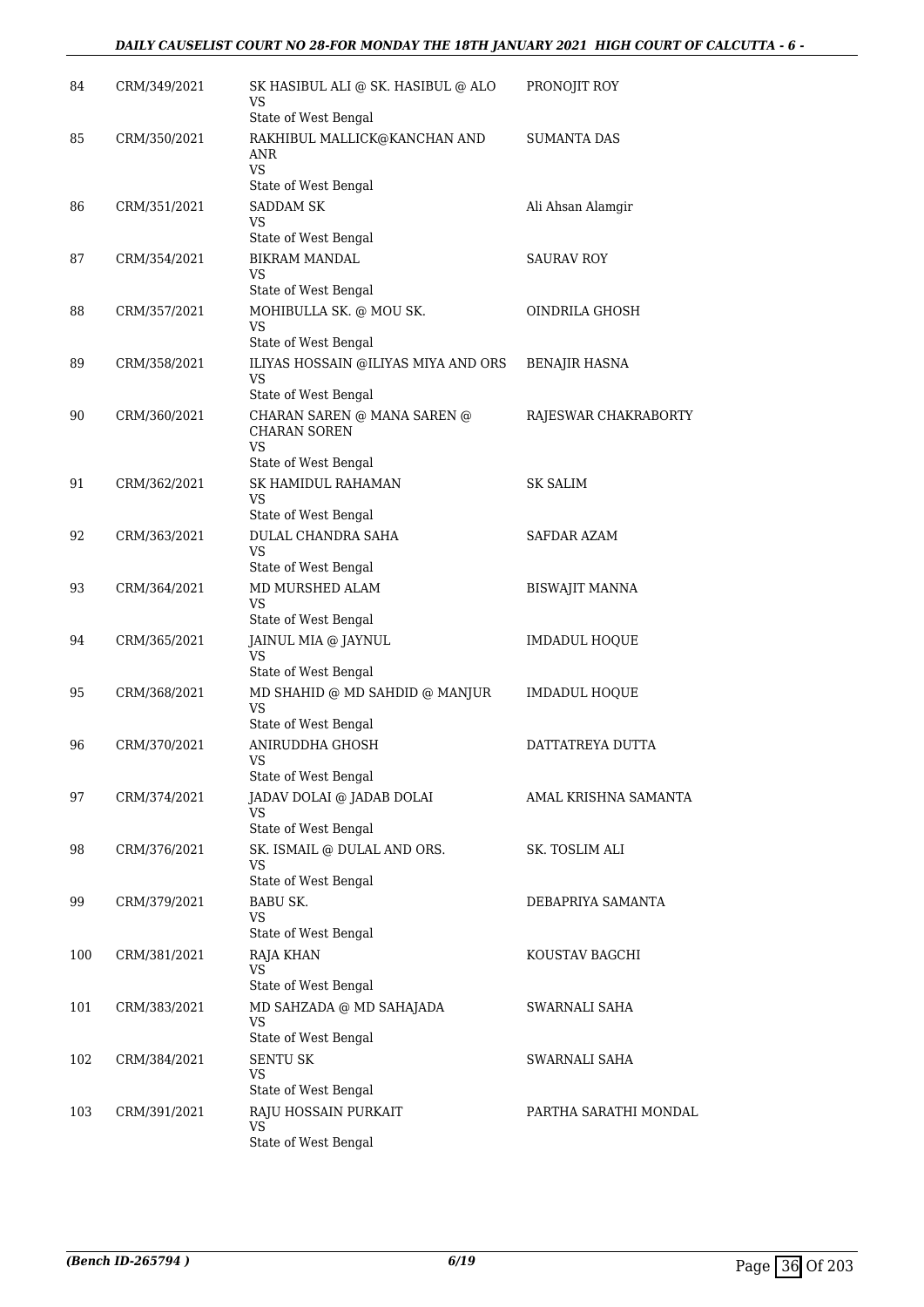#### *DAILY CAUSELIST COURT NO 28-FOR MONDAY THE 18TH JANUARY 2021 HIGH COURT OF CALCUTTA - 7 -*

| 104 | CRM/395/2021 | MIR JUMAN ALI<br>VS<br>State of West Bengal                 | ARUP KUMAR BHOWMICK          |
|-----|--------------|-------------------------------------------------------------|------------------------------|
| 105 | CRM/396/2021 | <b>SATADAL DAS</b><br>VS                                    | ARUP KUMAR BHOWMICK          |
|     |              | State of West Bengal                                        |                              |
| 106 | CRM/398/2021 | MOTIUR SK @ JHALU @ MATIUR<br>RAHAMAN AND ANR<br><b>VS</b>  | JISAN IQUBAL HOSSAIN         |
|     |              | State of West Bengal                                        |                              |
| 107 | CRM/402/2021 | KEDAR SINGH @ KEDAR SING<br>VS                              | <b>SEKHAR MUKERJEE</b>       |
|     |              | State of West Bengal                                        |                              |
| 108 | CRM/403/2021 | SANJIB RANG<br>VS<br>State of West Bengal                   | SOUMYA BASU ROY<br>CHOWDHURY |
| 109 | CRM/407/2021 | <b>MANTU MAHATO</b>                                         | MUNMUN GANGOPADHYAY          |
|     |              | VS<br>THE CENTRAL BUREAU                                    |                              |
|     |              | <b>OFINVESIGATION</b>                                       |                              |
| 110 | CRM/408/2021 | MD RAJA<br>VS                                               | MRITYUNJOY CHATTERJEE        |
|     |              | State of West Bengal                                        |                              |
| 111 | CRM/409/2021 | HAFIJUL ALI<br>VS                                           | <b>AMIT HALDER</b>           |
|     |              | State of West Bengal                                        |                              |
| 112 | CRM/410/2021 | <b>TOMIRUL SK</b><br>VS<br>State of West Bengal             | SOURAV MUKHERJEE             |
| 113 | CRM/411/2021 | RAJESH MONDAL                                               | SUBHAJIT CHATTERJEE          |
|     |              | <b>VS</b><br>State of West Bengal                           |                              |
| 114 | CRM/415/2021 | DINESH GUPTA                                                | SOUMYA BASU ROY              |
|     |              | <b>VS</b>                                                   | <b>CHOWDHURI</b>             |
|     |              | State of West Bengal                                        |                              |
| 115 | CRM/416/2021 | HARISANKAR GHORUI@SHANKAR<br>GHORAI<br>VS                   | PRONAY BASAK                 |
|     |              | State of West Bengal                                        |                              |
| 116 | CRM/417/2021 | RAJ KUMAR BAGNA @ RAJU<br><b>VS</b><br>State of West Bengal | MOUSUMI BHOWAL               |
| 117 | CRM/418/2021 | BINDU SARKAR @ BINDHU SARKAR AND                            | KARABI ROY                   |
|     |              | ANR.<br>VS                                                  |                              |
|     |              | State of West Bengal                                        |                              |
| 118 | CRM/420/2021 | MUNTASIR RAHAMAN KHAN @ MARUF<br>KHAN<br>VS                 | SNIGDHA SAHA                 |
|     |              | State of West Bengal                                        |                              |
| 119 | CRM/423/2021 | TARIKUL MAHALAT @TARIQUL<br>MAHALAT@ TORIFUL                | <b>BUSRA KHATUN</b>          |
|     |              | VS<br>State of West Bengal                                  |                              |
| 120 | CRM/424/2021 | SAGAR DAS @ LAKHI AND ANR.<br>VS                            | SUBHAJIT CHOWDHURY           |
|     |              | State of West Bengal                                        |                              |
| 121 | CRM/427/2021 | SUBRATA GUCHHAIT AND ANR<br>VS                              | SK. SAHJAHAN ALI             |
|     |              | THE STATE OF WEST BENGAL                                    |                              |
| 122 | CRM/429/2021 | <b>SUKUMAR BISWAS</b><br>VS<br>State of West Bengal         | ANJAN BHATTACHARYA           |
|     |              |                                                             |                              |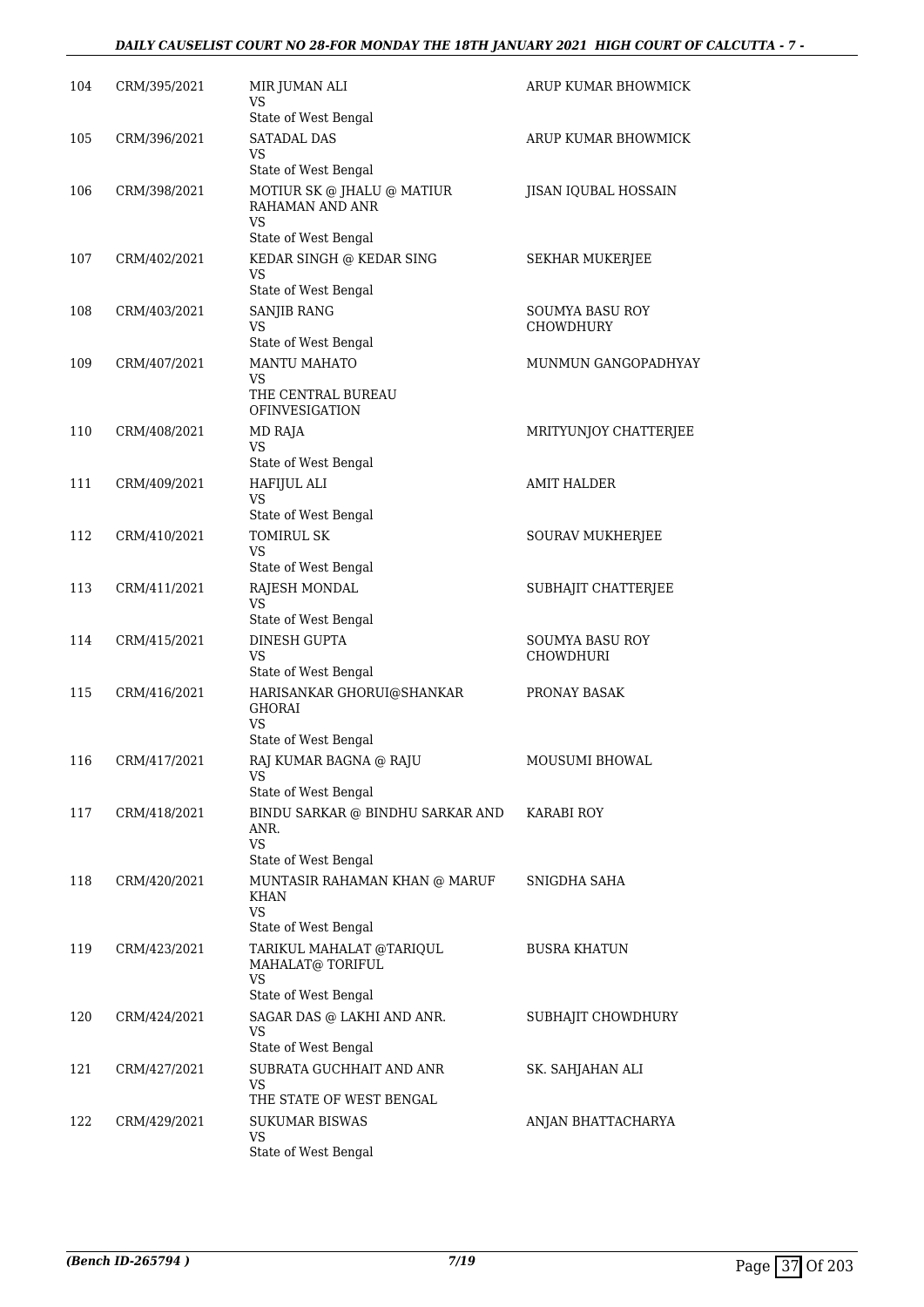| 123 | CRM/433/2021 | <b>RAJU KHAN</b><br>VS                                                                        | DEBAPRIYA SAMANTA                      |
|-----|--------------|-----------------------------------------------------------------------------------------------|----------------------------------------|
|     |              | State of West Bengal                                                                          |                                        |
| 124 | CRM/435/2021 | SAURAV KAYAL @SOURAV KAYAL<br>VS                                                              | ISHANI SINHA                           |
|     |              | State of West Bengal                                                                          |                                        |
| 125 | CRM/441/2021 | <b>SHANKAR LOHAR</b><br>VS                                                                    | SK. SALIM                              |
|     |              | State of West Bengal                                                                          |                                        |
| 126 | CRM/443/2021 | <b>SAJDAR BISWAS</b><br>VS<br>State of West Bengal                                            | TATHAGATA MAJUMDER                     |
|     |              | SOUMITRA HALDAR AND ANOTHER                                                                   |                                        |
| 127 | CRM/447/2021 | VS<br>State of West Bengal                                                                    | SUBHAJIT CHOWDHURI                     |
|     |              | SUBHASH SINGH                                                                                 |                                        |
| 128 | CRM/449/2021 | VS<br>State of West Bengal                                                                    | MOYUKH MUKHERJEE                       |
| 129 | CRM/451/2021 | HAIDER SK@HAIDAR SEKH@HAYDAR                                                                  | Anisur Rahaman                         |
|     |              | <b>SEKH</b><br><b>VS</b>                                                                      |                                        |
|     |              | State of West Bengal                                                                          |                                        |
| 130 | CRM/452/2021 | IDRISH SEIKH@KANARAJU@IDRISH<br>SHEK@IDRIS SK. @MD IDRISHSK @ RAJU<br>@ PRASANTA<br><b>VS</b> | <b>RAJESWHAR</b><br><b>CHAKRABORTY</b> |
|     |              | State of West Bengal                                                                          |                                        |
| 131 | CRM/454/2021 | BAITUL SK@BAITULLA SK@BAIDUL SK<br>VS<br>State of West Bengal                                 | ANISUR RAHAMAN                         |
|     |              | SHAMBHU LAMA                                                                                  | SAFDAR AZAM                            |
| 132 | CRM/457/2021 | VS<br>State of West Bengal                                                                    |                                        |
| 133 | CRM/459/2021 | ABDUL KHALIL DHATRI@LALTU AND<br>ANR<br><b>VS</b><br>State of West Bengal                     | <b>AMIT SINGH</b>                      |
| 134 | CRM/462/2021 | NIJAMUDDIN SK @NIJAM SK<br>@NIZAMUDDIN SHAIKH<br>VS<br>State of West Bengal                   | TAPODIP GUPTA                          |
| 135 | CRM/463/2021 | MUSTAK AHMED MALLIK @ BAPAN                                                                   | PAYEL SHOME                            |
|     |              | VS                                                                                            |                                        |
|     |              | State of West Bengal                                                                          |                                        |
| 136 | CRM/464/2021 | <b>MD KALIM</b><br>VS                                                                         | <b>IYOTI PRAKASH</b><br>CHATTERJEE     |
|     |              | State of West Bengal                                                                          |                                        |
| 137 | CRM/466/2021 | <b>ALAMIN MALLICK</b><br>VS                                                                   | SUBHOJIT CHOWDHURY                     |
|     |              | State of West Bengal                                                                          |                                        |
| 138 | CRM/468/2021 | BABY DAS @ GURIA AND ANR<br>VS<br>State of West Bengal                                        | <b>SOUMYA BASU ROY</b><br>CHOWDHURY    |
|     |              |                                                                                               |                                        |
| 139 | CRM/469/2021 | MD KALU @ ATAUR RAHAMAN<br>VS<br>Union of India                                               | SOUMYA NAG                             |
| 140 | CRM/471/2021 | ASHRAFUL SK.                                                                                  | SOURAV MUKHERJEE                       |
|     |              | VS<br>State of West Bengal                                                                    |                                        |
| 141 | CRM/475/2021 | SOURAV MALAKAR @ BANTI                                                                        | SHASHANKA SEKHAR                       |
|     |              | VS<br>State of West Bengal                                                                    | SAHA                                   |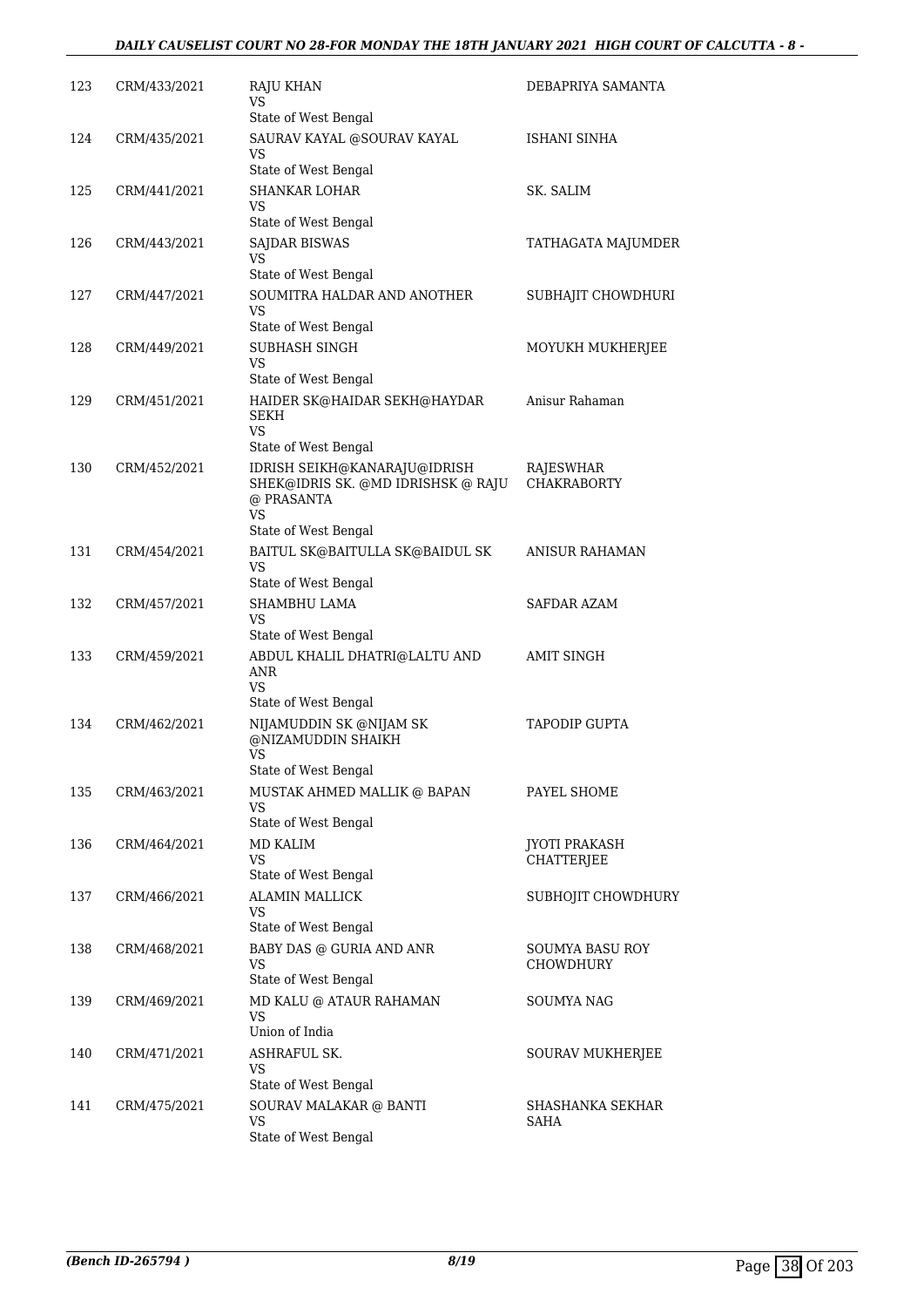| 142 | CRM/476/2021 | KAJAL MAHATO<br>VS                                                               | RATAN DAS            |
|-----|--------------|----------------------------------------------------------------------------------|----------------------|
| 143 | CRM/477/2021 | State of West Bengal<br>SAJAHAN CHITRAKAR @ SAHAJAN<br>CHITRAKAR<br>VS           | ARUP KR. BHOWMICK    |
|     |              | State of West Bengal                                                             |                      |
| 144 | CRM/480/2021 | <b>DURGAPRASAD TEWARI</b><br>VS                                                  | <b>SUMANTA DAS</b>   |
| 145 | CRM/482/2021 | State of West Bengal<br>SANGITA SHAW@SAHU<br>VS<br>State of West Bengal          | SEKHAR MUKERJEE      |
| 146 | CRM/483/2021 | NAKSED SK @MOKSHED SK AND ANR<br>VS<br>State of West Bengal                      | JISAN IQBAL HOSSAIN  |
| 147 | CRM/488/2021 | <b>SWARUP ROY</b>                                                                | S.G.CHOWDHURY        |
|     |              | VS                                                                               |                      |
|     |              | State of West Bengal                                                             |                      |
| 148 | CRM/489/2021 | ARKA KHATAM<br>VS<br>State of West Bengal                                        | S G CHOWDHURY        |
| 149 | CRM/491/2021 | MONOJIT MONDAL @ FOCHEN AND ANR<br><b>VS</b>                                     | <b>AMIT SINGH</b>    |
|     |              | State of West Bengal                                                             |                      |
| 150 | CRM/492/2021 | RAJA SINGH @ MOTA RAJA @ SUMAN<br>SINGH<br>VS                                    | SOUMYADEEP DAS       |
|     |              | State of West Bengal                                                             |                      |
| 151 | CRM/493/2021 | SHILPA ACHARJEE NEE ADHIKARY @<br>SHILPA ADHIKARY @ SHILPI<br>VS                 | Srimoyee Mukherjee   |
|     |              | State of West Bengal                                                             |                      |
| 152 | CRM/494/2021 | <b>ALAMGIR SARDAR</b><br><b>VS</b>                                               | ASHOK DAS            |
|     |              | State of West Bengal                                                             |                      |
| 153 | CRM/496/2021 | ALAMGIR MALLIK@MD ALAMGIR<br><b>MULLICK</b><br><b>VS</b><br>State of West Bengal | ASHOK DAS            |
| 154 | CRM/511/2021 | MEHEBUB ALAM @ LITON SK                                                          | DIPAYAN KUNDU        |
|     |              | VS                                                                               |                      |
|     |              | State of West Bengal                                                             |                      |
| 155 | CRM/520/2021 | NEWTON ROY<br><b>VS</b><br>State of West Bengal                                  | SANANDA BHATTACHARYA |
| 156 | CRM/524/2021 | UTPAL DUTTA AND ORS                                                              | RAMESWAR SINHA       |
|     |              | VS<br>State of West Bengal                                                       |                      |
| 157 | CRM/527/2021 | MD. MAHMOOD ALAM<br><b>VS</b>                                                    | SANTANU DEB ROY      |
|     |              | State of West Bengal                                                             |                      |
| 158 | CRM/530/2021 | ALI HOSSAIN MALLICK<br>VS<br>State of West Bengal                                | Srimoyee Mukherjee   |
| 159 | CRM/531/2021 | DEBASHISH MAJUMDAR                                                               | MUKUNDALAL SARKAR    |
|     |              | <b>VS</b><br>State of West Bengal                                                |                      |
| 160 | CRM/535/2021 | <b>BRAJAGOPAL SENI</b>                                                           | TRIPTI PANDEY        |
|     |              | VS<br>State of West Bengal                                                       |                      |
|     |              |                                                                                  |                      |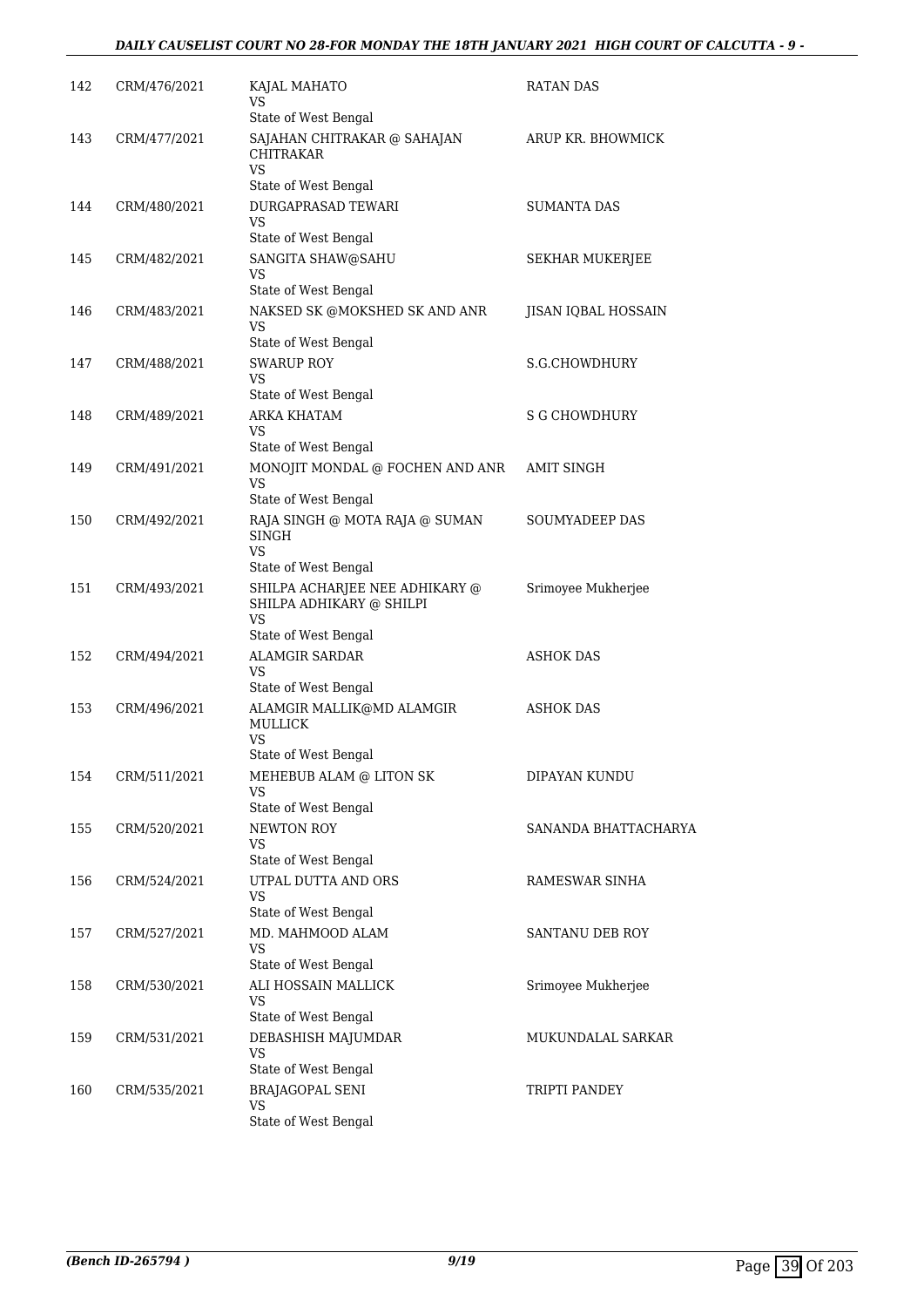#### *DAILY CAUSELIST COURT NO 28-FOR MONDAY THE 18TH JANUARY 2021 HIGH COURT OF CALCUTTA - 10 -*

| 161 | CRM/536/2021       | NABA BISWAS@LAB BISWAS<br>VS                              | ABHIJIT KUMAR ADHYA              |
|-----|--------------------|-----------------------------------------------------------|----------------------------------|
| 162 | CRM/537/2021       | State of West Bengal<br><b>INDRAJIT MONDAL</b>            | SANDIP KUMAR MONDAL              |
|     |                    | VS<br>THE STATE OF WEST BENGAL                            |                                  |
| 163 | CRM/541/2021       | HARAN BARAL @ HARUN BARAL<br>VS.                          | SANAT KUMAR DAS                  |
|     |                    | State of West Bengal                                      |                                  |
| 164 | CRM/545/2021       | <b>BAPI DAS</b><br>VS<br>State of West Bengal             | Jeenia Rudra                     |
| 165 | CRM/546/2021       | <b>MD MANIRUL SK</b>                                      | <b>ARNAB SAHA</b>                |
|     |                    | VS                                                        |                                  |
|     |                    | State of West Bengal                                      |                                  |
| 166 | CRM/548/2021       | BISWAJIT MONDAL @ GADU @ ARIF<br><b>MONDAL</b><br>VS.     | PARTHA PRATIM DAS                |
|     |                    | State of West Bengal                                      |                                  |
| 167 | CRM/550/2021       | LAXMAN BISWAS@BISNWAS AND ANR<br>VS.                      | SUSNIGDHO<br><b>BHATTACHARYA</b> |
|     |                    | State of West Bengal                                      |                                  |
| 168 | CRM/553/2021       | LUTFAL HAQUE MANDAL AND ANR<br>VS                         | PRAMITA BANETJEE                 |
|     |                    | State of West Bengal                                      |                                  |
| 169 | CRM/554/2021       | AYUSH @ GOVIND YADAV<br>VS                                | SNEHA SINGH                      |
|     |                    | THE STATE OF WEST BENGAL                                  |                                  |
| 170 | CRM/556/2021       | JAWAD ALAM@KAFAN<br>VS.                                   | PINTU KARAR                      |
|     |                    | State of West Bengal                                      |                                  |
| 171 | CRM/557/2021       | <b>ALAMGIR MOLLA</b><br><b>VS</b><br>State of West Bengal | <b>SONALI DAS</b>                |
| 172 | CRM/560/2021       | BIJOY CHOWDHURY @ BIJAY<br><b>CHOWDHURY</b><br>VS.        | ARNAB SAHA                       |
|     |                    | State of West Bengal                                      |                                  |
| 173 | CRM/565/2021       | NARAYAN PAUL<br>VS                                        | <b>AINDRILA DE</b>               |
|     |                    | State of West Bengal                                      |                                  |
|     |                    | <b>APPLICATION FOR ANTICIPATORY BAIL</b>                  |                                  |
| 174 | CRM/10684/2020     | SWAPAN KUMAR PAYRA @ SWAPAN<br>PAYRA AND ORS<br><b>VS</b> | <b>SOUMYA NAG</b>                |
|     |                    | THE STATE OF WEST BENGAL                                  |                                  |
| 175 | CRM/46/2021        | <b>AMLAN BISWAS</b><br>VS<br>State of West Bengal         | SAYATI DATTA                     |
|     | wt176 CRM/147/2021 | PRADEEPTO MAZUMDER@PRADIPTA                               | ABHIJIT GANGULY                  |
|     |                    | MAJUMDER<br>VS                                            |                                  |
|     |                    | STATE OF WEST BENGAL                                      |                                  |
| 177 | CRM/49/2021        | MD LITON@LITON SK<br>VS                                   | ARUSHI RATHORE                   |
|     | wt178 CRM/321/2021 | State of West Bengal<br>ANARUL HOQUE                      | ARUSHI RATHORE                   |
|     |                    | VS<br>STATE OF WEST BENGAL                                |                                  |
| 179 | CRM/51/2021        | ABJAL BISWAS                                              | PRAMITA BANERJEE                 |
|     |                    | <b>VS</b>                                                 |                                  |
|     |                    | STATE OF WEST BENGAL AND ORS.                             |                                  |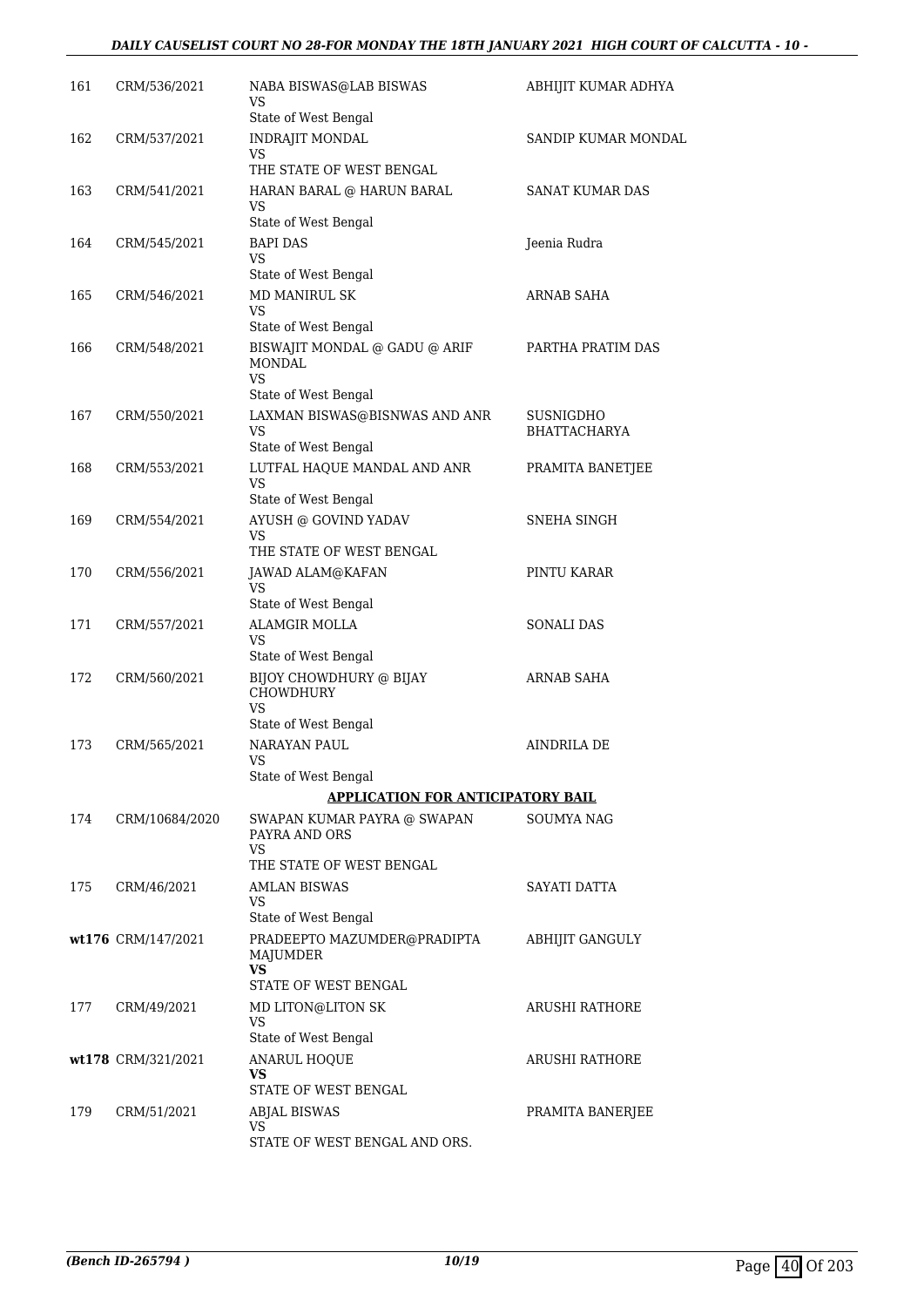| 180 | CRM/65/2021                | SHYAMAL RAY CHOWDHURY<br>VS                                           | KARUNAMOYEE SAMANTA    |
|-----|----------------------------|-----------------------------------------------------------------------|------------------------|
|     |                            | CENTRAL BUREAU OF INVESTIGATION,<br>SPECIAL CRIME BRANCH, SIT KOLKATA |                        |
| 181 | CRM/66/2021                | HAJA ALIAS HAJRAT ALI ALIAS HAJARAT<br>ALI<br><b>VS</b>               | <b>BUSRA KHATUN</b>    |
|     |                            | State of West Bengal                                                  |                        |
| 182 | CRM/94/2021<br>28.01.2021  | DEEPAN MONDAL AND ORS<br>VS<br>State of West Bengal                   | SIRAJ GOOPTU           |
| 183 | CRM/110/2021               | <b>SANATAN DITYA</b><br>VS                                            | PRADIP PAUL            |
|     |                            | State of West Bengal                                                  |                        |
| 184 | CRM/116/2021               | <b>BIKASH ROY AND ORS</b><br>VS<br>State of West Bengal               | SUBHASISH MISRA        |
| 185 | CRM/119/2021               | ARABINDA SAHA @ ANTU<br><b>VS</b>                                     | PABITRA TALUKDER       |
|     |                            | State of West Bengal                                                  |                        |
| 186 | CRM/123/2021               | <b>TAMBIR</b><br>VS                                                   | <b>SUJATA DAS</b>      |
|     |                            | State of West Bengal                                                  |                        |
| 187 | CRM/132/2021               | RUPAN DAS AND ORS<br>VS<br>State of West Bengal                       | PARTHA SARATHI MONDAL  |
| 188 | CRM/136/2021               | SNEHASIS GIRI AND ORS                                                 | PARTHA SARATHI MONDAL  |
|     |                            | <b>VS</b><br>State of West Bengal                                     |                        |
| 189 | CRM/141/2021               | MUKLESUR RAHAMAN@MUKLASAR<br><b>RAHAMAN</b><br>VS                     | <b>ASIF DEWAN</b>      |
|     |                            | State of West Bengal                                                  |                        |
| 190 | CRM/143/2021               | PALASH MANDAL@PALASH BARMAN<br><b>AND ANR</b><br>VS                   | KAUSHIK CHOWDHURY      |
|     |                            | State of West Bengal                                                  |                        |
| 191 | CRM/145/2021               | KHUDABOX SEIKH @ KHUDABOX SK<br>VS                                    | SOMNATH ADHIKARY       |
|     |                            | State of West Bengal                                                  |                        |
| 192 | CRM/153/2021               | FITU MAHALDAR@FITU MAHALDER<br>VS<br>State of West Bengal             | PRIYANKAR SHANKU       |
| 193 | CRM/157/2021               | SREPATI PODDER AND ORS                                                | ABDUR RAKIB            |
|     |                            | VS<br>State of West Bengal                                            |                        |
| 194 | CRM/166/2021               | MD ASIRUDDIN                                                          | SANDIP CHAKRABORTY     |
|     |                            | VS<br>State of West Bengal                                            |                        |
| 195 | CRM/167/2021<br>20.01.2021 | JAVED AKTAR SK @ ROKI AND ORS<br>VS<br>State of West Bengal           | <b>MANAS KUMAR DAS</b> |
| 196 | CRM/169/2021               | <b>SUDIP SARKAR AND ORS</b>                                           | Srimoyee Mukherjee     |
|     |                            | VS<br>State of West Bengal                                            |                        |
| 197 | CRM/171/2021               | SEKH JAHIDUL ISLAM@SK AALO AND<br>ANR<br><b>VS</b>                    | Srimoyee Mukherjee     |
|     |                            | State of West Bengal                                                  |                        |
| 198 | CRM/172/2021               | <b>AVIJIT GHOSH</b>                                                   | UJJAL RAY              |
|     |                            | VS<br>State of West Bengal                                            |                        |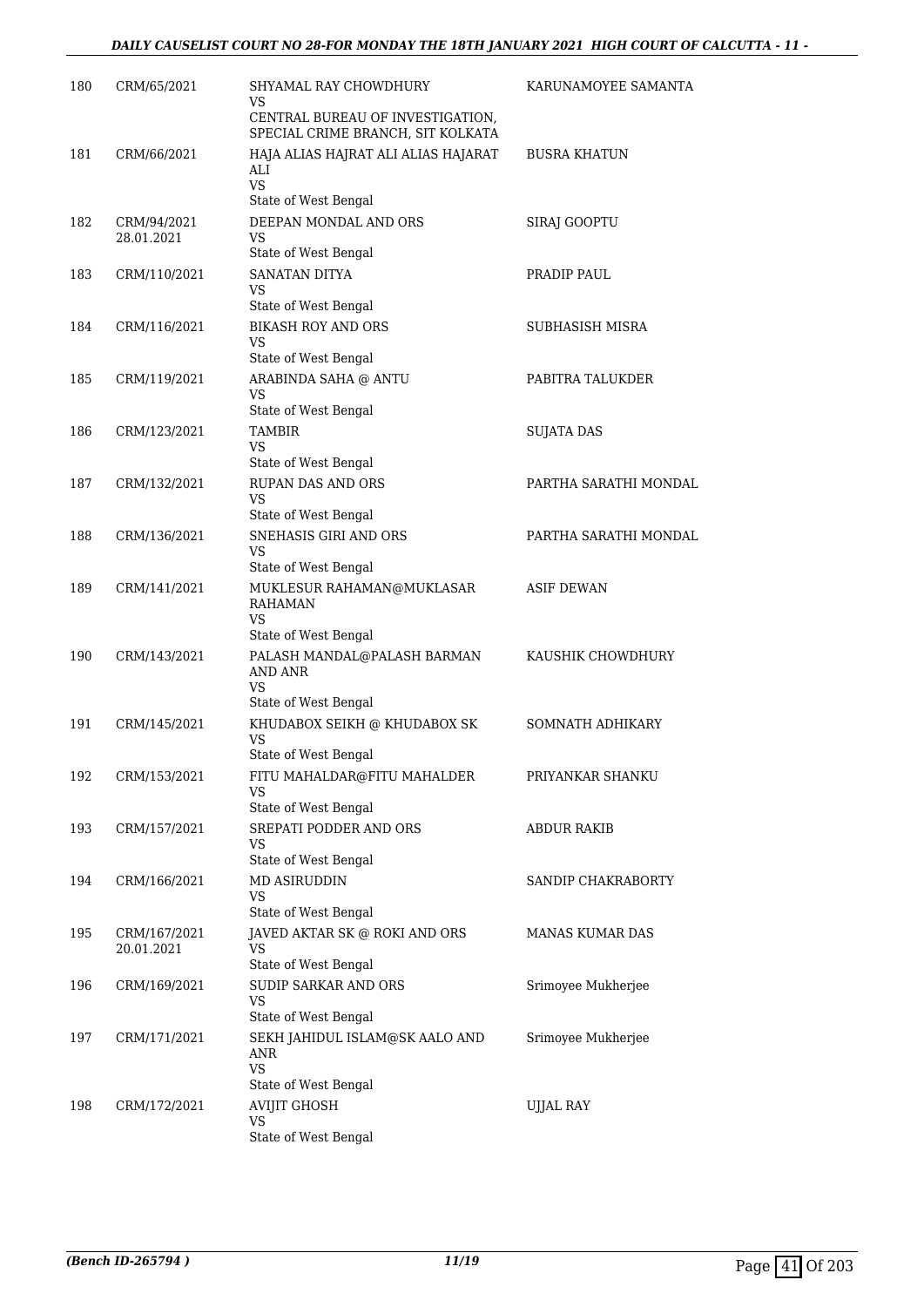#### *DAILY CAUSELIST COURT NO 28-FOR MONDAY THE 18TH JANUARY 2021 HIGH COURT OF CALCUTTA - 12 -*

| 199 | CRM/177/2021 | SUFAL DAS<br>VS                                           | Kalidas Saha                              |
|-----|--------------|-----------------------------------------------------------|-------------------------------------------|
|     |              | State of West Bengal                                      |                                           |
| 200 | CRM/178/2021 | <b>AMIT MANDAL</b><br>VS                                  | ARUP KUMAR BHOWMICK                       |
|     |              | State of West Bengal                                      |                                           |
| 201 | CRM/179/2021 | GAYARAM PAUL AND ORS<br>VS                                | ARUP KUMAR BHOWMICK                       |
|     |              | State of West Bengal                                      |                                           |
| 202 | CRM/180/2021 | SAIFUDDIN MOLLICK AND ORS<br>VS<br>State of West Bengal   | <b>MUKTESWAR MAITY</b>                    |
| 203 | CRM/181/2021 | <b>GOPAL CHANDRA DAS AND ANR</b>                          | S G GHOSH CHOWDHURY                       |
|     |              | VS<br>State of West Bengal                                |                                           |
| 204 | CRM/185/2021 | BIBHUTI CHAKRABORTY AND ORS<br>VS                         | SUSNIGDHA<br><b>BHATTACHARYA</b>          |
|     |              | State of West Bengal                                      |                                           |
| 205 | CRM/187/2021 | MUJIBAR HALSANA<br><b>VS</b>                              | SUSHANTA CHAKRABORTY                      |
|     |              | State of West Bengal                                      |                                           |
| 206 | CRM/188/2021 | ABDUL OHID MANDAL AND ANR<br>VS                           | <b>MAZHAR HOSSAIN</b><br><b>CHOWDHURY</b> |
|     |              | State of West Bengal                                      |                                           |
| 207 | CRM/190/2021 | <b>ATUL BISWAS AND ANR</b><br>VS<br>State of West Bengal  | SASHANKA SEKHAR SAHA                      |
| 208 | CRM/194/2021 | KARTICK GHOSH AND ORS                                     | SHASANKA SEKHAR SAHA                      |
|     |              | VS<br>State of West Bengal                                |                                           |
| 209 | CRM/197/2021 | RAKHI MALLICK @MRIDHA AND ANR<br>VS                       | SHIBAJI KUMAR DAS                         |
|     |              | State of West Bengal                                      |                                           |
| 210 | CRM/199/2021 | <b>GOBINDA SARKAR</b><br>VS                               | MAZHAR HOSSAIN<br><b>CHOWDHURY</b>        |
|     |              | State of West Bengal                                      |                                           |
| 211 | CRM/200/2021 | IMNUL SK @ IMU<br>VS                                      | KAZI M. RAHMAN                            |
|     |              | State of West Bengal                                      |                                           |
| 212 | CRM/201/2021 | AZIZUR RAHAMAN @ SK AND ORS<br>VS<br>State of West Bengal | KAZI M. RAHMAN                            |
| 213 | CRM/202/2021 | NIBARAN MANDAL AND ANR                                    | KAZI M. RAHMAN                            |
|     |              | VS<br>State of West Bengal                                |                                           |
| 214 | CRM/203/2021 | ARABINDA HALDAR                                           | KAZI M RAHMAN                             |
|     |              | VS<br>State of West Bengal                                |                                           |
| 215 | CRM/207/2021 | SAIFUL HAQUE @ SUTFAL SK AND ORS<br><b>VS</b>             | ASIF DEWAN                                |
|     |              | State of West Bengal                                      |                                           |
| 216 | CRM/208/2021 | RUPALI SARDAR<br>VS                                       | MINOTI GOMES                              |
|     |              | State of West Bengal                                      |                                           |
| 217 | CRM/209/2021 | RAKESH MONDAL@APURBA MONDAL<br>AND ANR<br><b>VS</b>       | SOURAV MUKHERJEE                          |
| 218 | CRM/210/2021 | State of West Bengal<br>KALPANA HALDER AND ANR            | MRITYUNJOY CHATTERJEE                     |
|     |              | VS<br>State of West Bengal                                |                                           |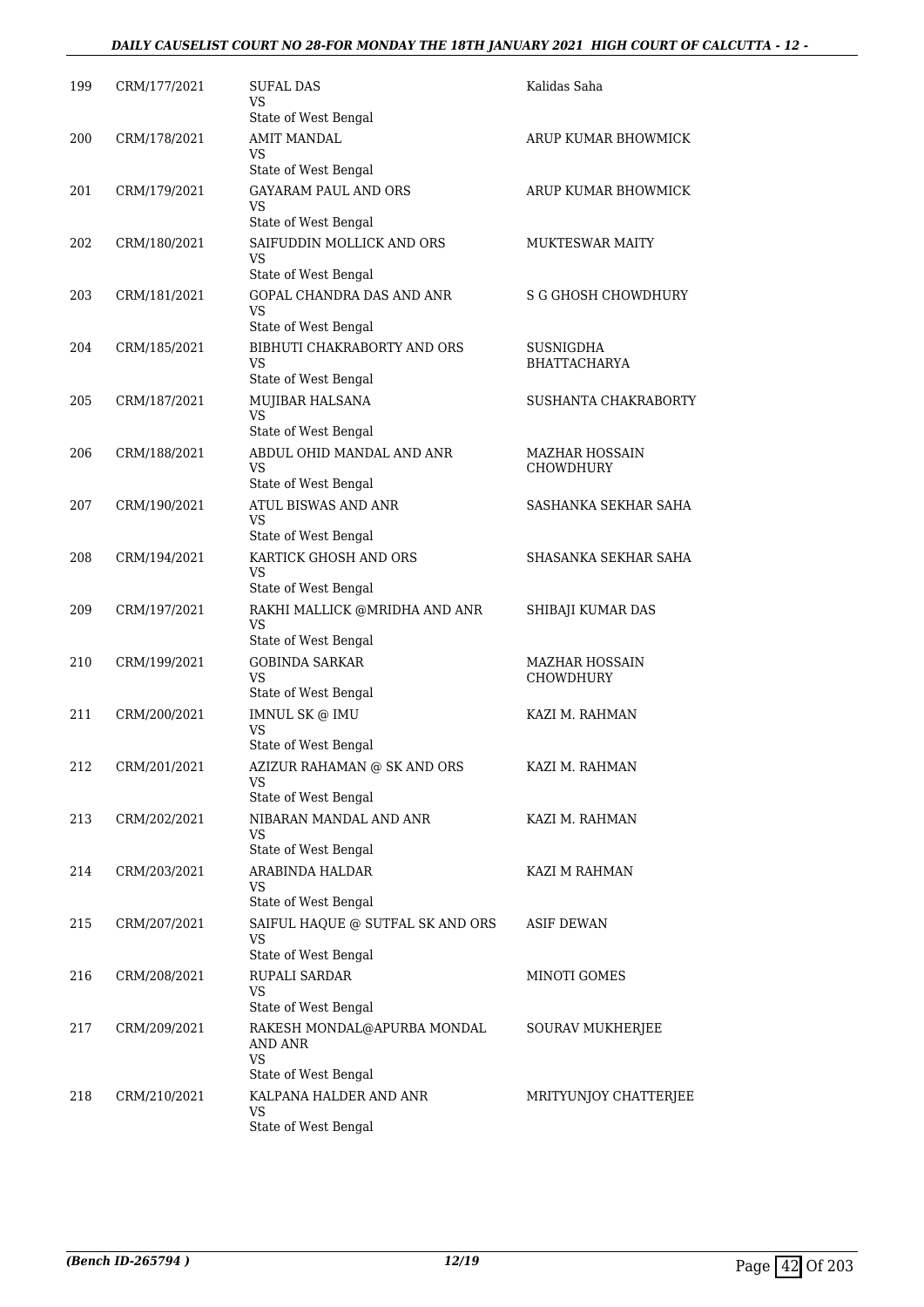#### *DAILY CAUSELIST COURT NO 28-FOR MONDAY THE 18TH JANUARY 2021 HIGH COURT OF CALCUTTA - 13 -*

| 219 | CRM/214/2021 | SUMAN BISWAS@BIPLAB BISWAS<br>VS<br>State of West Bengal                                                         | SUSINGDHA<br><b>BHATTACHARYA</b> |
|-----|--------------|------------------------------------------------------------------------------------------------------------------|----------------------------------|
| 220 | CRM/217/2021 | MRINAL MONDAL<br>VS                                                                                              | AVIRUP BHATTACHARYA              |
| 221 | CRM/219/2021 | State of West Bengal<br><b>DURGARANI ROY</b><br>VS<br>State of West Bengal                                       | SOMNATH MAJUMDER                 |
| 222 | CRM/221/2021 | MONAJ SK @ MANOJ SK AND ORS<br>VS<br>State of West Bengal                                                        | <b>MANAS KUMAR DAS</b>           |
| 223 | CRM/222/2021 | AKHTARUL SK AND ANOTHER<br>VS<br>State of West Bengal                                                            | PARVEJ ANAM                      |
| 224 | CRM/223/2021 | MIA @ MD. JAHANGIR MIA<br>VS<br>State of West Bengal                                                             | PARVEJ ANAM                      |
| 225 | CRM/224/2021 | SAYEDA BIBI AND ANOTHER<br>VS                                                                                    | <b>MANAS KUMAR DAS</b>           |
| 226 | CRM/226/2021 | State of West Bengal<br><b>BAPPADITYA BISWAS</b><br>VS.                                                          | SOHAM DE DHARA                   |
| 227 | CRM/228/2021 | State of West Bengal<br>SANTI SARDAR AND ANR<br>VS<br>State of West Bengal                                       | SHASHANKA SHEKHAR<br>SAHA        |
| 228 | CRM/229/2021 | SARIFUL GOLDER<br>VS<br>State of West Bengal                                                                     | SHASHANKA SEKHAR<br><b>SAHA</b>  |
| 229 | CRM/237/2021 | <b>GOLAM HOSEN ALIAS SK GOLAM</b><br>HUSSAIN ALIAS SK GOLAM HOSSAIN<br>AND ANOTHER<br>VS<br>State of West Bengal | <b>SUMAN CHAKRABORTY</b>         |
| 230 | CRM/238/2021 | ASHIS PAN @ ASHISH KUMAR PAN AND<br><b>ANOTHER</b><br>VS.                                                        | SOMNATH CHAKRABORTY              |
| 231 | CRM/239/2021 | State of West Bengal<br>PESHKAR ALI @ SK. PESHKAR ALI<br><b>VS</b>                                               | SOUPAL CHATTERJEE                |
| 232 | CRM/240/2021 | State of West Bengal<br>SANDHYA BISWAS<br>VS                                                                     | Asraf Mandal                     |
| 233 | CRM/241/2021 | State of West Bengal<br>BISHU BAIRAGYA @ BISWAJIT DAS<br><b>BAIRAGYA AND ORS</b><br>VS<br>State of West Bengal   | Asraf Mandal                     |
| 234 | CRM/242/2021 | INDADUL SEKH AND OTHERS<br>VS<br>State of West Bengal                                                            | ASRAF MONDAL                     |
| 235 | CRM/244/2021 | MITHUN SK AND ORS<br>VS                                                                                          | SOUPAL CHATTERJEE                |
| 236 | CRM/246/2021 | State of West Bengal<br><b>BISWAJIT TIKADAR</b><br><b>VS</b><br>State of West Bengal                             | ASRAF MANDAL                     |
| 237 | CRM/247/2021 | ABHIJIT KATARI ALIAS BAPAN<br>VS<br>State of West Bengal                                                         | SUMAN CHAKRABORTY                |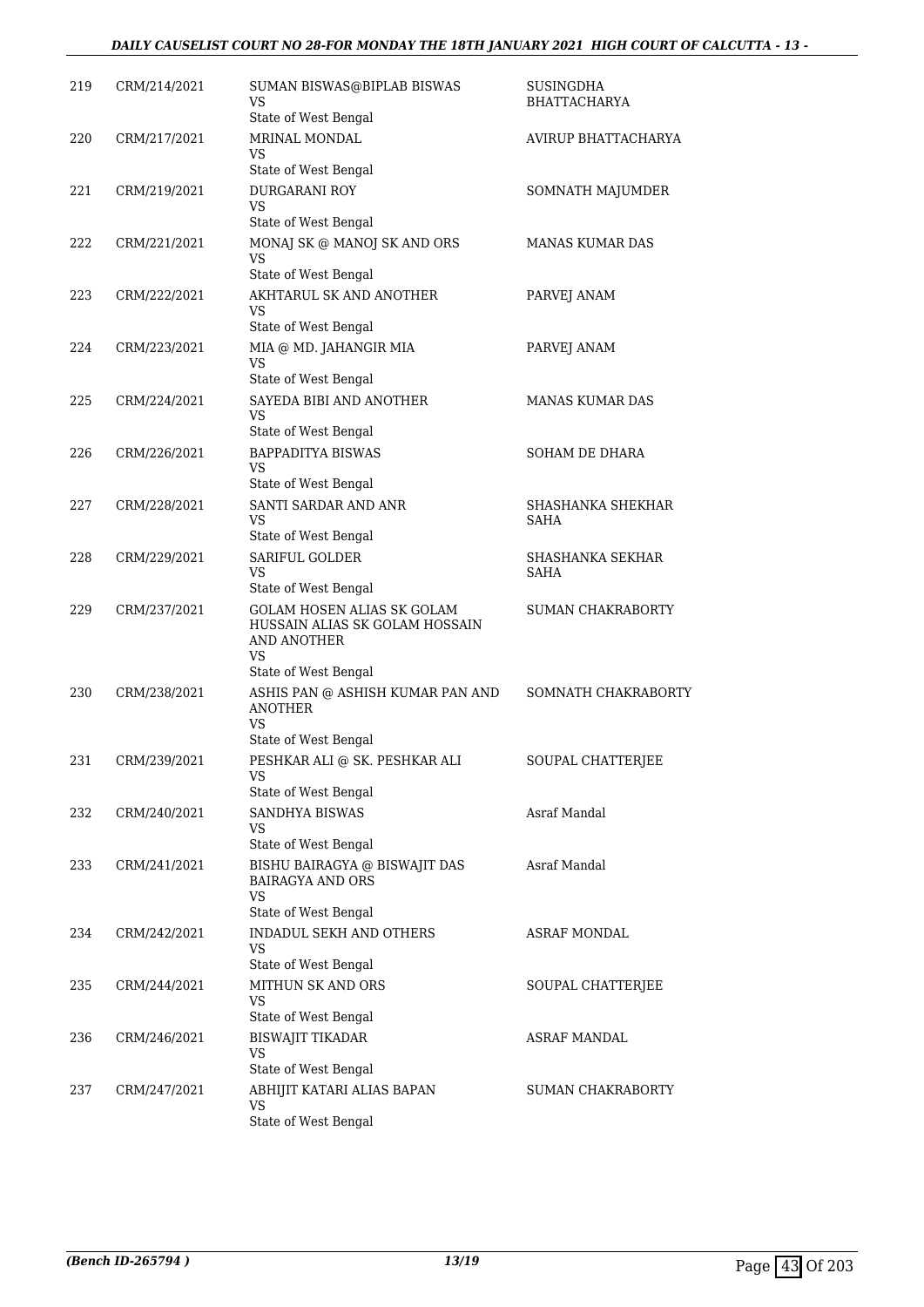#### *DAILY CAUSELIST COURT NO 28-FOR MONDAY THE 18TH JANUARY 2021 HIGH COURT OF CALCUTTA - 14 -*

| 238 | CRM/249/2021 | REKHA BIBI AND ANOTHER<br>VS                                                         | MUSHARRAF ALAM SK        |
|-----|--------------|--------------------------------------------------------------------------------------|--------------------------|
| 239 | CRM/250/2021 | State of West Bengal<br>SAYEB HOSSAIN @ SAHEB @ SOBUJ<br>VS                          | DIPTENDU BANERJEE        |
|     |              | State of West Bengal                                                                 |                          |
| 240 | CRM/251/2021 | <b>BALARAM MANDAL AND ANR</b><br>VS                                                  | <b>SUMAN CHAKRABORTY</b> |
|     |              | State of West Bengal                                                                 |                          |
| 241 | CRM/253/2021 | KALU SK<br>VS                                                                        | DIPTENDU BANERJEE        |
|     | CRM/258/2021 | State of West Bengal                                                                 |                          |
| 242 |              | ACHHIA BIBI @ ACHIA BIBI AND ANR<br>VS                                               | ARINDAM SEN              |
| 243 | CRM/259/2021 | State of West Bengal<br>DILIP KHILARI @ DILIP KUMAR KHILARI<br>@ DILIP KUMAR KHELARI | RAJDEEP BHATTACHARYA     |
|     |              | <b>VS</b><br>State of West Bengal                                                    |                          |
| 244 | CRM/260/2021 | MURSED SK @ ATIFAR SK<br>VS.                                                         | MANAS KUMAR DAS          |
|     |              | State of West Bengal                                                                 |                          |
| 245 | CRM/261/2021 | ANANDA KHANRA AND ORS<br><b>VS</b>                                                   | MOSTAFIJUR RAHAMAN       |
|     |              | State of West Bengal                                                                 |                          |
| 246 | CRM/264/2021 | <b>JAKIR HOSSAIN</b><br>VS<br>State of West Bengal                                   | ARNAB SAHA               |
| 247 | CRM/265/2021 | BAIDYANATH PATAR @ BAIDYA NATH                                                       | SUJAY BANDYOPADHYAY      |
|     |              | <b>PATAR</b><br>VS.                                                                  |                          |
|     |              | State of West Bengal                                                                 |                          |
| 248 | CRM/266/2021 | <b>GOUR HARI GARAI</b><br>VS.<br>State of West Bengal                                | PRABIR MAJUMDER          |
| 249 | CRM/268/2021 | <b>ALAMGIR KHAN AND ORS</b>                                                          | <b>AMIT SINGH</b>        |
|     |              | <b>VS</b><br>State of West Bengal                                                    |                          |
| 250 | CRM/269/2021 | <b>BUDDHADEB DAS</b>                                                                 | SAHELI MUKHERJEE         |
|     |              | VS<br>State of West Bengal                                                           |                          |
| 251 | CRM/270/2021 | PHAIJUDDIN SK @ PHAIJUDDIN SEIKH<br><b>AND ORS</b><br><b>VS</b>                      | MOUNICK GHOSH            |
|     |              | State of West Bengal AND ANR                                                         |                          |
| 252 | CRM/271/2021 | MAJIBUR RAHAMAN AND ORS<br><b>VS</b>                                                 | <b>TAPODIP GUPTA</b>     |
|     |              | State of West Bengal                                                                 |                          |
| 253 | CRM/272/2021 | DIPAK MAHATO<br>VS<br>State of West Bengal                                           | <b>TAPODIP GUPTA</b>     |
| 254 | CRM/273/2021 | RATAN MANDAL                                                                         | MOUNICK GHOSH            |
|     |              | VS<br>State of West Bengal                                                           |                          |
| 255 | CRM/274/2021 | SAIFUDDIN SK @ SEIKH SAIPHUDDIN<br>AND ORS<br><b>VS</b>                              | <b>MOUNICK GHOSH</b>     |
|     |              | State of West Bengal AND ANR                                                         |                          |
| 256 | CRM/275/2021 | <b>TARIK AKTAR</b><br>VS                                                             | <b>SAGAR SAHA</b>        |
|     |              | State of West Bengal                                                                 |                          |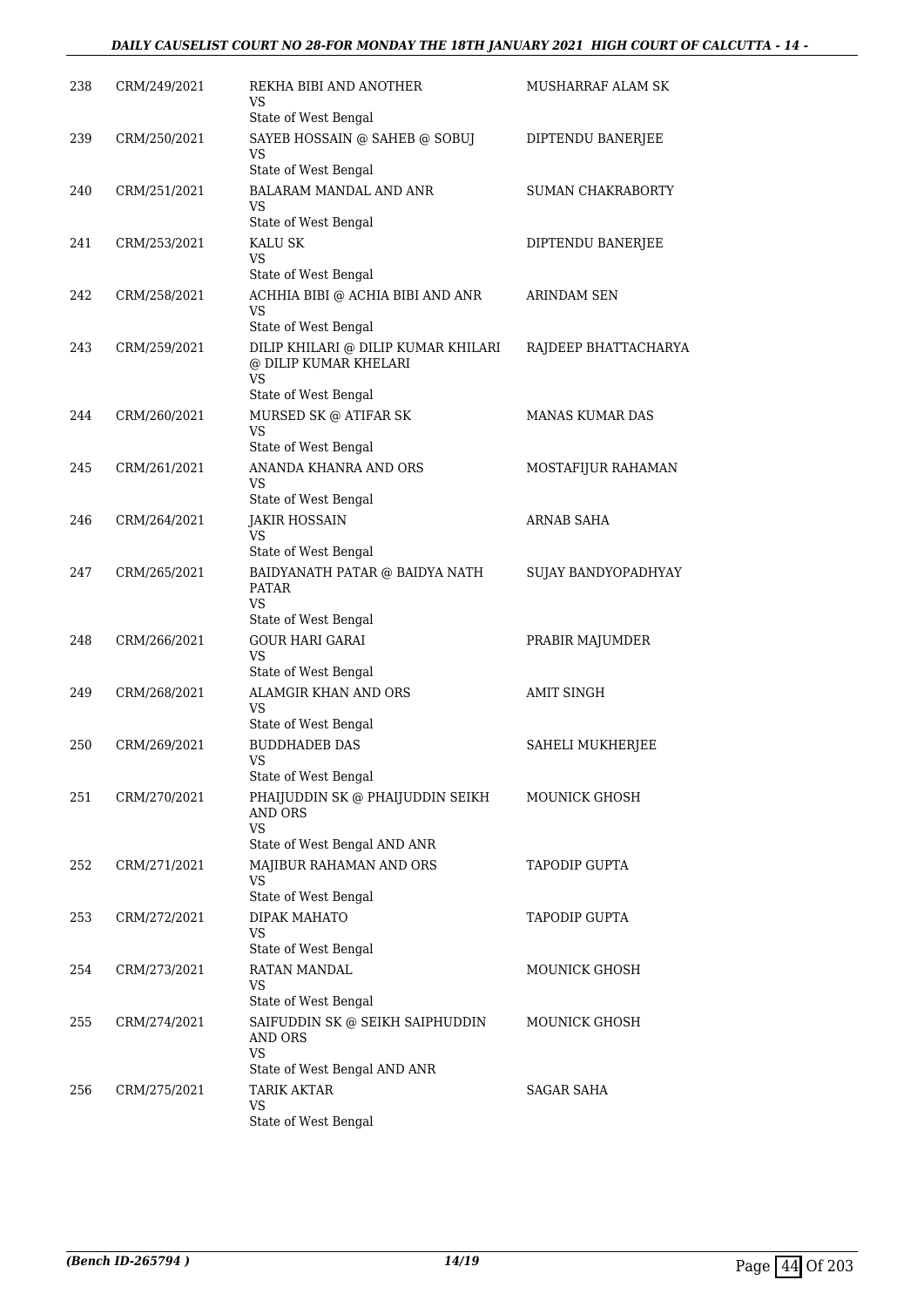#### *DAILY CAUSELIST COURT NO 28-FOR MONDAY THE 18TH JANUARY 2021 HIGH COURT OF CALCUTTA - 15 -*

| 257 | CRM/276/2021 | ANIRBAN LAHA<br>VS                                          | DEBANSHU GHORAI                        |
|-----|--------------|-------------------------------------------------------------|----------------------------------------|
|     |              | State of West Bengal                                        |                                        |
| 258 | CRM/277/2021 | <b>SWAPAN PAL</b><br>VS                                     | DEBANSHU GHORAI                        |
|     |              | State of West Bengal                                        |                                        |
| 259 | CRM/281/2021 | MOSLEM HOSSAIN @ MUSLIM SEKH<br><b>AND ORS</b><br><b>VS</b> | <b>MOUNICK GHOSH</b>                   |
|     |              | State of West Bengal AND ANR                                |                                        |
| 260 | CRM/282/2021 | ASHOKE MONDAL<br>VS<br>State of West Bengal                 | <b>SANANDA</b><br><b>BHATTACHARYYA</b> |
| 261 | CRM/283/2021 | JAGANNATH PRAMANIK AND ORS<br>VS                            | <b>MOUNIK GHOSH</b>                    |
| 262 | CRM/285/2021 | State of West Bengal<br>SMT ANJANA BHATTACHARYA AND ANR     | MINOTI GOMES                           |
|     |              | VS<br>State of West Bengal                                  |                                        |
| 263 | CRM/286/2021 | <b>GAUTAM BHATTACHARYYA</b>                                 | MINOTI GOMES                           |
|     |              | VS<br>State of West Bengal                                  |                                        |
| 264 | CRM/287/2021 | DELAWAR FAKIR@DELOYAR AND ORS                               | KAUSHIK CHAOIUDHURY                    |
|     |              | <b>VS</b><br>State of West Bengal                           |                                        |
| 265 | CRM/288/2021 | MD. SAMSUL HAQUE AND ORS                                    | <b>SUMIT ROUTH</b>                     |
|     |              | VS<br>THE STATE OF WEST BENGAL                              |                                        |
| 266 | CRM/289/2021 | ALEP SK AND ANR                                             | MD. HAFIZ ALI                          |
|     |              | VS                                                          |                                        |
|     |              | State of West Bengal                                        | KAUSHIK CHOUDHURY                      |
| 267 | CRM/290/2021 | SURAJIT KUNDU<br>VS<br>State of West Bengal                 |                                        |
| 268 | CRM/292/2021 | <b>DILIP BISWAS AND ANR</b>                                 | SHASANKA SEKHAR SAHA                   |
|     |              | <b>VS</b><br>State of West Bengal                           |                                        |
| 269 | CRM/293/2021 | HIRONMOY GHOSH AND ANR                                      | <b>KHALID HASAN</b>                    |
|     |              | VS<br>State of West Bengal                                  |                                        |
| 270 | CRM/296/2021 | SHABAJ ALAM@SK SHAHBAZ ANWAR                                | PRIYANKA SAHA                          |
|     |              | AND ORS<br><b>VS</b>                                        |                                        |
|     |              | State of West Bengal                                        |                                        |
| 271 | CRM/298/2021 | JOYDEEP CHOWDHURY<br><b>VS</b>                              | SHALINI1092@GMAIL.COM                  |
|     |              | CENTRAL BUREAU OF INVESTIGATION                             |                                        |
| 272 | CRM/303/2021 | SK BOSIR @ SK. BOSIRUDDIN<br>VS                             | Kunal Ganguly                          |
| 273 | CRM/304/2021 | State of West Bengal<br>RAMNATH CHOWDHURY AND ORS           | <b>SUJATA DAS</b>                      |
|     |              | VS                                                          |                                        |
|     |              | State of West Bengal                                        |                                        |
| 274 | CRM/305/2021 | <b>SUMITRA RAY</b><br>VS                                    | Srimoyee Mukherjee                     |
|     |              | State of West Bengal                                        |                                        |
| 275 | CRM/306/2021 | BAPPA HAZARI AND OTHERS<br>VS                               | SK TOSLIM ALI                          |
|     |              | State of West Bengal                                        |                                        |
| 276 | CRM/307/2021 | RAKHI CHAKRABORTY<br>VS                                     | KAQUSHIK CHOUDHURY                     |
|     |              | State of West Bengal                                        |                                        |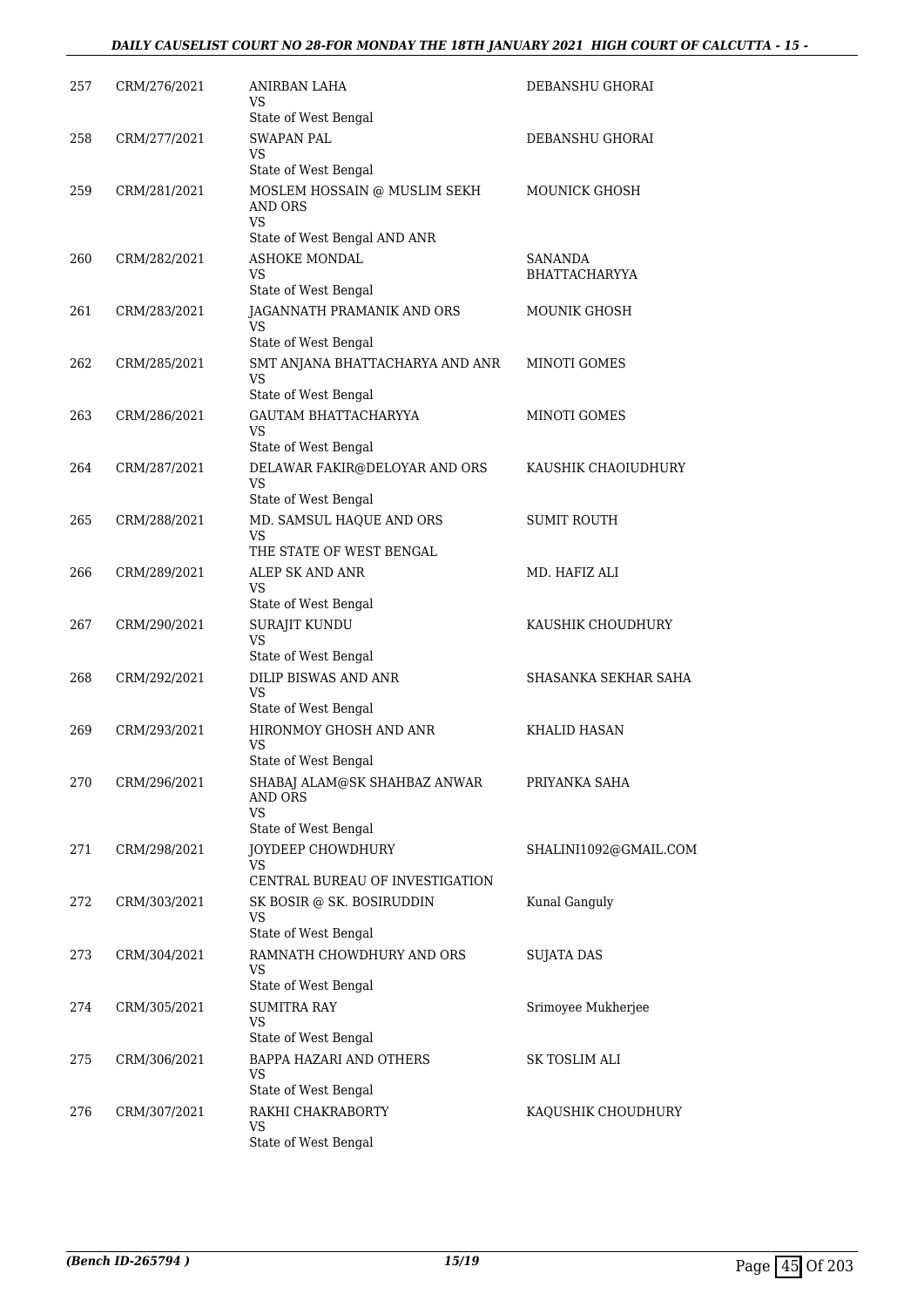#### *DAILY CAUSELIST COURT NO 28-FOR MONDAY THE 18TH JANUARY 2021 HIGH COURT OF CALCUTTA - 16 -*

| 277 | CRM/308/2021 | <b>SOMNATH BISWAS</b><br>VS                                           | SITAL CHAKRABORTY                  |
|-----|--------------|-----------------------------------------------------------------------|------------------------------------|
|     |              | State of West Bengal                                                  |                                    |
| 278 | CRM/311/2021 | <b>SOMNATH ROY</b><br>VS                                              | Apan Saha                          |
|     |              | State of West Bengal                                                  |                                    |
| 279 | CRM/312/2021 | <b>BABU CHANDRA GHOSH</b>                                             | Shraman Sarkar                     |
|     |              | VS<br>State of West Bengal                                            |                                    |
| 280 | CRM/314/2021 | SK AISEN ALI@SEKH AISAN ALI ANR<br>ORS<br>VS                          | <b>UJJAL RAY</b>                   |
|     |              | State of West Bengal                                                  |                                    |
| 281 | CRM/315/2021 | MAYNUDDIN SK. @ MEHERUL SK @<br>SADA SK<br>VS<br>State of West Bengal | <b>GANGA SHANKAR</b><br>CHATTERJEE |
| 282 | CRM/318/2021 | MOJJEM SEKH@SK@MENU SK AND ORS                                        | MRIYUNJOY CHATTERJEE               |
|     |              | VS<br>State of West Bengal                                            |                                    |
| 283 | CRM/319/2021 | MUSA SK@MUSHAFIR SK                                                   | <b>SAMIRUL BISWAS</b>              |
|     |              | VS                                                                    |                                    |
|     |              | State of West Bengal                                                  |                                    |
| 284 | CRM/324/2021 | MD. MAIJUR SK @ PAGLA AND ANR<br>VS<br>State of West Bengal           | ARUP KUMAR BHOWMICK                |
| 285 | CRM/328/2021 | <b>SK MAINUDDIN</b>                                                   | ARUP KUMAR BHOWMICK                |
|     |              | VS                                                                    |                                    |
|     |              | State of West Bengal                                                  |                                    |
| 286 | CRM/329/2021 | CHINMAY KUMAR PATRA<br>VS<br>State of West Bengal                     | <b>MUKTESWAR MAITY</b>             |
| 287 | CRM/331/2021 | BENJURA BIBI AND ANR                                                  | <b>ASIF DEWAN</b>                  |
|     |              | VS<br>State of West Bengal                                            |                                    |
| 288 | CRM/333/2021 | JYOTSNA CHAKRABORTY@JOYTSNA<br><b>CHAKRABORTY</b><br>VS               | MAHFUZUS SALAM<br>MOLLAH           |
|     |              | State of West Bengal                                                  |                                    |
| 289 | CRM/334/2021 | <b>BIRESWAR SINGHA</b><br>VS                                          | SAIKAT CHATTERJEE                  |
|     |              | State of West Bengal                                                  |                                    |
| 290 | CRM/335/2021 | <b>SMT SUCHITRA BISWAS</b><br>VS<br>State of West Bengal              | ARNAB CHATTERJEE                   |
| 291 | CRM/336/2021 | <b>ATANU PRAMANICK</b>                                                | <b>SOUMEN PRADHAN</b>              |
|     |              | VS                                                                    |                                    |
|     |              | State of West Bengal                                                  |                                    |
| 292 | CRM/337/2021 | MONGAL HALDAR@MANGAL HALDER<br>AND ORS<br><b>VS</b>                   | PRABIR KUMAR DAS                   |
|     |              | State of West Bengal                                                  |                                    |
| 293 | CRM/338/2021 | NASIRUDDIN MONDAL@NASIR MONDAL<br>VS                                  | MD GOLAM NURE IMROHI               |
|     |              | State of West Bengal                                                  |                                    |
| 294 | CRM/340/2021 | SOHEB KAJI AND ORS<br>VS<br>State of West Bengal                      | PARVEJ ANAM                        |
| 295 | CRM/343/2021 | MD RAZEL KHAYER@RAJEL KHAYER                                          | PRATIP KUMAR                       |
|     |              | VS<br>State of West Bengal                                            | CHATTERJEE                         |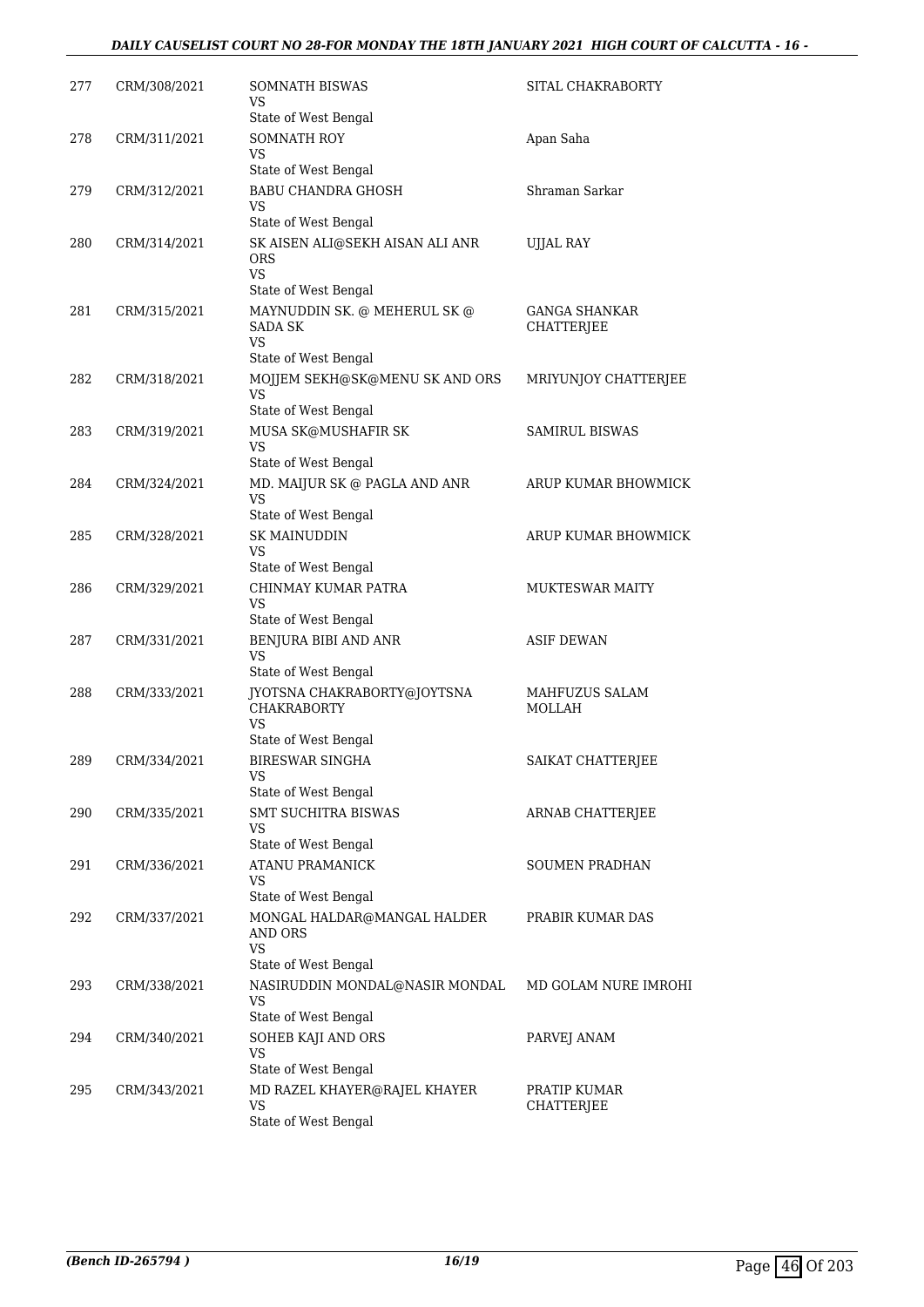#### *DAILY CAUSELIST COURT NO 28-FOR MONDAY THE 18TH JANUARY 2021 HIGH COURT OF CALCUTTA - 17 -*

| 296 | CRM/352/2021 | SABIR MIYAN@SABIR MIA<br>VS                                                                                 | MD NURE IMROHI        |
|-----|--------------|-------------------------------------------------------------------------------------------------------------|-----------------------|
| 297 | CRM/353/2021 | State of West Bengal<br>NANDA BAG<br>VS                                                                     | RUPAYAN DEB           |
| 298 | CRM/355/2021 | State of West Bengal<br>KORBAN SK. AND ORS.<br>VS.                                                          | MANAS KUMAR DAS       |
| 299 | CRM/356/2021 | State of West Bengal<br>MAJED SEKH AND ORS<br>VS                                                            | SIDDHARTHA SARKAR     |
| 300 | CRM/359/2021 | State of West Bengal<br>MANOJ MONDAL AND ORS<br>VS                                                          | <b>BENAJIR HASNA</b>  |
| 301 | CRM/366/2021 | State of West Bengal<br>KAJAL CHAKRABORTY<br>VS                                                             | ARITRA BHATTACHARYA   |
| 302 | CRM/367/2021 | State of West Bengal<br>amir hossain sardar<br>VS                                                           | SAFDAR AZAM           |
| 303 | CRM/369/2021 | State of West Bengal<br>monoj kumar sau<br><b>VS</b>                                                        | DEBABRATA MONDAL      |
| 304 | CRM/371/2021 | State of West Bengal<br>SEIKH SADDIQUE AND ANR<br><b>VS</b>                                                 | DIPTANGSHU BASU       |
| 305 | CRM/373/2021 | State of West Bengal<br>APURBA NANDI @ APURBA KUMAR<br><b>NANDI</b><br>VS                                   | PAULOMI BANERJEE      |
| 306 | CRM/377/2021 | State of West Bengal<br><b>DILIP SAHA</b>                                                                   | KUSHAL PAUL           |
|     |              | VS<br>State of West Bengal                                                                                  |                       |
| 307 | CRM/378/2021 | <b>SAMSUL HUDA AND ORS</b><br>VS<br>State of West Bengal                                                    | Md. Habibur Rahaman   |
| 308 | CRM/380/2021 | JAIDEB MANDAL AND ORS<br>VS<br>State of West Bengal                                                         | <b>ASIF DEWAN</b>     |
| 309 | CRM/385/2021 | RAYCHARAN BISWAS @ RAICHARAN<br><b>BISWAS AND ORS.</b><br><b>VS</b>                                         | PARTHA CHAKRABORTY    |
| 310 | CRM/386/2021 | State of West Bengal<br><b>SK AYUB ALI</b><br>VS                                                            | SOUMIK GANGULI        |
| 311 | CRM/388/2021 | State of West Bengal<br>PRITI RANI ROY<br>VS                                                                | SOUMIK GANGULI        |
| 312 | CRM/389/2021 | State of West Bengal<br>PIAR BOX @ PIYARA BAKAS SEKH AND<br><b>ORS</b><br><b>VS</b><br>State of West Bengal | MD. GOLAM NURE IMROHI |
| 313 | CRM/392/2021 | MISHUK SK @ NUR ALAM<br>VS<br>State of West Bengal                                                          | MD. GOLAM NURE IMROHI |
| 314 | CRM/394/2021 | SK IBKAR ALI @ SK EBKAR ALI AND ORS<br><b>VS</b><br>State of West Bengal                                    | MD. JALALUDDIN        |
| 315 | CRM/400/2021 | MITHUN MONDAL AND ORS<br>VS<br>State of West Bengal                                                         | JISAN IQUBAL HOSSAIN  |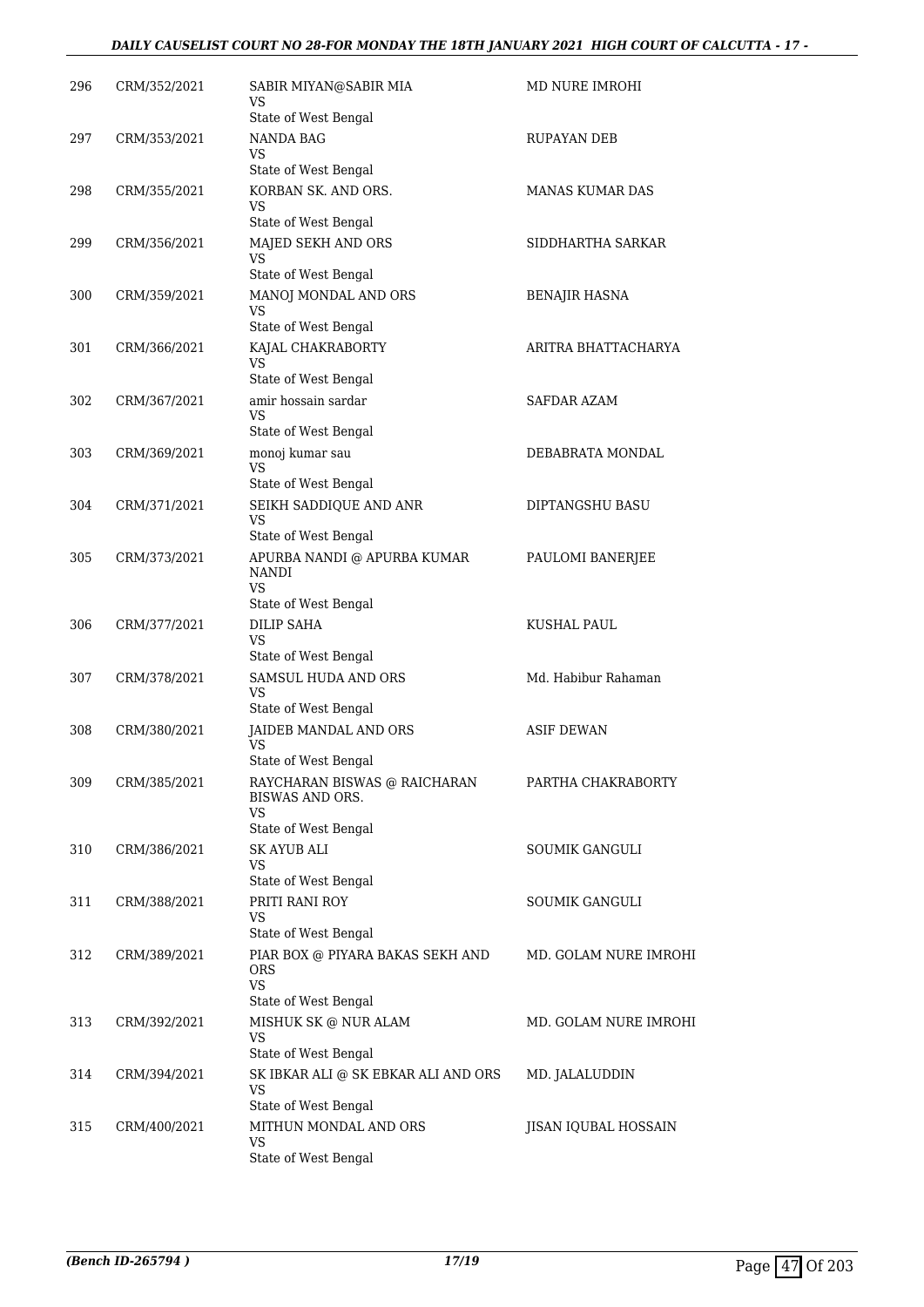#### *DAILY CAUSELIST COURT NO 28-FOR MONDAY THE 18TH JANUARY 2021 HIGH COURT OF CALCUTTA - 18 -*

| 316 | CRM/401/2021 | SANTOSH SARKAR @ BHOLA AND ANR<br>VS<br>State of West Bengal                                          | JISAN IQUBAL HOSSAIN      |
|-----|--------------|-------------------------------------------------------------------------------------------------------|---------------------------|
| 317 | CRM/404/2021 | ENTAJUL GHARAMI<br>VS                                                                                 | MAIDUL ISLAM KAYAL        |
|     |              | State of West Bengal                                                                                  |                           |
| 318 | CRM/405/2021 | BAJRANGI SAROJ @ BAJRANGI<br>VS<br>State of West Bengal                                               | KUSHAL DAS                |
| 319 | CRM/406/2021 | <b>UZZAL SAHA</b><br>VS                                                                               | DIPANKAR PARAMANICK       |
|     |              | State of West Bengal                                                                                  |                           |
| 320 | CRM/412/2021 | <b>BISHNU SARKAR AND ANR</b><br>VS<br>State of West Bengal                                            | HIRONMAY GHOSH            |
| 321 | CRM/413/2021 | <b>BADAL PASI AND ANR</b><br>VS                                                                       | SUBHAJIT CHOWDHURY        |
| 322 | CRM/414/2021 | State of West Bengal AND ANR<br>PRASENJIT DALAI<br><b>VS</b>                                          | ARNAB SAHA                |
|     |              | State of West Bengal                                                                                  |                           |
| 323 | CRM/419/2021 | MOTOHAR MONDAL AND ANR.<br>VS<br>State of West Bengal                                                 | <b>KARABI ROY</b>         |
| 324 | CRM/421/2021 | SAHABUDDIN @MD. SAHABUDDIN<br><b>VS</b><br>State of West Bengal                                       | <b>BUSRA KHATUN</b>       |
| 325 | CRM/422/2021 | SANJAY CH. SARKAR<br>VS<br>State of West Bengal                                                       | DEBASISH ROY<br>CHOWDHURY |
| 326 | CRM/425/2021 | ABDUL JABBAR<br>VS                                                                                    | ARUP SARKAR               |
| 327 | CRM/426/2021 | State of West Bengal<br>SK. NURNIHAL @ GUDDU SK. AND ORS.<br>VS<br>State of West Bengal               | <b>ARUP SARKAR</b>        |
| 328 | CRM/428/2021 | MITHUN@MUTHU DULEY<br>VS<br>State of West Bengal                                                      | <b>SUDIP KUSHARI</b>      |
| 329 | CRM/430/2021 | NOORUL HASAN @NOOR HUSAIN<br>VS                                                                       | Md. Habibur Rahaman       |
| 330 | CRM/431/2021 | State of West Bengal<br>MAIRUL HAQUE @SK AND OTHERS<br>VS<br>State of West Bengal                     | DEBAPRIYA SAMANTA         |
| 331 | CRM/432/2021 | HAZRU@HAJRUDDIN BISWAS<br><b>VS</b><br>State of West Bengal                                           | IMDADUL HOQUE             |
| 332 | CRM/434/2021 | HAFIJUR RAHAMAN<br>VS                                                                                 | ARNAB SAHA                |
| 333 | CRM/436/2021 | State of West Bengal<br>CHANDRA BHUSAN SHAW@RAJA SHAW<br>AND ANR<br><b>VS</b><br>State of West Bengal | MRITYUNJOY CHATTERJEE     |
| 334 | CRM/437/2021 | <b>BIBI MABIYA AND ANR</b><br>VS<br>State of West Bengal                                              | PRIYANKA GANGULY          |
| 335 | CRM/438/2021 | AMIT KUMAR MANDAL<br>VS<br>State of West Bengal                                                       | SOMNATH ADHIKARY          |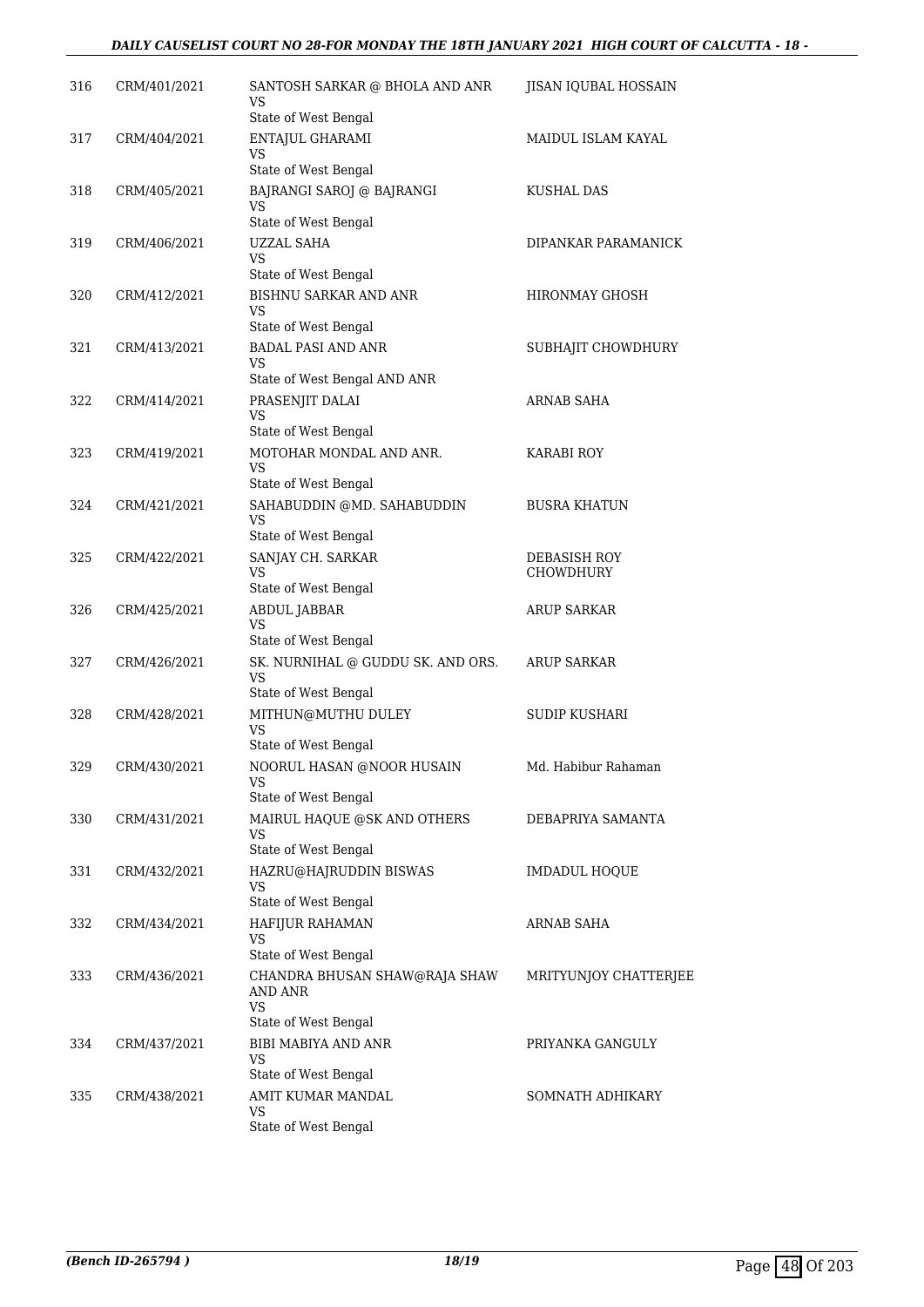#### *DAILY CAUSELIST COURT NO 28-FOR MONDAY THE 18TH JANUARY 2021 HIGH COURT OF CALCUTTA - 19 -*

| 336 | CRM/439/2021 | BAPI SK AND ORS<br>VS                                        | SOMNATH ADHIKARY      |
|-----|--------------|--------------------------------------------------------------|-----------------------|
| 337 | CRM/440/2021 | State of West Bengal<br>MOSAREF MONDAL@MSAREF HOSSEIN        | PRABIR MAJUMDER       |
|     |              | <b>MONDAL</b><br><b>VS</b><br>State of West Bengal           |                       |
| 338 | CRM/442/2021 | <b>GOURANGA MANDAL</b>                                       | ABHINABA DAN          |
|     |              | VS                                                           |                       |
|     |              | State of West Bengal                                         |                       |
| 339 | CRM/444/2021 | <b>WAKAR SK</b><br>VS                                        | <b>SOUMIK GANGULI</b> |
|     |              | State of West Bengal                                         |                       |
| 340 | CRM/446/2021 | MONOJ PAL@MONOJ KUMAR PAL<br>VS                              | SOURAV MUKHERJEE      |
| 341 | CRM/448/2021 | State of West Bengal<br><b>RUBEL SK AND ORS</b>              | TAPODIP GUPTA         |
|     |              | VS<br>State of West Bengal                                   |                       |
| 342 | CRM/450/2021 | ASIT KUMAR DAS AND ORS                                       | Anisur Rahaman        |
|     |              | VS.                                                          |                       |
|     |              | State of West Bengal                                         |                       |
| 343 | CRM/453/2021 | JAYANTI BALA AND ANR<br>VS                                   | SUMANTA CHAKRABORTY   |
|     |              | State of West Bengal                                         |                       |
| 344 | CRM/455/2021 | AKBAR HOSSAIN AND ANR<br>VS                                  | <b>ANISUR RAHAMAN</b> |
|     |              | State of West Bengal                                         |                       |
| 345 | CRM/456/2021 | ISHRAT JAHAN AND OTHERS<br>VS                                | Puja Goswami          |
|     |              | State of West Bengal                                         |                       |
| 346 | CRM/458/2021 | MD. SAHANAWAZ ALAM @ VICKY @<br><b>BICKY</b><br>VS.          | Puja Goswami          |
|     |              | State of West Bengal                                         |                       |
| 347 | CRM/460/2021 | DIPU NAYAK @NAYEK<br>VS                                      | SHIBAJI KUMAR DAS     |
|     | CRM/461/2021 | State of West Bengal                                         | <b>TAPODIP GUPTA</b>  |
| 348 |              | SAMIRAN KARMAKAR@CHEPU AND ORS<br>VS<br>State of West Bengal |                       |
|     |              | <b>CANCELLATION OF BAIL</b>                                  |                       |
| 349 | CRM/156/2020 | RAKESH ROY & ANR                                             | RANJAN CHAKRABARTI    |
|     |              | VS.                                                          |                       |
|     |              | STATE OF WEST BENGAL                                         |                       |
| 350 | CRM/24/2021  | ICHINI SOMNATH SHYAM<br>VS                                   | PIYALI PAUL           |
|     |              | STATE OF WEST BENGAL AND ORS.                                |                       |
| 351 | CRM/25/2021  | ICHINI SOMNATH SHYAM<br>VS                                   | PIYALI PAUL           |
|     |              | STATE OF WEST BENGAL AND ORS.                                |                       |
| 352 | CRM/39/2021  | <b>MALLIKA DAS</b><br>VS                                     | SAURADEEP DUTTA       |
|     |              | STATE OF WEST BENGAL AND ORS.                                |                       |
| 353 | CRM/44/2021  | NURJAHAN ABEGAM<br>VS.                                       | DEBAJUYOTI DEB        |
| 354 | CRM/72/2021  | STATE OF WEST BENGAL AND ORS.<br><b>NETAI DAS</b>            | shibaji kr. das       |
|     |              | VS                                                           |                       |
|     |              | State of West Bengal                                         |                       |
| 355 | CRM/382/2021 | FARIDA BIBI @ BEGUM<br>VS                                    | ALOKE CHATTERJEE      |
|     |              | State of West Bengal AND ANR.                                |                       |
|     |              |                                                              |                       |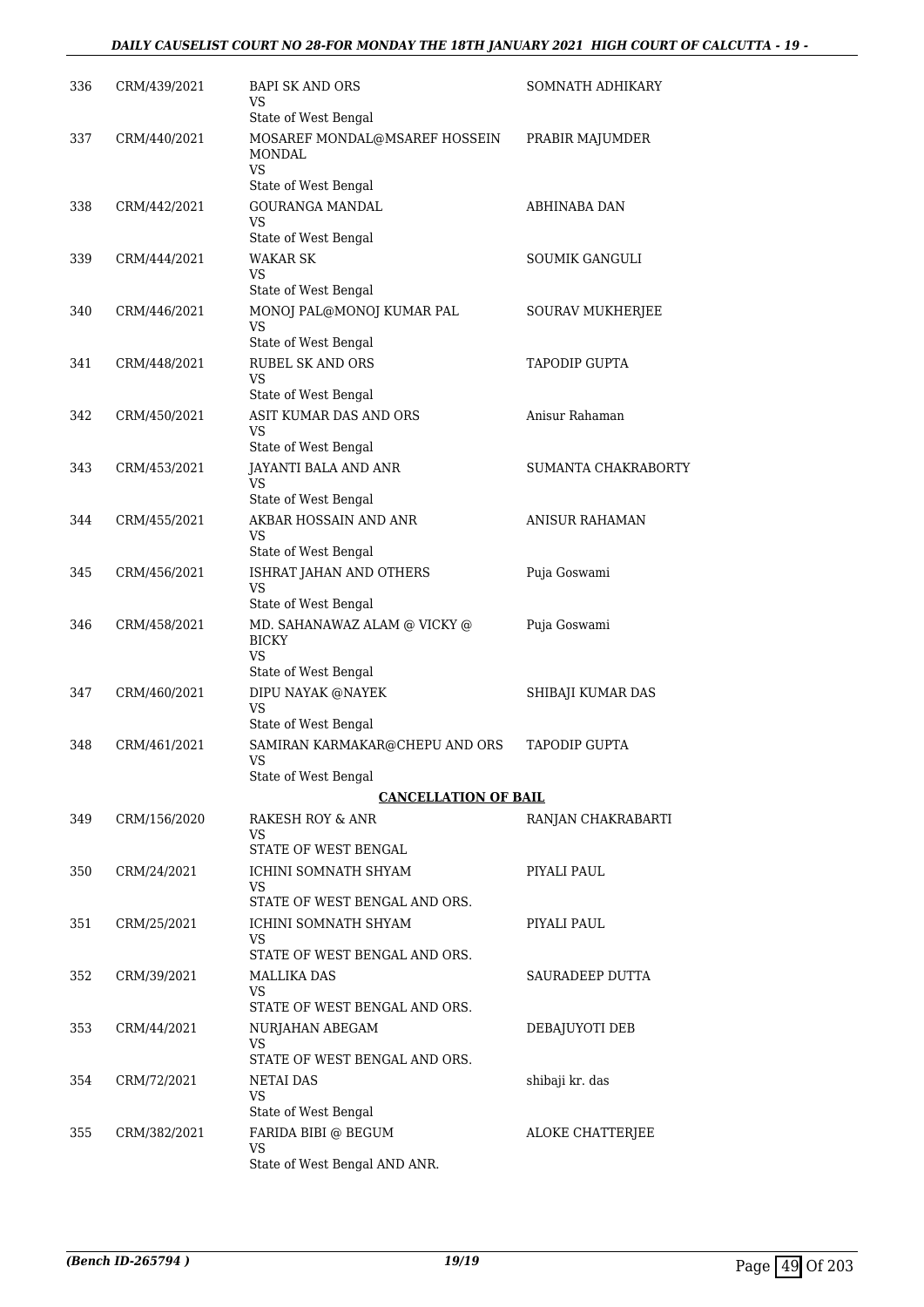

## In The High Court at Calcutta

### **Appellate Side**

**DAILY CAUSELIST For Monday The 18th January 2021**

**COURT NO. 4**

**DIVISION BENCH (DB - VIII) AT 10:45 AM HON'BLE JUSTICE ARINDAM SINHA HON'BLE JUSTICE SUVRA GHOSH**

**(VIA VIDEO CONFERENCE)**

**ON AND FROM MONDAY, THE 11TH JANUARY , 2021 – APPEALS RELATING TO SERVICE UNDER GROUP VI AND APPLICATIONS CONNECTED THERETO;**

**MATRIMONIAL & FAMILY COURT APPEALS & MATTERS RELATING TO GUARDIANSHIP INCLUDING APPLICATIONS CONNECTED THERETO;**

**ADMISSION OF APPEALS UNDER SECTION 30 OF THE EMPLOYEES' COMPENSATION ACT, 1923;**

**HEARING OF WRIT APPEALS IRRESPECTIVE OF CLASSIFICATION INCLUDING APPLICATIONS CONNECTED THERETO.**

**NOTE: MATTERS WILL BE TAKEN UP THROUGH PHYSICAL HEARING ONLY WHEN BOTH THE PARTIES ARE AGREED.**

|              |                                             | <b>APPLICATION</b>                                                                       |                                   |  |
|--------------|---------------------------------------------|------------------------------------------------------------------------------------------|-----------------------------------|--|
| $\mathbf{1}$ | FAT/332/2019<br>(19.01.2021)                | RUMPA GUPTA NEE BOSE<br>VS<br><b>AVISHEK GUPTA</b>                                       | ABHA TIWARI                       |  |
|              |                                             | IA NO: CAN/1/2019(Old No:CAN/7884/2019), CAN/2/2019(Old No:CAN/7885/2019)                |                                   |  |
| 2            | MAT/1339/2019<br>(DEFECTIVE)                | SAJAL KUMAR PAUL & ANR<br>VS<br>THE SECRETARY, MINISTRY OF<br>FOOD & AGRICULTURE , & ORS | <b>AVIJIT SARKAR</b>              |  |
|              |                                             | IA NO: CAN/1/2019(Old No:CAN/10830/2019), CAN/2/2019(Old No:CAN/10831/2019)              |                                   |  |
| 3            | FMA/1457/2019                               | LICI & ORS.<br><b>VS</b><br>HIMACHAL CHAKRABORTY & ORS.                                  | <b>JAHADAR ALAM</b>               |  |
|              | IA NO: CAN/1/2020(Old No:CAN/862/2020)      |                                                                                          |                                   |  |
| 4            | FMAT/131/2020<br>(DEFECTIVE)                | <b>SUMAN MONDAL</b><br><b>VS</b><br>PRIYANKA MONDAL                                      | <b>DEBASIS SUR</b>                |  |
|              | IA NO: CAN/1/2020(Old No:CAN/1744/2020)     |                                                                                          |                                   |  |
| 5            | FAT/269/2020<br>(DEFECTIVE)<br>(19.01.2021) | TUSHAR KANTI DAS<br>VS<br>KAJAL SAHA                                                     | KRISHNA KISHORE<br><b>GANGULY</b> |  |
|              | IA NO: CAN/1/2020, CAN/2/2020               |                                                                                          |                                   |  |
| 6            | FAT/330/2020                                | AMIT MEHARIA<br>VS<br>ABHILASHA MALHOTRA AND ORS                                         | PARAMITA BANERJEE                 |  |
|              | IA NO: CAN/1/2020, CAN/2/2021               |                                                                                          |                                   |  |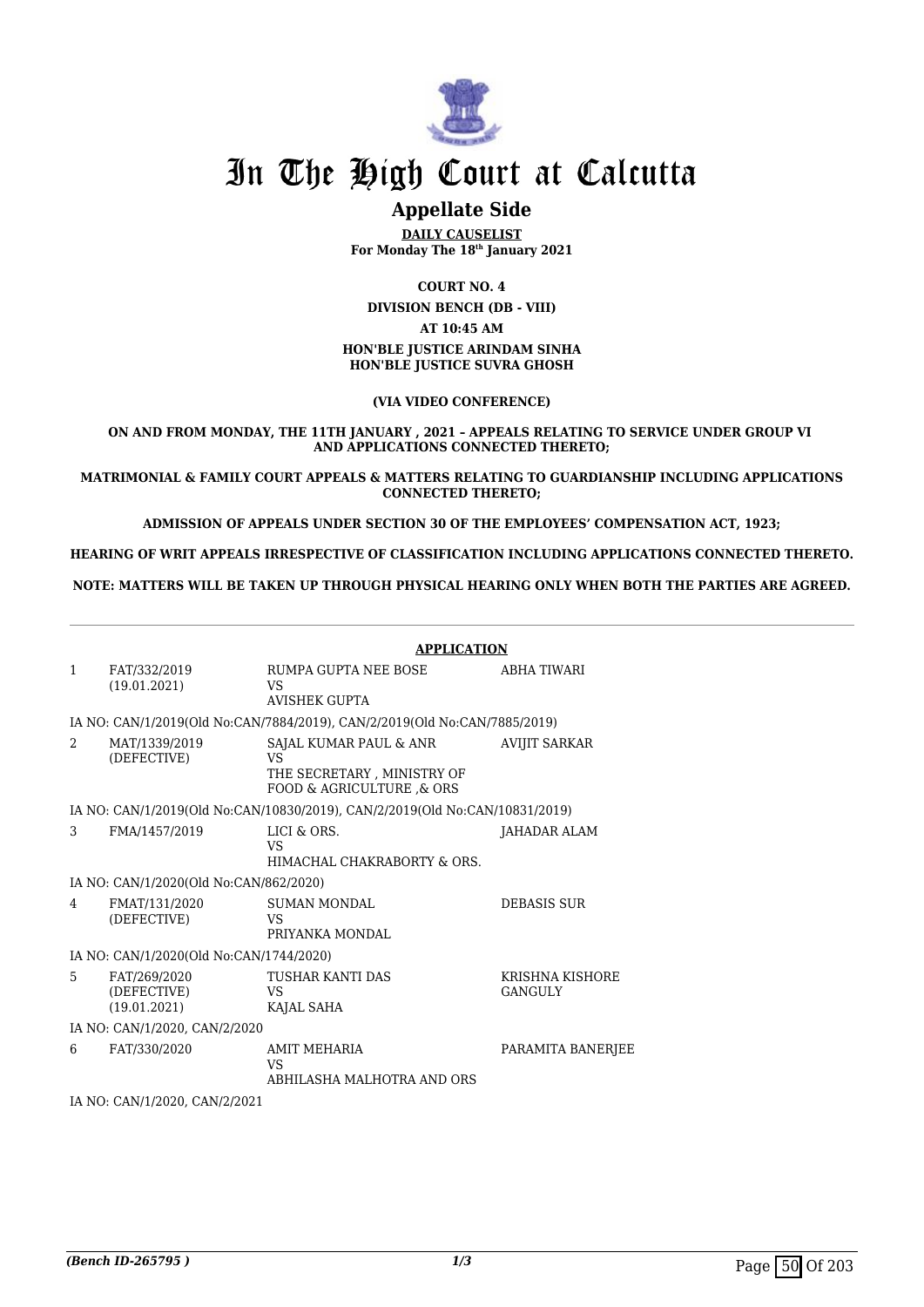| 7  | MAT/602/2020                                              | AJIT KUMAR SINGH<br>VS                                                                                  | PRATIK MAJUMDER           |  |  |
|----|-----------------------------------------------------------|---------------------------------------------------------------------------------------------------------|---------------------------|--|--|
|    |                                                           | Union of India AND ORS                                                                                  |                           |  |  |
|    | IA NO: CAN/1/2020, CAN/2/2020                             |                                                                                                         |                           |  |  |
|    |                                                           | APPEALS FOR HEARING                                                                                     |                           |  |  |
| 8  | FMA/1892/2016<br>(2 P.B.) (APPLICATIONS) VS<br>(18.01.21) | ANAL KUMAR DEY<br>UNION OF INDIA & ORS                                                                  | SAJAL KUMAR GHOSH         |  |  |
|    | IA NO: CAN/4/2020(Old No:CAN/666/2020)                    |                                                                                                         |                           |  |  |
| 9  | FMA/1375/2017                                             | ARUP BASU CHOWDHURY                                                                                     | PRATIK MAJUMDER           |  |  |
|    | $(6$ PBS $)$ $(18.01.2021)$                               | VS<br><b>UCO BANK &amp; ORS</b>                                                                         |                           |  |  |
| 10 | MAT/1578/2018<br>$(2$ PBS $)$ $(19.01.21)$                | WEST BENGAL ESSENTIAL<br>COMMODITEIS SUPPLY CORP LTD<br>& ANR<br>VS.<br><b>ANIMESH BASKEY &amp; ORS</b> | SANJAY SAHA               |  |  |
| 11 | FMA/1689/2018                                             | UNITED BANK OF INDIA                                                                                    | <b>SOURAV CHAKRABORTY</b> |  |  |
|    | $(4$ PBS $)$                                              | VS                                                                                                      |                           |  |  |
|    |                                                           | GOUR GOPAL MONDAL & ORS                                                                                 |                           |  |  |
|    | IA NO: CAN/2/2020                                         |                                                                                                         |                           |  |  |
| 12 | FMA/697/2019<br>(2 PBS) (19.01.2021)                      | WEST BENGAL ESSENTIAL<br>COMMODITIES SUPPLY CORP LTD<br>& ANR<br>VS.<br>PRAVAKAR NASKAR & ORS           | SANJAY SAHA               |  |  |
| 13 | FMA/698/2019                                              | WB ESSENTIAL COMMO SUPPLY                                                                               | SANJAY SAHA               |  |  |
|    | (2 PBS) (19.01.2021)                                      | <b>CORP LTD &amp; ANR</b><br>VS<br>FALGUNI JANA & ORS                                                   |                           |  |  |
| 14 | FMA/699/2019                                              | WEST BENGAL ESSENTIAL                                                                                   | SANJAY SAHA               |  |  |
|    | $(2$ PBS $)$ $(19.01.2021)$                               | COMMODITIES SUPPLY CORP LTD<br>& ANR<br>VS                                                              |                           |  |  |
|    |                                                           | KUNTAL GHOSH & ORS                                                                                      |                           |  |  |
| 15 | FMA/706/2019<br>(2 PBS) (19.01.2021)                      | WEST BENGAL ESSENTIAL<br>COMMODITES SUPPLY CORP LTD<br>& ANR<br>VS<br>SIMANTA HANSDA & ORS              | SANJAY SAHA               |  |  |
| 16 | FMA/707/2019<br>$(2$ PBS $)$ $(19.01.2021)$               | WEST BENGAL ESSENTIAL<br>COMMODITES SUPPLY CORP LTD<br>& ANR<br><b>VS</b>                               | SANJAY SAHA               |  |  |
|    |                                                           | KRISHNENDU BHOWMICK & ORS                                                                               |                           |  |  |
| 17 | MAT/554/2020<br>(19.01.2021)                              | WEST BENGAL ESSENTIAL<br>SUPPLY CORPORATION LTD<br>VS<br>PALASH KAR AND ORS                             | Sanjay Saha               |  |  |
| 18 | MAT/560/2020                                              | WEST BENGAL ESSENOTIAL                                                                                  | Sanjay Saha               |  |  |
|    | (19.01.2021)                                              | COMMODITIES SUPPLY LTD AND<br><b>ORS</b><br>VS<br>SUPARNA HALDER                                        |                           |  |  |
|    |                                                           | @PAIK@HALDER (PAIK) AND ORS                                                                             |                           |  |  |
| 19 | MAT/561/2020<br>(19.01.2021)                              | WEST BENGAL ESSENTIAL<br><b>COMMODITIES SUPPLY</b><br>CORPORATION LTD<br>VS                             | Sanjay Saha               |  |  |
|    |                                                           | PUTUL RANI MONDAL                                                                                       |                           |  |  |
| 20 | MAT/565/2020<br>(19.01.2021)                              | WEST BENGAL ESSENTIAL<br>COMMODITIES SUPPLY<br>CORPORATION LTD<br>VS                                    | Sanjay Saha               |  |  |

SEKHAR BISWAS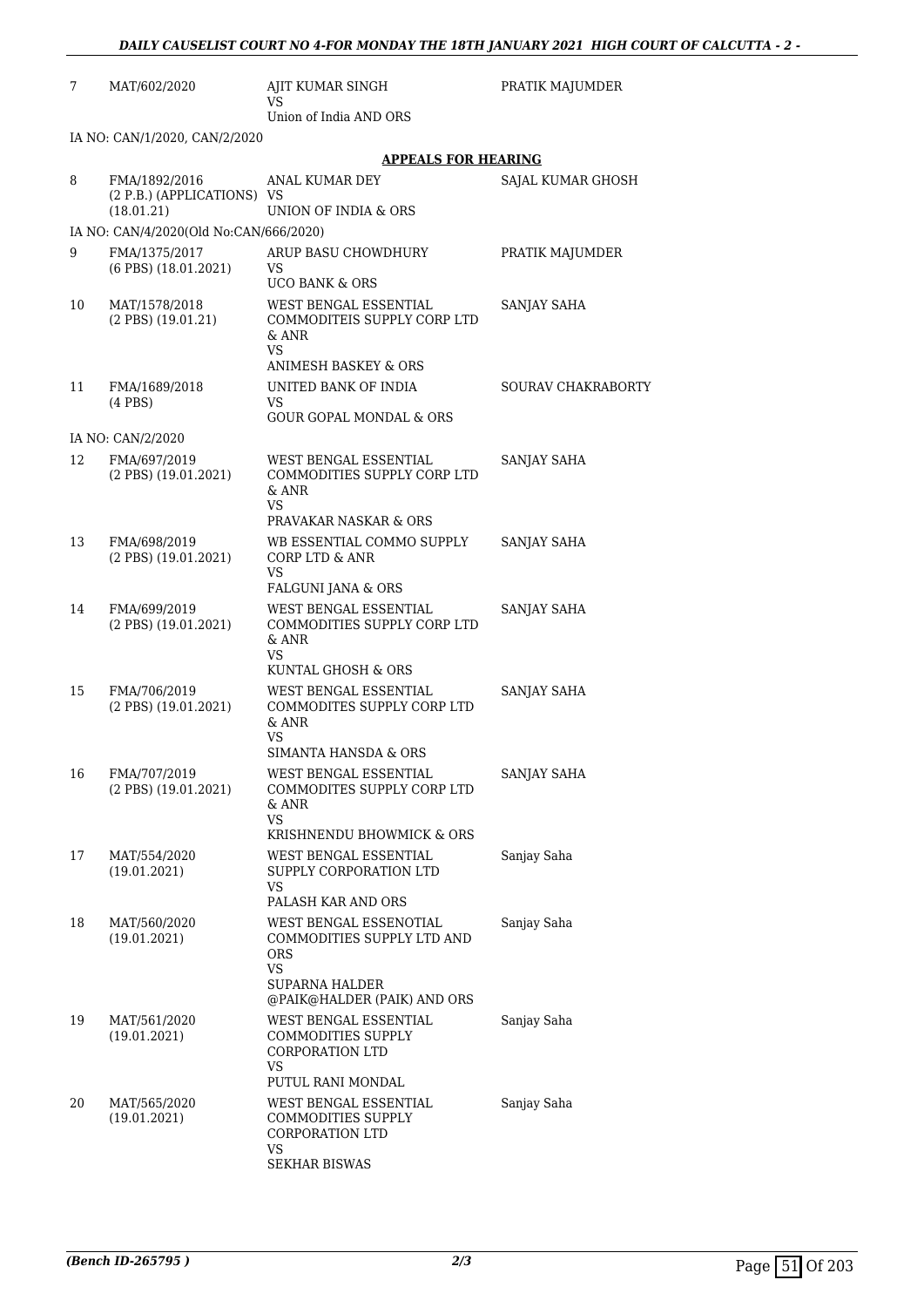#### *DAILY CAUSELIST COURT NO 4-FOR MONDAY THE 18TH JANUARY 2021 HIGH COURT OF CALCUTTA - 3 -*

| 21 | MAT/577/2020                 | JAYANTA SARKAR<br>VS<br>NATIONAL JUTE BOARD                                  | VICTOR CHATTERIEE   |
|----|------------------------------|------------------------------------------------------------------------------|---------------------|
|    | IA NO: CAN/1/2020            |                                                                              |                     |
| 22 | MAT/773/2020<br>$(2$ PBS $)$ | DR. SOURAV CHATTOPADHYAY<br>VS<br>STATE OF WEST BENGAL AND<br>ORS.           | SWADESH PRIYA GHOSH |
|    | IA NO: CAN/1/2020            |                                                                              |                     |
| 23 | MAT/774/2020<br>$(2$ PBS $)$ | DR. MOITREYEE CHOWDHURY<br>AND ORS<br>VS<br>STATE OF WEST BENGAL AND<br>ORS. | SWADESH PRIYA GHOSH |

IA NO: CAN/1/2020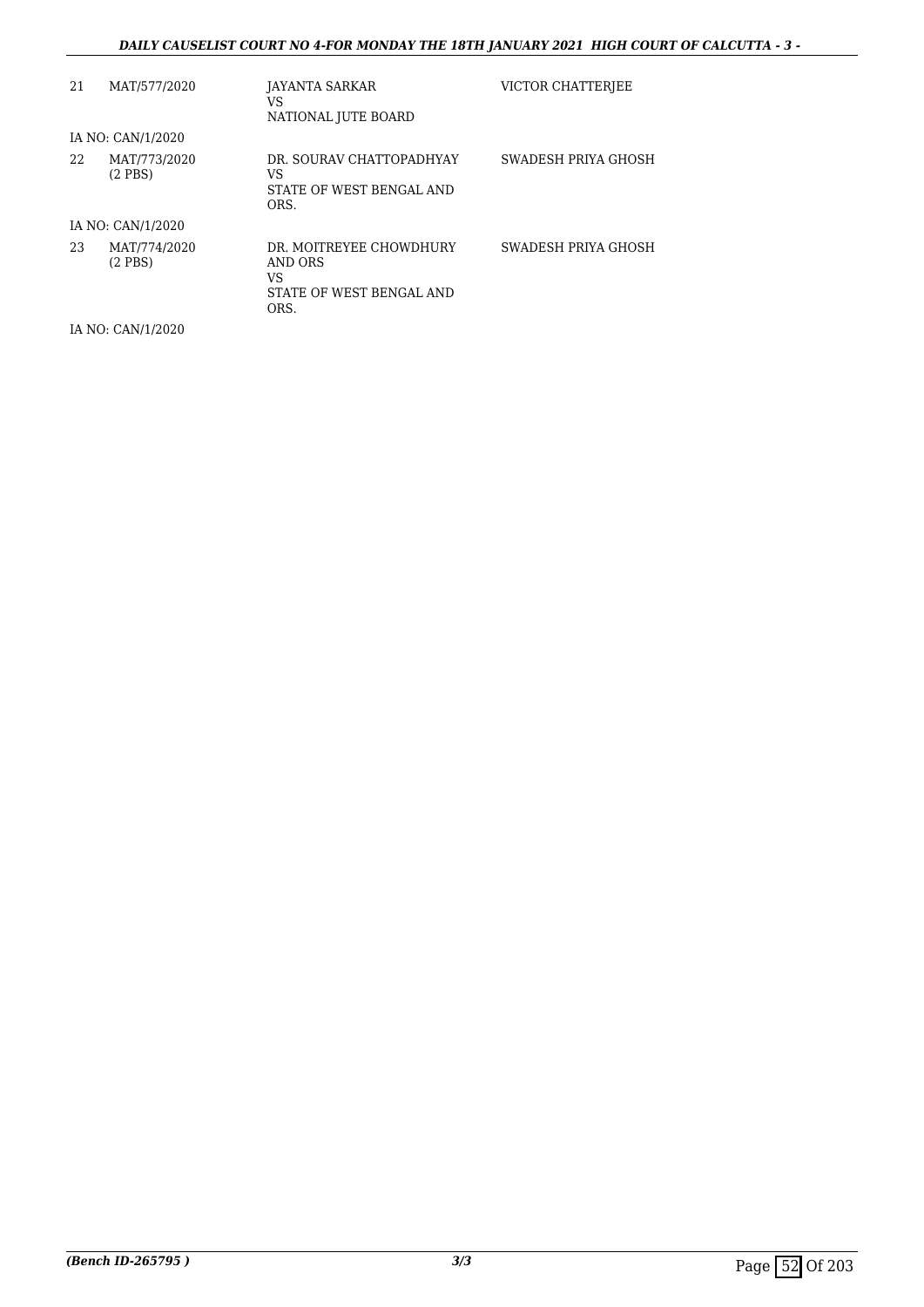

## In The High Court at Calcutta

### **Appellate Side**

**DAILY CAUSELIST For Monday The 18th January 2021**

**COURT NO. 38**

**SINGLE BENCH (SB - II)**

**AT 10:45 AM HON'BLE JUSTICE ASHIS KUMAR CHAKRABORTY**

**(VIA VIDEO CONFERENCE)**

**ON AND FROM MONDAY THE 11TH JANUARY, 2021 - MATTERS ( MOTION & HEARNG) UNDER ARTICLE 226 OF THE CONSTITUTION OF INDIA RELATING TO LAND UNDER GROUP I INCLUDING APPLICATIONS CONNECTED THERETO.**

**NOTE: MATTERS WILL BE TAKEN UP THROUGH PHYSICAL HEARING ONLY WHEN BOTH THE PAR.TIES ARE AGREED**

**MENTIONING WILL BE PERMITTED ONLY ON THE VIRTUAL MODE INDICATING GROUP(S) OR SECTION(S) ALONG WITH GROUND OF URGENCY.**

|                                         | <b>TO BE MENTIONED</b>           |                                                                                          |                           |  |  |
|-----------------------------------------|----------------------------------|------------------------------------------------------------------------------------------|---------------------------|--|--|
| 1                                       | WPA/8155/2020                    | PINKI ROY<br><b>VS</b><br>State of West Bengal                                           | DEBABRATA SARDAR          |  |  |
|                                         | IA NO: CAN/1/2021                |                                                                                          |                           |  |  |
|                                         |                                  | <b>TOP</b>                                                                               |                           |  |  |
| 2                                       | WPA/3771/2020                    | <b>KHAIRUNNESSA</b><br><b>VS</b>                                                         | <b>SUSHOVAN DEY</b>       |  |  |
|                                         |                                  | THE DISTRICT MAGISTRATE AND<br>COLLECTOR, DIST. OF HOWRAH<br>$&$ ORS                     |                           |  |  |
| 3                                       | WPA/11169/2020                   | HOTEL AL SANA PVT LTD AND<br><b>ORS</b><br><b>VS</b><br>STATE OF WEST BENGAL AND<br>ORS. | <b>SAMIK SARKAR</b>       |  |  |
| 4                                       | WPA/624/2021                     | <b>SUJIT KUMAR ROY</b><br><b>VS</b><br>STATE OF WEST BENGAL AND<br>ORS.                  | MONIRUZZAMAN              |  |  |
| 5                                       | WPA/993/2021                     | SUDHIR PADA DAWN<br><b>VS</b><br>Union of India                                          | <b>BISWAPRIYA SAMANTA</b> |  |  |
|                                         |                                  | <b>MOTION</b>                                                                            |                           |  |  |
| 6                                       | WPA/2556/2019<br>(File not here) | KALYAN GHOSH<br><b>VS</b><br><b>HOWRAH ZILLA PARISHAD &amp; ORS</b>                      | SANKHA SUBHRA RAY         |  |  |
| IA NO: CAN/1/2020(Old No:CAN/5485/2020) |                                  |                                                                                          |                           |  |  |
| wt7                                     | WPA/1688/2019                    | <b>TAPAS PAUL</b><br><b>VS</b><br><b>HOWRAH ZILLA PARISHAD &amp; ORS</b>                 | APURBA KUMAR GHOSH        |  |  |
| 8                                       | WPA/4336/2019                    | UTPAL MONDAL & ORS<br><b>VS</b><br>STATE OF WEST BENGAL & ORS                            | <b>TANUSRI SANTRA</b>     |  |  |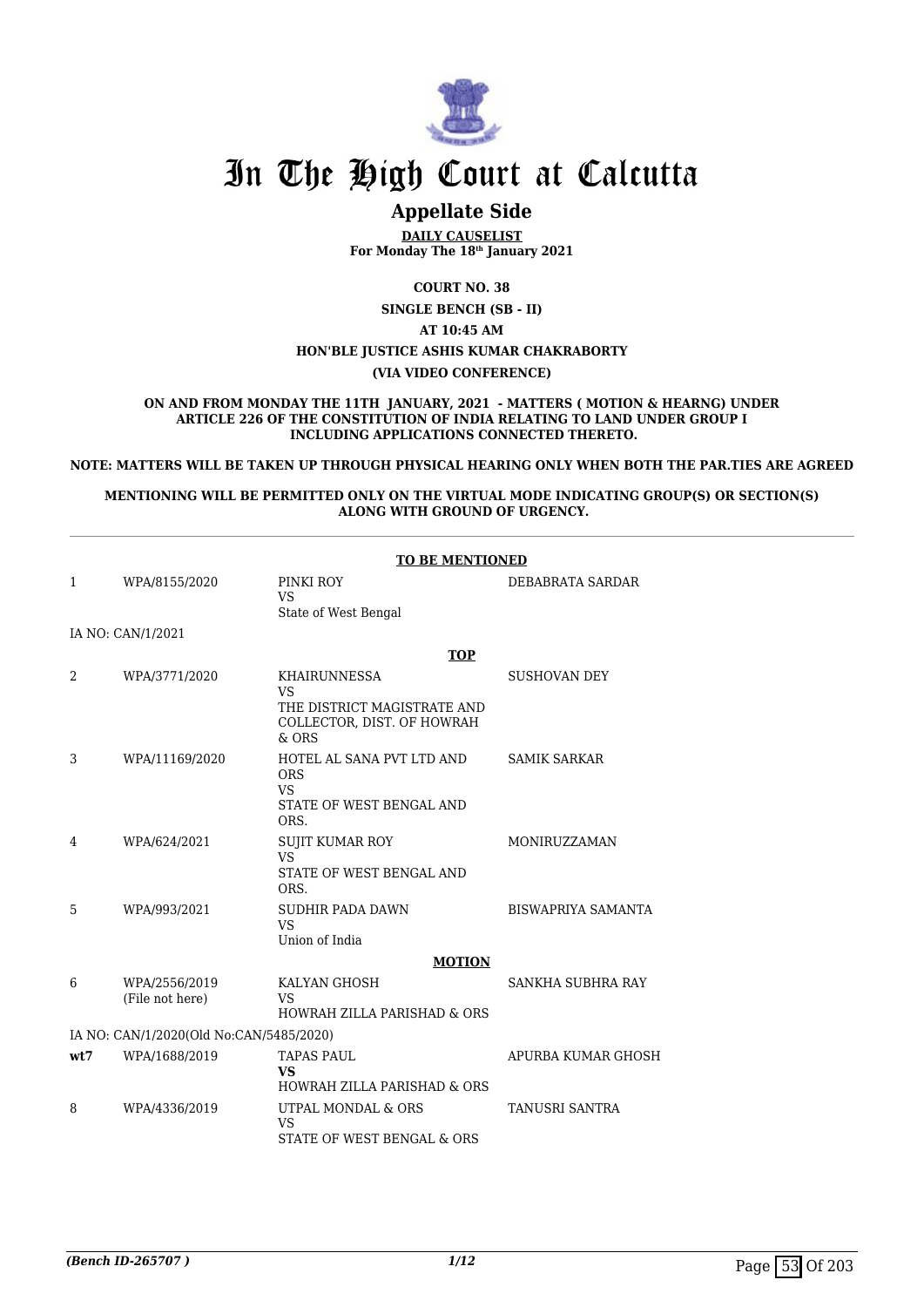#### *DAILY CAUSELIST COURT NO 38-FOR MONDAY THE 18TH JANUARY 2021 HIGH COURT OF CALCUTTA - 2 -*

| 9  | WPA/8865/2019  | JAGADISH GHOSH<br>VS                                                 | PABITRA BISWAS                      |
|----|----------------|----------------------------------------------------------------------|-------------------------------------|
| 10 | WPA/8869/2019  | UNION OF INDIA & ORS<br><b>BALARAM GHOSH</b>                         | PABITRA BISWAS                      |
|    |                | VS.<br>UNION OF INDIA & ORS                                          |                                     |
| 11 | WPA/19244/2019 | <b>SHYAMALI BISWAS &amp; ORS</b><br>VS                               | PRANATI DAS                         |
|    |                | STATE OF WEST BENGAL & ORS                                           |                                     |
| 12 | WPA/20788/2019 | <b>SUMANTA DAS</b><br>VS.                                            | TARUN DAS SARMA                     |
| 13 | WPA/23790/2019 | UNION OF INDIA & ORS<br>UTTSHA PANDAY & ANR                          | ANIRBAN DAS                         |
|    |                | VS                                                                   |                                     |
|    |                | STATE OF WEST BENGAL & ORS                                           |                                     |
| 14 | WPA/2499/2020  | NEPAL JOARDAR<br>VS                                                  | SARBANANDA SANYAL                   |
|    |                | STATE OF WEST BENGAL & ORS                                           |                                     |
| 15 | WPA/3131/2020  | SUKHA RANJAN DAS & ORS<br>VS<br>STATE OF WEST BENGAL & ORS           | PARIKSHIT GOSWAMI                   |
| 16 | WPA/4112/2020  | BALARAM GHOSH                                                        | PABITRA BISWAS                      |
|    |                | VS                                                                   |                                     |
|    |                | UNION OF INDIA & ORS                                                 |                                     |
| 17 | WPA/4113/2020  | JAGADISH GHOSH<br>VS.                                                | PABITRA BISWAS                      |
|    |                | UNION OF INDIA & ORS                                                 |                                     |
| 18 | WPA/4125/2020  | <b>BISHNU PADA DUA &amp; ORS</b><br>VS<br>STATE OF WEST BENGAL & ORS | ANANYA DUTTA                        |
| 19 | WPA/4134/2020  | SANAT KUMAR HALDER @ SANAT                                           | SWAPAN KUMAR KAR                    |
|    |                | HALDER<br>VS                                                         |                                     |
|    |                | STATE OF WEST BENGAL &ORS                                            |                                     |
| 20 | WPA/4273/2020  | PULIN BEHARI ROY & ORS<br><b>VS</b><br>STATE OF WEST BENGAL & ORS    | SWAPAN KUMAR KAR                    |
| 21 | WPA/4289/2020  | ANOYARA & ORS                                                        | DONA GHOSH                          |
|    |                | VS<br>UNION OF INDIA & ORS                                           |                                     |
| 22 | WPA/4337/2020  | LIPIKA MUKHERJEE & ANR.<br>VS                                        | ABHIJIT CHAKRABARTI                 |
|    |                | NHAI & ANR.                                                          |                                     |
| 23 | WPA/4488/2020  | TODI MINERALS PRIVATE<br>LIMITED & ANR<br>VS                         | PINAKI RANJAN<br><b>CHAKRABORTI</b> |
|    |                | STATE OF WEST BENGAL & ORS                                           |                                     |
| 24 | WPA/4542/2020  | <b>CHANDAN MUKHERJEE</b><br>VS<br>STATE OF WEST BENGAL & ORS         | S.G. CHOWDHURY                      |
| 25 | WPA/4565/2020  | PUSHPENDU MONDAL                                                     | <b>GIASUDDIN MULLA</b>              |
|    |                | VS                                                                   |                                     |
|    |                | STATE OF WEST BENGAL & ORS                                           |                                     |
| 26 | WPA/4593/2020  | SANJOY BHATTACHARYA<br>VS.<br>STATE OF WEST BENGAL & ORS             | DILIP KUMAR SHYAMAL                 |
| 27 | WPA/4646/2020  | SETARA BIBI                                                          | PRADIP PAUL                         |
|    |                | VS<br>STATE OF WEST BENGAL & ORS                                     |                                     |
| 28 | WPA/4695/2020  | ABDUL SUKUR GODER & ANR                                              | MD. YOUNUSH MONDAL                  |
|    |                | VS                                                                   |                                     |
|    |                | STATE OF WEST BENGAL & ORS                                           |                                     |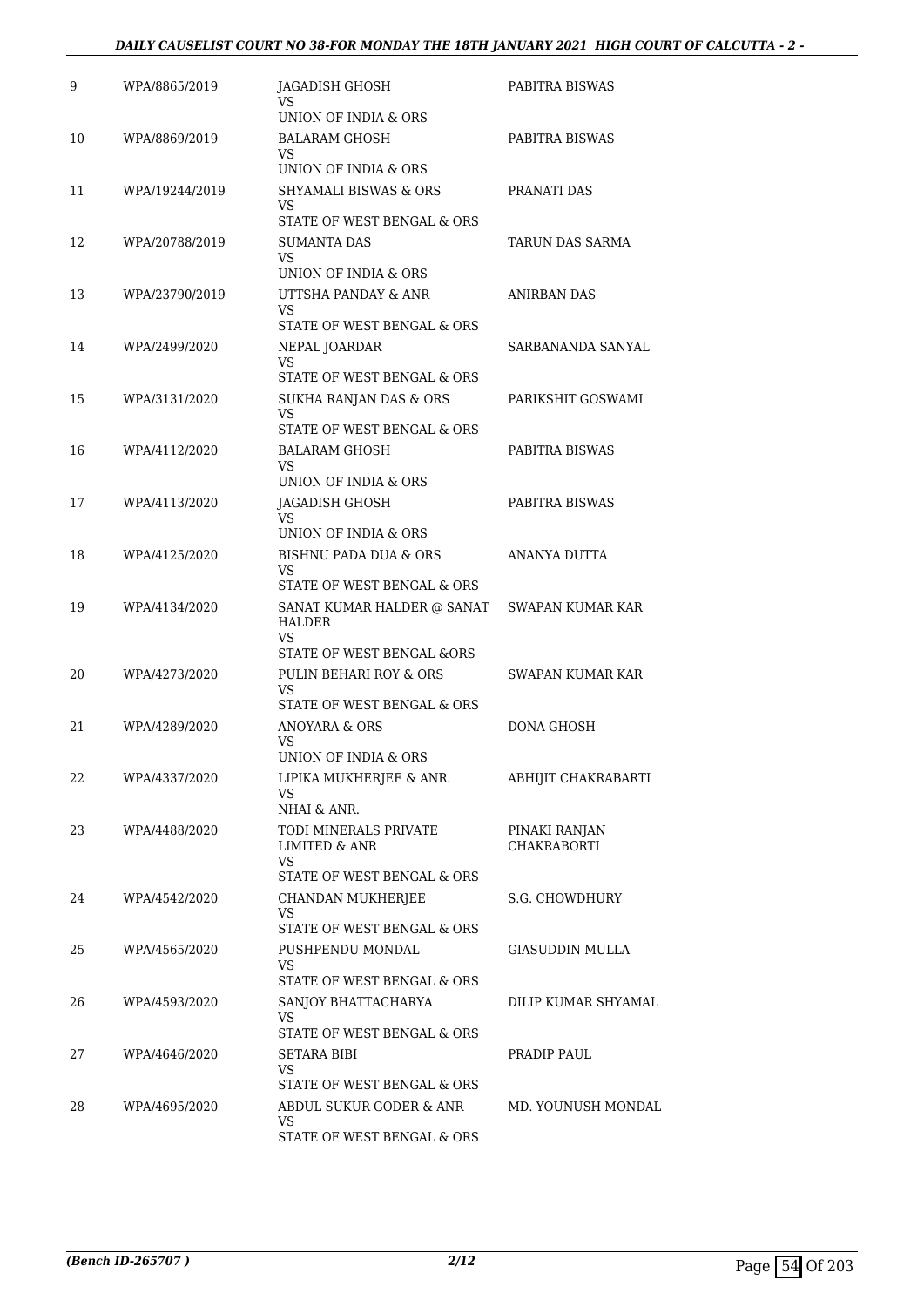#### *DAILY CAUSELIST COURT NO 38-FOR MONDAY THE 18TH JANUARY 2021 HIGH COURT OF CALCUTTA - 3 -*

| 29 | WPA/4810/2020 | SUKLA BHOWMICK<br>VS                                                | MARY DATTA                          |
|----|---------------|---------------------------------------------------------------------|-------------------------------------|
| 30 | WPA/4907/2020 | STATE OF WEST BENGAL & ORS<br>KESHAB CHANDRA GIRI<br>VS             | BHASKAR CHANDRA<br><b>MANNA</b>     |
|    |               | STATE OF WEST BENGAL & ORS                                          |                                     |
| 31 | WPA/4936/2020 | TUSHAR KANTI BISWAS<br>VS                                           | PANCHANAN HAJRA                     |
|    |               | STATE OF WEST BENGAL & ORS                                          |                                     |
| 32 | WPA/4937/2020 | NIMAI CHANDRA BERA<br>VS<br>STATE OF WEST BENGAL &                  | PANCHANAN HAJRA                     |
|    |               | ORS <sub>10</sub>                                                   |                                     |
| 33 | WPA/4938/2020 | NIRUP KR GHOSH<br>VS                                                | PANCHANAN HAJRA                     |
|    |               | STATE OF WEST BENGAL & ORS                                          |                                     |
| 34 | WPA/4939/2020 | SHUBHAJIT MANDAL & ANR<br>VS<br>STATE OF WEST BENGAL & ORS          | DYUTIMAN BANERJEE                   |
|    |               |                                                                     |                                     |
| 35 | WPA/4943/2020 | PRATAP GHOSH<br>VS<br>STATE OF WEST BENGAL & ORS                    | KAMAL KANTA KAR                     |
| 36 | WPA/4970/2020 | DHANANJAY TAPADAR                                                   | <b>HEMANTA COOMER</b>               |
|    |               | <b>VS</b><br>STATE OF WEST BENGAL & ORS                             | MITTER                              |
| 37 | WPA/4990/2020 | PATELNAGAR MINERALS &<br>INDUSTRIES PRIVATE LIMITED &<br>ANR<br>VS  | PINAKI RANJAN<br><b>CHAKRABARTI</b> |
|    |               | STATE OF WEST BENGAL & ORS                                          |                                     |
| 38 | WPA/5027/2020 | RATNA GUHA<br>VS.                                                   | PARTHA PRATIM KANJILAL              |
|    |               | STATE OF WEST BENGAL & ORS                                          |                                     |
| 39 | WPA/5049/2020 | AMIYA KR. MONDAL & ANR.<br><b>VS</b><br>STATE OF WEST BENGAL & ORS. | KAMAL KANTA KAR                     |
| 40 | WPA/5051/2020 | KANU PAUL CHOWDHURY                                                 | <b>MAYUKH MAITRA</b>                |
|    |               | VS<br>UNION OF INDIA & ORS                                          |                                     |
| 41 | WPA/5052/2020 | <b>IHUNU PAUL CHOWDHURY &amp;</b><br><b>ORS</b><br>VS.              | MAYUKH MAITRA                       |
|    |               | UNION OF INDIA & ORS                                                |                                     |
| 42 | WPA/5059/2020 | ADARSHA PRATIBANDHI SAMITY<br>& ANR<br>VS.                          | SUBRATA SAHA                        |
|    |               | STATE OF WEST BENGAL & ORS                                          |                                     |
| 43 | WPA/5103/2020 | SHYAMAPRASAD HAZRA & ANR<br>VS                                      | MALAY BHATTACHARYYA                 |
|    |               | STATE OF WEST BENGAL & ORS                                          |                                     |
| 44 | WPA/5140/2020 | MD. ABDUR RAJJAK<br>VS                                              | DONA GHOSH                          |
|    |               | UNION OF INDIA & ORS                                                |                                     |
| 45 | WPA/5198/2020 | NIJAM ALI MONDAL<br>VS<br>STATE OF WEST BENGAL & ORS                | ABDUR RAHAMAN                       |
| 46 | WPA/5258/2020 | HIMANGSHU SEKHAR TAH                                                | GOURAV BANERJI                      |
|    |               | VS<br>STATE OF WEST BENGAL & ORS                                    |                                     |
| 47 | WPA/5542/2020 | RAMANUJ SINGH                                                       | AMRITO GOURAV KAR                   |
|    |               | VS<br>STATE OF WEST BENGAL& ORS                                     |                                     |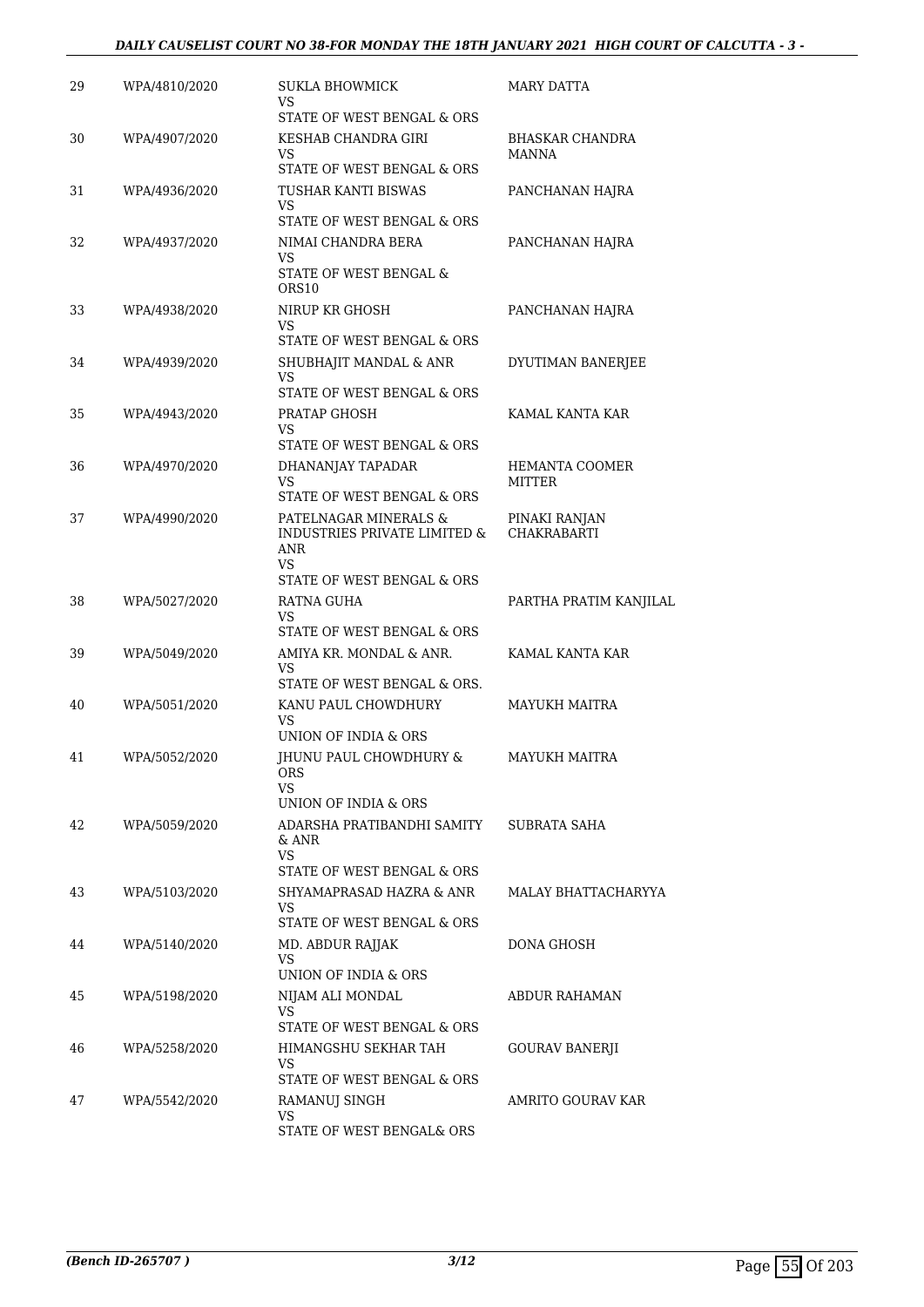| 48 | WPA/7277/2020     | HARIPADA MONDAL AND<br><b>OTHERS</b><br>VS<br>STATE OF WEST BENGAL AND<br>ORS.                                            | <b>MUKTESWAR MAITY</b>       |
|----|-------------------|---------------------------------------------------------------------------------------------------------------------------|------------------------------|
|    | IA NO: CAN/1/2020 |                                                                                                                           |                              |
| 49 | WPA/7471/2020     | <b>SMT SATWANTI DEVI</b><br>VS<br>THE CHAIRMAN, SUB DIV<br>MAGISTRATE, SR CITIZEN<br>WELFARE AND MAIN TRIBUNAL<br>AND ANR | <b>ANJALI NAG</b>            |
|    | IA NO: CAN/1/2020 |                                                                                                                           |                              |
| 50 | WPA/7505/2020     | SUDHIR KUMAR UDGIRKKAR<br><b>VS</b><br>State of West Bengal                                                               | ANAND JHA                    |
|    | IA NO: CAN/1/2020 |                                                                                                                           |                              |
| 51 | WPA/7569/2020     | ABANI ROY<br>VS<br>State of West Bengal                                                                                   | TARUN DAS SARMA              |
|    | IA NO: CAN/1/2020 |                                                                                                                           |                              |
| 52 | WPA/7924/2020     | PRADIP MAITY<br>VS.<br>STATE OF WEST BENGAL AND<br>ORS.                                                                   | SANTI PADA PAHARI            |
| 53 | WPA/8254/2020     | <b>BHOLANATH HALDEWR AND ORS</b><br>VS.<br>STATE OF WEST BENGAL AND<br>ORS.                                               | LAKSHMINATH<br>BHATTACHARYYA |
| 54 | WPA/8369/2020     | SUDIPTO ADHIKARI<br>VS.                                                                                                   | <b>DEBASIS SUR</b>           |
| 55 | WPA/8473/2020     | UNION OF INDIA AND OTHERS<br>MD ANAMUL SHEK<br>VS.<br>STATE OF WEST BENGAL AND<br>ORS.                                    | <b>MANIKA SARKAR</b>         |
| 56 | WPA/8613/2020     | JITENDRANATH MAHANTY AND<br><b>ORS</b><br>VS.<br>STATE OF WEST BENGAL AND<br>ORS.                                         | FALGUNI<br>BANDYOPADHYAY     |
| 57 | WPA/8617/2020     | PREMI ARORA<br>VS.<br>STATE OF WEST BENGAL AND<br>ORS.                                                                    | SOMNATH ROY<br>CHOWDHURY     |
| 58 | WPA/8629/2020     | ORTHO PHARMA PVT LTD AND<br>ANR<br>VS<br>WEST BENGAL SMALL<br>INDUSTRIES DEV. CORP LTD AND<br><b>ORS</b>                  | SREETAMA BISWAS              |
| 59 | WPA/8719/2020     | MEGHNAD RANA @ MEGNAD<br>RANA<br><b>VS</b><br>STATE OF WEST BENGAL AND<br>ORS.                                            | SHAMIK CHATTERJEE            |
| 60 | WPA/8750/2020     | MANGAL CHANDRA DAS<br>VS<br>STATE OF WEST BENGAL AND<br>ORS.                                                              | <b>SUSMITA CHOWDHURY</b>     |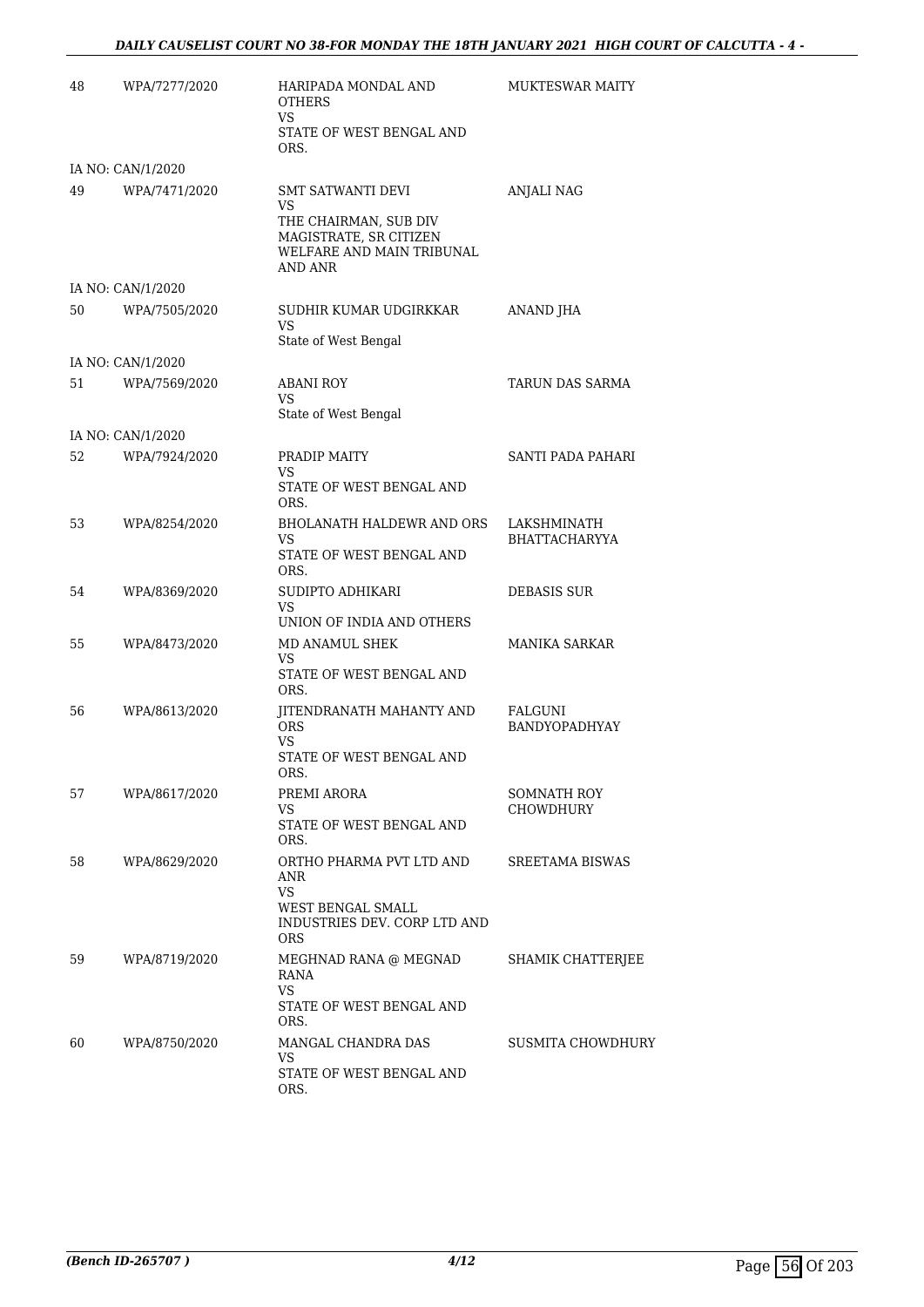| 61 | WPA/8812/2020 | PRADIP KUMAR ADHIKARI @<br>ADHIKARY AND ANR<br><b>VS</b>            | PINAKI RANJAN<br><b>CHAKRABORTI</b>    |
|----|---------------|---------------------------------------------------------------------|----------------------------------------|
|    |               | THE STATE OF WEST BENGAL<br>AND ORS                                 |                                        |
| 62 | WPA/8837/2020 | PALCON ABASAN PRIVATE<br>LIMITED<br>VS.<br>THE STATE OF WEST BENGAL | <b>SOMNATH ROY</b><br><b>CHOWDHURY</b> |
| 63 | WPA/8905/2020 | AND ORS<br>SUPENDRA NATH BASAK AND<br><b>ORS</b><br><b>VS</b>       | SARBANANDA SANYAL                      |
|    |               | STATE OF WEST BENGAL AND<br><b>ORS</b>                              |                                        |
| 64 | WPA/8906/2020 | SUSHIL CHANDRA BISWAS AND<br><b>ORS</b><br>VS                       | SARBANANDA SANYAL                      |
|    |               | STATE OF WEST BENGAL AND<br><b>ORS</b>                              |                                        |
| 65 | WPA/8932/2020 | SIKIMUDDIN SK AND ANOTHER<br>VS<br>STATE OF WEST BENGAL AND         | SUFI KAMAL                             |
| 66 | WPA/9202/2020 | ORS.<br>JHARNA DAS                                                  | <b>MONIKA SARKAR</b>                   |
|    |               | VS<br>State of West Bengal                                          |                                        |
| 67 | WPA/9478/2020 | MANJU RANI MONDAL<br>VS                                             | <b>MANIKA SARKAR</b>                   |
|    |               | STATE OF WEST BENGAL AND<br>ORS.                                    |                                        |
| 68 | WPA/9520/2020 | PRAMITA GAYEN<br>VS                                                 | DILIP KUMAR SHYAMAL                    |
|    |               | STATE OF WEST BENGAL AND<br>ORS.                                    |                                        |
| 69 | WPA/9521/2020 | <b>GANESH CHAKRABORTY</b><br>VS                                     | DILIP KUMAR SHYAMAL                    |
|    |               | STATE OF WEST BENGAL AND<br>ORS.                                    |                                        |
| 70 | WPA/9523/2020 | MAA SHITALA BISHALAXMI<br>SANGHA REPD BY SUKHEN<br>MITRA<br>VS      | DILIP KUMAR SHYAMAL                    |
|    |               | STATE OF WEST BENGAL AND<br>ORS.                                    |                                        |
| 71 | WPA/9524/2020 | SWAPAN KUMAR PAG<br>VS                                              | DILIP KUMAR SHYAMAL                    |
|    |               | STATE OF WEST BENGAL AND<br>ORS.                                    |                                        |
| 72 | WPA/9525/2020 | DEBABRATA GURIA<br>VS                                               | DILIP KUMAR SHYAMAL                    |
|    |               | STATE OF WEST BENGAL AND<br>ORS.                                    |                                        |
| 73 | WPA/9528/2020 | UTTAM ROUTH<br>VS                                                   | DILIP KUMAR SHYAMAL                    |
|    |               | STATE OF WEST BENGAL AND<br>ORS.                                    |                                        |
| 74 | WPA/9529/2020 | NAMKHANA GRAMBARI<br>REPRESENTED BY AJOY KHATUA<br>VS.              | DILIP KUMAR SHYAMAL                    |
|    |               | STATE OF WEST BENGAL AND<br>ORS.                                    |                                        |
| 75 | WPA/9681/2020 | PRABHA SINGH AND OTHERS<br>VS<br>STATE OF WEST BENGAL AND<br>ORS.   | SUMAN BANERJEE                         |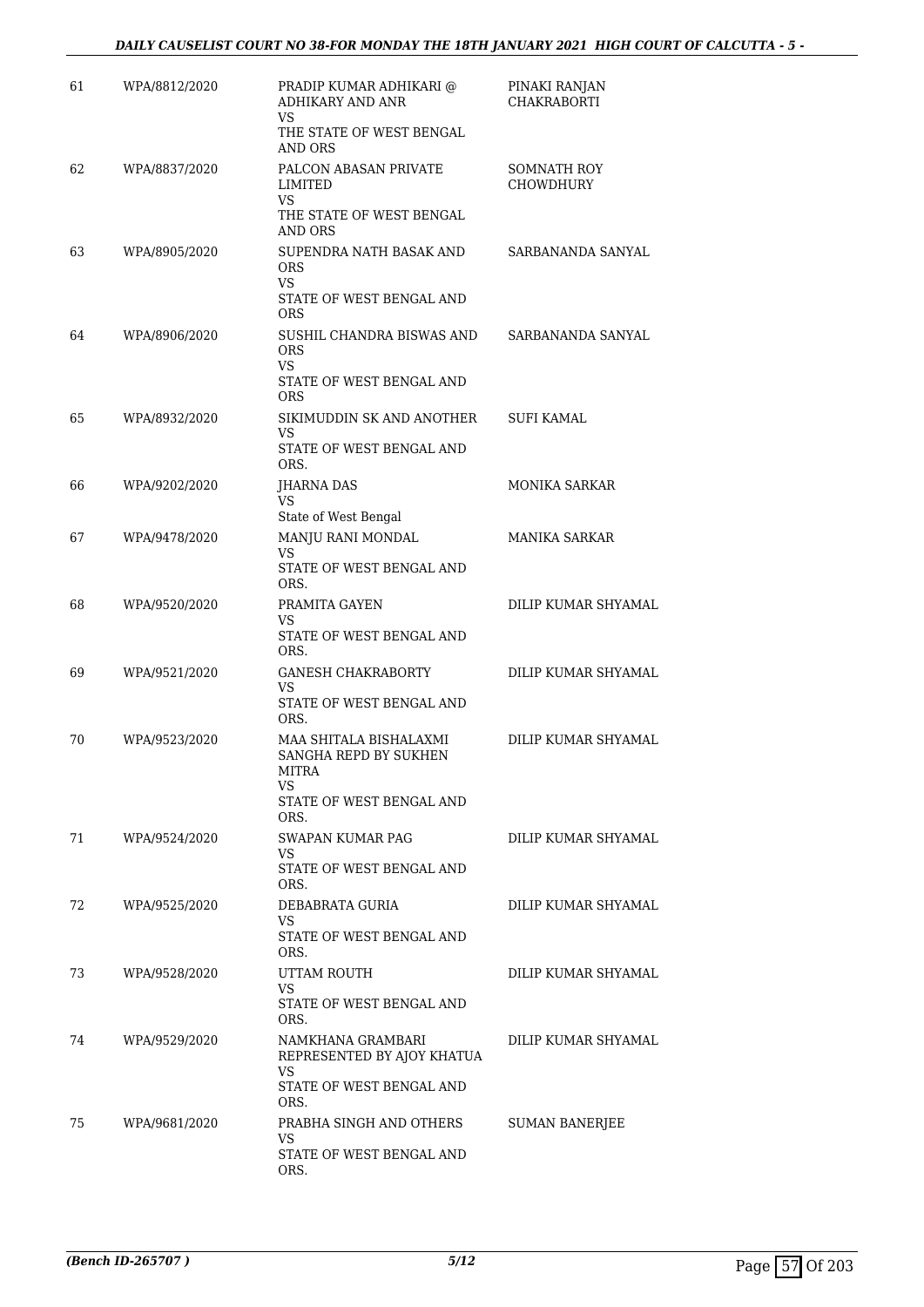#### *DAILY CAUSELIST COURT NO 38-FOR MONDAY THE 18TH JANUARY 2021 HIGH COURT OF CALCUTTA - 6 -*

| 76 | WPA/9722/2020  | DINESH KUMAR AGARWALA<br>VS                                                                             | JAMIRUDDIN KHAN        |
|----|----------------|---------------------------------------------------------------------------------------------------------|------------------------|
|    |                | State of West Bengal                                                                                    |                        |
| 77 | WPA/9831/2020  | KRISHNA GUHA<br>VS                                                                                      | ARGHA CHOWDHURY        |
|    |                | STATE OF WEST BENGAL AND<br>ORS.                                                                        |                        |
| 78 | WPA/9837/2020  | KHEYA ABASAN SAMABAY<br>SAMITY REPRESENTED BY ITS<br><b>SECRETARY</b><br>VS<br>STATE OF WEST BENGAL AND | <b>NEIL BASU</b>       |
| 79 | WPA/9880/2020  | ORS.<br>RAMA PRASAD SARKAR                                                                              |                        |
|    |                | VS<br>STATE OF WEST BENGAL AND<br>ORS.                                                                  |                        |
| 80 | WPA/9938/2020  | RAFIKUL LASKAR                                                                                          | MANABENDRA THAKUR      |
|    |                | VS<br>THE STATE OF WEST BENGAL<br>AND ANR                                                               |                        |
| 81 | WPA/9972/2020  | <b>BIDYUT KUMAR BISWAS</b><br>VS                                                                        | <b>GIASUDDIN MOLLA</b> |
|    |                | UNION OF INDIA AND ORS.                                                                                 |                        |
| 82 | WPA/10141/2020 | AKASHTORI CO-OPERATIVE<br>HOUSING SOCIETY LIMITED AND<br><b>ANOTHER</b><br>VS                           | SANJAY SAHA            |
|    |                | STATE OF WEST BENGAL AND<br>ORS.                                                                        |                        |
| 83 | WPA/10142/2020 | AINUDDIN SEK                                                                                            | ARITRA SANKAR RAY      |
|    |                | VS<br>STATE OF WEST BENGAL AND<br>ORS.                                                                  |                        |
| 84 | WPA/10143/2020 | KALPANA PAL<br>VS                                                                                       | ARITRA SHANKAR RAY     |
|    |                | State of West Bengal                                                                                    |                        |
| 85 | WPA/10151/2020 | TAIMINA BIBI<br>VS                                                                                      | ARITRA SHANKAR RAY     |
|    |                | STATE OF WEST BENGAL AND<br>ORS.                                                                        |                        |
| 86 | WPA/10416/2020 | DEBASHIS CHAKRABORTY<br>VS                                                                              | TANUSRI SANTRA         |
|    |                | UNION OF INDIA AND OTHERS                                                                               |                        |
| 87 | WPA/10568/2020 | SANTANU MONDAL<br>VS<br>THE ADDITIONAL LAND                                                             | NITAI CHANDRA SAHA     |
| 88 | WPA/10579/2020 | ACQUISITION OFFICER<br>MD.MAJEDAR RAHAMAN                                                               | BISWAJIT SAMANTA       |
|    |                | VS<br>STATE OF WEST BENGAL AND<br>ORS.                                                                  |                        |
| 89 | WPA/10762/2020 | RAJENDRA KUMAR BIDASARIA                                                                                | SURANJAN SAHA          |
|    |                | VS<br>STATE OF WEST BENGAL AND<br>ORS.                                                                  |                        |
| 90 | WPA/10808/2020 | TAPAN KUMAR MANNA                                                                                       | <b>GOURAB GHOSH</b>    |
|    |                | VS<br>STATE OF WEST BENGAL AND<br>ORS.                                                                  |                        |
| 91 | WPA/10869/2020 | SHANKAR PRAMANICK<br>VS                                                                                 | SARBANANDA SANYAL      |
|    |                | STATE OF WEST BENGAL AND<br>ORS.                                                                        |                        |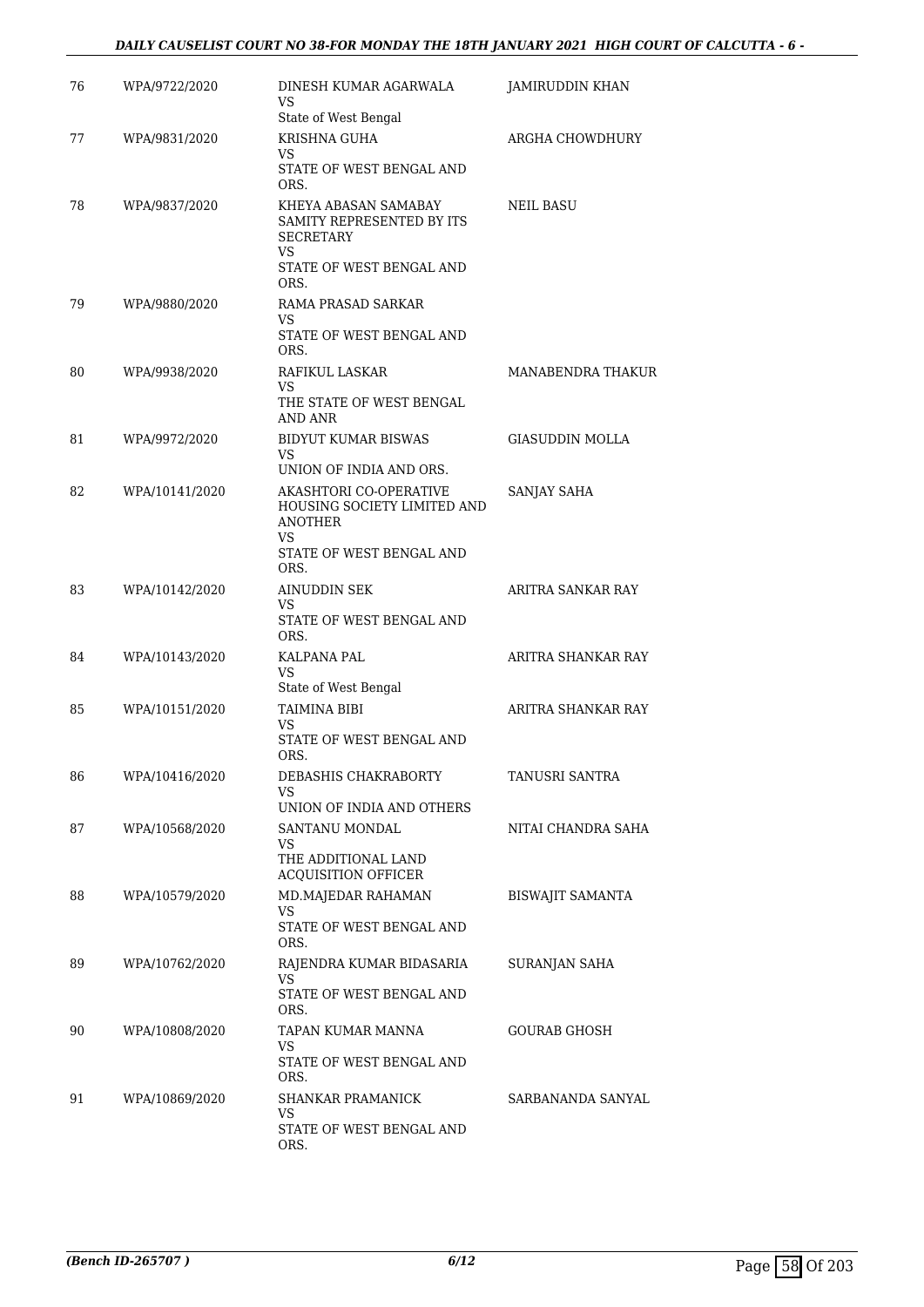#### *DAILY CAUSELIST COURT NO 38-FOR MONDAY THE 18TH JANUARY 2021 HIGH COURT OF CALCUTTA - 7 -*

| 92  | WPA/10874/2020 | PRADIP MONDAL<br>VS<br>STATE OF WEST BENGAL AND<br>ORS.                                                                           | SARBANANDA SANYAL                |
|-----|----------------|-----------------------------------------------------------------------------------------------------------------------------------|----------------------------------|
| 93  | WPA/10936/2020 | <b>CHANDRANI BISWAS</b><br>VS<br>STATE OF WEST BENGAL AND<br>ANR.                                                                 | DEBASISH<br><b>CHATTOPADHYAY</b> |
| 94  | WPA/11005/2020 | <b>AMIT GHOSH</b><br>VS<br>UNION OF INDIA AND ORS.                                                                                | SOMESH KUMAR GHOSH               |
| 95  | WPA/11055/2020 | BISWANATH PRASAD AND<br><b>OTHERS</b><br>VS.<br>GENERAL MANAGER(HR/ADMIN-<br>1) AND NODAL OFFICER AND                             | KOUSHIKEE BANERJEE               |
| 96  | WPA/11139/2020 | <b>OTHERS</b><br>KRISHNANAGAR ANATH SISHU<br><b>ASHRAM AND ANR</b><br>VS.<br>STATE OF WEST BENGAL AND                             | DEB NARAYAN PATRA                |
|     |                | ORS.                                                                                                                              |                                  |
| 97  | WPA/11148/2020 | JAYANTA PROSAD ROY<br>VS<br>STATE OF WEST BENGAL AND<br>ORS.                                                                      | SAMRAT DEY PAUL                  |
| 98  | WPA/11154/2020 | RATAN MANJURI MANDAL<br>VS<br>STATE OF WEST BENGAL AND                                                                            | SRIKUMAR MANDAL                  |
| 99  | WPA/11156/2020 | ORS.<br>UTTAM KUMAR MAITY<br>VS<br>STATE OF WEST BENGAL AND                                                                       | ABHILASH SINHA ROY               |
| 100 | WPA/11224/2020 | ORS.<br><b>GOPAL MUKHERJEE</b><br><b>VS</b><br>UNION OF INDIA AND ORS.                                                            | K.M. HOSSAIN                     |
| 101 | WPA/11229/2020 | <b>BIMAL PAL AND ANR</b><br>VS<br>THE STATE OF WEST BENGAL<br>AND ORS                                                             | ABHIJIT SARKAR                   |
| 102 | WPA/11329/2020 | JAITA DAS (NEE ROY)<br>VS<br>WEST BENGAL HOUSING<br><b>INFRASTRUCTURE</b><br>DEVELOPMENT CORPORATION<br><b>LIMITED AND OTHERS</b> | PRANATI DAS                      |
| 103 | WPA/11391/2020 | HRISIKESH MAITY AND ORS<br>VS.<br>STATE OF WEST BENGAL AND<br>ORS.                                                                | SATYAJIT MANDAL                  |
| 104 | WPA/11444/2020 | BISHAN M. AGARWAL<br>VS<br>UNION OF INDIA AND ORS.                                                                                | SAYAK RANJAN GANGULY             |
| 105 | WPA/11447/2020 | <b>B.M.DEALERS LLP</b><br>VS<br>UNION OF INDIA AND ORS.                                                                           | SAYAK RANJAN GANGULY             |
| 106 | WPA/11453/2020 | B.K. MARCHANTILE LLP<br>VS<br>UNION OF INDIA AND ORS.                                                                             | SAYAK RANJAN GANGULY             |
| 107 | WPA/11477/2020 | KISHAN M. AGARWAL<br>VS<br>UNION OF INDIA AND ORS.                                                                                | SAYAN RANJAN GANGULY             |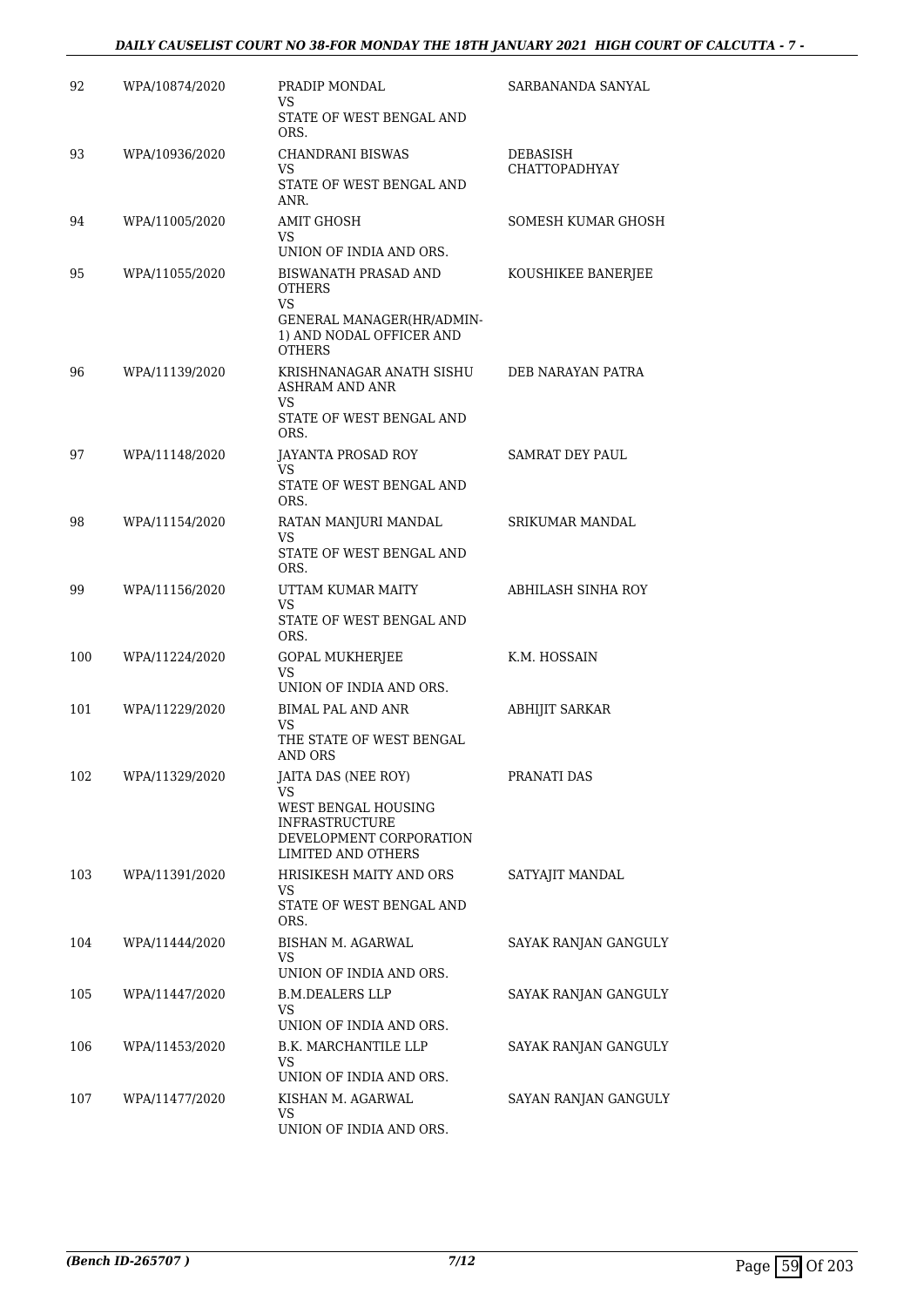| 108 | WPA/11480/2020 | K.K. COMMODITIES LLP<br>(FORMERLY KNOWN AS K.K.<br>COMMODITIES PVT. LTD)<br>VS<br>UNION OF INDIA AND ORS.             | SAYAK RANJAM GANGULY               |
|-----|----------------|-----------------------------------------------------------------------------------------------------------------------|------------------------------------|
| 109 | WPA/11483/2020 | <b>B.M.A MERCHANDISE LLP</b><br>VS<br>UNION OF INDIA AND ORS.                                                         | SAYAK RANJAN GANGULY               |
| 110 | WPA/11487/2020 | B.K. MERCHANTILE LLP<br>VS.<br>STATE OF WEST BENGAL AND<br>ORS.                                                       | SAYAK RANJAN GANGULY               |
| 111 | WPA/11490/2020 | MANNALAL SUREKA TRUST<br>VS<br>UNION OF INDIA AND ORS.                                                                | SAYAK RANJAN GANGULY               |
| 112 | WPA/11493/2020 | BISHAN M. AGARWAL<br>VS<br>UNION OF INDIA AND ORS.                                                                    | SAYAK RANJAN GANGULY               |
| 113 | WPA/11538/2020 | SATYEN KUAMR THAKUR AND<br><b>ORS</b><br><b>VS</b><br>UNION OF INDIA AND ORS.                                         | NILADRI SAHA                       |
| 114 | WPA/11540/2020 | SWAPAN SAMANTA AND ORS<br>VS<br>STATE OF WEST BENGAL AND<br>ORS.                                                      | SARBANANDA SANYAL                  |
| 115 | WPA/11541/2020 | RAHUL AMIN MALLICK<br>VS<br>STATE OF WEST BENGAL AND<br>ORS.                                                          | LAKSHMINATH<br><b>BHATTACHARYA</b> |
| 116 | WPA/11611/2020 | SWAGATA BOSE<br>VS<br>STATE OF WEST BENGAL AND<br>ORS.                                                                | PRASANTA KUMAR<br>PAKRASHI         |
| 117 | WPA/11662/2020 | SANJIB KUNDU<br>VS<br>STATE OF WEST BENGAL AND<br>ORS.                                                                | SIDHANT CHOWDHURY                  |
| 118 | WPA/11670/2020 | <b>BIBHU BHUSON CHAKRABORTY</b><br><b>AND ORS</b><br><b>VS</b><br>THE STATE OF WEST BENGAL<br>AND ORS                 | BHASKAR HUTAIT                     |
| 119 | WPA/11694/2020 | PALSON DERMA PVT LTD AND<br>ANR<br><b>VS</b><br>THE COMPENTENT<br>AUTHORITY, URBAN LAND<br>CEILING DEPT , SDO AND ORS | <b>ABHIJIT BISWAS</b>              |
| 120 | WPA/11742/2020 | TAPAN KUMAR GHOSH<br>VS.<br>THE STATE OF WEST BENGAL<br>AND ORS                                                       | SARBANANDA SANYAL                  |
| 121 | WPA/11746/2020 | NURUL ISLAM AND ANR<br>VS.<br>THE STATE OF WEST BENGAL<br>AND ORS                                                     | SARBANANDA SANYAL                  |
| 122 | WPA/11750/2020 | MD. LOKMAL HAQUE AND ANR<br>VS.<br>STATE OF WEST BENGAL AND<br>ORS.                                                   | DYUTIMAN BANERJEE                  |
| 123 | WPA/11775/2020 | BHAKTIPADA GHOSH<br>VS<br>STATE OF WEST BENGAL AND<br>ORS.                                                            | SASTHI CHARAN DHARA                |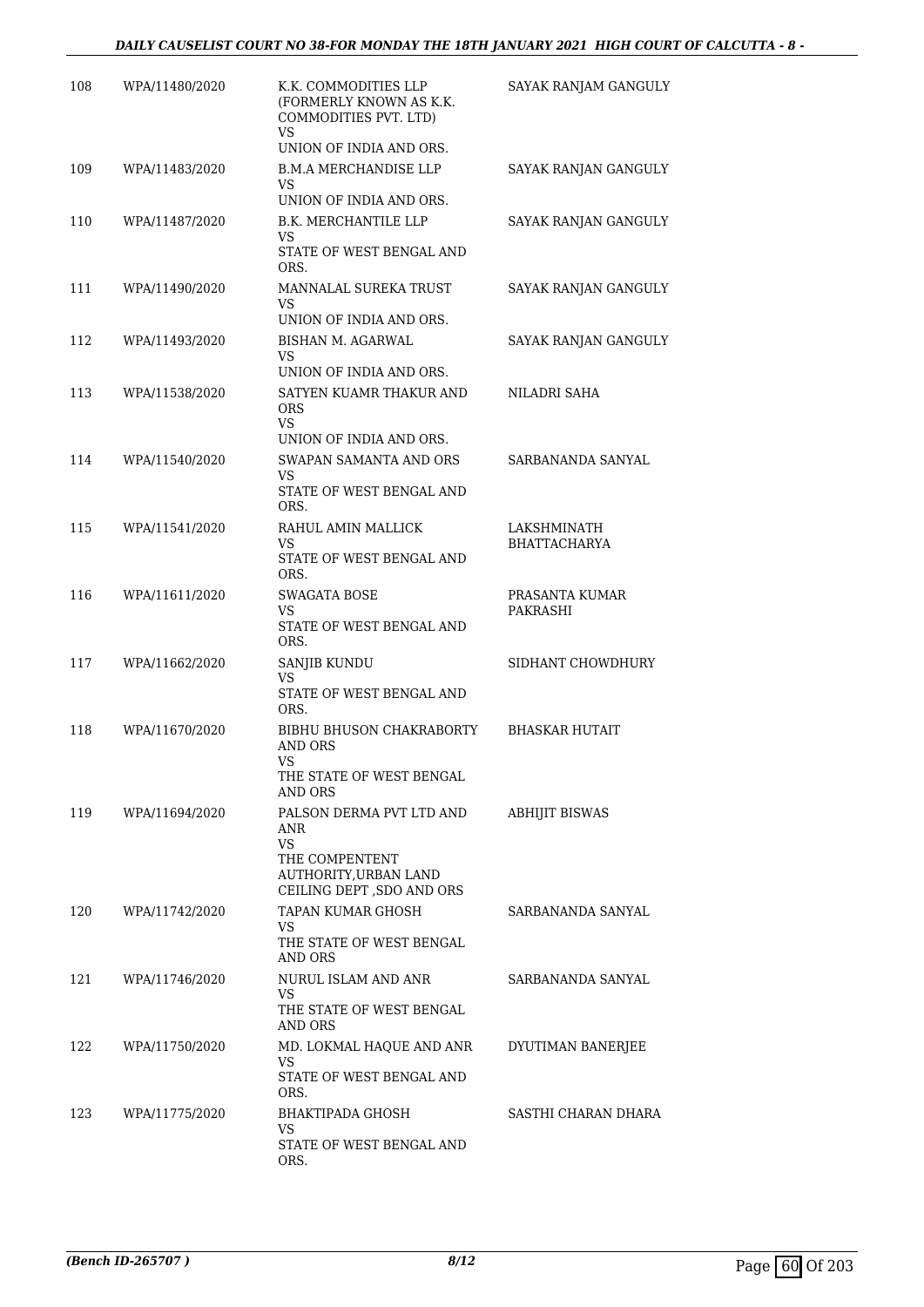| 124 | WPA/11788/2020 | MD SIRAJUDDIN@MD<br>SIRAJUDDIN AND ORS<br><b>VS</b>                                                                | ARITRA SHANKAR RAY        |
|-----|----------------|--------------------------------------------------------------------------------------------------------------------|---------------------------|
|     |                | STATE OF WEST BENGAL AND<br>ORS.                                                                                   |                           |
| 125 | WPA/11833/2020 | GOUTAM JANA<br>VS.                                                                                                 | KRISHNENDU BERA           |
|     |                | STATE OF WEST BENGAL AND<br>ORS.                                                                                   |                           |
| 126 | WPA/11837/2020 | M/S SEWANARAYAN<br>KHUBCHAND AND ANR<br>VS.<br>STATE OF WEST BENGAL AND<br>ORS.                                    | PRANGOPAL DAS             |
| 127 | WPA/11886/2020 | SUPRIYO GANGULY<br>VS.<br>STATE OF WEST BENGAL AND<br>ORS.                                                         | JAYASRI BHATTACHARYA      |
| 128 | WPA/11900/2020 | PRABIR GHOSHAL<br>VS.<br>STATE OF WEST BENGAL AND                                                                  | JAYASRI BHATTACHARYA      |
| 129 | WPA/11906/2020 | ORS.<br>MD. ARIFUL ISLAM ALIAS MINTU<br><b>GOLDER</b><br>VS<br>STATE OF WEST BENGAL AND                            | MD. YOUNUS MONDAL         |
| 130 | WPA/11919/2020 | ORS.<br>MD. MUCHA MONDAL                                                                                           | MD. YOUNUS MONDAL         |
|     |                | VS.<br>STATE OF WEST BENGAL AND<br>ORS.                                                                            |                           |
| 131 | WPA/11931/2020 | RABIUL RAHAMAN<br>VS.<br>STATE OF WEST BENGAL AND<br>ORS.                                                          | SK. NIZAMUDDIN            |
| 132 | WPA/11943/2020 | VIDYANANDA CHAKRABORTY<br>VS.<br>STATE OF WEST BENGAL AND<br>ORS.                                                  | <b>BISWAJIT CHOWDHURY</b> |
| 133 | WPA/91/2021    | SANJAY SAHA AND ANR<br>VS<br>THE STATE OF WEST BENGAL                                                              | PRASENJIT SAHA            |
| 134 | WPA/119/2021   | AND ORS<br>NARAYAN MOSKARA<br>VS.<br>STATE OF WEST BENGAL AND<br>ORS.                                              | <b>MANIKA SARKAR</b>      |
| 135 | WPA/126/2021   | ARDHENDU SEKHAR RANA<br>VS<br>UNION OF INDIA AND ORS.                                                              | PRIYANKA SAHA             |
| 136 | WPA/218/2021   | SHAMBHU CHANDRA DAS AND<br>ANR<br><b>VS</b><br>THE BOARD OF TRUSTEES FOR<br>THE PORT OF CALCUTTA AND<br><b>ORS</b> | AJAY DEBNATH              |
| 137 | WPA/255/2021   | MANWAR ALI MOLLA<br>VS<br>STATE OF WEST BENGAL AND<br>ORS.                                                         | SOUNAK BHATTACHARYA       |
| 138 | WPA/689/2021   | KRISHNA DAS AND OTHERS<br>VS<br>STATE OF WEST BENGAL AND<br>ORS.                                                   | DYUTIMAN BANERJEE         |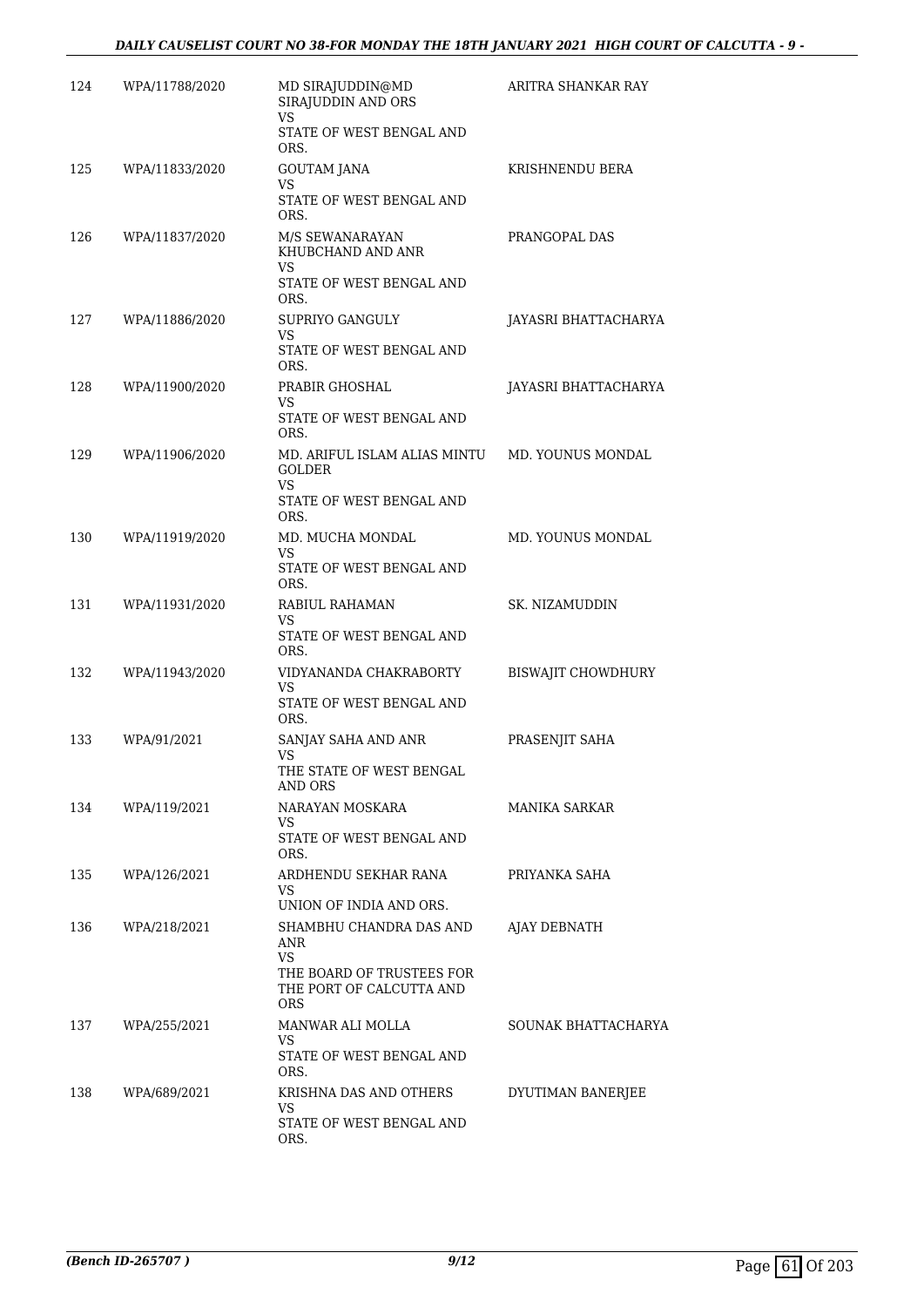| 139 | WPA/761/2021                                               | FANIBHUSAN HALDER AND ORS<br>VS<br>STATE OF WEST BENGAL AND | LAKSHMINATH<br><b>BHATTACHARYA</b> |
|-----|------------------------------------------------------------|-------------------------------------------------------------|------------------------------------|
|     |                                                            | ORS.                                                        |                                    |
| 140 | WPA/958/2021                                               | BLUECHIP PROJECTS PVT. LTD.<br>VS                           | REKHA GHOSH                        |
|     |                                                            | STATE OF WEST BENGAL AND<br>ORS.                            |                                    |
| 141 | WPA/1214/2021                                              | <b>EMAMUDDIN MOMIN</b><br>VS                                | TANUSRI SANTRA                     |
|     |                                                            | STATE OF WEST BENGAL AND<br>ORS.                            |                                    |
| 142 | WPA/1242/2021                                              | M/S CORONA STEEL INDUSTRY<br>PVT. LTD                       | PAWAN KUMAR JAJODIA                |
|     |                                                            | VS.<br>STATE OF WEST BENGAL AND<br>ORS.                     |                                    |
|     |                                                            | <b>ADJOURNED MOTIONS</b>                                    |                                    |
| 143 | WPA/2260/2014                                              | KASHINATH ROY<br>VS                                         | ARUN NASKAR                        |
|     |                                                            | STATE OF WEST BENGAL & ORS.                                 |                                    |
| 144 | IA NO: CAN/1/2019(Old No:CAN/10015/2019)<br>WPA/31112/2014 | <b>USMAN GHANI</b>                                          | TANUSRI SANTRA                     |
|     |                                                            | VS.<br>STATE OF WEST BENGAL & ORS                           |                                    |
| 145 | WPA/31113/2014                                             | HAZI JAAN MOHAMMAD                                          | TANUSRI SANTRA                     |
|     |                                                            | VS                                                          |                                    |
| 146 | WPA/16787/2015                                             | STATE OF WEST BENGAL & ORS                                  | TANUSRI SANTRA                     |
|     |                                                            | NAJRUL ISLAM<br><b>VS</b><br>STATE OF WEST BENGAL & ORS     |                                    |
| 147 | WPA/11596/2016                                             | RABINDRA NATH MAJUMDER &<br><b>ORS</b>                      | TANUSRI SANTRA                     |
|     |                                                            | VS<br>STATE OF WEST BENGAL & ORS                            |                                    |
| 148 | WPA/20259/2017                                             | PANCHANAN DAS & ORS                                         | TANUSRI SANTRA                     |
|     |                                                            | VS<br>STATE OF WEST BENGAL & ORS                            |                                    |
| 149 | WPA/20262/2017                                             | NIMAI DAS & ANR                                             | TANUSRI SANTRA                     |
|     |                                                            | VS                                                          |                                    |
|     |                                                            | STATE OF WEST BENGAL & ORS                                  |                                    |
| 150 | WPA/26352/2017                                             | ASHUDEB ROY<br>VS.                                          | SUBINAY DEY                        |
|     |                                                            | STATE OF WEST BENGAL & ORS                                  |                                    |
| 151 | WPA/26476/2017                                             | ZARINA RESHMA & ORS<br>VS.                                  | NILOFER SIDDIQUE ALAM              |
|     |                                                            | STATE OF WEST BENGAL & ORS                                  |                                    |
| 152 | WPA/1162/2018                                              | KAMALA KANTA BARMAN<br>VS.<br>STATE OF WEST BENGAL & ORS    | SUBINAY DEY                        |
| 153 | WPA/1164/2018                                              | ENESH CHANDRA BARMAN                                        | S. DEY                             |
|     |                                                            | VS.                                                         |                                    |
|     |                                                            | STATE OF WEST BENGAL & ORS                                  |                                    |
| 154 | WPA/1185/2018                                              | SHIBANI GHOSH<br>VS.<br>STATE OF WEST BENGAL &ORS           | PRATIP KUMAR<br><b>CHATTERJEE</b>  |
| 155 | WPA/8008/2018                                              | BHARAT CHANDRA BARMAN                                       | SUBINAY DEY                        |
|     |                                                            | VS.<br>STATE OF WEST BENGAL & ORS                           |                                    |
| 156 | WPA/9307/2018                                              | KAMAL CHANDRA ROY                                           | SUBINAY DEY                        |
|     |                                                            | VS.<br>STATE OF WEST BENGAL & ORS                           |                                    |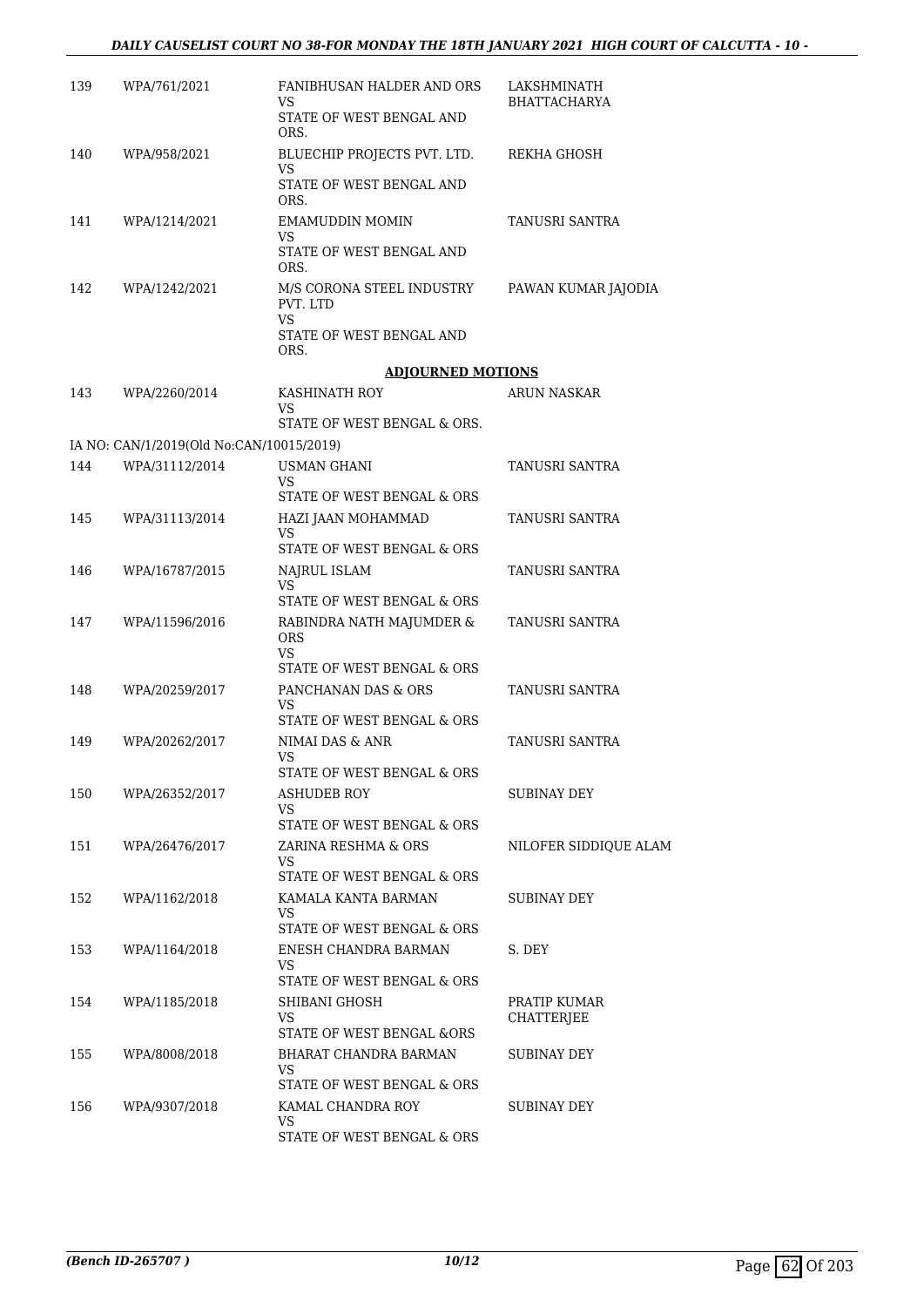| 157   | WPA/3457/2019                           | GOPAL JHUNJHUNWALA & ORS<br>VS                                                          | ARINDAM DAS            |
|-------|-----------------------------------------|-----------------------------------------------------------------------------------------|------------------------|
|       |                                         | STATE OF WEST BENGAL & ORS                                                              |                        |
|       | IA NO: CAN/1/2020(Old No:CAN/3850/2020) |                                                                                         |                        |
| 158   | WPA/10503/2019                          | PORTSIDE ESTATES LTD. & ANR<br>VS<br>UNION OF INDIA & ORS                               | SAPTARSHI MUKHERJEE    |
| wt159 | WPA/7168/2020                           | PORTSIDE ESTATES LIMITED<br>AND ANOTHER<br>VS                                           | SAPTARSHI MUKHERJEE    |
|       |                                         | UNION OF INDIA AND OTHERS                                                               |                        |
|       | IA NO: CAN/1/2020                       |                                                                                         |                        |
| 160   | WPA/16818/2019                          | R.B.DEALERS PVT. LTD. &<br>INCORPORATED COMPANY<br>VS.<br>UNION OF INDIA & ORS          | TANUSRI SANTRA         |
| 161   | WPA/3176/2020                           | HIMANGSHU DUTTA & ORS                                                                   | TARA PADA DAS          |
|       |                                         | VS                                                                                      |                        |
|       |                                         | STATE OF WEST BENGAL & ORS                                                              |                        |
| 162   | WPA/3193/2020                           | SUVENDU BIKASH MONDAL @<br>SUVENDU MONDAL<br>VS                                         | TIRTHANKAR ROY         |
|       |                                         | STATE OF WEST BENGAL & ORS                                                              |                        |
| 163   | WPA/7207/2020                           | DILIP KUMAR KUILA<br>VS<br>State of West Bengal                                         | PRIYANKA JANA          |
|       | IA NO: CAN/1/2020, CAN/2/2020           |                                                                                         |                        |
| 164   | WPA/8385/2020                           | KASHI NATH BERA                                                                         | PRASANTA KUMAR         |
|       |                                         | VS<br>STATE OF WEST BENGAL AND<br>ANR                                                   | PAKRASHI               |
| 165   | WPA/8664/2020                           | ANUKUL MAJHI @ MURMU AND<br>ORS                                                         | <b>MUKTESWAR MAITY</b> |
|       |                                         | VS.<br>STATE OF WEST BENGAL AND<br>ORS.                                                 |                        |
| 166   | WPA/8666/2020                           | BADAL MAJHI @TUDU AND ORS                                                               | <b>MUKTESWAR MAITY</b> |
|       |                                         | <b>VS</b><br>STATE OF WEST BENGAL AND<br>ORS.                                           |                        |
| 167   | WPA/8669/2020                           | BIJOY KRISHNA KHATUA AND<br>ANR                                                         | <b>MUKTESWAR MAITY</b> |
|       |                                         | VS<br>STATE OF WEST BENGAL AND<br>ORS.                                                  |                        |
| 168   | WPA/8670/2020                           | BYOMKESH SAHOO AND ORS                                                                  | <b>MUKTESWAR MAITY</b> |
|       |                                         | VS<br>STATE OF WEST BENGAL AND<br>ORS.                                                  |                        |
| 169   | WPA/8674/2020                           | DULALI MAJHI @ BESARI @JABA<br>MAJHI @BESARI AND ANR<br>VS.<br>STATE OF WEST BENGAL AND | <b>MUKTESWAR MAITY</b> |
|       |                                         | ORS.                                                                                    |                        |
| 170   | WPA/8675/2020                           | PRABODH CHANDRA MONDAL<br>AND ORS<br><b>VS</b>                                          | <b>MUKTESWAR MAITY</b> |
|       |                                         | STATE OF WEST BENGAL AND<br>ORS.                                                        |                        |
| 171   | WPA/8676/2020                           | BADAL MAJHI @ TUDU AND ANR<br>VS<br>STATE OF WEST BENGAL AND<br>ORS.                    | <b>MUKTESWAR MAITY</b> |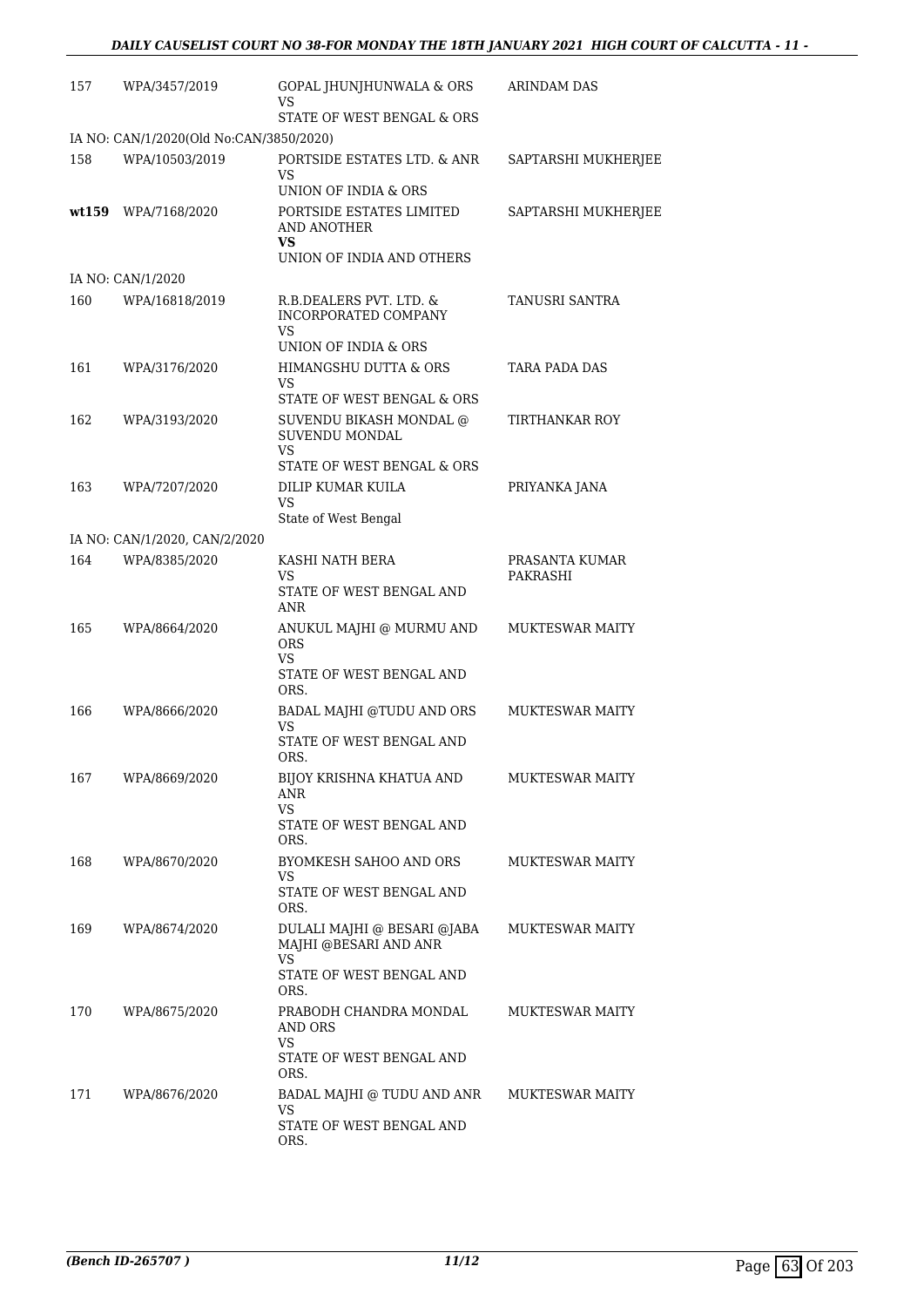| 172    | WPA/8677/2020                            | BHAGABAN MAJHI @ HEMBRAM<br><b>AND ORS</b><br><b>VS</b><br>STATE OF WEST BENGAL AND<br>ORS. | MUKTESWAR MAITY                        |
|--------|------------------------------------------|---------------------------------------------------------------------------------------------|----------------------------------------|
| 173    | WPA/9456/2020                            | MUKUNDA MOHAN KHAN AND<br><b>ORS</b><br>VS<br>THE STATE OF WEST BENGAL<br><b>AND ORS</b>    | <b>BARUN CHATTERJEE</b>                |
| 174    | WPA/9554/2020                            | <b>DIPAK BISWAS</b><br>VS<br>STATE OF WEST BENGAL AND<br>ORS.                               | ANINDA BHATTACHARYA                    |
|        |                                          | <b>CONTEMPT APPLICATION</b>                                                                 |                                        |
| 175    | CPAN/322/2017                            | SACHINDRA NATH GHOSH &<br>ORS.<br><b>VS</b><br>ANTARA ACHARYA & ORS.                        | TANUSRI SANTRA                         |
| wt.176 | WPA/10639/2016                           | SACHINDRANATH GHOSH & ORS<br>VS.<br>THE STATE OF WEST BENGAL &<br><b>ORS</b>                | TANUSRI SANTRA                         |
|        | IA NO: CAN/1/2017(Old No:CAN/10000/2017) |                                                                                             |                                        |
| 177    | CRC/10/2019                              | NAOSAD ALI SEIKH<br>VS<br>DILIP HALDER                                                      | S BHATTACHARYA                         |
| wt.178 | SA/24/2009                               | NAOSAD ALI SHEIKH<br>VS<br>DILIP HALDER & ORS                                               | <b>HIRANMOY</b><br><b>BHATTACHARYA</b> |
|        | IA NO: CAN/1/2008(Old No:CAN/10717/2008) |                                                                                             |                                        |
| 179    | CPAN/238/2019                            | SANTOSH KUMAR BHUINYA<br>VS<br>PARTHA GHOSH & ORS                                           | SUBHOJIT SAHA                          |
|        | IA NO: CAN/1/2020                        |                                                                                             |                                        |
|        | wt180 WPA/23441/2015                     | SANTOSH KUMAR BHUINYA<br>VS<br>STATE OF WEST BENGAL & ORS                                   | <b>GAUTAM GURIA</b>                    |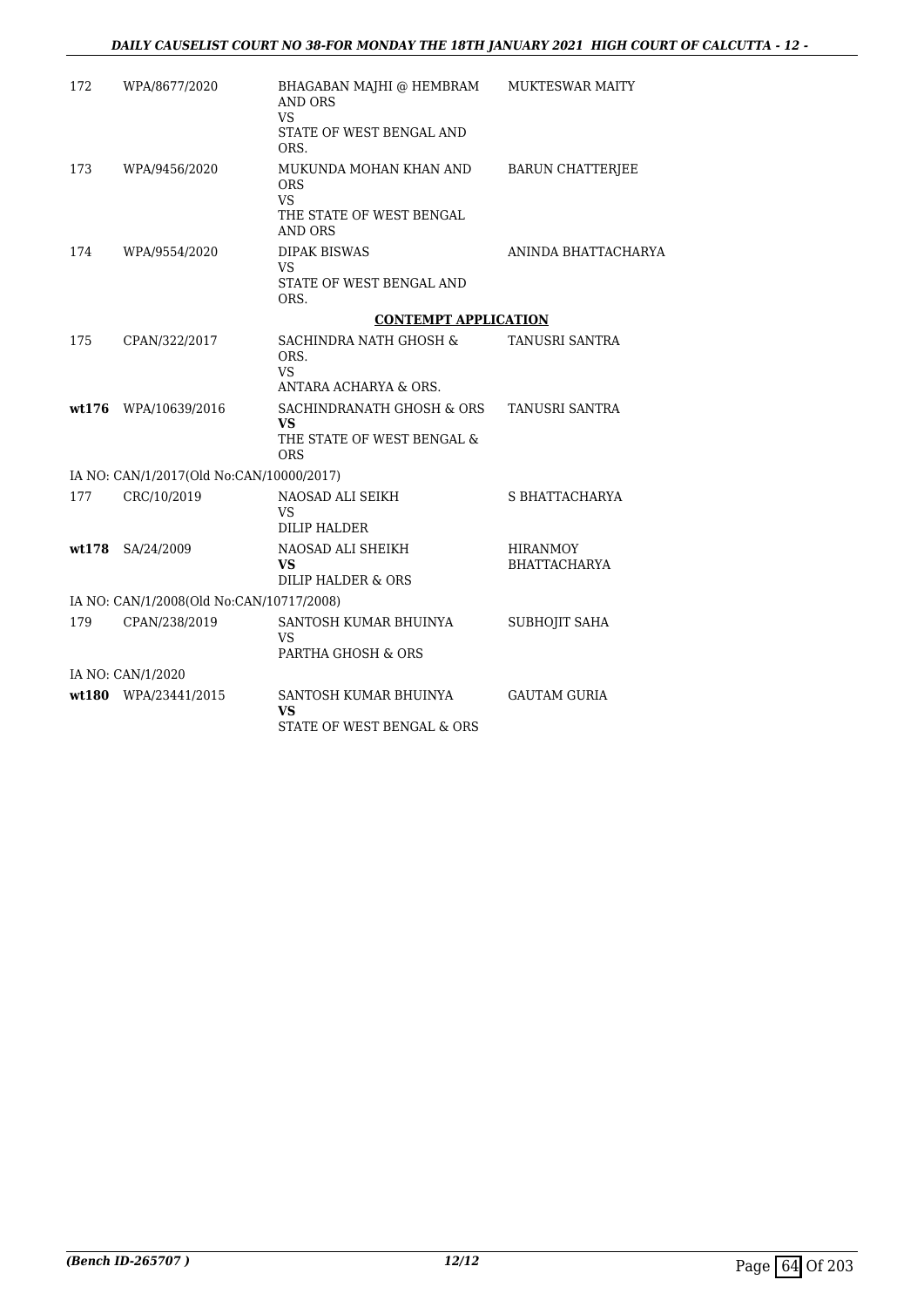

# In The High Court at Calcutta

## **Appellate Side**

**DAILY CAUSELIST For Monday The 18th January 2021**

#### **COURT NO. 9**

#### **SINGLE BENCH (SB - III)**

#### **AT 10:45 AM**

#### **HON'BLE JUSTICE SHIVAKANT PRASAD**

#### **(VIA VIDEO CONFERENCE)**

#### **ON AND FROM MONDAY, THE 11TH JANUARY, 2021 - APPLICATIONS UNDER SECTION 24 OF THE CODE OF CIVIL PROCEDURE, SECOND APPEAL, FIRST MISCELLANEOUS APPEAL, SECOND MISCELLANEOUS APPEAL IRRESPECTIVE OF YEARS INCLUDING APPLICATIONS CONNECTED THERETO.**

**MATTERS RELATING TO CONTEMPT (CIVIL) OF SUB-ORDINATE COURTS TO BE HEARD BY A JUDGE SITTING SINGLY.**

**NOTE: MATTERS WILL BE TAKEN UP THROUGH PHYSICAL HEARING ONLY WHEN BOTH THE PARTIES ARE AGREED.**

#### **TO BE MENTIONED**

1 SAT/65/2020 (Correction) PURNA CHANDRA BISWAS VS RANJIT BHATTACHARYA & ORS SOUMEN BHATTACHARJEE

IA NO: CAN/1/2020(Old No:CAN/2993/2020)

#### **APPLICATION**

2 SAT/2707/2003 SK. MOSLEM KHAN & ORS. VS SABIR ALI KHAN NABAROON KARAK

IA NO: CAN/1/2005(Old No:CAN/16147/2005), CAN/2/2010(Old No:CAN/7521/2010), CAN/3/2014(Old No:CAN/10221/2014), CAN/4/2017(Old No:CAN/10886/2017), CAN/5/2018(Old No:CAN/3954/2018), CAN/6/2019(Old No:CAN/4492/2019)

3 SA/47/2006 BAMAN CH. PANDA VS SNEHAPROVA NANDAN CHANDRADOY ROY

IA NO: CAN/2/2006(Old No:CAN/254/2006), CAN/4/2018(Old No:CAN/6951/2018)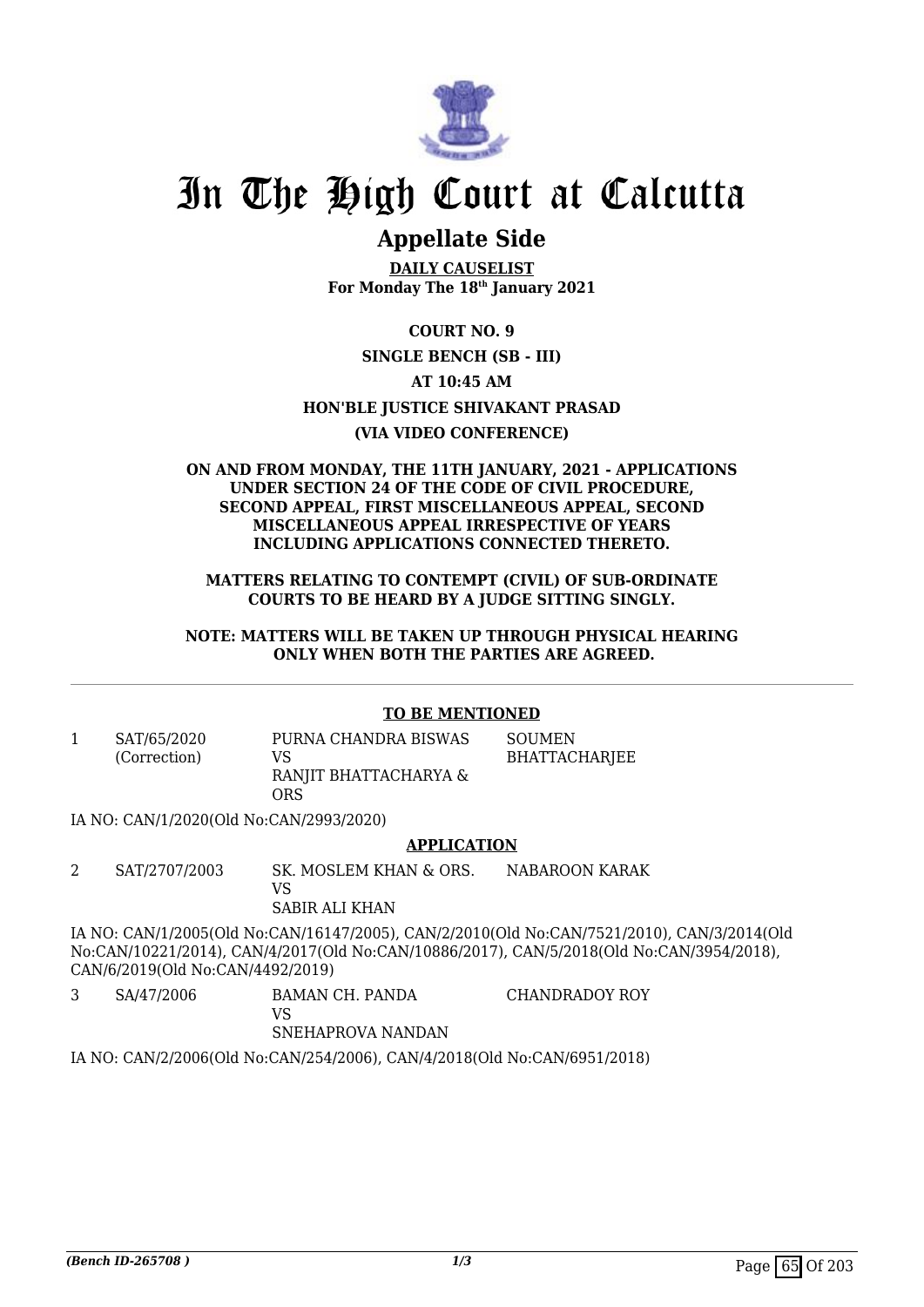| 4  | SAT/276/2010                                                                                                                                     | RABINDRA NATH MONDAL<br>$&$ ORS<br><b>VS</b><br>KUTUB UDDIN NASKAR &<br><b>ORS</b> | <b>ASOK BANERJEE</b>                                                                       |  |  |
|----|--------------------------------------------------------------------------------------------------------------------------------------------------|------------------------------------------------------------------------------------|--------------------------------------------------------------------------------------------|--|--|
|    |                                                                                                                                                  | No:CAN/7805/2014), CAN/4/2014(Old No:CAN/8541/2014)                                | IA NO: CAN/1/2010(Old No:CAN/6193/2010), CAN/2/2010(Old No:CAN/6220/2010), CAN/3/2014(Old  |  |  |
| 5  | SA/48/2016                                                                                                                                       | ALOKE KUMAR DEY<br><b>VS</b><br><b>BIVABASU DEY &amp; ORS.</b>                     | <b>CHANDRADOY ROY</b>                                                                      |  |  |
|    | No:CAN/821/2020)                                                                                                                                 |                                                                                    | IA NO: CAN/1/2013(Old No:CAN/11415/2013), CAN/2/2018(Old No:CAN/5294/2018), CAN/3/2020(Old |  |  |
| 6  | SA/324/2016                                                                                                                                      | SANTOSH KUMAR ACHARYA<br><b>VS</b><br>KRISHNAPADA ACHARYA &<br><b>ANR</b>          | JAYETA KAUNDA                                                                              |  |  |
|    |                                                                                                                                                  | IA NO: CAN/2/2015(Old No:CAN/10751/2015), CAN/3/2018(Old No:CAN/631/2018)          |                                                                                            |  |  |
| 7  | SAT/335/2016                                                                                                                                     | JAMUNA MANNA & ORS.<br>VS                                                          | JAYANTA KR. PAIN                                                                           |  |  |
|    |                                                                                                                                                  | SOVARANI SANTRA & ORS.                                                             |                                                                                            |  |  |
|    | No:CAN/9731/2018)                                                                                                                                |                                                                                    | IA NO: CAN/1/2016(Old No:CAN/7920/2016), CAN/2/2018(Old No:CAN/9730/2018), CAN/3/2018(Old  |  |  |
| 8  | SA/119/2018                                                                                                                                      | <b>DILIP SHAW</b><br><b>VS</b><br><b>MADAN PROSAD SHAW</b>                         | <b>MRS D GANGULY</b>                                                                       |  |  |
|    |                                                                                                                                                  | IA NO: CAN/1/2020(Old No:CAN/3255/2020), CAN/2/2020                                |                                                                                            |  |  |
| 9  | SAT/290/2018                                                                                                                                     | DINABANDHU KUNDU<br><b>VS</b><br><b>GOBINDA CHANDRA</b><br><b>KUNDU</b>            | JAYANTA KUMAR<br>PAIN                                                                      |  |  |
|    |                                                                                                                                                  | IA NO: CAN/1/2018(Old No:CAN/4859/2018), CAN/2/2019(Old No:CAN/1617/2019)          |                                                                                            |  |  |
| 10 | SAT/404/2018                                                                                                                                     | RAM CHANDRA HAZRA<br><b>VS</b><br><b>SWAPAN KUMAR DUTTA &amp;</b><br><b>ANR</b>    | NARENDRA PRASAD<br><b>GUPTA</b>                                                            |  |  |
|    | IA NO: CAN/1/2018(Old No:CAN/7697/2018)                                                                                                          |                                                                                    |                                                                                            |  |  |
| 11 | SAT/419/2018                                                                                                                                     | SK. GOLAM MAULA<br>(SULTAN) & ORS<br><b>VS</b><br>SK. SARIFUL HAQUE & ORS          | <b>SYED SHAMSUL</b><br><b>AREFIN</b>                                                       |  |  |
|    | IA NO: CAN/1/2018(Old No:CAN/8014/2018), CAN/2/2018(Old No:CAN/9446/2018), CAN/3/2019(Old<br>No:CAN/4468/2019), CAN/4/2019(Old No:CAN/9659/2019) |                                                                                    |                                                                                            |  |  |
| 12 | SAT/8/2019                                                                                                                                       | MOHANLAL JANA & ORS<br>VS<br><b>SRIHARI JANA &amp; ORS</b>                         | <b>KARTIK DAS</b>                                                                          |  |  |
|    | IA NO: CAN/1/2019(Old No:CAN/12598/2019)                                                                                                         |                                                                                    |                                                                                            |  |  |
| 13 | SAT/151/2019                                                                                                                                     | SHEFALI DUTTA & ORS<br><b>VS</b><br><b>BAIDYA NATH DUTTA</b>                       | <b>KAUSTAV</b><br><b>BAHTTACHARYA</b>                                                      |  |  |
|    | IA NO: CAN/1/2020(Old No:CAN/3500/2020)                                                                                                          |                                                                                    |                                                                                            |  |  |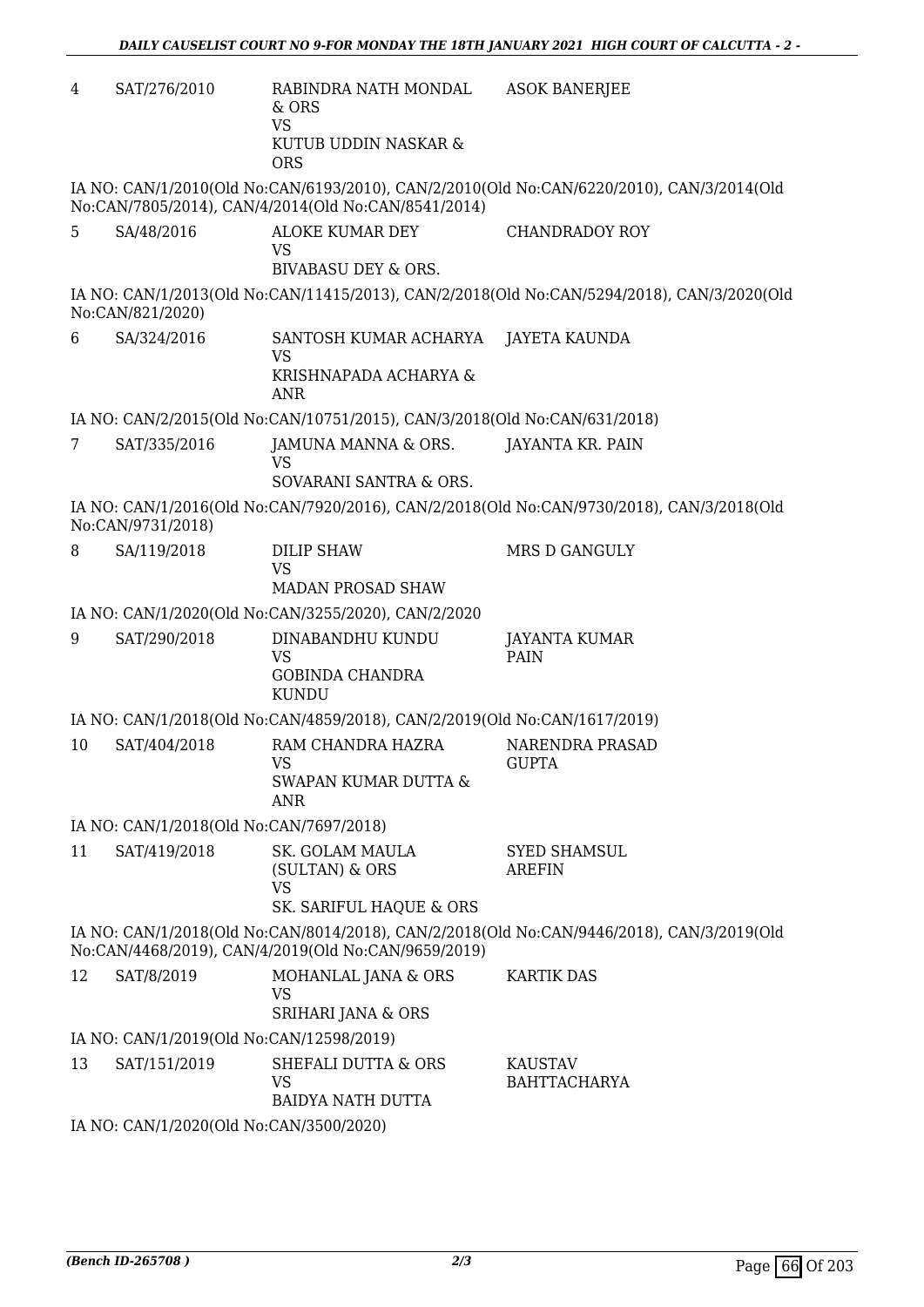| 14 | CO/3052/2019                                                                                                                    | PRIYANKA SAO GUPTA<br><b>VS</b>                                            | <b>SAMIR KUMAR</b><br><b>ADHIKARI</b> |
|----|---------------------------------------------------------------------------------------------------------------------------------|----------------------------------------------------------------------------|---------------------------------------|
|    |                                                                                                                                 | SANDIP KUMAR SAO                                                           |                                       |
|    | IA NO: CAN/1/2020(Old No:CAN/1670/2020)                                                                                         |                                                                            |                                       |
| 15 | SA/7/2020                                                                                                                       | LAXMIBALA PRAMANIK &<br><b>ORS</b><br><b>VS</b><br>PANKAJ CHANDA & ORS     | RAJNARAYAN DATTA                      |
|    | IA NO: CAN/1/2017(Old No:CAN/3181/2017)                                                                                         |                                                                            |                                       |
|    |                                                                                                                                 | <b>MOTION</b>                                                              |                                       |
|    |                                                                                                                                 |                                                                            |                                       |
| 16 | CO/99/2021                                                                                                                      | <b>JYOTI ADHIKARY</b><br><b>VS</b>                                         | NIMAI CHANDRA<br><b>KONAR</b>         |
|    |                                                                                                                                 | ABHIJIT ADHIKARY                                                           |                                       |
|    |                                                                                                                                 | <b>FINAL HEARING</b>                                                       |                                       |
| 17 | SAT/114/2011                                                                                                                    | <b>SUNITI PROVA SAHA</b>                                                   | <b>SUTAPA</b>                         |
|    |                                                                                                                                 | <b>VS</b><br><b>GOPA GUHA ROY &amp; ANR</b>                                | <b>ROYCHOUDHURY</b>                   |
| 18 | SMA/34/2013                                                                                                                     | <b>SOMA GHOSH &amp; ANR</b><br><b>VS</b>                                   | <b>SUBHABRATA DAS</b>                 |
|    |                                                                                                                                 | JAGANNATH DEY & ORS                                                        |                                       |
|    |                                                                                                                                 | IA NO: CAN/3/2014(Old No:CAN/323/2014), CAN/5/2018(Old No:CAN/3553/2018)   |                                       |
| 19 | FMA/3453/2013                                                                                                                   | <b>KUMAR BOSE</b><br><b>VS</b>                                             | <b>BHUSHAN JAIN</b>                   |
|    |                                                                                                                                 | SWAPAN BAGCHI & ORS.                                                       |                                       |
|    |                                                                                                                                 | IA NO: CAN/2/2015(Old No:CAN/2181/2015), CAN/3/2018(Old No:CAN/3103/2018)  |                                       |
|    | wt20 COT/85/2013                                                                                                                | <b>SWAPAN BAGCHI</b><br><b>VS</b><br>KUMAR BOSE & ORS                      | TANMOY MUKHERJEE                      |
|    |                                                                                                                                 |                                                                            |                                       |
| 21 | SA/247/2017<br>$(PT I + II$<br>+OS+1PB+7LCR +2 BANERJEE &ORS<br>COVER FILE + (RI<br>CARD NOT FOUND) PRADIP BHAR<br>(19.01.2021) | SRI LAXMIJANARDAN DEITY<br>REP.BY SEBAITS SOMNATH<br><b>VS</b>             | KUSHAL CHATTERJEE                     |
|    | IA NO: CAN/2/2019(Old No:CAN/11908/2019)                                                                                        |                                                                            |                                       |
|    |                                                                                                                                 | <b>PART HEARD MATTERS</b>                                                  |                                       |
| 22 | CRR/1323/2019<br>(2 P.M.)                                                                                                       | DR ARCHANA<br><b>VS</b><br><b>STATE OF WEST BENGAL &amp;</b><br><b>ANR</b> | TANUSREE DAS                          |

IA NO: CRAN/2/2020(Old No:CRAN/793/2020)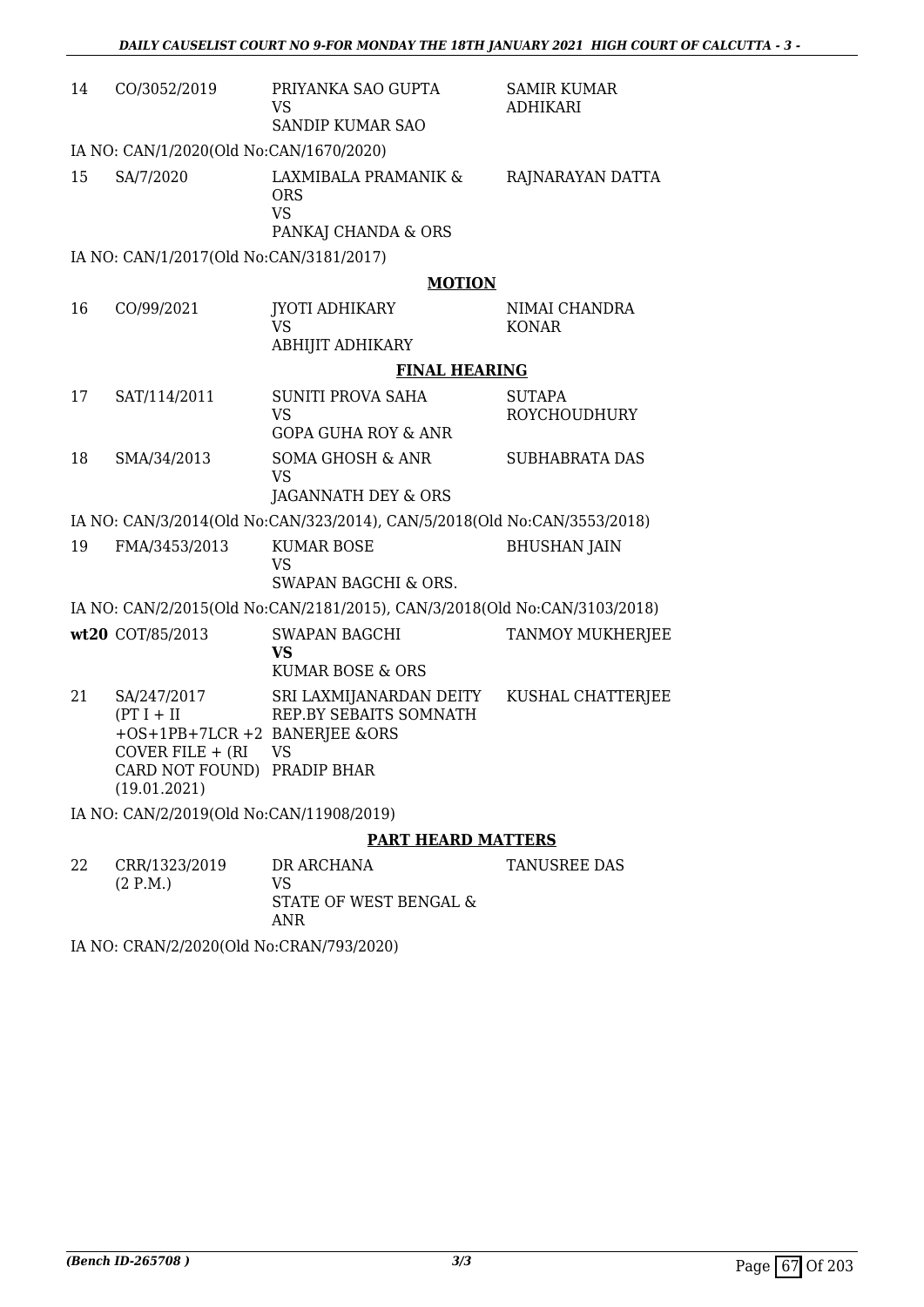

# In The High Court at Calcutta

## **Appellate Side**

**DAILY CAUSELIST For Monday The 18th January 2021**

**COURT NO. 13**

**SINGLE BENCH (SB - IV)**

**AT 10:45 AM**

**HON'BLE JUSTICE RAJASEKHAR MANTHA**

**(VIA VIDEO CONFERENCE)**

**ON AND FROM MONDAY, THE 11TH JANUARY, 2021- ROSTER NOTIFIED ON 8TH JANUARY, 2021 IS MODIFIED TO THE FOLLOWING EXTENT :- MATTERS (MOTIONS & HEARING) UNDER ARTICLE 226 OF THE CONSTITUTION RELATING TO SERVICE UNDER GROUP VI AND APPLICATIONS CONNECTED THERETO; MATTERS (MOTIONS & HEARING) UNDER ARTICLE 226 OF THE CONSTITUTION RELATING TO ALL SERVICE MATTERS RELATING TO PANCHAYATS AND CO-OPERATIVE SOCIETIES UNDER GROUP V AND APPLICATIONS CONNECTED THERETO; HEARING OF WRIT PETITIONS IRRESPECTIVE OF CLASSIFICATIONS AND APPLICATIONS CONNECTED THERETO**

**NOTE :**

**1. MENTIONING WILL BE ALLOWED, AT THE FIRST SITTING OF THE COURT, UPON BEING LISTED AS "TO BE MENTIONED" ONLY IN THE VIRTUAL MODE AS PER NOTIFICATION NO. 4286-RG DATED 27.11.2020 FOLLOWING THE PRESCRIBED PROCEDURE. 2. ALL THE LISTED MATTERS WILL BE TAKEN UP SERIALLY, UNLESS OTHERWISE FIXED. 3. APPELLATE SIDE MATTERS WILL CONTINUE AFTER COMPLETION OF ORIGINAL SIDE.**

#### **TO BE MENTIONED**

|   | FMAT/522/2018<br>(For correction)               | RABEYA BIBI<br>VS<br><b>BINA DAS &amp; ORS</b>         | L M GHOSH |
|---|-------------------------------------------------|--------------------------------------------------------|-----------|
|   | IA NO: CAN/1/2019(Old No:CAN/8225/2019)         |                                                        |           |
|   |                                                 | <b>SPECIALLY FIXED MATTERS</b>                         |           |
| 2 | WPA/14592/2014<br>$(18.01.2021$ at 3.00<br>p.m. | <b>SMT SAROJ AGARWAL</b><br>VS<br>UNION OF INDIA & ORS | A SEN     |

UNION OF INDIA & ORS

#### **CONTEMPT APPLICATION**

3 WPA/5728/2019 (22.01.2021) PARESH KUMAR **MUKHERIEE** VS BIRBHUM DISTRICT CENTRAL COOPERATIVE BANK LTD. & ORS SANKHA SUBHRA RAY

IA NO: CAN/1/2019(Old No:CAN/8698/2019)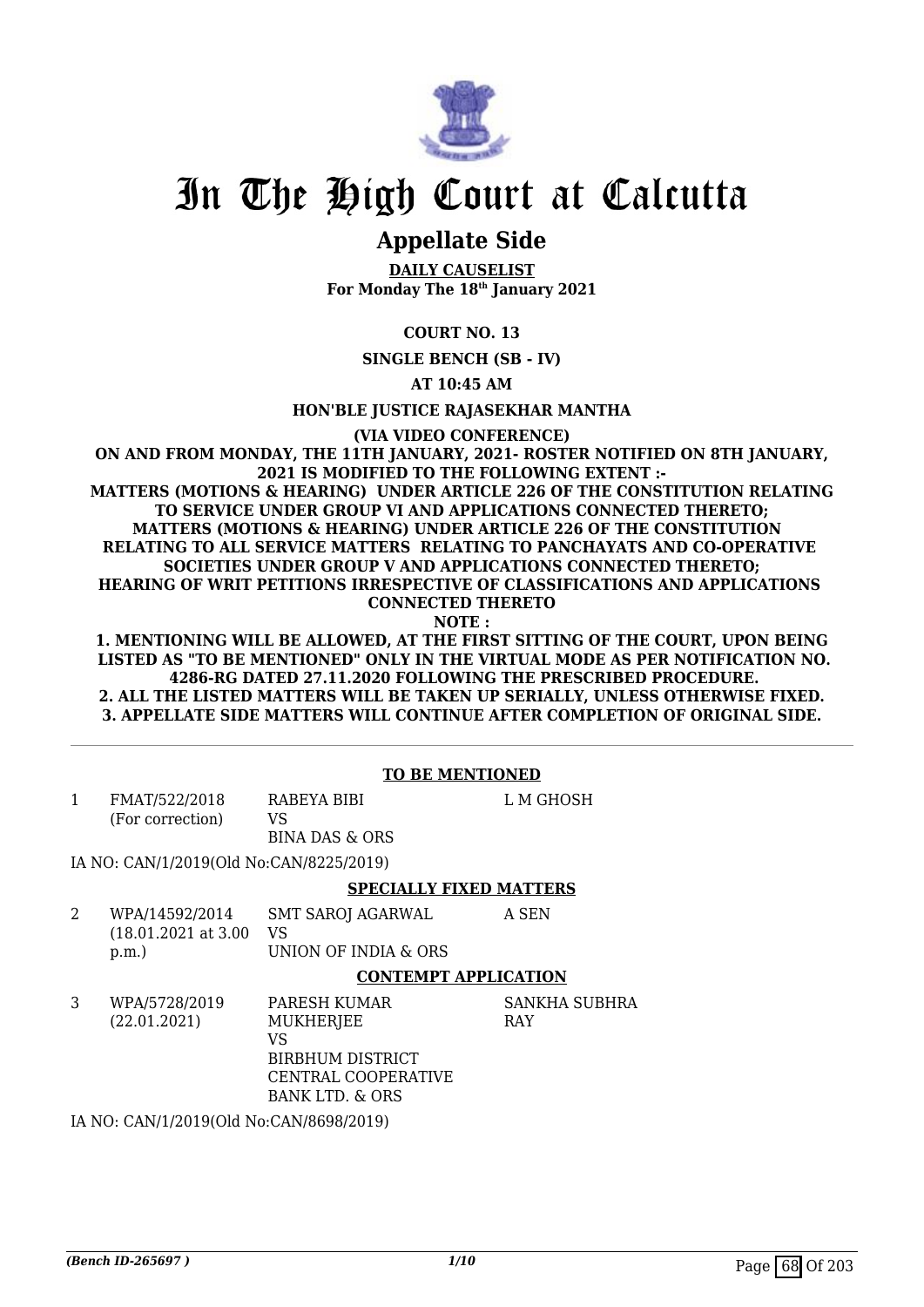|    | wt4 CPAN/1344/2019            | PARESH KUMAR<br>MUKHERJEE<br><b>VS</b><br>P MOHAN GANDHI & ORS                                        | SANKHA SUBHRA<br><b>RAY</b>           |
|----|-------------------------------|-------------------------------------------------------------------------------------------------------|---------------------------------------|
|    |                               | <b>MOTION (GROUP VI)</b>                                                                              |                                       |
| 5  | WPA/719/2016                  | MANGAL DEOJHA<br><b>VS</b><br>STATE OF WEST BENGAL                                                    | <b>MAHESWARI</b><br><b>SHARMA</b>     |
| 6  | WPA/27909/2017                | <b>RAVI KUMAR</b><br><b>VS</b><br>UNION OF INDIA & ORS                                                | <b>SAMRAT DEY PAUL</b>                |
| 7  | WPA/1192/2020                 | KRISHNA KR SHARMA<br><b>VS</b><br>UNION OF INDIA & ORS                                                | <b>SUMAN MAJUMDER</b>                 |
| 8  | WPA/4532/2020                 | PRASANTA KUMAR DE &<br><b>ORS</b><br><b>VS</b><br>STATE OF WEST BENGAL &<br><b>ORS</b>                | JAYANTA MITRA                         |
| 9  | WPA/4658/2020                 | <b>EX- SEPOY RAMBABU</b><br><b>BAMMIDI</b><br><b>VS</b><br>UNION OF INDIA & ORS                       | <b>INDRANI GUPTA</b>                  |
| 10 | WPA/4740/2020<br>(19.01.2021) | <b>BEAUTY MONDAL</b><br><b>VS</b><br>STATE OF WEST BENGAL &<br><b>ORS</b>                             | <b>SUMALYA</b><br><b>CHAKRABORTY</b>  |
| 11 | WPA/4816/2020                 | PARITOSH KUMAR PATRA<br><b>VS</b><br><b>WBSEDC LTD &amp; ORS</b>                                      | <b>GUDDU SINGH</b>                    |
| 12 | WPA/4886/2020                 | ROMI GUPTA ALIAS ROMI<br><b>GUPTA</b><br><b>VS</b><br><b>STATE OF WEST BENGAL &amp;</b><br><b>ORS</b> | SOURAV SENGUPTA                       |
| 13 | WPA/4889/2020                 | ANITA DAS (RAJAK)<br><b>VS</b><br>STATE OF WEST BENGAL &<br><b>ORS</b>                                | <b>ARKADIPTA</b><br><b>SENGUPTA</b>   |
| 14 | WPA/4997/2020                 | MAKSUDA KHATUN BIBI<br><b>VS</b><br>UNION OF INDIA & ORS                                              | DEBABRATA MONDAL                      |
| 15 | WPA/5016/2020<br>(19.01.2021) | DEBASIS MUKERJEE<br>VS<br><b>IDBI LTD. &amp; ORS</b>                                                  | <b>SAMIT DUTTA</b>                    |
|    | IA NO: CAN/1/2020             |                                                                                                       |                                       |
| 16 | WPA/5029/2020                 | <b>MUKUL ROY</b><br><b>VS</b><br>UNION OF INDIA & ORS                                                 | KANAI LAL DUTTA                       |
| 17 | WPA/8216/2020<br>(20.01.2021) | <b>SMT SUMITRA HEMBRAM</b><br>AND ORS<br><b>VS</b><br>Union of India AND ORS                          | <b>SAMIR KUMAR</b><br><b>ADHIKARI</b> |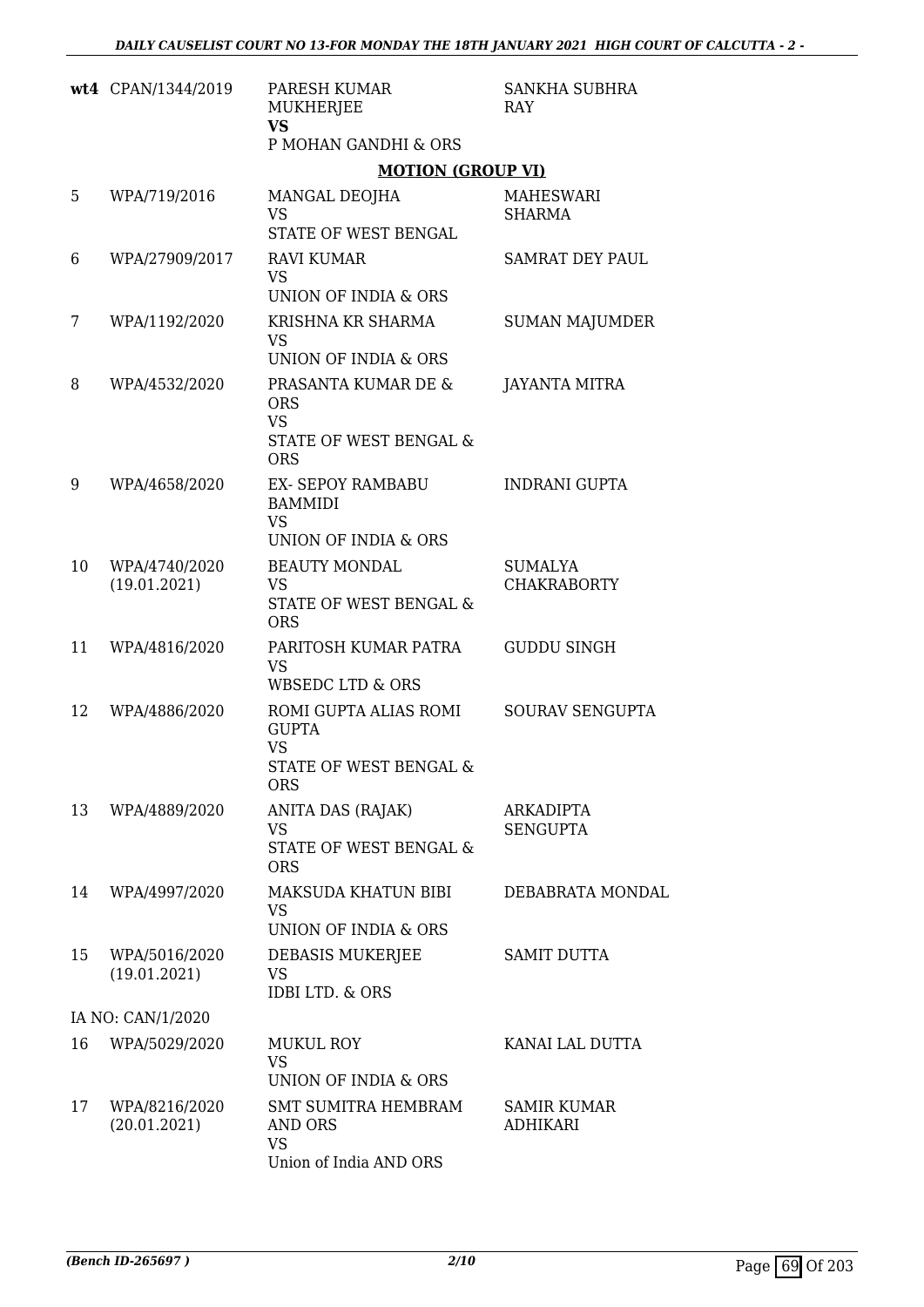| 18 | WPA/8926/2020<br>(25.01.2021)  | SUBRATA BHATTACHARYYA<br><b>VS</b><br>Union of India AND ORS                       | <b>MOYUKH</b><br><b>MUKHERJEE</b>  |
|----|--------------------------------|------------------------------------------------------------------------------------|------------------------------------|
| 19 | WPA/9758/2020                  | <b>SURAJIT PAL</b><br><b>VS</b><br>UNION OF INDIA AND ANR                          | <b>RAJIB GHOSH</b>                 |
| 20 | WPA/10117/2020<br>(20.01.2021) | <b>SUCHITRA BISWAS</b><br><b>VS</b><br>STATE OF WEST BENGAL<br>AND ORS.            | <b>SUVOM DUTTA</b>                 |
| 21 | WPA/10154/2020<br>(19.01.2021) | KAMDEV KUMAR SAW<br><b>VS</b><br>Union of India                                    | ARPA CHAKRABORTY                   |
| 22 | WPA/10172/2020<br>(21.01.2021) | <b>BISWAJIT CHAKRABORTY</b><br><b>VS</b><br>STATE OF WEST BENGAL<br>AND ORS.       | KANAKENDU<br><b>CHAKRABORTY</b>    |
| 23 | WPA/10195/2020<br>(19.01.2021) | RAJESH KUMAR SINGH<br><b>VS</b><br>UNION OF INDIA AND ORS.                         | PRATIK MAJUMDER                    |
| 24 | WPA/10202/2020                 | AVRAJYOTI BHOWMICK<br><b>VS</b><br>State of West Bengal                            | <b>JAYED HOSSAIN</b>               |
| 25 | WPA/10237/2020<br>(21.01.2021) | <b>ARUP KUMAR BOSE</b><br><b>VS</b><br>STATE OF WEST BENGAL<br>AND ORS.            | DIP JYOTI<br><b>CHAKRABORTY</b>    |
| 26 | WPA/10271/2020<br>(19.01.2021) | AKHILESH KUMAR SHARMA<br>VS<br><b>DAMODAR VALLEY</b><br><b>CORPORATION AND ORS</b> | <b>SOUMIK SEN</b>                  |
| 27 | WPA/10298/2020<br>(20.01.2021) | RAJU KUMAR SAH<br><b>VS</b><br>THE DIRECTOR GEN., CRPF<br><b>AND ORS</b>           | <b>SANKHA SUBHRA</b><br><b>ROY</b> |
| 28 | WPA/10398/2020<br>(22.01.2021) | <b>ASIM PATUA</b><br>VS<br>UNION OF INDIA AND ORS.                                 | PROSENJIT<br><b>MUKHERJEE</b>      |
| 29 | WPA/10405/2020<br>(21.01.2021) | SUPARNA SADHUKHAN<br><b>VS</b><br>UNION OF INDIA AND ORS.                          | RAJIB GHOSH                        |
| 30 | WPA/10441/2020<br>21.01.2021)  | <b>SMT RASHMONI HELA</b><br>VS<br>STATE BANK OF INDIA AND<br><b>ORS</b>            | DYUTIMAN BANERJEE                  |
| 31 | WPA/10524/2020<br>(21.01.2021) | MOHIDUL ISLAM<br><b>VS</b><br>STATE OF WEST BENGAL<br>AND ORS.                     | ARGHYA<br><b>CHAKRABARTI</b>       |
| 32 | WPA/10530/2020<br>(19.01.2021) | KAUSHIK BHATTACHARYA<br>VS<br>PUBLIC SERVICE<br><b>COMMISSION AND OTHERS</b>       | <b>UJJAL RAY</b>                   |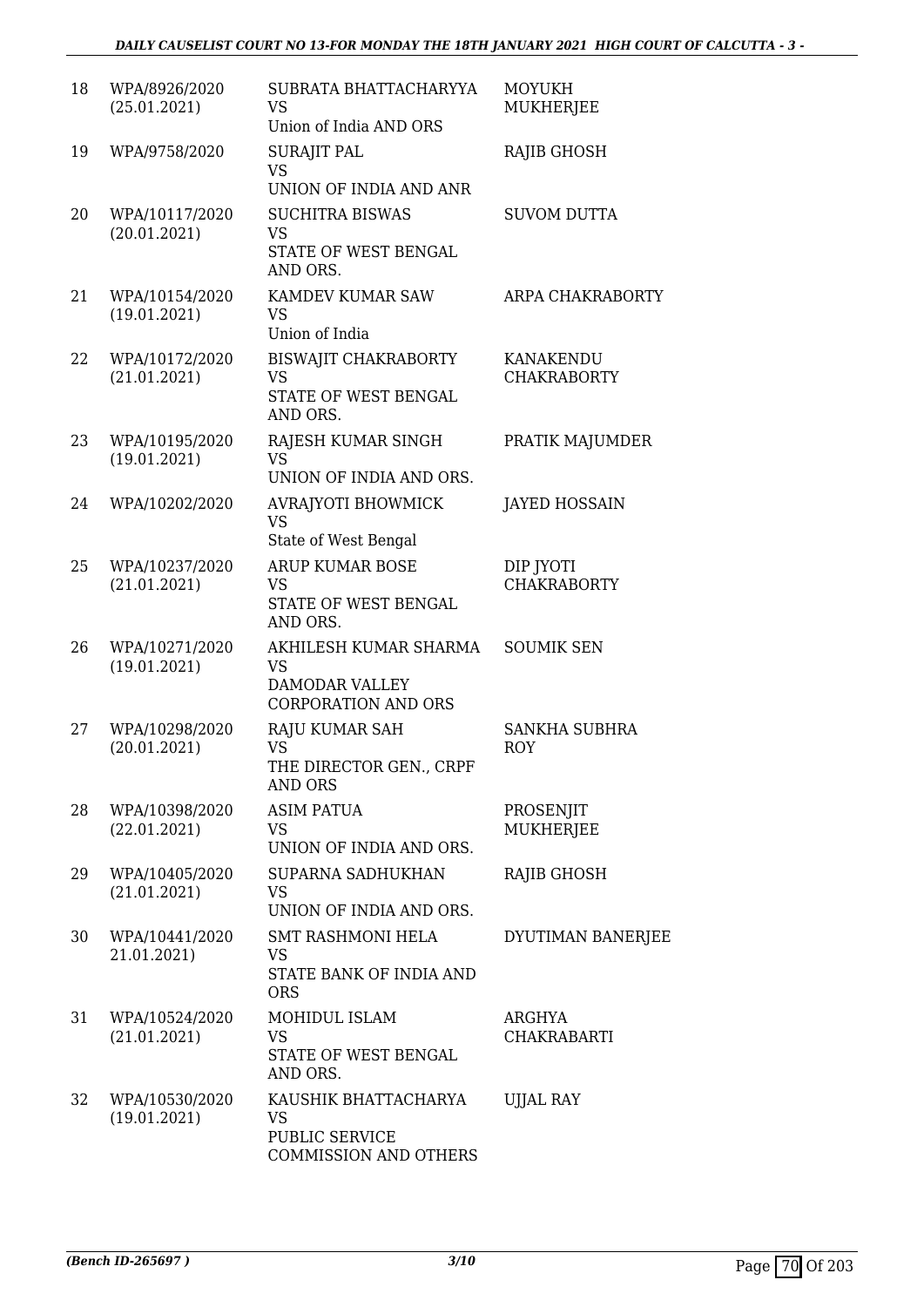| 33 | WPA/10681/2020                 | KESHAB CHANDRA SARKAR<br><b>AND ORS</b><br><b>VS</b><br>THE STATE OF WEST<br><b>BENGAL AND ORS</b>                                    | <b>TANUJA BASAK</b>                 |
|----|--------------------------------|---------------------------------------------------------------------------------------------------------------------------------------|-------------------------------------|
| 34 | WPA/10687/2020<br>(19.01.2021) | <b>BOARD OF TRUSTEES FOR</b><br><b>SHYAMA PRASAD</b><br>MOOKERJEE PORT, KOL AND<br><b>ANR</b><br><b>VS</b><br>UNION OF INDIA AND ORS. | <b>SOUMEN GHOHS</b>                 |
| 35 | WPA/10723/2020<br>(19.01.2021) | <b>NEKBAR HOSSSAIN</b><br><b>VS</b><br>UNION OF INDIA AND ORS.                                                                        | <b>SK MUJIBAR</b><br><b>RAHAMAN</b> |
| 36 | WPA/10728/2020<br>(21.01.2021) | RAJENDRA PRASAD YADAV<br><b>VS</b><br>UNION OF INDIA AND ORS.                                                                         | PRATIK MAJUMDER                     |
| 37 | WPA/10780/2020<br>27.01.2021)  | <b>ASIT KUMAR ROY</b><br><b>VS</b><br>THE BANGIYA GRAMIN<br>BIKASH BANK AND ORS.                                                      | PARTHA SARKAR                       |
| 38 | WPA/10817/2020<br>(20.01.2021) | <b>BAHARI BARUI</b><br><b>VS</b><br><b>EASTERN COALFIELDS</b><br><b>LIMITED</b>                                                       | <b>U.S.AGARWAL</b>                  |
| 39 | WPA/10820/2020<br>(20.01.2021) | <b>DUKHINI BHUIYA</b><br><b>VS</b><br><b>EASTERN COALFIELDS</b><br><b>LIMITED</b>                                                     | <b>U.S. AGARWAL</b>                 |
| 40 | WPA/10822/2020<br>(20.01.2021) | <b>BALIKA HARI</b><br><b>VS</b><br>EASTERN COALFIELDS<br><b>LIMITED</b>                                                               | <b>U.S. AGARWAL</b>                 |
| 41 | WPA/10866/2020<br>(19.01.2021) | <b>AVIJIT GAYEN</b><br>VS<br>CALCUTTA STATE<br>TRANSPORT CORPORATION                                                                  | <b>SUKANTA GHOSH</b>                |
| 42 | WPA/10940/2020                 | ASIM KUMAR ACHARYA<br><b>VS</b><br>STATE OF WEST BENGAL<br>AND ORS.                                                                   | <b>AMRITA CHEL</b>                  |
| 43 | WPA/10992/2020<br>(21.01.2021) | <b>DHANI TUDU</b><br>VS<br>STATE OF WEST BENGAL<br>AND ORS.                                                                           | Malay Bhattacharyya                 |
| 44 | WPA/11016/2020<br>(19.01.2021) | <b>NAZMA KHATUN</b><br><b>VS</b><br>STATE OF WEST BENGAL<br>AND ORS.                                                                  | <b>SAMIRAN MANDAL</b>               |
| 45 | WPA/11043/2020                 | PREM KUMAR SINGH<br><b>VS</b><br>UNION OF INDIA AND ORS                                                                               | FARAH ANJUM                         |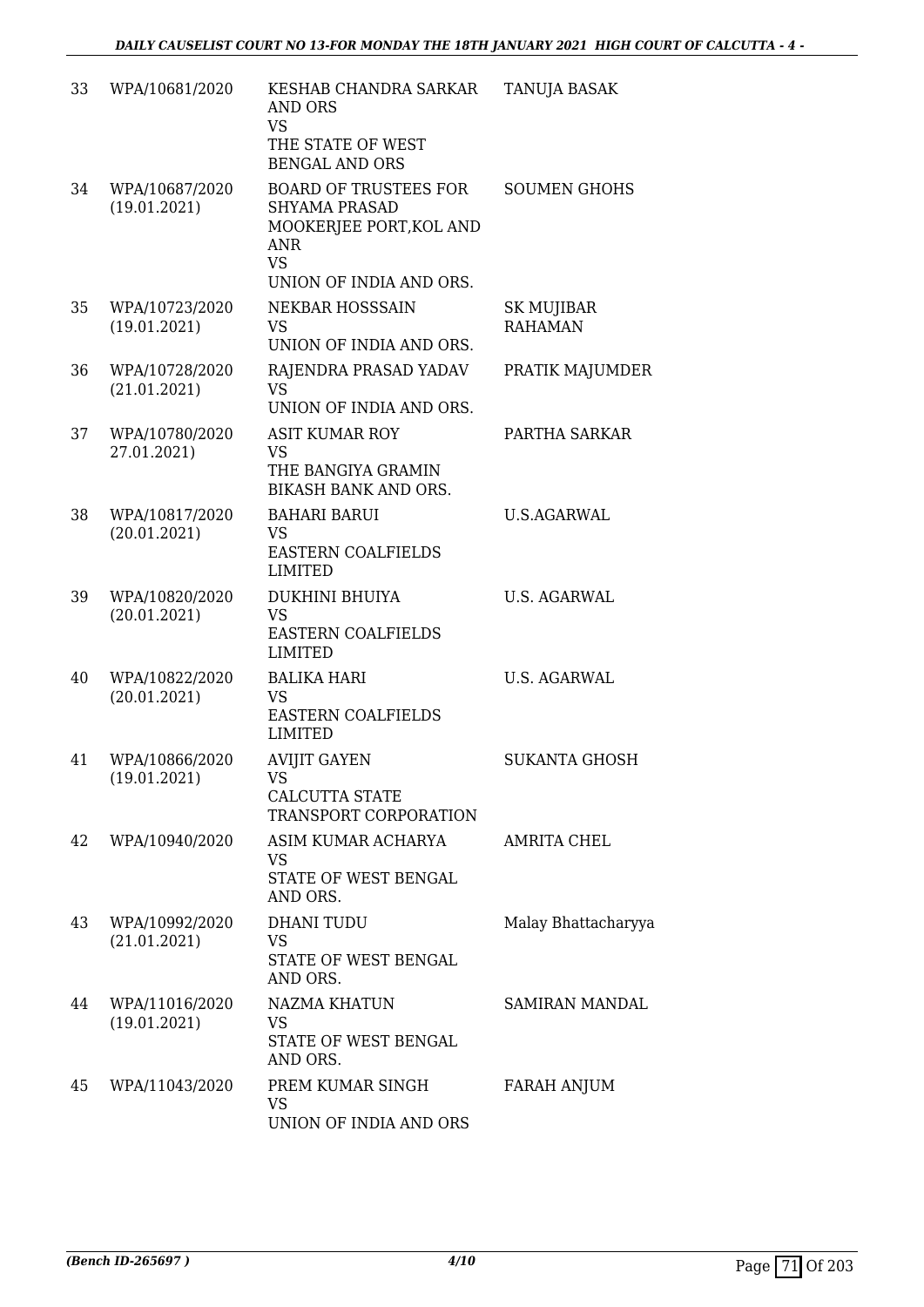| 46 | WPA/11056/2020<br>(20.01.2021) | RITA ROY (MAITY)<br><b>VS</b><br>STATE OF WEST BENGAL<br>AND ORS.                                                                                              | <b>DILIP KUMAR SADHU</b>           |
|----|--------------------------------|----------------------------------------------------------------------------------------------------------------------------------------------------------------|------------------------------------|
| 47 | WPA/11077/2020                 | MD. PIYARU<br><b>VS</b><br>STATE OF WEST BENGAL<br>AND ORS.                                                                                                    | <b>JOY CHAKRABORTY</b>             |
| 48 | WPA/11081/2020                 | DOYEL MUKHERJEE<br><b>VS</b><br>THE MANAGER, UNITED<br><b>INDIAN INSURANCE</b><br><b>COMPANY LIMITED AND</b><br><b>ANOTHER</b>                                 | PALLAB MOHAN<br><b>CHAKRABORTI</b> |
| 49 | WPA/11104/2020<br>(20.01.2021) | SHIBPADA MONDAL<br><b>VS</b><br>STATE OF WEST BENGAL<br>AND ORS.                                                                                               | <b>SK SAMSUL AREFIN</b>            |
| 50 | WPA/11121/2020<br>(29.01.2021) | <b>GOUTAM SARKAR</b><br><b>VS</b><br>STATE OF WEST BENGAL<br>AND ORS.                                                                                          | MD HAFIJ ALI                       |
| 51 | WPA/11163/2020                 | <b>BIPLAB PRASAD MALI</b><br><b>VS</b><br>STATE OF WEST BENGAL<br>AND ORS.                                                                                     | RATUL GHOSH                        |
| 52 | WPA/11245/2020<br>(25.01.2021) | MUKUL CHANDRA BERA<br><b>VS</b><br>UNION OF INDIA AND ORS.                                                                                                     | MISTHI SAHA                        |
| 53 | WPA/11263/2020                 | <b>AKASH GANTAIT</b><br><b>VS</b><br>THE PRESIDING OFFICER,<br>CENTRAL GOVERNMENT<br>INDUSTRIAL TRIBUNAL-<br><b>CUM-LABOUR COURT</b><br><b>ASANSOL AND ORS</b> | <b>MADHUSUDAN</b><br><b>MANDAL</b> |
| 54 | WPA/11280/2020                 | <b>NAZMA SARDAR</b><br><b>VS</b><br>STATE OF WEST BENGAL<br>AND ORS.                                                                                           | <b>ANJAN DUTTA</b>                 |
| 55 | WPA/11300/2020<br>(19.01.2021) | <b>BHOLANATH SHAW</b><br>VS.<br>THE REGISTRAR OF<br>APPELLATE SIDE, HIGH<br>COURT CALCUTTA AND ORS                                                             | <b>SUDIPA BANERJEE</b>             |
| 56 | WPA/11318/2020                 | DR. TAPAS KUMAR<br>MUKHERJEE<br><b>VS</b><br>UNION OF INDIA AND ORS.                                                                                           | DEBISREE ADHIKARY                  |
| 57 | WPA/11359/2020                 | SASANKA SEKHAR<br><b>DEBNATH</b><br><b>VS</b><br>THE UNIVERSITY GRANTS<br>COMMISSION                                                                           | DEBABRATA DAS<br><b>GUPTA</b>      |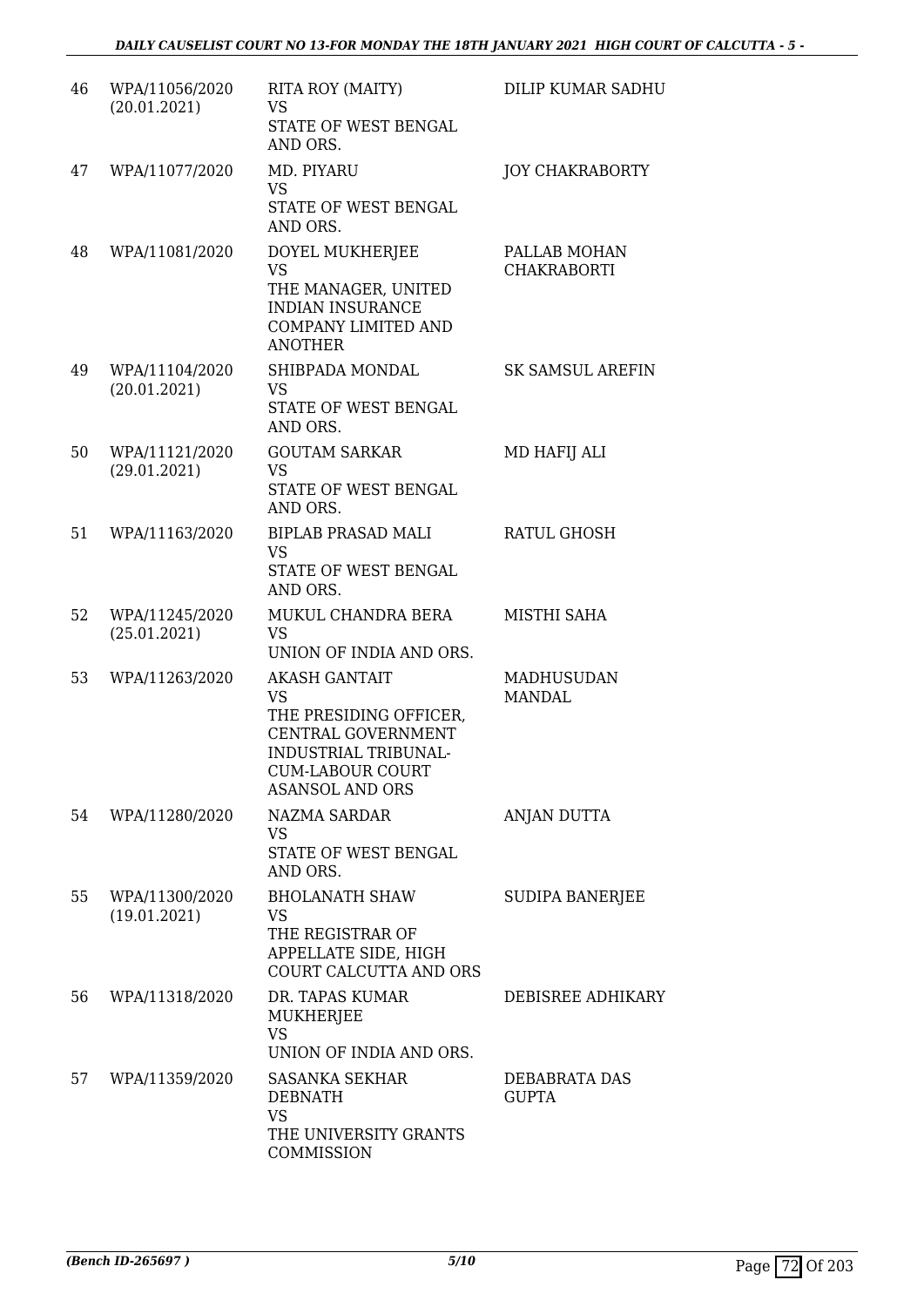| 58 | WPA/11411/2020                 | <b>MANASH GHOSH</b><br><b>VS</b><br>UNION OF INDIA AND ORS.                                                 | DEBABRATA MANDAL                        |
|----|--------------------------------|-------------------------------------------------------------------------------------------------------------|-----------------------------------------|
| 59 | WPA/11420/2020<br>(25.01.2021) | <b>UDAY CHAND GHOSH</b><br><b>VS</b><br>UNION OF INDIA AND ORS.                                             | ARPAN SINHA                             |
| 60 | WPA/11464/2020                 | DEBASHMITA DUTTA<br><b>VS</b><br>STATE BANK OF INDIA AND<br><b>ORS</b>                                      | <b>BISWAPRIYA</b><br><b>SAMANTA</b>     |
| 61 | WPA/11471/2020<br>(25.01.2021) | <b>MAMATA DAS</b><br><b>VS</b><br>STATE OF WEST BENGAL<br>AND ORS.                                          | MD.HAFIZ ALI                            |
| 62 | WPA/11473/2020                 | JAGADISH PRADHAN<br><b>VS</b><br>STATE OF WEST BENGAL<br>AND ORS.                                           | MD. HAFIZ ALI                           |
| 63 | WPA/11568/2020                 | <b>BARUN KUMAR SAHA</b><br><b>VS</b><br><b>CALCUTTA STATE</b><br>TRANSPORT CORPORATION<br><b>AND OTHERS</b> | <b>SUSMITA DEY</b>                      |
| 64 | WPA/11574/2020                 | ANANDAMOY CHATTERJEE<br><b>VS</b><br>UNION OF INDIA AND ORS.                                                | <b>ARUN KUMAR</b><br><b>CHAKRABORTY</b> |
| 65 | WPA/11577/2020                 | <b>ABHHOY CHARAN BASU</b><br><b>VS</b><br>PASCHIM BANGA GRAMIN<br><b>BANK AND ORS</b>                       | SOUMYAJIT MISHRA                        |
| 66 | WPA/11599/2020                 | <b>GANESH JANA</b><br><b>VS</b><br>State of West Bengal                                                     | <b>BHASKAR SETH</b>                     |
| 67 | WPA/11600/2020                 | NIMAI PAL<br><b>VS</b><br>STATE OF WEST BENGAL<br>AND ORS.                                                  | <b>ASHOK HALDER</b>                     |
| 68 | WPA/11609/2020                 | RATNA KARANJAI IN<br><b>PERSON</b><br><b>VS</b><br>UNION OF INDIA AND ORS.                                  | RATNA KARANJAI IN<br><b>PERSON</b>      |
| 69 | WPA/11612/2020                 | PRASANTA HALDER<br><b>VS</b><br>STATE OF WEST BENGAL<br>AND ORS.                                            | ROMA ROY                                |
| 70 | WPA/11643/2020                 | <b>RINA SINGH</b><br><b>VS</b><br>STATE OF WEST BENGAL<br>AND ORS.                                          | <b>CHUMKI DAS</b><br><b>BAIRAGYA</b>    |
| 71 | WPA/11648/2020                 | APURBA CHAKRABORTY<br><b>VS</b><br>STATE OF WEST BENGAL<br>AND ORS.                                         | NARAYAN DEBNATH                         |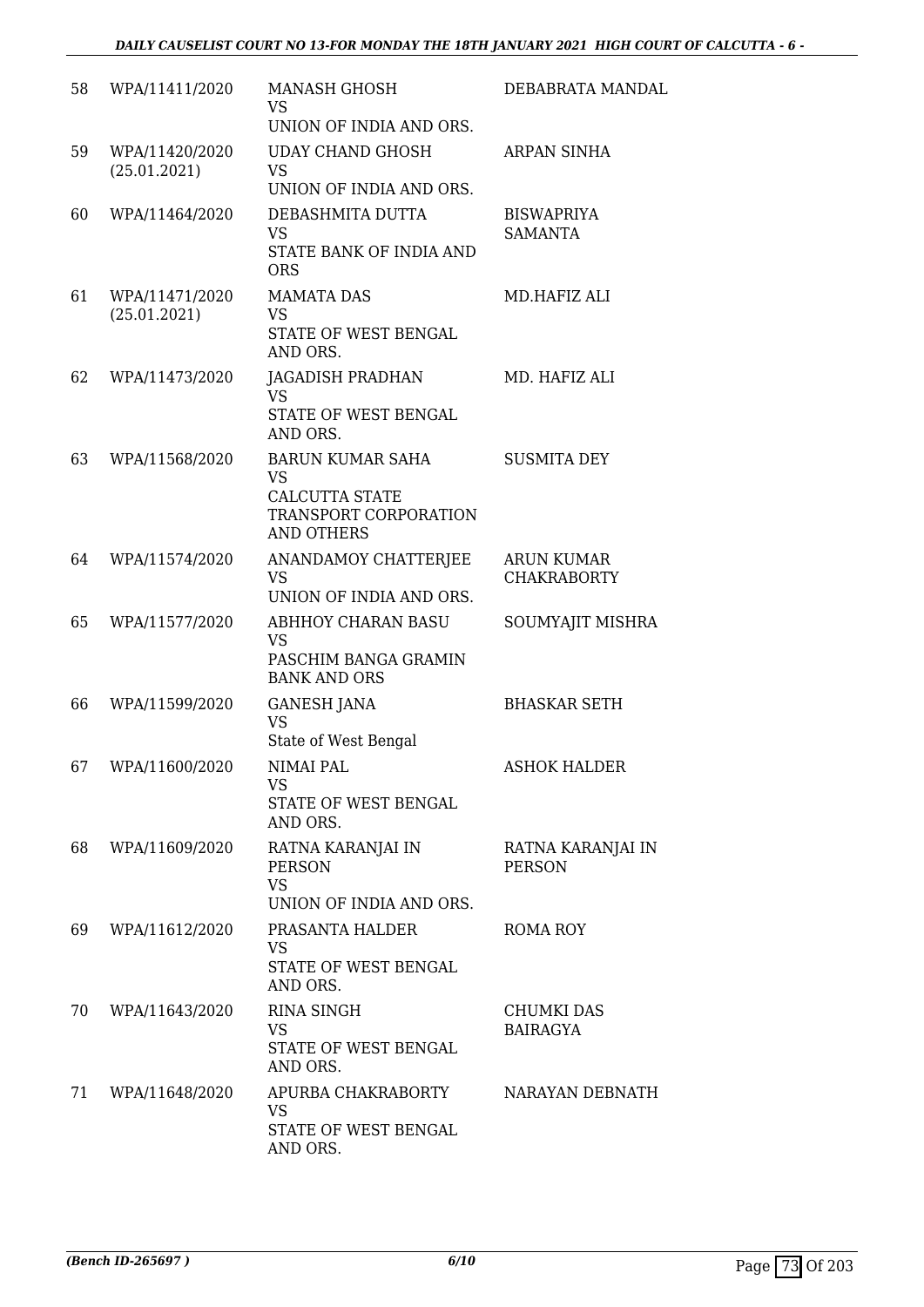| 72 | WPA/11666/2020 | <b>BANIBRATA DEY</b><br><b>VS</b><br>STATE OF WEST BENGAL<br>AND ORS.                             | <b>SUPRABHAT</b><br><b>BHATTACHARYA</b> |
|----|----------------|---------------------------------------------------------------------------------------------------|-----------------------------------------|
| 73 | WPA/11677/2020 | <b>GENERAL SECURITY AND</b><br><b>INFORMATION SERVICE</b><br><b>VS</b><br>UNION OF INDIA AND ORS. | <b>SAURAV CHAUDHURI</b>                 |
| 74 | WPA/11680/2020 | SAJAL KUMAR BANERJEE<br><b>VS</b><br>UNION OF INDIA AND ORS.                                      | <b>SUTIRTHA DAS</b>                     |
| 75 | WPA/11725/2020 | <b>HARU DAS AND ORS</b><br><b>VS</b><br>STATE OF WEST BENGAL<br>AND ORS.                          | SAGAR SINGH                             |
| 76 | WPA/11731/2020 | HIMADRI SEKHAR DUTTA<br><b>VS</b><br>UNION OF INDIA AND ORS.                                      | Shahan Shah                             |
| 77 | WPA/11733/2020 | MONINDRA NATH MONDAL<br><b>VS</b><br><b>KMC AND ORS</b>                                           | MRINAL KANTI<br><b>GHOSH</b>            |
| 78 | WPA/11754/2020 | <b>BANGIYA GRAMIN VIKASH</b><br><b>BANK AND ANR</b><br><b>VS</b><br>UNION OF INDIA AND ORS.       | MD MOKARAM<br><b>HOSSAIN</b>            |
| 79 | WPA/11763/2020 | <b>BADAL CHANDRA MAITI</b><br><b>VS</b><br>STATE OF WEST BENGAL<br>AND ORS.                       | <b>DIPJYOTI</b><br><b>CHAKRABORTY</b>   |
| 80 | WPA/11811/2020 | SANCHITA DOLAI<br><b>VS</b><br>UNION OF INDIA AND ORS.                                            | ARPA CHAKRABORTY                        |
| 81 | WPA/11814/2020 | KARTIK SINGH<br>VS.<br>UNION OF INDIA AND ORS.                                                    | ARPA CHAKRABORTY                        |
| 82 | WPA/11826/2020 | PRADIP KUMAR BASU @<br>PRADIP BASU<br><b>VS</b><br>UNION OF INDIA AND ORS.                        | PARIKSHIT GOSWAMI                       |
| 83 | WPA/11827/2020 | PRADIP KUMAR BASU<br>VS<br>UNION OF INDIA AND ORS.                                                | PARIKSHIT GOSWAMI                       |
| 84 | WPA/11846/2020 | TAPAS ROY<br>VS<br>UNION OF INDIA AND ORS.                                                        | ANIRUDDHA DATTA                         |
| 85 | WPA/11855/2020 | <b>BANIBRATA BASU</b><br>VS<br>UNION OF INDIA AND ORS.                                            | AHANA GHOSH                             |
| 86 | WPA/11894/2020 | SUSHOVAN PAUL AND ORS<br>VS<br>STATE OF WEST BENGAL<br>AND ORS.                                   | KINJAL KUMAR<br><b>BARAL</b>            |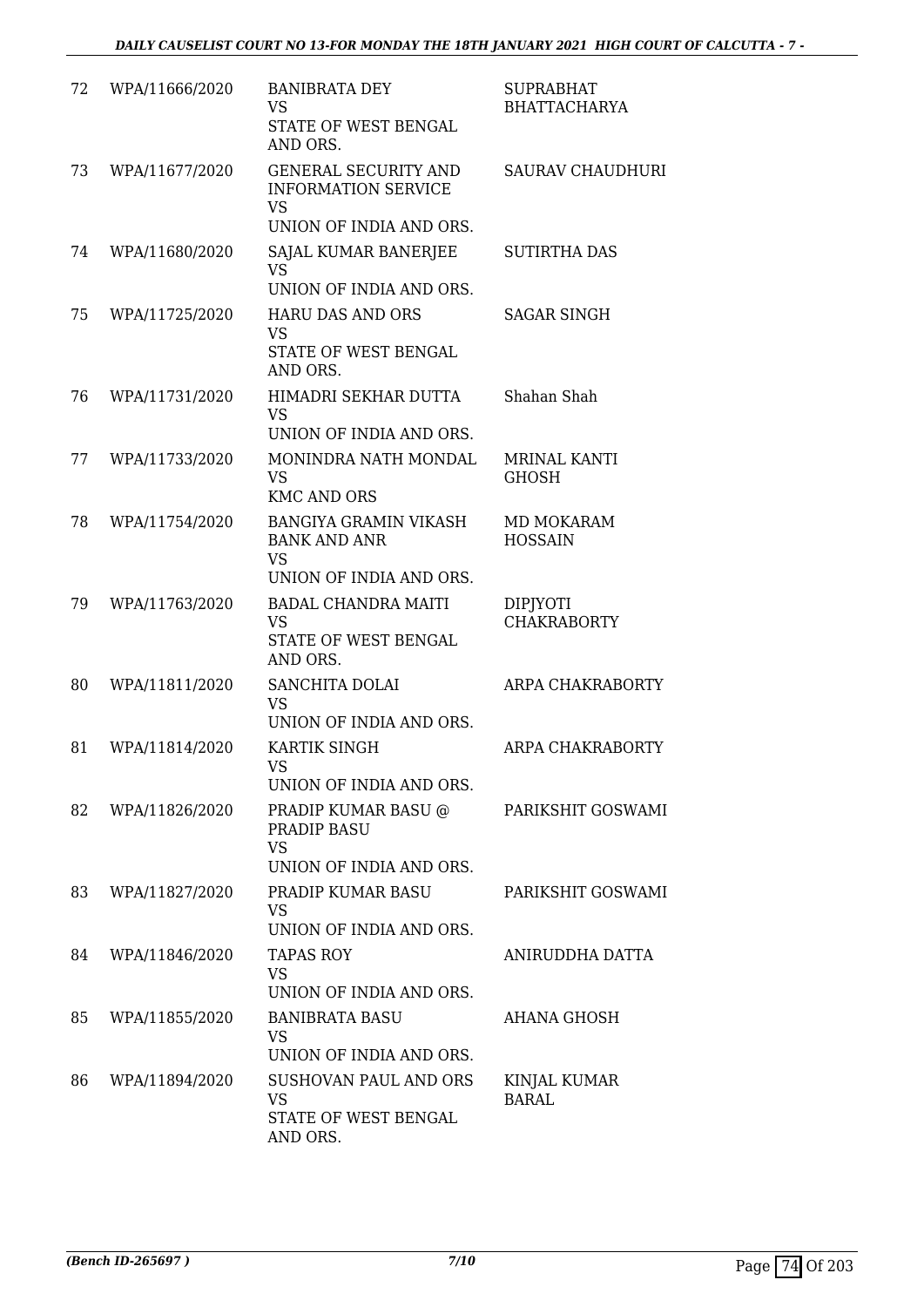| 87 | WPA/11951/2020                | <b>SURAJ GOALA</b><br><b>VS</b><br>UNION OF INDIA AND ORS.                                                                                            | <b>SUJOY SARKAR</b>                   |
|----|-------------------------------|-------------------------------------------------------------------------------------------------------------------------------------------------------|---------------------------------------|
| 88 | AST/1/2021<br>(25.01.2021)    | <b>SOURAV BISWAS</b><br><b>VS</b><br>STATE OF WEST BENGAL<br>AND ORS.                                                                                 | <b>ARNAB SAHA</b>                     |
| 89 | WPA/139/2021                  | <b>SK. SAIP RAHAMAN</b><br>VS<br>STATE OF WEST BENGAL<br>AND ORS.                                                                                     | PRASENJIT DEBNATH                     |
| 90 | WPA/179/2021                  | <b>SURESH PASWAN</b><br><b>VS</b><br>EASTERN COALFIELD LTD<br><b>AND ORS</b>                                                                          | U.S. AGARWAL                          |
| 91 | WPA/594/2021<br>(27.01.2021)  | RANJIT CHANDRA MANDAL<br><b>VS</b><br>UNION OF INDIA AND ORS.                                                                                         | <b>DEBANJAN DAS</b>                   |
| 92 | WPA/719/2021                  | NIMAI CHANDRA ROY<br><b>VS</b><br>EASTERN COALFIELDS LTD                                                                                              | <b>UMA SHANKAR</b><br><b>AGARAWAL</b> |
| 93 | WPA/858/2021                  | AMAR CHANDRA DAS<br><b>VS</b><br>UNION OF INDIA AND ORS.                                                                                              | <b>BISWAJIT SAMANTA</b>               |
| 94 | WPA/929/2021                  | HABIBUR RAHAMAN AND<br><b>OTHERS</b><br><b>VS</b><br>STATE OF WEST BENGAL<br>AND ORS.                                                                 | CHAITALI<br>MUKHOPADHYAY              |
| 95 | WPA/950/2021<br>(19.01.2021)  | <b>SOMANGSU BHUSAN</b><br><b>SARKAR</b><br><b>VS</b><br>PUNJAB NATIONAL BANK<br><b>AND OTHERS</b>                                                     | Sobhan Majumder                       |
| 96 | WPA/1053/2021<br>(20.01.2021) | TARUN KUMAR MAITY AND<br><b>ORS</b><br><b>VS</b><br>STATE OF WEST BENGAL<br>AND ORS.                                                                  | <b>SANDIP KUMAR</b><br><b>MANDAL</b>  |
| 97 | WPA/1056/2021                 | <b>AMIT DAS</b><br><b>VS</b><br><b>WEST BENGAL STATE</b><br><b>COOPERATIVE</b><br>AGRICULTURE AND RURAL<br>DEVELOPMENT BANK LTD.<br><b>AND OTHERS</b> | <b>ANKITA DEY</b>                     |
| 98 | WPA/1063/2021                 | ASHALATA MAHATA<br><b>VS</b><br>UNION OF INDIA AND ORS.                                                                                               | NONIGOPAL<br><b>CHAKRABORTY</b>       |
| 99 | WPA/1116/2021                 | SURAJ RAJAK<br><b>VS</b><br>STATE OF WEST BENGAL<br>AND ORS.                                                                                          | VICTOR CHATTERJEE                     |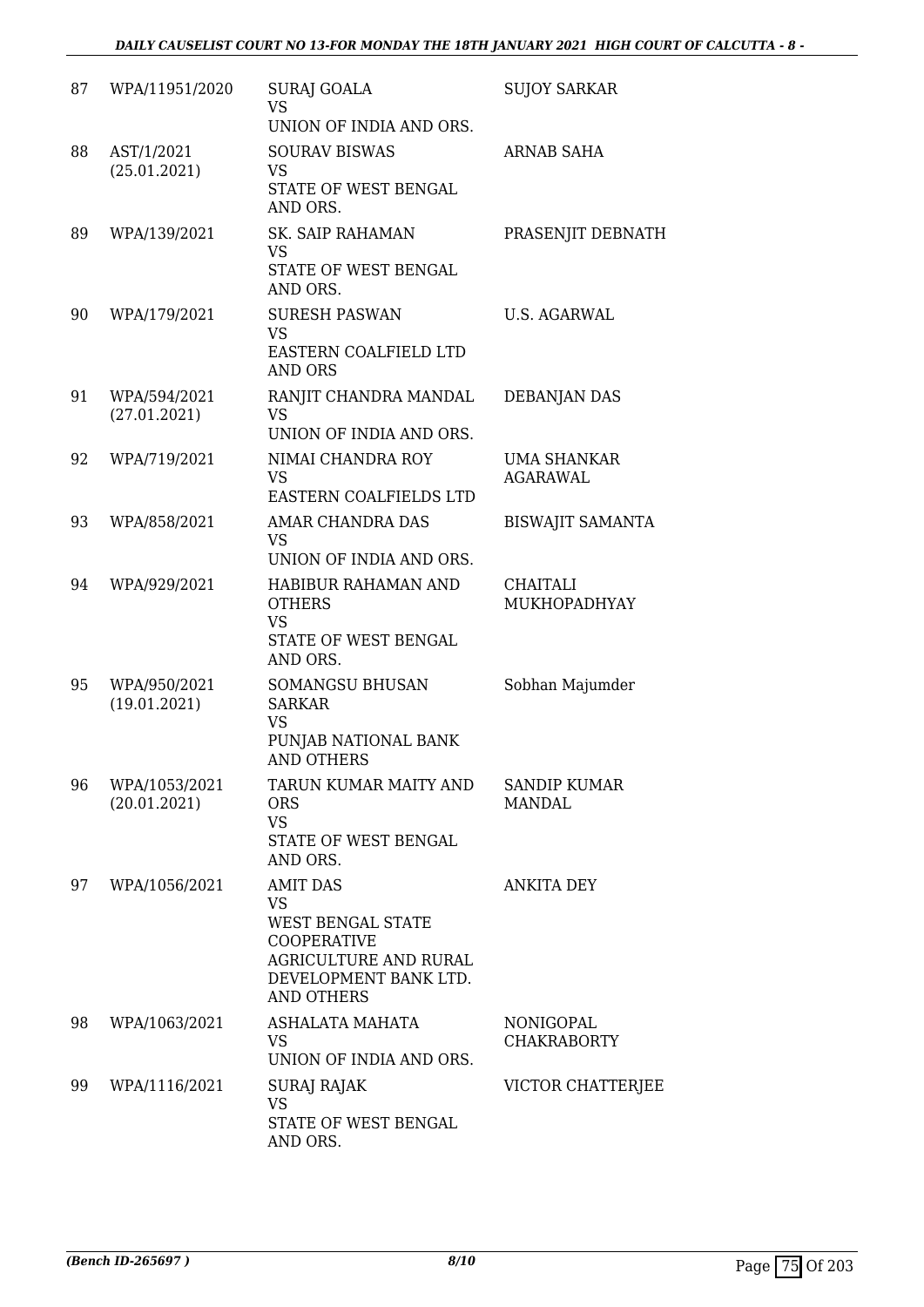| 100 WPA/1133/2021                       | PINAKI ROY MAJUMDER VICTOR CHATTERJEE<br><b>VS</b><br>STATE OF WEST BENGAL<br>AND ORS.                                      |                                        |
|-----------------------------------------|-----------------------------------------------------------------------------------------------------------------------------|----------------------------------------|
| 101 WPA/1236/2021                       | PROSENJIT DAS<br><b>VS</b><br>STATE OF WEST BENGAL<br>AND ORS.                                                              | <b>SAGNIK MUKHERJEE</b>                |
| 102 WPA/1436/2021                       | DR. SUBHRA JANA<br><b>VS</b><br>UNION OF INDIA AND ORS.                                                                     | SYED NURUL AREFIN                      |
|                                         | <b>MOTION GROUP - V</b>                                                                                                     |                                        |
| 103 WPA/3823/2020                       | SUMITA DAS KARAN SAURAV ROY<br><b>VS</b><br>STATE OF WEST BENGAL 7<br><b>ORS</b>                                            |                                        |
| 104 WPA/4609/2020                       | <b>MOTAJ BIBI</b><br><b>VS</b><br>STATE OF WEST BENGAL &<br><b>ORS</b>                                                      | <b>BIPUL KUMAR</b><br><b>MANDAL</b>    |
| 105 WPA/4964/2020                       | <b>DIPAK MALIK</b><br><b>VS</b><br>STATE OF WEST BENGAL &<br><b>ORS</b>                                                     | SK ABU JAFAR                           |
| 106 WPA/5091/2020                       | SANJOY KUMAR ADAK<br><b>VS</b><br>STATE OF WEST BENGAL &<br><b>ORS</b>                                                      | PARAMITA MAITY                         |
| 107 WPA/5100/2020<br>(20.01.2021)       | BRIHASPATI HALDER<br>(KAYAL)<br><b>VS</b><br>STATE OF WEST BENGAL &<br><b>ORS</b>                                           | SUDARSHAN GHOSH                        |
| 108 WPA/6799/2020<br>(20.01.2021)       | CHANDRA SEKHAR PANDIT<br><b>VS</b><br>STATE OF WEST BENGAL &<br><b>ORS</b>                                                  | <b>SANDIP KUMAR</b><br><b>MONDAL</b>   |
| IA NO: CAN/1/2020(Old No:CAN/5759/2020) |                                                                                                                             |                                        |
| 109 WPA/9427/2020                       | MAHABIR SWANIRVAR DAL<br>(MAJHPARA)(SELF HELP<br><b>GROUP) AND ANOTHER</b><br><b>VS</b><br>STATE OF WEST BENGAL<br>AND ORS. | <b>SHUVRO PROKASH</b><br><b>LAHIRI</b> |
| 110 WPA/10009/2020                      | SAMIMA AKHTAR MIRJA<br>VS<br>STATE OF WEST BENGAL<br>AND ORS.                                                               | <b>KARTIK DAS</b>                      |
| 111 WPA/817/2021                        | ANUPANA BOSE PAUL<br><b>VS</b><br>THE STATE OF WEST<br><b>BENGAL AND ORS</b>                                                | PROBAL SARKAR                          |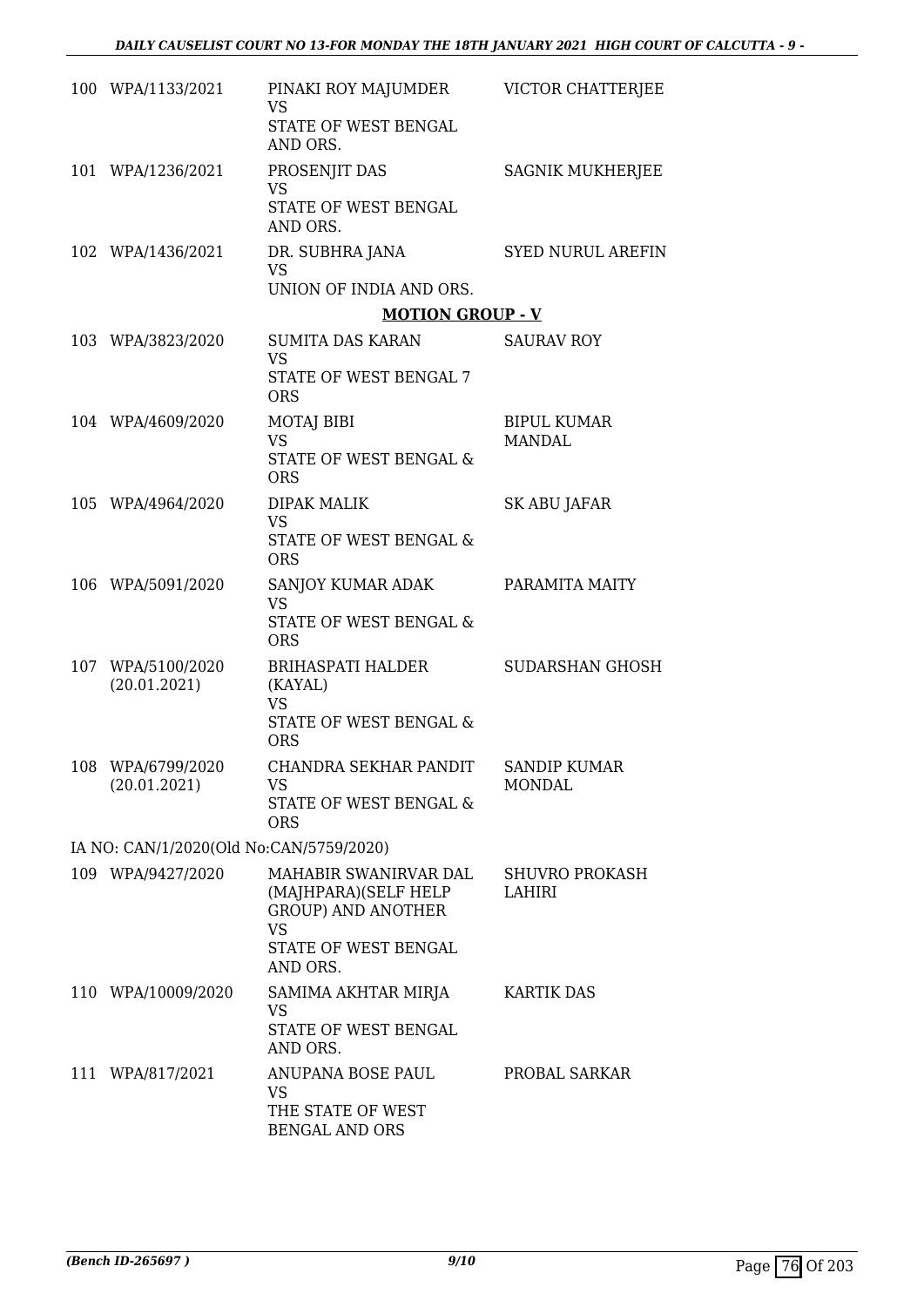|     | 112 WPA/884/2021            | TAPAS KUMAR GHORAI AND<br><b>OTHERS</b><br>VS<br>STATE OF WEST BENGAL<br>AND ORS. | SUBHAJIT PANJA                      |
|-----|-----------------------------|-----------------------------------------------------------------------------------|-------------------------------------|
|     | 113 WPA/977/2021            | <b>SAMAR DAS</b><br>VS<br>State of West Bengal                                    | <b>BISWAPRIYA</b><br><b>SAMANTA</b> |
|     | 114 WPA/984/2021            | MADHUSUDAN DOLAI<br>VS<br>State of West Bengal                                    | <b>BISWAPRIYA</b><br>SAMANTA        |
|     |                             | <b>ADJOURNED MOTIONS</b>                                                          |                                     |
|     |                             | ((UNOPPOSED))                                                                     |                                     |
|     | 115 WPA/17074/2019          | SURENDRA SINGH<br>VS<br>UNION OF INDIA & ORS                                      | ANIMESH PAUL                        |
|     |                             | <b>HEARING ASSIGNED</b>                                                           |                                     |
| 116 | WPA/13095/2018<br>(GR. III) | C.D. EQUIFINANCE<br>PRIVATE LIMITED<br>VS<br>STATE OF WEST BENGAL &<br><b>ORS</b> | AJAY GAGGAR                         |

IA NO: CAN/1/2018(Old No:CAN/5793/2018), CAN/3/2020(Old No:CAN/708/2020)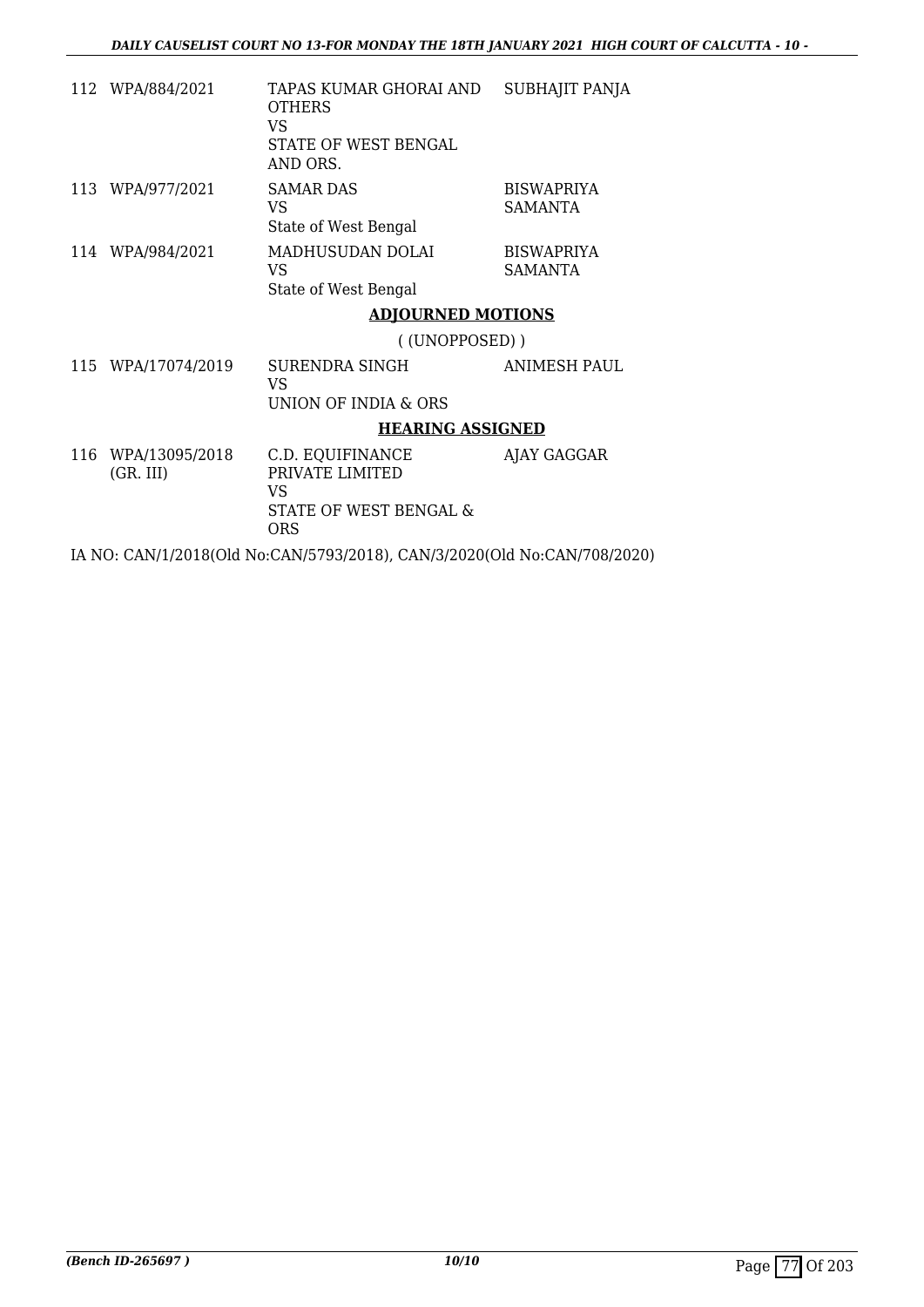

# In The High Court at Calcutta

## **Appellate Side**

**DAILY CAUSELIST For Monday The 18th January 2021**

**COURT NO. 8**

**SINGLE BENCH (SB - V)**

**AT 10:45 AM**

### **HON'BLE JUSTICE SABYASACHI BHATTACHARYYA**

**(VIA VIDEO CONFERENCE)**

**ON AND FROM MONDAY, THE 11TH JANUARY, 2021 – MATTERS (MOTION & HEARING ) UNDER ARTICLE 226 OF THE CONSTITUTION RELATING TO RESIDUARY UNDER GROUP IX [EXCLUDING ELECTRICITY MATTERS AND MATTERS UNDER PUBLIC PREMISES (UNAUTHORISED OCCUPANTS) ACT, 1971] INCLUDING APPLICATIONS CONNECTED THERETO. NOTE : ORIGINAL SIDE MATTERS WILL BE TAKEN UP FROM 10:45 A.M. UPTO 12:00 NOON ONLY ON TUESDAYS AND THURSDAYS.**

**NOTE : APPELLATE SIDE MATTERS WILL BE TAKEN UP FROM 12:00 NOON ONWARDS OR IMMEDIATELY AFTER COMPLETION OF ORIGINAL SIDE MATTERS, WHICHEVER IS EARLIER, ON TUESDAY AND THURSDAYS: ON MONDAYS, WEDNESDAYS AND FRIDAYS, APPELLATE SIDE MATTERS WILL BE TAKEN THROUGHOUT THE DAY**

#### **NOTE : LEARNED ADVOCATES APPEARING IN MATTERS PERTAINING TO DIN (COMPANIES ACT, 2013) ARE REQUESTED TO HANDOVER THE DATAILS (NUMBER/ITEM NO., ETC. ) TO THE COURT OFFICER FOR BEING CLUBBED TOGETHER FOR HEARING.**

#### **NOTE : MENTIONING WILL BE ALLOWED ONLY AT THE FIRST SITTING OF COURT ON THE FIRST WORKING DAY OF EVERY WEEK**

| $\mathbf{1}$ | WPA/6810/2019<br>(PT. HD.)                                          | BHARAT DHANDHANIA<br><b>VS</b><br>UNION OF INDIA & ANR                                                             | ABHISHEK SIKDAR                     |
|--------------|---------------------------------------------------------------------|--------------------------------------------------------------------------------------------------------------------|-------------------------------------|
|              | IA NO: CAN/1/2019(Old No:CAN/11664/2019)                            |                                                                                                                    |                                     |
| 2            | WPA/6811/2019                                                       | VIJAY KUMAR DHANDHANIA<br><b>VS</b>                                                                                | ABHISHEK SIKDAR                     |
|              |                                                                     | UNION OF INDIA & ANR                                                                                               |                                     |
|              | IA NO: CAN/1/2019(Old No:CAN/11665/2019)                            |                                                                                                                    |                                     |
| 3            | WPA/977/2020<br>(TOP 2) (PT. HD.)                                   | KOLKATA MUNICIPAL<br>CORPORATION & ANR<br>VS<br>UNION OF INDIA & ORS                                               | ANINDYA SUNDAR<br><b>CHATTERIEE</b> |
| 4            | WPA/1447/2020<br>(TOP 1) (PERSONAL<br>APPEARANCE) (AT<br>10:45 A.M. | CHAMPA NANDI REP. BY HER<br>CONS. ATTO. SHANKAR ROY<br><b>CHOWDHURY</b><br><b>VS</b><br>STATE OF WEST BENGAL & ORS | TAPAS DUTTA                         |
| 5            | WPA/8134/2020<br>(TOP <sub>3</sub> )                                | REJAUL SK.<br><b>VS</b><br>State of West Bengal                                                                    | <b>MANOJ KUMAR ROY</b>              |
| 6            | WPA/9265/2020<br>(TOP 4)                                            | DOWINS RESOURCE PVT. LTD<br>VS<br>Union of India                                                                   | ABHIRUP CHAKRABORTY                 |
| 7            | WPA/10881/2020<br>(TOP <sub>5</sub> )                               | NASRIN BEGUM AND ORS<br>VS<br>STATE OF WEST BENGAL AND<br>ORS.                                                     | PRIYANKA GHOSH                      |

#### **URGENT MOTION**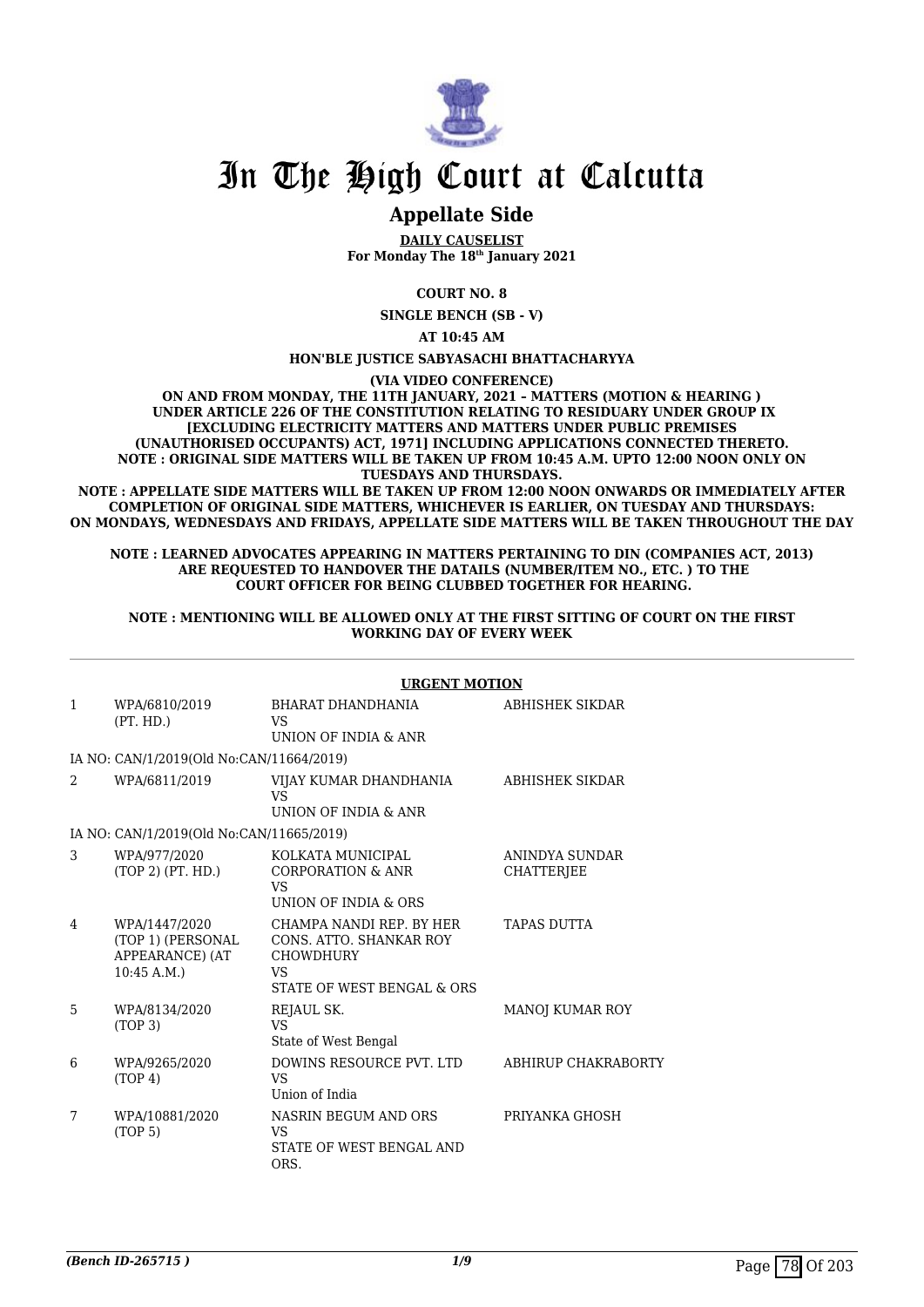| 8  | WPA/11782/2020<br>(TOP 6)                          | RAJPATH CONTRACTORS AND<br>ENGINEERS LTD.                                                                                                                                                                            | AMRITAM MANDAL                           |                     |
|----|----------------------------------------------------|----------------------------------------------------------------------------------------------------------------------------------------------------------------------------------------------------------------------|------------------------------------------|---------------------|
|    |                                                    | VS.<br>STATE OF WEST BENGAL AND<br>ORS.                                                                                                                                                                              |                                          |                     |
|    |                                                    | <b>LISTED MOTION</b>                                                                                                                                                                                                 |                                          |                     |
| 9  | WPA/18635/2019                                     | PRALAY MAJUMDER<br><b>VS</b><br>STATE OF WEST BENGAL & ORS                                                                                                                                                           | <b>SUDIP GHOSH</b><br><b>CHOWDHURY</b>   |                     |
|    | IA NO: CAN/1/2020(Old No:CAN/975/2020), CAN/2/2020 |                                                                                                                                                                                                                      |                                          |                     |
| 10 | WPA/4897/2020                                      | <b>NEWAZ SHARIF</b><br>VS.<br>STATE OF WEST BENGAL & ORS                                                                                                                                                             | <b>SOURAV DUTTA</b>                      |                     |
|    | wt11 WPA/7467/2020                                 | NEWEAZ SHARIF<br>VS<br>STATE OF WEST BENGAL                                                                                                                                                                          | SOURAV DUTTA                             |                     |
|    | IA NO: CAN/1/2020                                  |                                                                                                                                                                                                                      |                                          |                     |
| 12 | WPA/5495/2020                                      | SHEORAPHULI KANCHA SABZEE<br><b>BABSAYEE SAMITY &amp; ANR</b><br>VS                                                                                                                                                  | <b>SUMAN SANKAR</b><br><b>CHATTERJEE</b> |                     |
|    |                                                    | STATE OF WEST BENGAL &ORS                                                                                                                                                                                            |                                          |                     |
|    |                                                    | IA NO: CAN/1/2020(Old No:CAN/3882/2020), CAN/2/2020(Old No:CAN/3883/2020), CAN/3/2020(Old No:CAN/3892/2020),<br>CAN/4/2020(Old No:CAN/3893/2020), CAN/5/2020(Old No:CAN/4489/2020), CAN/6/2020(Old No:CAN/4490/2020) |                                          |                     |
| 13 | WPA/7011/2020                                      | <b>SRIKUMAR GIRI</b>                                                                                                                                                                                                 | <b>GAUTAM GURIA</b>                      |                     |
|    |                                                    | VS<br>STATE OF WEST BENGAL AND<br>ORS.                                                                                                                                                                               |                                          |                     |
|    | IA NO: CAN/1/2020                                  |                                                                                                                                                                                                                      |                                          |                     |
| 14 | WPA/7071/2020                                      | MADAN MOHAN KHANRA<br>VS.<br>THE STATE OF WEST BENGAL                                                                                                                                                                | <b>GAUTAM GURIA</b>                      | <b>GAUTAM GURIA</b> |
|    | IA NO: CAN/1/2020                                  |                                                                                                                                                                                                                      |                                          |                     |
| 15 | WPA/7350/2020                                      | <b>NEPAL DAS</b><br><b>VS</b>                                                                                                                                                                                        | <b>JOY CHAKRABORTY</b>                   |                     |
|    | IA NO: CAN/1/2020                                  | Union of India                                                                                                                                                                                                       |                                          |                     |
| 16 | WPA/7656/2020                                      | A.J. SARKAR AND CO AND ORS                                                                                                                                                                                           | PRATIP KUMAR                             |                     |
|    |                                                    | <b>VS</b><br>STATE OF WEST BENGAL AND<br>ORS.                                                                                                                                                                        | CHATTERJEE                               |                     |
|    | IA NO: CAN/1/2020                                  |                                                                                                                                                                                                                      |                                          |                     |
| 17 | WPA/8220/2020                                      | LAKSHMI NASAKAR<br><b>VS</b><br>STATE OF WEST BENGAL AND<br>ORS.                                                                                                                                                     | MANOJ KUMAR MONDAL                       |                     |
| 18 | WPA/9255/2020                                      | HIRE PURCHASE AND LEASE<br><b>ASSOCIATION</b><br>VS.                                                                                                                                                                 | <b>SHOUNAK MITRA</b>                     |                     |
| 19 | WPA/9677/2020                                      | RESERVE BANK OF INDIA<br>SHEO CHARAN AGARWAL<br>VS.                                                                                                                                                                  | PRABHAT KUMAR SINGH                      |                     |
|    |                                                    | Union of India                                                                                                                                                                                                       |                                          |                     |
| 20 | WPA/9713/2020                                      | PRATIMA DEVI MEHTA<br>VS.<br>STATE OF WEST BENGAL AND<br>ORS.                                                                                                                                                        | <b>GOUTAM MISRA</b>                      |                     |
| 21 | WPA/9828/2020                                      | HABUL MONDAL AND ORS<br><b>VS</b><br>STATE OF WEST BENGAL AND<br>ORS.                                                                                                                                                | SUDARSHAN GHOSH                          |                     |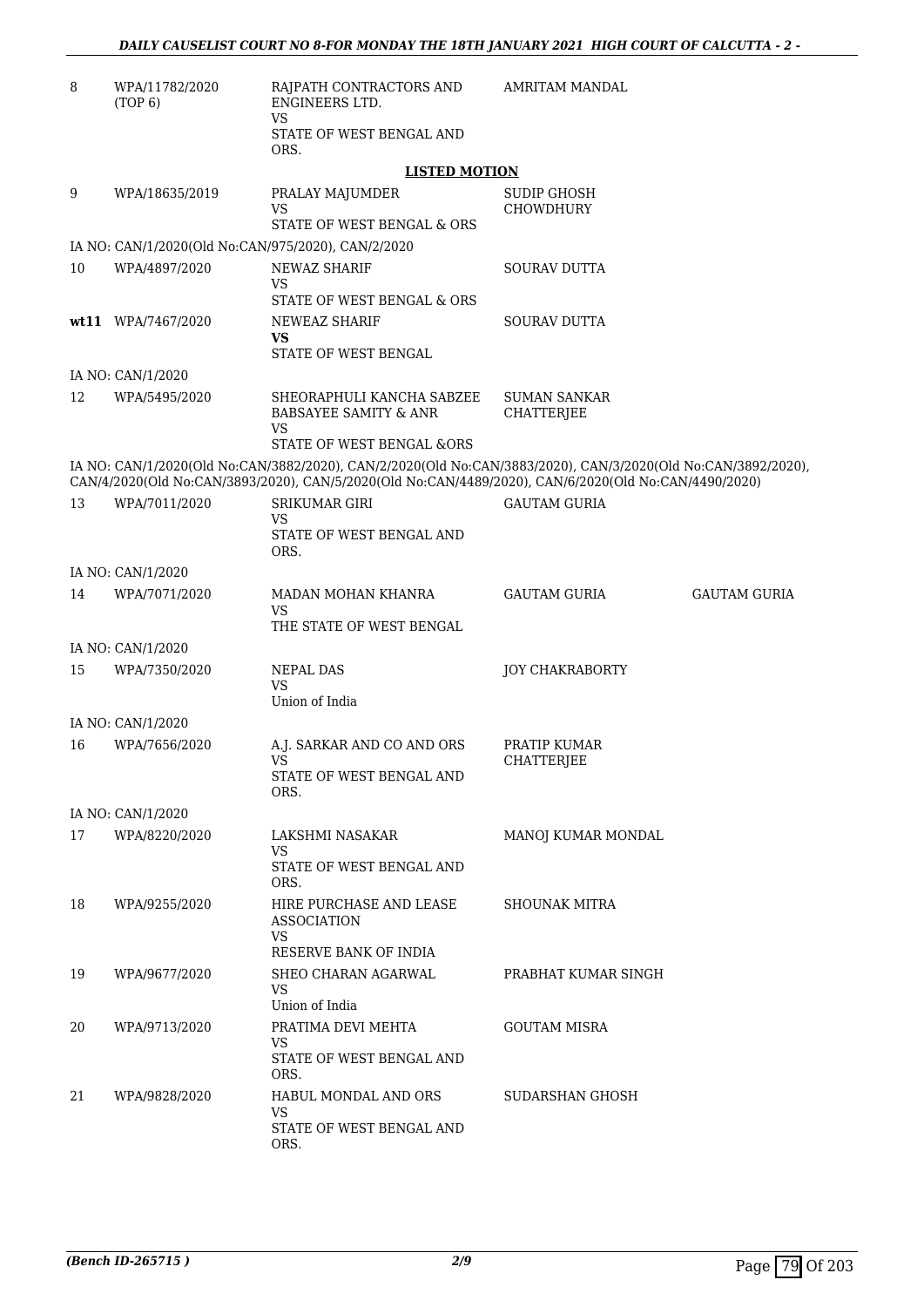| 22 | WPA/10315/2020     | KSHETRIYA SHERI GANDHI<br><b>ASHRAM AND ANR</b><br>VS                                  | <b>SUJIT SAHA</b>               |
|----|--------------------|----------------------------------------------------------------------------------------|---------------------------------|
|    |                    | STATE OF WEST BENGAL AND<br>ORS.                                                       |                                 |
| 23 | WPA/10501/2020     | SHEILA BINANI<br>VS                                                                    | <b>SUBHASIS DEY</b>             |
|    |                    | UNION OF INDIA AND<br><b>ANOTHERS</b>                                                  |                                 |
| 24 | WPA/11114/2020     | <b>BISWANATH PAL</b><br>VS.                                                            | RAFIKUL ISLAM SARDAR            |
|    |                    | STATE OF WEST BENGAL AND<br>ORS.                                                       |                                 |
| 25 | WPA/11286/2020     | ASHOK GHORAI AND ANR<br>VS                                                             | <b>MAINAK SWARNOKAR</b>         |
|    |                    | STATE OF WEST BENGAL AND<br>ORS.                                                       |                                 |
| 26 | WPA/11385/2020     | ASLAM ALI MOLLA<br><b>VS</b>                                                           | ASIT KR BHATTACHARYA            |
|    |                    | STATE OF WEST BENGAL AND<br>ORS.                                                       |                                 |
|    |                    | <b>APPLICATION</b>                                                                     |                                 |
| 27 | WPA/23011/2006     | PRIYA BANERJEE<br><b>VS</b>                                                            | MANISHA CHATTERJEE              |
|    |                    | STATE OF W.B.                                                                          |                                 |
|    |                    | IA NO: CAN/1/2008(Old No:CAN/1397/2008), CAN/2/2020(Old No:CAN/2093/2020)              |                                 |
| 28 | WPA/326/2014       | HARAN CH. DAS & ORS<br>VS<br>STATE OF WEST BENGAL & ORS                                | SANKHA PRASAD RAY               |
|    |                    | IA NO: CAN/3/2015(Old No:CAN/10943/2015), CAN/4/2019(Old No:CAN/4863/2019), CAN/5/2020 |                                 |
|    |                    | <b>EXTENSION OF INTERIM ORDER</b>                                                      |                                 |
| 29 | WPA/6612/2020      | M/S. R. PIYARELALL IMPORT &<br>EXPORT LTD.<br>VS<br>CBI & ORS.,                        | KOUSHIK KUNDU                   |
|    |                    | IA NO: CAN/1/2020(Old No:CAN/5428/2020), CAN/2/2020, CAN/3/2020                        |                                 |
|    | wt30 WPA/6614/2020 | RAMESH KUMAR AGARWAL &<br>ANR<br>VS<br><b>CBI &amp; ORS</b>                            | KOUSHIK KUNDU                   |
|    |                    | IA NO: CAN/1/2020(Old No:CAN/5431/2020), CAN/2/2020, CAN/3/2020                        |                                 |
|    |                    | <b>NEW MOTION</b>                                                                      |                                 |
| 31 | WPA/11711/2020     | MASURA KHATUN<br>VS.<br>STATE OF WEST BENGAL AND                                       | SANJIB KUMAR GHOSH              |
|    |                    | ORS.                                                                                   |                                 |
| 32 | WPA/11759/2020     | BANANI ADHIKARY AND ANR<br><b>VS</b>                                                   | SUPRIYO<br><b>CHATTOPADHYAY</b> |
|    |                    | STATE OF WEST BENGAL AND<br>ORS.                                                       |                                 |
| 33 | WPA/11815/2020     | RAJESH KUMAR GOEL<br>VS.                                                               | AASISH CHOUDHURY                |
|    |                    | UNION OF INDIA AND ORS.                                                                |                                 |
| 34 | WPA/214/2021       | <b>RUMA KHATUN ANR ORS</b>                                                             | PROBAL SARKAR                   |
|    |                    | VS.<br>STATE OF WEST BENGAL AND<br>ORS.                                                |                                 |
| 35 | WPA/271/2021       | <b>GADADHAR GHOSH</b><br>VS.                                                           | SYED SHAMSUL AREFIN             |
|    |                    | STATE OF WEST BENGAL AND<br>ORS.                                                       |                                 |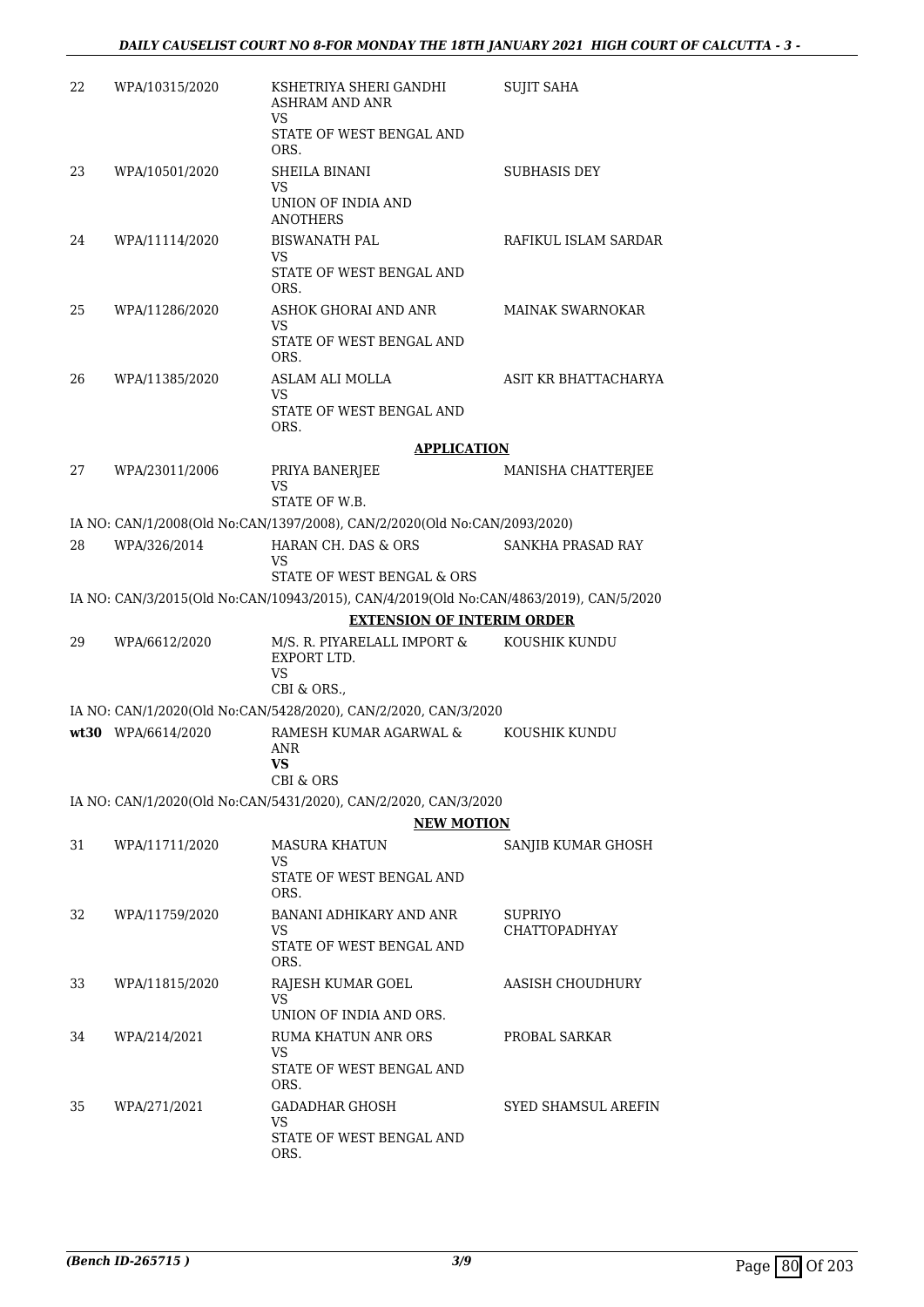## *DAILY CAUSELIST COURT NO 8-FOR MONDAY THE 18TH JANUARY 2021 HIGH COURT OF CALCUTTA - 4 -*

| 36 | WPA/355/2021  | TARAKESWAR RAO BONGA<br>VS.<br>STATE OF WEST BENGAL AND                                                            | <b>AMARNATH SUKUL</b>                |
|----|---------------|--------------------------------------------------------------------------------------------------------------------|--------------------------------------|
|    |               | ORS.                                                                                                               |                                      |
| 37 | WPA/491/2021  | <b>GOBINDA MONDAL</b><br>VS.<br>STATE OF WEST BENGAL AND                                                           | KALYAN KUMAR<br><b>BHATTACHARJEE</b> |
| 38 | WPA/582/2021  | ORS.<br>RAKESH KUMAR DAS<br>VS                                                                                     | SNEHA SINGH                          |
|    |               | STATE OF WEST BENGAL AND<br>ORS.                                                                                   |                                      |
| 39 | WPA/607/2021  | <b>BIPAD TARAN SAHA</b><br>VS.<br>STATE OF WEST BENGAL AND<br>ORS.                                                 | <b>ABHIJIT MANDAL</b>                |
| 40 | WPA/698/2021  | TENTUL GHOSH<br>VS.<br>STATE OF WEST BENGAL AND<br>ORS.                                                            | <b>SANDIP SARKAR</b>                 |
| 41 | WPA/823/2021  | MD. SABIR<br>VS.<br>STATE OF WEST BENGAL AND                                                                       | MD. HOSSAIN                          |
| 42 | WPA/868/2021  | ORS.<br>SAMRAT REALPRAJECTS PVT.<br>LTD.<br>VS.<br>STATE OF WEST BENGAL AND<br>ORS.                                | PARTHA CHAKRABORTY                   |
| 43 | WPA/908/2021  | SUBHALAXMI SEN<br>VS.<br>THE STATE OF WEST BENGAL<br><b>AND ORS</b>                                                | SUBHABRATA<br><b>CHOWDHURY</b>       |
| 44 | WPA/914/2021  | NIMAI CHANDRA MONDAL AND<br><b>ORS</b><br><b>VS</b><br>STATE OF WEST BENGAL AND<br>ORS.                            | NAWAL KISHORE<br><b>CHATTERJEE</b>   |
| 45 | WPA/932/2021  | DEBASHISH SAMADDAR AND<br>ANR<br><b>VS</b><br>UNION OF INDIA AND ORS                                               | DEBARSHI BRAHMA                      |
| 46 | WPA/1050/2021 | BISWANTH MUKHERJEE<br>VS<br>STATE OF WEST BENGAL AND<br>ORS.                                                       | SANJIB K<br>MUKHOPADHYAY             |
| 47 | WPA/1091/2021 | NAJERA KHATUN<br>VS<br>STATE OF WEST BENGAL AND<br>ORS.                                                            | ABDUR RAKIB                          |
| 48 | WPA/1103/2021 | KARUKRIT ADVERTISING<br>PRIVATE LIMITED<br>VS<br>WEST BENGAL TRANSPORT<br>CORPORATION LIMITED AND<br><b>OTHERS</b> | DIPANJAN SINHA ROY                   |
| 49 | WPA/1156/2021 | ALOKA BHABAK<br>VS<br>STATE OF WEST BENGAL AND<br>ORS.                                                             | <b>GAZI FARUQUE HOSSAIN</b>          |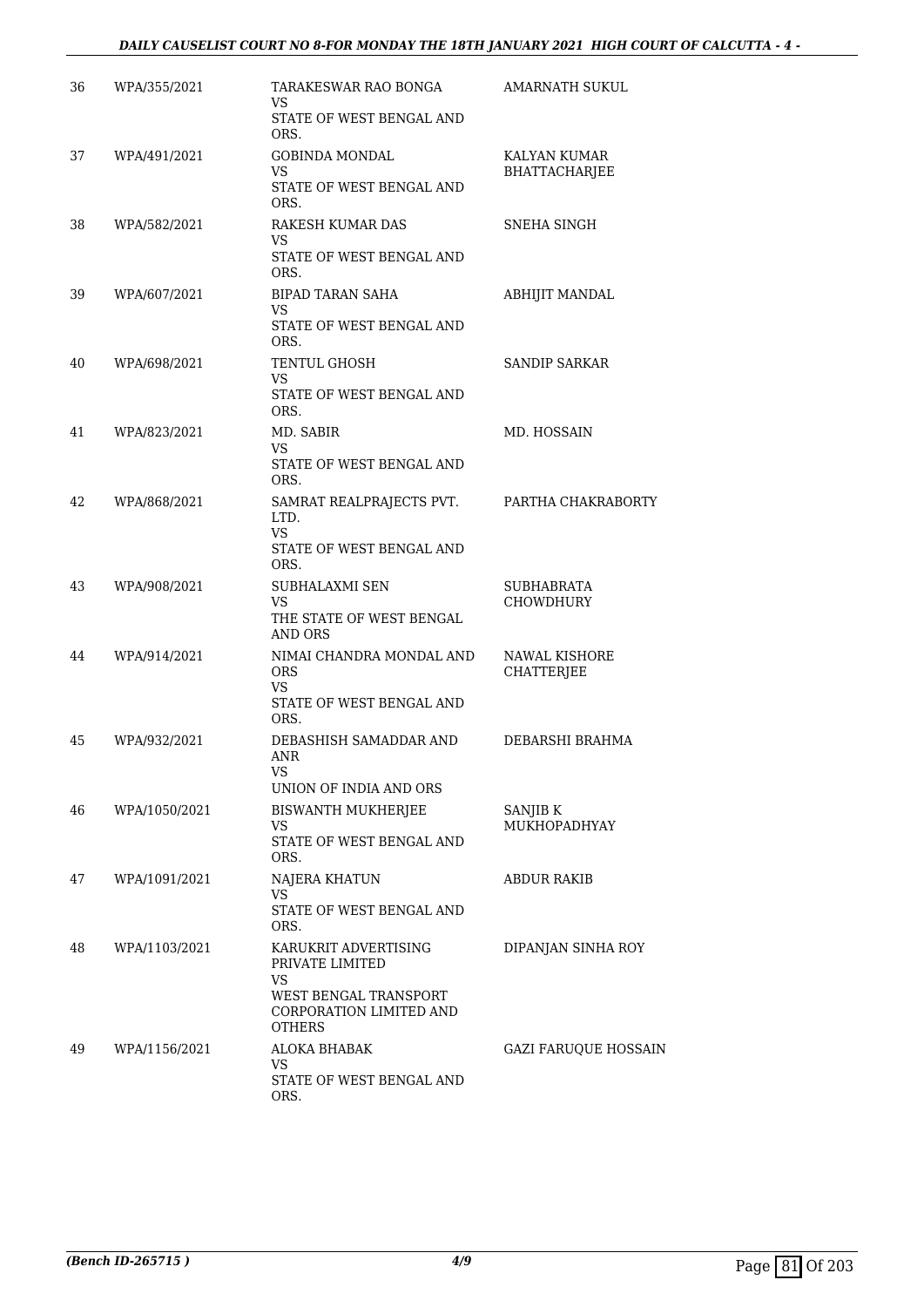| 50 | WPA/1170/2021  | <b>BHANJA MANIK DUANI</b><br>SARBOJANIN DURGAPUJA<br>COMMITEE REP BY SUBRATA<br>HALDAR<br>VS.<br>STATE OF WEST BENGAL AND<br>ORS. | SAHID UDDIN AHMED              |
|----|----------------|-----------------------------------------------------------------------------------------------------------------------------------|--------------------------------|
| 51 | WPA/1172/2021  | KADER SARKAR<br>VS<br>STATE OF WEST BENGAL AND<br>ORS.                                                                            | <b>ARUN NASKAR</b>             |
| 52 | WPA/1198/2021  | DR MALABIKA BHATTACHARJEE<br><b>VS</b><br><b>INTENAL COMPLAINTS</b><br>COMMITTEE, VIVEKANANDA<br><b>COLLEGE AND OTHERS</b>        | DEBASHIS BANERJEE              |
| 53 | WPA/1203/2021  | FIT N FINE BODY CARE<br>SERVICES PVT LTD AND ANR<br>VS.<br>STATE OF WEST BENGAL AND<br>ORS.                                       | <b>SUKANTA GHOSH</b>           |
| 54 | WPA/1243/2021  | SEKH SAMAD ALI AND ANR<br><b>VS</b><br>STATE OF WEST BENGAL AND<br>ORS.                                                           | Srimoyee Mukherjee             |
| 55 | WPA/1247/2021  | PRATIMA BAG<br><b>VS</b><br>UNION OF INDIA AND ORS.                                                                               | Srimoyee Mukherjee             |
| 56 | WPA/1274/2021  | RAHUL SAHA<br>VS.<br>THE STATE OF WEST BENGAL<br>AND ORS                                                                          | <b>AMIT SHARMA</b>             |
| 57 | WPA/1281/2021  | <b>ASHIS BANIK</b><br>VS.<br>STATE OF WEST BENGAL AND<br>ORS.                                                                     | <b>SOMESWAR</b><br>CHAKRABARTI |
| 58 | WPA/1444/2021  | <b>ASHOK BANERJEE</b><br>VS<br>THE STATE OF WEST BENGAL<br><b>AND ORS</b>                                                         | <b>SUPREEM NASKAR</b>          |
| 59 | WPA/1477/2021  | ACHAN ULLA MOLLA<br>VS<br>STATE OF WEST BENGAL AND                                                                                | <b>NAZIR AHMED</b>             |
| 60 | WPA/1508/2021  | ORS.<br>UTTAM KUMAR SHA<br>VS.<br>STATE OF WEST BENGAL AND<br>ORS.                                                                | DEBASIS SUR                    |
|    |                | <b>NEW MOTION - 1</b>                                                                                                             |                                |
| 61 | WPA/11226/2020 | <b>MITHUN SARDAR</b>                                                                                                              | PANNALAL                       |
|    |                | VS.<br>STATE OF WEST BENGAL AND<br>ORS.                                                                                           | <b>BANDYOPADHYAY</b>           |
| 62 | WPA/11256/2020 | ABDUR RASID ANSARI<br>VS.<br>STATE OF WEST BENGAL AND                                                                             | APURBA KR DATTA                |
|    |                | ORS.                                                                                                                              |                                |
| 63 | WPA/11373/2020 | <b>SUSANTA ROY</b><br>VS.<br>STATE OF WEST BENGAL AND<br>ORS.                                                                     | SANJIB KUMAR GHOSH             |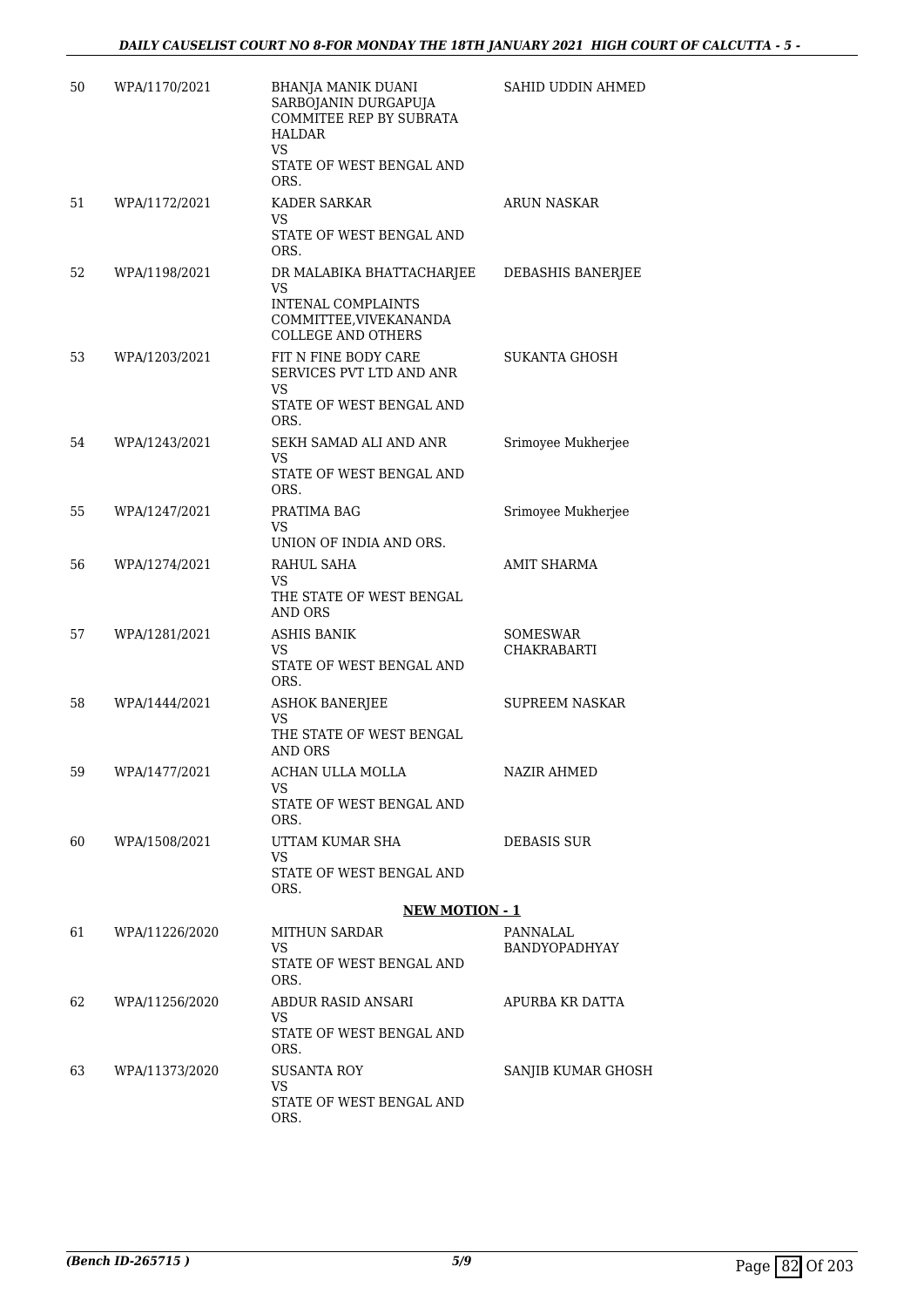| 64 | WPA/11405/2020 | MALLABHUM HUMAN<br>RESOURCE DEVELIPMENT<br>TRUST<br>VS<br>STATE OF WEST BENGAL AND<br>ORS. | SURYASARATHI BASU           |
|----|----------------|--------------------------------------------------------------------------------------------|-----------------------------|
| 65 | WPA/11446/2020 | M/S. NAVIYA REAL ESTATE PVT<br>LTD<br>VS.<br>State of West Bengal AND ORS                  | PRITHVI SINHA ROY           |
| 66 | WPA/11695/2020 | KHOSH MOHAMMAD SEIKH<br>VS.<br>STATE OF WEST BENGAL AND<br>ORS.                            | PAMPA DEY(DHABAL)           |
| 67 | WPA/11698/2020 | KANANBALA HALDAR<br><b>VS</b><br>STATE OF WEST BENGAL AND<br>ORS.                          | ASOK KUMAR JANAH            |
| 68 | WPA/11883/2020 | GOPAL CHANDRA MANDAL<br>VS<br>ESTATE OFFICER, UNDER<br><b>PREMISES</b>                     | ANINDA BHATTACHARYA         |
| 69 | WPA/11892/2020 | HAREKRISHNA MANDAL<br>VS<br>ESTATE OFFICER, UNDER<br><b>PUBLIC PREMISES</b>                | ANINDA BHATTACHARYA         |
| 70 | WPA/11902/2020 | SK. ASLAM ALI@ ASLAM ALI<br>SEKH<br>VS.<br>STATE OF WEST BENGAL AND<br>ORS.                | SOMNATH CHAKRABORTY         |
| 71 | WPA/48/2021    | HDFC BANK LTD<br>VS<br>STATE OF WEST BENGAL AND<br>ORS.                                    | SONI OJHA                   |
| 72 | WPA/49/2021    | HDFC BANK LTD<br>VS.<br>STATE OF WEST BENGAL AND<br>ORS.                                   | SONI OJHA                   |
| 73 | WPA/145/2021   | CHHUNNAT MONDAL<br>VS.<br>STATE OF WEST BENGAL AND<br>ORS.                                 | J.L. ROY                    |
| 74 | WPA/216/2021   | BINOY AGAEWAL AND ORS<br>VS.<br>STATE OF WEST BENGAL AND<br>ORS.                           | <b>AVIROOP BHATTACHARYA</b> |
| 75 | WPA/261/2021   | BHAKTA RANJAN PATRA<br>VS.<br>STATE OF WEST BENGAL AND<br>ORS.                             | UJANI PAL (SAMANTA)         |
| 76 | WPA/323/2021   | SOHORAB ALI MOLLICK<br>VS<br>STATE OF WEST BENGAL AND<br>ORS.                              | <b>GOLAM MOHAMMAD</b>       |
| 77 | WPA/341/2021   | BIPLAB KUMAR CHOWDHURY<br>VS.<br>UNION OF INDIA AND ORS.                                   | PARASHAR BAIDYA             |
| 78 | WPA/346/2021   | <b>SAFIKUL SARDAR</b><br>VS<br>STATE OF WEST BENGAL AND<br>ORS.                            | ATARUL HAQUE MOLLA          |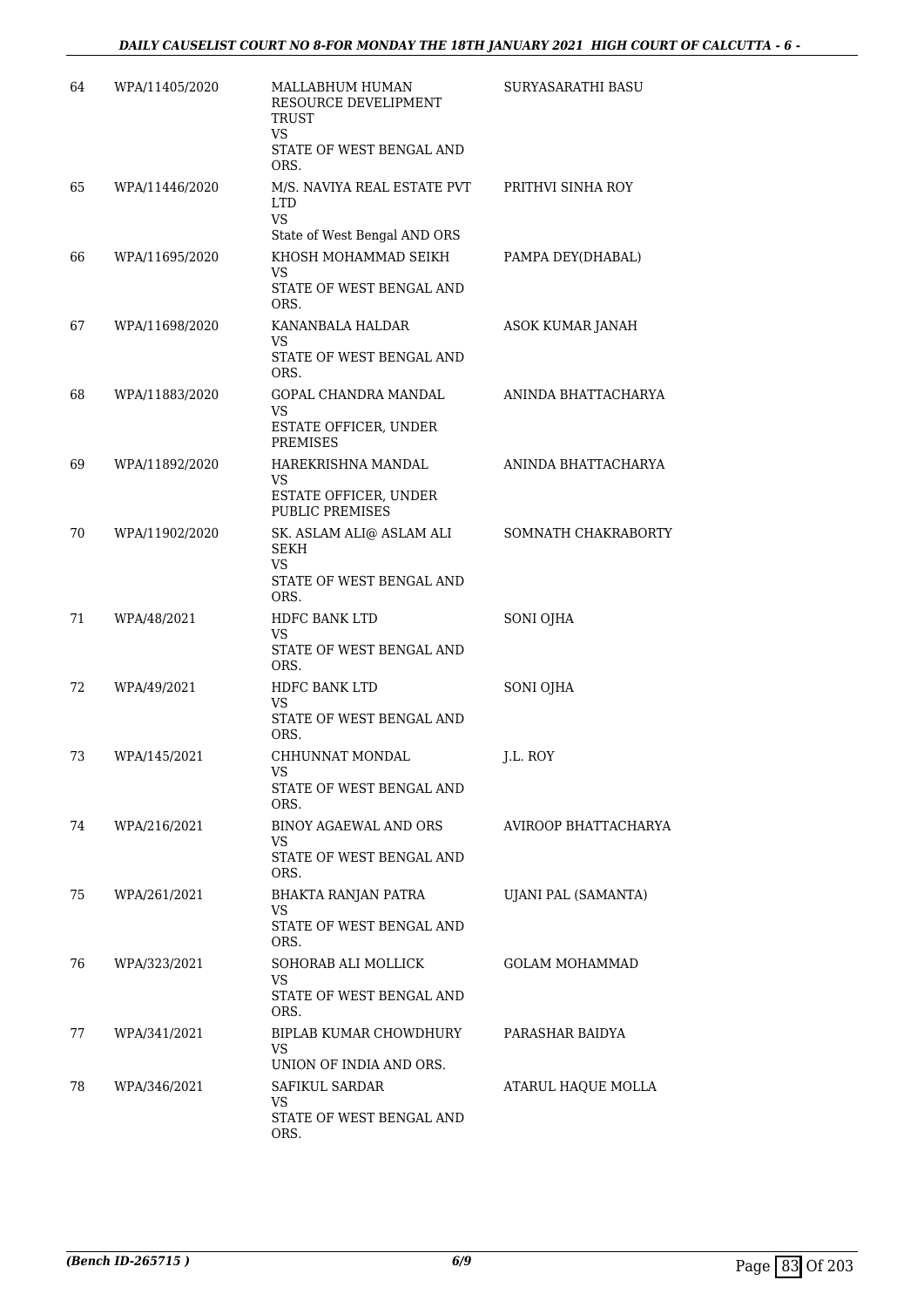| 79 | WPA/370/2021  | M/S.SUPERSMELT INDUSTRIES<br>PRIVATE LIMITED<br>VS                                                                  | PRITHVIRAJ SINHA ROY                   |
|----|---------------|---------------------------------------------------------------------------------------------------------------------|----------------------------------------|
|    |               | STATE OF WEST BENGAL AND<br>ORS.                                                                                    |                                        |
| 80 | WPA/538/2021  | <b>SK AANESA BEGUM</b><br><b>VS</b><br>STATE OF WEST BENGAL AND<br>ORS.                                             | SK. MOINUDDIN                          |
| 81 | WPA/591/2021  | ARPANA MITRA CHANDA<br>VS<br>STATE OF WEST BENGAL AND<br>ORS.                                                       | <b>AMITABHA GHOSH</b>                  |
| 82 | WPA/665/2021  | KALI NATH SINGH<br>VS<br>STATE OF WEST BENGAL AND<br>ORS.                                                           | <b>SURENDRA KUMAR</b><br><b>SHARMA</b> |
| 83 | WPA/677/2021  | RUIA ELECTRONICS PVT LTD<br>AND ORS<br><b>VS</b><br>STATE OF WEST BENGAL AND<br>ORS.                                | SOUMYAJYOTI NANDI                      |
| 84 | WPA/746/2021  | <b>MD IRFAN</b><br>VS<br>STATE OF WEST BENGAL AND<br>ORS.                                                           | MOHAMMAD KHAIRUL                       |
| 85 | WPA/753/2021  | DEBDOOT SHEET<br>VS<br>STATE OF WEST BENGAL AND<br>ORS.                                                             | <b>ABHISEK BARAN DAS</b>               |
| 86 | WPA/758/2021  | TOTA ROY<br><b>VS</b><br>STATE OF WEST BENGAL AND<br>ORS.                                                           | Malay Bhattacharyya                    |
| 87 | WPA/783/2021  | TAJIJUL SK @TAJIM SK<br>VS.<br>STATE OF WEST BENGAL AND<br>ORS.                                                     | SOURAV MUKHERJEE                       |
| 88 | WPA/901/2021  | SAHANARA BEGUM<br>VS<br>STATE OF WEST BENGAL AND<br>ORS.                                                            | NILENDRA NARAYAN DEY                   |
| 89 | WPA/1197/2021 | SUVENDU ADHIKARI<br>VS<br>STATE OF WEST BENGAL AND<br>ORS.                                                          | Debdeep Sinha                          |
| 90 | WPA/1304/2021 | ARHAM MANAGEMENT<br><b>SOLUTION PRIVATE LIMITED</b><br>AND ANOTHER<br><b>VS</b><br>STATE OF WEST BENGAL AND<br>ORS. | <b>BUDDHADEV BHUNIA</b>                |
| 91 | WPA/1341/2021 | SANDEEP KRISHNA ROHATGI<br>VS<br>STATE OF WEST BENGAL AND<br>ORS.                                                   | SANDEEP KRISHNA<br>ROHATGI(IN PERSON)  |
| 92 | WPA/1371/2021 | TRIRANI INDUSTRIES PVT LTD<br>AND ORS<br>VS.<br>WEST BENGAL FINANCIAL<br><b>CORPORATION</b>                         | NIKHIL KUMAR ROY                       |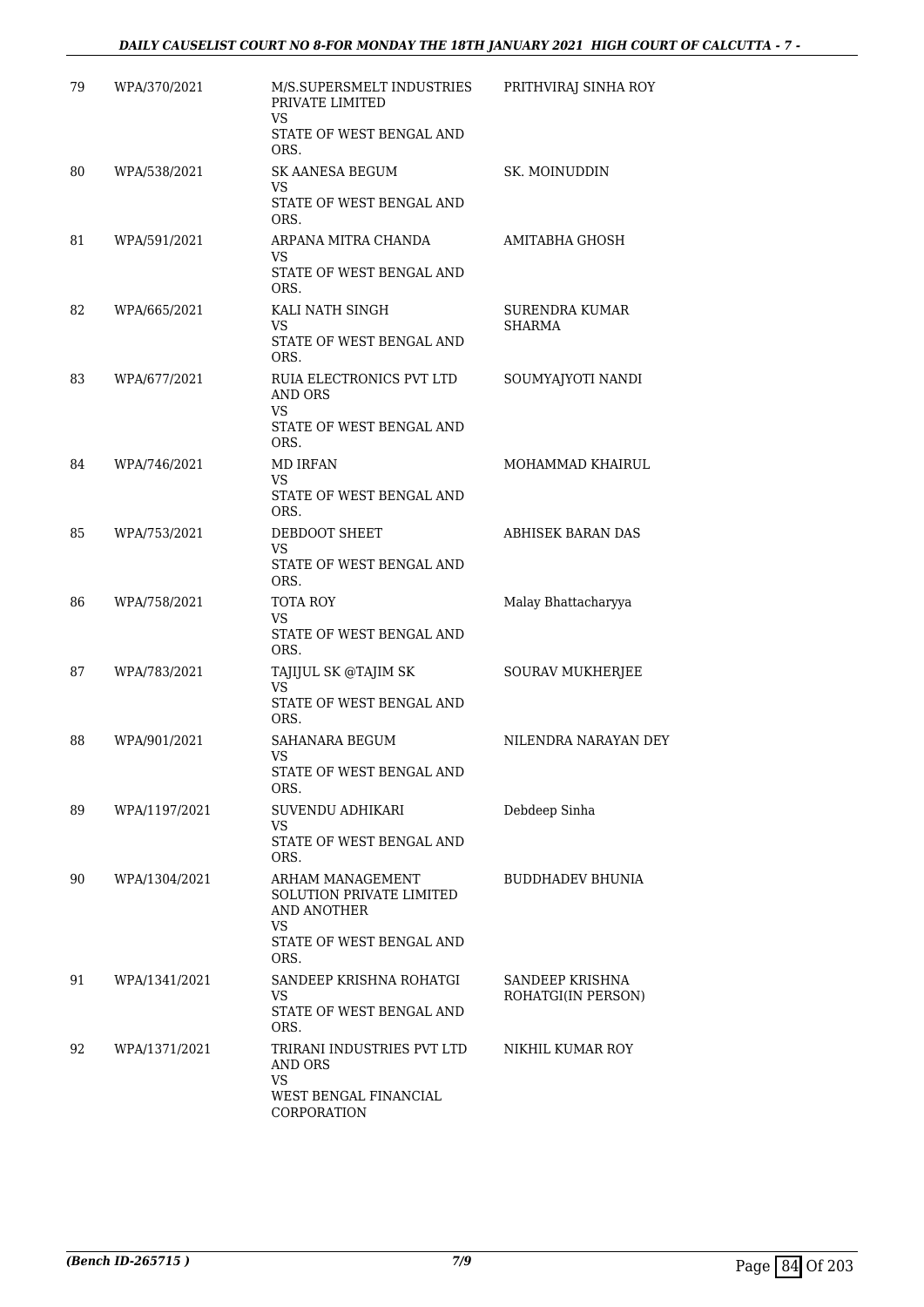| 93  | WPA/1430/2021     | SUSHANTA PANDA AND ANR<br>VS.                                                                                         | <b>GOPA BISWAS</b>     |
|-----|-------------------|-----------------------------------------------------------------------------------------------------------------------|------------------------|
|     |                   | STATE OF WEST BENGAL AND<br>ORS.                                                                                      |                        |
|     |                   | <b>UPGRADED MATTERS</b>                                                                                               |                        |
| 94  | WPA/2931/2020     | <b>CONTAI CO-OPERATIVE BANK</b><br>LTD & ANR<br><b>VS</b><br>NATIONAL HIGHWAYS<br><b>AUTHORITY OF INDIA &amp; ORS</b> | RITWIK PATTANAYAK      |
| 95  | WPA/3132/2020     | BLUE CHIP NIRMIT (PVT) LTD &<br>ANR<br><b>VS</b><br>RESERVE BANK OF INDIA & ORS                                       | <b>SANWAL TIBREWAL</b> |
| 96  | WPA/3291/2020     | <b>GOBRA ORAW</b><br>VS.<br>STATE OF WEST BENGAL & ORS                                                                | <b>AVISHEK PRASAD</b>  |
| 97  | WPA/4887/2020     | DEBAPAM GHOSH & ANR<br>VS.<br>UNION OF INDIA & ORS                                                                    | RAMJI MUNSI            |
| 98  | WPA/7632/2020     | TAHER ALI LASKAR<br>VS.<br>STATE OF WEST BENGAL AND<br>ORS.                                                           | PRONAY BASAK           |
|     | IA NO: CAN/1/2020 |                                                                                                                       |                        |
| 99  | WPA/7639/2020     | SAMIUL SK.<br>VS.<br>State of West Bengal                                                                             | RAMDULAL MANNA         |
|     | IA NO: CAN/1/2020 |                                                                                                                       |                        |
| 100 | WPA/8293/2020     | UTTAM KUMAR JANA<br>VS<br>State of West Bengal                                                                        | <b>GAUTAM GURIA</b>    |
| 101 | WPA/8795/2020     | RATHINDAR MAJUMDAR AND<br><b>ANR</b><br>VS.<br>STATE OF WEST BENGAL AND<br>ORS.                                       | ANUJ KUMAR MISHRA      |
| 102 | WPA/9185/2020     | KAKALI DAS KAPAS<br>VS<br>State of West Bengal                                                                        | <b>BIBEK DEY</b>       |
| 103 | WPA/10337/2020    | <b>RUNU BHOWMICK</b><br>VS<br>STATE OF WEST BENGAL AND<br>ORS.                                                        | JUIN CHAKRABORTY       |
| 104 | WPA/10338/2020    | GOURSHANKAR MAITY<br>VS.<br>STATE OF WEST BENGAL AND<br>ORS.                                                          | SOUMIK GANGULI         |
| 105 | WPA/10516/2020    | SWARUPAM KANTI DAS<br>VS<br>STATE OF WEST BENGAL AND<br>ORS.                                                          | SARBANANDA SANYAL      |
| 106 | WPA/10870/2020    | NILOY SAHA<br><b>VS</b><br>UNION OF INDIA AND ORS.                                                                    | TRIPTIMOY TALUKDER     |
| 107 | WPA/11510/2020    | MORJINA BIBI<br><b>VS</b><br>STATE OF WEST BENGAL AND<br>ORS.                                                         | RENUKA ROY             |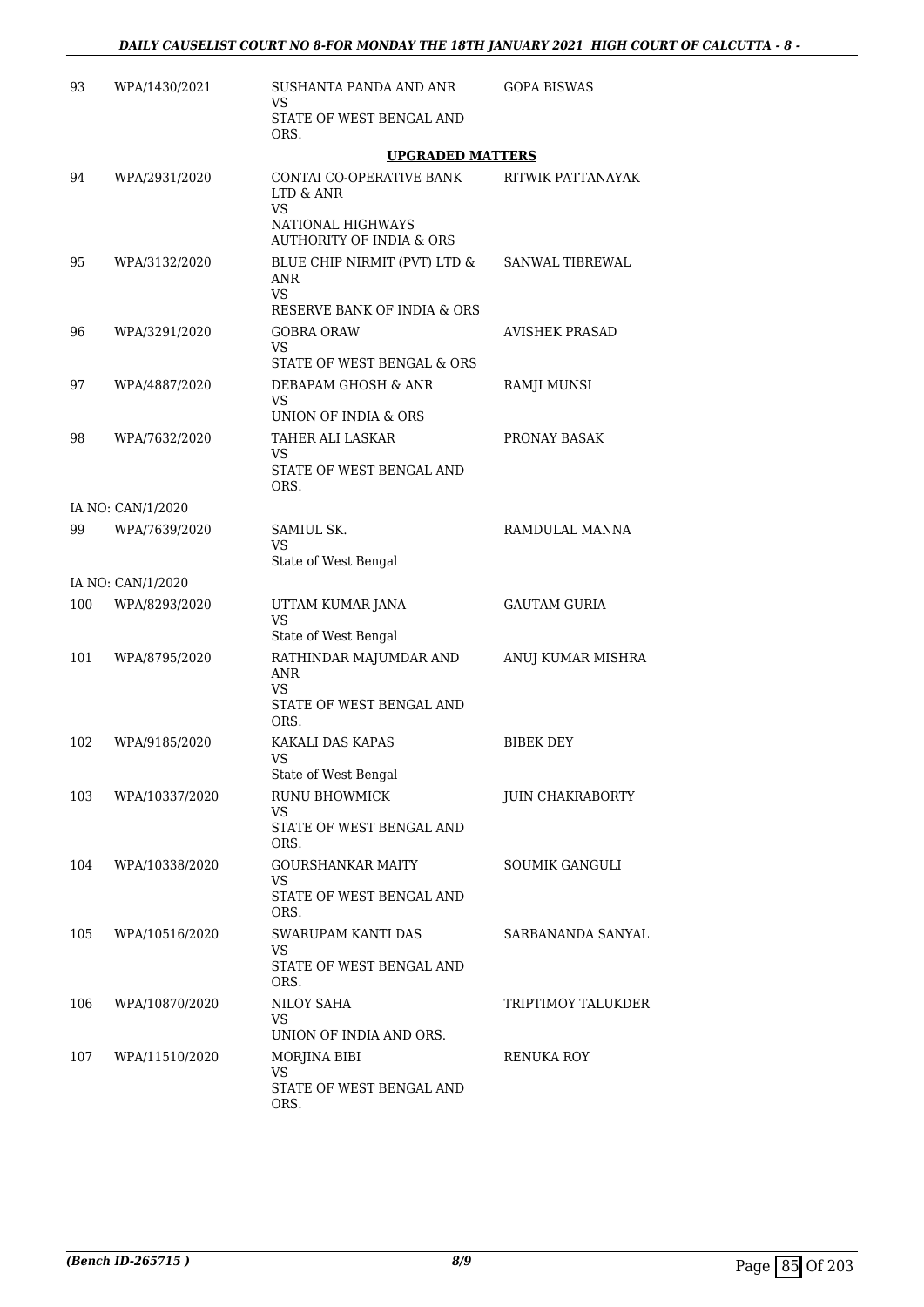108 WPA/11924/2020 DIPTI KHANRA

VS STATE OF WEST BENGAL AND ORS.

Shahan Shah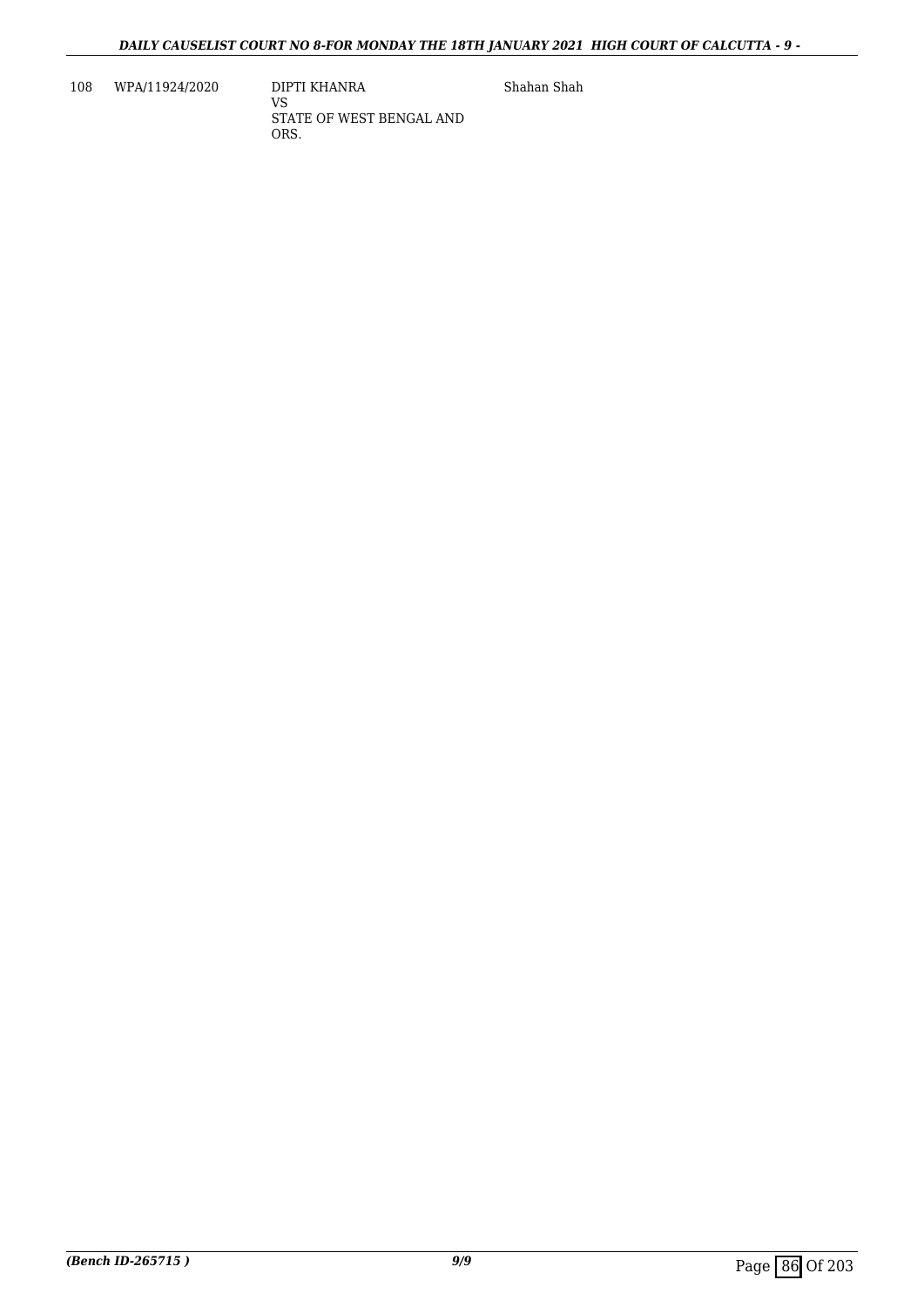

# In The High Court at Calcutta

# **Appellate Side**

**DAILY CAUSELIST For Monday The 18th January 2021**

**COURT NO. 26 SINGLE BENCH (SB - VII) AT 10:45 AM HON'BLE JUSTICE SHEKHAR B. SARAF (VIA VIDEO CONFERENCE)**

### **ON AND FROM MONDAY, THE 11TH JANUARY, 2021 – MATTERS (MOTION & HEARING) UNDER ARTICLE 226 OF THE CONSTITUTION RELATING TO SECONDARY AND HIGHER SECONDARY EDUCATION UNDER GROUP II INCLUDING SERVICES AND APPLICATIONS CONNECTED THERETO AND EDUCATIONAL MATTERS NOT ASSIGNED TO ANY OTHER BENCH.**

**HEARING OF WRIT PETITIONS IRRESPECTIVE OF CLASSIFICATION AND APPLICATIONS CONNECTED THERETO.**

**NOTE : MATTERS WILL BE TAKEN UP THROUGH PHYSICAL HEARING WHEN BOTH THE PARTIES ARE AGREED.**

**SPL.NOTE : I) 'HEARING' AND 'ASSIGNED' MATTERS WILL BE TAKEN UP ON FRIDAY OF EACH WEEK AFTER RECESS.**

**II) CONTEMPT MATTERS WILL BE TAKEN UP ON THURSDAY AFTER RECESS.**

### **III) ORIGINAL SIDE MATTERS WILL NORMALLY BE TAKEN UP AT 3.00 P.M.OR EXHAUSTION OF THE APPELLATE SIDE LIST WHICHEVER IS EARLIER.**

### **TO BE MENTIONED** 1 WPA/1288/2021 IMPRESSION MOTORS PRIVATE LIMITED VS UNION OF INDIA AND ORS. PIYAL GUPTA **NEW MOTION** 2 WPA/28/2021 ASIS KUMAR PRADHAN VS THE STATE OF WEST BENGAL AND ORS SWAPAN KUMAR **CHATTERIEE** 3 WPA/267/2021 MANIK MANDAL VS STATE OF WEST BENGAL AND ORS. SK SAJAHAN ALI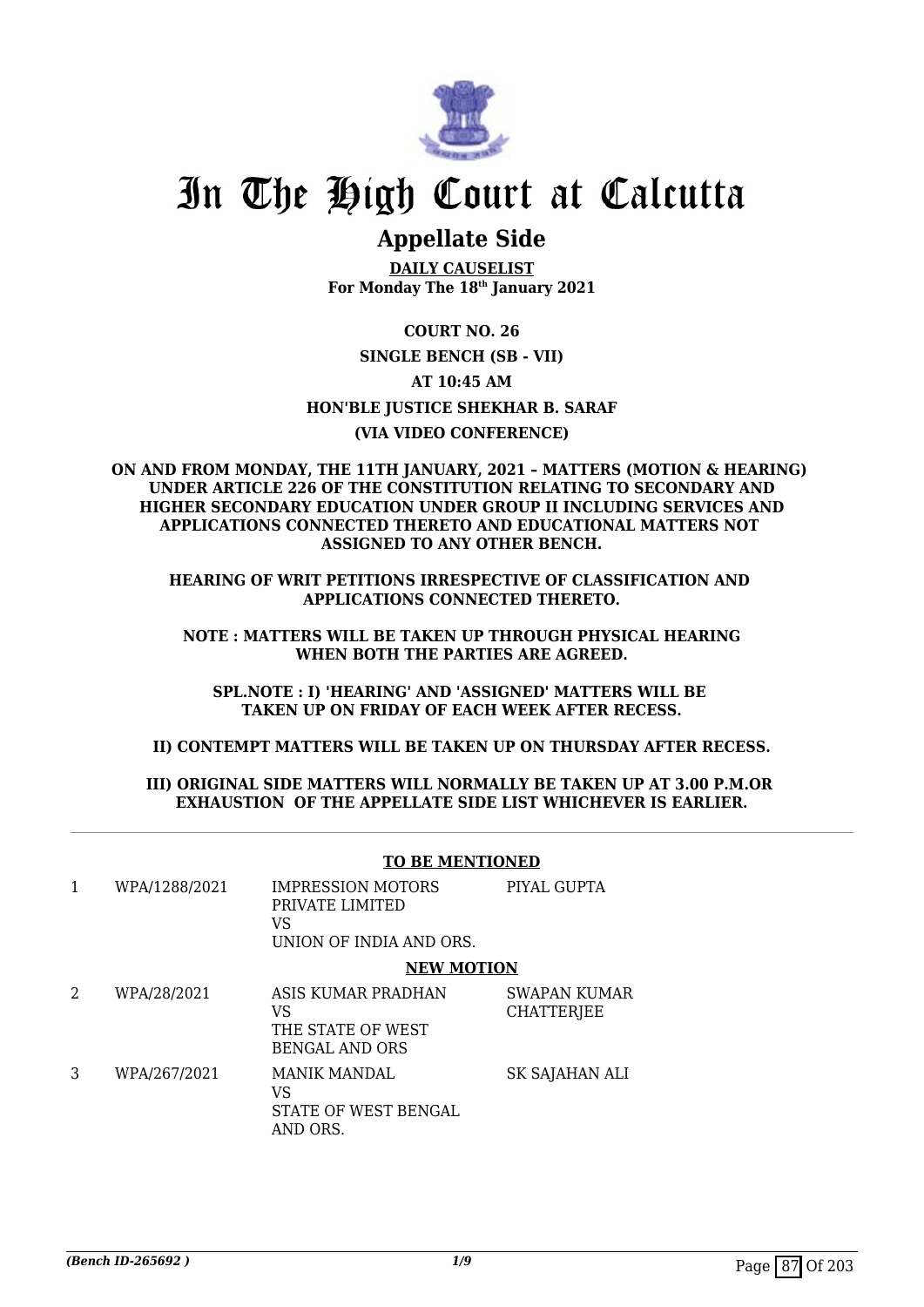| 4  | WPA/770/2021   | <b>ASRAF ALI</b><br><b>VS</b><br>STATE OF WEST BENGAL<br>AND ORS.                                            | <b>RESHMA PARVEEN</b>                      |
|----|----------------|--------------------------------------------------------------------------------------------------------------|--------------------------------------------|
| 5  | WPA/918/2021   | AMIT PATRA AND ORS<br><b>VS</b><br>STATE OF WEST BENGAL<br>AND ORS.                                          | SATYAJIT MAHATA                            |
| 6  | WPA/1006/2021  | NIRMAL KR BHUNIA<br><b>VS</b><br>STATE OF WEST BENGAL<br>AND ORS.                                            | KRISHNENDU BERA                            |
| 7  | WPA/1069/2021  | <b>MANAB TARAFDAR</b><br><b>VS</b><br>STATE OF WEST BENGAL<br>AND ORS.                                       | <b>BHASKAR SETH</b>                        |
| 8  | WPA/1078/2021  | <b>SMT SHIPI BISWAS</b><br><b>VS</b><br>STATE OF WEST BENGAL<br>AND ORS.                                     | DEBJANI GHOSAL                             |
| 9  | WPA/1088/2021  | PRAHLAD SANKI<br><b>VS</b><br>STATE OF WEST BENGAL<br>AND ORS.                                               | DEBJANI GHOSAL                             |
| 10 | WPA/1111/2021  | SWAPAN KUMAR MONDAL<br><b>VS</b><br>STATE OF WEST BENGAL<br>AND ORS.                                         | <b>AMITABRATA ROY</b>                      |
| 11 | WPA/1318/2021  | <b>BALIGARIA BALIKA</b><br>VIDYAPITH(H.S)<br><b>VS</b><br>STATE OF WEST BENGAL<br>AND ORS.                   | <b>UTTAM KUMAR</b><br><b>BHATTACHARYYA</b> |
| 12 | WPA/1577/2021  | <b>BHASWATI SARKAR</b><br>VS<br>STATE OF WEST BENGAL<br>AND ORS.                                             | <b>TANUJA BASAK</b>                        |
| 13 | WPA/1691/2021  | DINESH CHANDRA HALDER<br><b>VS</b><br>THE WEST BENGAL<br>CENTRAL SCHOOL SERVICE<br><b>COMMISSION AND ORS</b> | DIPTENDU MONDAL                            |
|    |                | <b>MOTION</b>                                                                                                |                                            |
| 14 | WPA/17718/2016 | PRABIR PROSAD ROY<br>VS<br>STATE OF WEST BENGAL &<br><b>ORS</b>                                              | ANIMESH<br><b>BHATTACAHRYA</b>             |
| 15 | WPA/23877/2017 | <b>ABDUR RASHID</b><br>VS<br>STATE OF WEST BENGAL &<br><b>ORS</b>                                            | <b>S S MONDAL</b>                          |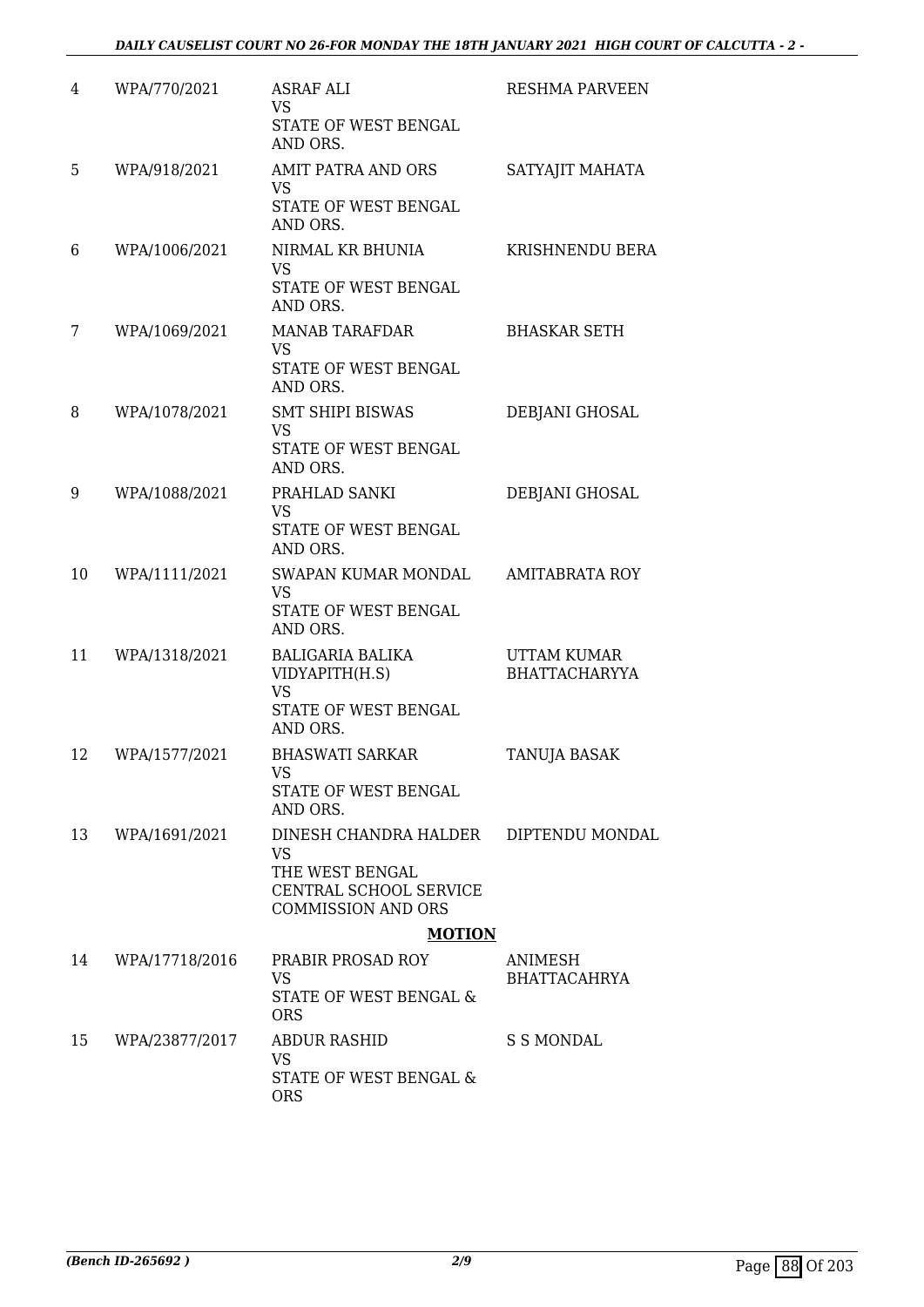| 16 | WPA/11764/2018                          | ASIT KR. GHOSH<br><b>VS</b><br>STATE OF WEST BENGAL &<br>ORS.                             | SABITA KHUTIA                      |
|----|-----------------------------------------|-------------------------------------------------------------------------------------------|------------------------------------|
| 17 | WPA/19642/2018                          | SEMANTI SENGUPTA<br><b>VS</b><br>STATE OF WEST BENGAL &<br><b>ORS</b>                     | <b>MADHUSUDAN</b><br><b>MANDAL</b> |
| 18 | WPA/3312/2019                           | <b>JAYASREE SHAW</b><br><b>VS</b><br>STATE OF WEST BENGAL &<br><b>ORS</b>                 | <b>ARNAB SAHA</b>                  |
| 19 | WPA/15792/2019                          | <b>SAMPA GAYEN</b><br><b>VS</b><br>STATE OF WEST BENGAL &<br><b>ORS</b>                   | NILANJAN ADHIKARI                  |
| 20 | WPA/18437/2019                          | POLI ROY<br><b>VS</b><br>STATE OF WEST BENGAL &<br><b>ORS</b>                             | DIPTENDU MANDAL                    |
|    | IA NO: CAN/1/2020(Old No:CAN/5806/2020) |                                                                                           |                                    |
| 21 | WPA/170/2020                            | KRISHANAPRASAD MAITY &<br><b>ORS</b><br><b>VS</b><br>STATE OF WEST BENGAL &<br><b>ORS</b> | SATYAM MUKHERJEE                   |
| 22 | WPA/733/2020                            | SUVENDU CHAKRAVARTY<br><b>VS</b><br>STATE OF WEST BENGAL &<br><b>ORS</b>                  | RAJU<br><b>BHATTACHARYYA</b>       |
| 23 | WPA/931/2020                            | KUMKUM BALSARA<br><b>VS</b><br>STATE OF WEST BENGAL &<br><b>ORS</b>                       | <b>SOURAV HALDAR</b>               |
|    | IA NO: CAN/1/2020(Old No:CAN/1931/2020) |                                                                                           |                                    |
| 24 | WPA/954/2020                            | DR. DEBASIS<br><b>CHATTOPADHYAY</b><br><b>VS</b><br>STATE OF WEST BENGAL &<br><b>ORS</b>  | SUBHRANGSU PANDA                   |
| 25 | WPA/3178/2020                           | <b>MOUMITA GHOSH</b><br>VS<br>STATE OF WEST BENGAL &<br><b>ORS</b>                        | <b>MIR ANOWAR</b>                  |
| 26 | WPA/6146/2020                           | RUDRA NARAYAN MISRA<br><b>VS</b><br>WBBSE&ORS                                             | NIBEDITA PAL                       |
|    | IA NO: CAN/1/2020(Old No:CAN/4429/2020) |                                                                                           |                                    |
| 27 | WPA/7673/2020                           | SOMA JANA<br><b>VS</b><br>State of West Bengal                                            | <b>SOMESH KUMAR</b><br>JANA        |
|    | 0.000                                   |                                                                                           |                                    |

IA NO: CAN/1/2020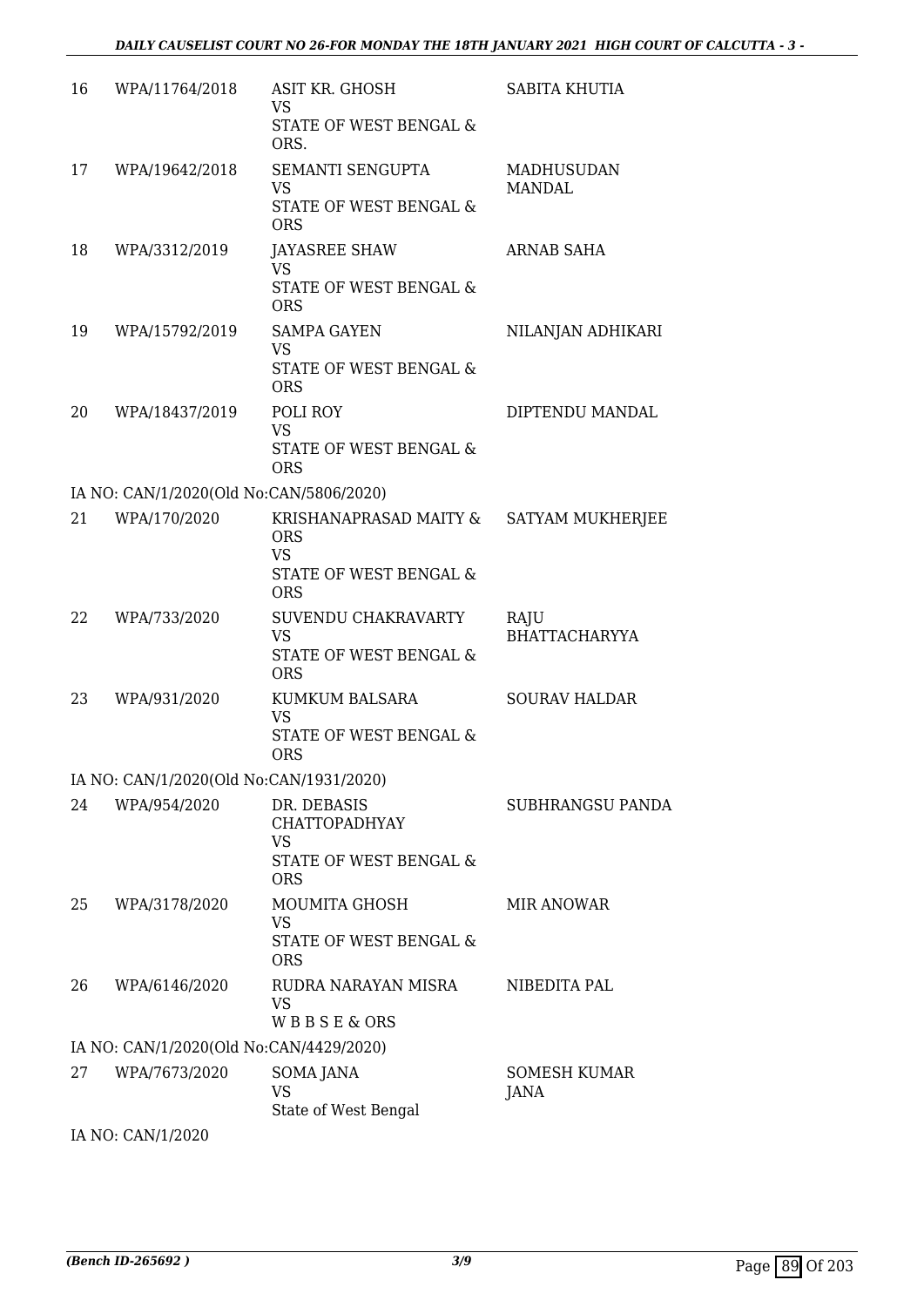| 28 | WPA/7687/2020     | SNEHALATA JANA<br><b>VS</b><br>WEST BENGAL CENTRAL<br>SCHOOL SERVICE COMM.                                             | <b>ASISH DUTTA</b>     |
|----|-------------------|------------------------------------------------------------------------------------------------------------------------|------------------------|
|    | IA NO: CAN/1/2020 |                                                                                                                        |                        |
| 29 | WPA/7689/2020     | RAIKAMAL GUIN<br><b>VS</b><br>WEST BENGAL SCHOOL<br>SERVICE COMMISSION                                                 | ASISH DUTTA            |
|    | IA NO: CAN/1/2020 |                                                                                                                        |                        |
| 30 | WPA/7800/2020     | <b>ARUN MANDAL</b><br><b>VS</b><br>STATE OF WEST BENGAL<br>AND ORS.                                                    | <b>GOPAL DAS</b>       |
| 31 | WPA/8178/2020     | <b>SMT ARPITA GUIN</b><br><b>VS</b><br>STATE OF WEST BENGAL<br>AND ORS.                                                | ALI AHSAN ALAMGIR      |
| 32 | WPA/8277/2020     | TAPAS KUMAR PAN<br>VS<br>WEST BENGAL CENTRAL<br><b>SCHOOL SERVICE</b><br><b>COMMISSION AND ORS</b>                     | <b>ASISH DUTTA</b>     |
| 33 | WPA/8530/2020     | RAJESH SADHUKHAN<br><b>VS</b><br>STATE OF WEST BENGAL<br>AND ORS.                                                      | <b>GOLAM MOHIUDDIN</b> |
| 34 | WPA/8536/2020     | <b>LATARANI AS</b><br><b>VS</b><br>STATE OF WEST BENGAL<br>AND ORS.                                                    | <b>GOLAM MOHIUDDIN</b> |
| 35 | WPA/8544/2020     | ISMITA SULTANA<br><b>VS</b><br><b>STATE OF WEST BENGAL</b><br>AND ORS.                                                 | <b>GOLA MOHIUDDIN</b>  |
| 36 | WPA/8555/2020     | AJOY MONDAL<br><b>VS</b><br>WEST BENGAL CENTRAL<br><b>SCHOOL SERVICE</b><br><b>COMMISSION AND</b><br><b>ANOTHER</b>    | <b>GOLAM MOHIUDDIN</b> |
| 37 | WPA/8556/2020     | <b>REJAUL SARKAR</b><br><b>VS</b><br>STATE OF WEST BENGAL<br>AND ORS.                                                  | SAKTIPADA JANA         |
| 38 | WPA/8562/2020     | LUBANA SULTANA<br><b>VS</b><br>WEST BENGAL CENTRAL<br><b>SCHOOL SERVICE</b><br><b>COMMISSION AND</b><br><b>ANOTHER</b> | <b>GOLAM MOHIUDDIN</b> |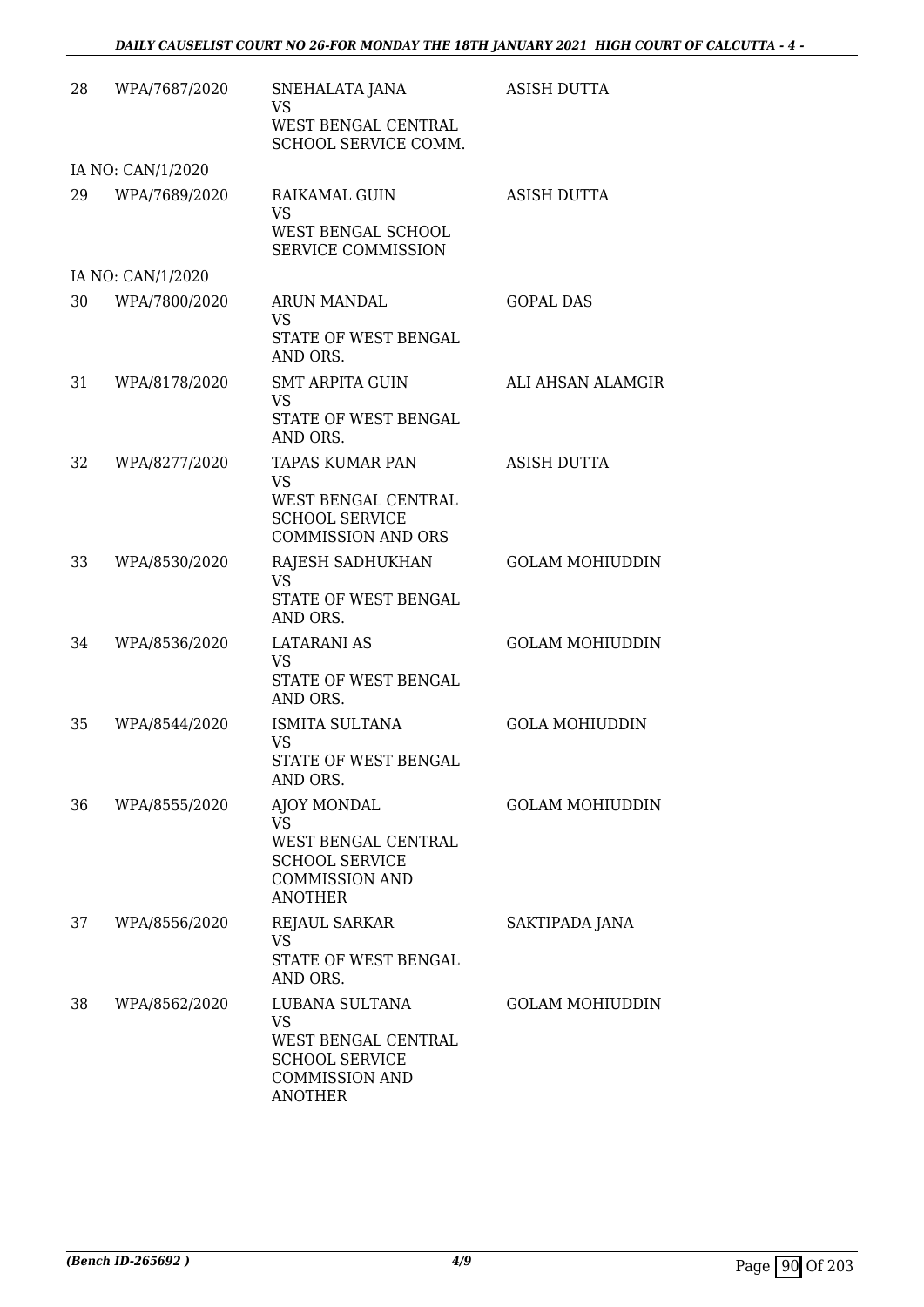| 39 | WPA/8565/2020 | ZEENAT SULTANA AND<br><b>ANOTHER</b><br><b>VS</b><br>WEST BENGAL CENTRAL<br>CENTRAL SCHOOL SERVICE<br><b>COMMISSION AND</b><br><b>ANOTHER</b> | <b>GOLAM MOHIUDDIN</b>        |
|----|---------------|-----------------------------------------------------------------------------------------------------------------------------------------------|-------------------------------|
| 40 | WPA/8588/2020 | SISIR KUMAR SENAPATI<br><b>VS</b><br>STATE OF WEST BENGAL<br>AND ORS.                                                                         | <b>SUBIR SABUD</b>            |
| 41 | WPA/8592/2020 | RAJANI KANTA MAHATO<br><b>VS</b><br>STATE OF WEST BENGAL<br>AND ORS.                                                                          | ANWASHA HALDER                |
| 42 | WPA/8645/2020 | SMT RATRI CHAKRABORTI<br>AND ANR<br><b>VS</b><br>STATE OF WEST BENGAL<br>AND ORS.                                                             | SAKTIPADA JANA                |
| 43 | WPA/8646/2020 | SMT BHARATI NANDI<br><b>VS</b><br>STATE OF WEST BENGAL<br>AND ORS.                                                                            | SAKTI PADA JANA               |
| 44 | WPA/8648/2020 | SABARI DASGUPTA AND<br>ANR<br><b>VS</b><br>STATE OF WEST BENGAL<br>AND ORS.                                                                   | SAKTIPADA JANA                |
| 45 | WPA/8649/2020 | SHIBASHIS CHAKRABORTY<br>VS<br>STATE OF WEST BENGAL<br>AND ORS.                                                                               | SAKTI PADA JANA               |
| 46 | WPA/8730/2020 | <b>SUBHRA DATTA ALIAS</b><br><b>SUBHRA DATTA</b><br>VS<br>STATE OF WEST BENGAL<br>AND ORS.                                                    | SANAJIT KUMAR<br><b>GHOSH</b> |
| 47 | WPA/8819/2020 | <b>SUJOY ROY</b><br><b>VS</b><br>SAINIK SCHOOL PURULIA<br><b>AND ORS</b>                                                                      | SANJUKTA DUTTA                |
| 48 | WPA/8953/2020 | NIHAR RANJAN NASKAR<br>VS<br>STATE OF WEST BENGAL<br>AND ORS.                                                                                 | <b>ANUPAM DAS</b>             |
| 49 | WPA/8964/2020 | MD. MAINUL HOQUE<br><b>VS</b><br>STATE OF WEST BENGAL<br>AND ORS.                                                                             | MD YAMIN ALI                  |
| 50 | WPA/8994/2020 | TARULATA<br>CHAUDHURI(MAJI)<br><b>VS</b><br>STATE OF WEST BENGAL<br>AND ORS.                                                                  | PRADIP PAUL                   |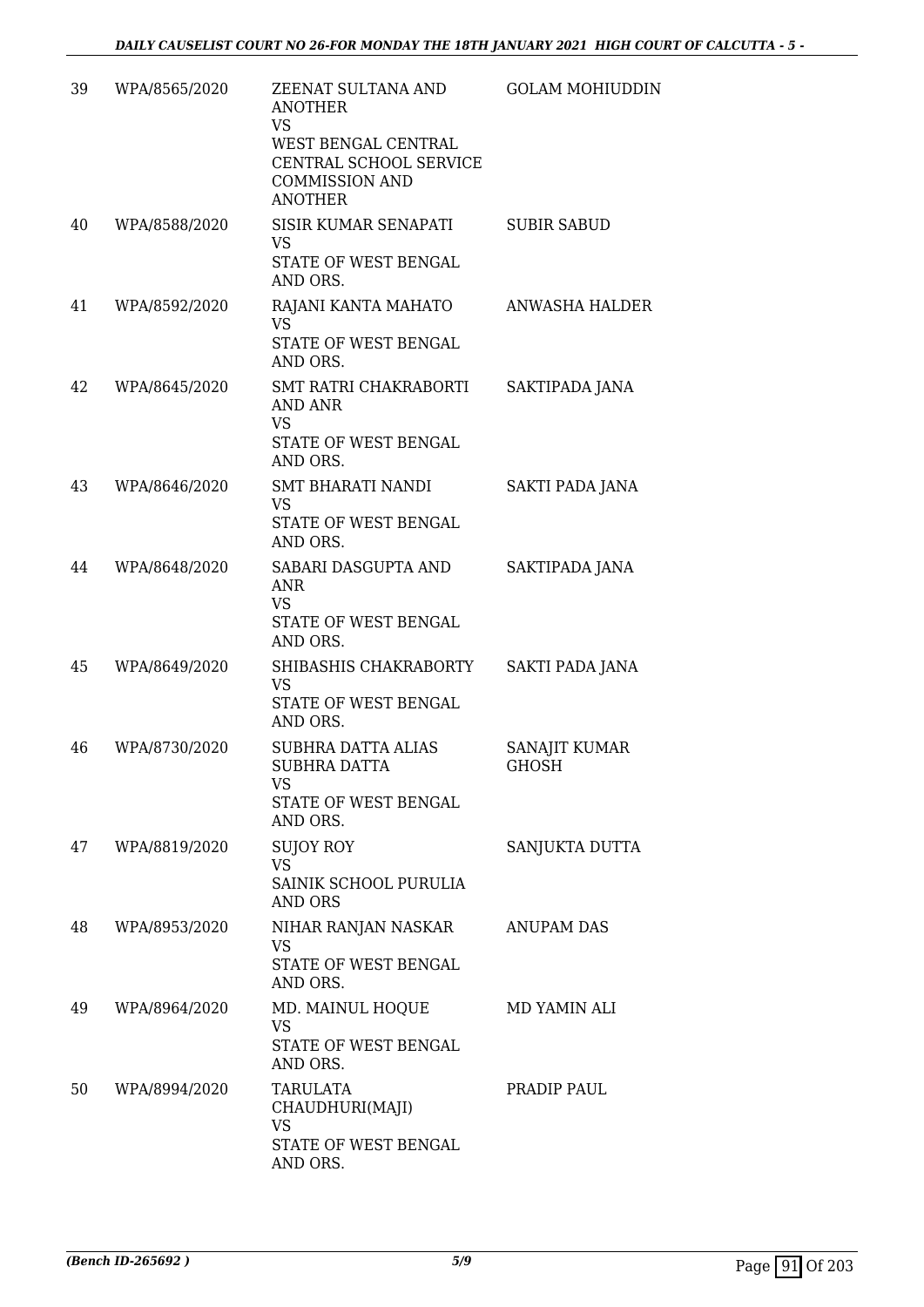| 51 | WPA/9022/2020     | <b>ALPANA DAS</b><br><b>VS</b><br>STATE OF WEST BENGAL<br>AND ORS.                        | DEBABRATA DAS<br><b>GUPTA</b>        |
|----|-------------------|-------------------------------------------------------------------------------------------|--------------------------------------|
| 52 | WPA/9024/2020     | <b>ATANU GHOSH</b><br><b>VS</b><br>STATE OF WEST BENGAL<br>AND ORS.                       | DEBABRATA DAS<br><b>GUPTA</b>        |
| 53 | WPA/9039/2020     | <b>BIRAJ KUMAR MITRA</b><br><b>VS</b><br>STATE OF WEST BENGAL<br>AND ORS.                 | DEBABRATA DAS<br><b>GUPTA</b>        |
| 54 | WPA/9042/2020     | SWAGATA SINGHA SARKAR<br><b>VS</b><br>STATE OF WEST BENGAL<br>AND ORS.                    | DEBABRATA DAS<br><b>GUPTA</b>        |
| 55 | WPA/9134/2020     | KINGSHOOK GHOSH<br><b>VS</b><br>THE STATE OF WEST<br><b>BENGAL AND ORS</b>                | APURBA KUMAR<br><b>GHOSH</b>         |
| 56 | WPA/9137/2020     | DEBASHIS DUTTA<br><b>VS</b><br>State of West Bengal                                       | ANINDA<br><b>BHATTACHARYA</b>        |
| 57 | WPA/9186/2020     | <b>RAMA SARKAR</b><br><b>VS</b><br>State of West Bengal                                   | debabrata das gupta                  |
| 58 | WPA/9191/2020     | DEBASHREE SINHA<br><b>VS</b><br>State of West Bengal                                      | DEBABRATA DAS<br><b>GUPTA</b>        |
| 59 | WPA/9266/2020     | <b>BEAUTY SANTIKARYAND</b><br><b>ORS</b><br><b>VS</b><br>STATE OF WEST BENGAL<br>AND ORS. | <b>GOPAL DAS</b>                     |
| 60 | WPA/9316/2020     | MANOJIT BISWAS AND<br><b>OTHERS</b><br><b>VS</b><br>STATE OF WEST BENGAL<br>AND ORS.      | <b>DIBYENDU</b><br><b>CHATTERJEE</b> |
|    | IA NO: CAN/1/2020 |                                                                                           |                                      |
| 61 | WPA/9347/2020     | PARTHA PRATIM DE<br><b>VS</b><br>STATE OF WEST BENGAL<br>AND ORS.                         | SAKTI PADA JANA                      |
| 62 | WPA/9388/2020     | <b>ANIMESH MAITY</b><br><b>VS</b><br>STATE OF WEST BENGAL<br>AND ORS.                     | <b>BANDANA MAITY</b>                 |
| 63 | WPA/9389/2020     | <b>ABHISEK PAL</b><br><b>VS</b><br>STATE OF WEST BENGAL<br>AND ORS.                       | PINGAL<br><b>BHATTACHARYYA</b>       |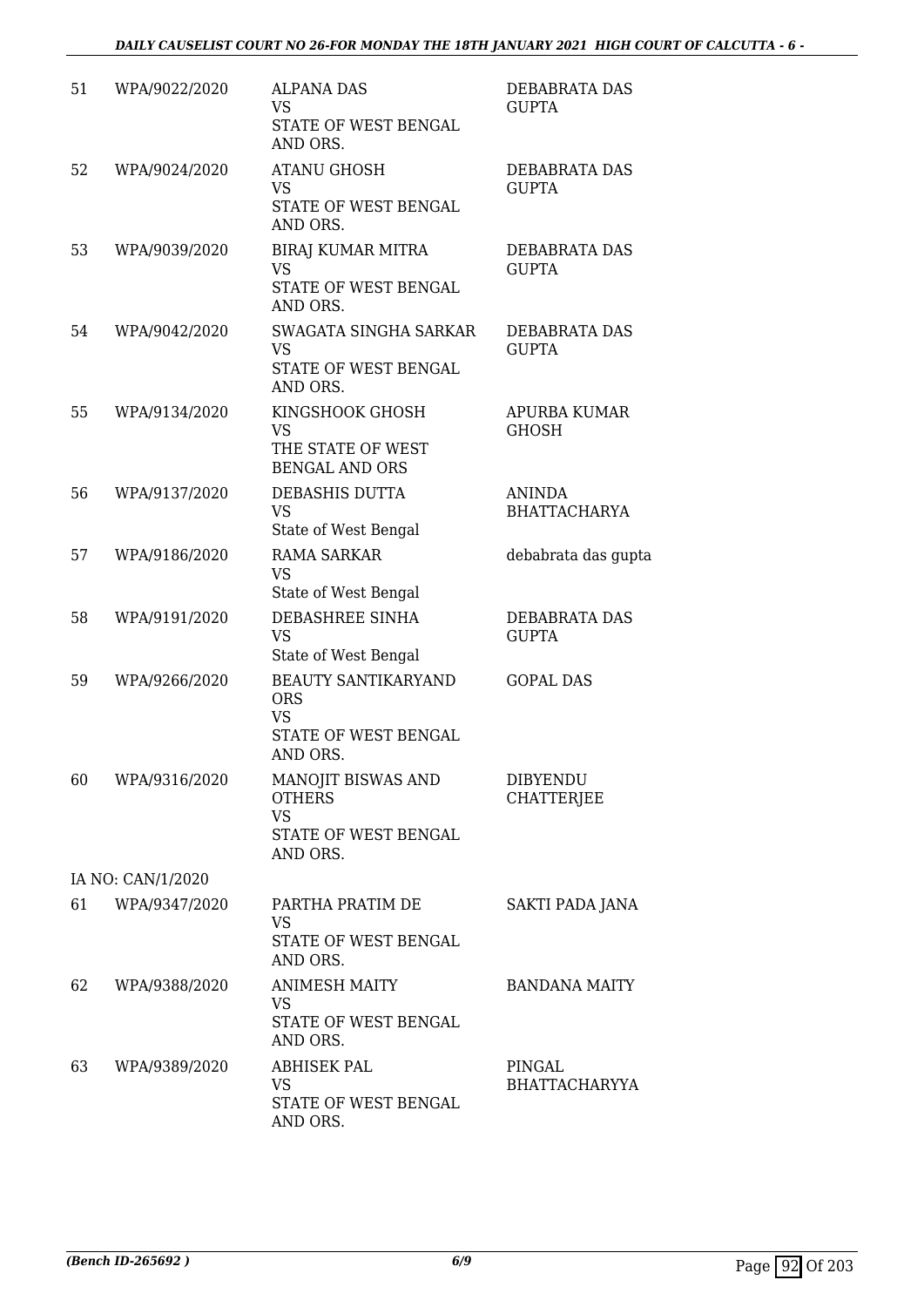|    | wt64 WPA/11535/2020 | TAPAN KUMAR BAR<br><b>VS</b><br>STATE OF WEST BENGAL<br>AND ORS.                                             | DIPTENDU MANDAL                        |
|----|---------------------|--------------------------------------------------------------------------------------------------------------|----------------------------------------|
| 65 | WPA/9450/2020       | PRATIMA RANI KAYAL@<br>PRATIMA KAYAL JANA AND<br><b>ORS</b><br><b>VS</b><br>STATE OF WEST BENGAL<br>AND ORS. | <b>SALONI</b><br><b>BHATTACHARYA</b>   |
| 66 | WPA/9531/2020       | KISHORE ROY<br><b>VS</b><br>STATE OF WEST BENGAL<br>AND ORS.                                                 | <b>SUBRATA</b><br>BHATTACHARJYA        |
| 67 | WPA/9538/2020       | <b>DEBNATH SEN</b><br><b>VS</b><br>STATE OF WEST BENGAL<br>AND ORS.                                          | <b>SUBRATA</b><br>BHATTACHARJYA        |
| 68 | WPA/9542/2020       | <b>SOMA PATRA</b><br><b>VS</b><br>STATE OF WEST BENGAL<br>AND ORS.                                           | <b>SUBRATA</b><br><b>BHATTACHARJYA</b> |
| 69 | WPA/9622/2020       | <b>KRISHNA DAS</b><br><b>VS</b><br>STATE OF WEST BENGAL<br>AND ORS.                                          | TANUJA BASAK                           |
| 70 | WPA/9667/2020       | <b>BAPI GHOSH AND ORS</b><br><b>VS</b><br>THE STATE OF WEST<br><b>BENGAL AND ORS</b>                         | <b>GOPAL DAS</b>                       |
| 71 | WPA/9673/2020       | <b>SK.SAMSUL HUDA</b><br><b>VS</b><br>STATE OF WEST BENGAL<br>AND ORS.                                       | Anisur Rahaman                         |
| 72 | WPA/9769/2020       | KAZI HUMAYUN KABIR AND GOPA BISWAS<br><b>ORS</b><br><b>VS</b><br>STATE OF WEST BENGAL<br>AND ORS.            |                                        |
| 73 | WPA/9770/2020       | SK MONIRUL AND ORS<br><b>VS</b><br>STATE OF WEST BENGAL<br>AND ORS.                                          | <b>GOPA BISWAS</b>                     |
| 74 | WPA/9778/2020       | <b>UJJWAL SARKAR</b><br><b>VS</b><br>STATE OF WEST BENGAL<br>AND ORS.                                        | MADHUMANTI DAS                         |
| 75 | WPA/9850/2020       | RINKI DEY SARKAR<br>VS<br>STATE OF WEST BENGAL<br>AND ORS.                                                   | <b>ABHIJIT SARKAR</b>                  |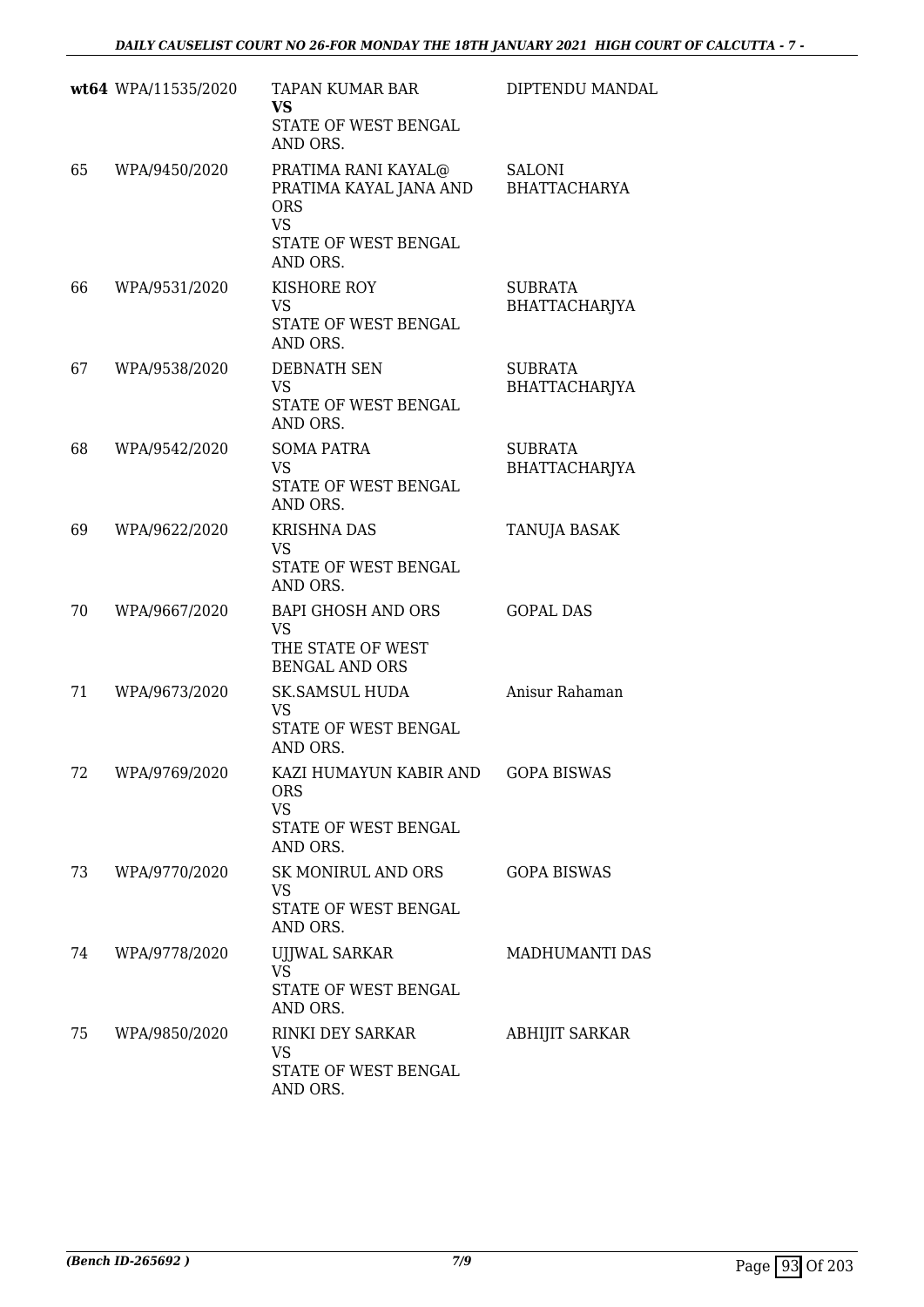| 76 | WPA/9905/2020  | MADAN MOHAN POLLEY<br><b>VS</b><br>STATE OF WEST BENGAL<br>AND ORS.                                                     | <b>ANIL KUMAR</b><br><b>CHATTOPADHYAYA</b> |
|----|----------------|-------------------------------------------------------------------------------------------------------------------------|--------------------------------------------|
| 77 | WPA/10045/2020 | <b>CHANDRA KUMAR</b><br><b>BISWAKARMA</b><br><b>VS</b><br>THE STATE OF WEST                                             | <b>TANMAY</b><br><b>CHOWDHURY</b>          |
| 78 | WPA/10104/2020 | <b>BENGAL AND ORS</b><br>PARTHASARATHI DAS AND<br><b>ORS</b><br><b>VS</b><br>THE STATE OF WEST<br><b>BENGAL AND ORS</b> | <b>SOUGATA MITRA</b>                       |
| 79 | WPA/10284/2020 | DEBDUTTA GHOSH<br><b>VS</b><br>THE CENTRAL BOARD OF<br><b>SECONDARY EDU AND ORS</b>                                     | RAJDEEP HALDER                             |
| 80 | WPA/10363/2020 | <b>MITA SASMAL BAG</b><br><b>VS</b><br>THE STATE OF WEST<br><b>BENGAL AND ORS</b>                                       | <b>SOMESH KUMAR</b><br><b>GHOSH</b>        |
| 81 | WPA/10670/2020 | MOUSUMI CHATTERJEE<br><b>VS</b><br>THE STATE OF WEST<br><b>BENGAL AND ORS</b>                                           | <b>SOUGATA MITRA</b>                       |
| 82 | WPA/10676/2020 | <b>ISMAIL MOLLAH</b><br><b>VS</b><br>STATE OF WEST BENGAL<br>AND ORS.                                                   | PARTHA SARATHI<br><b>DAS</b>               |
| 83 | WPA/10685/2020 | KEYA MUKHOPADHYAY<br><b>VS</b><br>THE STATE OF WEST<br><b>BENGAL AND ORS</b>                                            | TANUJA BASAK                               |
| 84 | WPA/10769/2020 | <b>SANDIP DUTTA</b><br><b>VS</b><br>THE STATE OF WEST<br><b>BENGAL AND ORS</b>                                          | <b>SOBHAN MAJUMDER</b>                     |
| 85 | WPA/10846/2020 | TANIMA GHOSH NANDI<br><b>VS</b><br>State of West Bengal                                                                 | <b>SUBIR SABUD</b>                         |
| 86 | WPA/11301/2020 | BYTE INFOTECH AND<br><b>ANOTHER</b><br><b>VS</b><br>STATE OF WEST BENGAL<br>AND ORS.                                    | <b>BIPLAB RANJAN BOSE</b>                  |
| 87 | WPA/11306/2020 | PRADIP KUMAR MAHANTI<br><b>VS</b><br>STATE OF WEST BENGAL<br>AND ORS.                                                   | <b>TANUJA BASAK</b>                        |
| 88 | WPA/11358/2020 | SAHABUDDIN ALAM<br><b>VS</b><br>STATE OF WEST BENGAL<br>AND ORS.                                                        | MISTHI SAHA                                |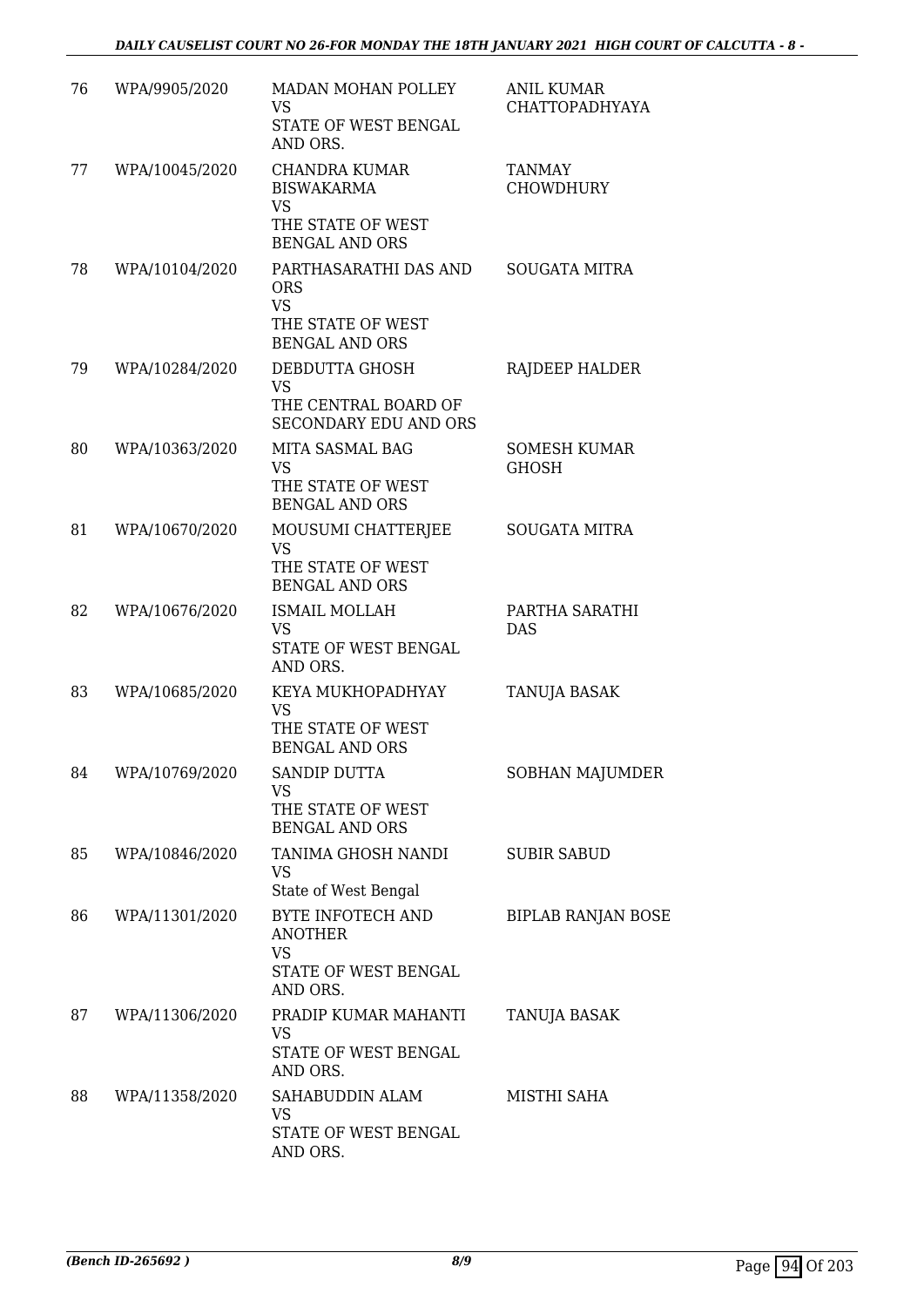| 89  | WPA/11390/2020 | <b>BHASKAR ROY CHOUDHURY</b><br><b>VS</b><br>STATE OF WEST BENGAL<br>AND ORS.                                    | TANUJA BASAK                           |
|-----|----------------|------------------------------------------------------------------------------------------------------------------|----------------------------------------|
| 90  | WPA/11497/2020 | <b>SOMA MAITI AND ORS</b><br><b>VS</b><br>THE WEST BENGAL<br>CENTRAL SCHOOL SERVICE<br><b>COMMISSION AND ORS</b> | TIRTHANKAR DEY                         |
| 91  | WPA/11516/2020 | <b>SMRITIKANA ROY</b><br><b>SENGUPTA</b><br><b>VS</b><br>STATE OF WEST BENGAL<br>AND ORS.                        | <b>BISWAJIT MAL</b>                    |
| 92  | WPA/11626/2020 | PRASANTA SUTRADHAR<br><b>VS</b><br>THE STATE OF WEST<br><b>BENGAL AND ORS</b>                                    | TARUN KUMAR DAS                        |
| 93  | WPA/11737/2020 | NAFISA PARVIN KHAN<br>VS<br>STATE OF WEST BENGAL<br>AND ORS.                                                     | <b>SARIFUL ISLAM</b><br><b>MALLICK</b> |
| 94  | WPA/11748/2020 | <b>SIDDHARTHA</b><br><b>BAHTTACHARYA</b><br><b>VS</b><br>STATE OF WEST BENGAL<br>AND ORS.                        | RAJLASHMI GHATAK                       |
| 95  | WPA/11832/2020 | <b>SYED FAZLE RAFIQUE</b><br><b>VS</b><br>STATE OF WEST BENGAL<br>AND ORS.                                       | SAIKAT CHATTERJII                      |
| 96  | WPA/11862/2020 | <b>GOUTAM RAKSHIT</b><br><b>VS</b><br>STATE OF WEST BENGAL<br>AND ORS.                                           | <b>ARUNDHUTI</b><br><b>BANERJEE</b>    |
| 97  | WPA/11877/2020 | <b>SRIKANTA KOLEY</b><br><b>VS</b><br>STATE OF WEST BENGAL<br>AND ORS.                                           | <b>SYED SHAMSUL</b><br>AREFIN          |
| 98  | WPA/11897/2020 | WASIM FIROZ KHAN<br><b>VS</b><br>STATE OF WEST BENGAL<br>AND ORS.                                                | YOUNUSMONDAL                           |
| 99  | WPA/11911/2020 | <b>SK AFSAR ALI</b><br>VS.<br>STATE OF WEST BENGAL<br>AND ORS.                                                   | Raju Bhattacharyya                     |
| 100 | WPA/11936/2020 | <b>UMA DAS</b><br><b>VS</b><br>STATE OF WEST BENGAL<br>AND ORS.                                                  | <b>SALIL KANTI MAITI</b>               |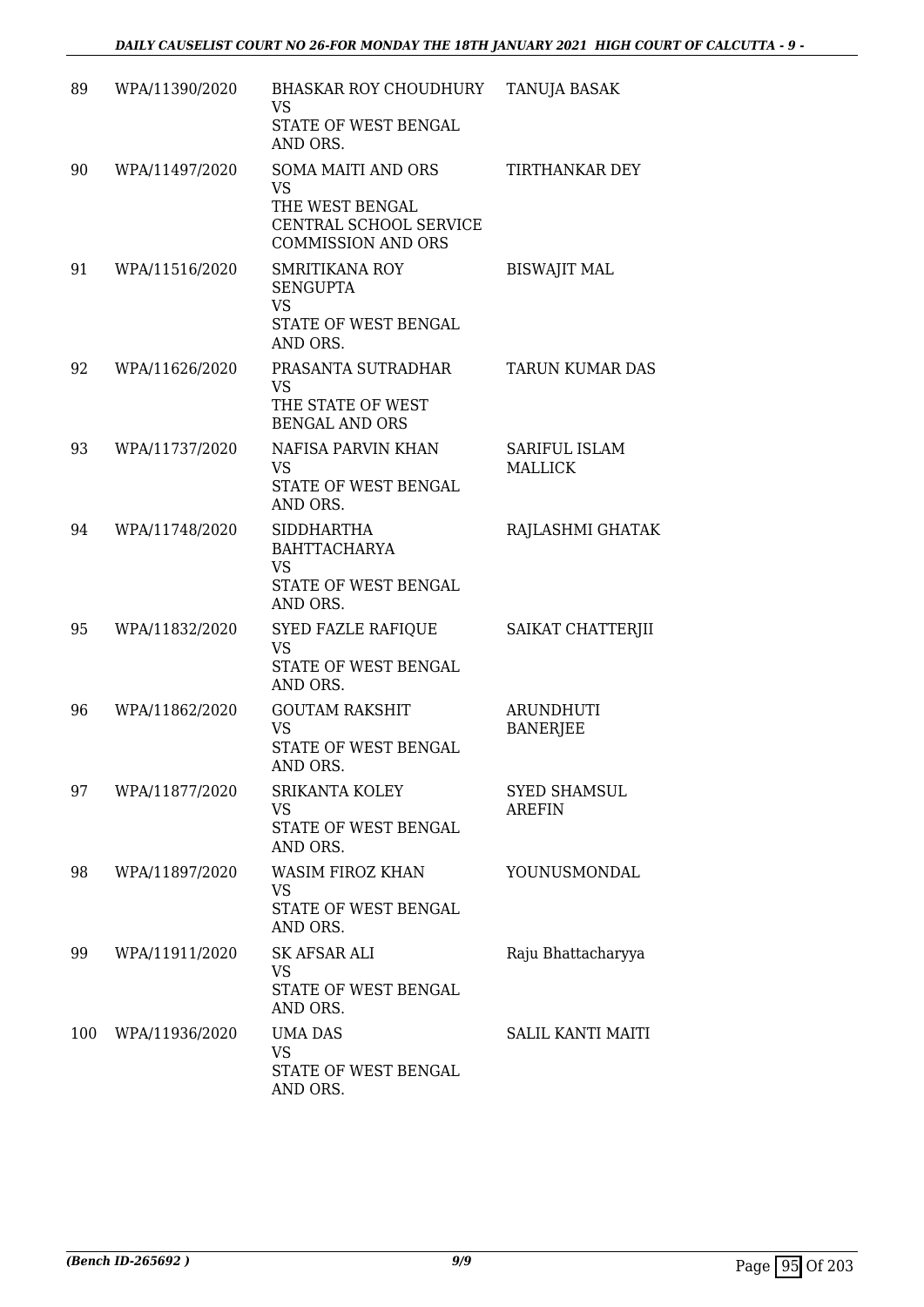

# In The High Court at Calcutta

## **Appellate Side**

**DAILY CAUSELIST For Monday The 18th January 2021**

**COURT NO. 15**

**SINGLE BENCH (SB - VIII)**

**AT 10:45 AM**

**HON'BLE JUSTICE RAJARSHI BHARADWAJ**

**(VIA VIDEO CONFERENCE) ON AND FROM MONDAY, THE 11TH JANUARY, 2021 - MATTERS (MOTION & HEARING) UNDER ARTICLE 226 OF THE CONSTITUTION RELATING TO PRIMARY EDUCATION UNDER GROUP-II INCLUDING SERVICES AND APPLICATIONS CONNECTED THERETO;**

**MATTERS (MOTION & HEARING) UNDER ARTICLE 226 OF THE CONSTITUTION RELATING TO COLLEGES, UNIVERSITIES AND LIBRARIES UNDER GROUP - II INCLUDING SERVICES AND APPLICATIONS CONNECTED THERETO.** 

**HEARING OF WRIT PETITIONS IRRESPECTIVE OF CLASSIFICATION AND APPLICATIONS CONNECTED THERETO.**

**NOTE : EVERY MONDAY TO THURSDAY NEW MOTION, URGENT MOTION AND MOTION WILL BE TAKEN UP SERIALLY.**

**NOTE : EVERY FRIDAY APPLICATION, URGENT MOTION AND MOTION WILL BE TAKEN UP SERIALLY.**

**NOTE : MENTIONING WILL BE ALLOWED ONLY ON VIRTUAL MODE AND ON MONDAY & WEDNESDAY.**

### **NOTE : NO UPGRADATION WILL BE ALLOWED.**

**NOTE : MATTERS WILL BE TAKEN UP THROUGH PHYSICAL HEARING WHEN BOTH THE PARTIES ARE AGREED.**

|                                                                             |                                         | <b>TO BE MENTIONED</b>                                                              |                    |  |
|-----------------------------------------------------------------------------|-----------------------------------------|-------------------------------------------------------------------------------------|--------------------|--|
| $\mathbf{1}$                                                                | WPA/169/2021                            | <b>SEMONTI PAL ALIAS</b><br>SEMONTI KUNDU<br>VS<br>STATE OF WEST BENGAL<br>AND ORS. | DEBOJIT SAMANTA    |  |
| $\mathfrak{D}$                                                              | WPA/197/2021                            | SONALI MONDAL<br><b>VS</b><br>THE STATE OF WEST<br><b>BENGAL AND ORS</b>            | PUSPITA BHOWMICK   |  |
|                                                                             |                                         |                                                                                     | <b>APPLICATION</b> |  |
| 3                                                                           | WPCRC/212/2016                          | MD. MASUM RABBANI<br><b>SHAH</b><br>VS<br>AVANINDRA SINGH & ANR                     | ALOK ROY CHOWDHURY |  |
|                                                                             | IA NO: CAN/1/2019(Old No:CAN/3265/2019) |                                                                                     |                    |  |
|                                                                             | $wt4$ WPA/19057/2012                    | MD. MAUSAM RABBANI<br><b>SHAH</b><br><b>VS</b><br>STATE OF W.B. & ORS.              | <b>TAUHID KHAN</b> |  |
| IA NO: CAN/2/2019(Old No:CAN/12532/2019), CAN/3/2019(Old No:CAN/12533/2019) |                                         |                                                                                     |                    |  |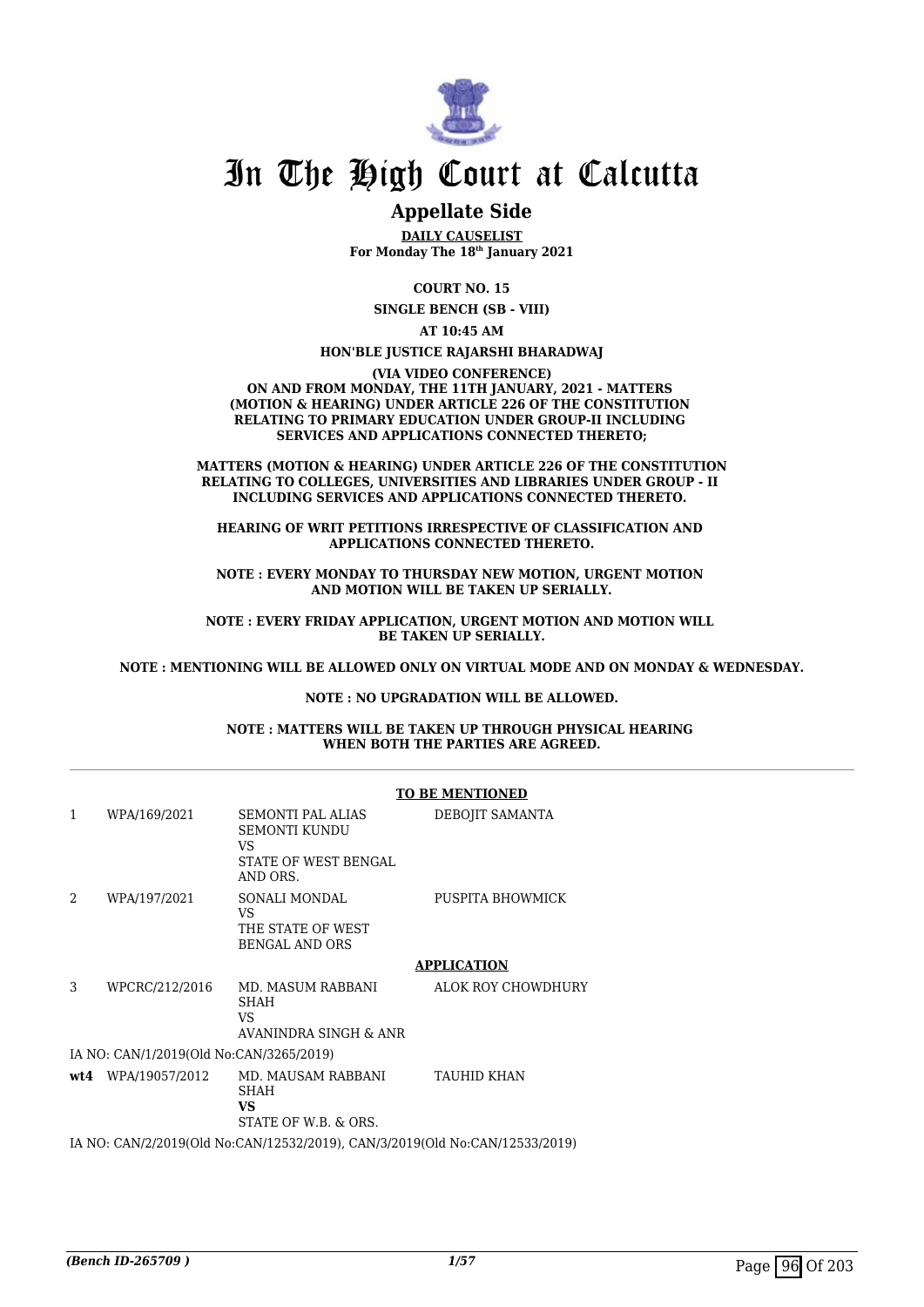| 5   | WPCRC/156/2019                          | PAYEL BAG<br>VS<br>DR RATNA CHAKRABORTY<br><b>BAGCHI</b>                                     | <b>BIKRAM BAJERJEE</b>                                                                                          |
|-----|-----------------------------------------|----------------------------------------------------------------------------------------------|-----------------------------------------------------------------------------------------------------------------|
| wt6 | WPA/12399/2018                          | PAYEL BAG<br>VS<br>STATE OF WEST BENGAL &<br>ORS.                                            | <b>BIKRAM BANERJEE</b>                                                                                          |
| 7   | WPCRC/162/2019                          | PRATIVA MONDAL<br>VS<br>DR. RATNA CHAKRABORTY<br><b>BAGCHI</b>                               | <b>BIKRAM BANERJEE</b>                                                                                          |
| wt8 | WPA/23006/2018                          | MINATI HALDER<br>VS<br>STATE OF WEST BENGAL &<br><b>ORS</b>                                  | NITYA GOPAL MUKHERJEE                                                                                           |
| 9   | WPCRC/184/2019                          | MD JILLUR RAHAMAN<br>VS<br>DR RATNA CHAKRABORTY<br><b>BAGCHI</b>                             | SUDIPTA DASGUPTA                                                                                                |
|     | wt10 WPA/414/2018                       | MD JILLUR RAHAMAN<br>VS<br>STATE OF WEST BENGAL &<br>ORS                                     | S DASGUPTA                                                                                                      |
| 11  | WPCRC/226/2019                          | SRABASTI MAZUMDER<br>VS<br>DR RATNA CHAKRABORTY<br><b>BAGCHI</b>                             | <b>BIKRAM BANERJEE</b>                                                                                          |
|     | wt12 WPA/25770/2017                     | SRABASTI MAZUMDER<br>VS<br>STATE OF WEST BENGAL &<br><b>ORS</b>                              | <b>BIKRAM BANERJEE</b>                                                                                          |
| 13  | CPAN/458/2020                           | SK. LIAKAT ALI<br>VS<br>ASIS KUMAR DANDAPAT                                                  | SHUVRO PROKASH LAHIRI                                                                                           |
|     | IA NO: CAN/1/2020                       |                                                                                              |                                                                                                                 |
|     | wt14 WPA/12326/2012                     | SK LIAKAT ALI<br>VS<br>STATE OF W B & ORS                                                    | BHARAT CHANDRA SIMAI                                                                                            |
|     |                                         | IA NO: CAN/1/2019(Old No:CAN/10198/2019), CAN/2/2019(Old No:CAN/10199/2019)                  |                                                                                                                 |
| 15  | WPA/5394/2020                           | THE UNIVERSITY OF<br>CALCUTTA & ORS.<br>VS<br>BAR COUNCIL OF INDIA &<br>ORS.                 | SANDIP DASGUPTA                                                                                                 |
|     | IA NO: CAN/1/2020(Old No:CAN/3080/2020) |                                                                                              |                                                                                                                 |
| 16  | WPA/5607/2020                           | DR BADAL KUMAR MAITY<br>VS<br>STATE OF WEST BENGAL &<br><b>ORS</b>                           | DILIP KUMAR MAITI                                                                                               |
|     |                                         |                                                                                              | IA NO: CAN/1/2020(Old No:CAN/3367/2020), CAN/2/2020, CAN/3/2020, CAN/4/2020, CAN/5/2020, CAN/6/2020, CAN/7/2020 |
| 17  | WPA/6178/2020                           | DR DALLIYA ROY<br><b>VS</b><br>STATE OF WEST BENGAL &                                        | SUROJIT DUTTA                                                                                                   |
|     |                                         | <b>ORS</b>                                                                                   |                                                                                                                 |
| 18  | WPA/6539/2020                           | IA NO: CAN/1/2020(Old No:CAN/5688/2020), CAN/2/2020(Old No:CAN/5690/2020)<br>PURNENDU SARKAR | PROBAL SARKAR                                                                                                   |
|     |                                         | <b>VS</b><br>STATE OF WEST BENGAL &<br>ORS                                                   |                                                                                                                 |
|     | IA NO: CAN/1/2020(Old No:CAN/5302/2020) |                                                                                              |                                                                                                                 |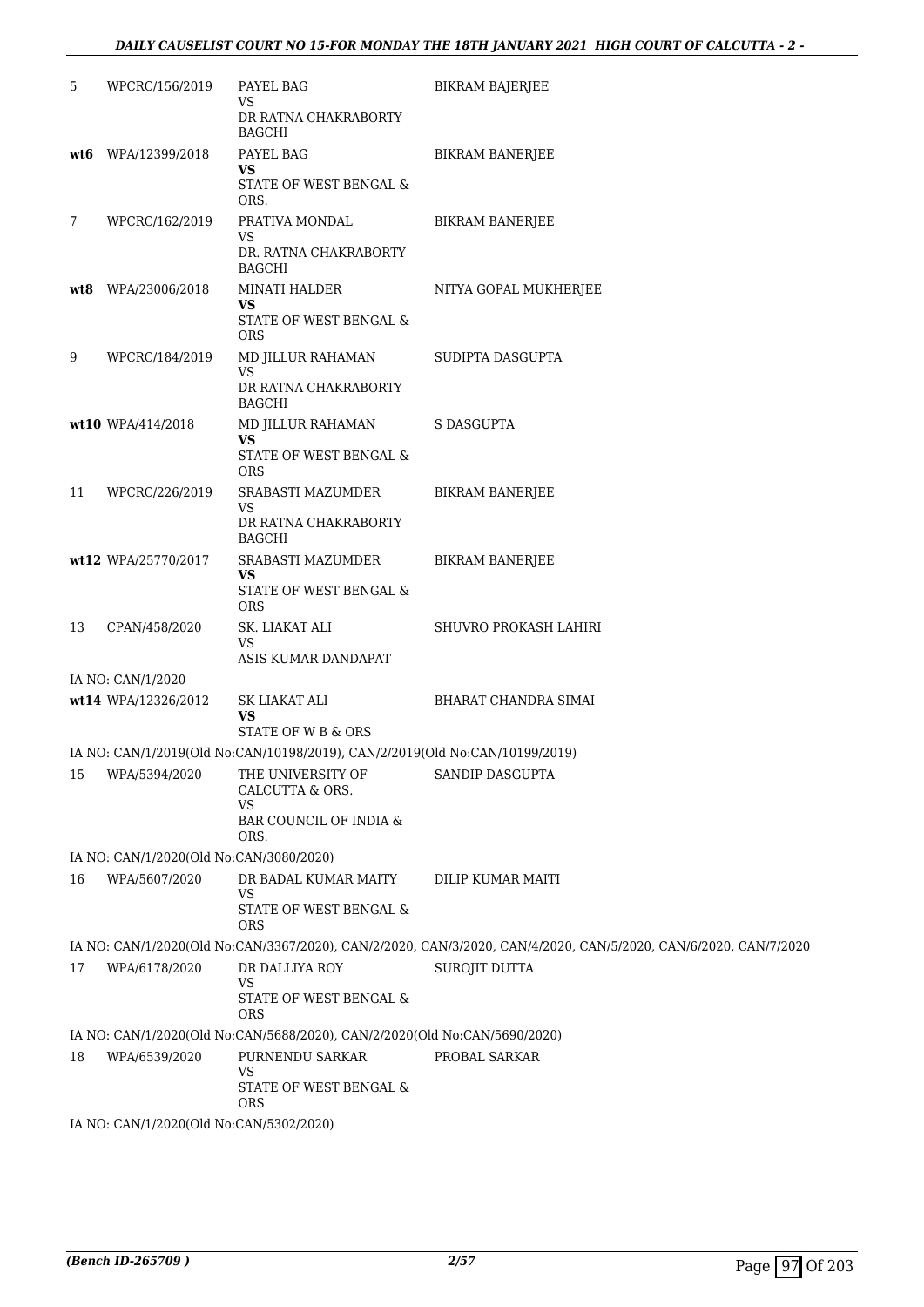| 19                                      | WPA/6737/2020                           | ARDHENDU GHOSH & ORS.<br>VS                      | DIBYENDU CHATTERJEE    |  |
|-----------------------------------------|-----------------------------------------|--------------------------------------------------|------------------------|--|
|                                         |                                         | STATE OF WEST BENGAL &<br>ORS.                   |                        |  |
| IA NO: CAN/1/2020(Old No:CAN/5651/2020) |                                         |                                                  |                        |  |
| 20                                      | WPA/6766/2020                           | <b>SONIA GHOSH</b>                               | DIPAYAN KUNDU          |  |
|                                         |                                         | VS<br>STATE OF WEST BENGAL &<br>ORS.             |                        |  |
|                                         | IA NO: CAN/1/2020(Old No:CAN/5704/2020) |                                                  |                        |  |
| 21                                      | WPA/6816/2020                           | PARTHA DAS                                       | GOPA BISWAS            |  |
|                                         |                                         | VS.<br>STATE OF WEST BENGAL&<br>ORS              |                        |  |
|                                         | IA NO: CAN/1/2020(Old No:CAN/5801/2020) |                                                  |                        |  |
| 22                                      | WPA/6873/2020                           | <b>SRIYAM PANDA &amp; ANR</b>                    | SK. JAYED HOSSAIN      |  |
|                                         |                                         | VS<br>STATE OF WEST BENGAL&<br>ORS               |                        |  |
|                                         | IA NO: CAN/1/2020(Old No:CAN/5938/2020) |                                                  |                        |  |
| 23                                      | WPA/7058/2020                           | <b>TANMOY DAS</b>                                | AVINABA PATRA          |  |
|                                         |                                         | VS<br>State of West Bengal                       |                        |  |
|                                         | IA NO: CAN/1/2020                       |                                                  |                        |  |
| 24                                      | WPA/7170/2020                           | PRADIP SINGHA<br><b>VS</b>                       | <b>BISWAJIT HAZRA</b>  |  |
|                                         |                                         | STATE OF WEST BENGAL<br>AND ORS.                 |                        |  |
|                                         | IA NO: CAN/1/2020                       |                                                  |                        |  |
| 25                                      | WPA/7296/2020                           | ABDUL KADIR ZILANI<br>VS<br>State of West Bengal | ROBIUL ISLAM           |  |
|                                         | IA NO: CAN/1/2020                       |                                                  |                        |  |
| 26                                      | WPA/7297/2020                           | <b>SAMPA GAYAN</b>                               | NILANJAN ADHIKARI      |  |
|                                         |                                         | VS<br>State of West Bengal                       |                        |  |
|                                         | IA NO: CAN/1/2020                       |                                                  |                        |  |
| 27                                      | WPA/7665/2020                           | UTTAM KUMAR GHOSH                                | <b>TANUJA BASAK</b>    |  |
|                                         |                                         | VS<br>State of West Bengal                       |                        |  |
|                                         | IA NO: CAN/1/2020                       |                                                  |                        |  |
| 28                                      | WPA/9281/2020                           | JOYDEEP SIL<br>VS                                | DIPANJAN KUNDU         |  |
|                                         |                                         | Union of India AND ORS                           |                        |  |
|                                         | IA NO: CAN/1/2021                       |                                                  |                        |  |
|                                         |                                         |                                                  | <b>NEW MOTION</b>      |  |
| 29                                      | WPA/10436/2020                          | SAFIA KHATUN                                     | NABANKUR PAUL          |  |
|                                         |                                         | VS.<br>THE STATE OF WEST<br><b>BENGAL ANDORS</b> |                        |  |
| 30                                      | WPA/10642/2020                          | SALEHA BEGAM                                     | <b>BIKRAM BANERJEE</b> |  |
|                                         |                                         | VS<br>STATE OF WEST BENGAL<br>AND ORS.           |                        |  |
| 31                                      | WPA/10910/2020                          | SIMA BAG(DAS)                                    | KANAI LAL SAMANTA      |  |
|                                         |                                         | VS<br>STATE OF WEST BENGAL<br>AND ORS.           |                        |  |
| 32                                      | WPA/11060/2020                          | SAYAK GHOSH                                      | ARITRA SHANKAR RAY     |  |
|                                         |                                         | VS.<br>STATE OF WEST BENGAL                      |                        |  |
|                                         |                                         | AND ORS.                                         |                        |  |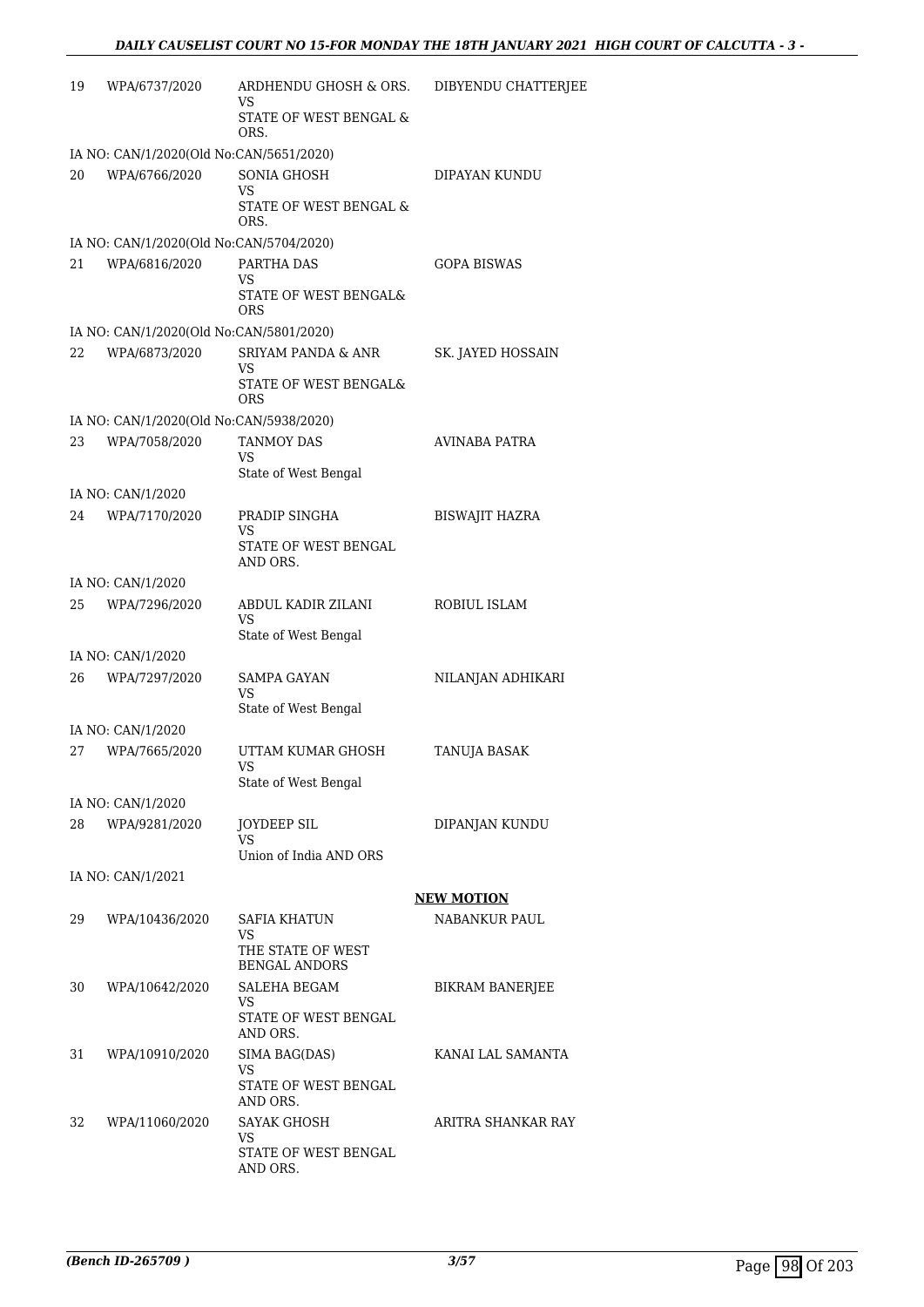| 33 | WPA/11299/2020 | DR SATRUGHNA SINGH<br>VS                                                                      | SUBRATA GHOSH            |
|----|----------------|-----------------------------------------------------------------------------------------------|--------------------------|
|    |                | STATE OF WEST BENGAL<br>AND ORS.                                                              |                          |
| 34 | WPA/11377/2020 | <b>SUBHENDU ADAK</b><br>VS<br>STATE OF WEST BENGAL<br>AND ORS.                                | AMBU BINDU CHAKRABORTY   |
| 35 | WPA/11498/2020 | NILABJA SIKDAR<br>VS<br>UNION OF INDIA AND ORS.                                               | <b>SUSMITA DEY(BASU)</b> |
| 36 | WPA/11503/2020 | <b>BIPLAB SEKHAR DEO</b><br>VS<br>STATE OF WEST BENGAL<br>AND ORS.                            | SUBHRAJYOTI GHOSH        |
| 37 | WPA/11525/2020 | BANDANA ROYCHOUDHURY<br><b>VS</b><br>State of West Bengal                                     | SATTWIK MAJUMDER         |
| 38 | WPA/11532/2020 | ANJUSHRI HAIDER<br>VS<br>STATE OF WEST BENGAL<br>AND ORS.                                     | PANKAJ HALDER            |
| 39 | WPA/11542/2020 | SOMNATH GHOSH<br>VS<br>STATE OF WEST BENGAL<br>AND ORS.                                       | SIDDHARTHA RUI           |
| 40 | WPA/11554/2020 | SISIR KUMAR MONDAL<br>VS<br>CHAIRMAN BURDWAN DIST<br>PRIMARY SCHOOL<br><b>COUNCIL AND ORS</b> | ANKITA DEY               |
| 41 | WPA/11560/2020 | <b>DILIP DAS</b><br>VS<br>STATE OF WEST BENGAL<br>AND ORS.                                    | DILIP KUMAR SADHU        |
| 42 | WPA/11565/2020 | LAL MOHAMMAD SAIKH<br><b>AND ANR</b><br><b>VS</b><br>STATE OF WEST BENGAL<br>AND ORS.         | PRADYOT BHATTACHARYA     |
| 43 | WPA/11570/2020 | CHAYAN MAJUMDER<br>VS<br>STATE OF WEST BENGAL<br>AND ORS.                                     | PRALOY BHATTACHARYA      |
| 44 | WPA/11576/2020 | HIMADRI MANDAL AND<br><b>ORS</b><br>VS<br>STATE OF WEST BENGAL<br>AND ORS.                    | PROLOY BHATTACHARYA      |
| 45 | WPA/11578/2020 | <b>SAMIR MANDAL</b><br>VS<br>STATE OF WEST BENGAL<br>AND ORS.                                 | PRALOY BHATTACHARJEE     |
| 46 | WPA/11582/2020 | ESMORTARA KHATUN AND<br>ANR<br>VS<br>STATE OF WEST BENGAL<br>AND ORS.                         | PRALOY BHATTACHARYA      |
| 47 | WPA/11584/2020 | SABIR AHMED AND<br><b>ANOTHER</b><br><b>VS</b>                                                | PRALOY BHATTACHARJEE     |
|    |                | STATE OF WEST BENGAL<br>AND ORS.                                                              |                          |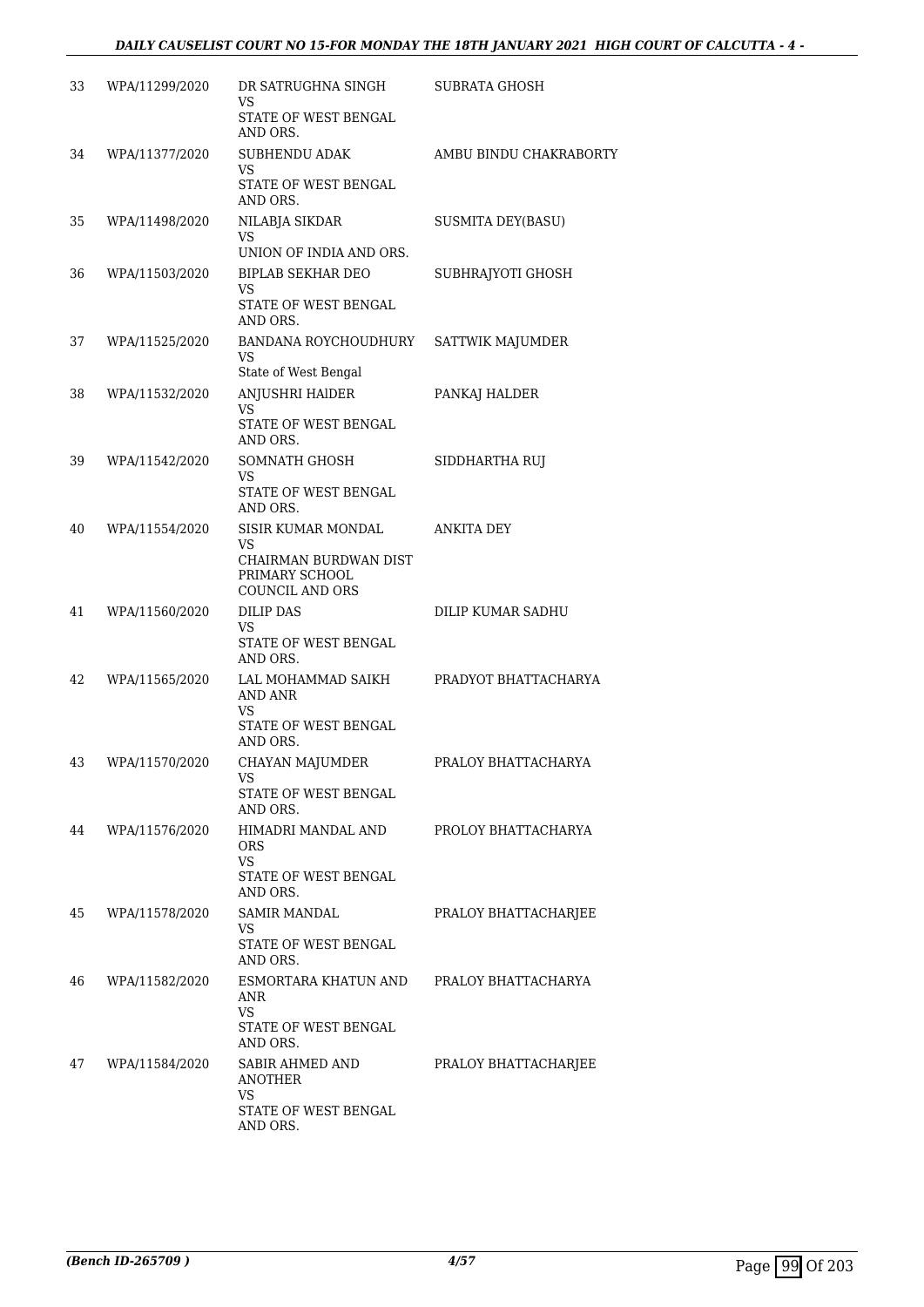| 48 | WPA/11588/2020    | RAJESH BISWAS AND<br><b>OTHERS</b><br><b>VS</b>    | PRALOY BHATTACHARJEE       |
|----|-------------------|----------------------------------------------------|----------------------------|
|    |                   | STATE OF WEST BENGAL<br>AND ORS.                   |                            |
| 49 | WPA/11589/2020    | PRANAB KUAMR ROY AND<br><b>ORS</b><br><b>VS</b>    | PRALOY KUMAR BHATTACHARYA  |
|    |                   | STATE OF WEST BENGAL<br>AND ORS.                   |                            |
| 50 | WPA/11591/2020    | DEBASIS BHUNIA<br>VS                               | PRALOY BHATTACHARJEE       |
|    |                   | STATE OF WEST BENGAL<br>AND ORS.                   |                            |
| 51 | WPA/11595/2020    | ANUP MONDAL AND ORS<br>VS                          | PROLOY BHATTACHARYA        |
|    |                   | STATE OF WEST BENGAL<br>AND ORS.                   |                            |
| 52 | WPA/11604/2020    | DR SUMANA GHOSAL<br>VS                             | <b>SAGNIK ROY CHOWDURY</b> |
|    |                   | STATE OF WEST BENGAL<br>AND ORS.                   |                            |
| 53 | WPA/11619/2020    | SYED HASIBUL ISLAM<br>VS                           | <b>ABDUS RAKIB</b>         |
|    |                   | STATE OF WEST BENGAL<br>AND ORS.                   |                            |
| 54 | WPA/11634/2020    | PINTU BISWAS AND ORS<br>VS                         | <b>GOLAM MOHIUDDIN</b>     |
|    |                   | THE STATE OF WEST<br><b>BENGAL AND ORS</b>         |                            |
| 55 | WPA/11644/2020    | NIBEDITA SADHU AND<br><b>OTHERS</b><br><b>VS</b>   | TANUJA BASAK               |
|    |                   | STATE OF WEST BENGAL<br>AND ORS.                   |                            |
| 56 | WPA/11661/2020    | <b>SIPRA DAS</b><br>VS                             | BHARAT CHANDRA SIMAI       |
|    |                   | STATE OF WEST BENGAL<br>AND ORS.                   |                            |
| 57 | WPA/11673/2020    | SOUTRIK SARANGI<br>VS                              | SMITA PAL                  |
|    |                   | <b>IIT KHARAGPUR AND ORS</b>                       |                            |
| 58 | WPA/11676/2020    | MILAN KUMAR JANA AND<br><b>OTHERS</b><br><b>VS</b> | MISTHI SAHA                |
|    |                   | STATE OF WEST BENGAL<br>AND ORS.                   |                            |
| 59 | WPA/11685/2020    | PRASENJIT MAITY AND<br><b>OTHERS</b><br>VS         | GORA CHAND SAMANTA         |
|    |                   | STATE OF WEST BENGAL<br>AND ORS.                   |                            |
|    | IA NO: CAN/1/2021 |                                                    |                            |
| 60 | WPA/11703/2020    | GOPAL PATRA AND ORS<br>VS<br>WEST BENGAL BOARD OF  | ARUNESH PATHAK             |
|    |                   | PRIMARY EDU AND ORS                                |                            |
| 61 | WPA/11719/2020    | RAJ KUMAR GHOSH AND<br><b>ORS</b><br><b>VS</b>     | SAGAR SINGH                |
|    |                   | STATE OF WEST BENGAL<br>AND ORS.                   |                            |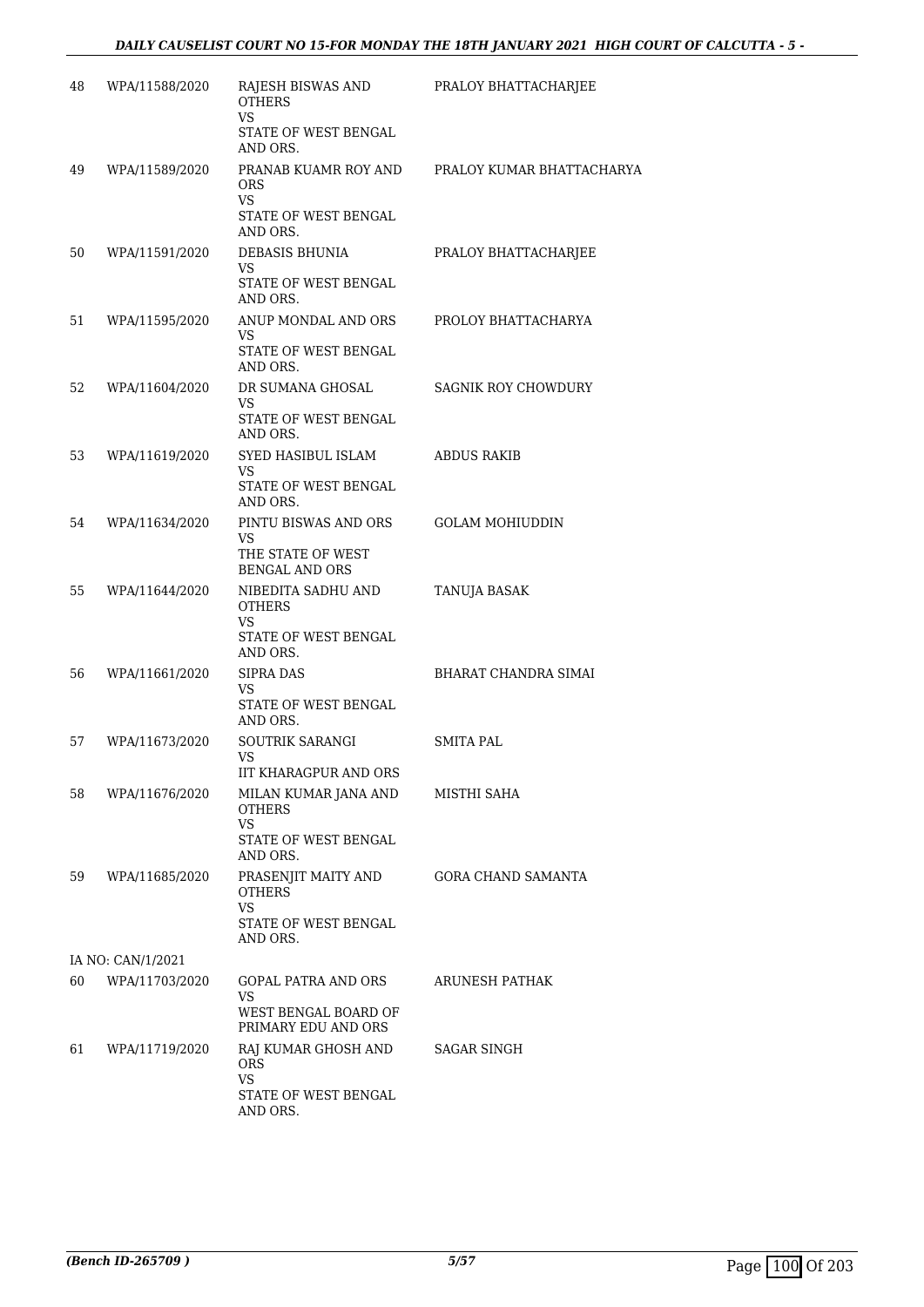| 62 | WPA/11721/2020 | NAYAN SINGHA AND ORS<br>VS.                             | SAGAR SINGH            |
|----|----------------|---------------------------------------------------------|------------------------|
|    |                | STATE OF WEST BENGAL<br>AND ORS.                        |                        |
| 63 | WPA/11730/2020 | SWARNALATA SAMANTA<br><b>AND ANOTHER</b><br>VS          | TIMIR KANTI BISWAS     |
|    |                | STATE OF WEST BENGAL<br>AND ORS.                        |                        |
| 64 | WPA/11749/2020 | JYOSTNA MANNA (MAITY)<br>VS                             | SIDDHARTHA ROY         |
|    |                | STATE OF WEST BENGAL<br>AND ORS.                        |                        |
| 65 | WPA/11752/2020 | POLI KARAN AND ORS<br><b>VS</b>                         | RAJESH NASKAR          |
|    |                | STATE OF WEST BENGAL<br>AND ORS.                        |                        |
| 66 | WPA/11757/2020 | SUBHAJIT JANA<br>VS                                     | TIMIR KANTI BISWAS     |
|    |                | STATE OF WEST BENGAL<br>AND ORS.                        |                        |
| 67 | WPA/11765/2020 | SUMANTA KUMAR MANDAL<br><b>AND ANR</b>                  | <b>BIKRAM BANERJEE</b> |
|    |                | <b>VS</b><br>STATE OF WEST BENGAL<br>AND ORS.           |                        |
| 68 | WPA/11771/2020 | CHHAYA MAHATO<br>VS                                     | SUDIPTA DASGUPTA       |
|    |                | STATE OF WEST BENGAL<br>AND ORS.                        |                        |
| 69 | WPA/11787/2020 | SANJOY BARIK AND ANR<br>VS                              | Anupam Das             |
|    |                | STATE OF WEST BENGAL<br>AND ORS.                        |                        |
| 70 | WPA/11792/2020 | BIDISHA DAS<br>VS                                       | KHANDAKAR M HOSSAIN    |
|    |                | STATE OF WEST BENGAL<br>AND ORS.                        |                        |
| 71 | WPA/11801/2020 | SUPRABHA BHAUMIK<br>VS                                  | SANJIB BANDYOPADHYAY   |
|    |                | STATE OF WEST BENGAL<br>AND ORS.                        |                        |
| 72 | WPA/11808/2020 | SK MUSTAK HOSSAIN AND<br>ORS.<br>VS.                    | <b>GOPA BISWAS</b>     |
|    |                | STATE OF WEST BENGAL<br>AND ORS.                        |                        |
| 73 | WPA/11820/2020 | PRAVAS CHANDRA BISWAS<br>AND OTHERS<br><b>VS</b>        | MRINAL KANTI SARDAR    |
|    |                | STATE OF WEST BENGAL<br>AND ORS.                        |                        |
| 74 | WPA/11840/2020 | ANANDA SENAPATI AND<br><b>ORS</b>                       | <b>GOPAL DAS</b>       |
|    |                | <b>VS</b><br>THE STATE OF WEST<br><b>BENGAL AND ORS</b> |                        |
| 75 | WPA/11858/2020 | BANDAN MAHATA<br>VS.                                    | SASTHI CHARAN DHARA    |
|    |                | STATE OF WEST BENGAL<br>AND ORS.                        |                        |
| 76 | WPA/11861/2020 | MITALI GUCHHAIT(GAYEN)<br>VS                            | MAHADEB SARKAR         |
|    |                | STATE OF WEST BENGAL<br>AND ORS.                        |                        |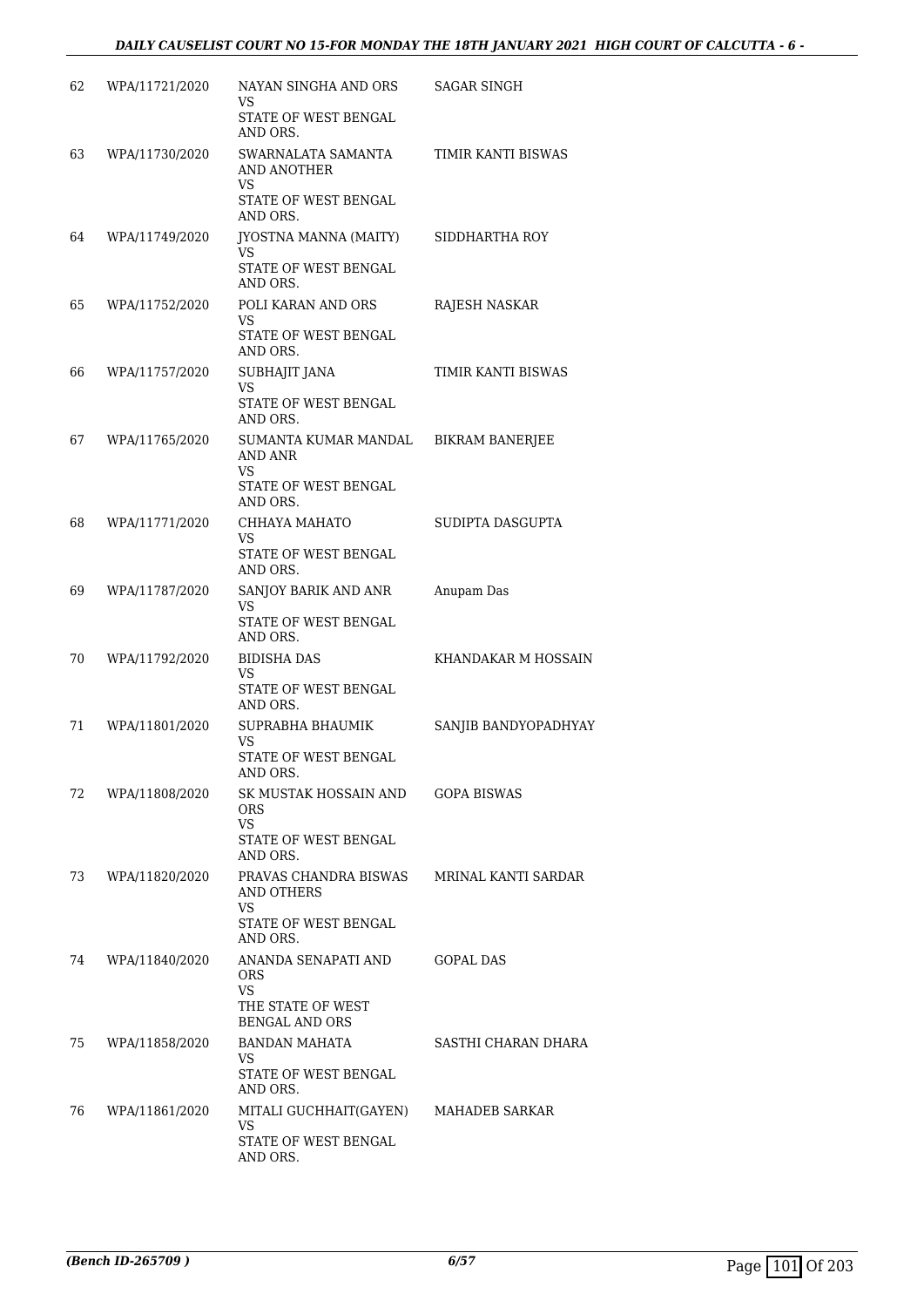| 77 | WPA/11863/2020 | SANTAN BARMAN AND ORS<br>VS.<br><b>W.B.B OF PRIMARY EDU</b>                                        | <b>ARUNESH PATHAK</b>     |
|----|----------------|----------------------------------------------------------------------------------------------------|---------------------------|
|    |                | AND ORS                                                                                            |                           |
| 78 | WPA/11865/2020 | BIPEN MANDAL AND ORS<br>VS<br>THE STATE OF WEST                                                    | <b>GOPAL DAS</b>          |
|    |                | <b>BENGAL AND ORS</b>                                                                              |                           |
| 79 | WPA/11866/2020 | <b>SWAPAN SARKAR</b><br>VS<br>STATE OF WEST BENGAL<br>AND ORS.                                     | MAHADEB SARKAR            |
| 80 | WPA/11876/2020 | SYAMAPADA MAHATA AND<br><b>ORS</b><br>VS.<br>UNION OF INDIA AND ORS.                               | UTTAM BANERJEE            |
| 81 | WPA/11879/2020 | <b>GOURANGA PATRA AND</b><br><b>ORS</b><br><b>VS</b><br>W.B.BOARD OF PRIMARY<br><b>EDU AND ORS</b> | ANIMESH PATHAK            |
| 82 | WPA/11882/2020 | <b>RIYA SAR AND ORS</b><br>VS<br>THE STATE OF WEST<br><b>BENGAL AND ORS</b>                        | <b>GOPAL DAS</b>          |
| 83 | WPA/11888/2020 | SUBRATA MARJIT AND ORS<br>VS<br>THE STATE OF WEST                                                  | <b>GOPAL DAS</b>          |
| 84 | WPA/11889/2020 | <b>BENGAL AND ORS</b><br>ARDHENDU MANDAL                                                           | SHIBAJI KUMAR DAS         |
|    |                | VS<br>STATE OF WEST BENGAL<br>AND ORS.                                                             |                           |
| 85 | WPA/11898/2020 | INDRAJIT DUTTA<br>VS                                                                               | TIMIR KANTI BISWAS        |
|    |                | STATE OF WEST BENGAL<br>AND ORS.                                                                   |                           |
| 86 | WPA/11901/2020 | <b>SEWLI BARMAN</b><br>VS                                                                          | <b>TIMIR KANTI BISWAS</b> |
|    |                | STATE OF WEST BENGAL<br>AND ORS.                                                                   |                           |
| 87 | WPA/11913/2020 | RAJKUMAR ADHIKARY AND<br><b>OTHERS</b><br><b>VS</b>                                                | <b>AMIT HALDER</b>        |
|    |                | STATE OF WEST BENGAL<br>AND ORS.                                                                   |                           |
| 88 | WPA/11938/2020 | <b>RUMA BHUNIA</b><br>VS                                                                           | TANUJA BASAK              |
|    |                | STATE OF WEST BENGAL<br>AND ORS.                                                                   |                           |
| 89 | WPA/11942/2020 | <b>IYOTSNA DAS</b><br>VS                                                                           | TANUJA BASAK              |
|    |                | STATE OF WEST BENGAL<br>AND ORS.                                                                   |                           |
| 90 | WPA/11944/2020 | ARUP KUMAR ADHIKARY<br>VS                                                                          | TANUJA BASAK              |
|    |                | STATE OF WEST BENGAL<br>AND ORS.                                                                   |                           |
| 91 | WPA/17/2021    | BIPON GHOSH AND ORS<br>VS<br>THE STATE OF WEST<br>BENGAL AND ORS                                   | AMIT HALDER               |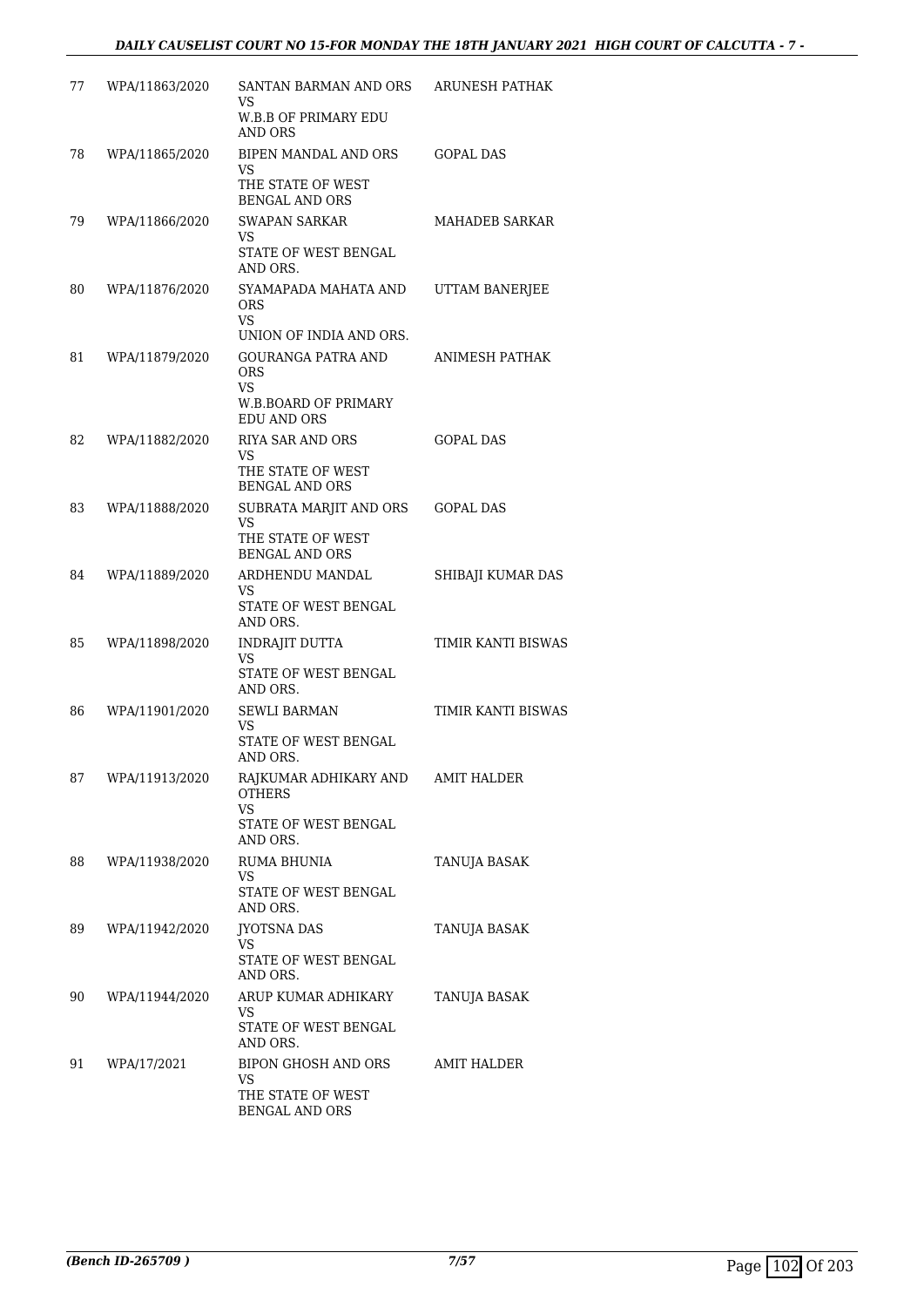| 92  | WPA/54/2021      | BISWAJIT GHOSH AND ORS<br><b>VS</b>                                                                                         | <b>GOPAL DAS</b>       |
|-----|------------------|-----------------------------------------------------------------------------------------------------------------------------|------------------------|
|     |                  | STATE OF WEST BENGAL<br>AND ORS.                                                                                            |                        |
| 93  | WPA/93/2021      | <b>BIBHISAN MAHATO AND</b><br>ANR<br><b>VS</b><br>STATE OF WEST BENGAL<br>AND ORS.                                          | SUBHRAJYOTI GHOSH      |
| 94  | WPA/106/2021     | ARYAN EDUCATION AND<br>RESEARCH INSTITUTE AND<br><b>ANOTHER</b><br>VS.<br><b>GOVERNMENT OF TRIPURA</b><br><b>AND OTHERS</b> | AVIJIT CHAKRABORTY     |
| 95  | WPA/120/2021     | ANIMESH SHEE AND<br>OTHERS<br><b>VS</b><br>STATE OF WEST BENGAL<br>AND ORS.                                                 | AMIT HALDER            |
| 96  | WPA/121/2021     | <b>SUVAJIT GAYEN</b><br><b>VS</b><br>STATE OF WEST BENGAL<br>AND ORS.                                                       | <b>IBRAHIM SARDAR</b>  |
| 97  | WPA/123/2021     | <b>BABLU ROY</b><br>VS.                                                                                                     | K.M. HOSSAIN           |
|     |                  | STATE OF WEST BENGAL<br>AND ORS.                                                                                            |                        |
| 98  | WPA/127/2021     | ASHIMA PRAMANIK AND<br>OTHERS<br><b>VS</b><br>STATE OF WEST BENGAL<br>AND ORS.                                              | <b>AMIT HALDER</b>     |
| 99  | WPA/146/2021     | PURNENDU KHEARU<br>VS<br>STATE OF WEST BENGAL<br>AND ORS.                                                                   | PRABIR KUMAR CHAUDHURI |
| 100 | WPA/153/2021     | MANISH KUMAR RANJAN<br>VS                                                                                                   | GOPALA BINNU KUMAR     |
|     |                  | NATIONAL MEDICAL<br>COMMISSION                                                                                              |                        |
|     | 101 WPA/180/2021 | BISWANATH HALDER AND<br>ANR<br>VS.<br>STATE OF WEST BENGAL<br>AND ORS.                                                      | TARUN KANTI HALDER     |
| 102 | WPA/210/2021     | <b>AIJUL MALLICK</b><br>VS.                                                                                                 | DIBYENDU CHATTERJEE    |
|     |                  | STATE OF WEST BENGAL<br>AND ORS.                                                                                            |                        |
| 103 | WPA/265/2021     | SIJIB KUMAR MAJUMDAR<br>VS.                                                                                                 | SUPARNO GHOSH          |
|     |                  | STATE OF WEST BENGAL<br>AND ORS.                                                                                            |                        |
|     | 104 WPA/306/2021 | NISHIKANTA BAG AND ANR<br>VS                                                                                                | SUBHRANGSHU PANDA      |
|     |                  | STATE OF WEST BENGAL<br>AND ORS.                                                                                            |                        |
| 105 | WPA/338/2021     | DR UJJWAL KUAMR HALDER<br>VS                                                                                                | NIRMALYA ROY           |
|     |                  | UNIVERSITY OF GOUR<br><b>BANGA AND ORS</b>                                                                                  |                        |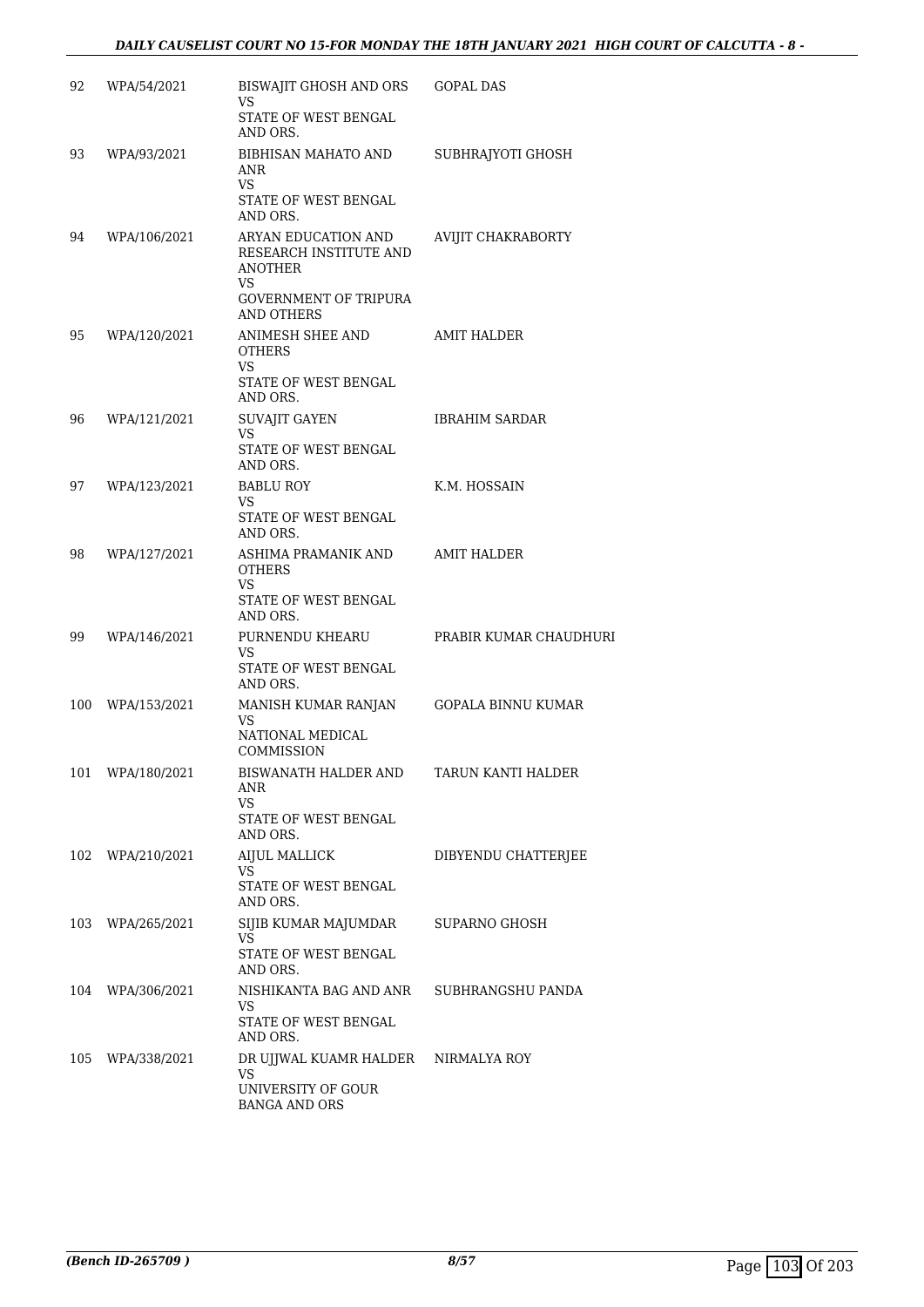| 106 | WPA/411/2021     | AND ORS<br><b>VS</b><br>STATE OF WEST BENGAL                                                                   | PRABAHT RANJAN MAJEE MADHUSUDANMONDAL1010@GMAIL.COM |
|-----|------------------|----------------------------------------------------------------------------------------------------------------|-----------------------------------------------------|
|     | 107 WPA/611/2021 | AND ORS.<br>CHANDAN MAITY AND                                                                                  | PALASH MUKHERJEE                                    |
|     |                  | <b>OTHERS</b><br>VS.<br>STATE OF WEST BENGAL                                                                   |                                                     |
| 108 | WPA/616/2021     | AND ORS.<br>JABA RANI PATHAK<br>VS                                                                             | JAYANTA MITRA                                       |
|     |                  | STATE OF WEST BENGAL<br>AND ORS.                                                                               |                                                     |
| 109 | WPA/619/2021     | KANIKA MAHATO<br>VS<br>STATE OF WEST BENGAL<br>AND ORS.                                                        | JAYANTA MITRA                                       |
|     | 110 WPA/622/2021 | MANISHA MAHATO<br>VS<br>STATE OF WEST BENGAL<br>AND ORS.                                                       | JAYANTA MITRA                                       |
|     | 111 WPA/626/2021 | BIDISHA MAHATO<br>VS<br>STATE OF WEST BENGAL<br>AND ORS.                                                       | JAYANTA MITRA                                       |
| 112 | WPA/628/2021     | SWARUPA NANDA<br>MAHAPATRA AND OTHERS<br>VS.<br>WEST BENGAL BOARD OF<br>PRIMARY EDUCATION AND<br><b>OTHERS</b> | UTTAM BANERJEE                                      |
|     | 113 WPA/629/2021 | ALOK DAS AND ANR<br>VS<br>THE STATE OF WEST<br><b>BENGAL AND ORS</b>                                           | ARUNAVA GANGULY                                     |
| 114 | WPA/631/2021     | SUVENDU KUMAR DAS AND<br><b>ORS</b><br>VS<br>STATE OF WEST BENGAL                                              | SUDIPTA DASGUPTA                                    |
|     |                  | AND ORS.                                                                                                       |                                                     |
|     | 115 WPA/632/2021 | KRISHNENDU SHIT<br>VS<br>STATE OF WEST BENGAL<br>AND ORS.                                                      | KAMAL KANTA KAR                                     |
| 116 | WPA/636/2021     | RISHA SARKAR AND ORS<br>VS<br>STATE OF WEST BENGAL<br>AND ORS.                                                 | ALOKESH DALAI                                       |
| 117 | WPA/640/2021     | <b>BABLU SAMANTA</b><br>VS<br>STATE OF WEST BENGAL<br>AND ORS.                                                 | <b>JAYANTA MITRA</b>                                |
|     | 118 WPA/642/2021 | TARUN GHOSH AND ORS<br>VS.<br>STATE OF WEST BENGAL<br>AND ORS.                                                 | NITISH SAMANTA                                      |
|     | 119 WPA/647/2021 | ANUSHREE MONDAL AND<br><b>ORS</b><br><b>VS</b><br>STATE OF WEST BENGAL<br>AND ORS.                             | K.M. HOSSAIN                                        |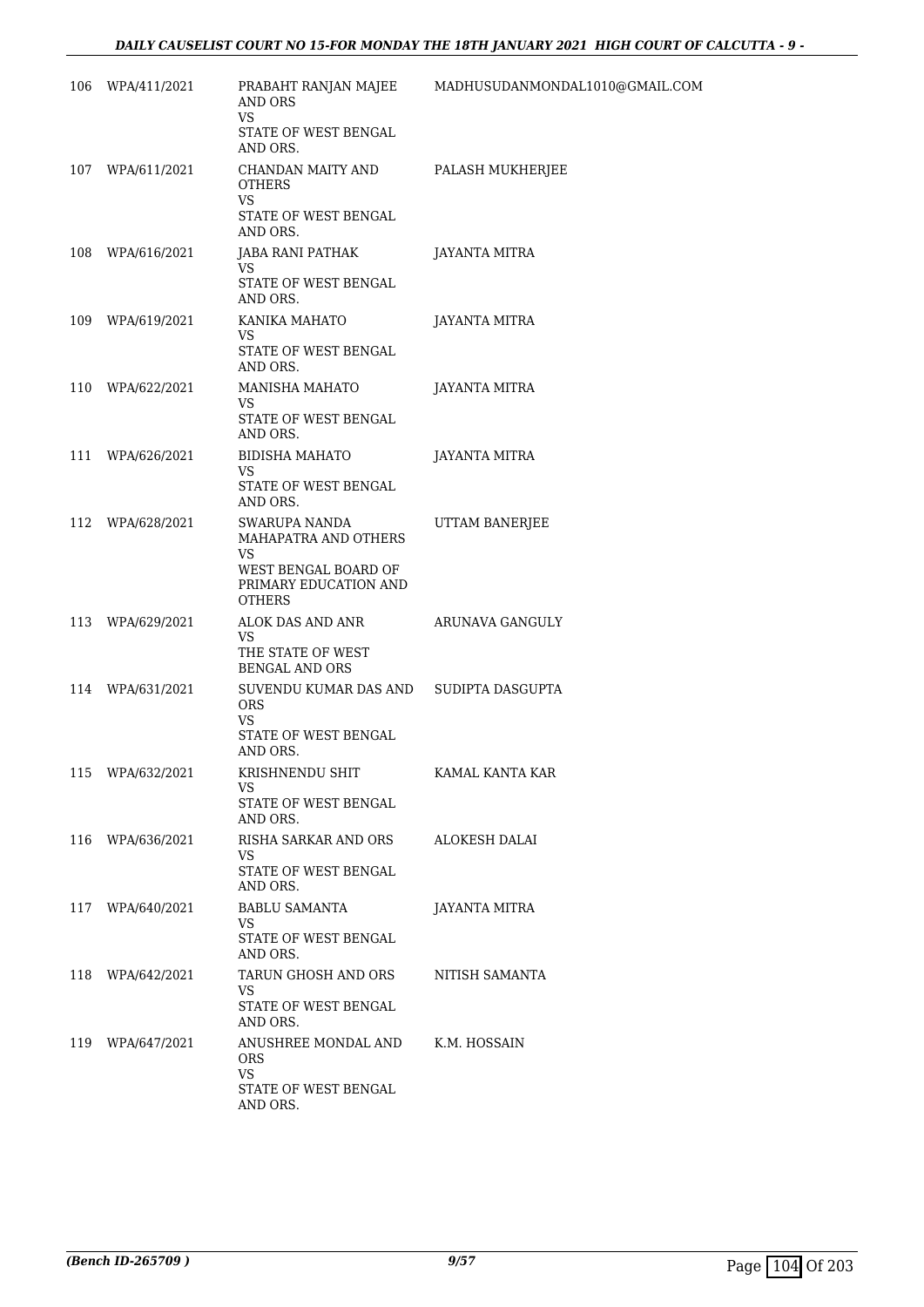|     | 120 WPA/650/2021 | DINESH DUTTA AND<br><b>ANOTHER</b><br>VS.                         | SABITA KHUTIA (BHUNIA) |
|-----|------------------|-------------------------------------------------------------------|------------------------|
|     |                  | STATE OF WEST BENGAL<br>AND ORS.                                  |                        |
| 121 | WPA/651/2021     | SAMARESH MANNA<br>VS                                              | APURBA KRISHNA DAS     |
|     |                  | STATE OF WEST BENGAL<br>AND ORS.                                  |                        |
|     | 122 WPA/652/2021 | MASURA KHATUN AND<br><b>OTHERS</b><br>VS.<br>STATE OF WEST BENGAL | M CHATTERJEE           |
| 123 | WPA/653/2021     | AND ORS.<br>RITWIK DASH AND OTHERS                                | <b>SUDIP SARKAR</b>    |
|     |                  | VS.<br>STATE OF WEST BENGAL<br>AND ORS.                           |                        |
|     | 124 WPA/654/2021 | SURJA SEKHAR MAITY<br>VS                                          | KAMAL KANTA KAR        |
|     |                  | STATE OF WEST BENGAL<br>AND ORS.                                  |                        |
|     | 125 WPA/657/2021 | AMIT KUMAR<br>CHAKRABORTY AND ORS<br>VS                           | ANJAN BHATTACHARYA     |
|     |                  | STATE OF WEST BENGAL<br>AND ORS.                                  |                        |
|     | 126 WPA/661/2021 | TUMPA MONDAL<br>VS.                                               | ABHRADIP MAITY         |
|     |                  | STATE OF WEST BENGAL<br>AND ORS.                                  |                        |
|     | 127 WPA/662/2021 | JAYA DHIBAR<br>VS.<br>STATE OF WEST BENGAL<br>AND ORS.            | ANWASHA HALDER         |
| 128 | WPA/663/2021     | NANDITA MAHATO<br>VS.<br>STATE OF WEST BENGAL<br>AND ORS.         | SUDARSHAN GHOSH        |
|     | 129 WPA/666/2021 | SAMPA DOLAI AND ANR                                               | SAMBHUNATH DE          |
|     |                  | VS<br>STATE OF WEST BENGAL<br>AND ORS.                            |                        |
|     | 130 WPA/668/2021 | MAHENUR KHATUN AND<br><b>OTHERS</b><br>VS                         | ARUNIKA GHOSH          |
|     |                  | STATE OF WEST BENGAL<br>AND ORS.                                  |                        |
| 131 | WPA/669/2021     | KOUSHIK GHOSH AND ORS<br>VS                                       | SAMBHUNATH DE          |
|     |                  | STATE OF WEST BENGAL<br>AND ORS.                                  |                        |
| 132 | WPA/670/2021     | TINKU HALDER AND ANR<br>VS                                        | <b>BIKRAM BANERJEE</b> |
|     |                  | STATE OF WEST BENGAL<br>AND ORS.                                  |                        |
|     | 133 WPA/671/2021 | BABY NASRIN AND OTHERS<br>VS.                                     | <b>BIKRAM BANERJEE</b> |
|     |                  | STATE OF WEST BENGAL<br>AND ORS.                                  |                        |
| 134 | WPA/673/2021     | ARCHANA KUMARI<br>VS                                              | ABHRADIP MAITY         |
|     |                  | STATE OF WEST BENGAL<br>AND ORS.                                  |                        |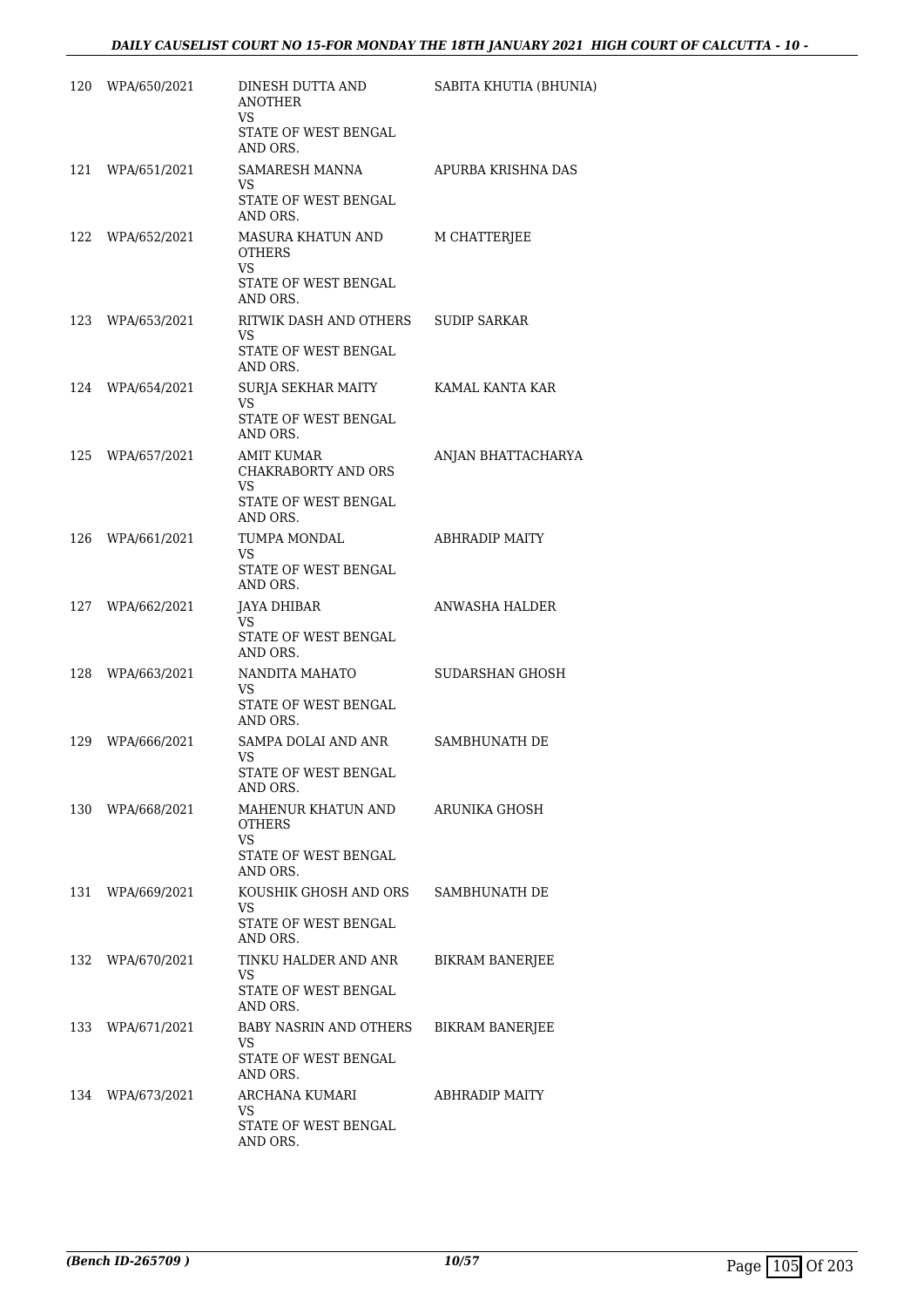| 135 | WPA/674/2021     | UTTAM SARKAR AND ORS<br>VS<br>THE STATE OF WEST<br><b>BENGAL AND ORS</b>                           | GOPAL DAS             |
|-----|------------------|----------------------------------------------------------------------------------------------------|-----------------------|
| 136 | WPA/675/2021     | HOJAIFUR RAHAMAN<br><b>BAIDYA AND ORS</b><br>VS<br>STATE OF WEST BENGAL                            | SALONI BHATTACHARJEE  |
|     | 137 WPA/676/2021 | AND ORS.<br>BIDISHA PAHARI AND ORS<br>VS<br>STATE OF WEST BENGAL                                   | RAJESH NASKAR         |
| 138 | WPA/678/2021     | AND ORS.<br>GITA RANI<br><b>BHATTACHARYYA</b><br>VS<br>STATE OF WEST BENGAL<br>AND ORS.            | BISWAJIT MAL          |
|     | 139 WPA/679/2021 | RABINDRA NATH<br><b>DANDAPAT</b><br>VS.<br>WEST BENGAL BOARD OF<br>PRIMARY EDUCATION AND<br>OTHERS | TARUN KUMAR DAS       |
| 140 | WPA/680/2021     | SREEPARNA MONDAL AND<br><b>ORS</b><br>VS.<br>STATE OF WEST BENGAL<br>AND ORS.                      | TIRTHANKAR GHOSH      |
| 141 | WPA/681/2021     | REBA HALDAR<br>VS.<br>STATE OF WEST BENGAL<br>AND ORS.                                             | MANARANJAN SAHU       |
| 142 | WPA/682/2021     | MADHAB CHNADRA DUTTA<br><b>AND OTHERS</b><br>VS<br>STATE OF WEST BENGAL<br>AND ORS.                | MADHUSHRI DUTTA       |
|     | 143 WPA/683/2021 | PRASENJIT GHOSH<br>VS<br>STATE OF WEST BENGAL<br>AND ORS.                                          | ASISH DUTTA           |
|     | 144 WPA/684/2021 | MOUMITA MANDAL AND<br><b>OTHERS</b><br><b>VS</b><br>STATE OF WEST BENGAL<br>AND ORS.               | MRITYUNJAY CHATTERJEE |
| 145 | WPA/685/2021     | SUBHAS GHOSH AND<br>OTHERS<br>VS<br>STATE OF WEST BENGAL<br>AND ORS.                               | SAYANI AICH           |
|     | 146 WPA/686/2021 | ARGHAJIT KARAK<br>VS<br>THE STATE OF WEST<br><b>BENGAL AND ORS</b>                                 | SANDIP KUMAR MONDAL   |
| 147 | WPA/687/2021     | ANGUR BALA BERA<br>VS<br>STATE OF WEST BENGAL                                                      | MANARANJAN SAHU       |
| 148 | WPA/688/2021     | AND ORS.<br>ASMA BIBI<br>VS<br>STATE OF WEST BENGAL<br>AND ORS.                                    | ASHIM KUMAR HALDER    |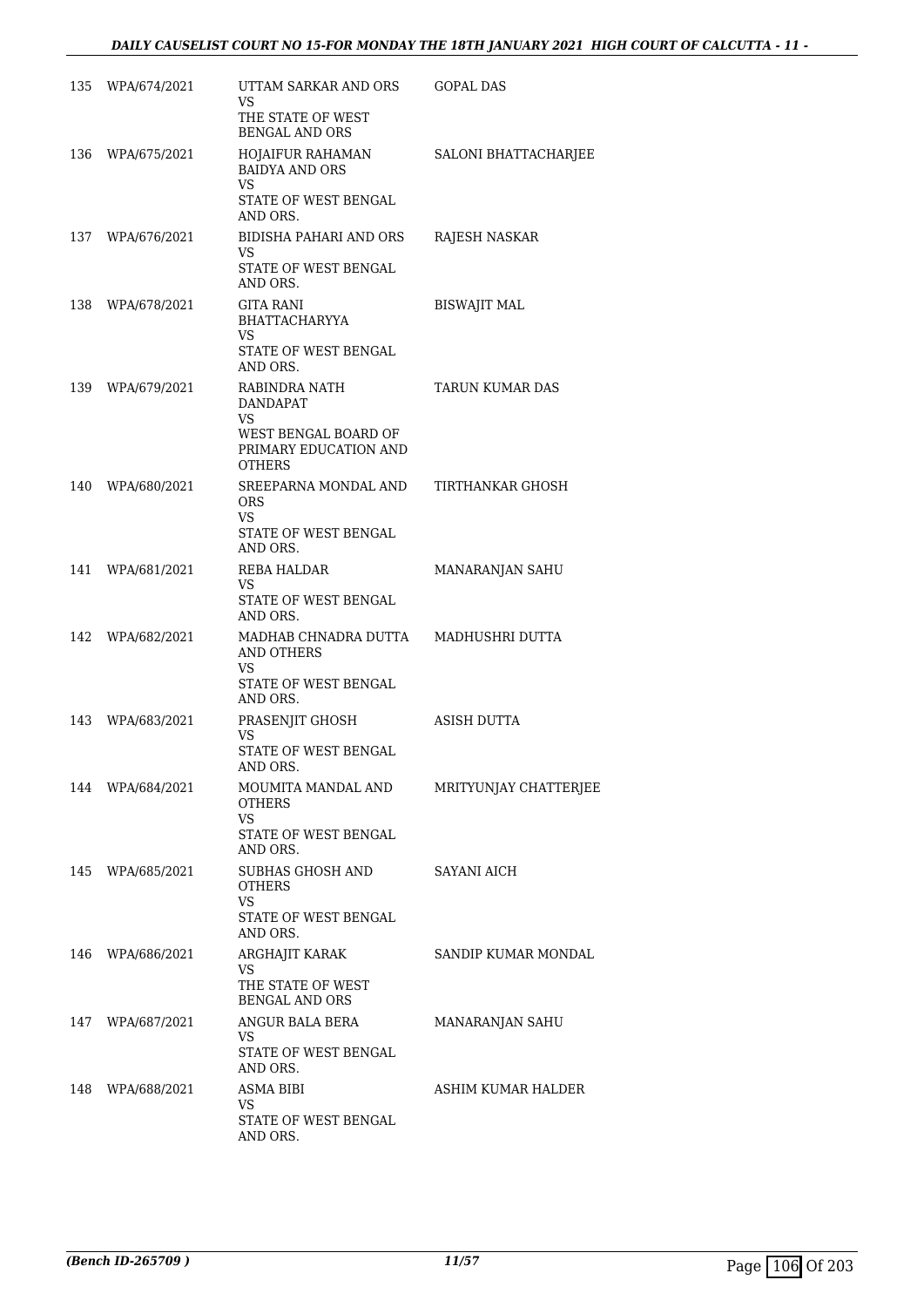| 149 | WPA/690/2021 | GOBINDA SAMANTA AND<br><b>ORS</b><br>VS                          | SANDIP KUMAR MONDAL        |
|-----|--------------|------------------------------------------------------------------|----------------------------|
|     |              | THE STATE OF WEST<br><b>BENGAL AND ORS</b>                       |                            |
| 150 | WPA/691/2021 | <b>SUKUMAR PARUI</b><br>VS<br>STATE OF WEST BENGAL               | MANARANJAN SAHU            |
| 151 | WPA/692/2021 | AND ORS.<br>NATAN PAL AND ORS<br><b>VS</b><br>THE STATE OF WEST  | SANDIP KUMAR MONDAL        |
| 152 | WPA/694/2021 | <b>BENGAL AND ORS</b><br>RENUKA BALA MONDAL                      | <b>BANSHI BADAN MAITY</b>  |
|     |              | <b>VS</b><br>STATE OF WEST BENGAL<br>AND ORS.                    |                            |
| 153 | WPA/696/2021 | JAMUNA MONDAL<br>VS<br>STATE OF WEST BENGAL<br>AND ORS.          | BANSHI BADAN MAITY         |
| 154 | WPA/697/2021 | PANKAJ SARKAR AND ORS<br>VS<br>STATE OF WEST BENGAL<br>AND ORS.  | SANDIP KMAR MONDAL         |
| 155 | WPA/699/2021 | ANGUR BALA BERA<br>VS.<br>STATE OF WEST BENGAL<br>AND ORS.       | MANARANJAN SAHU            |
| 156 | WPA/701/2021 | SHEFALI NEOGI<br>VS<br>STATE OF WEST BENGAL<br>AND ORS.          | <b>BANSHI MAITY</b>        |
| 157 | WPA/702/2021 | CHIRANJIT DAS AND ORS<br>VS<br>STATE OF WEST BENGAL              | SANDIP KUMAR MONDAL        |
|     |              | AND ORS.                                                         |                            |
| 158 | WPA/704/2021 | MRIGENDRA NATH DUTTA<br>VS<br>STATE OF WEST BENGAL<br>AND ORS.   | <b>BANSHI BEHARI MAITY</b> |
| 159 | WPA/707/2021 | <b>ANNAPURNA ROY</b><br>VS<br>STATE OF WEST BENGAL               | <b>BANSHI BARAN MAITY</b>  |
| 160 | WPA/708/2021 | AND ORS.<br>REHANA PARVEEN AND<br>ORS.<br>VS.                    | SANDIP KUMAR MONDAL        |
|     |              | STATE OF WEST BENGAL<br>AND ORS.                                 |                            |
| 161 | WPA/710/2021 | REBA HALDAR<br>VS.                                               | MANARANJAN SAHU            |
|     |              | STATE OF WEST BENGAL<br>AND ORS.                                 |                            |
| 162 | WPA/711/2021 | YARUN ALI AND ORS<br>VS                                          | SOUGATA MITRA              |
|     |              | THE STATE OF WEST<br><b>BENGAL AND ORS</b>                       |                            |
| 163 | WPA/713/2021 | SK AYBUL ISLAM AND ORS<br>VS<br>STATE OF WEST BENGAL<br>AND ORS. | SANDIP KUMAR MONDAL        |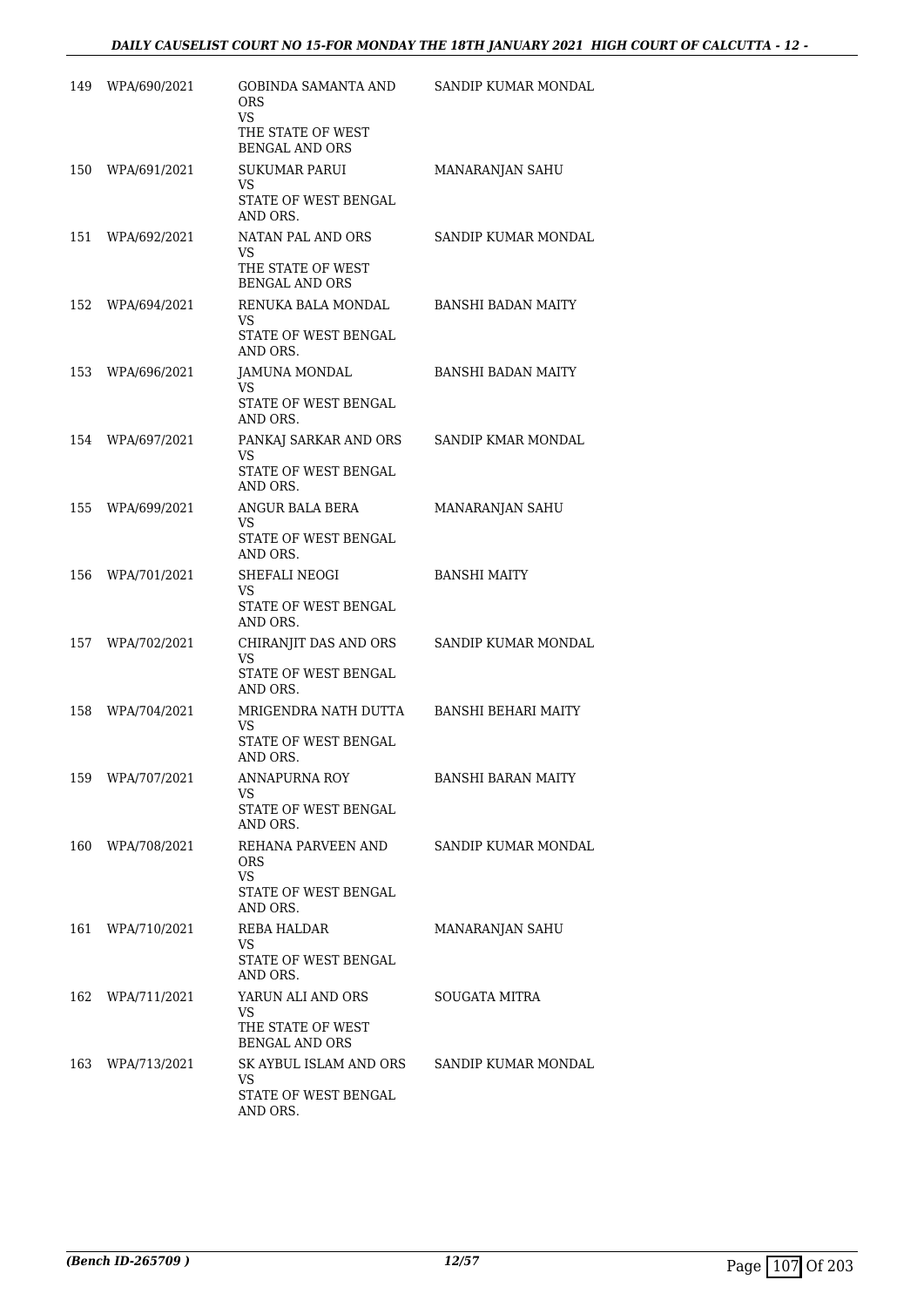# *DAILY CAUSELIST COURT NO 15-FOR MONDAY THE 18TH JANUARY 2021 HIGH COURT OF CALCUTTA - 13 -*

|     | 164 WPA/715/2021 | AVIJIT KONAI<br>VS.                               | <b>JUIN CHAKRABORTY</b> |
|-----|------------------|---------------------------------------------------|-------------------------|
|     |                  | STATE OF WEST BENGAL<br>AND ORS.                  |                         |
| 165 | WPA/717/2021     | PRIYANKA GIRI<br>VS                               | Sobhan Majumder         |
|     |                  | STATE OF WEST BENGAL<br>AND ORS.                  |                         |
| 166 | WPA/720/2021     | SURENDRA NATH JANA<br>VS<br>STATE OF WEST BENGAL  | <b>BISWAJIT MAL</b>     |
|     | 167 WPA/722/2021 | AND ORS.<br>MANJU BERA RAY                        | BANSHI BADAN MAITY      |
|     |                  | VS<br>STATE OF WEST BENGAL<br>AND ORS.            |                         |
| 168 | WPA/723/2021     | RINA SAHA AND ORS                                 | SANDIP KUMAR MONDAL     |
|     |                  | VS<br>THE STATE OF WEST<br><b>BENGAL AND ORTS</b> |                         |
| 169 | WPA/724/2021     | SIDDHARTHA CHATTERJEE<br>VS                       | BANSHI BADAN MAITY      |
|     |                  | STATE OF WEST BENGAL<br>AND ORS.                  |                         |
| 170 | WPA/725/2021     | SAURAV KANTI DHARA<br>VS                          | SK JAYED HOSSAIN        |
|     |                  | STATE OF WEST BENGAL<br>AND ORS.                  |                         |
| 171 | WPA/726/2021     | PARAMESWAR PAUL<br>VS                             | BISWAJIT B MAL          |
|     |                  | STATE OF WEST BENGAL<br>AND ORS.                  |                         |
| 172 | WPA/727/2021     | RANI BALA PATRA<br>VS                             | <b>BISWAJIT MAL</b>     |
|     |                  | STATE OF WEST BENGAL<br>AND ORS.                  |                         |
|     | 173 WPA/729/2021 | GITA RANI BATABYAL<br><b>VS</b>                   | <b>BISWAJIT MAL</b>     |
|     |                  | STATE OF WEST BENGAL<br>AND ORS.                  |                         |
| 174 | WPA/730/2021     | EALSIN ARAFAT AND ORS<br>VS                       | <b>SOUGATA MITRA</b>    |
|     |                  | THE STATE OF WEST<br><b>BENGAL AND ORS</b>        |                         |
| 175 | WPA/731/2021     | <b>MANOHAR ROY</b><br>VS.                         | PRIYANKA MONDALL        |
|     |                  | STATE OF WEST BENGAL<br>AND ORS.                  |                         |
|     | 176 WPA/732/2021 | SAJARUL ISLAM AND ORS<br>VS                       | SANTANU MAJI            |
|     |                  | THE STATE OF WEST<br><b>BENGAL AND ORS</b>        |                         |
|     | 177 WPA/733/2021 | SHANTI THAKUR<br>VS.                              | SABITA KHUTIA BHUNYA    |
|     |                  | STATE OF WEST BENGAL<br>AND ORS.                  |                         |
| 178 | WPA/734/2021     | KAKOLI SARKAR(DAS) AND<br><b>ORS</b>              | ARUNESH PATHAK          |
|     |                  | <b>VS</b><br>W.B.BOARD OF PRIMARY<br>EDU AND ORS  |                         |
| 179 | WPA/735/2021     | TAPAS SHYAMAL<br>VS.                              | TIRTHANKAR              |
|     |                  | STATE OF WEST BENGAL<br>AND ORS.                  |                         |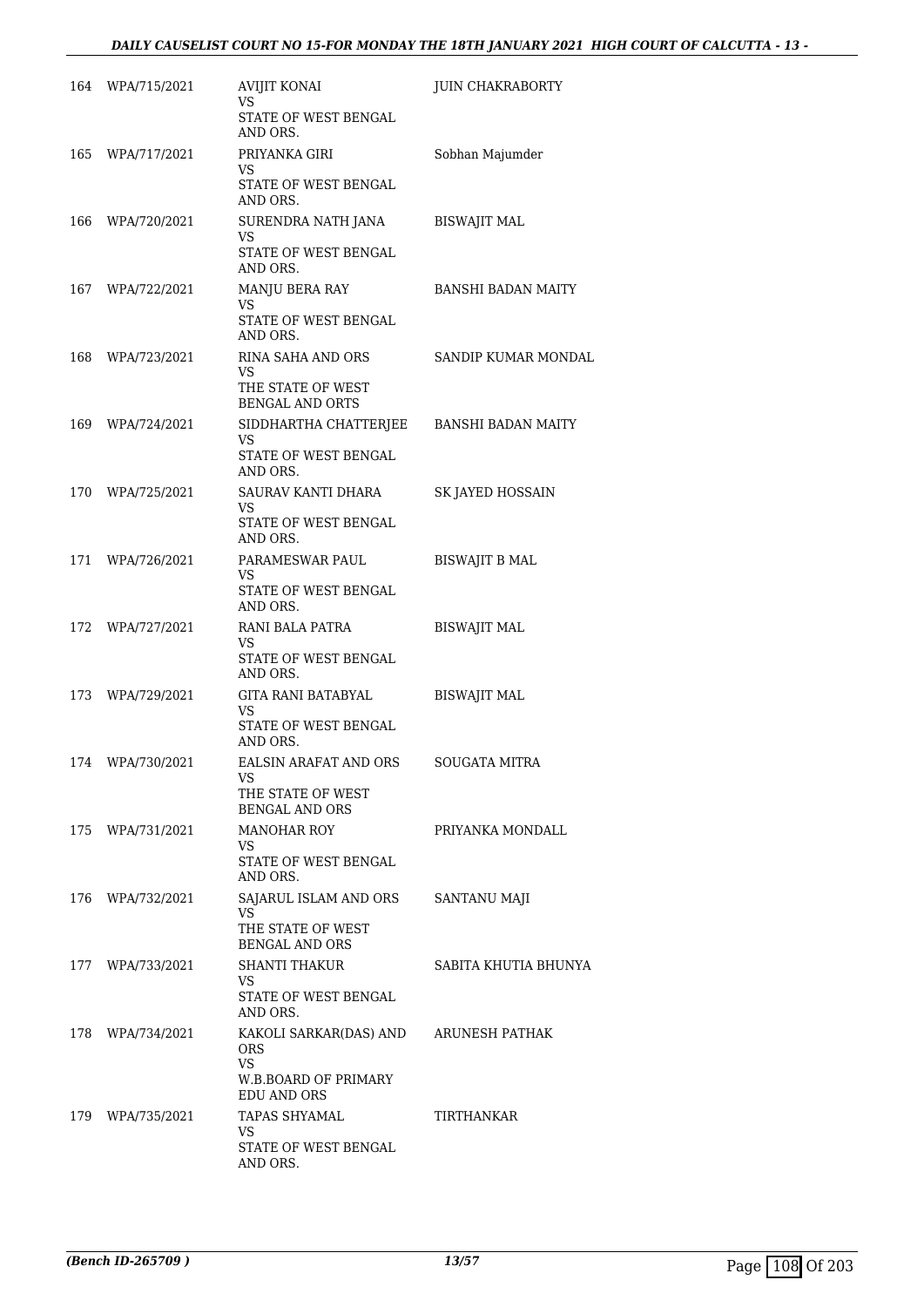| 180 | WPA/736/2021     | SHYAM SUNDAR MANDAL<br>AND ORS<br><b>VS</b><br>THE STATE OF WEST                                                     | SOUGATA MITRA          |
|-----|------------------|----------------------------------------------------------------------------------------------------------------------|------------------------|
| 181 | WPA/737/2021     | <b>BENGAL AND ORS</b><br><b>BASUDEB HALDAR AND</b><br><b>OTHERS</b><br><b>VS</b><br>STATE OF WEST BENGAL<br>AND ORS. | SUNNY NANDY            |
| 182 | WPA/738/2021     | KOUSIK JANA AND OTHERS SAYANI AICH<br>VS<br>STATE OF WEST BENGAL<br>AND ORS.                                         |                        |
| 183 | WPA/739/2021     | SHRABANI SAMANTA<br>VS.<br>STATE OF WEST BENGAL<br>AND ORS.                                                          | AMIT SINGH             |
|     | 184 WPA/741/2021 | ACHINTYA DAS AND<br><b>OTHERS</b><br>VS.<br>STATE OF WEST BENGAL<br>AND ORS.                                         | SIFA SULTANA           |
| 185 | WPA/742/2021     | SUBHAJIT GHOSH AND ORS<br>VS<br>STATE OF WEST BENGAL<br>AND ORS.                                                     | SIDDHARTHA SARKAR      |
| 186 | WPA/743/2021     | SUMAN SHIT AND OTHERS<br>VS.<br>STATE OF WEST BENGAL<br>AND ORS.                                                     | JUIN DUTTA CHAKRABORTY |
| 187 | WPA/744/2021     | PRABIR JANA AND ORS<br>VS<br>UNION OF INDIA AND ORS.                                                                 | SOMESH KUMAR GHOSH     |
| 188 | WPA/745/2021     | BRATATI MAJI AND ORS<br><b>VS</b><br>STATE OF WEST BENGAL<br>AND ORS.                                                | K M HOSSAIN            |
| 189 | WPA/747/2021     | MANIK CHANDRA DAS<br>VS.<br>STATE OF WEST BENGAL<br>AND ORS.                                                         | <b>SOURAV MITRA</b>    |
|     | 190 WPA/748/2021 | SUKANTA PRAMANIK AND<br>ORS<br>VS.<br>STATE OF WEST BENGAL<br>AND ORS.                                               | DIBYENDU CHATTERJEE    |
|     | 191 WPA/749/2021 | SATYABRATA<br>CHAKRABORTY<br>VS<br>STATE OF WEST BENGAL<br>AND ORS.                                                  | <b>SOURAV MITRA</b>    |
|     | 192 WPA/750/2021 | SANJALI KERKETTA<br>VS.<br>STATE OF WEST BENGAL<br>AND ORS.                                                          | JAKIR HUSSAIN          |
|     | 193 WPA/752/2021 | PRALAY KANTI MONDAL<br>VS<br>STATE OF WEST BENGAL                                                                    | <b>SOURAV MITRA</b>    |
| 194 | WPA/757/2021     | AND ORS.<br>INDRA NARAYAN JHA<br>VS<br>STATE OF WEST BENGAL<br>AND ORS.                                              | SABITA KHUTIA BHUNYA   |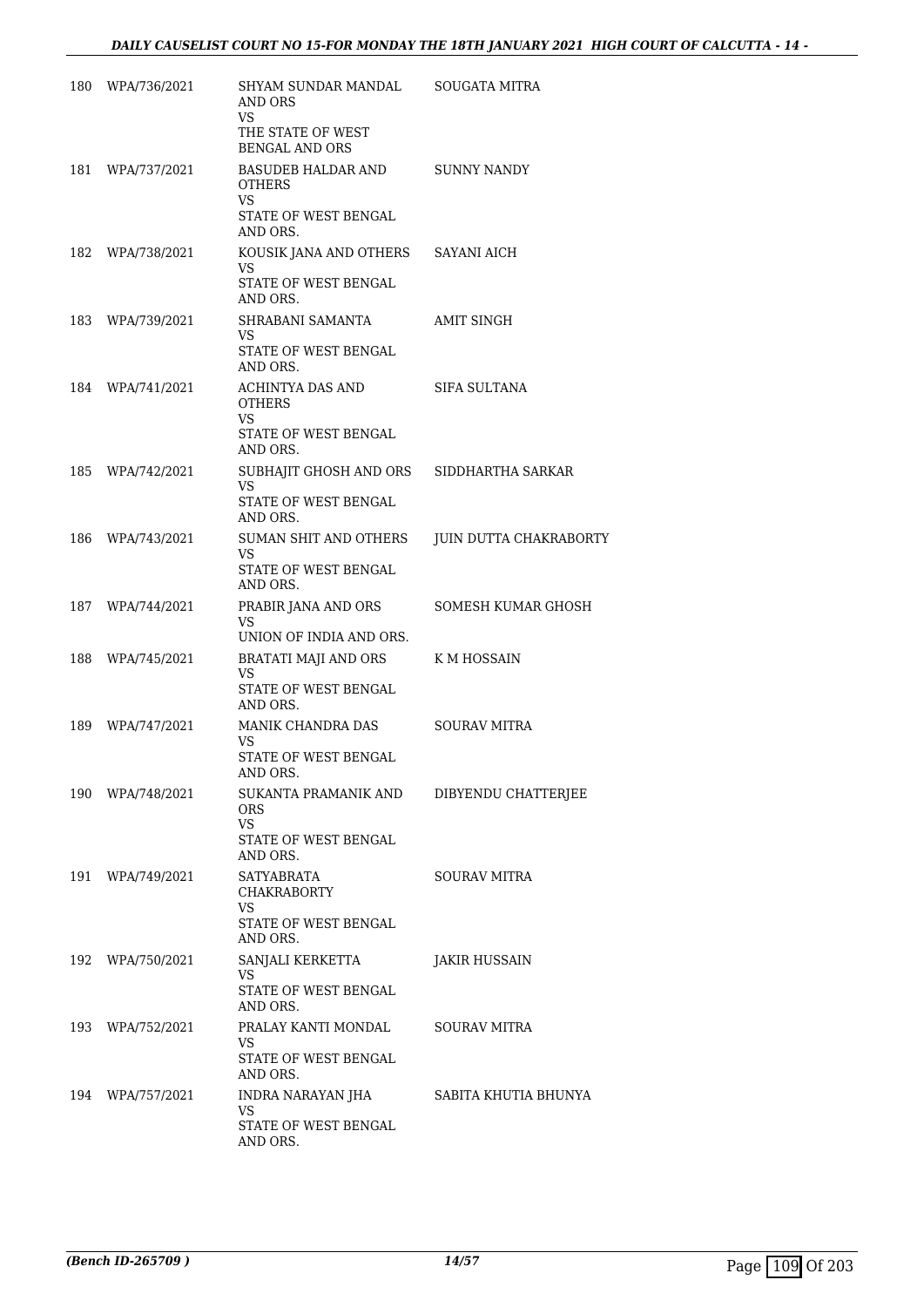|     | 195 WPA/759/2021 | BIPASHA BRAHMA<br>VS<br>STATE OF WEST BENGAL<br>AND ORS.                                  | SANDIP GHOSH         |
|-----|------------------|-------------------------------------------------------------------------------------------|----------------------|
| 196 | WPA/762/2021     | MIR MONIRUL AND ANR<br>VS<br>STATE OF WEST BENGAL<br>AND ORS.                             | PRIYANKA MONDAL      |
| 197 | WPA/763/2021     | MALLIKA MONDAL<br>VS<br>STATE OF WEST BENGAL<br>AND ORS.                                  | SARTHAK BURMAN       |
|     | 198 WPA/764/2021 | MANOBENDRA MUKHERJEE PRIYANKA MONDAL<br>AND ANR<br>VS<br>STATE OF WEST BENGAL<br>AND ORS. |                      |
| 199 | WPA/766/2021     | SHAMBHUNATH GANGULY<br>AND OTHERS<br>VS<br>STATE OF WEST BENGAL<br>AND ORS.               | KAZI SAJJAD ALAM     |
| 200 | WPA/769/2021     | BICHITRA SARKAR<br>VS<br>STATE OF WEST BENGAL<br>AND ORS.                                 | SABITA KHUTIA BHUNYA |
| 201 | WPA/771/2021     | GANESH DAS AND ORS<br>VS<br>STATE OF WEST BENGAL<br>AND ORS.                              | PAMPA DEY (DHABAL)   |
| 202 | WPA/772/2021     | MOTIUR RAHAMAN AND<br><b>OTHERS</b><br>VS<br>STATE OF WEST BENGAL<br>AND ORS.             | ALOKESH DALAI        |
| 203 | WPA/773/2021     | KAMALA KANTA MAHALI<br>AND ANR<br>VS<br>STATE OF WEST BENGAL<br>AND ORS.                  | JAYANTA MITRA        |
|     | 204 WPA/774/2021 | SHARMISTHA HALDER<br>VS<br>STATE OF WEST BENGAL<br>AND ORS.                               | <b>SANDIP MAITY</b>  |
|     | 205 WPA/776/2021 | KUMKUM DEY AND ANR<br>VS<br>STATE OF WEST BENGAL<br>AND ORS.                              | Miss Molly Saha      |
|     | 206 WPA/777/2021 | KAHANDAKAR HUMAID<br>AND OTHERS<br>VS<br>STATE OF WEST BENGAL<br>AND ORS.                 | KAMAL KANTA KAR      |
| 207 | WPA/778/2021     | RASEL AHMED TARAFDAR<br>AND OTHHERS<br>VS<br>STATE OF WEST BENGAL                         | SAKHAWAT KHANDAKAR   |
| 208 | WPA/779/2021     | AND ORS.<br>ACHIA KHATUN<br>VS<br>STATE OF WEST BENGAL<br>AND ORS.                        | BANSHI BADAN MAITY   |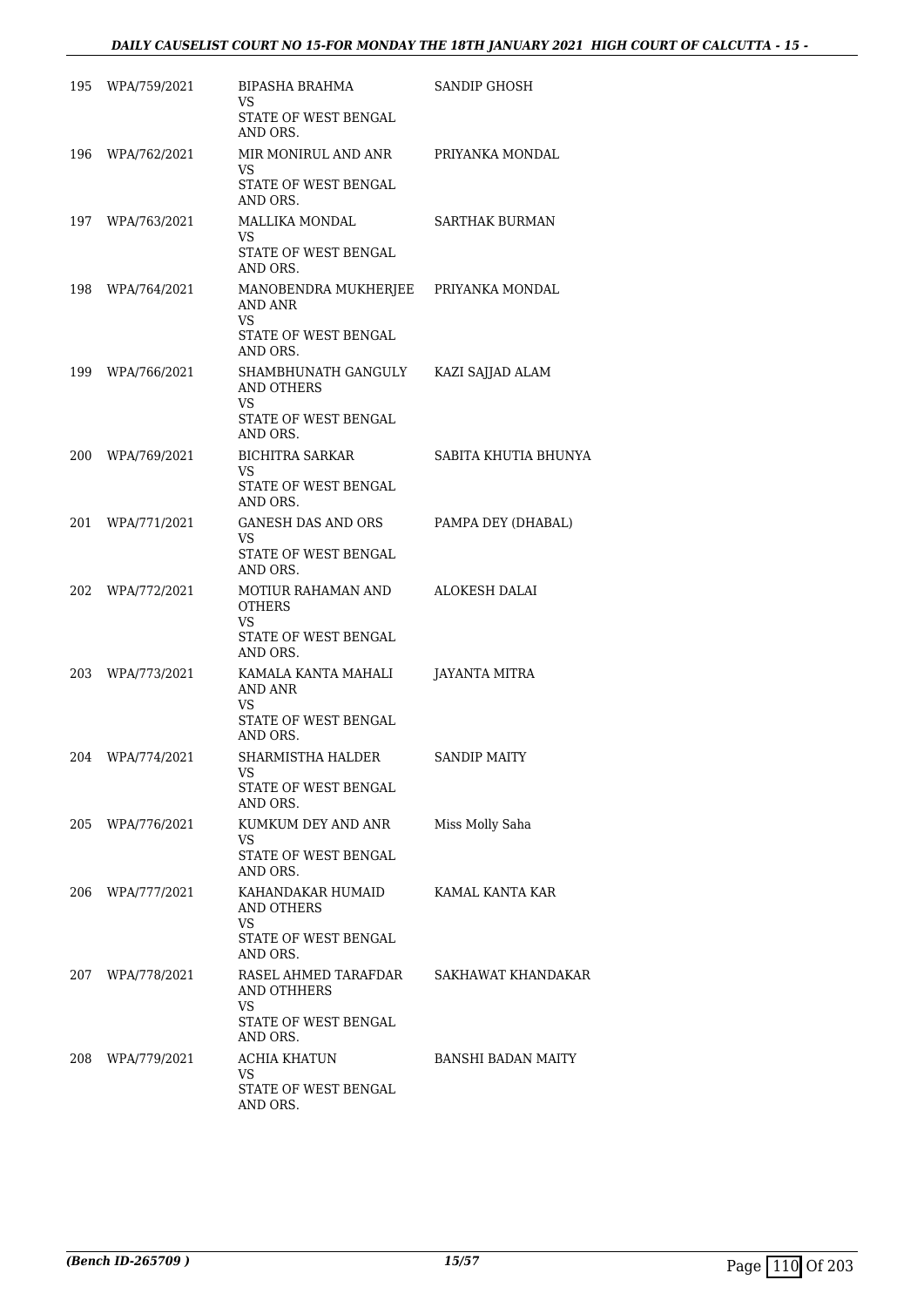| 209 | WPA/780/2021     | DIPAK KUMAR DINDA AND<br>ANR<br>VS                                           | ANANYA CHAKRABORTY        |
|-----|------------------|------------------------------------------------------------------------------|---------------------------|
|     |                  | STATE OF WEST BENGAL<br>AND ORS.                                             |                           |
| 210 | WPA/782/2021     | <b>BANASHRI DAS</b><br>VS<br>STATE OF WEST BENGAL                            | KAKALI DUTTA              |
| 211 | WPA/785/2021     | AND ORS.<br>MRIGENDRA NATH DUTTA<br>VS<br>STATE OF WEST BENGAL               | <b>BANSHI BADAN MAITY</b> |
| 212 | WPA/787/2021     | AND ORS.<br>MILAN HAZRA AND ORS<br>VS.<br>STATE OF WEST BENGAL<br>AND ORS.   | DIPTENDU MANDAL           |
| 213 | WPA/789/2021     | MANIKLAL JANA AND ORS<br>VS<br>THE STATE OF WEST<br><b>BENGAL AND ORS</b>    | SHUVRO PROKASH LAHIRI     |
| 214 | WPA/791/2021     | <b>MST ARUPAN BIBI</b><br>VS.<br>STATE OF WEST BENGAL<br>AND ORS.            | <b>BANSHI BADAN MAITY</b> |
| 215 | WPA/792/2021     | SOURAV BISWAS AND ORS<br>VS.<br>THE STATE OF WEST<br><b>BENGAL AND ORS</b>   | SHUVRO PROKASH LAHIRI     |
| 216 | WPA/793/2021     | JAKIUL ISLAM AND<br><b>ANOTEHR</b><br>VS<br>STATE OF WEST BENGAL<br>AND ORS. | KAKALI NASKAR             |
| 217 | WPA/794/2021     | CHITTARANJAN HALDER<br>VS<br>STATE OF WEST BENGAL<br>AND ORS.                | <b>BANSHI BADAN MAITY</b> |
| 218 | WPA/795/2021     | BHASKAR MANDAL AND<br>ANR<br>VS<br>STATE OF WEST BENGAL<br>AND ORS.          | SOUGATA MITRA             |
|     | 219 WPA/796/2021 | SANTANU KHAN AND ORS<br>VS<br>STATE OF WEST BENGAL<br>AND ORS.               | JAYANTA SAMANTA           |
|     | 220 WPA/797/2021 | UTPAL DAS AND ORS<br>VS.<br>STATE OF WEST BENGAL<br>AND ORS.                 | PARTHA SARKAR             |
| 221 | WPA/798/2021     | SHIBA PROSAD HALDER<br>VS<br>STATE OF WEST BENGAL<br>AND ORS.                | BANSHI BADAN MAITY        |
|     | 222 WPA/799/2021 | CHANDRIMA GARAI<br>VS.<br>THE STATE OF WEST<br><b>BENGAL AND ORS</b>         | VIVASWAN DHAR             |
|     | 223 WPA/801/2021 | DEBALINA DAS<br>VS.<br>STATE OF WEST BENGAL<br>AND ORS.                      | ABHRADIP MAITY            |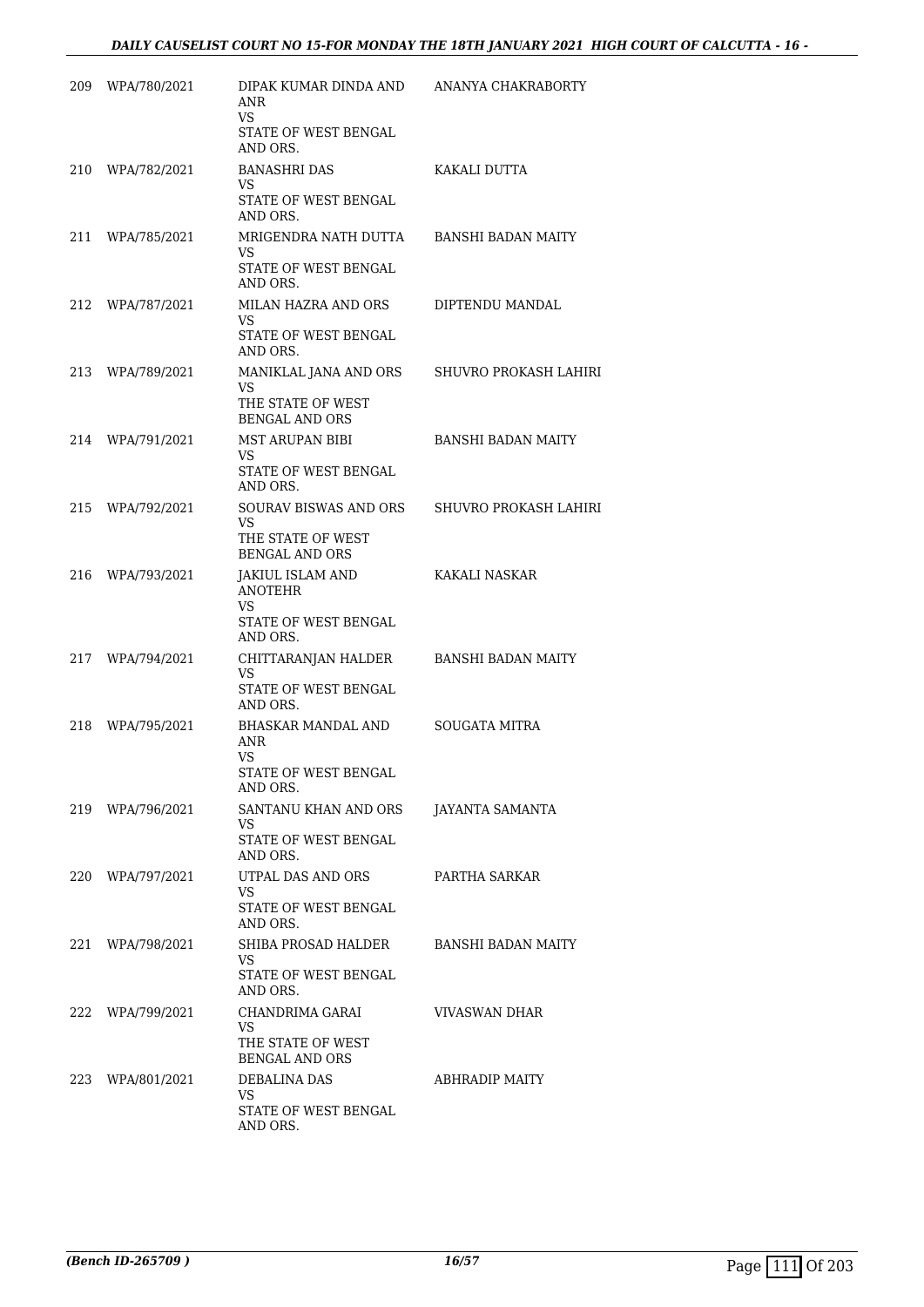| 224 | WPA/802/2021     | SAGNIK DAS<br>VS<br><b>STATE OF WEST BENGAL</b>                       | SUROJIT DUTTA            |
|-----|------------------|-----------------------------------------------------------------------|--------------------------|
| 225 | WPA/803/2021     | AND ORS.<br>SAMIRUL MANDAL AND<br>ORS.<br>VS.                         | TIRTHANKAR DHALI         |
|     |                  | STATE OF WEST BENGAL<br>AND ORS.                                      |                          |
|     | 226 WPA/804/2021 | RIMPA GHOSH<br>VS<br><b>STATE OF WEST BENGAL</b>                      | <b>ABHRADIP MAITY</b>    |
|     |                  | AND ORS.                                                              |                          |
| 227 | WPA/805/2021     | SANTANU KOLEY<br>VS<br>STATE OF WEST BENGAL<br>AND ORS.               | TARUN KUAMR DAS          |
| 228 | WPA/806/2021     | <b>SWETA GUHA</b>                                                     | ABHRADIP MAITY           |
|     |                  | VS<br>STATE OF WEST BENGAL<br>AND ORS.                                |                          |
| 229 | WPA/807/2021     | ABHIRUP BHOWMIK AND<br><b>ORS</b><br>VS.                              | ANANYA CHAKRABORTY       |
|     |                  | STATE OF WEST BENGAL<br>AND ORS.                                      |                          |
| 230 | WPA/808/2021     | AZIZUR RAHAMAN AND<br><b>ORS</b><br><b>VS</b><br>STATE OF WEST BENGAL | <b>HEMANAT KUMAR DAS</b> |
| 231 | WPA/810/2021     | AND ORS.<br><b>SUDIPTA ADAK</b>                                       | ABHRADIP MAITY           |
|     |                  | VS<br>STATE OF WEST BENGAL<br>AND ORS.                                |                          |
| 232 | WPA/811/2021     | <b>SUMAN SEAL AND ORS</b><br>VS<br>STATE OF WEST BENGAL               | ALI AHSAN ALAMGIR        |
| 233 | WPA/812/2021     | AND ORS.<br>KAMAL MONDAL AND ORS                                      | MARIA RAHAMAN            |
|     |                  | VS<br>STATE OF WEST BENGAL<br>AND ORS.                                |                          |
|     | 234 WPA/813/2021 | PAPIYA DAS<br>VS.                                                     | <b>ABHRADIP MAITY</b>    |
|     |                  | STATE OF WEST BENGAL<br>AND ORS.                                      |                          |
|     | 235 WPA/814/2021 | MD ENAMUL HOQUE<br>VS.<br>STATE OF WEST BENGAL                        | ABHRADIP MAITY           |
|     | 236 WPA/816/2021 | AND ORS.<br>NITAI MANDAL AND ORS                                      | SAYANI AICH              |
|     |                  | VS.<br>STATE OF WEST BENGAL<br>AND ORS.                               |                          |
|     | 237 WPA/818/2021 | MEHEBUB ALAM<br>VS.                                                   | ABHRADIP MAITY           |
|     |                  | STATE OF WEST BENGAL<br>AND ORS.                                      |                          |
|     | 238 WPA/819/2021 | ARINDAM MANDAL AND<br><b>ORS</b><br>VS.                               | ANINDA BHATTACHARYA      |
|     |                  | THE STATE OF WEST<br><b>BENGAL AND ORS</b>                            |                          |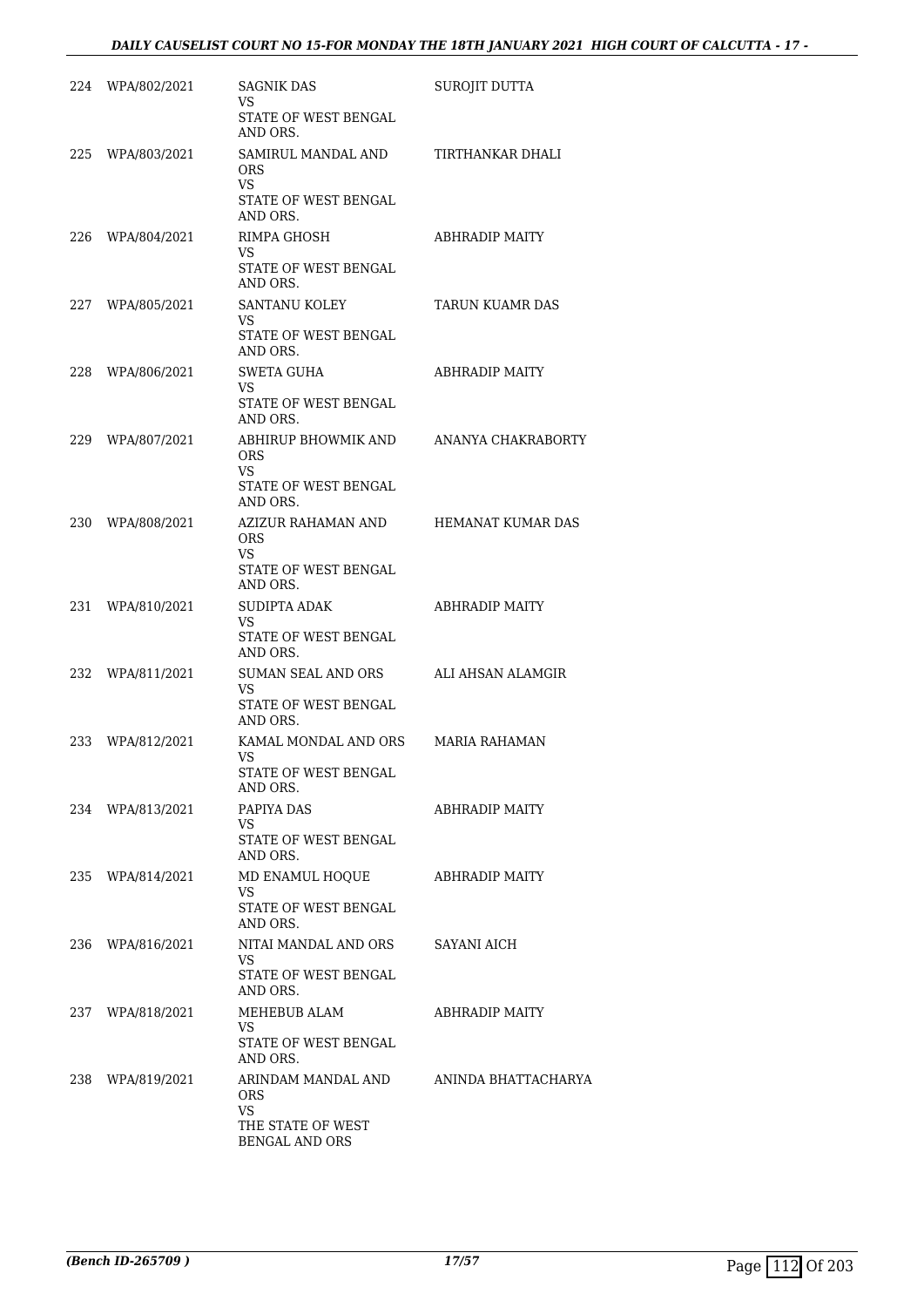| 239 | WPA/820/2021     | MD SALAUDDIN AND ORS<br>VS<br>STATE OF WEST BENGAL                          | SOUGATA MITRA               |
|-----|------------------|-----------------------------------------------------------------------------|-----------------------------|
| 240 | WPA/822/2021     | AND ORS.<br>PROBID BISWAS AND ORS<br>VS<br>STATE OF WEST BENGAL             | SOUGATA MITRA               |
| 241 | WPA/824/2021     | AND ORS.<br>SHAMIM RAHAMAN AND<br><b>ORS</b><br>VS.<br>STATE OF WEST BENGAL | <b>GOPA BISWAS</b>          |
| 242 | WPA/825/2021     | AND ORS.<br>KUNAL DAS AND ORS<br>VS<br>STATE OF WEST BENGAL                 | JUIN DUTTA CHAKRABORTY      |
| 243 | WPA/826/2021     | AND ORS.<br><b>SUBARNA SAHA</b><br>VS<br>STATE OF WEST BENGAL               | SALONI BHATTACHARYEE        |
| 244 | WPA/827/2021     | AND ORS.<br>PRANAY SARKAR AND ORS<br>VS.<br>STATE OF WEST BENGAL            | SALONI BHATTACHARJEE        |
| 245 | WPA/828/2021     | AND ORS.<br>SABINA KHATUN AND ORS<br>VS<br>STATE OF WEST BENGAL             | <b>SALONI BHATTACHARJEE</b> |
| 246 | WPA/829/2021     | AND ORS.<br>SAIKAT BERA AND ORS<br>VS.<br>STATE OF WEST BENGAL              | SOMESH KUMAR GHOSH          |
| 247 | WPA/832/2021     | AND ORS.<br>BISWA NATH MUKHERJEE<br>VS<br>STATE OF WEST BENGAL              | <b>BANSHIBADAN MAITY</b>    |
| 248 | WPA/835/2021     | AND ORS.<br><b>ACHIA KHATUN</b><br>VS<br>STATE OF WEST BENGAL               | <b>BANSHI BADAN MAITY</b>   |
| 249 | WPA/839/2021     | AND ORS.<br>JAMUNA MONDAL<br>VS<br>STATE OF WEST BENGAL                     | <b>BANSHI BADAN MAITY</b>   |
|     | 250 WPA/841/2021 | AND ORS.<br>ANKAJINI SAPUI<br>VS.<br>STATE OF WEST BENGAL                   | <b>BANSHI BADAN MAITY</b>   |
|     | 251 WPA/845/2021 | AND ORS.<br>BISWA NATH MUKHERJEE<br>VS<br>STATE OF WEST BENGAL              | <b>BANSHI BADAN MAITY</b>   |
| 252 | WPA/848/2021     | AND ORS.<br>JAGANNATGH PATRA<br>VS<br>STATE OF WEST BENGAL<br>AND ORS.      | <b>BISWAJIT MAL</b>         |
|     | 253 WPA/849/2021 | SHIRISH CHANDRA SAR<br>VS<br>STATE OF WEST BENGAL<br>AND ORS.               | <b>BISWAJIT MAL</b>         |
|     | 254 WPA/850/2021 | SAJAL PALMAL<br>VS<br>STATE OF WEST BENGAL<br>AND ORS.                      | PRADIP KUMAR GHOSH          |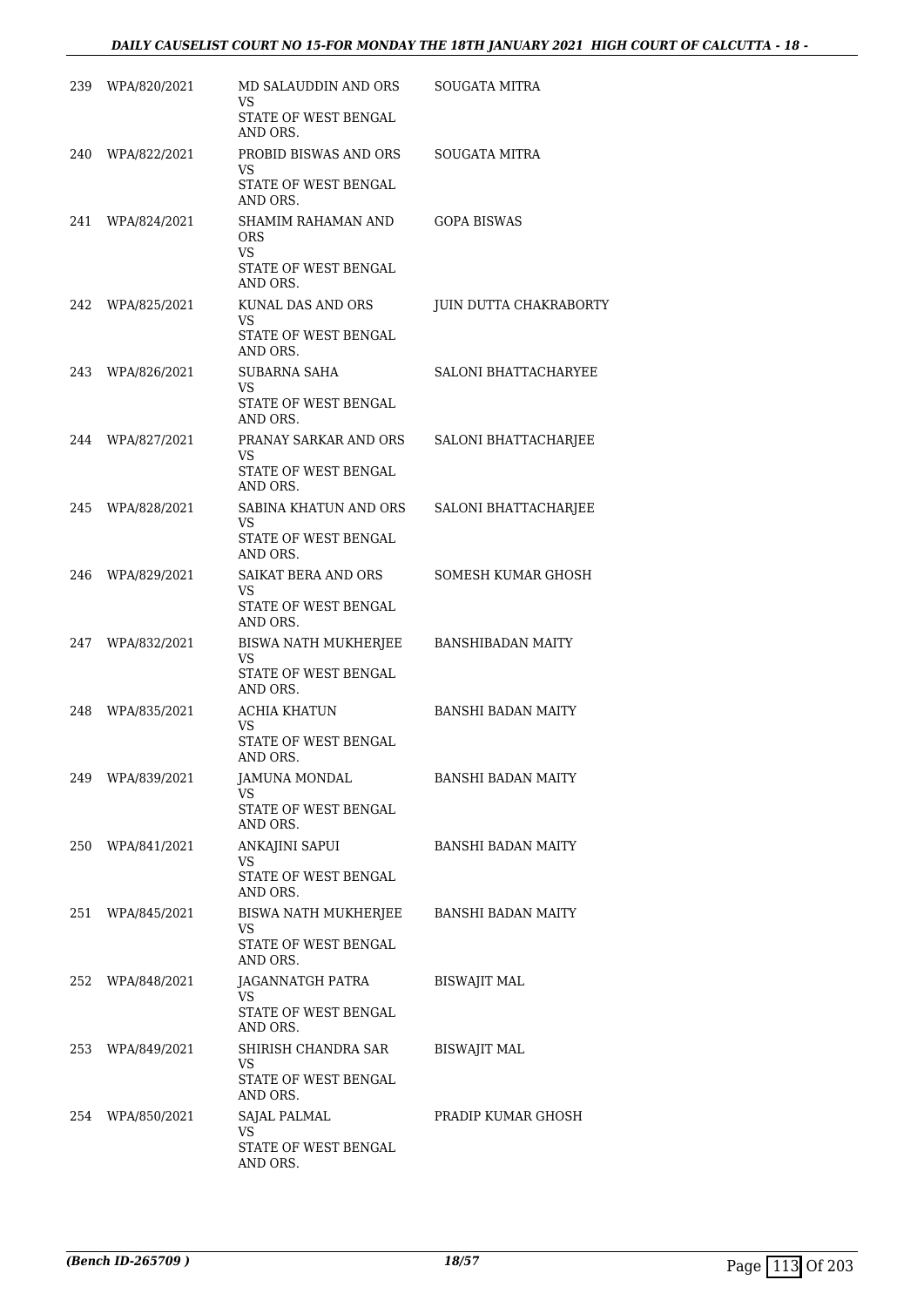# *DAILY CAUSELIST COURT NO 15-FOR MONDAY THE 18TH JANUARY 2021 HIGH COURT OF CALCUTTA - 19 -*

|     | 255 WPA/853/2021 | HARAPRASAD KUNDU<br>VS                                                             | SAILENDU SEKHAR BAYERD    |
|-----|------------------|------------------------------------------------------------------------------------|---------------------------|
|     |                  | STATE OF WEST BENGAL<br>AND ORS.                                                   |                           |
|     | 256 WPA/854/2021 | ANJALI JANA<br>VS<br>STATE OF WEST BENGAL                                          | <b>BISWAJIT MAL</b>       |
| 257 | WPA/855/2021     | AND ORS.<br>MONJURUL SARKAR<br>VS.<br>STATE OF WEST BENGAL<br>AND ORS.             | <b>BIKASH CHANDRA DAS</b> |
|     | 258 WPA/857/2021 | ABANTI KUMAR SAR<br>VS<br>STATE OF WEST BENGAL<br>AND ORS.                         | <b>BISWAJIT MAL</b>       |
|     | 259 WPA/859/2021 | BHAKTI RANI SASMAL<br>VS.<br>STATE OF WEST BENGAL<br>AND ORS.                      | <b>BISWAJIT MAL</b>       |
| 260 | WPA/860/2021     | SAKERA KHATUN<br>VS<br>STATE OF WEST BENGAL<br>AND ORS.                            | <b>BANSHI BADAN MAITY</b> |
|     | 261 WPA/863/2021 | ARATI RANI PANDIT<br>VS<br>STATE OF WEST BENGAL<br>AND ORS.                        | <b>BANSHI BADAN MAITY</b> |
| 262 | WPA/864/2021     | BIJAN KUMNAR SARKAR<br>VS.<br>STATE OF WEST BENGAL<br>AND ORS.                     | SANDIP GHOSH              |
|     | 263 WPA/867/2021 | <b>MINU BISWAS</b><br>VS<br>STATE OF WEST BENGAL<br>AND ORS.                       | SANDIP GHOSH              |
|     | 264 WPA/869/2021 | MARJINA BIBI<br>VS<br>STATE OF WEST BENGAL<br>AND ORS.                             | <b>BANSHI BADAN MAITY</b> |
| 265 | WPA/870/2021     | BEGAM ASMA KHATUN<br>VS<br>STATE OF WEST BENGAL<br>AND ORS.                        | SANDIP GHOSH              |
| 266 | WPA/873/2021     | PRABIR KUNDU<br>VS<br>STATE OF WEST BENGAL<br>AND ORS.                             | SANDIP GHOSH              |
|     | 267 WPA/876/2021 | NAMITA BHAUMIK<br>VS.<br>STATE OF WEST BENGAL<br>AND ORS.                          | SANDIP GJOSH              |
|     | 268 WPA/881/2021 | SADHAN CHANDRA MAITY BANSHI BADAN MAITY<br>VS.<br>STATE OF WEST BENGAL<br>AND ORS. |                           |
| 269 | WPA/887/2021     | ANIL KUMAR BHUNIA<br>VS<br>STATE OF WEST BENGAL<br>AND ORS.                        | BANSHI BADAN MAITY        |
|     | 270 WPA/895/2021 | BEDANTA PAL<br>VS<br>STATE OF WEST BENGAL<br>AND ORS.                              | AVIJIT CHAKRABORTY        |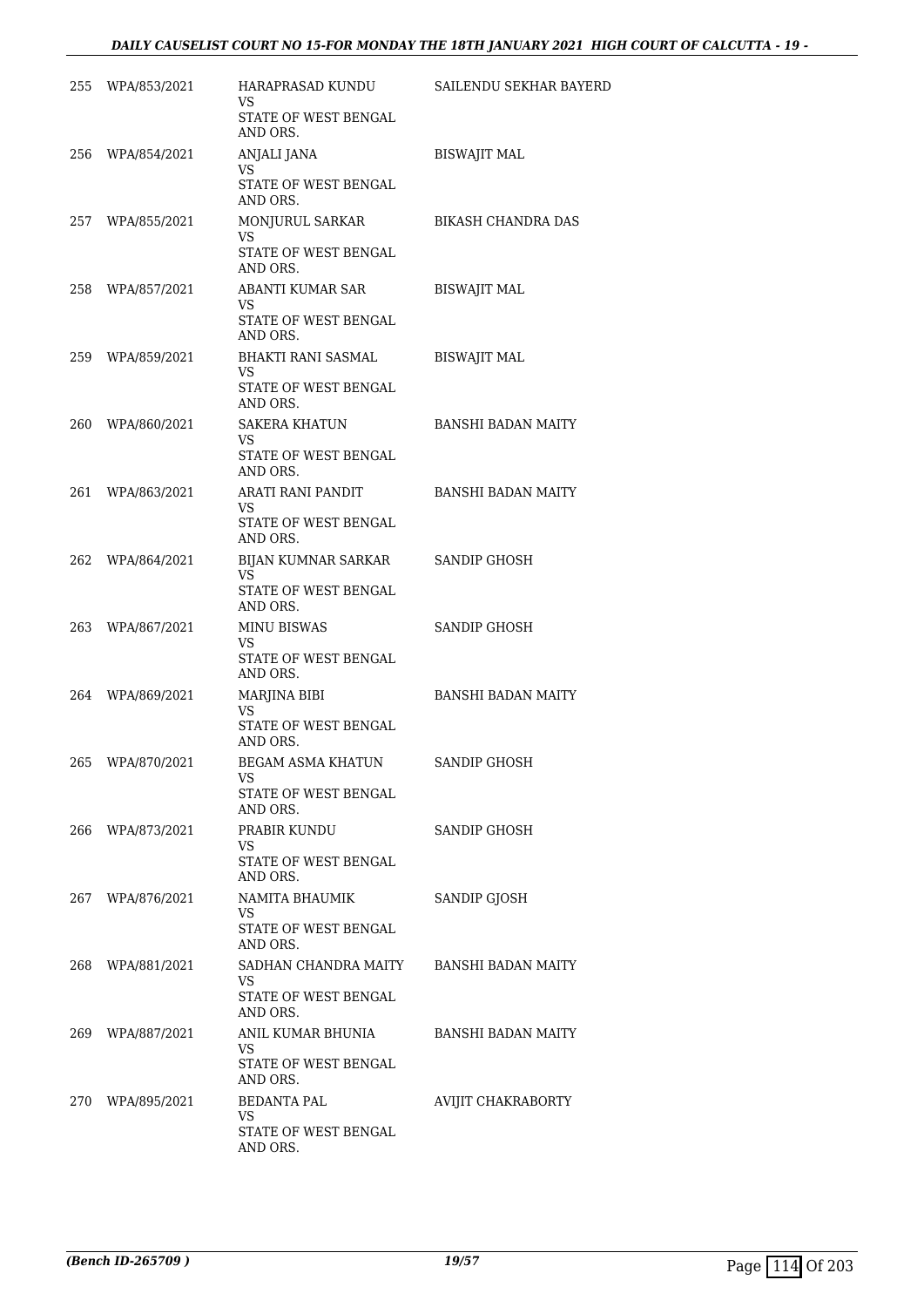| 271 | WPA/898/2021     | KRISHNA SATAPATHI<br>VS<br>STATE OF WEST BENGAL                                            | AVIJIT CHAKRABORTY         |
|-----|------------------|--------------------------------------------------------------------------------------------|----------------------------|
| 272 | WPA/903/2021     | AND ORS.<br>SUNANDA NANDI AND<br><b>OTHERS</b>                                             | SIDDHARTHA SARKAR          |
|     |                  | VS<br>STATE OF WEST BENGAL<br>AND ORS.                                                     |                            |
|     | 273 WPA/910/2021 | SUSMITA JANA BARI<br>VS                                                                    | Abhijit Sarkar             |
|     |                  | STATE OF WEST BENGAL<br>AND ORS.                                                           |                            |
| 274 | WPA/912/2021     | SOMA MANDAL AND ORS<br>VS.                                                                 | SAYAN MUKHERJEE            |
|     |                  | THE STATE OF WEST<br><b>BENGAL AND ORS</b>                                                 |                            |
| 275 | WPA/915/2021     | <b>SUKHENDU SARDAR</b><br>VS                                                               | <b>BAPIN BAIDYA</b>        |
|     |                  | STATE OF WEST BENGAL<br>AND ORS.                                                           |                            |
| 276 | WPA/916/2021     | PARIMAL SHIT<br>VS                                                                         | <b>BAPIN BAIDYA</b>        |
|     |                  | STATE OF WEST BENGAL<br>AND ORS.                                                           |                            |
| 277 | WPA/919/2021     | SOURAV PANJA AND ANR<br>VS                                                                 | <b>SAMIR ROY CHOWDHURY</b> |
|     |                  | STATE OF WEST BENGAL<br>AND ORS.                                                           |                            |
| 278 | WPA/920/2021     | GOURI RANI JANA<br>VS                                                                      | BANSHI BADAN MAITY         |
|     |                  | STATE OF WEST BENGAL<br>AND ORS.                                                           |                            |
| 279 | WPA/922/2021     | SUBODH KR MANNA<br>VS                                                                      | BANSHI BADAN MAITY         |
|     |                  | STATE OF WEST BENGAL<br>AND ORS.                                                           |                            |
| 280 | WPA/923/2021     | KRISHNAPADA<br>CHAKRABORTY AND<br><b>ANOTHER</b><br>VS<br>STATE OF WEST BENGAL<br>AND ORS. | SUKUMAR SARKAR             |
|     | 281 WPA/924/2021 | ASWINI KR JANA                                                                             | <b>BANSHI BADAN MAITY</b>  |
|     |                  | VS<br>STATE OF WEST BENGAL<br>AND ORS.                                                     |                            |
|     | 282 WPA/926/2021 | TANUSHREE MAHANTY<br>VS.<br>STATE OF WEST BENGAL<br>AND ORS.                               | AVIJIT CHAKRABORTY         |
| 283 | WPA/927/2021     | NITAI CHAND KULE<br>VS<br>STATE OF WEST BENGAL<br>AND ORS.                                 | <b>BANSHI BADAN MAITY</b>  |
|     | 284 WPA/930/2021 | ROKEYA KHATUN<br>VS.<br>STATE OF WEST BENGAL<br>AND ORS.                                   | <b>BANSHI BADAN MAITY</b>  |
|     | 285 WPA/934/2021 | MD NAZIBALL HAQUE<br>HALDER                                                                | BANSHI BADAN MAITY         |
|     |                  | <b>VS</b><br>STATE OF WEST BENGAL<br>AND ORS.                                              |                            |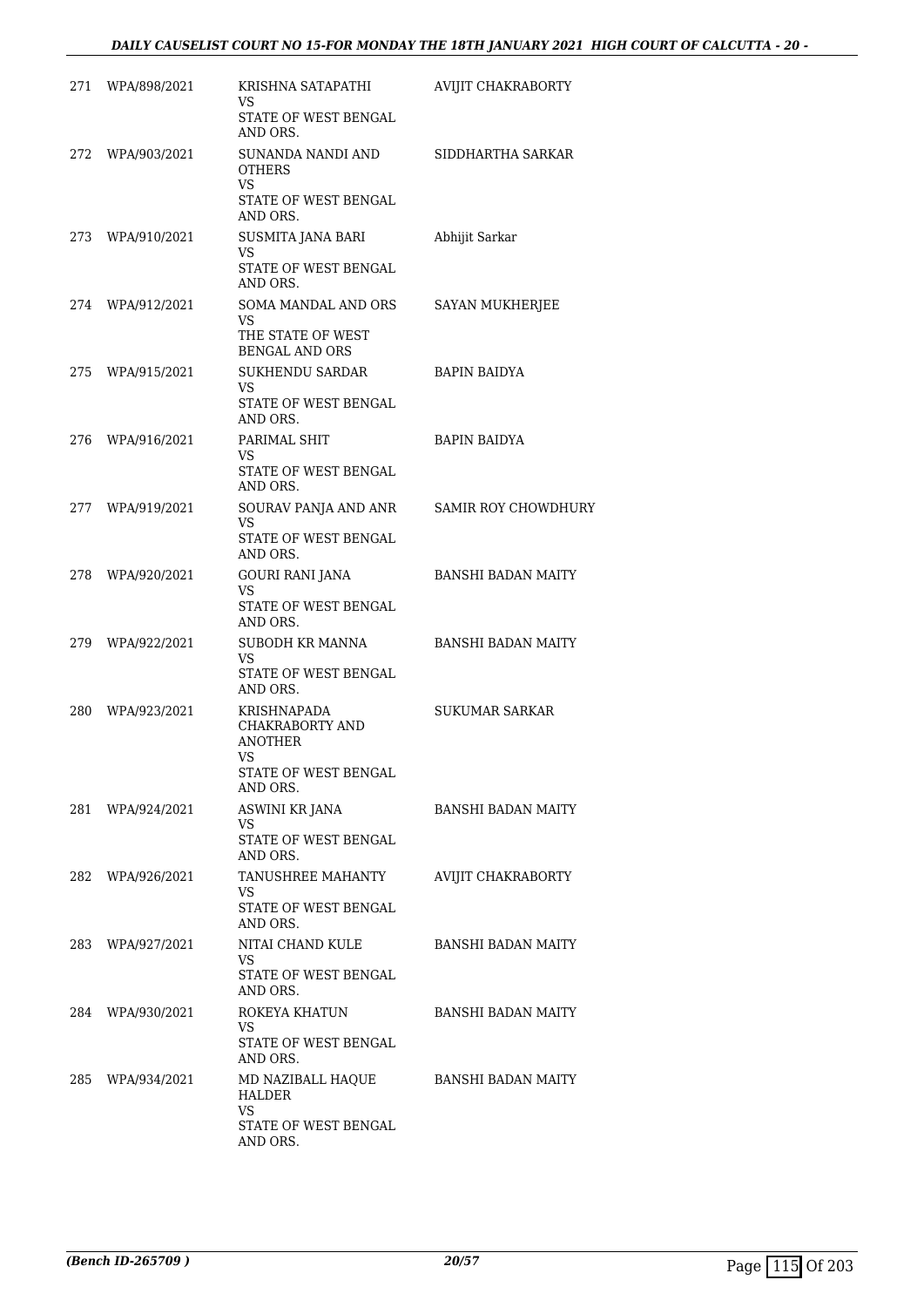# *DAILY CAUSELIST COURT NO 15-FOR MONDAY THE 18TH JANUARY 2021 HIGH COURT OF CALCUTTA - 21 -*

| 286 | WPA/936/2021     | ABDUL KADER SHAH<br>VS                                    | <b>BANSHI BADAN MAITY</b> |
|-----|------------------|-----------------------------------------------------------|---------------------------|
|     |                  | STATE OF WEST BENGAL<br>AND ORS.                          |                           |
| 287 | WPA/937/2021     | SUMITA BERA HAZRA<br>VS                                   | AVIJIT CHAKRABORTY        |
|     |                  | STATE OF WEST BENGAL<br>AND ORS.                          |                           |
|     | 288 WPA/940/2021 | <b>HASINA BIBI</b><br>VS.                                 | <b>BANSHI BADAN MAITY</b> |
|     |                  | STATE OF WEST BENGAL<br>AND ORS.                          |                           |
|     | 289 WPA/941/2021 | <b>BISWAJIT BOSE</b><br><b>VS</b><br>State of West Bengal | K.M. HOSSAIN              |
| 290 | WPA/943/2021     | <b>BASUDEB BISWAS</b>                                     | SABITA KHUTIA BHUNYA      |
|     |                  | <b>VS</b><br>STATE OF WEST BENGAL<br>AND ORS.             |                           |
| 291 | WPA/944/2021     | TANUSREE NASKAR<br><b>VS</b>                              | KAKALI NASKAR             |
|     |                  | STATE OF WEST BENGAL<br>AND ORS.                          |                           |
| 292 | WPA/945/2021     | ASRAFUL ALAM AND<br><b>OTHERS</b>                         | MONOJ KUMAR MONDAL        |
|     |                  | <b>VS</b><br>STATE OF WEST BENGAL<br>AND ORS.             |                           |
| 293 | WPA/946/2021     | SOPIHA NAHID<br>VS                                        | SABITA KHUTIA BHUNYA      |
|     |                  | STATE OF WEST BENGAL<br>AND ORS.                          |                           |
|     | 294 WPA/947/2021 | DURGADAS CHAKRABORTY<br>VS                                | AVIJIT CHAKRABORTY        |
|     |                  | STATE OF WEST BENGAL<br>AND ORS.                          |                           |
| 295 | WPA/948/2021     | KARUNAMAY MISTRI<br>VS                                    | ARPITA SAHA               |
|     |                  | STATE OF WEST BENGAL<br>AND ORS.                          |                           |
| 296 | WPA/949/2021     | SUBHANKAR MONDAL<br>VS                                    | <b>SAKTI PADA JANA</b>    |
|     |                  | STATE OF WEST BENGAL<br>AND ORS.                          |                           |
| 297 | WPA/951/2021     | JAMILA KHATUN<br>VS                                       | SUDIP SARKAR              |
|     |                  | STATE OF WEST BENGAL<br>AND ORS.                          |                           |
| 298 | WPA/953/2021     | TAPAS JANA AND OTHERS<br>VS                               | SANDIP KUMAR MONDAL       |
|     |                  | STATE OF WEST BENGAL<br>AND ORS.                          |                           |
| 299 | WPA/954/2021     | AMIYA KR JANA<br>VS                                       | SABITA KHUTIA BHUNYA      |
|     |                  | STATE OF WEST BENGAL<br>AND ORS.                          |                           |
| 300 | WPA/956/2021     | ADURINI HALDER AND ORS<br>VS                              | SABITA KHUTIA BHUNYA      |
|     |                  | STATE OF WEST BENGAL<br>AND ORS.                          |                           |
| 301 | WPA/957/2021     | PUSKAR PANDA<br>VS                                        | DIPTENDU MANDAL           |
|     |                  | State of West Bengal                                      |                           |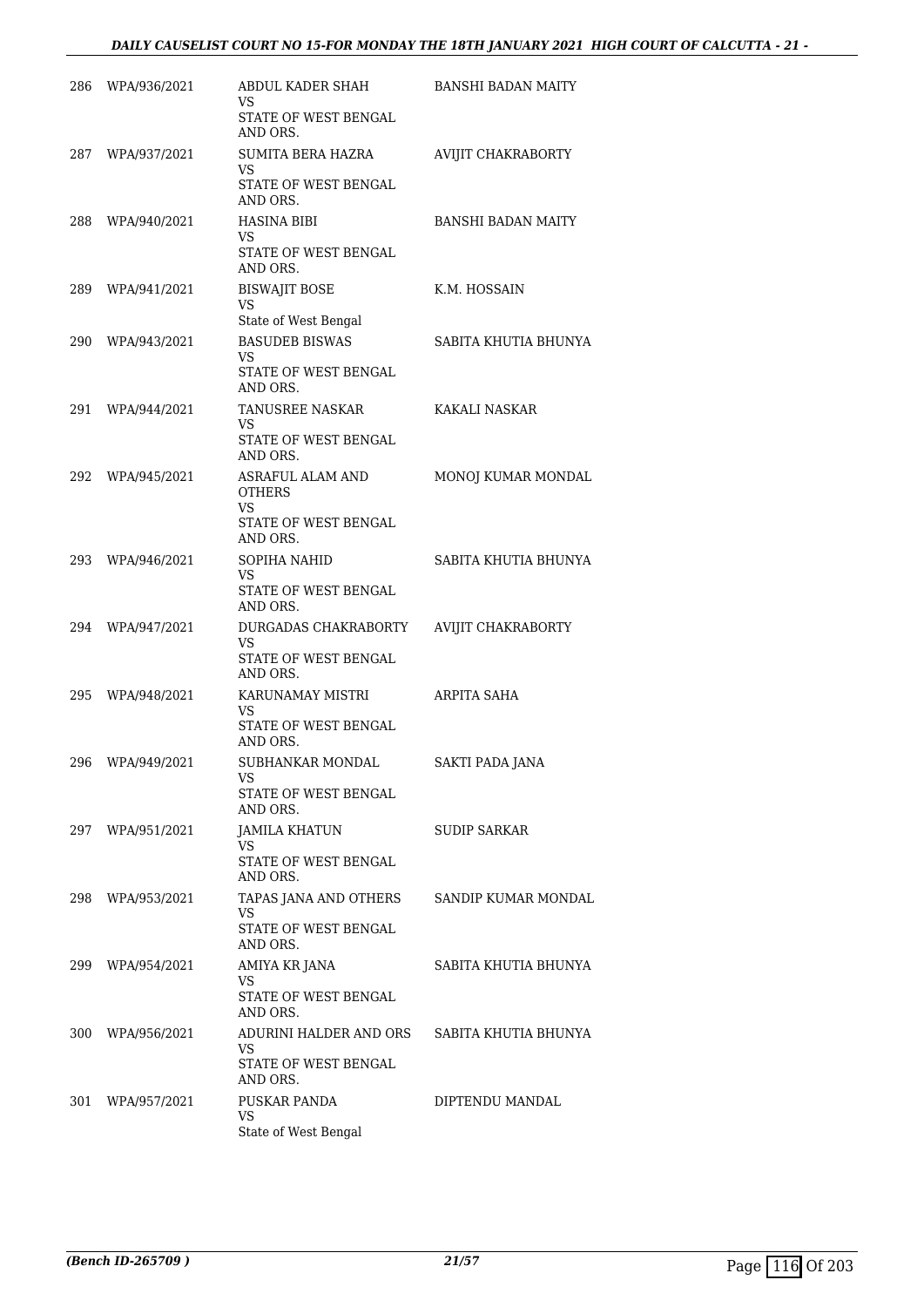| 302 | WPA/959/2021     | RAKESH BARMAN AND ORS<br>VS<br>STATE OF WEST BENGAL<br>AND ORS.                         | <b>SANTANU MAJI</b>   |
|-----|------------------|-----------------------------------------------------------------------------------------|-----------------------|
| 303 | WPA/961/2021     | NIKHILENDU ACHARYA<br>VS<br>STATE OF WEST BENGAL<br>AND ORS.                            | ARPITA SAHA           |
|     | 304 WPA/964/2021 | ANAL KRISHNA BISWAS<br>VS<br>STATE OF WEST BENGAL<br>AND ORS.                           | ARPITA SAHA           |
| 305 | WPA/965/2021     | BIKASH MAITY AND ORS<br>VS<br>STATE OF WEST BENGAL<br>AND ORS.                          | JAYANTA BHATTACHARYA  |
| 306 | WPA/966/2021     | NIBEDITA BANERJEE AND<br><b>OTHERS</b><br><b>VS</b><br>STATE OF WEST BENGAL<br>AND ORS. | VISHAK BHATTACHARYA   |
|     | 307 WPA/968/2021 | SUBODH CHANDRA<br><b>MANDAL</b><br><b>VS</b><br>STATE OF WEST BENGAL<br>AND ORS.        | ARPITA SAHA           |
| 308 | WPA/969/2021     | MITHUN BISWAS AND ORS<br>VS<br>STATE OF WEST BENGAL<br>AND ORS.                         | JAYANTA BHATTACHARYA  |
| 309 | WPA/970/2021     | <b>TOUFIK ANOWAR</b><br>VS<br>State of West Bengal                                      | RIMA DAS              |
| 310 | WPA/971/2021     | <b>MD SHARIF BISWAS</b><br>VS<br>STATE OF WEST BENGAL<br>AND ORS.                       | SALONI BHATTACHARJEE  |
| 311 | WPA/973/2021     | RANAJIT SINHA AND ORS<br>VS<br>STATE OF WEST BENGAL<br>AND ORS.                         | JAYANTA BHATTACHARJEE |
| 312 | WPA/974/2021     | SUDIPTA TARAI AND ORS<br>VS<br>STATE OF WEST BENGAL<br>AND ORS.                         | JAYANTA BHATTACHARJEE |
|     | 313 WPA/975/2021 | SUKANYA SENGUPTA<br>VS.<br>STATE OF WEST BENGAL<br>AND ORS.                             | APURBA KRISHNA DAS    |
|     | 314 WPA/976/2021 | SWAPAN KR ROY KANJILAL<br>VS<br>STATE OF WEST BENGAL<br>AND ORS.                        | ARPITA SAHA           |
| 315 | WPA/978/2021     | DEBABRATA HAZRA AND<br><b>ORS</b><br><b>VS</b><br>STATE OF WEST BENGAL<br>AND ORS.      | JAYANTA BHATTACHARYA  |
| 316 | WPA/979/2021     | SUVOM GHOSH AND ORS<br>VS.<br>STATE OF WEST BENGAL<br>AND ORS.                          | JAYANTA BHATTACHARYA  |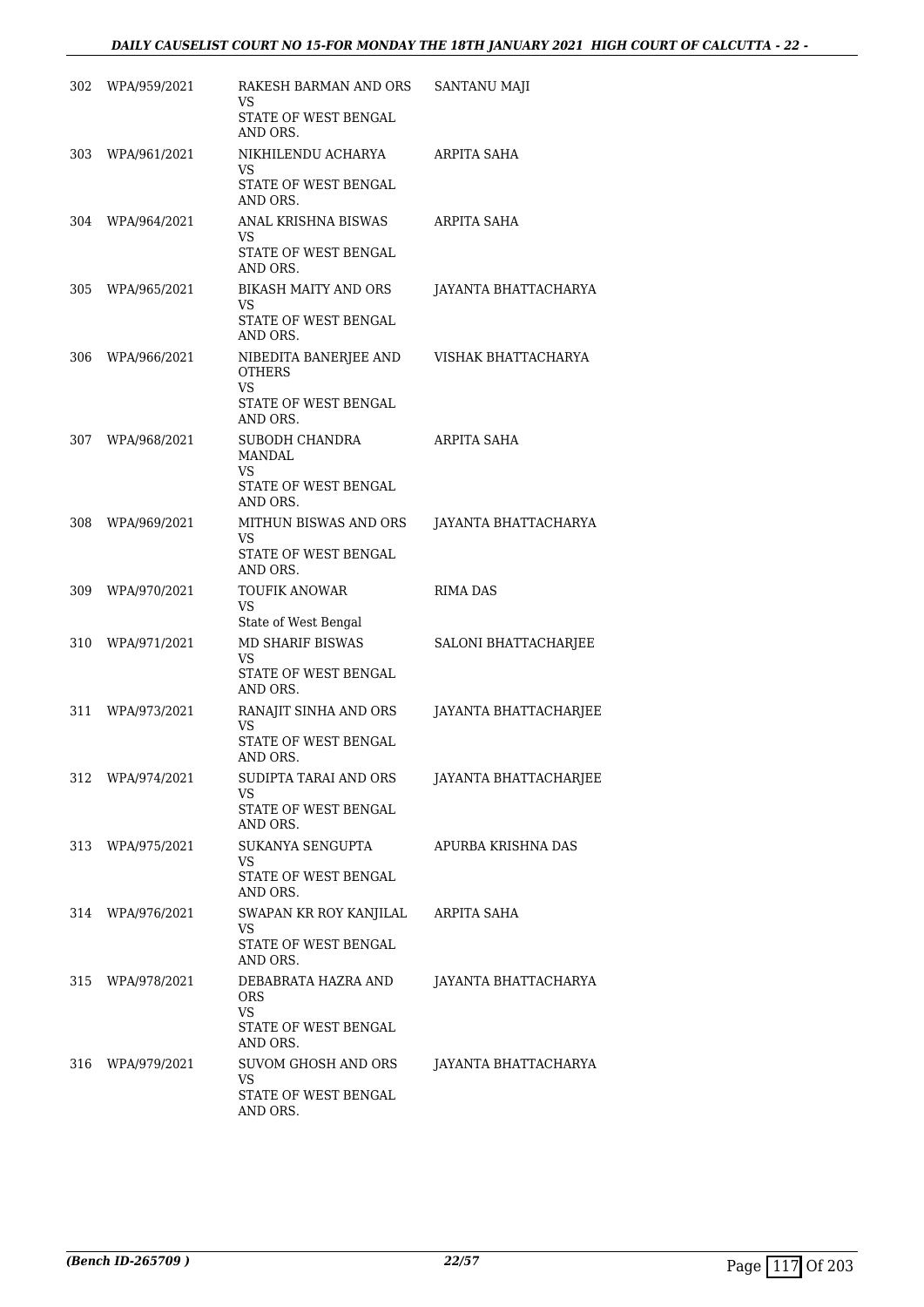| 317 | WPA/983/2021  | <b>UNNATI BISWAS</b><br>VS<br>STATE OF WEST BENGAL                                             | ARPITA SAHA                  |
|-----|---------------|------------------------------------------------------------------------------------------------|------------------------------|
| 318 | WPA/985/2021  | AND ORS.<br>BISWAJIT MONDAL AND<br><b>ORS</b><br><b>VS</b><br>STATE OF WEST BENGAL<br>AND ORS. | JAYANTA BHATTACHARJEE        |
| 319 | WPA/988/2021  | ANUPAM MISHRA AND ORS<br>VS<br>STATE OF WEST BENGAL<br>AND ORS.                                | JAYANTA BHATTACHARYA         |
| 320 | WPA/989/2021  | MOUSUMI KHATUA AND<br><b>ORS</b><br>VS<br>State of West Bengal AND<br><b>ORS</b>               | JAYANTA BHATTACHARYA         |
| 321 | WPA/991/2021  | ALAKA HAZRA<br>VS<br>STATE OF WEST BENGAL<br>AND ORS.                                          | <b>BISWAJIT MAL</b>          |
| 322 | WPA/994/2021  | BHOLANATH DIASI ANR<br><b>ORS</b><br>VS<br>STATE OF WEST BENGAL<br>AND ORS.                    | JAYANTA BHATTACHARYYA        |
| 323 | WPA/995/2021  | UTPALENDU MAITY AND<br><b>ORS</b><br>VS<br>STATE OF WEST BENGAL<br>AND ORS.                    | JAYANTA BHATTACHARJEE        |
| 324 | WPA/997/2021  | UTTAR RANI BERA<br>VS<br>STATE OF WEST BENGAL<br>AND ORS.                                      | <b>BISWAJIT MAL</b>          |
| 325 | WPA/1002/2021 | JAGANNATH CHAKRABORTY<br>AND ORS<br>VS<br>STATE OF WEST BENGAL<br>AND ORS.                     | <b>JAYANTA BHATTACHARJEE</b> |
| 326 | WPA/1004/2021 | NITAI CHANDRA MANDAL<br>VS<br>STATE OF WEST BENGAL<br>AND ORS.                                 | <b>BISWAJIT MAL</b>          |
| 327 | WPA/1009/2021 | GANESH CHANDRA<br>MANDAL AND ORS36<br><b>VS</b><br>STATE OF WEST BENGAL<br>AND ORS.            | JAYANTA BHATTACHARYYA        |
| 328 | WPA/1013/2021 | RASMONI GHOSH AND ORS<br>VS<br>State of West Bengal AND<br>ORS                                 | JAYANTA BHATTACHARYA         |
| 329 | WPA/1019/2021 | MOHAN DEY AND OTHERS<br>VS<br>STATE OF WEST BENGAL<br>AND ORS.                                 | LALMOHAN BASU                |
| 330 | WPA/1020/2021 | BIDYUT MAJHI<br>VS<br>STATE OF WEST BENGAL<br>AND ORS.                                         | JAYANTA MITRA                |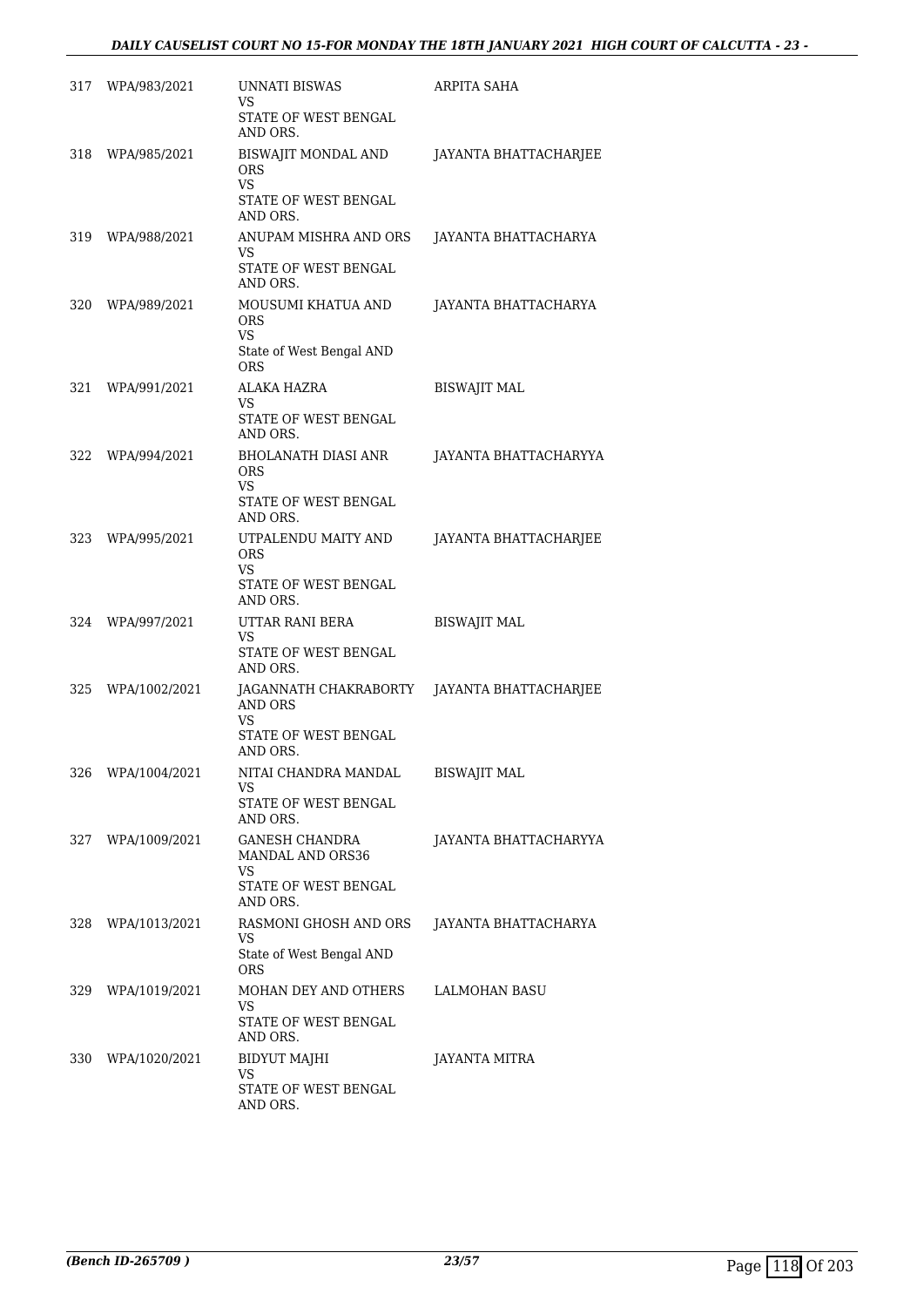| 331 | WPA/1022/2021     | NABIN MAHATO AND<br><b>OTHERS</b><br><b>VS</b>                        | RAMEEZ ALAM         |
|-----|-------------------|-----------------------------------------------------------------------|---------------------|
|     |                   | STATE OF WEST BENGAL<br>AND ORS.                                      |                     |
| 332 | WPA/1023/2021     | PRATAP CHANDRA CHANDA RAMEEZ ALAM<br>VS.                              |                     |
|     |                   | STATE OF WEST BENGAL<br>AND ORS.                                      |                     |
|     | 333 WPA/1048/2021 | RAGHUNATH PAUL<br>VS                                                  | <b>BISWAJIT MAL</b> |
|     |                   | STATE OF WEST BENGAL<br>AND ORS.                                      |                     |
| 334 | WPA/1051/2021     | CHAITALI BANERJEE<br>VS.                                              | SOUGATA MITRA       |
|     |                   | STATE OF WEST BENGAL<br>AND ORS.                                      |                     |
| 335 | WPA/1054/2021     | LAKSHMAN CHANDRA<br>MONDAL<br>VS.                                     | <b>BISWAJIT MAL</b> |
|     |                   | STATE OF WEST BENGAL<br>AND ORS.                                      |                     |
|     | 336 WPA/1058/2021 | RABI LOCHAN GHOSH<br>VS.                                              | <b>BISWAJIT MAL</b> |
|     |                   | STATE OF WEST BENGAL<br>AND ORS.                                      |                     |
| 337 | WPA/1062/2021     | SUDIP CHAKRABORTY AND<br><b>OTHERS</b><br>VS.<br>STATE OF WEST BENGAL | TAMAL TARU PANDA    |
| 338 | WPA/1064/2021     | AND ORS.<br><b>NIKHIL SARKAR</b>                                      | DEBASISH KUNDU      |
|     |                   | VS.<br>STATE OF WEST BENGAL<br>AND ORS.                               |                     |
| 339 | WPA/1065/2021     | RANI BALA PATRA<br>VS.                                                | <b>BISWAJIT MAL</b> |
|     |                   | STATE OF WEST BENGAL<br>AND ORS.                                      |                     |
| 340 | WPA/1067/2021     | SUTANU BHARATI AND<br><b>OTHERS</b>                                   | AONOJ KUMAR MONDAL  |
|     |                   | STATE OF WEST BENGAL<br>AND ORS.                                      |                     |
|     | 341 WPA/1070/2021 | MD MANSUR HOSSAIN<br>VS                                               | KAPIL CHANDRA SAHOO |
|     |                   | State of West Bengal                                                  |                     |
|     | 342 WPA/1072/2021 | RAMKRISHNA MONDAL<br><b>VS</b><br>STATE OF WEST BENGAL                | BANSHI BADAN MAITY  |
| 343 | WPA/1074/2021     | AND ORS.<br>RUBIYA KHATUN AND                                         | NEPESH MAJHI        |
|     |                   | <b>OTHERS</b><br>VS                                                   |                     |
|     |                   | STATE OF WEST BENGAL<br>AND ORS.                                      |                     |
|     | 344 WPA/1079/2021 | ABHIJIT TARAFDAR<br><b>VS</b>                                         | JAGAJYOTI DAS       |
|     |                   | STATE OF WEST BENGAL<br>AND ORS.                                      |                     |
| 345 | WPA/1081/2021     | SIPRA BISWAS<br>VS                                                    | SANDIP GHOSH        |
|     |                   | STATE OF WEST BENGAL<br>AND ORS.                                      |                     |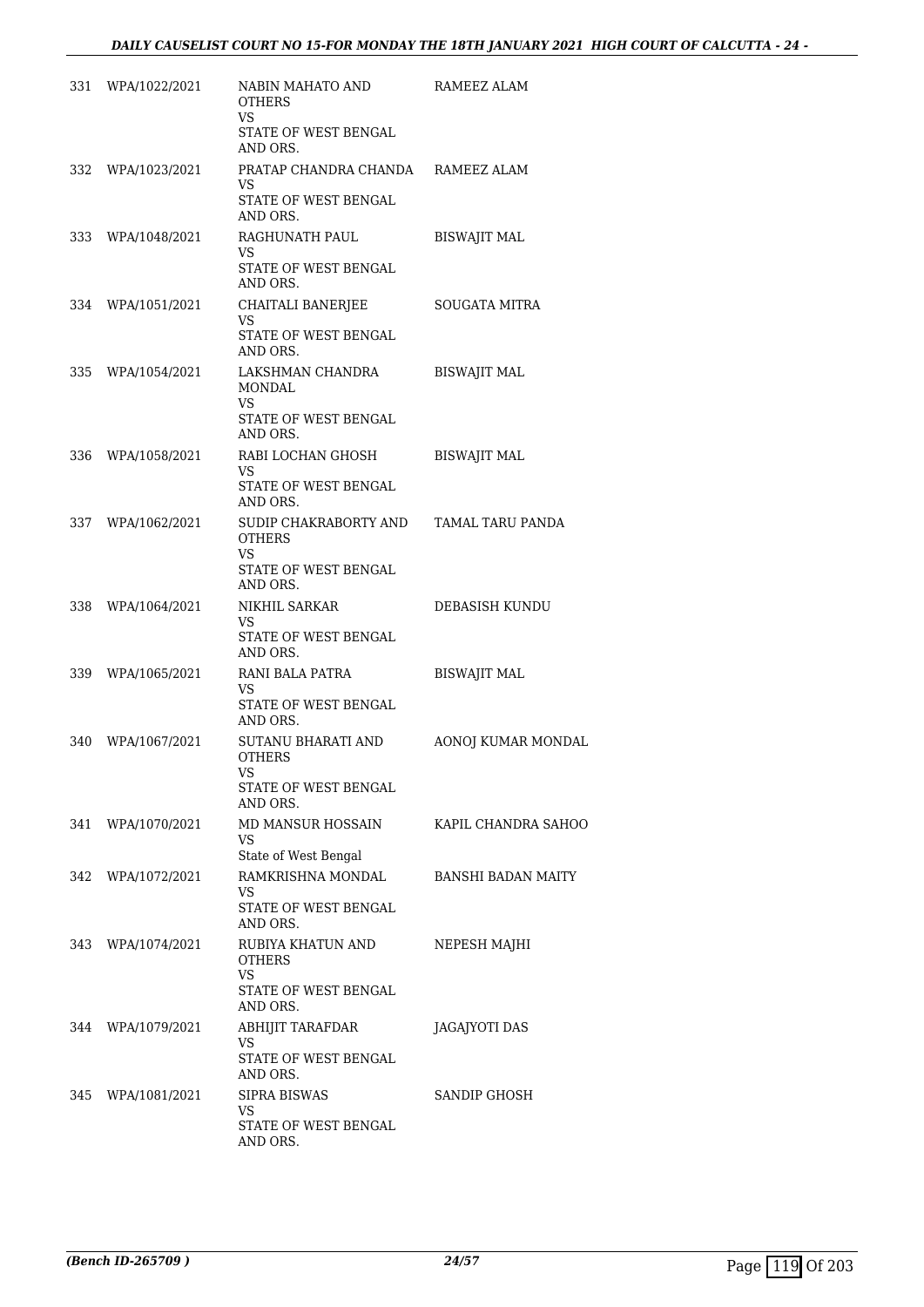# *DAILY CAUSELIST COURT NO 15-FOR MONDAY THE 18TH JANUARY 2021 HIGH COURT OF CALCUTTA - 25 -*

| 346  | WPA/1082/2021     | RINKI KHATUN<br>VS                                              | MARIA RAHAMAN             |
|------|-------------------|-----------------------------------------------------------------|---------------------------|
|      |                   | STATE OF WEST BENGAL<br>AND ORS.                                |                           |
|      | 347 WPA/1089/2021 | ANKAJINI SAPUI<br><b>VS</b><br>STATE OF WEST BENGAL             | BANSHI BADAN MAITY        |
|      |                   | AND ORS.                                                        |                           |
| 348  | WPA/1090/2021     | MD ABDUL AKHER<br>VS<br>State of West Bengal                    | KAPIL CHANDRA SAHOO       |
| 349  | WPA/1093/2021     | RIPA SEN                                                        | <b>SANGEETA ROY</b>       |
|      |                   | VS.<br>STATE OF WEST BENGAL<br>AND ORS.                         |                           |
| 350  | WPA/1094/2021     | SANATAN BISWAS AND<br><b>OTHERS</b><br><b>VS</b>                | GOBINDA CHANDRA BAIDYA    |
|      |                   | STATE OF WEST BENGAL<br>AND ORS.                                |                           |
| 351  | WPA/1097/2021     | MUKUL ADHIKARY<br>VS                                            | <b>AMITABRATA ROY</b>     |
|      |                   | STATE OF WEST BENGAL<br>AND ORS.                                |                           |
| 352  | WPA/1098/2021     | <b>SUSIL KUMAR BAG</b>                                          | <b>BANSHI BADAN MAITY</b> |
|      |                   | VS.<br>STATE OF WEST BENGAL<br>AND ORS.                         |                           |
| 353  | WPA/1099/2021     | MIHIR DAS<br>VS                                                 | <b>SAYANI AICH</b>        |
|      |                   | State of West Bengal                                            |                           |
| 354  | WPA/1102/2021     | <b>SOMPA SARKER</b><br>VS<br>STATE OF WEST BENGAL<br>AND ORS.   | <b>SANGEETA ROY</b>       |
| 355  | WPA/1104/2021     | SHREE CHOWDHURY<br>VS<br>STATE OF WEST BENGAL<br>AND ORS.       | <b>ABHRADIP MAITY</b>     |
| 356  | WPA/1110/2021     | MADHUMITA SHAHU AND<br>ANOTHER<br>VS<br>STATE OF WEST BENGAL    | NILAY SENGUPTA            |
|      |                   | AND ORS.                                                        |                           |
| 357  | WPA/1112/2021     | SHEPHALI MANDAL<br>VS<br>STATE OF WEST BENGAL<br>AND ORS.       | SANDIP GHOSH              |
| 358- | WPA/1118/2021     | DURGA RANI SARDAR<br>VS.<br>STATE OF WEST BENGAL                | SANDIP GHOSH              |
|      |                   | AND ORS.                                                        |                           |
| 359  | WPA/1119/2021     | JHUMPA MALLICK AND ORS<br>VS<br>State of West Bengal AND<br>ORS | KAPIL CHANDRA SAHOO       |
| 360  | WPA/1123/2021     | NAMITA ROY<br>VS                                                | SANDIP GHOSH              |
|      |                   | STATE OF WEST BENGAL<br>AND ORS.                                |                           |
| 361  | WPA/1124/2021     | SAMMA KHATUN AND<br>ANOTHER                                     | SK. SAIFUDDIN             |
|      |                   | VS<br>STATE OF WEST BENGAL<br>AND ORS.                          |                           |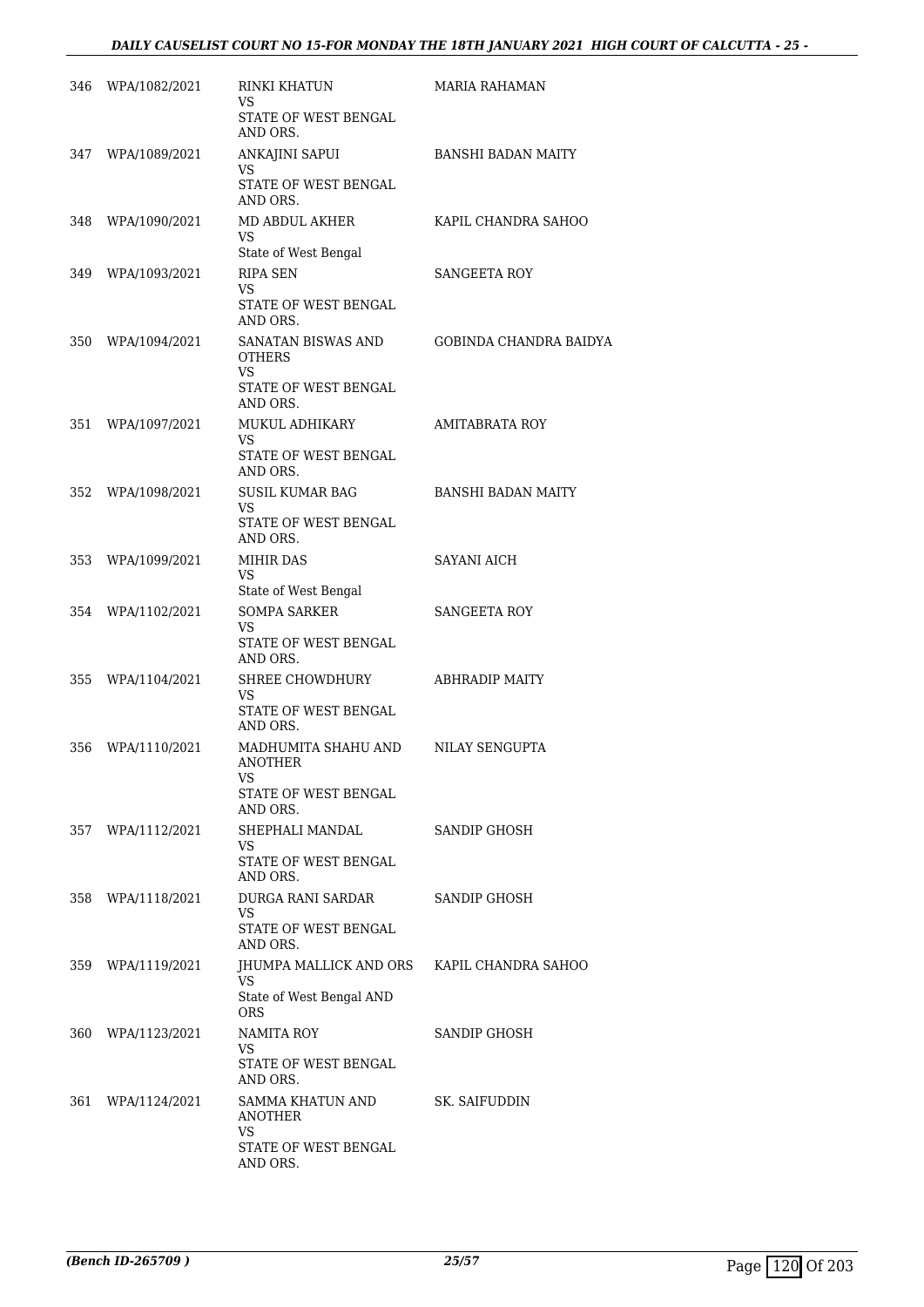# *DAILY CAUSELIST COURT NO 15-FOR MONDAY THE 18TH JANUARY 2021 HIGH COURT OF CALCUTTA - 26 -*

| 362  | WPA/1127/2021     | JISAN BAIDYA AND ANR<br>VS<br>STATE OF WEST BENGAL<br>AND ORS.                             | SUROJIT DUTTA         |
|------|-------------------|--------------------------------------------------------------------------------------------|-----------------------|
| 363. | WPA/1128/2021     | <b>BARUN LOHAR AND ORS</b><br>VS.<br>STATE OF WEST BENGAL<br>AND ORS.                      | RITAM CHOWDHURY       |
| 364  | WPA/1138/2021     | PRASANTA MAHATA AND<br>ORS<br><b>VS</b><br>STATE OF WEST BENGAL                            | RITAM CHOWDHURY       |
| 365  | WPA/1143/2021     | AND ORS.<br>SANJUKTA SARKAR AND<br><b>OTHERS</b><br>VS<br>STATE OF WEST BENGAL<br>AND ORS. | RAJLAKSHMI GHATAK     |
| 366  | WPA/1149/2021     | TUHIN ROY AND ANOTHER<br>VS<br>STATE OF WEST BENGAL<br>AND ORS.                            | RAJLAKSHMI GHATAK     |
| 367  | WPA/1150/2021     | MD ASIKUL ISLAM AND<br>ANR<br><b>VS</b><br>STATE OF WEST BENGAL<br>AND ORS.                | DEBABRATA MONDAL      |
| 368  | WPA/1154/2021     | SAJAL GHATAK AND<br><b>OTHERS</b><br><b>VS</b><br>STATE OF WEST BENGAL<br>AND ORS.         | RAJLAKSHMI GHATAK     |
| 369  | WPA/1155/2021     | <b>BIMAL KUAMR BISWAS</b><br>VS<br>STATE OF WEST BENGAL<br>AND ORS.                        | SABITA KHUTIA         |
| 370  | WPA/1157/2021     | KABIRUL ISLAM AND<br><b>OTHERS</b><br>VS<br>STATE OF WEST BENGAL<br>AND ORS.               | PAMPA DEY (DHABAL)    |
|      | 371 WPA/1158/2021 | ILA DAS AND ANR<br>VS.<br>STATE OF WEST BENGAL<br>AND ORS.                                 | SABITA KHUTIA         |
|      | 372 WPA/1159/2021 | RABI LOCHAN GHOSH<br>VS.<br>STATE OF WEST BENGAL<br>AND ORS.                               | <b>BISWAJIT MAL</b>   |
|      | 373 WPA/1162/2021 | LAKSHMI RANI SARDAR<br>VS<br>STATE OF WEST BENGAL<br>AND ORS.                              | SABIT KHUTIA          |
|      | 374 WPA/1163/2021 | BINOD BIHARI CHAND<br>VS<br>STATE OF WEST BENGAL<br>AND ORS.                               | <b>BISWAJIT MAL</b>   |
|      | 375 WPA/1166/2021 | JYOTSNA RANI KOLEY<br>VS<br>STATE OF WEST BENGAL<br>AND ORS.                               | <b>BISWAJIT N MAL</b> |
| 376  | WPA/1167/2021     | MAYA RANI CHAKRABORTY<br>VS.<br>STATE OF WEST BENGAL<br>AND ORS.                           | SANDIP GHOSH          |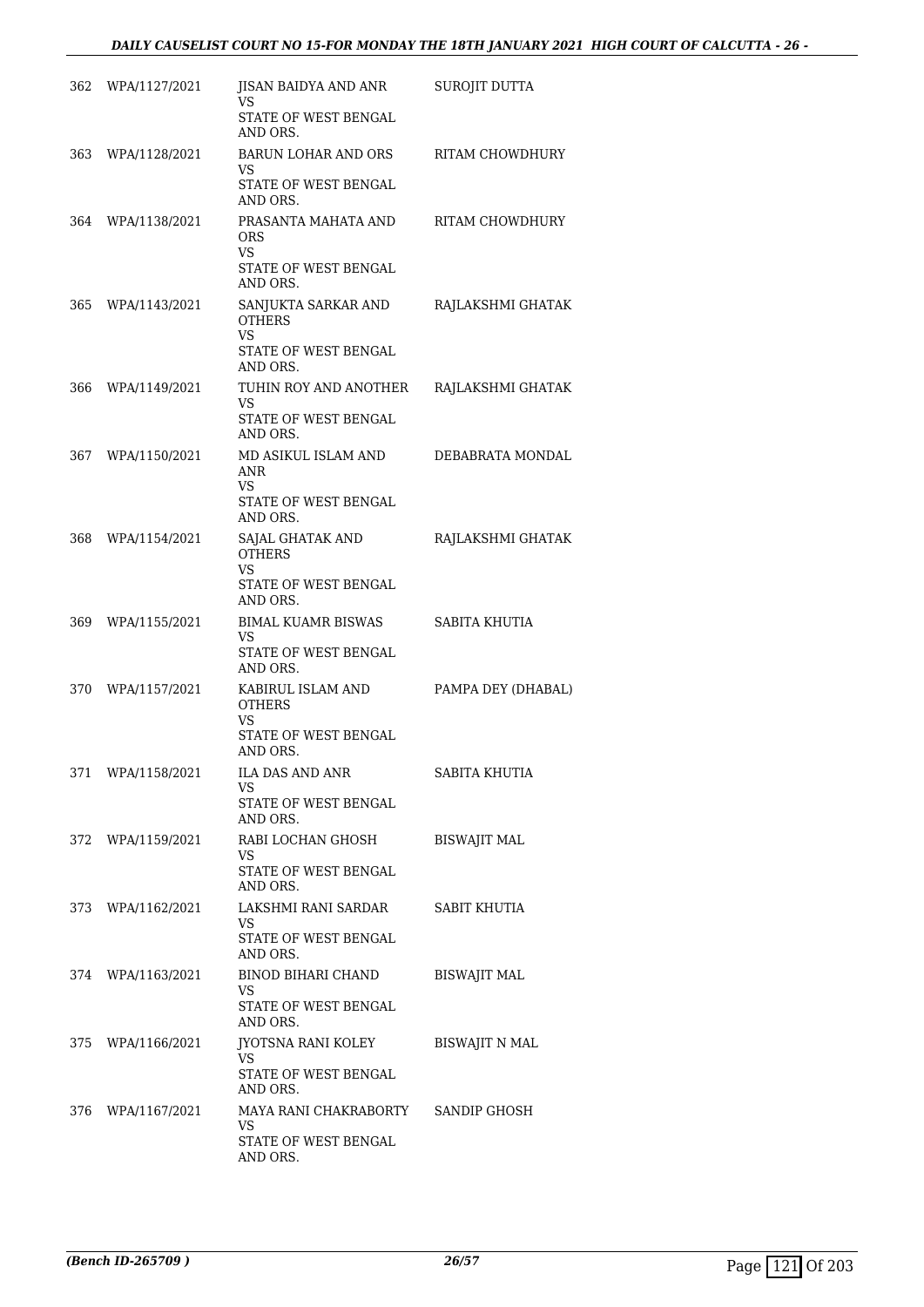| 377 | WPA/1169/2021     | MANDIRA SAHA AND ORS<br>VS<br>STATE OF WEST BENGAL<br>AND ORS.                                    | DEBASIS NANDI        |
|-----|-------------------|---------------------------------------------------------------------------------------------------|----------------------|
| 378 | WPA/1171/2021     | CHAITALI HALDER GHORUI ABHRADIP MAITY<br>VS.<br>THE STATE NOF WEST<br><b>BENGAL AND ORS</b>       |                      |
|     | 379 WPA/1174/2021 | ULASHI MONDAL<br>VS.<br>STATE OF WEST BENGAL<br>AND ORS.                                          | <b>BISWAJIT MAL</b>  |
|     | 380 WPA/1176/2021 | JAMALUDDIN MONDAL AND SK. NAYEEMUL HAQUE<br><b>ORS</b><br>VS.<br>STATE OF WEST BENGAL<br>AND ORS. |                      |
| 381 | WPA/1180/2021     | <b>SAKTI RANJAN</b><br>BHATTACHARJYA<br>VS.<br>STATE OF WEST BENGAL<br>AND ORS.                   | <b>BISWAJIT MAL</b>  |
| 382 | WPA/1183/2021     | KAMALESH CH. MISTRI<br>VS<br>STATE OF WEST BENGAL<br>AND ORS.                                     | ARPITA SAHA          |
| 383 | WPA/1186/2021     | ZAINUL ABEDIN<br>VS<br>UNION OF INDIA AND ORS.                                                    | SK ZAFIR             |
| 384 | WPA/1187/2021     | RANJIT KUMAR BANIK<br>VS.<br>STATE OF WEST BENGAL<br>AND ORS.                                     | SABITA KHUTIA        |
|     | 385 WPA/1189/2021 | HUSNE HENA BANU<br>VS<br>STATE OF WEST BENGAL<br>AND ORS.                                         | SABITA KHUTIA BHNUYA |
| 386 | WPA/1190/2021     | APURBA DEY AND OTHERS<br><b>VS</b><br>STATE OF WEST BENGAL<br>AND ORS.                            | TAMAL TARU PANDA     |
|     | 387 WPA/1191/2021 | ISWAR CHANDRA GHOSH<br>AND ORS<br>VS<br>STATE OF WEST BENGAL<br>AND ORS.                          | RITAM CHOWDHURY      |
|     | 388 WPA/1193/2021 | RINA CHAKRABORTY<br>VS.<br>STATE OF WEST BENGAL<br>AND ORS.                                       | SABITA KHUTIA        |
|     | 389 WPA/1194/2021 | <b>BASUDEB BISWAS</b><br>VS<br>STATE OF WEST BENGAL<br>AND ORS.                                   | ARPITA SAHA          |
| 390 | WPA/1200/2021     | LAKSHI RANI MUKHERJEE SABITA KHUTIA BHUNYA<br>VS<br>STATE OF WEST BENGAL<br>AND ORS.              |                      |
|     | 391 WPA/1204/2021 | MANGALA BISWAS KUNDU<br>VS<br>STATE OF WEST BENGAL<br>AND ORS.                                    | SABITA KHUTIA BHUNYA |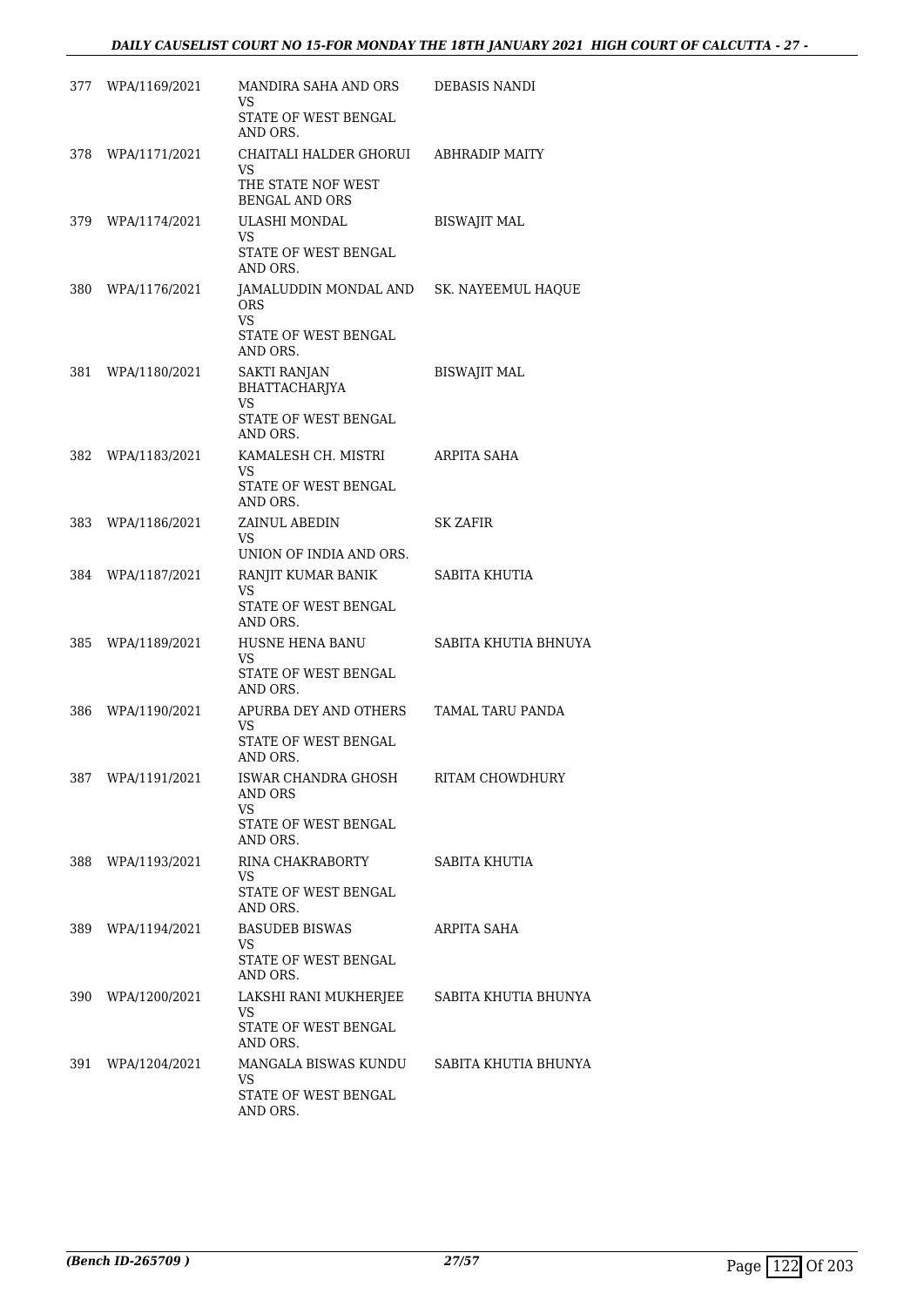| 392 | WPA/1206/2021     | ASHOKA (CHAKRABORTY)<br><b>SARKAR</b><br>VS.                                                         | SABITA KHUTAI BHUNYA      |
|-----|-------------------|------------------------------------------------------------------------------------------------------|---------------------------|
|     |                   | STATE OF WEST BENGAL<br>AND ORS.                                                                     |                           |
| 393 | WPA/1207/2021     | TULSI RANI GUCHHAIT<br>VS<br>State of West Bengal                                                    | BANSHI BADAN MAITY        |
| 394 | WPA/1208/2021     | ARPITA HALDER AND<br><b>OTHERS</b><br>VS.<br>STATE OF WEST BENGAL<br>AND ORS.                        | <b>GOPA BISWAS</b>        |
| 395 | WPA/1209/2021     | <b>JOYDEB PAUL</b><br><b>VS</b><br>STATE OF WEST BENGAL<br>AND ORS.                                  | SABITA KHUTIA BHUNYA      |
| 396 | WPA/1211/2021     | <b>SUMANTA KR BISWAS</b><br>VS<br>STATE OF WEST BENGAL<br>AND ORS.                                   | SABITA KHUTIA BHUNYA      |
|     | 397 WPA/1212/2021 | SRIDHAR CHANDRA<br><b>MANDAL</b><br>VS.<br>State of West Bengal                                      | <b>BANSHI BADAN MAITY</b> |
| 398 | WPA/1213/2021     | TANDRA GHOSH<br>VS.<br>STATE OF WEST BENGAL<br>AND ORS.                                              | <b>MANALI BISWAS</b>      |
| 399 | WPA/1215/2021     | <b>ASISH KHATUN</b><br>VS<br>STATE OF WEST BENGAL<br>AND ORS.                                        | <b>MANALI BISWAS</b>      |
| 400 | WPA/1217/2021     | CHINMOYEE MAITY<br>VS.<br>STATE OF WEST BENGAL<br>AND ORS.                                           | <b>BANSHI BADAN MAITY</b> |
| 401 | WPA/1218/2021     | <b>GITA SANTRA</b><br>VS<br>STATE OF WEST BENGAL<br>AND ORS.                                         | <b>SUDIP SARKAR</b>       |
|     | 402 WPA/1219/2021 | <b>RAMKRISHNA</b><br>VIVEKANANDA MISSION<br>AND ANOTHER<br>VS<br>STATE OF WEST BENGAL<br>AND ANOTHER | DEBLINA CHATTARAJ         |
|     | 403 WPA/1222/2021 | SUMITRA MITRA<br>VS<br>STATE OF WEST BENGAL<br>AND ORS.                                              | SANDIP GHOSH              |
|     | 404 WPA/1224/2021 | TULSI RANI GUCHHAIT<br>VS<br>STATE OF WEST BENGAL<br>AND ORS.                                        | BANSHI BADAN MAITY        |
|     | 405 WPA/1225/2021 | ILA DAS AND ANR<br>VS.<br>STATE OF WEST BENGAL<br>AND ORS.                                           | SUDIP SARKAR              |
| 406 | WPA/1229/2021     | HASNAHENA KHATUN<br>VS.<br>STATE OF WEST BENGAL<br>AND ORS.                                          | <b>SOURAV SARDAR</b>      |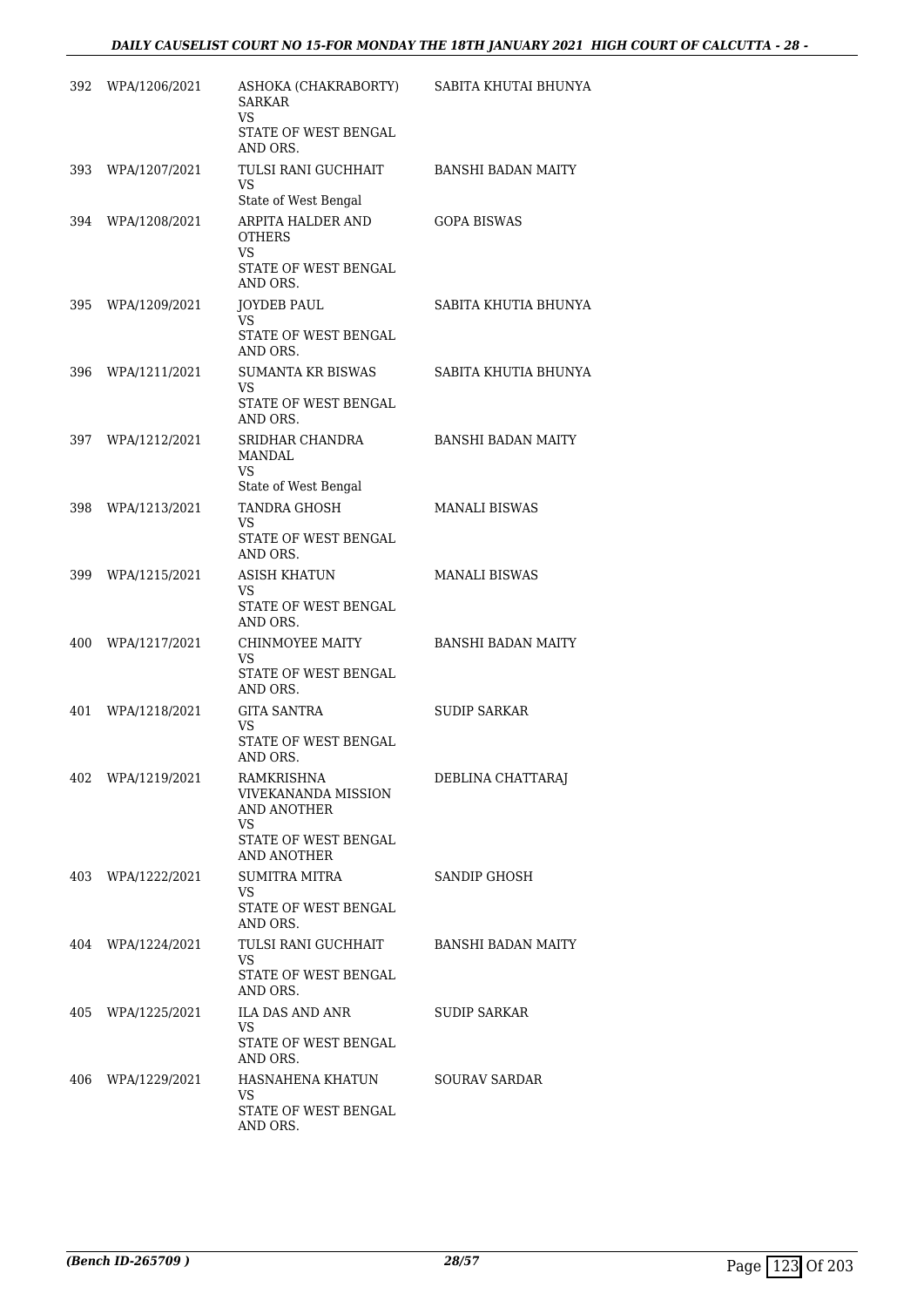# *DAILY CAUSELIST COURT NO 15-FOR MONDAY THE 18TH JANUARY 2021 HIGH COURT OF CALCUTTA - 29 -*

|     | 407 WPA/1237/2021 | SADHAN CHOWDHURY<br>VS<br>STATE OF WEST BENGAL                  | <b>SUDIP SARKAR</b>         |
|-----|-------------------|-----------------------------------------------------------------|-----------------------------|
|     |                   | AND ORS.                                                        |                             |
|     | 408 WPA/1238/2021 | MD SHOEB<br><b>VS</b>                                           | SOUNAK BHATTACHARYA         |
|     |                   | STATE OF WEST BENGAL<br>AND ORS.                                |                             |
| 409 | WPA/1244/2021     | SHILA NAG<br>VS                                                 | <b>SUDIP SARKAR</b>         |
|     |                   | STATE OF WEST BENGAL<br>AND ORS.                                |                             |
|     | 410 WPA/1246/2021 | ANJANA RANI MONDAL<br>VS                                        | <b>SUDIP SARKAR</b>         |
|     |                   | STATE OF WEST BENGAL<br>AND ORS.                                |                             |
|     | 411 WPA/1248/2021 | MADAN MAJI AND ORS<br>VS                                        | JAYANTA BHATTACHARYA        |
|     |                   | STATE OF WEST BENGAL<br>AND ORS.                                |                             |
|     | 412 WPA/1250/2021 | DILIP KUMAR BASU<br><b>VS</b>                                   | <b>BISWAJIT MAL</b>         |
|     |                   | STATE OF WEST BENGAL<br>AND ORS.                                |                             |
|     | 413 WPA/1252/2021 | SARMISTHA MOHANTA AND SOURAV SARDAR<br>ANR                      |                             |
|     |                   | VS<br>STATE OF WEST BENGAL<br>AND ORS.                          |                             |
| 414 | WPA/1253/2021     | INDRAJIT PAUL AND ORS                                           | JAYANTA BHATTACHARYA        |
|     |                   | VS<br>STATE OF WEST BENGAL<br>AND ORS.                          |                             |
|     | 415 WPA/1254/2021 | SUDHANSU MOHAN SIT<br>VS                                        | <b>BISWAJIT MAL</b>         |
|     |                   | STATE OF WEST BENGAL<br>AND ORS.                                |                             |
| 416 | WPA/1256/2021     | PALCID LUCY<br><b>GHARAMIRAVI SULTANA</b><br><b>AND ANOTHER</b> | AKASHDEEP MUKHEJEE          |
|     |                   | VS<br>STATE OF WEST BENGAL<br>AND ORS.                          |                             |
| 417 | WPA/1257/2021     | RAKESH GHOSH AND ORS<br>VS                                      | JAYANTA BHATTACHARYA        |
|     |                   | STATE OF WEST BENGAL<br>AND ORS.                                |                             |
|     | 418 WPA/1259/2021 | DIPANKAR MANDAL AND<br><b>ORS</b>                               | <b>JAYANTA BHATTACHARYA</b> |
|     |                   | VS<br>STATE OF WEST BENGAL<br>AND ORS.                          |                             |
|     | 419 WPA/1261/2021 | CHANDAN NANDI AND<br>OTHERS                                     | SUVRA DUTTA                 |
|     |                   | VS<br>STATE OF WEST BENGAL<br>AND ORS.                          |                             |
|     | 420 WPA/1262/2021 | SAMBHU LAL PATRA<br>VS                                          | <b>BISWAJIT MAL</b>         |
|     |                   | STATE OF WEST BENGAL<br>AND ORS.                                |                             |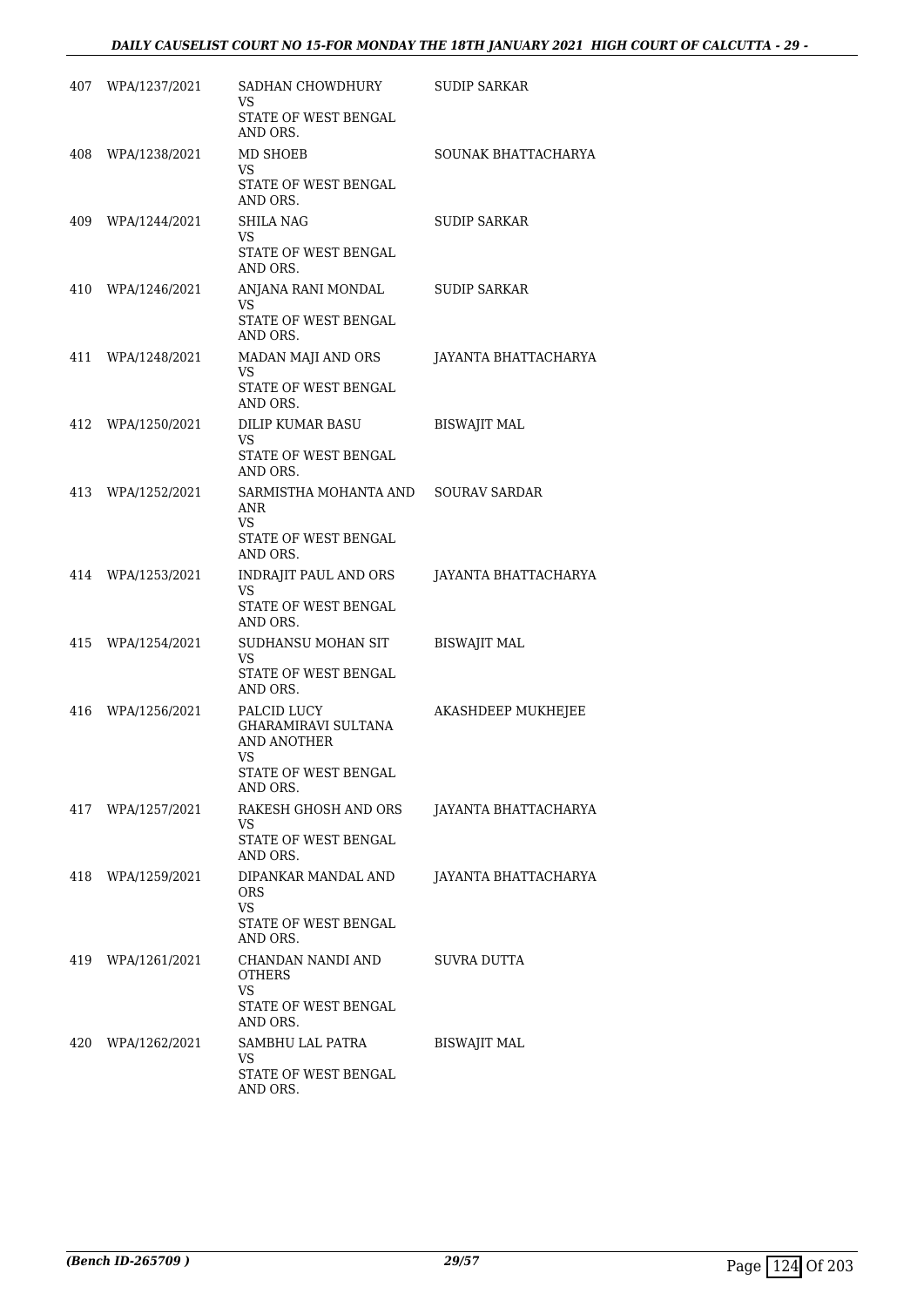| 421 | WPA/1263/2021 | SHYAMAL KUMAR BHANJA<br><b>AND ORS</b><br><b>VS</b><br>STATE OF WEST BENGAL      | JAYANTA BHATTACHARYYA |
|-----|---------------|----------------------------------------------------------------------------------|-----------------------|
|     |               | AND ORS.                                                                         |                       |
| 422 | WPA/1264/2021 | <b>SAIKAT PATRA</b><br>VS<br>STATE OF WEST BENGAL<br>AND ORS.                    | SABNAM LASKAR         |
| 423 | WPA/1265/2021 | HARIPADA MAHAPATRA<br>VS<br>STATE OF WEST BENGAL<br>AND ORS.                     | <b>BISWAJIT MAL</b>   |
| 424 | WPA/1269/2021 | NANDINI MUKHERJEE<br><b>VS</b><br>STATE OF WEST BENGAL<br>AND ORS.               | PAMPA DEY (DHABAL)    |
| 425 | WPA/1270/2021 | <b>BANDANA MISRA</b><br>(CHAKRABORTY)<br>VS.<br>STATE OF WEST BENGAL<br>AND ORS. | BANSHI BADAN MAITY    |
| 426 | WPA/1273/2021 | RAMA NEOGI<br><b>VS</b><br>STATE OF WEST BENGAL<br>AND ORS.                      | SANDIP GHOSH          |
| 427 | WPA/1276/2021 | JAGADBANDHU GIRI<br>VS<br>STATE OF WEST BENGAL<br>AND ORS.                       | SANDIP GHOSH          |
| 428 | WPA/1282/2021 | MOUSUMI GARAI AND ANR<br>VS<br>STATE OF WEST BENGAL<br>AND ORS.                  | PAMPA DEY (DHABAL)    |
| 429 | WPA/1285/2021 | SUBIR KUMAR KIRTANIA<br>VS<br>STATE OF WEST BENGAL<br>AND ORS.                   | SHILADITYA BARMA      |
| 430 | WPA/1289/2021 | PRASANTA MANIK<br>VS<br>STATE OF WEST BENGAL<br>AND ORS.                         | SHILADITYA BARMA      |
| 431 | WPA/1290/2021 | ATAUR RAHAMAN AND ORS<br>VS.<br>THE STATE OF WEST<br><b>BENGAL AND ORS</b>       | KAPIL CHANDRA SAHOO   |
| 432 | WPA/1291/2021 | <b>BULBUL GHOSH</b><br>VS<br>STATE OF WEST BENGAL<br>AND ORS.                    | SHILADITYA BARMA      |
| 433 | WPA/1293/2021 | RIMPA PANDA (NANDA)<br>VS.<br>STATE OF WEST BENGAL<br>AND ORS.                   | KALYANI BHATTACHARYYA |
| 434 | WPA/1294/2021 | <b>SOUVIK DAS</b><br>VS<br>STATE OF WEST BENGAL<br>AND ORS.                      | KALYANI BHATTACHARYYA |
| 435 | WPA/1295/2021 | TRISHNA DHARA (MAITY)<br><b>VS</b><br>STATE OF WEST BENGAL<br>AND ORS.           | KALYANI BHATTACHARYYA |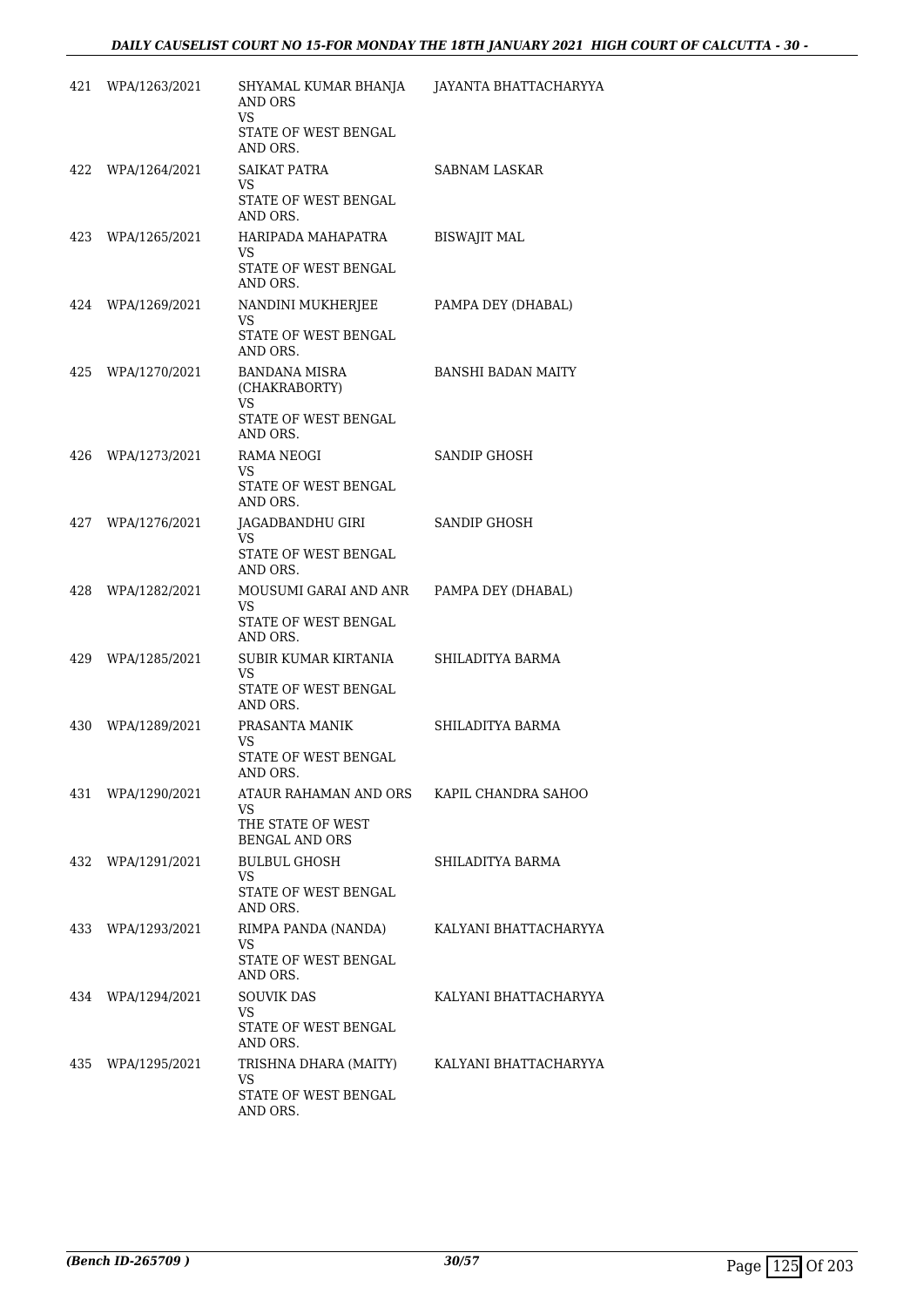| 436 | WPA/1296/2021     | PRADIP KUMAR MANNA<br><b>VS</b><br>STATE OF WEST BENGAL             | KALYANI BHATTCHARYYA      |
|-----|-------------------|---------------------------------------------------------------------|---------------------------|
|     | 437 WPA/1297/2021 | AND ORS.<br>SANGHABITA CHOWDHURY<br>VS                              | KALYANI BHATTACHARYYA     |
|     |                   | STATE OF WEST BENGAL<br>AND ORS.                                    |                           |
| 438 | WPA/1298/2021     | <b>SUMIT KUMAR GHOSH</b><br>VS.<br>STATE OF WEST BENGAL<br>AND ORS. | KALYANI BHATTACHARYYA     |
| 439 | WPA/1300/2021     | SUJIT KUMAR MAITY AND<br><b>ANR</b><br>VS.                          | SANDIP KUMAR MONDAL       |
|     |                   | STATE OF WEST BENGAL<br>AND ORS.                                    |                           |
| 440 | WPA/1307/2021     | SANDHYA RANI MONDAL<br>VS                                           | MANARANJAN SAHU           |
|     |                   | STATE OF WEST BENGAL<br>AND ORS.                                    |                           |
| 441 | WPA/1308/2021     | NIBEDITA GAYEN<br><b>VS</b>                                         | DILIP KUMAR SHYAMAL       |
|     |                   | STATE OF WEST BENGAL<br>AND ORS.                                    |                           |
| 442 | WPA/1310/2021     | MONOWARA BEGUM<br><b>VS</b>                                         | <b>BANSHI BADAN MAITY</b> |
|     |                   | STATE OF WEST BENGAL<br>AND ORS.                                    |                           |
| 443 | WPA/1312/2021     | NITAI CHAND KULE<br>VS                                              | <b>BANSHI BADAN MAITY</b> |
|     |                   | STATE OF WEST BENGAL<br>AND ORS.                                    |                           |
| 444 | WPA/1313/2021     | <b>SUBHAS NASKAR</b><br>VS                                          | SALONI BHATTACHARYA       |
|     |                   | STATE OF WEST BENGAL<br>AND ORS.                                    |                           |
| 445 | WPA/1316/2021     | <b>BHABANI ADKA</b><br><b>VS</b>                                    | <b>BANSHI BADAN MAITY</b> |
|     |                   | STATE OF WEST BENGAL<br>AND ORS.                                    |                           |
| 446 | WPA/1317/2021     | KIRAN SANKAR MONDAL<br>VS<br>STATE OF WEST BENGAL<br>AND ORS.       | BANSHI BADAN MAITYA       |
| 447 | WPA/1319/2021     | <b>MALATI DAS</b><br>VS.                                            | <b>BANSHI BADAN MAITY</b> |
|     |                   | STATE OF WEST BENGAL<br>AND ORS.                                    |                           |
|     | 448 WPA/1321/2021 | ACHYUTANANDA HALDER<br>VS                                           | <b>BANSHI BADAN MAITY</b> |
|     |                   | STATE OF WEST BENGAL<br>AND ORS.                                    |                           |
|     | 449 WPA/1323/2021 | REBA MANDAL<br>VS.<br>STATE OF WEST BENGAL<br>AND ORS.              | BANSHI BADAN MAITY        |
| 450 | WPA/1324/2021     | HASINA BIBI<br>VS.<br>STATE OF WEST BENGAL<br>AND ORS.              | BANSHI BADAN MAITY        |
|     | 451 WPA/1327/2021 | IRABATI HALDER<br>VS.<br>STATE OF WEST BENGAL<br>AND ORS.           | BANSHI BADAN MAITY        |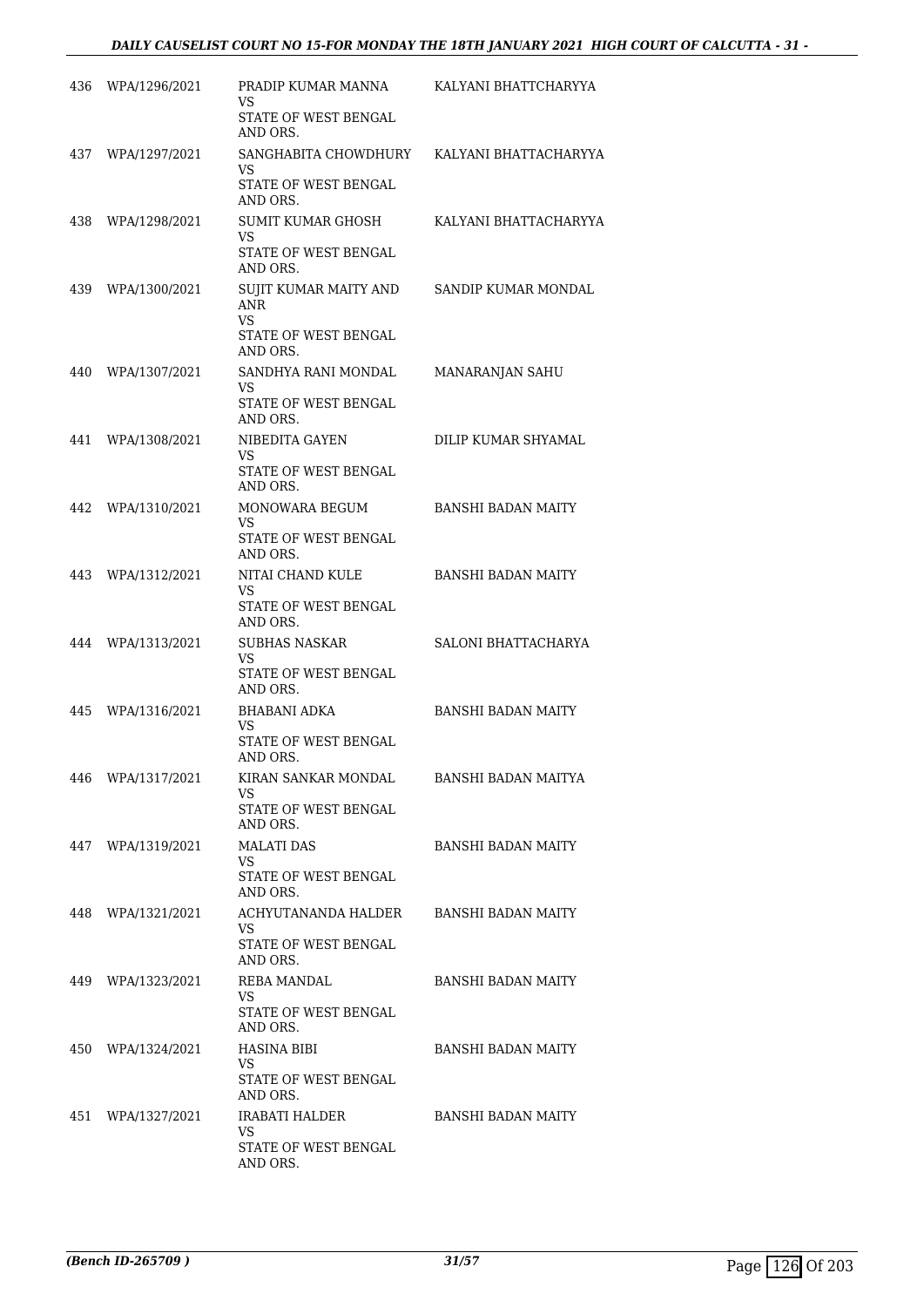# *DAILY CAUSELIST COURT NO 15-FOR MONDAY THE 18TH JANUARY 2021 HIGH COURT OF CALCUTTA - 32 -*

| 452 | WPA/1330/2021     | SWETA BANERJEE<br>VS                                                     | SANDIP GHOSH              |
|-----|-------------------|--------------------------------------------------------------------------|---------------------------|
|     |                   | STATE OF WEST BENGAL<br>AND ORS.                                         |                           |
| 453 | WPA/1333/2021     | LAKSHMI RANI RANA<br>VS<br>STATE OF WEST BENGAL<br>AND ORS.              | SANDIP GHOSH              |
|     | 454 WPA/1335/2021 | AMALESH BERA AND ORS<br>VS.<br>STATE OF WEST BENGAL<br>AND ORS.          | KAPIL GUHA                |
| 455 | WPA/1336/2021     | BASANTI RANI GHOSH<br>VS.<br>STATE OF WEST BENGAL<br>AND ORS.            | SABITA KHUTIA(BHUNYA)     |
| 456 | WPA/1338/2021     | <b>MINATI SARKAR</b><br>VS<br>STATE OF WEST BENGAL<br>AND ORS.           | SABITA KHUTIA(BHUNYA)     |
|     | 457 WPA/1342/2021 | DILIP KUMAR MUKHERJEE<br>VS.<br>STATE OF WEST BENGAL<br>AND ORS.         | SABITA KHUTIA(BHUNYA)     |
|     | 458 WPA/1344/2021 | ARUN KUAMR BERA<br>VS<br>STATE OF WEST BENGAL                            | TIRTHANKAR DHALI          |
| 459 | WPA/1347/2021     | AND ORS.<br><b>SISIR KUMAR SAHU</b><br>VS<br>STATE OF WEST BENGAL        | <b>BANSHI BADAN MAITY</b> |
| 460 | WPA/1351/2021     | AND ORS.<br>PRADYOT KUMAR MAITY<br>VS<br>STATE OF WEST BENGAL            | <b>BANSHI BADAN MAITY</b> |
| 461 | WPA/1366/2021     | AND ORS.<br>TUMPA ADHIKARY<br>(SAMANTA)<br>VS.<br>THE STATE OF WEST      | KALYANI BHATTACHARYYA     |
| 462 | WPA/1367/2021     | <b>BENGAL AND ORS</b><br>SONALI DAS PRAMANICK<br>VS<br>THE STATE OF WEST | KALYANI BHATTACHARYYA     |
|     | 463 WPA/1368/2021 | <b>BENGAL AND ORS</b><br>KURSHIA KHATUN<br>VS.<br>THE STATE OF WEST      | KALYANI BHATTACHARYYA     |
|     | 464 WPA/1372/2021 | <b>BENGAL AND ORS</b><br>DEBABRATA MAITY<br>VS<br>STATE OF WEST BENGAL   | <b>BANSHI BADAN MAITY</b> |
| 465 | WPA/1373/2021     | AND ORS.<br>FATEMA KHATUN AND<br>OTHERS<br>VS<br>STATE OF WEST BENGAL    | MD YOUSUF ALI             |
|     | 466 WPA/1374/2021 | AND ORS.<br>ABIRA CHATTERJEE<br>VS<br>STATE OF WEST BENGAL<br>AND ORS.   | BANSHI BADAN MAITY        |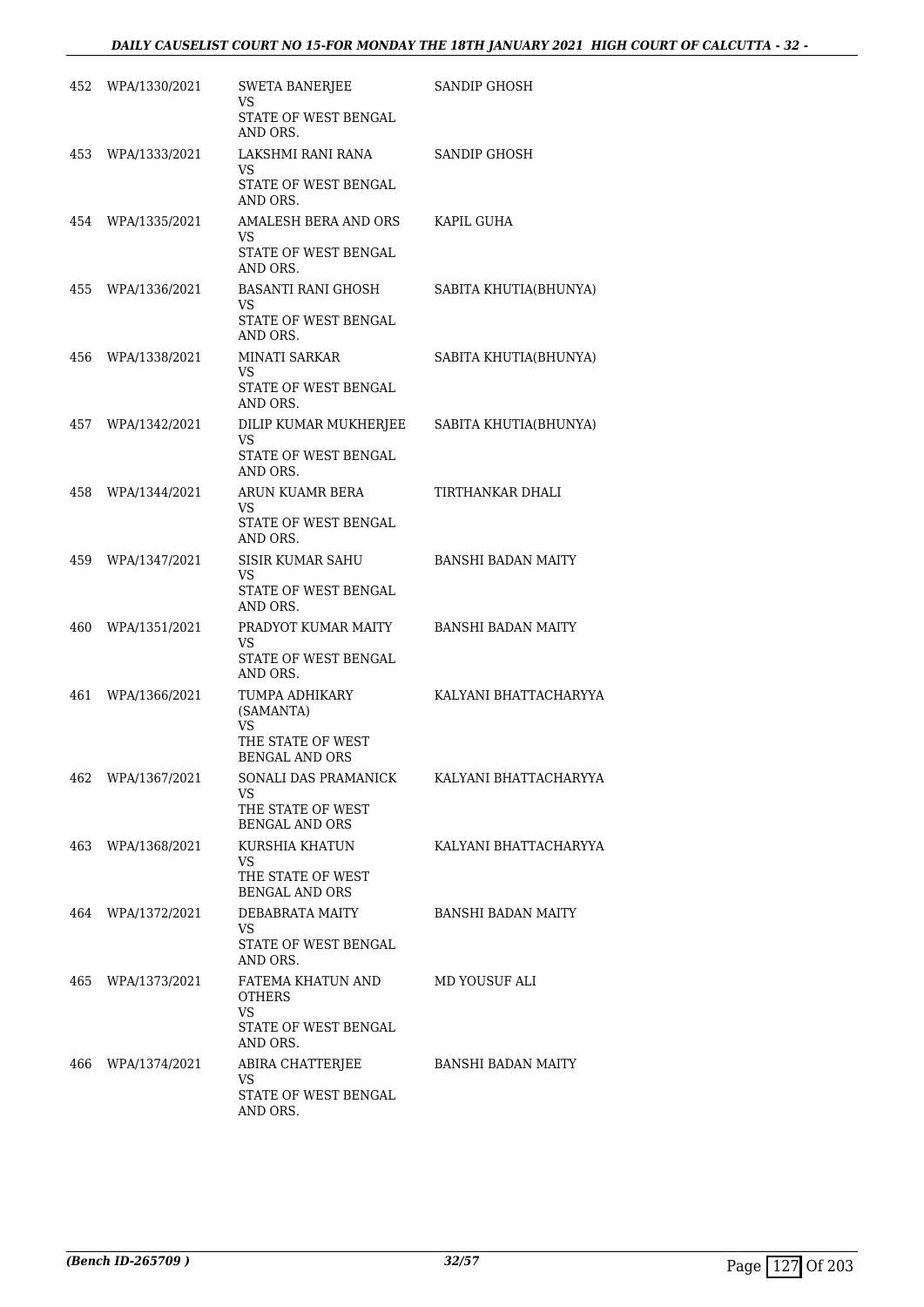# *DAILY CAUSELIST COURT NO 15-FOR MONDAY THE 18TH JANUARY 2021 HIGH COURT OF CALCUTTA - 33 -*

| 467 | WPA/1377/2021     | SANJOY DHIBAR<br>VS                                                                | SIDDHARTHA SARKAR         |
|-----|-------------------|------------------------------------------------------------------------------------|---------------------------|
|     |                   | STATE OF WEST BENGAL<br>AND ORS.                                                   |                           |
| 468 | WPA/1378/2021     | DEBASIS BHOWMICK<br>VS.<br>STATE OF WEST BENGAL<br>AND ORS.                        | <b>BANSHI BADAN MAITY</b> |
| 469 | WPA/1379/2021     | <b>HASINA BIBI</b><br>VS<br>STATE OF WEST BENGAL<br>AND ORS.                       | BANSHI BADAN MAITY        |
| 470 | WPA/1381/2021     | SUBRATA KONAR AND ORS<br>VS.<br>STATE OF WEST BENGAL<br>AND ORS.                   | SASTHI CHARAN DHARA       |
| 471 | WPA/1382/2021     | PINTU SHIL<br>VS<br>STATE OF WEST BENGAL<br>AND ORS.                               | PINTU KARAR               |
| 472 | WPA/1383/2021     | MD MOZAFFAR RAHAMAN<br>VS.<br>STATE OF WEST BENGAL<br>AND ORS.                     | <b>BANSHI BADAN MAITY</b> |
| 473 | WPA/1385/2021     | DEBALA MONDAL<br>VS.<br>STATE OF WEST BENGAL<br>AND ORS.                           | <b>BANSHI BADAN MAITY</b> |
| 474 | WPA/1387/2021     | KHAGENDRA NATH<br><b>MANDAL</b><br>VS<br>STATE OF WEST BENGAL<br>AND ORS.          | <b>BANSHI BADAN MAITY</b> |
| 475 | WPA/1388/2021     | RATNA NASKAR AND ORS<br>VS.<br>THE STATE OF WEST<br><b>BENGAL AND ORS</b>          | SHUVRO PROKASH LAHIRI     |
| 476 | WPA/1390/2021     | SATISH CHANDRA RAY<br>VS<br>STATE OF WEST BENGAL<br>AND ORS.                       | MANARANJAN SAHU           |
|     | 477 WPA/1391/2021 | MALABIKA NANDA<br>VS<br>THE STATE OF WEST<br><b>BENGAL AND ORS</b>                 | KALYANI BHATTACHARYYA     |
|     | 478 WPA/1393/2021 | MATHUR CHANDRA<br>KHAMRUI<br><b>VS</b><br>STATE OF WEST BENGAL<br>AND ORS.         | SABITA KHUTIA BHUNYA      |
|     | 479 WPA/1396/2021 | <b>PRIYANKA</b><br>BANDYOPADHYAY AND ORS<br>VS<br>STATE OF WEST BENGAL<br>AND ORS. | DIPTENDU MANDL            |
|     | 480 WPA/1397/2021 | PRABIR KR MANDAL<br>VS.<br>STATE OF WEST BENGAL<br>AND ORS.                        | SABITA KHUTIA BHUNYA      |
| 481 | WPA/1398/2021     | UMMAR FARUK AND ANR<br>VS.<br>STATE OF WEST BENGAL<br>AND ORS.                     | SHILADITYA BARMA          |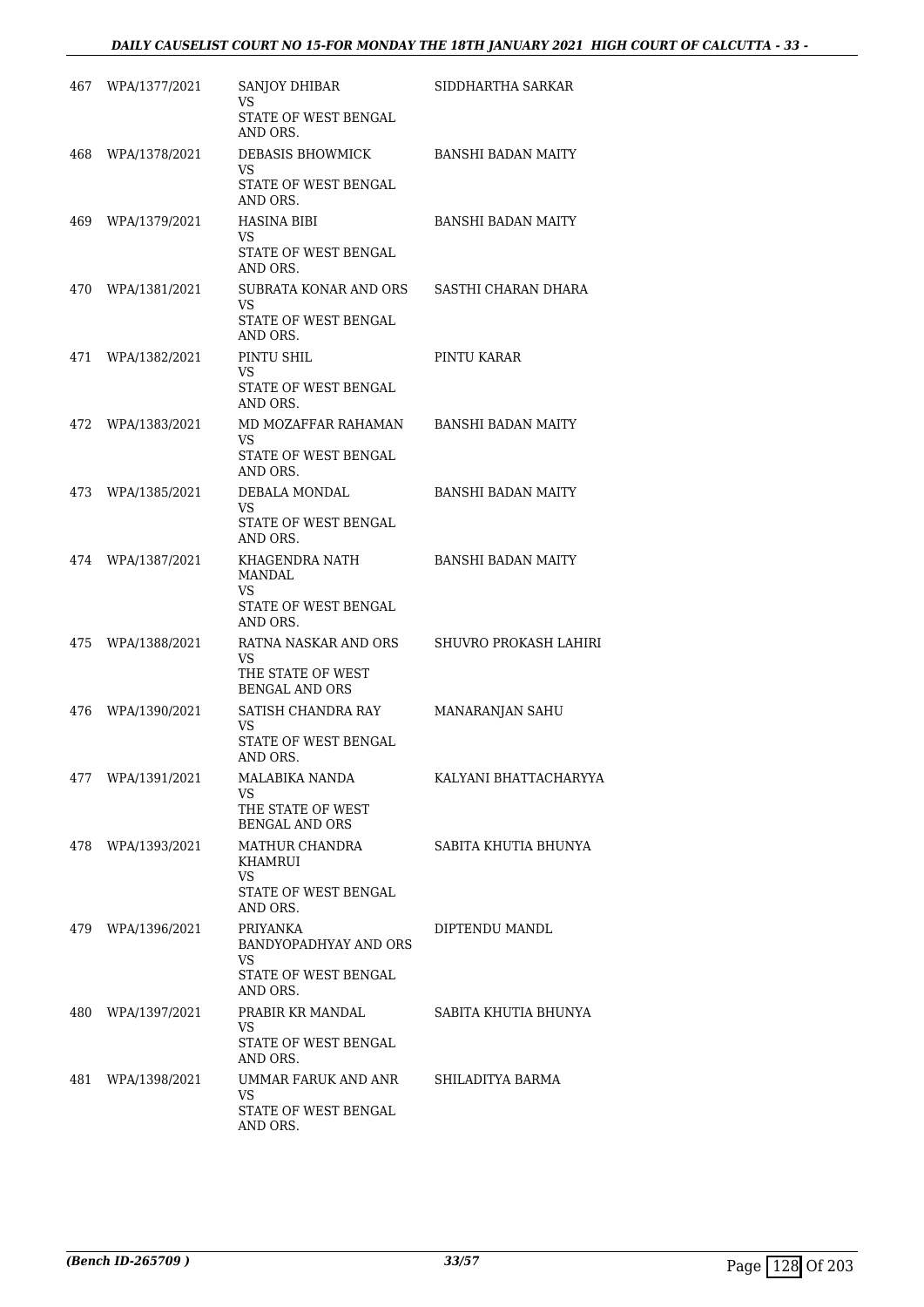# *DAILY CAUSELIST COURT NO 15-FOR MONDAY THE 18TH JANUARY 2021 HIGH COURT OF CALCUTTA - 34 -*

| 482 | WPA/1399/2021     | ANIL KR MONDAL<br>VS                                               | SABITA KHUTIA BHUNYA       |
|-----|-------------------|--------------------------------------------------------------------|----------------------------|
|     |                   | STATE OF WEST BENGAL<br>AND ORS.                                   |                            |
| 483 | WPA/1402/2021     | NIRMAL CHANDRA MAITY<br>VS                                         | SABITA KHUTIA BHUNYA       |
|     |                   | STATE OF WEST BENGAL<br>AND ORS.                                   |                            |
| 484 | WPA/1404/2021     | <b>MANJU ROY</b><br>VS                                             | SABITA KHUTIA BHUNYA       |
|     |                   | STATE OF WEST BENGAL<br>AND ORS.                                   |                            |
| 485 | WPA/1406/2021     | HIRANMOY MUKHERJEE<br><b>AND OTHERS</b><br><b>VS</b>               | KASHISWAR GHOSHAL          |
|     |                   | STATE OF WEST BENGAL<br>AND ORS.                                   |                            |
| 486 | WPA/1407/2021     | SIMA KUNDU NANDI AND<br><b>ORS</b><br>VS<br>THE STTE OF WEST BENGL | <b>TANUJA BASK</b>         |
|     |                   | ND ORS                                                             |                            |
|     | 487 WPA/1409/2021 | SUMIT CHAKRABORTY<br>VS                                            | PAMPA DEYT DHABAL          |
|     |                   | STATE OF WEST BENGAL<br>AND ORS.                                   |                            |
| 488 | WPA/1411/2021     | NARENDRA NATH JODDER<br>VS                                         | SABITA KHUTIA BHUNYA       |
|     |                   | STATE OF WEST BENGAL<br>AND ORS.                                   |                            |
| 489 | WPA/1412/2021     | NISHIKANTA DAS AND<br>OTHERS<br>VS                                 | SHAHARAYAR ALAM            |
|     |                   | STATE OF WEST BENGAL<br>AND ORS.                                   |                            |
| 490 | WPA/1417/2021     | JHARNA RANI<br>BISHAYEE(GIRI)<br>VS                                | <b>BANSHI BADAN MAITY</b>  |
|     |                   | STATE OF WEST BENGAL<br>AND ORS.                                   |                            |
| 491 | WPA/1419/2021     | MALKA TARANNUM<br>VS                                               | SHILADITYA BARMA           |
|     |                   | STATE OF WEST BENGAL<br>AND ORS.                                   |                            |
|     | 492 WPA/1420/2021 | RIMPA PAUL@RIMPA DAS<br>PAUL AND ORS<br>VS                         | <b>SOBHAN MAJUMDER</b>     |
|     |                   | STATE OF WEST BENGAL<br>AND ORS.                                   |                            |
|     | 493 WPA/1421/2021 | DEBABRATA MAITY<br>VS.                                             | BANSHI BADAN MAITY         |
|     |                   | STATE OF WEST BENGAL<br>AND ORS.                                   |                            |
| 494 | WPA/1424/2021     | SOMNATH SAHA<br>VS                                                 | SHILADITYA BARMA           |
|     |                   | STATE OF WEST BENGAL<br>AND ORS.                                   |                            |
|     | 495 WPA/1425/2021 | PRADYOT KUMAR MAITY<br>VS                                          | <b>BANSHI BANDAN MAITY</b> |
|     |                   | STATE OF WEST BENGAL<br>AND ORS.                                   |                            |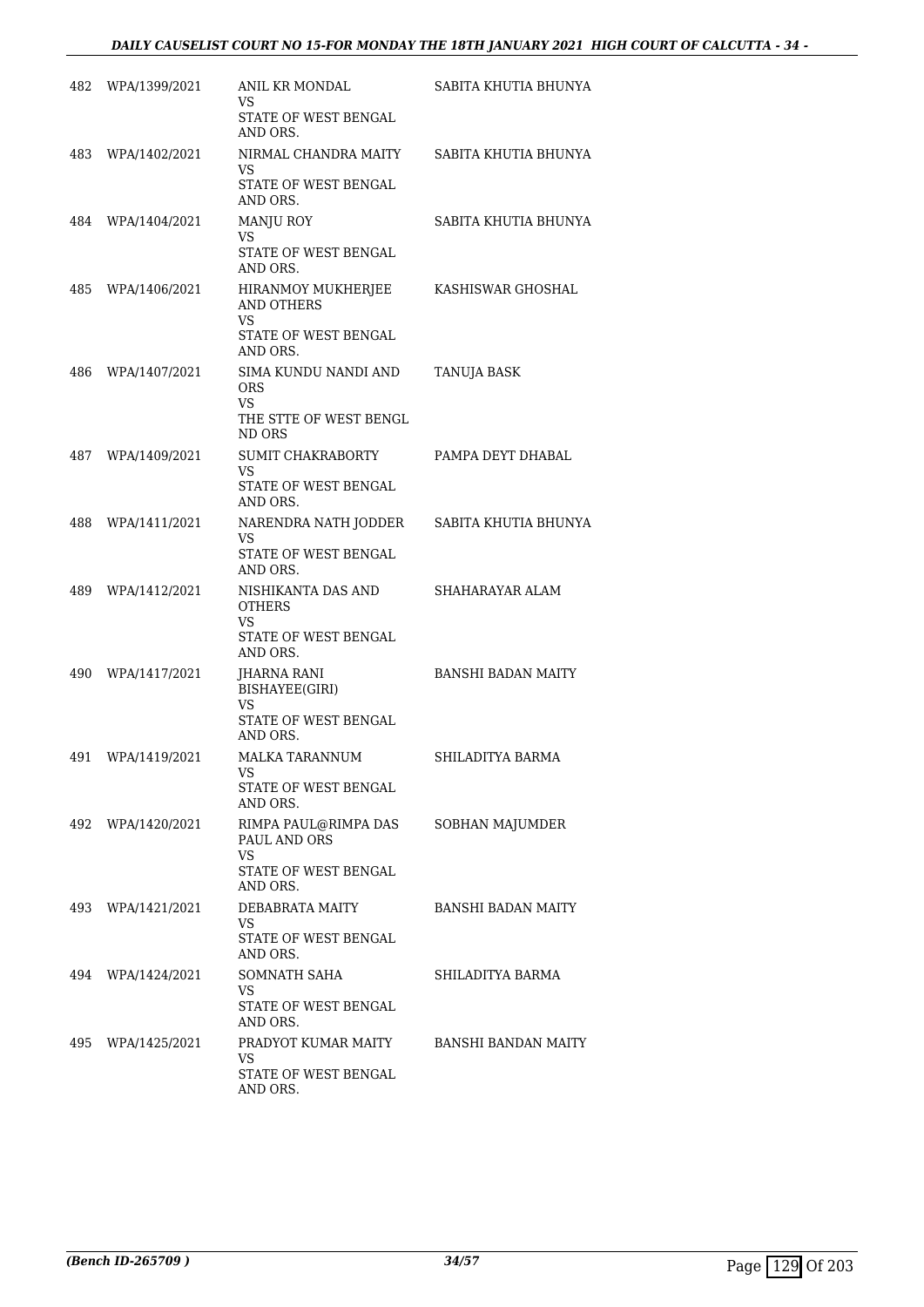| 496 | WPA/1427/2021     | BISWARUP DAS ADHIKARY<br><b>AND ANR</b>    | SHILADITYA BARMA       |
|-----|-------------------|--------------------------------------------|------------------------|
|     |                   | VS.<br>STATE OF WEST BENGAL<br>AND ORS.    |                        |
| 497 | WPA/1428/2021     | MANMATHA NATH SAHU<br>VS                   | BANSHI BADAN MAITY     |
|     |                   | STATE OF WEST BENGAL<br>AND ORS.           |                        |
| 498 | WPA/1431/2021     | BIDESH GAZI AND ORS<br>VS.                 | ASHIS KUMAR CHOWDHURY  |
|     |                   | STATE OF WEST BENGAL<br>AND ORS.           |                        |
| 499 | WPA/1432/2021     | SANGITA JANA AND ORS<br><b>VS</b>          | TAMAL TARU PANDA       |
|     |                   | STATE OF WEST BENGAL<br>AND ORS.           |                        |
| 500 | WPA/1435/2021     | HARI MOHAN BAG<br>VS                       | SUDIP SARKAR           |
|     |                   | STATE OF WEST BENGAL<br>AND ORS.           |                        |
| 501 | WPA/1438/2021     | <b>SHANTANU MAITY AND</b><br><b>OTHERS</b> | RAJEDSH NASKAR         |
|     |                   | VS.<br>STATE OF WEST BENGAL                |                        |
|     |                   | AND ORS.                                   |                        |
| 502 | WPA/1439/2021     | MADHUMITA PANDA AND<br><b>ORS</b>          | DIPA BHATTACHARYA      |
|     |                   | VS<br>STATE OF WEST BENGAL<br>AND ORS.     |                        |
| 503 | WPA/1442/2021     | SIDHESWAR BARMAN AND<br><b>ORS</b>         | AHILADITYA BARMA       |
|     |                   | VS.                                        |                        |
|     |                   | STATE OF WEST BENGAL<br>AND ORS.           |                        |
| 504 | WPA/1446/2021     | SOUMEN MANDAL AND<br><b>ORS</b>            | <b>GOPA BISWAS</b>     |
|     |                   | VS.<br>STATE OF WEST BENGAL<br>AND ORS.    |                        |
|     | 505 WPA/1447/2021 | DILIP MANDAL<br>VS.                        | SAKYA MAITY            |
|     |                   | STATE OF WEST BENGAL<br>AND ORS.           |                        |
|     | 506 WPA/1449/2021 | <b>SUTANU LAHA</b><br>VS                   | SAKYA MAITY            |
|     |                   | STATE OF WEST BENGAL<br>AND ORS.           |                        |
| 507 | WPA/1452/2021     | PAMPA MANDAL<br>VS.                        | TUSHER KANTI MUKHERJEE |
|     |                   | STATE OF WEST BENGAL<br>AND ORS.           |                        |
|     | 508 WPA/1453/2021 | RUPALI MANDAL<br>VS                        | PRIYANKA MANDAL        |
|     |                   | STATE OF WEST BENGAL<br>AND ORS.           |                        |
| 509 | WPA/1457/2021     | FIRDOUSI BEGUM AND<br><b>ANOTHER</b>       | SK NEZAMUDDIN          |
|     |                   | VS.<br>STATE OF WEST BENGAL<br>AND ORS.    |                        |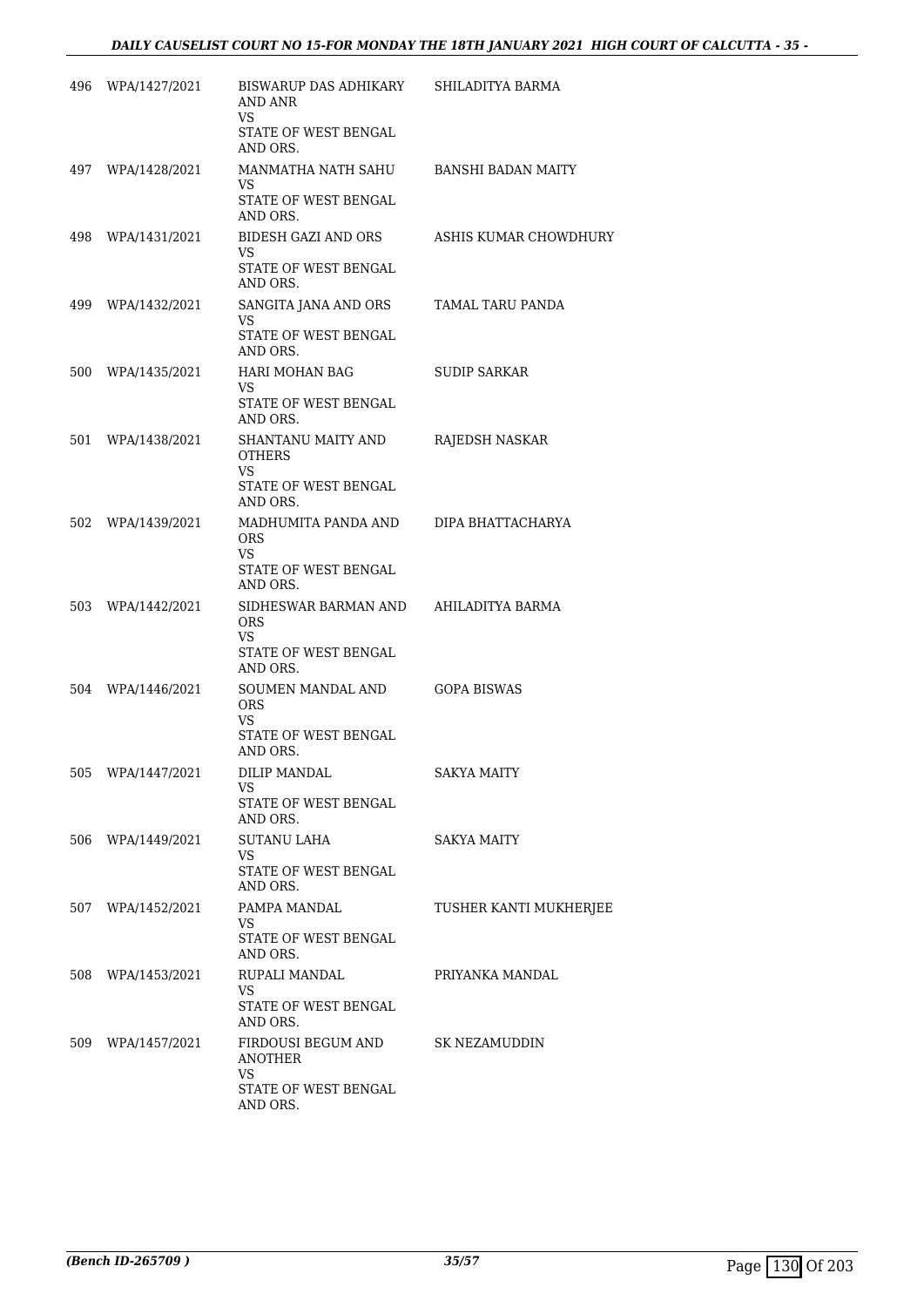|     | 510 WPA/1459/2021 | SATYA SARAN MANDAL<br>AND OTHERS                | LALMOHAN BASU          |
|-----|-------------------|-------------------------------------------------|------------------------|
|     |                   | VS<br>STATE OF WEST BENGAL<br>AND ORS.          |                        |
| 511 | WPA/1461/2021     | ABDUL KADIR<br>VS                               | <b>ABHRADIP MAITY</b>  |
|     |                   | THE STATE OF WEST<br><b>BENGAL AND ORS</b>      |                        |
|     | 512 WPA/1462/2021 | SUSMITA NAYAK AND<br><b>OTHERS</b><br>VS.       | VISHAK BHATTACHARYA    |
|     |                   | STATE OF WEST BENGAL<br>AND ORS.                |                        |
| 513 | WPA/1465/2021     | <b>MUNMUN ROY</b><br>CHOWDHURY AND OTHERS<br>VS | LALMOHAN BASU          |
|     |                   | STATE OF WEST BENGAL<br>AND ORS.                |                        |
|     | 514 WPA/1469/2021 | APURBA KUMAR PANDIT<br>VS.                      | SABITA KHUTIA BHUNYA   |
|     |                   | STATE OF WEST BENGAL<br>AND ORS.                |                        |
|     | 515 WPA/1474/2021 | NITYA GOPAL ADAK<br>VS.                         | SABITA KHUTIA BHUNYA   |
|     |                   | STATE OF WEST BENGAL<br>AND ORS.                |                        |
|     | 516 WPA/1476/2021 | DIPALI MANDAL<br>VS.                            | SABITA KHUTIA BHUNYA   |
|     |                   | STATE OF WEST BENGAL<br>AND ORS.                |                        |
|     | 517 WPA/1487/2021 | <b>JAYASHREE DE</b><br>VS                       | <b>MANAS KUMAR DAS</b> |
|     |                   | STATE OF WEST BENGAL<br>AND ORS.                |                        |
| 518 | WPA/1494/2021     | LISA GHOSH AND OTHERS<br>VS                     | KAPIL GUHA             |
|     |                   | STATE OF WEST BENGAL<br>AND ORS.                |                        |
| 519 | WPA/1495/2021     | ATANU KUMAR SI AND<br><b>OTHERS</b>             | <b>MANAS KUMAR DAS</b> |
|     |                   | STATE OF WEST BENGAL<br>AND ORS.                |                        |
|     | 520 WPA/1500/2021 | MOHIT KUMAR SINGHA<br><b>AND OTHERS</b><br>VS.  | MD NAURAZ RAHBOR       |
|     |                   | STATE OF WEST BENGAL<br>AND ORS.                |                        |
| 521 | WPA/1501/2021     | JIBESH AGUANA AND ORS<br>VS                     | LALMOHAN BASU          |
|     |                   | STATE OF WEST BENGAL<br>AND ORS.                |                        |
|     | 522 WPA/1503/2021 | BHABASINDHU PRAMANIK<br>AND ORS<br>VS           | LALMOHAN BASU          |
|     |                   | STATE OF WEST BENGAL<br>AND ORS.                |                        |
| 523 | WPA/1506/2021     | <b>NARGIS KHATUN</b><br>VS.                     | PRAMITA BANERJEE       |
|     |                   | THE STATE OF WEST<br><b>BENGAL AND ORS</b>      |                        |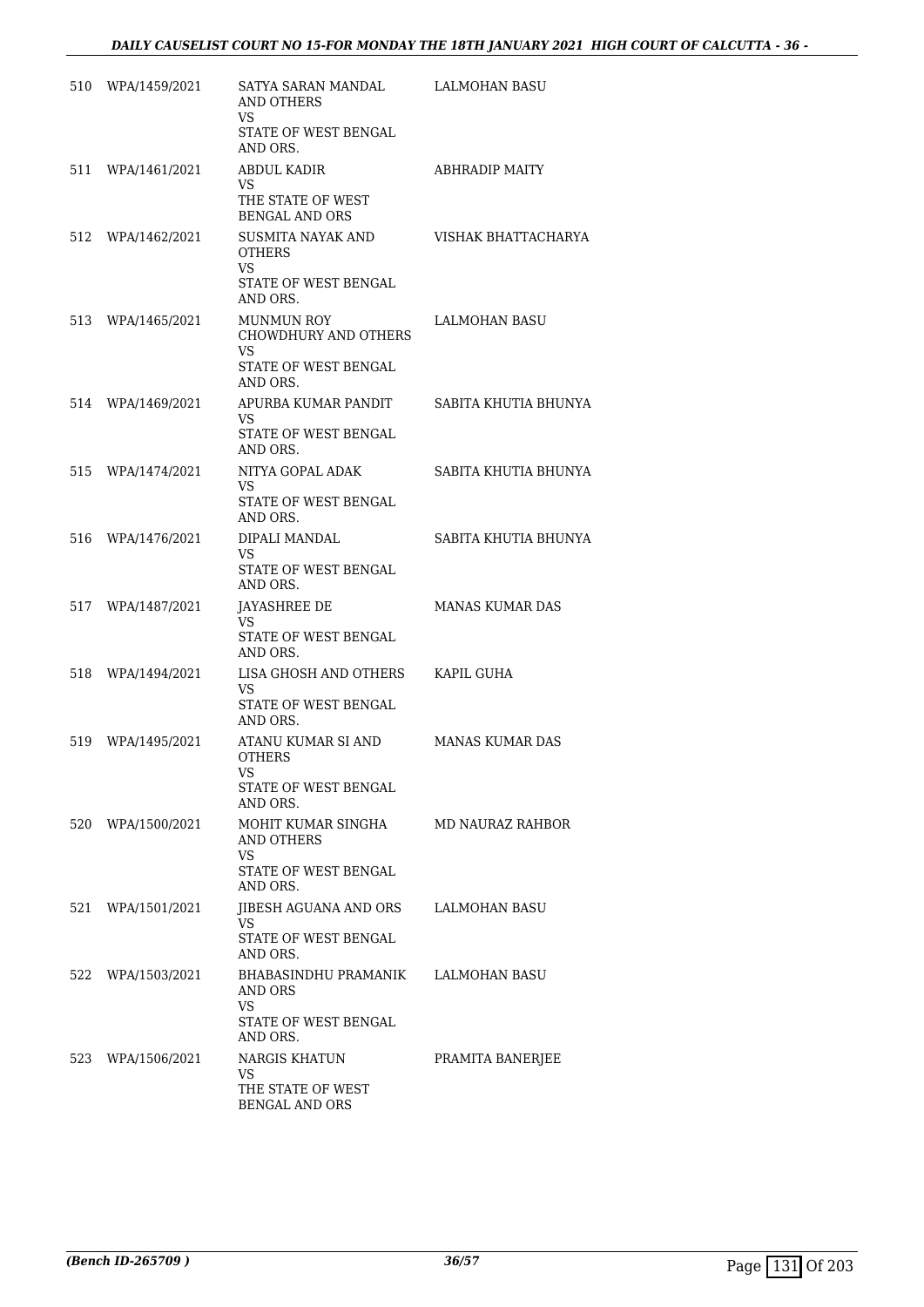|     | 524 WPA/1512/2021 | REKHA BARMAN AND ORS<br>VS.<br>STATE OF WEST BENGAL      | NEPESH MAJHI         |
|-----|-------------------|----------------------------------------------------------|----------------------|
| 525 | WPA/1520/2021     | AND ORS.<br>CHITU GHOSH AND<br><b>OTHERS</b><br>VS       | NEPESH MAJHI         |
|     |                   | STATE OF WEST BENGAL<br>AND ORS.                         |                      |
| 526 | WPA/1522/2021     | SOURAV MONDAL AND ORS<br>VS                              | RITAM CHOWDHURY      |
|     |                   | THE STATE OF WEST<br><b>BENGAL AND ORS</b>               |                      |
| 527 | WPA/1524/2021     | MD.SALIM SARKAR AND<br><b>OTHERS</b><br>VS.              | NEPESH MAJHI         |
|     |                   | STATE OF WEST BENGAL<br>AND ORS.                         |                      |
| 528 | WPA/1525/2021     | SONALI HALDER AND ORS<br>VS                              | RITAM CHOWDHURY      |
|     |                   | THE STATE OF WEST<br><b>BENGAL AND ORS</b>               |                      |
| 529 | WPA/1538/2021     | SWETA MAHANTA AND ORS<br><b>VS</b>                       | SUDIPTA DASGUPTA     |
|     |                   | STATE OF WEST BENGAL<br>AND ORS.                         |                      |
| 530 | WPA/1542/2021     | SREYASHEE GHOSH AND<br><b>ORS</b><br><b>VS</b>           | SUDIPTA DASGUPTA     |
|     |                   | STATE OF WEST BENGAL<br>AND ORS.                         |                      |
| 531 | WPA/1543/2021     | MD. GOLAM JAKARIA<br><b>VS</b><br>STATE OF WEST BENGAL   | SANTANU MAJI         |
| 532 | WPA/1549/2021     | AND ORS.<br>SANTANU ROY AND ORS                          | SUDIPTA DASGUPTA     |
|     |                   | <b>VS</b><br>State of West Bengal AND<br><b>ORS</b>      |                      |
| 533 | WPA/1564/2021     | KAILASH CHANDRA<br><b>PATTANAIK</b><br>VISVA BHARATI AND | SALONI BHATTACHARJEE |
|     | 534 WPA/1567/2021 | <b>OTHERS</b><br>NAROTTAM SENAPATI                       | SALONI BHATTACHARJEE |
|     |                   | VS<br>VISVA-BHARATI AND ORS                              |                      |
|     | 535 WPA/1569/2021 | <b>ABHIJIT SEN</b><br>VS                                 | SALONI BHATTACHARJEE |
|     |                   | VISVA BHARATI AND<br><b>OTHERS</b>                       |                      |
|     | 536 WPA/1571/2021 | PUSPA KRI SHAW<br>VS                                     | ABHRADIP MAITY       |
|     |                   | STATE OF WEST BENGAL<br>AND ORS.                         |                      |
|     | 537 WPA/1576/2021 | ABHILASHA SINGH<br>VS                                    | ABHRADIP MAITY       |
|     |                   | STATE OF WEST BENGAL<br>AND ORS.                         |                      |
|     | 538 WPA/1583/2021 | SOMA BERA ANR ANR<br>VS                                  | KAPIL GUHA           |
|     |                   | STATE OF WEST BENGAL<br>AND ORS.                         |                      |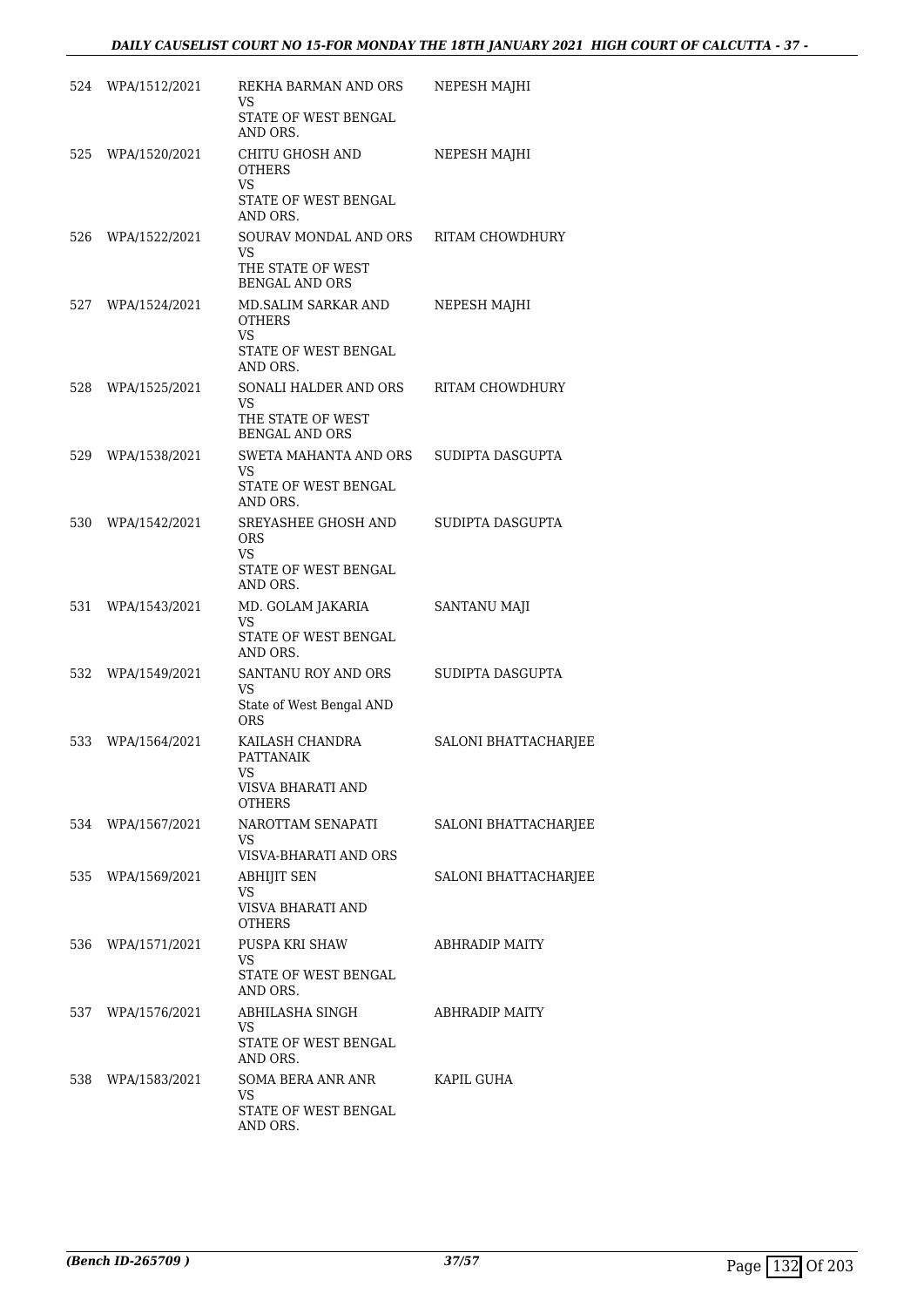| 539 | WPA/1584/2021                 | DEBAPRIYA PANJA<br>VS<br>THE STATE OF WEST<br>BENGAL AND ORS                                         | <b>ANKITA DEY</b>      |
|-----|-------------------------------|------------------------------------------------------------------------------------------------------|------------------------|
| 540 | WPA/1587/2021                 | TUSHAR KANTI DEOGHARIA<br>VS<br>THE STATE OF WEST<br><b>BENGAL AND ORS</b>                           | ANKITA DEY             |
| 541 | WPA/1588/2021                 | ROOBAN KUMARI RAJAK<br>VS.<br>STATE OF WEST BENGAL<br>AND ORS.                                       | ABHRADIP MAITY         |
| 542 | WPA/1589/2021                 | TARIOUE ABDULLAH AND<br><b>ORS</b><br><b>VS</b><br>STATE OF WEST BENGAL<br>AND ORS.                  | <b>GOLAM MOHIUDDIN</b> |
| 543 | WPA/1590/2021                 | UTTAM PARAMANIK AND<br><b>ORS</b><br>VS.<br>THE STATE OF WEST<br>BENGAL AND ORS                      | ANKITA DEY             |
| 544 | WPA/1591/2021                 | <b>BIPLOB BERA AND OTHERS</b><br>VS<br>WEST BENGAL BOARD OF<br>PRIMARY EDUCATION AND<br><b>OTHER</b> | DWARIKA NATH MUKHERJEE |
| 545 | WPA/1592/2021                 | SAMPA PANDA AND ORS<br>VS<br>STATE OF WEST BENGAL<br>AND ORS.                                        | SOUMYA SANKAR CHINI    |
|     |                               |                                                                                                      | <b>URGENT MOTION</b>   |
|     |                               |                                                                                                      |                        |
| 546 | WPA/1989/2020                 | MD RAFIQUE ALAM & ORS<br>VS<br>STATE OF WEST BENGAL &                                                | MD. M NAZAR CHOWDHURY  |
| 547 | WPA/3391/2020                 | <b>ORS</b><br>MD. ABUZER TAMANNAI &<br>ORS.<br>VS<br>STATE OF WEST BENGAL &                          | MD. M. NAZAR CHOWDHURY |
| 548 | WPA/8308/2020                 | ORS.<br>SABUJ KOLI SEN<br>VS<br>VISWA BHARATI AND<br>OTHERS                                          | SALONI BHATTACHARYYA   |
| 549 | WPA/8316/2020                 | SAUGATA CHATTOPADHYAY<br>VS<br>VISWA BHARATI AND<br><b>OTHERS</b>                                    | SALONI BHATTACHARJEE   |
| 550 | WPA/8428/2020<br>(22.01.2021) | СНАКДАН НАРРҮ НОМЕ<br>AND ORS<br>VS<br>STATE OF WEST BENGAL                                          | SAYANI BHATTACHARYA    |
| 551 | WPA/10153/2020                | AND ORS.<br>NAZIA SHIRIN AND OTHERS<br>VS<br>STATE OF WEST BENGAL<br>AND ORS.                        | <b>SHAREQ SIDDIQUE</b> |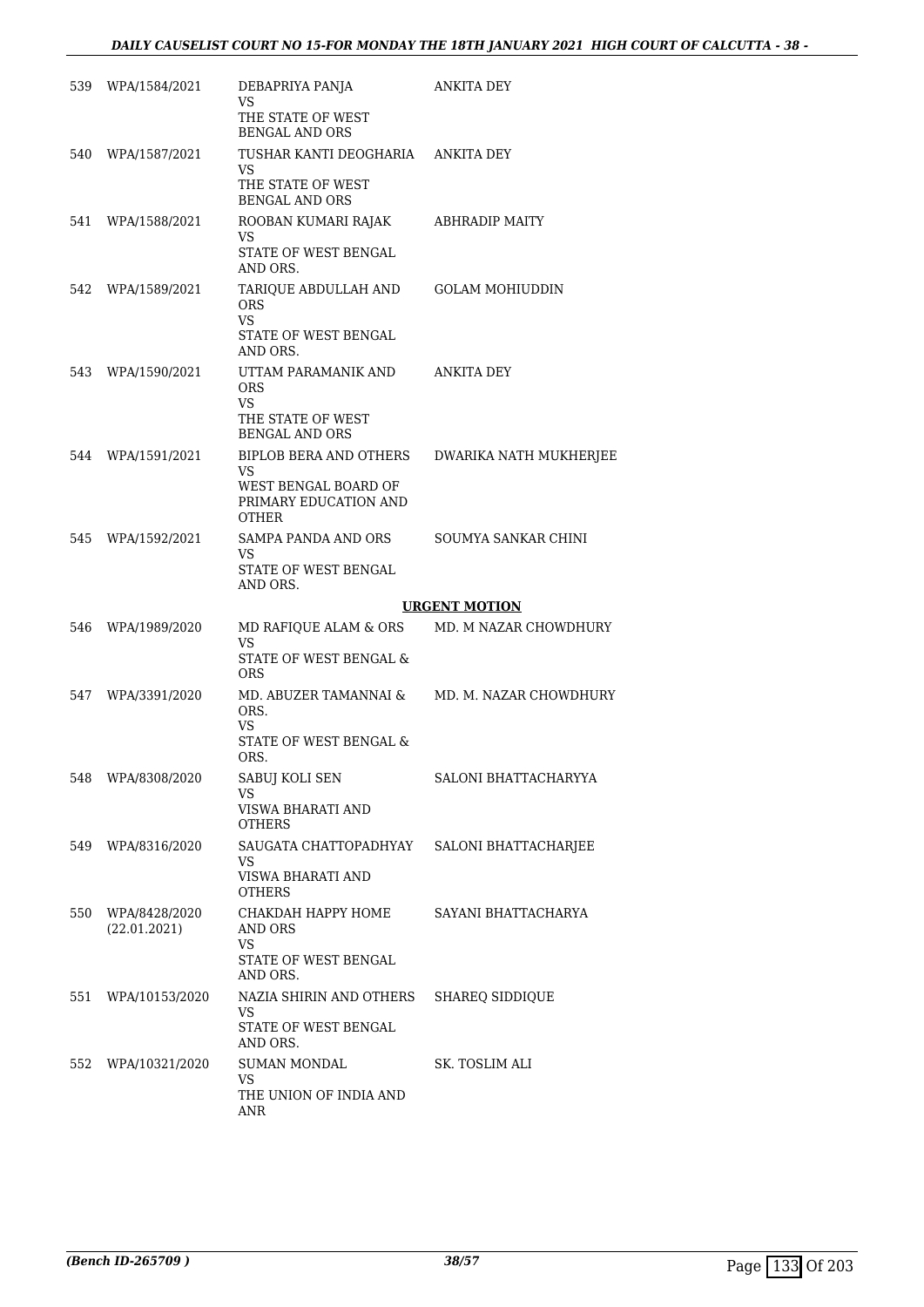| 553 | WPA/10333/2020<br>(18.01.2021 AT<br>10:45 A.M.          | SHYAMAPRASAD SAMANTA<br>VS<br>STATE OF WEST BENGAL<br>AND ORS.                                 | SOUMYAJIT MISHRA      |
|-----|---------------------------------------------------------|------------------------------------------------------------------------------------------------|-----------------------|
| 554 | WPA/502/2021                                            | <b>BIPLAB MUKHERJEE</b><br>VS<br>INDIAN INSTITUTE OF<br>ENGINEERING, SCIENCE<br>AND TECHNOLOGY | Sanjay Saha           |
| 555 | WPA/925/2021<br>$(18.01.2021 \text{ AT})$<br>10:45 A.M. | PRIYANKA MONDAL<br>VS.<br>STATE OF WEST BENGAL<br>AND ORS.                                     | KAPIL GUHA            |
|     |                                                         |                                                                                                | <b>MOTION</b>         |
| 556 | WPA/10742/2017                                          | PROBHAT KUMAR PAL<br>VS<br>STATE OF WEST BENGAL &                                              | <b>SUBHAS JANA</b>    |
|     |                                                         | ORS.                                                                                           |                       |
| 557 | WPA/20452/2017                                          | REBA NAG<br>VS<br>STATE OF WEST BENGAL &                                                       | DEBASISI DEY          |
|     |                                                         | ORS                                                                                            |                       |
| 558 | WPA/3816/2018                                           | <b>AJAY KUMAR</b>                                                                              | SUDIP GHOSH CHOWDHURY |
|     |                                                         | VS<br>STATE OF WEST BENGAL &<br>ORS                                                            |                       |
|     | IA NO: CAN/1/2020(Old No:CAN/1784/2020)                 |                                                                                                |                       |
| 559 | WPA/3820/2018                                           | <b>SUBODH ROY</b>                                                                              | SUDIP GHOSH CHOWDHURY |
|     |                                                         | VS<br>STATE OF WEST BENGAL &<br>ORS                                                            |                       |
|     | IA NO: CAN/1/2020(Old No:CAN/1777/2020)                 |                                                                                                |                       |
| 560 | WPA/8090/2018                                           | DIPALI BANERJEE<br>VS                                                                          | CHANDAN DUTTA         |
|     |                                                         | STATE OF WEST BENGAL &<br>ORS.                                                                 |                       |
|     | IA NO: CAN/1/2020(Old No:CAN/613/2020)                  |                                                                                                |                       |
| 561 | WPA/15316/2018                                          | KABERI PAUL<br>VS                                                                              | SOMESH KR. GHOSH      |
|     |                                                         | STATE OF WEST BENGAL &<br>ORS.                                                                 |                       |
| 562 | WPA/15319/2018                                          | SAMRAT SAHA<br>VS                                                                              | SOMESH KR. GHOSH      |
|     |                                                         | STATE OF WEST BENGAL &<br>ORS.                                                                 |                       |
| 563 | WPA/15321/2018                                          | <b>SOMA SARKAR</b><br>VS                                                                       | SOMESH KR. GHOSH      |
|     |                                                         | STATE OF WEST BENGAL &<br>ORS.                                                                 |                       |
| 564 | WPA/17645/2018                                          | RUDRARASAD MAHARA &<br>ORS<br>VS                                                               | P. MUKHERJEE          |
|     |                                                         | STATE OF WEST BENGAL &<br>ORS                                                                  |                       |
| 565 | WPA/17817/2018                                          | BITHIKA SARKAR<br>VS                                                                           | PROSENJIT MUKHERJEE   |
|     |                                                         | STATE OF WEST BENGAL &<br>ORS                                                                  |                       |
| 566 | WPA/17818/2018                                          | RITUPARNA MUKHERJEE<br>VS                                                                      | PROSENJIT MUKHERJEE   |
|     |                                                         | STATE OF WEST BENGAL &<br>ORS                                                                  |                       |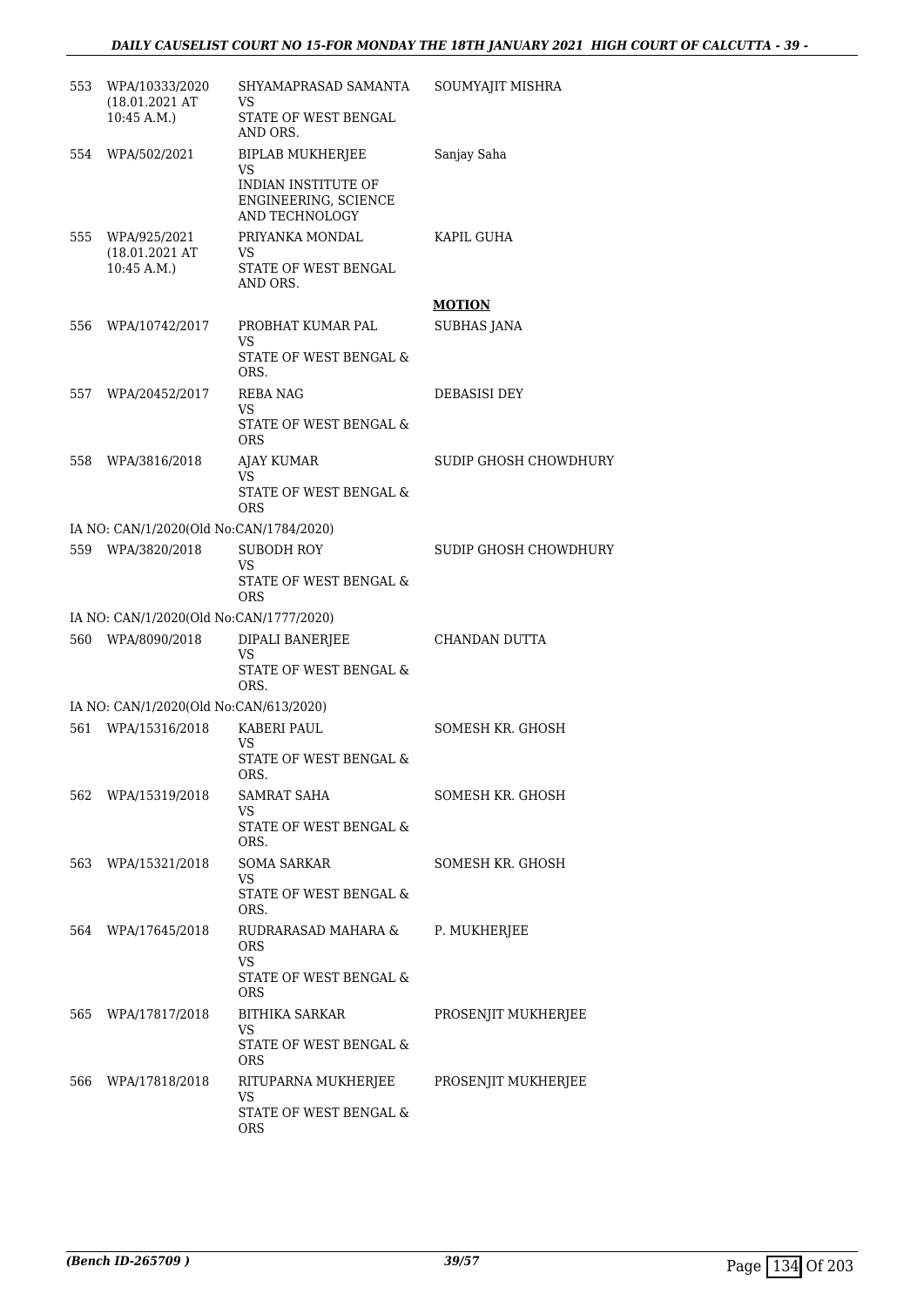# *DAILY CAUSELIST COURT NO 15-FOR MONDAY THE 18TH JANUARY 2021 HIGH COURT OF CALCUTTA - 40 -*

|     | 567 WPA/20174/2018 | ANANDA KR. MANNA<br>VS<br>THE PRES. WBPE & ORS.                                                   | D. PATTANAYAK            |
|-----|--------------------|---------------------------------------------------------------------------------------------------|--------------------------|
|     | 568 WPA/20178/2018 | SANTU JANA<br>VS                                                                                  | D PATTANAYAK             |
|     | 569 WPA/20301/2018 | THE PRES. WBPE, & ORS.<br>MANAS KUMAR SARDAR<br><b>VS</b><br>STATE OF WEST BENGAL &<br><b>ORS</b> | L. BHATTACHARYA          |
| 570 | WPA/20352/2018     | PURNIMA ROY KAR<br>VS<br>STATE OF WEST BENGAL &<br>ORS                                            | P. K. GHOSH              |
|     | 571 WPA/20422/2018 | SK. ALKAS ALI<br>VS<br>STATE OF WEST BENGAL &<br><b>ORS</b>                                       | SUMAN CHAKRABORTY        |
| 572 | WPA/20425/2018     | PRIYANKA KONAR<br>VS<br>STATE OF WEST BENGAL &<br>ORS.                                            | <b>SUMAN CHAKRABORTY</b> |
|     | 573 WPA/20432/2018 | TANUSREE GHOSH<br><b>VS</b><br>STATE OF WEST BENGAL &<br><b>ORS</b>                               | SOBHAN MAJUMDER          |
|     | 574 WPA/21359/2018 | PRITI LATA GHOSH<br><b>VS</b><br>STATE OF WEST BENGAL &<br><b>ORS</b>                             | BIDYUT HALDER            |
| 575 | WPA/21531/2018     | MIRZA ALIUL AZIM & ANR.<br>VS.<br>STATE OF WEST BENGAL &<br>ORS.                                  | MONIRUZZAMAN             |
|     | 576 WPA/22553/2018 | SIMA PAL<br>VS<br>STATE OF WEST BENGAL &<br><b>ORS</b>                                            | ANUSUYA BANERJEE         |
| 577 | WPA/1756/2019      | MOUPIYA ROY<br>VS<br>STATE OF WEST BENGAL &<br>ORS                                                | RAJLAKSHMI GHATAK        |
|     | 578 WPA/2630/2019  | UJJWAL KR. GOSWAMI<br>VS<br>STATE OF WEST BENGAL &<br>ORS.                                        | MONIRUZZAMAN             |
| 579 | WPA/3018/2019      | SUMITA SIL (DUTTA)<br>VS<br>STATE OF WEST BENGAL &<br>ORS.                                        | SHAHANA NAZNIN           |
|     | 580 WPA/3333/2019  | <b>JAYDEB DAS</b><br>VS<br>BAR COUNCIL OF INDIA &<br>OR S                                         | TANMAY BASU              |
|     | 581 WPA/3338/2019  | BINAPANI MONDAL<br>VS<br>STATE OF WEST BENGAL &                                                   | DEBABRATA DAS GUPTA      |
| 582 | WPA/6821/2019      | ORS<br>NITAI MAHATA<br>VS<br>STATE OF WEST BENGAL &<br>ORS                                        | ARITRA SHANKAR RAY       |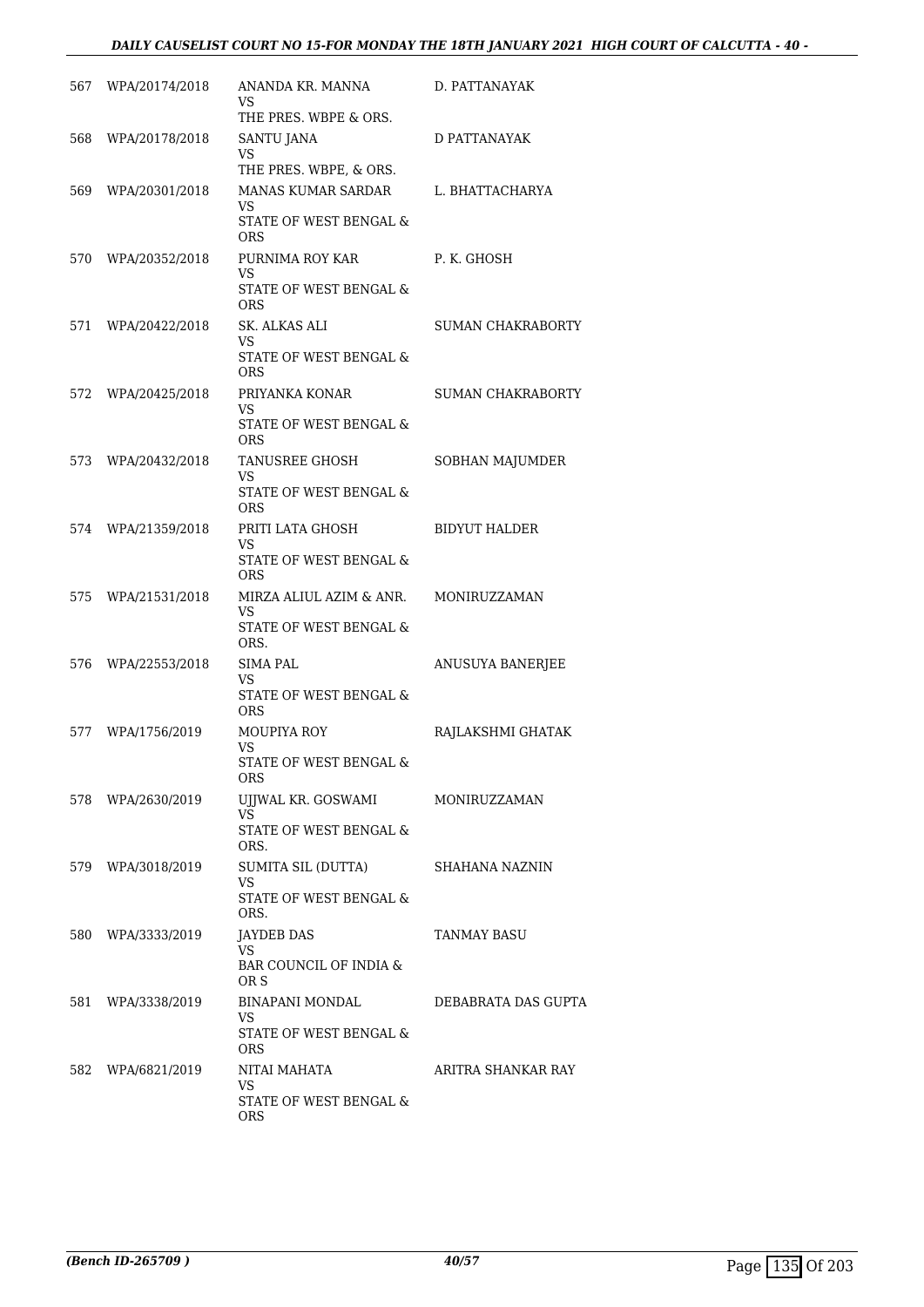# *DAILY CAUSELIST COURT NO 15-FOR MONDAY THE 18TH JANUARY 2021 HIGH COURT OF CALCUTTA - 41 -*

| 583 | WPA/7122/2019                 | MAHADEB PAL<br>VS<br>STATE OF WEST BENGAL &<br><b>ORS</b>                   | NITYA GOPAL MUKHERJEE                                                                                         |
|-----|-------------------------------|-----------------------------------------------------------------------------|---------------------------------------------------------------------------------------------------------------|
| 584 | WPA/8482/2019                 | RUMA MONDAL<br>VS<br>STATE OF WEST BENGAL &<br><b>ORS</b>                   | INDRANIL HALDER                                                                                               |
| 585 | WPA/10132/2019                | DR. (MS) TANUKA DAS<br>VS<br>UNION OF INDIA & ORS                           | <b>SHRABONI SARKAR</b>                                                                                        |
|     | IA NO: CAN/1/2020             |                                                                             |                                                                                                               |
| 586 | WPA/10133/2019                | DR. ATANU SASMAL<br><b>VS</b><br>UNION OF INDIA & ORS                       | SHRABONI SARKAR                                                                                               |
|     | IA NO: CAN/1/2020             |                                                                             |                                                                                                               |
|     | 587 WPA/14001/2019            | PIYALI CHATTERJEE<br>VS<br>STATE OF WEST BENGAL $\&$<br>ORS                 | SAYANTAN HAZRA                                                                                                |
|     | IA NO: CAN/1/2020, CAN/2/2020 |                                                                             |                                                                                                               |
| 588 | WPA/16564/2019                | BUDHAN CHANDRA SAHA<br>VS<br>STATE OF WEST BENGAL &                         | PROSENJIT MUKHERJEE                                                                                           |
|     |                               | <b>ORS</b>                                                                  |                                                                                                               |
| 589 | WPA/17984/2019                | BHARAT KUMAR JANA &<br><b>ORS</b><br>VS<br>STATE OF WEST BENGAL &           | RITURPARNA SENGUPTA                                                                                           |
|     |                               | <b>ORS</b>                                                                  | IA NO: CAN/1/2019(Old No:CAN/11967/2019), CAN/2/2019(Old No:CAN/12285/2019), CAN/3/2020(Old No:CAN/994/2020), |
|     |                               | CAN/4/2020, CAN/5/2020, CAN/6/2020, CAN/7/2021, CAN/8/2021, CAN/9/2021      |                                                                                                               |
|     | 590 WPA/18834/2019            | MONOJIT DAS & ORS<br>VS                                                     | KOYEL BAG                                                                                                     |
|     |                               | STATE OF WEST BENGAL &<br>ORS                                               |                                                                                                               |
|     | IA NO: CAN/1/2021             |                                                                             |                                                                                                               |
| 591 | WPA/19987/2019                | <b>SUSOVAN MURMU</b>                                                        | TANUJA BASAK                                                                                                  |
|     |                               | VS<br>STATE OF WEST BENGAL $\&$<br>ORS                                      |                                                                                                               |
| 592 | WPA/22195/2019                | SIMAREKHA RAHAMAN &<br>ORS<br><b>VS</b><br>STATE OF WEST BENGAL $\&$<br>ORS | MOSTAFIJUR RAHAMAN                                                                                            |
| 593 | WPA/22502/2019                | DR. PARTHA SARATHI NATH<br><b>VS</b><br>STATE OF WEST BENGAL $\&$           | <b>BIKRAM BANERJEE</b>                                                                                        |
| 594 | WPA/991/2020                  | <b>ORS</b><br><b>TARAK NATH</b><br>ROYCHOWDHURI & ORS                       | KAKALI DUTTA                                                                                                  |
|     |                               | <b>VS</b><br>STATE OF WEST BENGAL &<br><b>ORS</b>                           |                                                                                                               |
| 595 | WPA/2050/2020                 | KUNAL MAITY & ORS<br><b>VS</b><br>STATE OF WEST BENGAL $\&$<br><b>ORS</b>   | RAJU MONDAL                                                                                                   |
| 596 | WPA/2051/2020                 | UJJAL MONDAL & ANR<br>VS<br>STATE OF WEST BENGAL $\&$<br>ORS                | RAJU MONDAL                                                                                                   |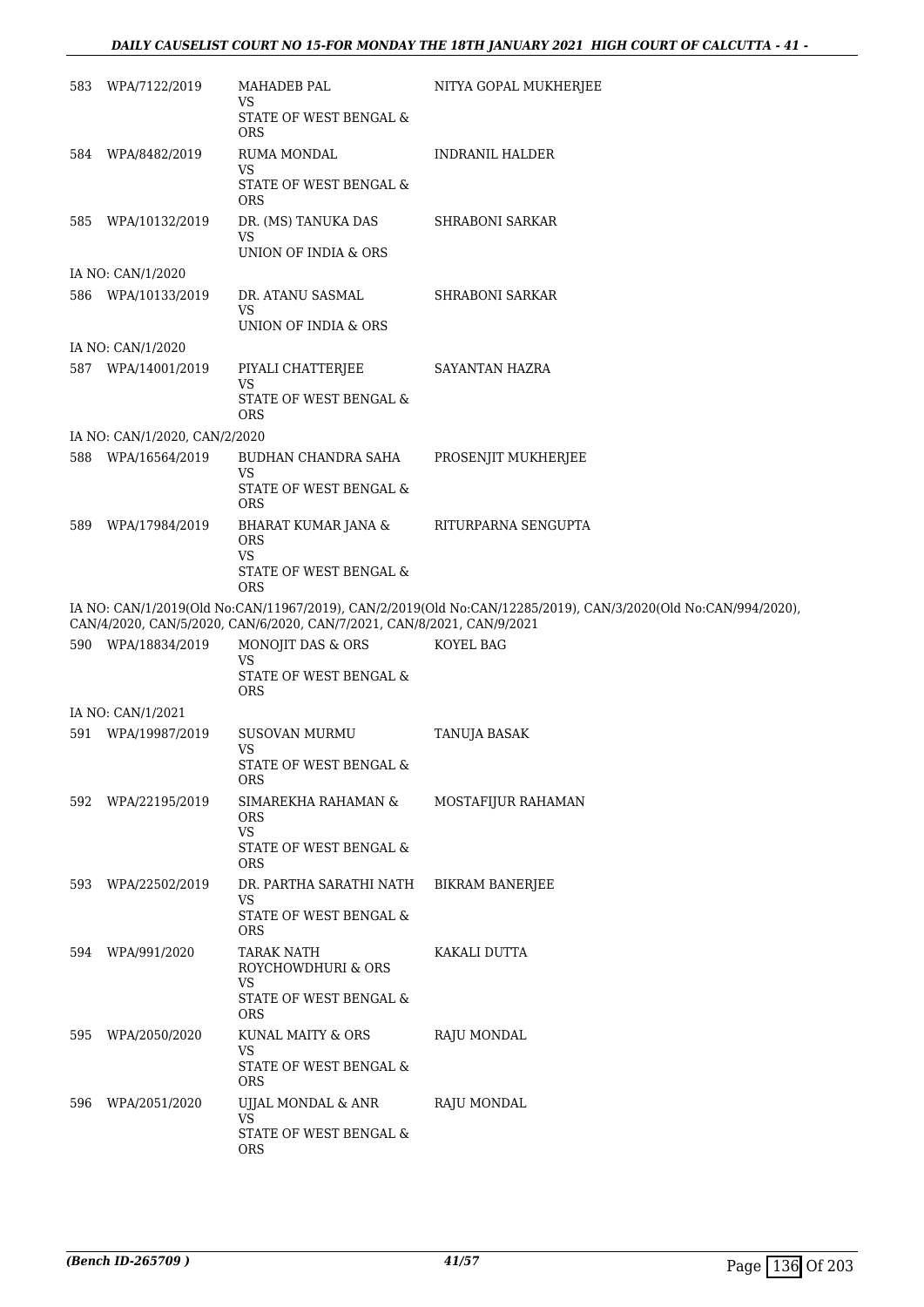|     | 597 WPA/3136/2020 | SRILA DE<br>VS.                                   | BHASKAR MONDAL         |
|-----|-------------------|---------------------------------------------------|------------------------|
|     |                   | STATE OF WEST BENGAL &<br><b>ORS</b>              |                        |
|     | IA NO: CAN/1/2020 |                                                   |                        |
|     | 598 WPA/4073/2020 | PROSENJIT PURKAIT<br>VS                           | PRABIR REJ             |
|     |                   | STATE OF WEST BENGAL &<br>ORS.                    |                        |
| 599 | WPA/4126/2020     | MOUSUMI PAUL (DUTTA)<br>VS                        | DIPTENDU MANDAL        |
|     |                   | STATE OF WEST BENGAL &<br><b>ORS</b>              |                        |
|     | 600 WPA/4127/2020 | KABITABALA LAL<br>VS                              | PABITRA BHAUMIK        |
|     |                   | STATE OF WEST BENGAL &<br><b>ORS</b>              |                        |
| 601 | WPA/4140/2020     | ANUP KUMAR PURKAIT &<br><b>ORS</b><br>VS          | SK. ABU JAFAR          |
|     |                   | STATE OF WEST BENGAL &<br><b>ORS</b>              |                        |
|     | 602 WPA/4180/2020 | MANDIRA SASMAL & ANR<br>VS                        | <b>BIKRAM BANERJEE</b> |
|     |                   | STATE OF WEST BENGAL &<br><b>ORS</b>              |                        |
|     | 603 WPA/4182/2020 | BIPLAB MAZUMDER<br>VS                             | <b>BIKRAM BANERJEE</b> |
|     |                   | STATE OF WEST BENGAL &<br><b>ORS</b>              |                        |
| 604 | WPA/4208/2020     | BICHITRA HEMBRAM & ORS<br>VS                      | <b>SAMIRAN MANDAL</b>  |
|     |                   | STATE OF WEST BENGAL<br>&ORS                      |                        |
| 605 | WPA/4219/2020     | MAYNA MALI & ORS<br>VS                            | SAMIRAN MANDAL         |
|     |                   | STATE OF WEST BENGAL &<br><b>ORS</b>              |                        |
| 606 | WPA/4244/2020     | HABIBUL ISLAM KHAN<br>VS                          | SYED SHAMSUL AREFIN    |
|     |                   | STATE OF WEST BENGAL $\&$<br>ORS                  |                        |
|     | 607 WPA/4262/2020 | SASWATI MONDAL & ORS<br>VS                        | SALONI BHATTACHARJEE   |
|     |                   | STATE OF WEST BENGAL &<br>ORS                     |                        |
| 608 | WPA/4263/2020     | MANALI GHORAI & ANR<br>VS                         | BANDANA MAITY          |
|     |                   | STATE OF WEST BENGAL &<br>ORS                     |                        |
|     | 609 WPA/4286/2020 | <b>SWAPAN JANA</b><br>VS                          | SURANJAN MANDAL        |
|     |                   | STATE OF WEST BENGAL<br>&ORS                      |                        |
|     | 610 WPA/4300/2020 | MOUMITA DAS @ MOUMITA<br>MAHAPATRA<br>VS          | TARA PADA DAS          |
|     |                   | STATE OF WEST BENGAL &<br><b>ORS</b>              |                        |
| 611 | WPA/4310/2020     | SOVAN ROY CHOWDHURY &<br><b>ORS</b>               | AHASHISH CHATTERJEE    |
|     |                   | <b>VS</b><br>STATE OF WEST BENGAL &<br><b>ROS</b> |                        |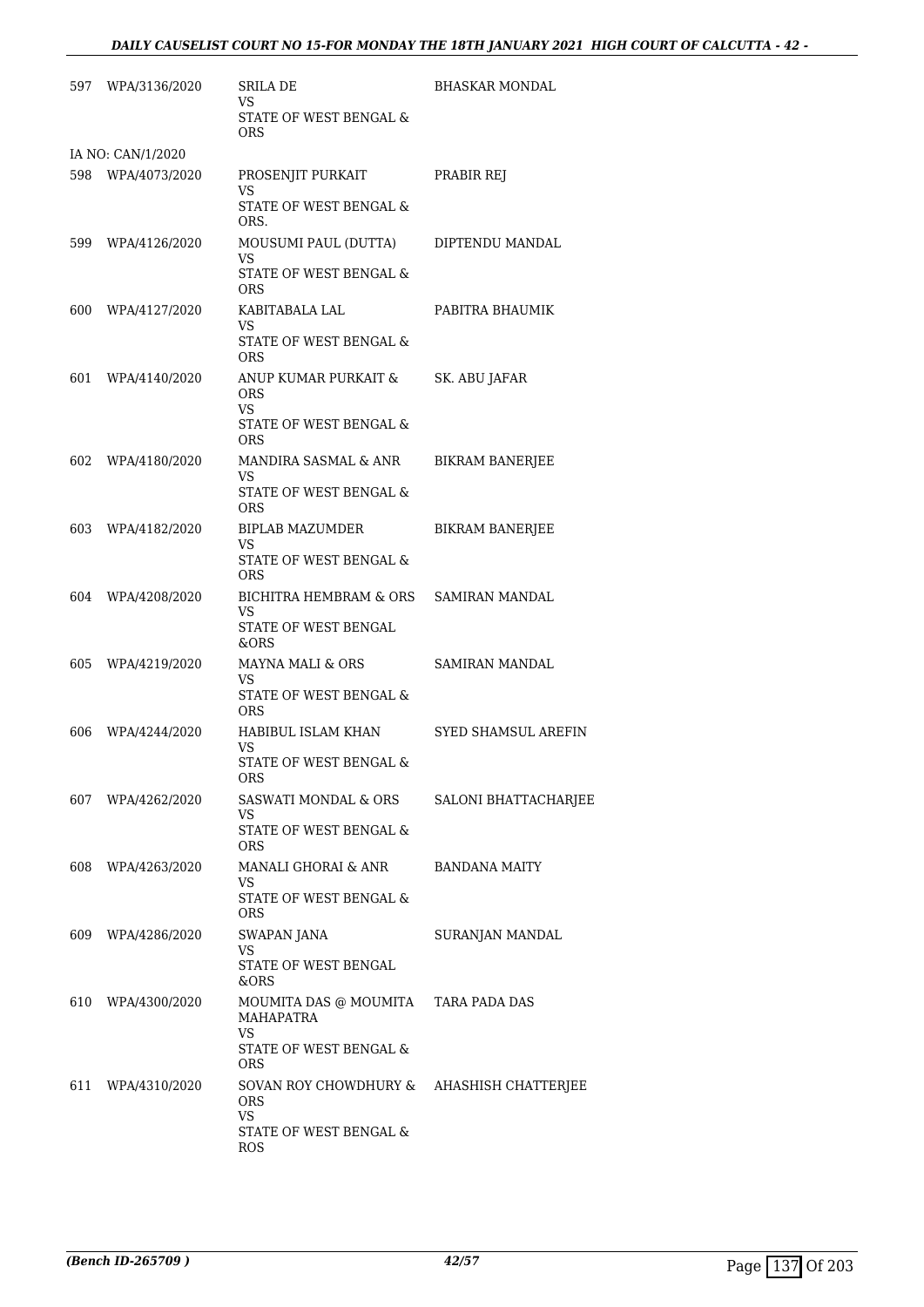| 612 WPA/4313/2020 | HOJAIFUR RAHAMAN<br><b>BAIDYA &amp; ORS</b><br><b>VS</b>       | DONA GHOSH       |
|-------------------|----------------------------------------------------------------|------------------|
|                   | STATE OF WEST BENGAL &<br>ORS                                  |                  |
| 613 WPA/4314/2020 | PURABI MUKHERJEE & ORS SAMIRAN MANDAL<br>VS                    |                  |
|                   | STATE OF WEST BENGAL &<br>ROS                                  |                  |
| 614 WPA/4333/2020 | MANOJ KUMAR GARAIN & SHUVRA PROKASH LAHIRI<br>ANR<br><b>VS</b> |                  |
|                   | STATE OF WEST BENGAL &<br>ANR                                  |                  |
| 615 WPA/4352/2020 | BANDANA HANSDA<br>VS                                           | ASHIS KR. PAUL   |
|                   | STATE OF WEST BENGAL &<br>ORS.                                 |                  |
| 616 WPA/4362/2020 | KRISHNA BHATTACHARJEE SUBHRANGSU PANDA<br>& ANR.<br>VS.        |                  |
|                   | STATE OF WEST BENGAL &<br>ORS.                                 |                  |
| 617 WPA/4425/2020 | APURBA GHOSH<br>VS                                             | <b>GOPAL DAS</b> |
|                   | STATE OF WEST BENGAL &<br><b>ORS</b>                           |                  |
| 618 WPA/4428/2020 | SANKAR BISWAS<br>VS                                            | <b>GOPAL DAS</b> |
|                   | STATE OF WEST BENGAL &<br>ORS                                  |                  |
| 619 WPA/4430/2020 | WASIM REZA<br><b>VS</b>                                        | GOPAL DAS        |
|                   | STATE OF WEST BENGAL &<br>ORS                                  |                  |
| 620 WPA/4434/2020 | JOYJIT KARMAKAR<br>VS.                                         | <b>GOPAL DAS</b> |
|                   | STATE OF WEST BENGAL &<br>ORS                                  |                  |
| 621 WPA/4436/2020 | SANKAR GHOSH<br>VS                                             | <b>GOPAL DAS</b> |
|                   | STATE OF WEST BENGAL &<br>ORS                                  |                  |
| 622 WPA/4440/2020 | VS                                                             |                  |
|                   | STATE OF WEST BENGAL &<br>ORS.                                 |                  |
| 623 WPA/4442/2020 | DILIP KUMAR SINGHA<br>VS                                       | GOPAL DAS        |
|                   | STATE OF WEST BENGAL &<br>ORS                                  |                  |
| 624 WPA/4443/2020 | CHIRANJIB PATRA<br>VS                                          | <b>GOPAL DAS</b> |
|                   | STATE OF WEST BENGAL &<br>ORS                                  |                  |
| 625 WPA/4453/2020 | AMIT SAHA & ORS<br>VS                                          | DIPTENDU MANDAL  |
|                   | STATE OF WEST BENGAL &<br>ORS                                  |                  |
| 626 WPA/4479/2020 | SHYAMAL KUMAR SETH DILIP KUMAR SHYAMAL<br>VS                   |                  |
|                   | STATE OF WEST BENGAL &<br>ORS                                  |                  |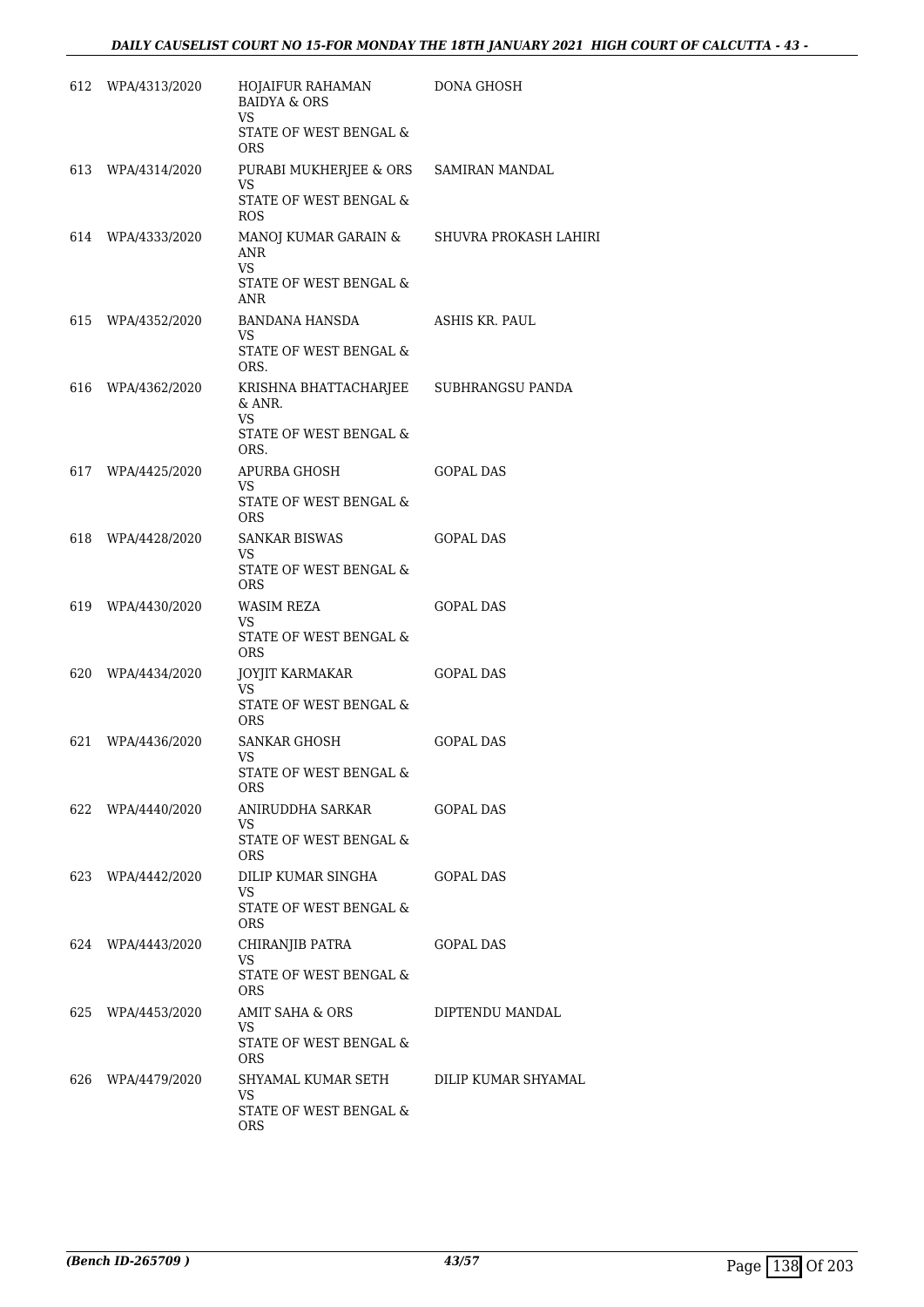# *DAILY CAUSELIST COURT NO 15-FOR MONDAY THE 18TH JANUARY 2021 HIGH COURT OF CALCUTTA - 44 -*

| 627 | WPA/4481/2020                           | SHYAMAL ADHIKARI                                             | ANIMESH BHATTACHARYA        |
|-----|-----------------------------------------|--------------------------------------------------------------|-----------------------------|
|     |                                         | VS                                                           |                             |
|     |                                         | STATE OF WEST BENGAL &<br><b>ORS</b>                         |                             |
| 628 | WPA/4513/2020                           | PANKAJ BHOWMIK & ORS.<br>VS                                  | <b>SONALI DAS</b>           |
|     |                                         | STATE OF WEST BENGAL &<br>ORS.                               |                             |
| 629 | WPA/4547/2020                           | PRASENJIT HALDER                                             | KHANDEKAR MOAZZEMAN HOSSAIN |
|     |                                         | VS<br>STATE OF WEST BENGAL &<br><b>ORS</b>                   |                             |
|     | 630 WPA/4552/2020                       | GOURI RANI MANDAL &<br><b>ANR</b><br>VS                      | SANDIP GHOSH                |
|     |                                         | STATE OF WEST BENGAL &<br><b>ORS</b>                         |                             |
| 631 | WPA/4570/2020                           | MANAS GHOSH<br>VS                                            | ASIT BARAN MUKHERJEE        |
|     |                                         | STATE OF WEST BENGAL &<br><b>ORS</b>                         |                             |
| 632 | WPA/4587/2020                           | SISIR KUMAR CHATTERJEE                                       | P.K. BHATTACHARYA           |
|     |                                         | VS<br>SECRETARY BANGIYA<br>SANSKRIT SIKSHA<br>PARISHAD & ORS |                             |
| 633 | WPA/4693/2020                           | SANTANU BASU                                                 | KAKALI DUTTA                |
|     |                                         | VS<br>W.B. COLLEGE SERVICE<br><b>COMMISSION &amp; ORS</b>    |                             |
|     | IA NO: CAN/1/2020                       |                                                              |                             |
|     | 634 WPA/4702/2020                       | PRATIVA GAYEN (MONDAL)<br>VS<br>STATE OF WEST BENGAL &       | NAMITA BASU                 |
| 635 | WPA/4703/2020                           | ORS<br>SOUMITA HAZRA                                         | PRADIP KUMAR GHOSH          |
|     |                                         | VS.<br>STATE OF WEST BENGAL &                                |                             |
| 636 | WPA/4704/2020                           | <b>ORS</b><br>KALPANA NAIR                                   | NAMITA BASU                 |
|     |                                         | VS<br>STATE OF WEST BENGAL &                                 |                             |
|     |                                         | ORS.                                                         |                             |
|     | 637 WPA/4705/2020                       | TINKU SARKAR<br><b>VS</b>                                    | PRADIP KUMAR GHOSH          |
|     |                                         | STATE OF WEST BENGAL &<br><b>ORS</b>                         |                             |
|     | 638 WPA/4716/2020                       | SEFALI MAITY                                                 | <b>SUBHAS JANA</b>          |
|     |                                         | VS<br>STATE OF WEST BENGAL &<br><b>ORS</b>                   |                             |
|     | 639 WPA/4731/2020                       | PRIYABRATA BARIK                                             | DILIP KUMAR SHYAMAL         |
|     |                                         | VS.<br>STATE OF WEST BENGAL &<br><b>ORS</b>                  |                             |
|     | 640 WPA/4734/2020                       | RIZWANA BEGUM                                                | LALRATAN MONDAL             |
|     |                                         | VS<br>STATE OF WEST BENGAL &<br>ORS                          |                             |
|     | 641 WPA/5279/2020                       | RIYA MANNA                                                   | PINTU KARAR                 |
|     |                                         | VS<br>STATE OF WEST BENGAL &                                 |                             |
|     | IA NO: CAN/1/2020(Old No:CAN/4649/2020) | ORS.                                                         |                             |
|     |                                         |                                                              |                             |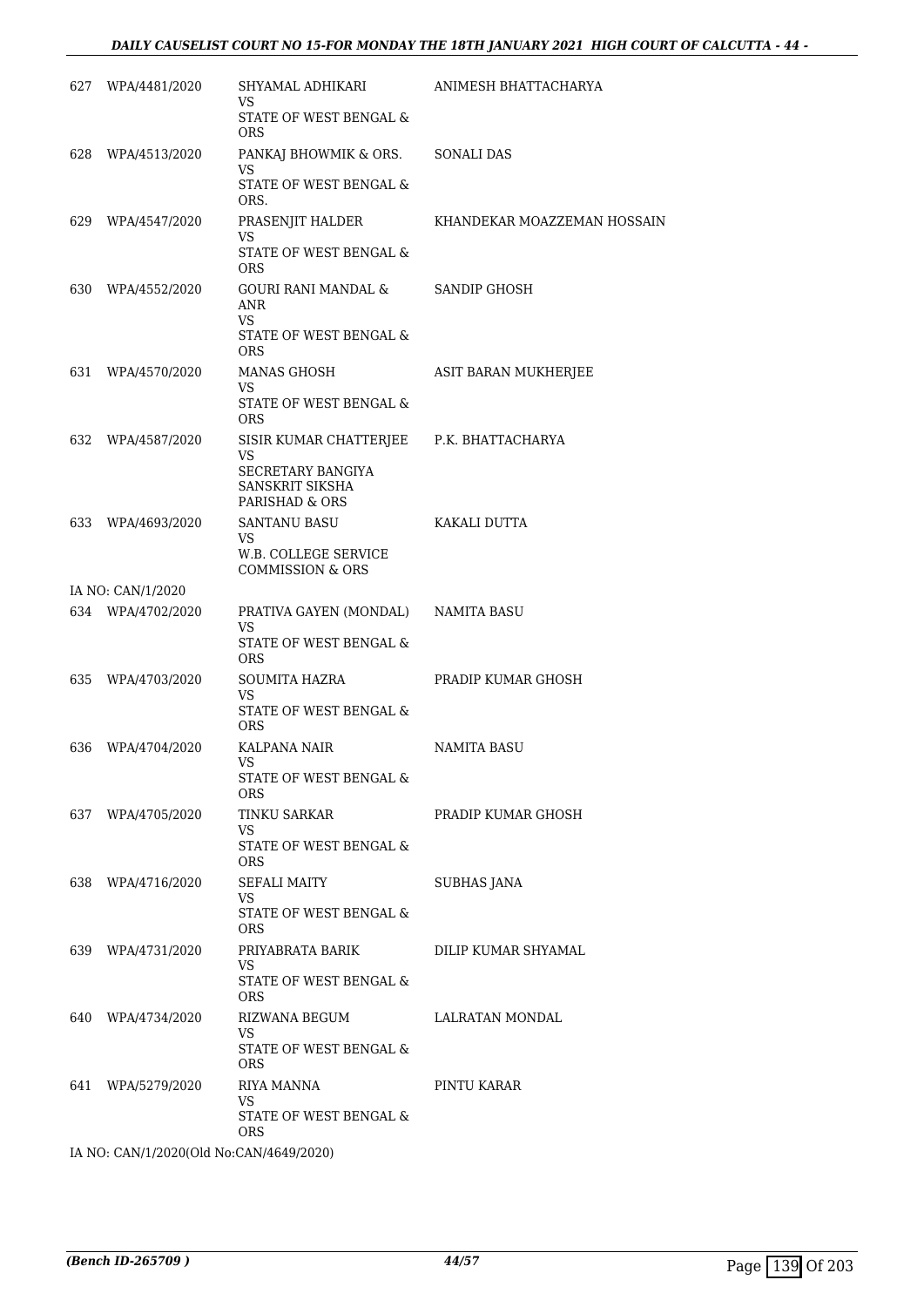| 642 | WPA/6010/2020                           | DR. MD. IQBAL ALAM<br>VS                            | SALONI BHATTACHARJEE   |
|-----|-----------------------------------------|-----------------------------------------------------|------------------------|
|     |                                         | STATE OF WEST BENGAL &<br>ORS.                      |                        |
|     |                                         | IA NO: CAN/1/2020(Old No:CAN/4194/2020), CAN/2/2020 |                        |
|     | 643 WPA/6099/2020                       | SMT SIMA MONDAL & ORS<br>VS.                        | <b>INDRANIL HALDER</b> |
|     |                                         | STATE OF WEST BENGAL &<br>ORS                       |                        |
|     | IA NO: CAN/1/2020(Old No:CAN/4345/2020) |                                                     |                        |
| 644 | WPA/6364/2020                           | <b>SAMARESH NATH</b><br>VS                          | SANTANU MUKHERJEE      |
|     |                                         | STATE OF WEST BENGAL &<br><b>ORS</b>                |                        |
|     | IA NO: CAN/1/2020(Old No:CAN/4926/2020) |                                                     |                        |
|     | 645 WPA/6541/2020                       | ANAMIKA SARKAR<br>VS.                               | PROBAL SARKAR          |
|     |                                         | STATE OF WEST BENGAL &<br><b>ORS</b>                |                        |
|     | IA NO: CAN/1/2020(Old No:CAN/5303/2020) |                                                     |                        |
| 646 | WPA/6998/2020                           | ATANU MONDAL<br>VS                                  | DEBASIS SUR            |
|     |                                         | STATE OF WEST BENGAL<br>AND ORS.                    |                        |
|     | IA NO: CAN/1/2020                       |                                                     |                        |
|     | 647 WPA/7192/2020                       | SANDIP CHOUDHURY<br><b>VS</b>                       | DEBABRATA DAS GUPTA    |
|     |                                         | THE STATE OF WEST<br><b>BENGAL</b>                  |                        |
|     | IA NO: CAN/1/2020                       |                                                     |                        |
|     | 648 WPA/7233/2020                       | ABHIJIT MAHATO                                      | CHANDRACHUR CHATTERJEE |
|     |                                         | VS<br>STATE OF WEST BENGAL<br>AND ORS.              |                        |
|     | IA NO: CAN/1/2020                       |                                                     |                        |
|     | 649 WPA/7532/2020                       | <b>BIPLAB DEY</b>                                   | DIBYENDU CHATTERJEE    |
|     |                                         | VS<br>STATE OF WEST BENGAL<br>AND ORS.              |                        |
|     | IA NO: CAN/1/2020                       |                                                     |                        |
| 650 | WPA/7701/2020                           | APURBA BHATTACHARYA<br>VS                           | AKASHDEEP MUKHERJEE    |
|     |                                         | State of West Bengal                                |                        |
|     | IA NO: CAN/1/2020                       |                                                     |                        |
| 651 | WPA/7704/2020                           | SULAGNA SANTRA(SANYAL)<br>VS                        | AKASHDEEP MUKHERJEE    |
|     |                                         | State of West Bengal                                |                        |
| 652 | WPA/7708/2020                           | ASIS KUMAR KHANRA<br>VS                             | AKASHDEEP MUKHKERJEE   |
|     |                                         | State of West Bengal                                |                        |
| 653 | WPA/7730/2020                           | MALABIKA CHAKRABORTY<br>NEE CHATTOPADHYAY<br>VS     | ABHISHEK VERMA         |
|     |                                         | Union of India                                      |                        |
| 654 | WPA/7734/2020                           | <b>BIBHAS ACHARYYA</b><br>VS                        | ABHISHEK VERMA         |
|     |                                         | Union of India                                      |                        |
| 655 | WPA/7736/2020                           | TINA MUKHERJEE<br>VS                                | ABHISHEK VERMA         |
|     |                                         | Union of India                                      |                        |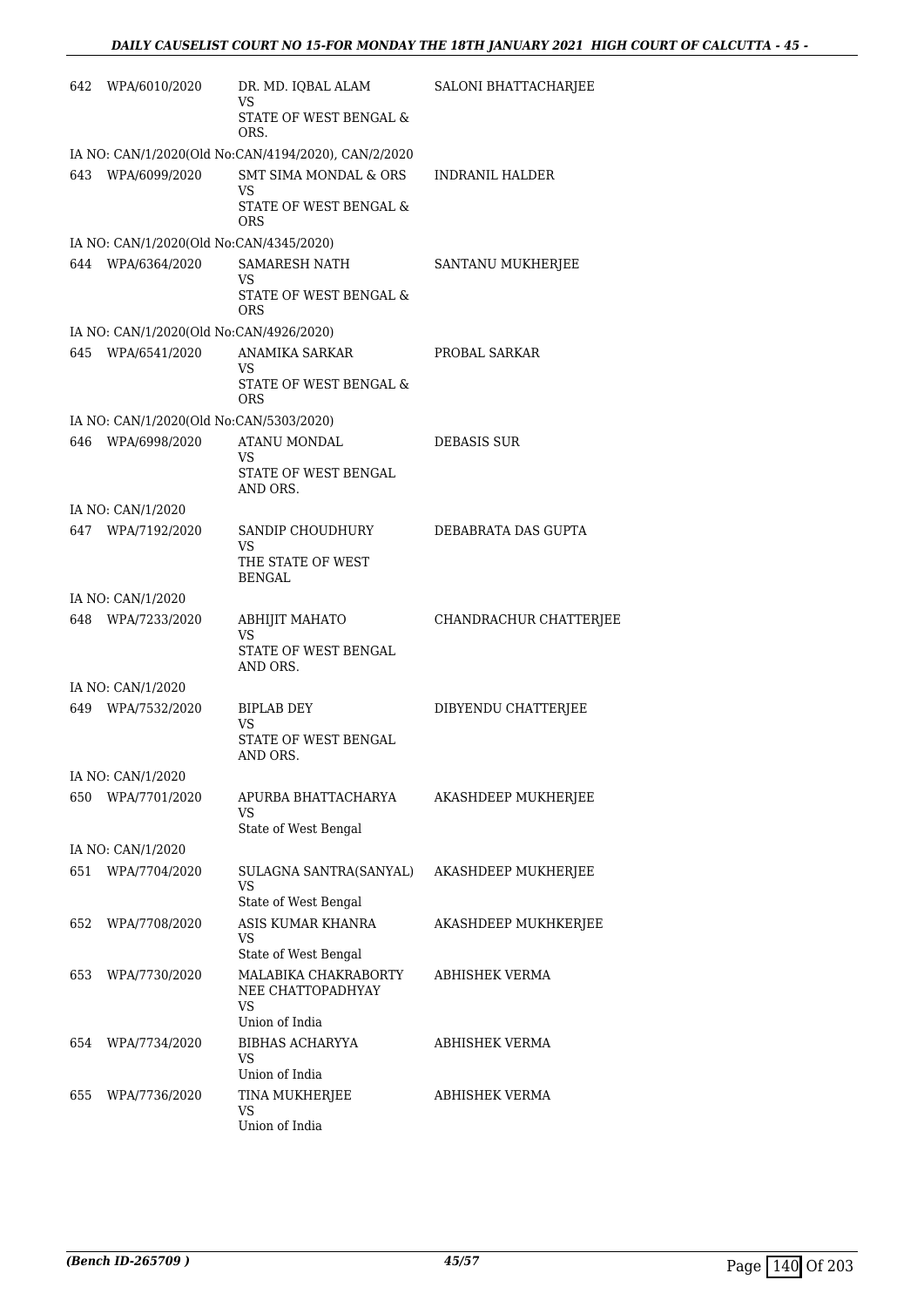# *DAILY CAUSELIST COURT NO 15-FOR MONDAY THE 18TH JANUARY 2021 HIGH COURT OF CALCUTTA - 46 -*

| 656 | WPA/7738/2020      | RICHA ARORA<br>VS<br>Union of India                                  | ABHISHEK VERMA            |
|-----|--------------------|----------------------------------------------------------------------|---------------------------|
| 657 | WPA/7817/2020      | <b>GOPAL CHANDRA DAS</b><br>VS                                       | RIMPY MUKHERJEE           |
| 658 | WPA/7831/2020      | State of West Bengal<br>JAHARLAL DUTTA<br>VS<br>State of West Bengal | <b>GORA CHAND SAMANTA</b> |
| 659 | WPA/7839/2020      | <b>HIRALAL CHAND</b><br>VS<br>State of West Bengal                   | TANUJA BASAK              |
| 660 | WPA/7847/2020      | <b>BAPI MALAKAR</b><br>VS<br>State of West Bengal                    | SUBHOJIT CHATTERJEE       |
| 661 | WPA/7984/2020      | DR KAMAL BHATTACHARYA<br>VS<br>State of West Bengal                  | JAYANTA MITRA             |
| 662 | WPA/7997/2020      | NAGENDRA NATH MAHATO<br>VS<br>State of West Bengal                   | ANKITA DEY                |
| 663 | WPA/8000/2020      | <b>BOSIRUDDIN</b><br>VS<br>State of West Bengal                      | <b>IBRAHIM SARDAR</b>     |
| 664 | WPA/8007/2020      | KALYAN MONDAL<br>VS<br>State of West Bengal                          | <b>IBRAHIM SARDAR</b>     |
| 665 | WPA/8012/2020      | MOUMITA CHATTERJEE<br>VS<br>THE STATE OF WEST<br>BENGAL              | <b>SANKHA GHOSH</b>       |
| 666 | WPA/8441/2020      | SANCHITA SAHA RAY<br>VS<br>STATE OF WEST BENGAL<br>AND ORS.          | TANUJA BASAK              |
| 667 | WPA/9407/2020      | <b>BIDYUT KUMAR SARKAR</b><br>VS<br>THE VISVA BHARATI AND<br>ORS     | ANJAN BHATTACHARYA        |
| 668 | WPA/9846/2020      | AMIT BAURI AND OTHERS<br>VS<br>STATE OF WEST BENGAL<br>AND ORS.      | SUDIPTA DASGUPTA          |
| 669 | WPA/9923/2020      | ROZINA YASMIN<br>VS<br>STATE OF WEST BENGAL<br>AND ORS.              | <b>GOPA BISWAS</b>        |
|     | 670 WPA/9926/2020  | ARNAB CHATTERJEE<br>VS<br>STATE OF WEST BENGAL<br>AND ORS.           | SALOMI BHATTACHARJEE      |
|     | 671 WPA/9928/2020  | KUNAL DAS AND ORS<br>VS.<br>STATE OF WEST BENGAL<br>AND ORS.         | <b>BIKRAM BANERJEE</b>    |
| 672 | WPA/9934/2020      | MOUMITA YASMIN<br>VS<br>STATE OF WEST BENGAL<br>AND ORS.             | PRIYAKSHI BANERJEE        |
|     | 673 WPA/10019/2020 | ASRAFI KHATUN<br>VS<br>STATE OF WEST BENGAL<br>AND ORS.              | SMITA PAL                 |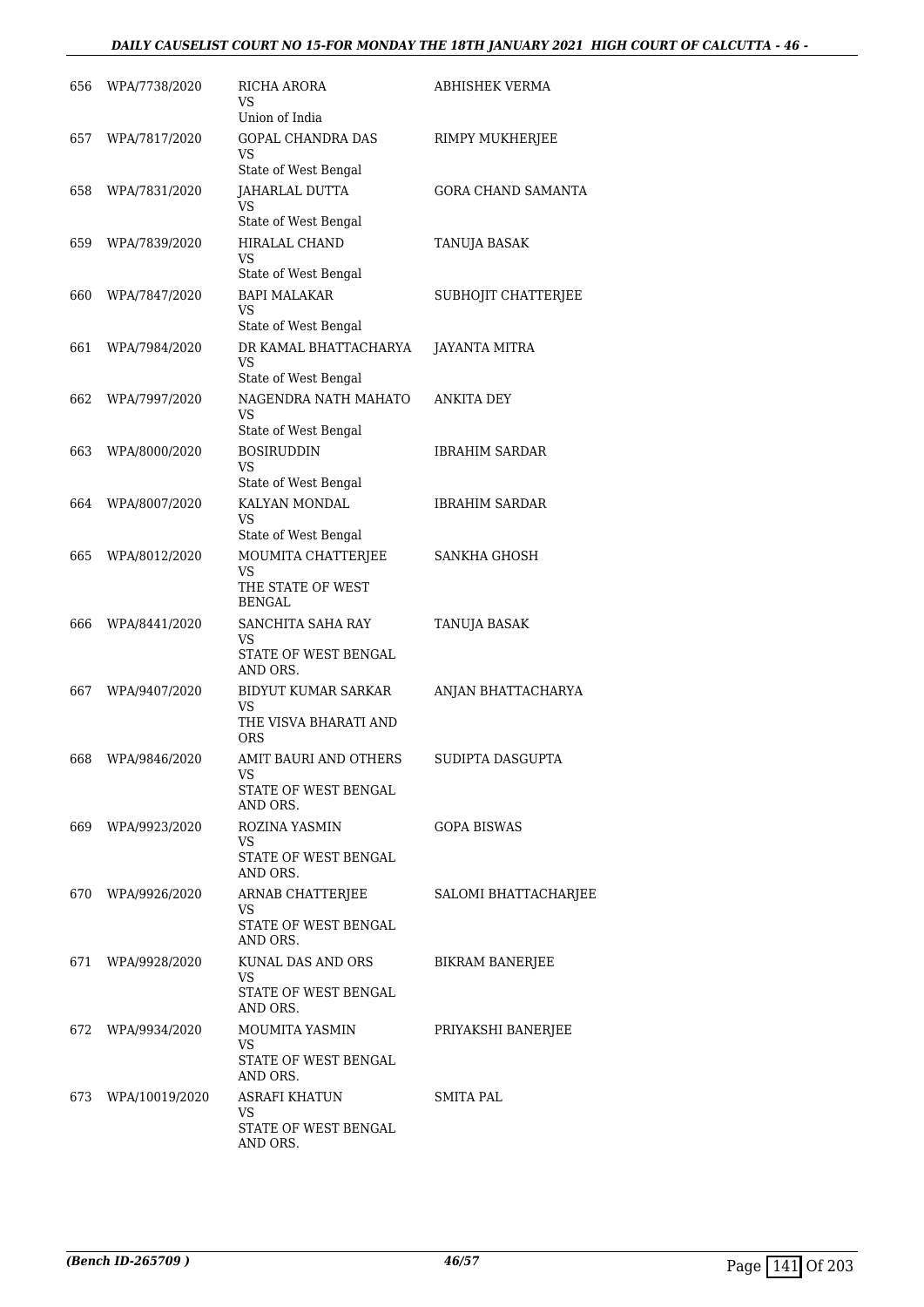| 674 | WPA/10085/2020 | <b>AVIJIT KONAI</b><br>VS                                                                        | <b>JUIN DUTTA CHAKRABORTY</b> |
|-----|----------------|--------------------------------------------------------------------------------------------------|-------------------------------|
|     |                | THE STATE OF WEST<br><b>BENGAL AND ORS</b>                                                       |                               |
| 675 | WPA/10257/2020 | SAIKAT BHATTACHARYA<br>VS                                                                        | ARUNIKA GHOSH                 |
| 676 | WPA/10262/2020 | UNION OF INDIA AND ORS.<br>PRANAB KR. SARKAR AND<br><b>ORS</b><br><b>VS</b><br>THE STATE OF WEST | <b>GOPAL DAS</b>              |
| 677 | WPA/10497/2020 | <b>BENGAL AND ORS</b><br>PUJA SANTRA                                                             | SIDDHARTHA SARKAR             |
|     |                | VS<br>STATE OF WEST BENGAL<br>AND ORS.                                                           |                               |
| 678 | WPA/10570/2020 | MANASH KUMAR SARKAR<br>VS.<br>STATE OF WEST BENGAL<br>AND ORS.                                   | ANINDA BHATTACHARYA           |
| 679 | WPA/11118/2020 | MOUSINA SUHANI<br>VS<br>STATE OF WEST BENGAL<br>AND ORS.                                         | <b>SUNIT KUMAR ROY</b>        |
| 680 | WPA/11430/2020 | TAPAN KUMBHAKAR AND<br><b>ORS</b><br><b>VS</b><br>STATE OF WEST BENGAL<br>AND ORS.               | <b>GOPA BISWAS</b>            |
| 681 | WPA/11432/2020 | SUSMITA MANDAL AND<br><b>ORS</b><br>VS<br>STATE OF WEST BENGAL<br>AND ORS.                       | <b>GOPA BISWAS</b>            |
| 682 | WPA/11433/2020 | SATYAJIT DAS THAKUR AND<br><b>ORS</b><br><b>VS</b><br>STATE OF WEST BENGAL<br>AND ORS.           | <b>GOPA BISWAS</b>            |
| 683 | WPA/11460/2020 | RAKESH AHMED<br>VS<br>THE STATE OF WEST<br><b>BENGAL AND ORS</b>                                 | GOLAM MOHIUDDIN               |
| 684 | WPA/11812/2020 | RABINDRA NATH DAS<br>VS<br>State of West Bengal                                                  | DASS55297@GMAIL.COM           |
| 685 | WPA/11813/2020 | SABITA KARAN DAS AND<br><b>OTHERS</b><br>VS<br>STATE OF WEST BENGAL<br>AND ORS.                  | SANTU DAS ADHIKARI            |
| 686 | WPA/11816/2020 | ALAKESH MANDAL AND<br><b>OTHERS</b><br>VS<br>STATE OF WEST BENGAL<br>AND ORS.                    | SANTU DAS ADHIKARI            |
| 687 | WPA/11819/2020 | ARUNAVA BHUNIA AND<br><b>OTHERS</b><br>VS.<br>STATE OF WEST BENGAL<br>AND ORS.                   | SANTU DAS ADHIKARI            |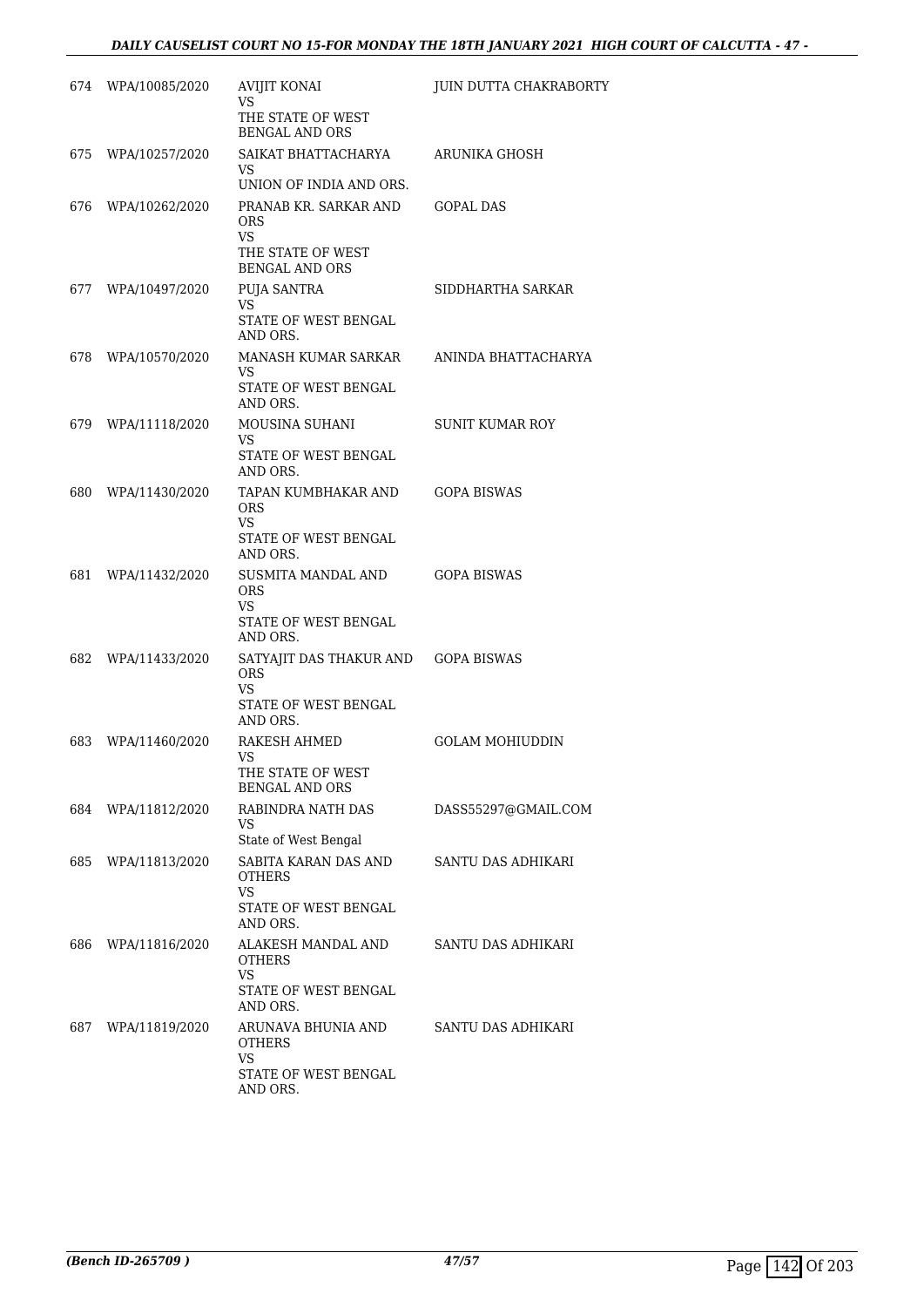| 688 | WPA/11822/2020     | RAJU PANIGRAHI AND<br><b>OTHERS</b><br><b>VS</b> | SAANTU DAS ADHIKARI    |
|-----|--------------------|--------------------------------------------------|------------------------|
|     |                    | STATE OF WEST BENGAL<br>AND ORS.                 |                        |
| 689 | WPA/11842/2020     | MAUSUMI SARKAR                                   | DIPTENDU MANDAL        |
|     |                    | VS<br>STATE OF WEST BENGAL<br>AND ORS.           |                        |
|     | 690 WPA/11947/2020 | ABDUL NAIM MONDAL                                | <b>GOLAM MOHIUDDIN</b> |
|     |                    | VS<br>STATE OF WEST BENGAL<br>AND ORS.           |                        |
| 691 | WPA/6/2021         | BABLU BHANDARI<br>VS                             | <b>ABHIJIT BASU</b>    |
|     |                    | STATE OF WEST BENGAL<br>AND ORS.                 |                        |
| 692 | WPA/7/2021         | JOYASHREE JANA<br>VS                             | TAMAL TARU PANDA       |
|     |                    | STATE OF WEST BENGAL<br>AND ORS.                 |                        |
|     | IA NO: CAN/1/2021  |                                                  |                        |
|     | 693 WPA/9/2021     | DIPAN BHATTACHARIYA<br>VS                        | <b>ABHIJIT BASU</b>    |
|     |                    | STATE OF WEST BENGAL<br>AND ORS.                 |                        |
| 694 | WPA/61/2021        | TANJINA JASMIN<br>VS                             | SUDIPTA DASGUPTA       |
|     |                    | STATE OF WEST BENGAL<br>AND ORS.                 |                        |
| 695 | WPA/69/2021        | AMRITA DUTTA AND ORS<br>VS                       | SUDIPTA DASGUPTA       |
|     |                    | STATE OF WEST BENGAL<br>AND ORS.                 |                        |
| 696 | WPA/74/2021        | PRADIP KARAK<br>VS                               | SANTANU MAJI           |
|     |                    | STATE OF WEST BENGAL<br>AND ORS.                 |                        |
| 697 | WPA/83/2021        | AVIJIT KAR<br>VS                                 | RITA PATRA             |
|     |                    | THE STATE OF WEST<br><b>BENGAL AND ORS</b>       |                        |
| 698 | WPA/85/2021        | MD. NURUL ABSAR AND<br><b>ORS</b><br>VS          | MD. KUTUBUDDIN         |
|     |                    | STATE OF WEST BENGAL<br>AND ORS.                 |                        |
|     | 699 WPA/89/2021    | APURBA NANDI AND ORS                             | SASTHI CHARAN DHARA    |
|     |                    | VS.<br>STATE OF WEST BENGAL<br>AND ORS.          |                        |
| 700 | WPA/94/2021        | SATINATH MAHANTY<br>VS                           | MITHU SINGHA MAHAPATRA |
|     |                    | STATE OF WEST BENGAL<br>AND ORS.                 |                        |
| 701 | WPA/109/2021       | PRADIP BANERJEE AND ORS                          | <b>GOPA BISWAS</b>     |
|     |                    | VS<br>THE STATE OF WEST<br><b>BENGAL AND ORS</b> |                        |
| 702 | WPA/111/2021       | TANMOY DUTTA AND<br>OTHERS                       | GOPA BISWAS            |
|     |                    | <b>VS</b><br>STATE OF WEST BENGAL<br>AND ORS.    |                        |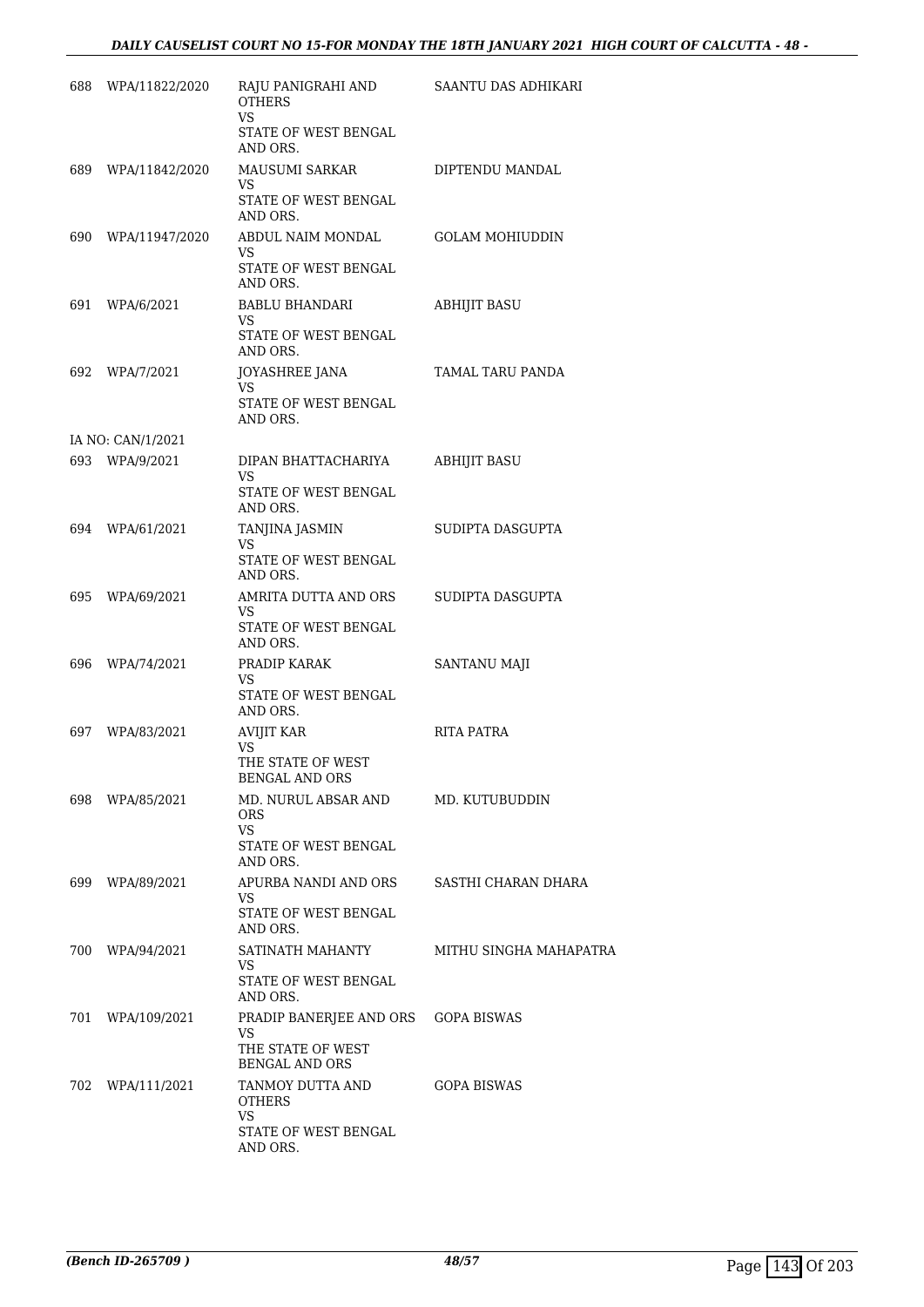| 703 | WPA/113/2021     | DIPIKA ROY AND ORS<br>VS<br>STATE OF WEST BENGAL                    | SALONI BHATTACHARYA    |
|-----|------------------|---------------------------------------------------------------------|------------------------|
|     |                  | AND ORS.                                                            |                        |
| 704 | WPA/163/2021     | SUPRIYA HAZRA<br><b>VS</b><br>STATE OF WEST BENGAL                  | RUDRANIL DE            |
| 705 | WPA/185/2021     | AND ORS.<br>MD RAQUIB HOSSAIN                                       | SUDIPTA DASGUPTA       |
|     |                  | <b>VS</b><br>STATE OF WEST BENGAL<br>AND ORS.                       |                        |
| 706 | WPA/229/2021     | KAZI MOFIJUL ISLAM AND<br><b>ORS</b><br>VS.<br>STATE OF WEST BENGAL | <b>GOPA BISWAS</b>     |
|     |                  | AND ORS.                                                            |                        |
| 707 | WPA/248/2021     | MD QAMRUDDIN AND ORS<br>VS<br>STATE OF WEST BENGAL<br>AND ORS.      | SUDIPTA DASGUPTA       |
| 708 | WPA/256/2021     | SANJOY KIRTIONIA                                                    | SANTU DAS ADHIKARY     |
|     |                  | VS<br>STATE OF WEST BENGAL<br>AND ORS.                              |                        |
| 709 | WPA/259/2021     | RAKSHYAKAR MONDAL<br>VS<br>STATE OF WEST BENGAL<br>AND ORS.         | SANTU DAS ADHIKARI     |
| 710 | WPA/262/2021     | ANUP KUMAR HAZRA<br>VS<br>STATE OF WEST BENGAL<br>AND ORS.          | SANTU DAS ADHIKARI     |
| 711 | WPA/276/2021     | RAKHI HALDER<br>VS<br>STATE OF WEST BENGAL<br>AND ORS.              | TIRTHANKAR KAR         |
| 712 | WPA/277/2021     | SATINATH MAHANTY<br>VS<br>STATE OF WEST BENGAL<br>AND ORS.          | MITHU SINGHA MAHAPATRA |
|     | 713 WPA/294/2021 | TARUN GHOSH AND<br><b>OTHERS</b><br>VS<br>STATE OF WEST BENGAL      | ARUNESH PATHAK         |
|     |                  | AND ORS.                                                            |                        |
|     | 714 WPA/298/2021 | GOUTAM DOLAI<br>VS.<br>STATE OF WEST BENGAL                         | DEBABRATA SARDAR       |
|     | 715 WPA/320/2021 | AND ORS.<br>MONIRUL ISLAM AND<br><b>ANOTHER</b>                     | ARUN SHAW              |
|     |                  | VS.<br>STATE OF WEST BENGAL<br>AND ORS.                             |                        |
|     | 716 WPA/362/2021 | MALLIKA SAHA DAS<br>VS.<br>STATE OF WEST BENGAL                     | TAPODIP GUPTA          |
|     |                  | AND ORS.                                                            |                        |
|     | 717 WPA/396/2021 | KASHINATH MANDAL<br>VS                                              | ARUN SHAW              |
|     |                  | STATE OF WEST BENGAL<br>AND ORS.                                    |                        |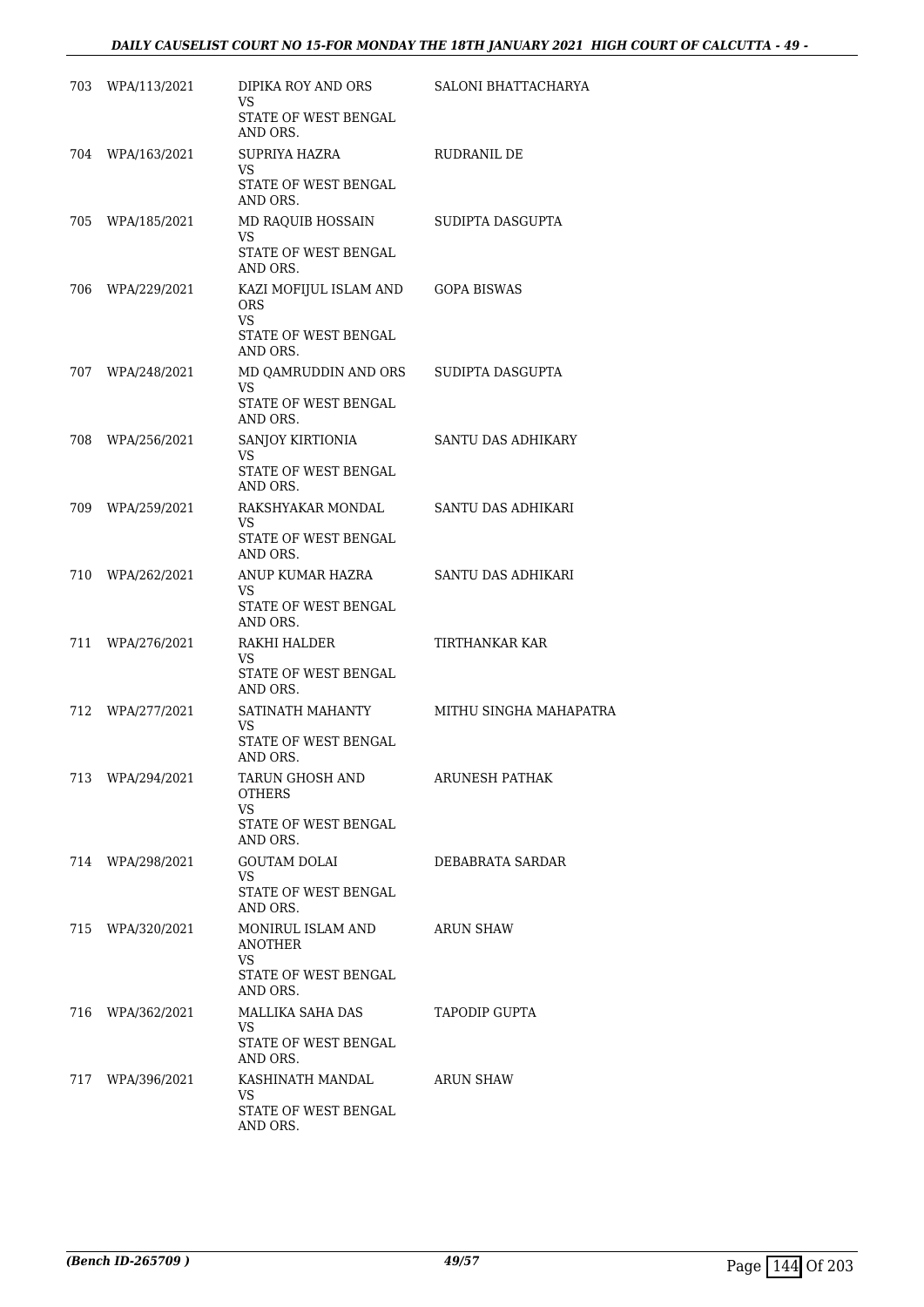# *DAILY CAUSELIST COURT NO 15-FOR MONDAY THE 18TH JANUARY 2021 HIGH COURT OF CALCUTTA - 50 -*

|     | 718 WPA/409/2021 | PINTU MONDAL AND ORS<br>VS<br>WEST BENGAL BOARD OF                                             | ANIRUDDHA SINGHA ROY |
|-----|------------------|------------------------------------------------------------------------------------------------|----------------------|
|     |                  | PRIMARY EDU AND ORS                                                                            |                      |
| 719 | WPA/417/2021     | <b>SOUMI PAN</b><br><b>VS</b>                                                                  | SUDIP SARKAR         |
|     |                  | STATE OF WEST BENGAL<br>AND ORS.                                                               |                      |
| 720 | WPA/420/2021     | SUBHASISH GHOSH AND<br>ORS<br><b>VS</b><br>STATE OF WEST BENGAL                                | AMIT SINGH           |
| 721 | WPA/433/2021     | AND ORS.<br>AFROJA KHATUN AND<br><b>OTHERS</b><br><b>VS</b><br>STATE OF WEST BENGAL            | ALOKESH DALAI        |
|     |                  | AND ORS.                                                                                       |                      |
| 722 | WPA/434/2021     | MILAN KUMAR DEY AND<br>ORS<br>VS<br>STATE OF WEST BENGAL<br>AND ORS.                           | JAYANTA SAMANTA      |
|     | 723 WPA/438/2021 | KARTICK CHANDRA KHAN                                                                           | MITHU SAHA           |
|     |                  | <b>VS</b><br>STATE OF WEST BENGAL<br>AND ORS.                                                  |                      |
| 724 | WPA/441/2021     | MANIK KUMAR MANDAL<br>AND ORS<br>VS<br>THE STATE OF WEST<br><b>BENGAL AND ORS</b>              | PALASH MUKHERJEE     |
|     | 725 WPA/444/2021 | KRISHNA RANI DAS<br>VS<br>STATE OF WEST BENGAL                                                 | ABHIJIT BASU         |
| 726 | WPA/449/2021     | AND ORS.<br>SOFIKUJJAMAN BISWAS<br>AND ORS<br>VS<br>THE STATE OF WEST<br><b>BENGAL AND ORS</b> | PALASH MUKHERJEE     |
|     | 727 WPA/450/2021 | ASHISH KUMAR SAHOO<br>VS<br>STATE OF WEST BENGAL<br>AND ORS.                                   | <b>ABHIJIT BASU</b>  |
|     | 728 WPA/451/2021 | FALGUNI BISWAS<br>VS<br>STATE OF WEST BENGAL<br>AND ORS.                                       | PROBAL SARKAR        |
| 729 | WPA/455/2021     | JANARDAN MANDAL<br>VS.<br>STATE OF WEST BENGAL<br>AND ORS.                                     | PARTHA SARKAR        |
|     | 730 WPA/456/2021 | KRISHNA JANA AND ORS<br>VS                                                                     | PALASH MUKHERJEE     |
|     |                  | THE STATE OF WEST<br><b>BENGAL AND ORS</b>                                                     |                      |
|     | 731 WPA/464/2021 | SATYABRATA DAS AND ORS<br>VS.                                                                  | PALASH MUKHERJEE     |
|     |                  | THE STATE OF WEST<br><b>BENGAL AND ORS</b>                                                     |                      |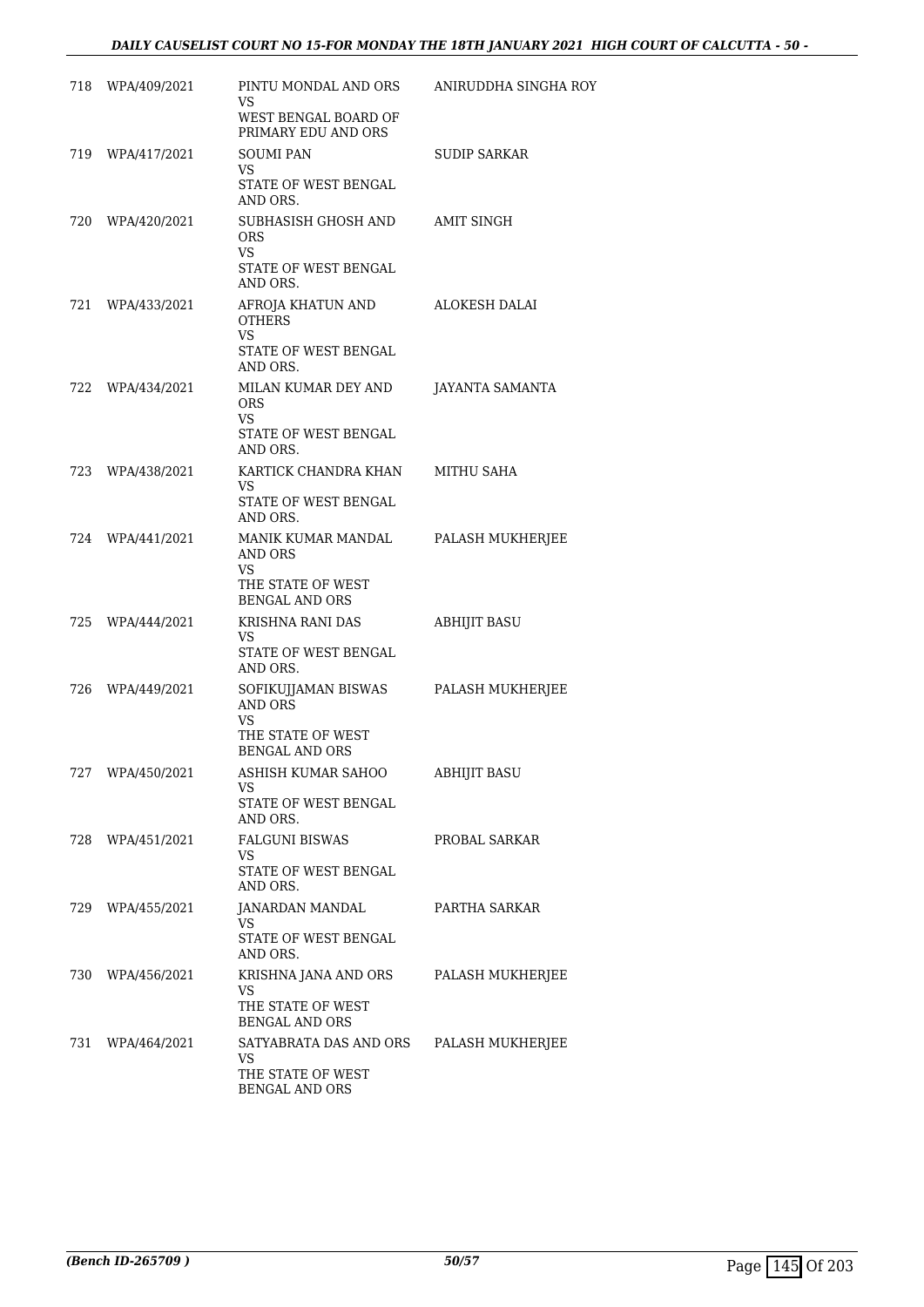| 732 | WPA/468/2021     | AMINUL KABIUL AZIZ AND<br>ORS<br><b>VS</b>          | ANISUR RAHMAN       |
|-----|------------------|-----------------------------------------------------|---------------------|
|     |                  | THE STATE OF WEST<br><b>BENGAL AND ORS</b>          |                     |
| 733 | WPA/474/2021     | AKBAR ALI GAZI AND<br>OTHERS<br>VS.                 | SOMESH KUMAR GHOSH  |
|     |                  | UNION OF INDIA AND<br><b>OTHERS</b>                 |                     |
|     | 734 WPA/503/2021 | SANJAY PATRA AND ORS<br>VS                          | SANDIP KR MONDAL    |
|     |                  | STATE OF WEST BENGAL<br>AND ORS.                    |                     |
| 735 | WPA/506/2021     | JADAB DAS AND ORS<br>VS.                            | SANDIP KUMAR MONDAL |
|     |                  | STATE OF WEST BENGAL<br>AND ORS.                    |                     |
| 736 | WPA/509/2021     | <b>SUKUMAR GAYEN</b><br>VS.                         | SANDIP KUMAR MONDAL |
|     |                  | STATE OF WEST BENGAL<br>AND ORS.                    |                     |
| 737 | WPA/510/2021     | RAJIB DOLAI AND ORS<br>VS                           | SANDIP KR MONDAL    |
|     |                  | STATE OF WEST BENGAL<br>AND ORS.                    |                     |
| 738 | WPA/512/2021     | NUPUR MANDAL AND ORS<br>VS                          | SANDIP KUMAR MONDAL |
|     |                  | STATE OF WEST BENGAL<br>AND ORS.                    |                     |
| 739 | WPA/513/2021     | SHYAMALI DINGAL<br>VS                               | SANDIP KUMAR MONDAL |
|     |                  | STATE OF WEST BENGAL<br>AND ORS.                    |                     |
| 740 | WPA/516/2021     | PRADIP BISWAS AND ORS<br>VS<br>STATE OF WEST BENGAL | SANDIP KUMAR MONDAL |
|     |                  | AND ORS.                                            |                     |
| 741 | WPA/517/2021     | SAMAJUL SK<br>VS<br>STATE OF WEST BENGAL            | RONI CHOWDHURY      |
|     |                  | AND ORS.                                            |                     |
|     | 742 WPA/518/2021 | APURBA BALLAV<br>VS<br>STATE OF WEST BENGAL         | DILIP KUMAR SHYAMAL |
|     |                  | AND ORS.                                            |                     |
|     | 743 WPA/519/2021 | NAJRUL ISLAM AND ORS<br>VS.<br>STATE OF WEST BENGAL | ABHIJIT BASU        |
|     |                  | AND ORS.                                            |                     |
|     | 744 WPA/520/2021 | BISWANATH MAITY AND<br><b>ORS</b><br><b>VS</b>      | ABHIJIT BASU        |
|     |                  | STATE OF WEST BENGAL<br>AND ORS.                    |                     |
|     | 745 WPA/523/2021 | BIMALESH MANDAL AND<br><b>ORS</b>                   | ABHIJIT BASU        |
|     |                  | VS.<br>STATE OF WEST BENGAL<br>AND ORS.             |                     |
|     | 746 WPA/524/2021 | MONALISHA SINGHA<br>VS.                             | <b>ABHIJIT BASU</b> |
|     |                  | STATE OF WEST BENGAL<br>AND ORS.                    |                     |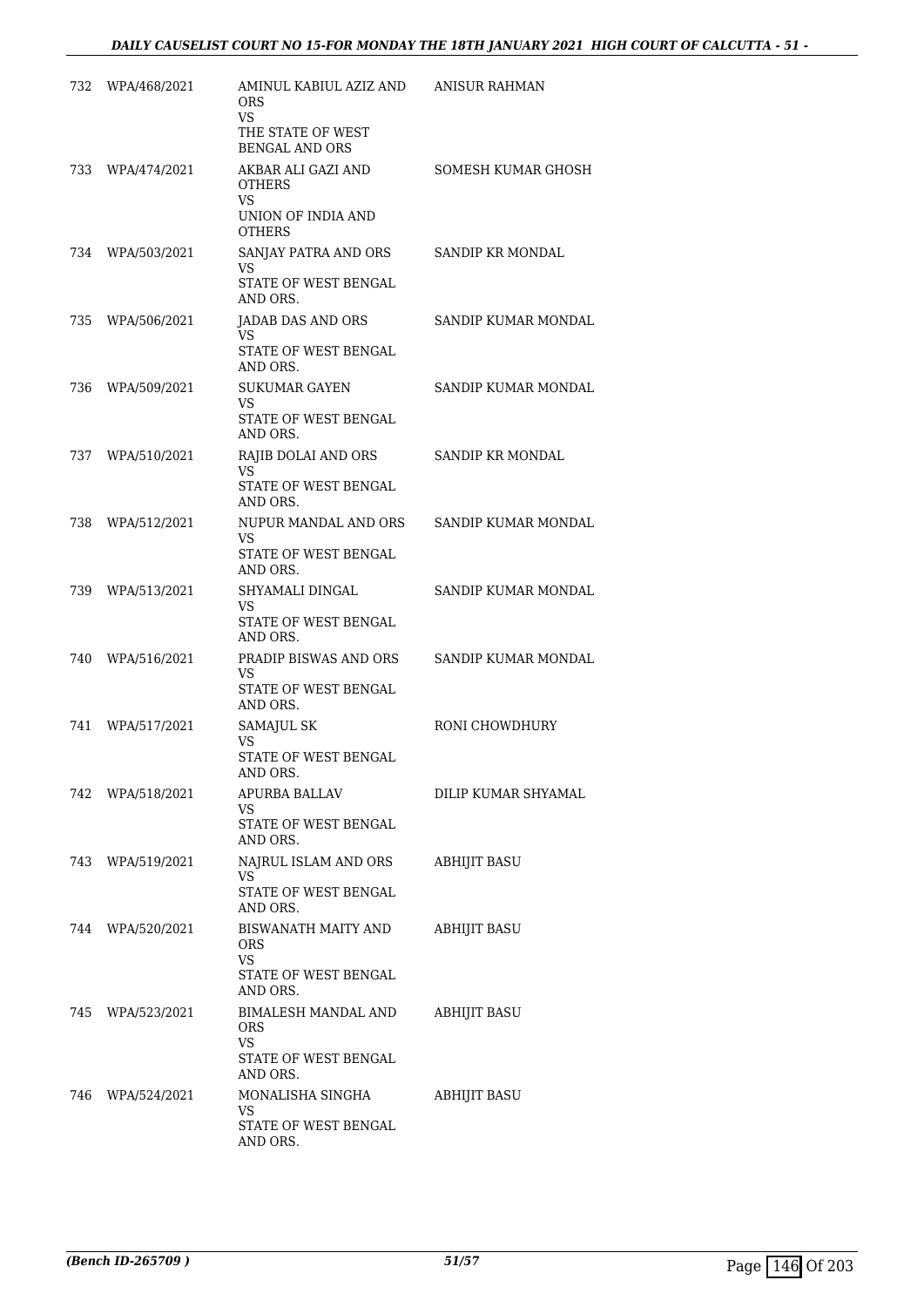# *DAILY CAUSELIST COURT NO 15-FOR MONDAY THE 18TH JANUARY 2021 HIGH COURT OF CALCUTTA - 52 -*

| 747 | WPA/526/2021     | TAPAS KR DAS AND ORS<br>VS<br>STATE OF WEST BENGAL<br>AND ORS.                             | ABHIJIT BASU          |
|-----|------------------|--------------------------------------------------------------------------------------------|-----------------------|
| 748 | WPA/529/2021     | AMRITASUDAN JANA<br>VS<br>STATE OF WEST BENGAL<br>AND ORS.                                 | ABHIJIT BASU          |
|     | 749 WPA/530/2021 | ARCHANA MUKHERJEE AND ABHIJIT BASU<br>ORS<br><b>VS</b><br>STATE OF WEST BENGAL<br>AND ORS. |                       |
| 750 | WPA/531/2021     | BIJOY KRISHNA DAS AND<br><b>ORS</b><br>VS<br>STATE OF WEST BENGAL<br>AND ORS.              | ABHIJIT BASU          |
| 751 | WPA/532/2021     | SUSANTA BARMAN AND<br><b>ORS</b><br><b>VS</b><br>STATE OF WEST BENGAL<br>AND ORS.          | <b>ABHIJIT BASU</b>   |
| 752 | WPA/535/2021     | SOUMEN MAITY AND ORS<br>VS<br>STATE OF WEST BENGAL<br>AND ORS.                             | <b>ABHIJIT BASU</b>   |
| 753 | WPA/540/2021     | RAJJAK SEKH AND ORS<br><b>VS</b><br>STATE OF WEST BENGAL<br>AND ORS.                       | FALGUNI BANDYOPADHYAY |
| 754 | WPA/541/2021     | SAMBHU GIRI ANDS ORS<br>VS<br>STATE OF WEST BENGAL<br>AND ORS.                             | ABHIJIT BASU          |
| 755 | WPA/542/2021     | SOMNATH JANA AND ORS<br>VS<br>STATE OF WEST BENGAL<br>AND ORS.                             | ABHIJIT BASU          |
| 756 | WPA/544/2021     | NILKAMAL GIRI<br>VS<br>STATE OF WEST BENGAL<br>AND ORS.                                    | <b>ABHIJIT BASU</b>   |
|     | 757 WPA/547/2021 | PRADIP AICH AND ORS<br>VS<br>STATE OF WEST BENGAL<br>AND ORS.                              | ABHIJIT BASU          |
| 758 | WPA/548/2021     | SURAJIT JANA @ ORS<br>VS<br>STATE OF WEST BENGAL<br>AND ORS.                               | ABHIJIT BASU          |
| 759 | WPA/549/2021     | KRIPASINDHU MAJEE<br>VS<br>STATE OF WEST BENGAL<br>AND ORS.                                | <b>ABHIJIT BASU</b>   |
|     | 760 WPA/550/2021 | SANJIB KUMAR BHUNIA<br>AND ORS<br><b>VS</b><br>STATE OF WEST BENGAL<br>AND ORS.            | <b>ABHIJIT BASU</b>   |
| 761 | WPA/552/2021     | RUMPI SAHA<br>VS<br>STATE OF WEST BENGAL<br>AND ORS.                                       | SIDDHARTHA SARKAR     |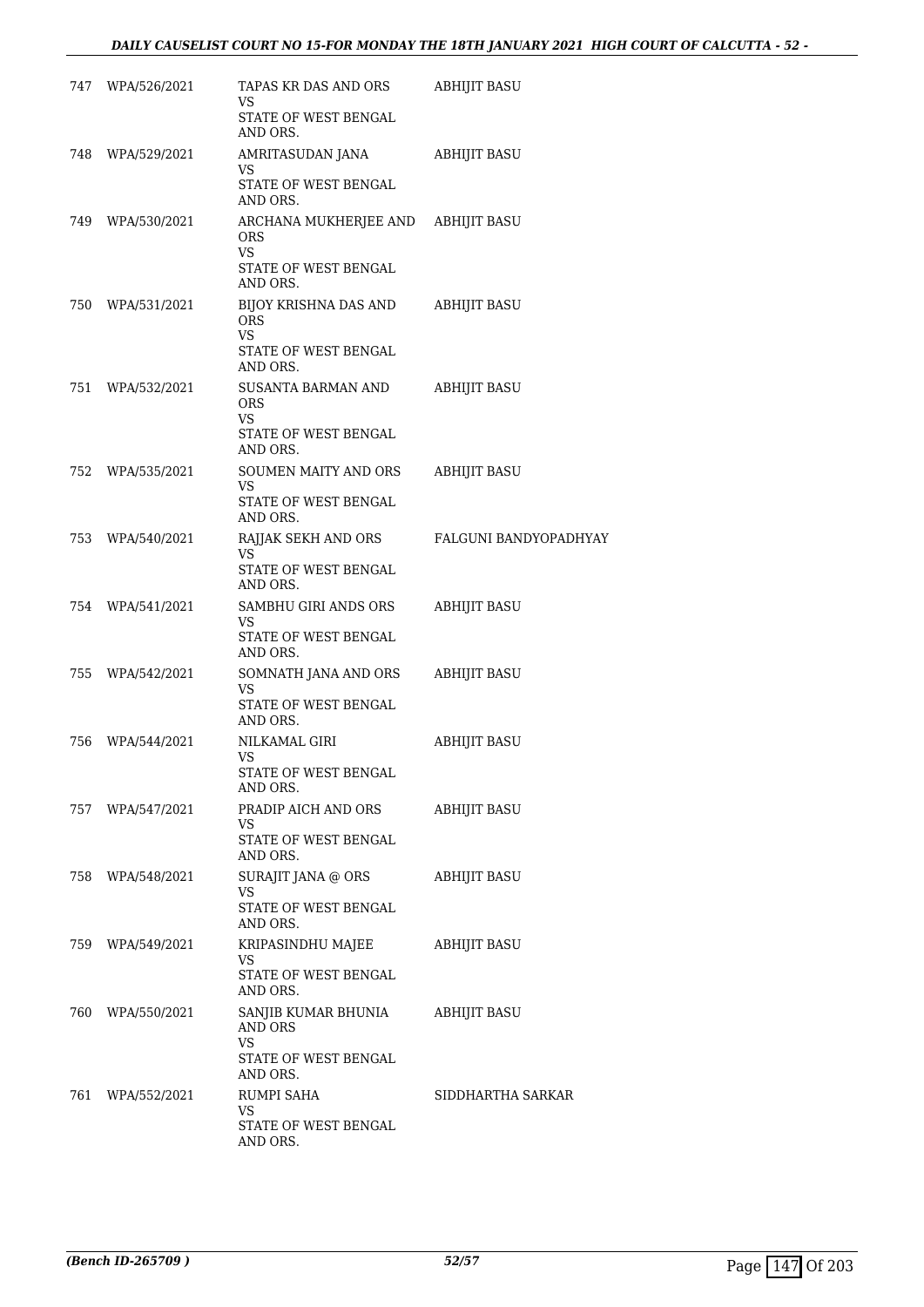# *DAILY CAUSELIST COURT NO 15-FOR MONDAY THE 18TH JANUARY 2021 HIGH COURT OF CALCUTTA - 53 -*

| 762  | WPA/553/2021      | FIROJA KHATUN<br>VS                     | SIDDHARTHA SARKAR      |
|------|-------------------|-----------------------------------------|------------------------|
|      |                   | STATE OF WEST BENGAL<br>AND ORS.        |                        |
| 763. | WPA/554/2021      | ANJU MANDAL AND ORS<br>VS               | <b>ABHIJIT BASU</b>    |
|      |                   | STATE OF WEST BENGAL<br>AND ORS.        |                        |
| 764  | WPA/558/2021      | HALIMA KHATUN BIBI<br>VS                | SIDDHARTHA SARKAR      |
|      |                   | STATE OF WEST BENGAL<br>AND ORS.        |                        |
| 765. | WPA/565/2021      | DIPTI MONDAL AND ORS<br>VS              | DEBABRATA MONDAL       |
|      |                   | STATE OF WEST BENGAL<br>AND ORS.        |                        |
| 766  | WPA/584/2021      | JAYANTA MALIK AND ORS<br>VS             | PARTHA SARKAR          |
|      |                   | STATE OF WEST BENGAL<br>AND ORS.        |                        |
| 767  | WPA/592/2021      | MD. NAZIR HOSSAIN AND<br><b>ORS</b>     | MOLLY SAHA             |
|      |                   | VS<br>STATE OF WEST BENGAL              |                        |
|      |                   | AND ORS.                                |                        |
| 768  | WPA/593/2021      | MAHAMMAD SHAIKH AND<br><b>ORS</b><br>VS | KAPIL CHANDRA SAHOO    |
|      |                   | STATE OF WEST BENGAL<br>AND ORS.        |                        |
| 769  | WPA/595/2021      | BEGUM ASHAK NOORI<br>VS                 | MOLLY SAHA             |
|      |                   | STATE OF WEST BENGAL<br>AND ORS.        |                        |
| 770  | WPA/608/2021      | RABBANI MANDAL AND ORS<br>VS            | SANDIP KR MONDAL       |
|      |                   | STATE OF WEST BENGAL<br>AND ORS.        |                        |
|      |                   |                                         | <b>MOTION 1</b>        |
| 771  | WPA/6886/2019     | <b>ABDUL ENAM</b><br>VS                 | SUDIPTA DASGUPTA       |
|      |                   | STATE OF WEST BENGAL &<br><b>ORS</b>    |                        |
|      | 772 WPA/6887/2019 | FARZANA KHATOON<br>VS                   | SUDIPTA DASGUPTA       |
|      |                   | STATE OF WEST BENGAL &<br><b>ORS</b>    |                        |
|      | 773 WPA/6888/2019 | FARHAT FEROZ<br>VS                      | SUDITPA DASGUPTA       |
|      |                   | STATE OF WEST BENGAL &<br><b>ORS</b>    |                        |
|      | 774 WPA/6889/2019 | MD. SHADAB AKHTER<br>VS                 | <b>BIKRAM BANERJEE</b> |
|      |                   | STATE OF WEST BENGAL &<br><b>ORS</b>    |                        |
|      | 775 WPA/6890/2019 | MD. TAJDAR ALAM<br>VS                   | SUDIPTA DASGUPTA       |
|      |                   | STATE OF WEST BENGAL &<br>ORS.          |                        |
|      | 776 WPA/6891/2019 | MD. JUNAID ALAM<br>VS                   | SUDIPTA DASGUPTA       |
|      |                   | STATE OF WEST BENGAL &<br>ORS.          |                        |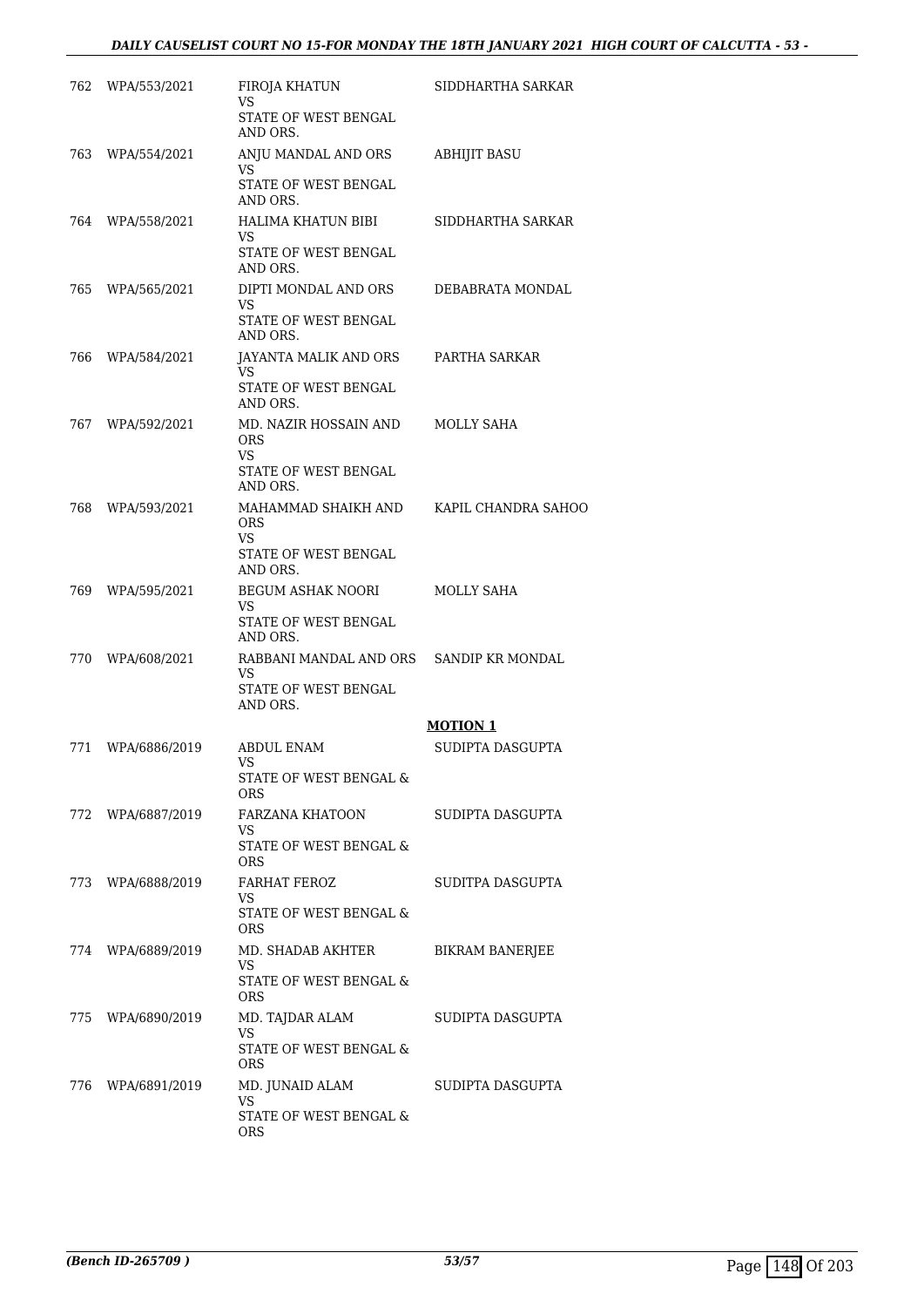# *DAILY CAUSELIST COURT NO 15-FOR MONDAY THE 18TH JANUARY 2021 HIGH COURT OF CALCUTTA - 54 -*

|     | 777 WPA/6892/2019  | MD. ANSAR ALAM<br>VS.<br>STATE OF WEST BENGAL &<br>ORS                                          | SUDIPTA DASGUPTA                                                                        |
|-----|--------------------|-------------------------------------------------------------------------------------------------|-----------------------------------------------------------------------------------------|
| 778 | WPA/6898/2019      | MD. AFZAL IMAM<br>VS<br>STATE OF WEST BENGAL &<br>ORS                                           | SUDIPTA DASGUPTA                                                                        |
| 779 | WPA/6900/2019      | VIKASH SHAW<br>VS<br>STATE OF WEST BENGAL &<br><b>ORS</b>                                       | SUDIPTA DASGUPTA                                                                        |
|     | 780 WPA/6902/2019  | CHANDRAKANT KESHRI<br>VS<br>STATE OF WEST BENGAL &<br><b>ORS</b>                                | SUDIPTA DASGUPTA                                                                        |
| 781 | WPA/6940/2019      | NASIM AKRAM<br>VS<br>STATE OF WEST BENGAL &<br>ORS                                              | SUDIPTA DASGUPTA                                                                        |
| 782 | WPA/6941/2019      | KHALID AFROZ ANSARI<br>VS<br>STATE OF WEST BENGAL &<br>ORS                                      | SUDIPTA DASGUPTA                                                                        |
|     | 783 WPA/1205/2020  | ATANU SAHA & ORS<br>VS<br>STATE OF WEST BENGAL &<br><b>ORS</b>                                  | SAMIRAN MANDAL                                                                          |
|     | 784 WPA/5040/2020  | PRITI SINGH<br>VS<br>UNION OF INDIA & ORS                                                       | MD. ALAUDDIN MANDAL                                                                     |
| 785 | WPA/6384/2020      | ANUPAM MANDAL & ORS<br>VS<br>THE UNION OF INDIA &<br><b>ORS</b>                                 | <b>SUMAN BANERJEE</b>                                                                   |
|     |                    |                                                                                                 | IA NO: CAN/1/2020(Old No:CAN/4972/2020), CAN/2/2020, CAN/3/2020, CAN/4/2020, CAN/5/2020 |
|     | 786 WPA/7921/2020  | DR. PREMANJAN<br>BHATTACHARJEE<br><b>VS</b><br>State of West Bengal                             | <b>SUVAM SINHA</b>                                                                      |
|     | 787 WPA/8774/2020  | SOUMADEEP MUKHERJEE<br>VS<br>THE WEST BENGAL<br>UNIVERSITY OF HEALTH<br>SC. AND ORS             | ASEEMDITPTA SANTRA                                                                      |
| 788 | WPA/8775/2020      | DEBANJANA MUKHERJEE<br>VS<br>THE WEST BENGAL<br>UNIVERSITY OF HEALTH<br><b>SCIENCES AND ORS</b> | ASUMDIPTA SANTRA                                                                        |
|     | 789 WPA/9749/2020  | RINTI BOSE AND ORS<br>VS.<br>STATE OF WEST BENGAL<br>AND ORS.                                   | SALONI BHATTACHARYA                                                                     |
|     | 790 WPA/10234/2020 | KAMANASHIS GOSWAMI<br>VS<br>THE BIRBHUM INSTITUTE<br>OF ENGINEERING AND<br>TECHNOLOGY           | RAJENDRA BANERJEE                                                                       |
| 791 | WPA/10274/2020     | NILANJAN BISHNU<br>VS<br>THE UNION OF INDIA AND<br>ORS                                          | ALAUDDIN MANDAL                                                                         |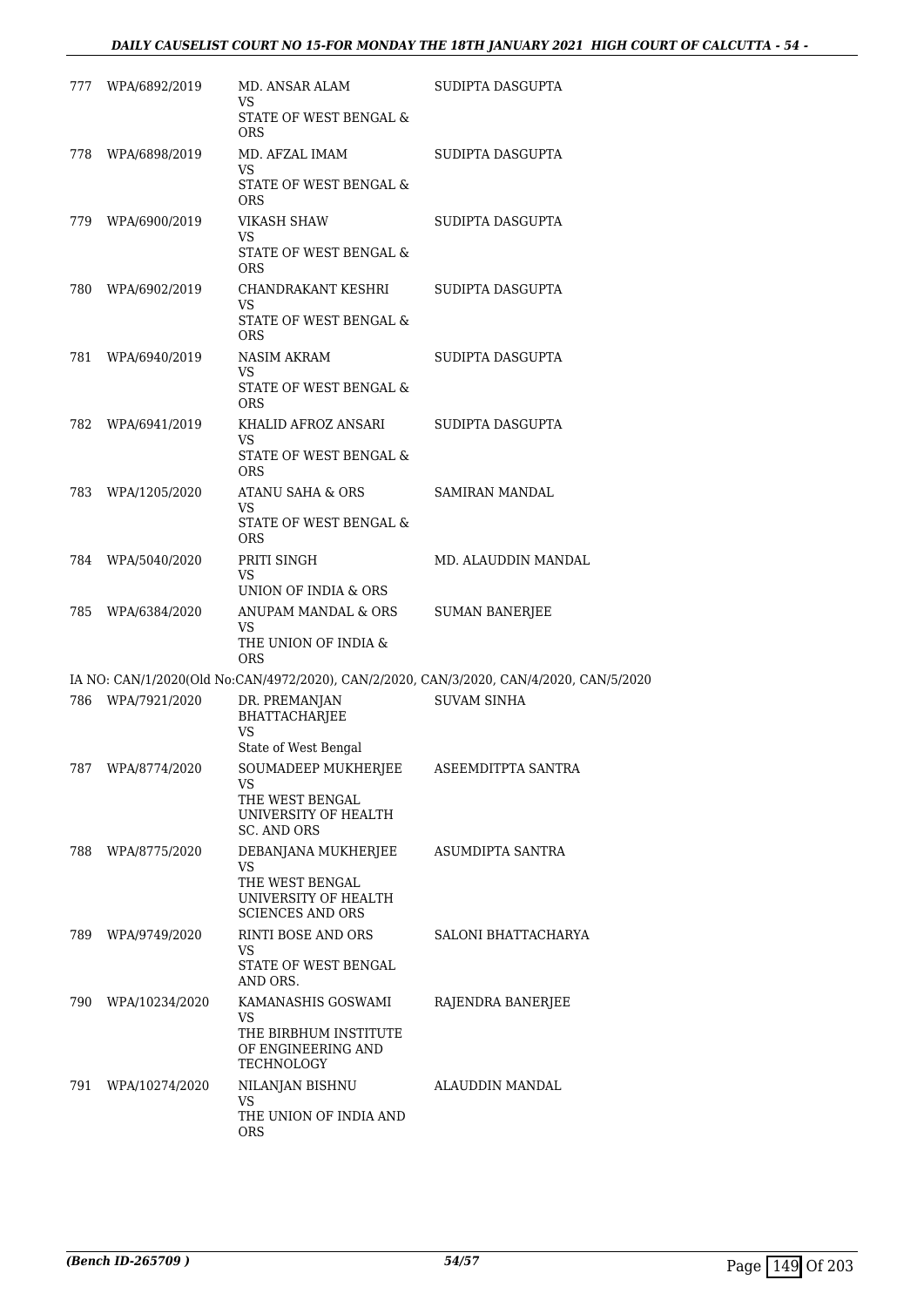# *DAILY CAUSELIST COURT NO 15-FOR MONDAY THE 18TH JANUARY 2021 HIGH COURT OF CALCUTTA - 55 -*

| 792 | WPA/10417/2020 | MAIMUNA KHATUN<br>VS                               | KAMAL KANTA KAR           |
|-----|----------------|----------------------------------------------------|---------------------------|
|     |                | STATE OF WEST BENGAL<br>AND ORS.                   |                           |
| 793 | WPA/10546/2020 | DAYAMAY MURMU<br>VS<br>STATE OF WEST BENGAL        | ARUNAVA PATI              |
|     |                | AND ORS.                                           |                           |
| 794 | WPA/10548/2020 | PARTHA SARATHI PATRA<br>VS<br>State of West Bengal | ARUNAVA PATI              |
| 795 | WPA/10553/2020 | ALAMGIR MONDAL AND<br><b>OTHERS</b><br><b>VS</b>   | KUSHAL DAS                |
|     |                | STATE OF WEST BENGAL<br>AND ORS.                   |                           |
| 796 | WPA/10622/2020 | <b>SUBRATA BASAK</b><br>VS                         | PRAMITA BANERJEE          |
|     |                | STATE OF WEST BENGAL<br>AND ORS.                   |                           |
| 797 | WPA/10796/2020 | REKHA MAITY<br>VS                                  | BHASKAR CHANDRA MANNA     |
|     |                | STATE OF WEST BENGAL<br>AND ORS.                   |                           |
| 798 | WPA/10956/2020 | FIROZ HOSSAIN MOLLA                                | <b>GOLAM MOHAMMAD</b>     |
|     |                | VS<br>STATE OF WEST BENGAL<br>AND ORS.             |                           |
| 799 | WPA/10958/2020 | SK.JAMSED ALI<br>VS                                | <b>GOLAM MOHAMMAD</b>     |
|     |                | STATE OF WEST BENGAL<br>AND ORS.                   |                           |
| 800 | WPA/11040/2020 | PARTHA PRATIM MONDAL<br>VS                         | LAKSHMINATH BHATTACHARYA  |
|     |                | STATE OF WEST BENGAL<br>AND ORS.                   |                           |
| 801 | WPA/11046/2020 | SABYASACHI MAHATA AND<br>ANR<br>VS                 | SUDIPTA DASGUPTA          |
|     |                | UNION OF INDIA AND ORS.                            |                           |
| 802 | WPA/11151/2020 | PAPIA CHAKRABORTY<br>VS<br>STATE OF WEST BENGAL    | ARGHYA CHAKRABARTI        |
|     |                | AND ORS.                                           |                           |
| 803 | WPA/11176/2020 | SAHANA JAMADER<br>VS                               | <b>BARNALY CHATTERJEE</b> |
|     |                | STATE OF WEST BENGAL<br>AND ORS.                   |                           |
| 804 | WPA/11178/2020 | <b>NITA PANDIT</b><br>VS                           | <b>BARNALY CHATTERJEE</b> |
|     |                | STATE OF WEST BENGAL<br>AND ORS.                   |                           |
| 805 | WPA/11180/2020 | SONALI GHOSH<br>VS                                 | Baidurya Ghosal           |
|     |                | STATE OF WEST BENGAL<br>AND ORS.                   |                           |
| 806 | WPA/11193/2020 | ANIMA GHOSH ALIAS<br>ANIMA MONDAL<br>VS            | BARNALY CHATTERJEE        |
|     |                | STATE OF WEST BENGAL<br>AND ORS.                   |                           |
| 807 | WPA/11215/2020 | TARUN KUMAR SARDAR<br>VS                           | K.M. HOSSAIN              |
|     |                | STATE OF WEST BENGAL<br>AND ORS.                   |                           |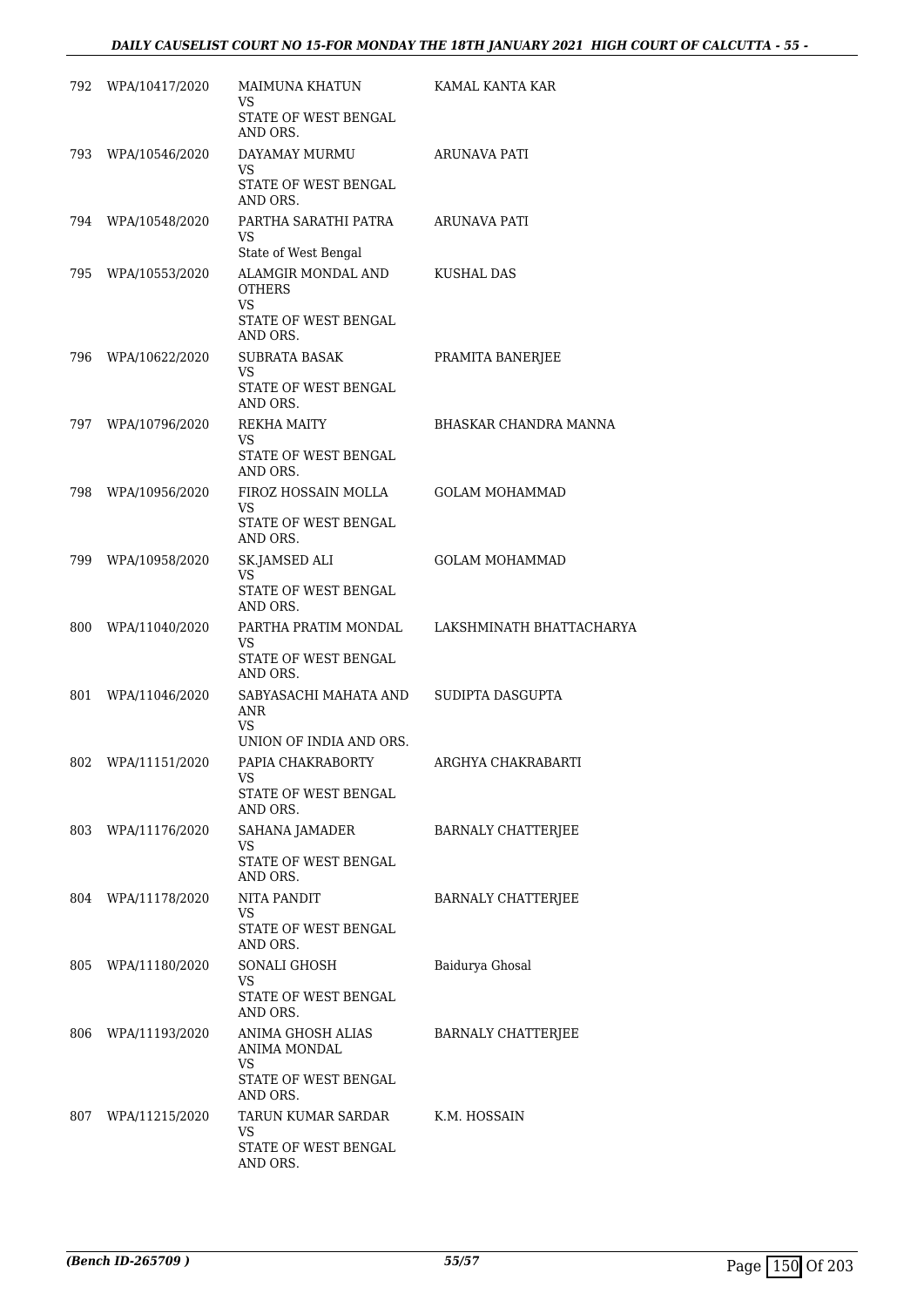| 808 | WPA/11218/2020    | RANJAN SARDAR<br>VS                                                     | K. M. HOSSAIN        |
|-----|-------------------|-------------------------------------------------------------------------|----------------------|
|     |                   | STATE OF WEST BENGAL<br>AND ORS.                                        |                      |
| 809 | WPA/11227/2020    | KALPANA SARKAR<br>VS<br>STATE OF WEST BENGAL<br>AND ORS.                | SUDIPTA DASGUPTA     |
| 810 | WPA/11248/2020    | SUDESHNA MAITI (MANNA)<br>VS<br>STATE OF WEST BENGAL<br>AND ORS.        | KAMAL KANTA KAR      |
| 811 | WPA/11269/2020    | ALOK JANA AND ORS<br>VS<br>STATE OF WEST BENGAL<br>AND ORS.             | UTAM BANERJEE        |
| 812 | WPA/11296/2020    | MD EJAJ AHMED AND ORS<br>VS<br>STATE OF WEST BENGAL<br>AND ORS.         | GOPA BISWAS          |
| 813 | WPA/11317/2020    | RAM KRISHNA MALIK AND<br><b>ORS</b><br>VS<br>STATE OF WEST BENGAL       | TIRTHANKAR DEY       |
|     |                   | AND ORS.                                                                |                      |
| 814 | WPA/11376/2020    | <b>BISWANATH DE</b><br>VS<br>STATE OF WEST BENGAL<br>AND ORS.           | ARUP KUMAR SAHOO     |
| 815 | WPA/11381/2020    | SRIDIPTA CHATTERJEE<br>VS<br>State of West Bengal AND<br><b>ANOTHER</b> | PAYEL GHOSH          |
| 816 | WPA/21/2021       | DR TENALI NAVEEN KUMAR<br>VS                                            | ASUMDIPTA SANTRA     |
|     |                   | UNION OF INDIA AND ORS.                                                 |                      |
| 817 | WPA/23/2021       | DR JAMMALAMADUGU<br>MUSSARATH HUSSAIN<br>VS<br>UNION OF INDIA AND ORS.  | ASUMDIPTA SANTRA     |
| 818 | WPA/768/2021      | SANTANU MONDAL<br>VS<br>STATE OF WEST BENGAL<br>AND ORS.                | SARBAN BHATTACHARJEE |
|     | 819 WPA/775/2021  | URBI ISLAM<br>VS<br>STATE OF WEST BENGAL<br>AND ORS.                    | SARBAN BHATTACHARJEE |
|     | 820 WPA/967/2021  | PRAMITA GHOSH<br>VS<br>THE STATE OF WEST<br><b>BENGAL AND ORS</b>       | SARBAN BHATTACHARJEE |
|     | 821 WPA/1177/2021 | SOUMYADIP SEN<br>VS.<br>STATE OF WEST BENGAL<br>AND ORS.                | AMIT DEY             |
|     | 822 WPA/1353/2021 | ANKIT GUPTA AND ANR<br>VS<br>STATE OF WEST BENGAL<br>AND ORS.           | SUROJIT DUTTA        |
|     | 823 WPA/1359/2021 | RISHIKA CHATTERJEE<br>VS<br>THE STATE OF WEST<br>BENGAL AND ORS         | SARBAN BHATTACHARJEE |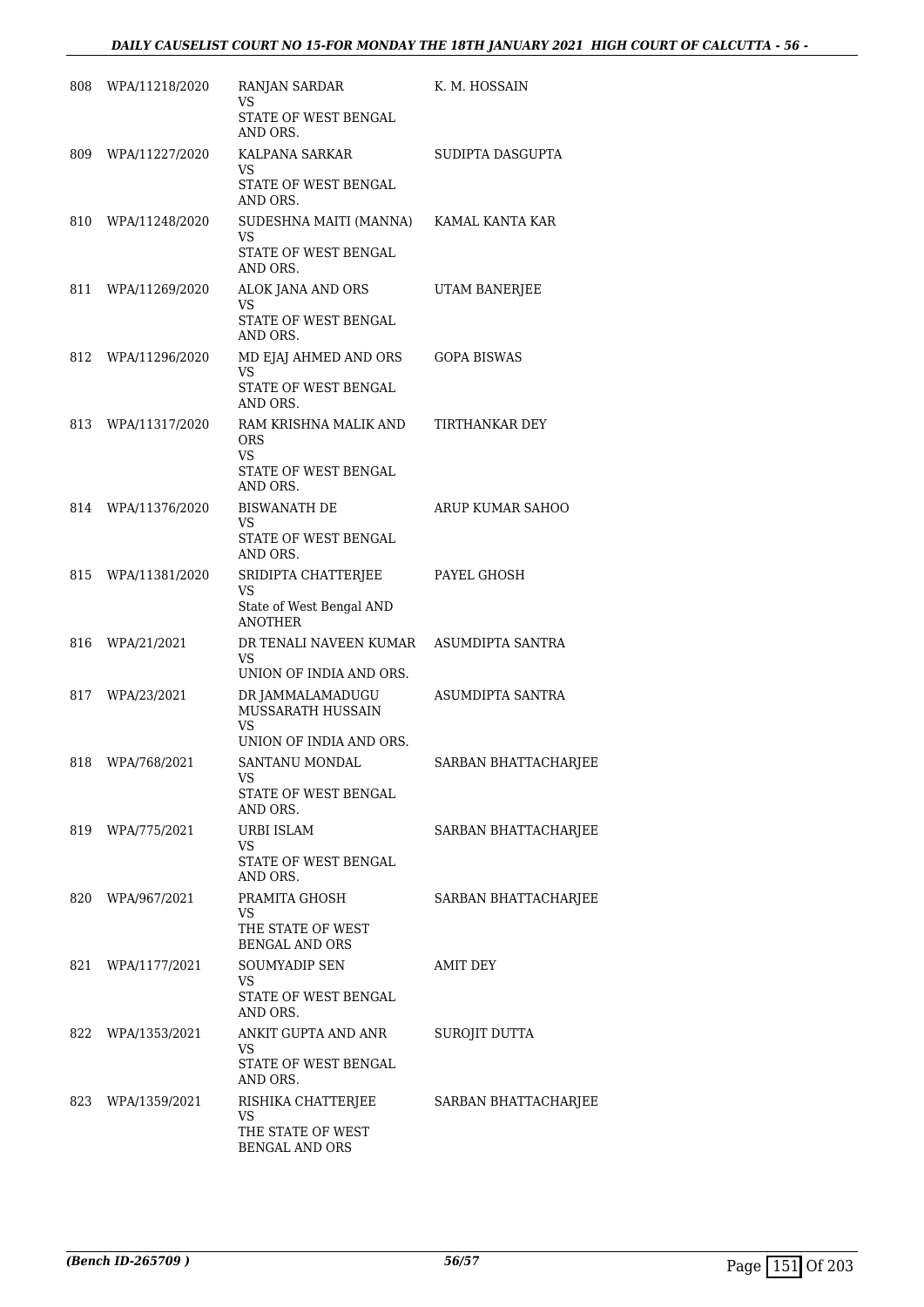# *DAILY CAUSELIST COURT NO 15-FOR MONDAY THE 18TH JANUARY 2021 HIGH COURT OF CALCUTTA - 57 -*

| 824 | WPA/1362/2021 | ISHITA ROY<br>VS<br>STATE OF WEST BENGAL<br>AND ORS.          | SUROJIT DUTTA         |
|-----|---------------|---------------------------------------------------------------|-----------------------|
| 825 | WPA/1364/2021 | <b>ABHIK BISWAS</b><br>VS<br>STATE OF WEST BENGAL<br>AND ORS. | <b>SUROJIT BISWAS</b> |
| 826 | WPA/1532/2021 | MOULI MUKHOPADHYAY<br>VS<br>STATE OF WEST BENGAL<br>AND ORS.  | DIPAYAN KUNDU         |
| 827 | WPA/1536/2021 | OISHANI PAL<br>VS<br>STATE OF WEST BENGAL<br>AND ORS.         | DIPAYAN KUNDU         |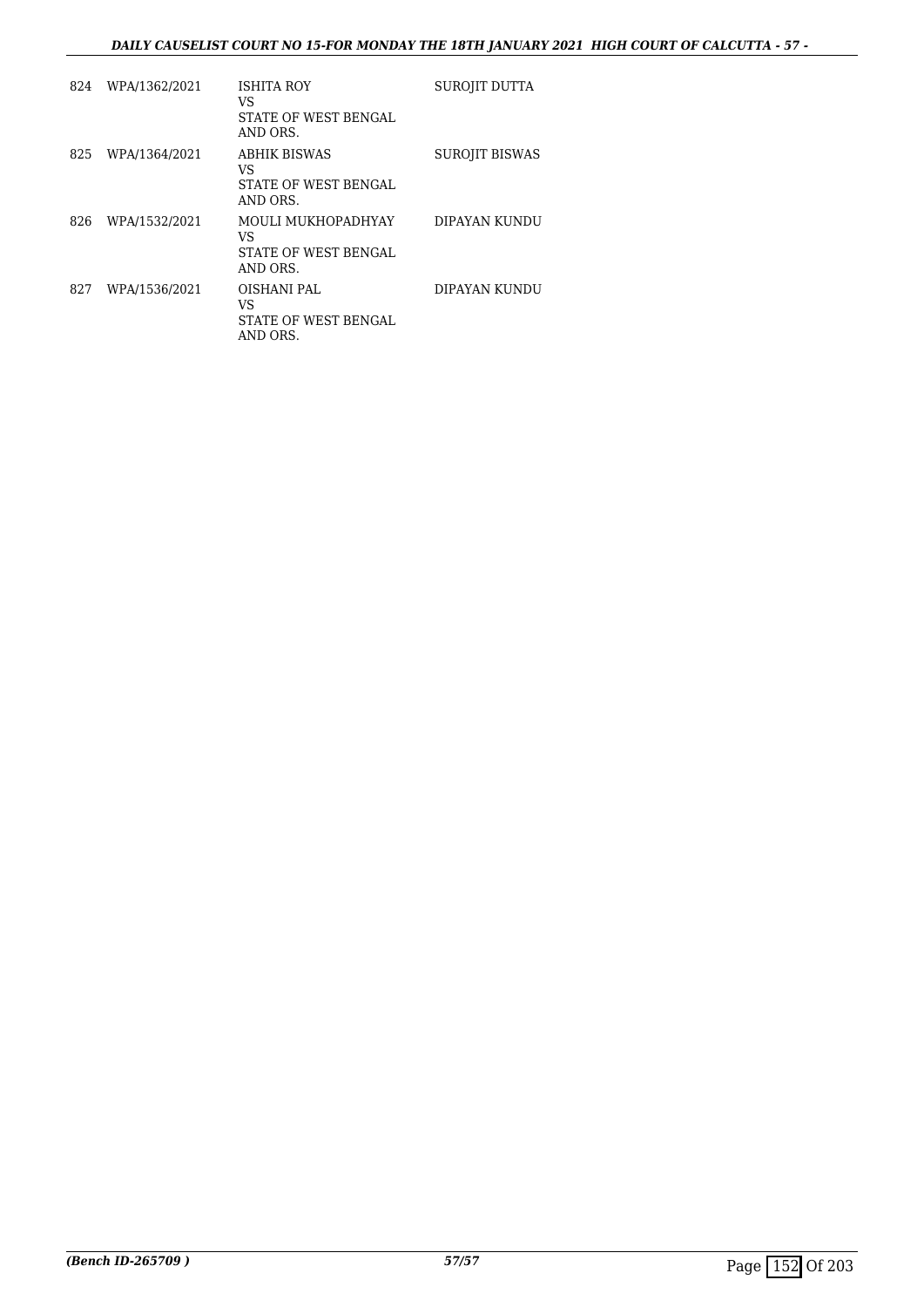

# **Appellate Side**

**DAILY CAUSELIST For Monday The 18th January 2021**

# **COURT NO. 19**

**SINGLE BENCH (SB - IX)**

### **AT 10:45 AM**

**HON'BLE JUSTICE SHAMPA SARKAR**

**(VIA VIDEO CONFERENCE) ON AND FROM MONDAY, THE IITH JANUARY 2021 - ADMISSION AND HEARING OF CIVIL REVISION APPLICATIONS AND APPLICATIONS UNDER ARTICLE 227 OF THE CONSTITUTION INCLUDING APPLICATIONS CONNECTED THERETO [EXCLUDING CIVIL REVISIONS ARISING OUT OF TESTAMENTARY AND EJECTMENT / EVICTION SUITS AND PUBLIC PREMISES (UNAUTHORISED OCCUPANTS) ACT, 1971 SPECIAL NOTE : TODAY "UPON MENTIONING" MATTERS WILL BE TAKEN UP FIRST. THEREAFTER "NEW MOTION" AND " MOTION" WILL BE TAKEN UP. IF THE HEARING MATTERS ARE EXHAUSTED, THEREAFTER 'MOTION' WILL BE TAKEN UP. NOTE : MENTIONING ONLY ON MONDAYS AND FRIDAYS AT THE FIRST SITTING OF THE COURT. NOTE: MATTERS WILL BE TAKEN UP THROUGH PHYSICAL HEARING ONLY WHEN BOTH THE PARTIES ARE AGREED.**

#### **TO BE MENTIONED**

| 1              | CO/19/2021        | EMAMI REALTY LIMITED<br>VS.<br>VIKASH KUMAR BATHWAL                           | AMAL KUMAR SAHA                      |
|----------------|-------------------|-------------------------------------------------------------------------------|--------------------------------------|
|                |                   | <b>UPON MENTIONING</b>                                                        |                                      |
| $\overline{2}$ | CO/381/2020       | <b>GANESH KESHARI</b><br><b>VS</b><br>SUSHILA PINPARA                         | AMAL KUMAR<br><b>BANERJEE</b>        |
| 3              | CO/447/2020       | MD. OLIUDDIN<br>VS.<br><b>OLIMA BIBI &amp; ORS</b>                            | <b>AMAL KUMAR</b><br><b>BANERJEE</b> |
| 4              | CO/996/2020       | SUBHAJIT GHOSH<br><b>VS</b><br><b>ARATI GHOSH &amp; ANR</b>                   | <b>SUBHOJIT GHOSH</b>                |
|                | IA NO: CAN/1/2020 |                                                                               |                                      |
| 5.             | CO/1231/2020      | ZOE CHAKRABORTY NEE<br><b>TALUKDAR</b><br>VS<br>HARIHAR SENAPATI              | <b>AMRITA KUMAR</b>                  |
|                | IA NO: CAN/1/2020 |                                                                               |                                      |
| 6              | CO/1325/2020      | <b>FIROJA BEGAM</b><br><b>VS</b><br><b>BASANTI DUTTA AND</b><br><b>OTHERS</b> | TANMAY MUKHERJEE                     |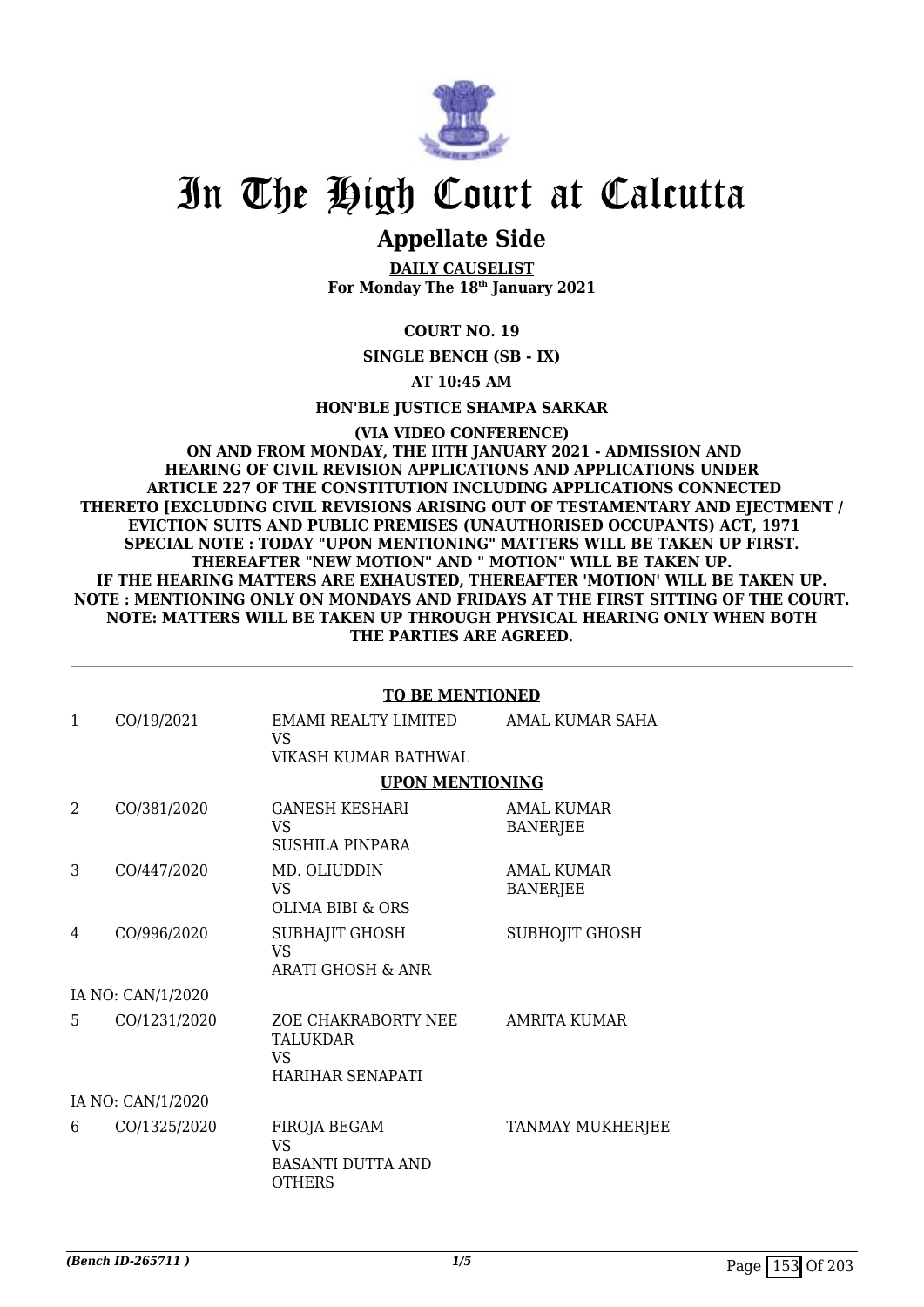| 7  | CO/1450/2020 | SABYASACHI MULLICK<br><b>CHOWDHURY</b><br><b>VS</b><br>SANJIB PODDAR AND ANR                                           | DEB KUMAR SEN                 |
|----|--------------|------------------------------------------------------------------------------------------------------------------------|-------------------------------|
| 8  | CO/1521/2020 | SUSHIL KUAMR BANERJEE<br><b>VS</b><br><b>BHABANI BENO DHARA</b><br><b>AND ORS</b>                                      | ANIRUDDHA MITRA               |
| 9  | CO/1572/2020 | ATAHAR RAHAMAN<br><b>VS</b><br>RAFIQUR RAHAMAN AND<br><b>ORS</b>                                                       | SANKHA SUVRA ROY              |
| 10 | CO/58/2021   | SARIKA SAHA<br>VS<br>RANJI SAHA                                                                                        | SAPTARSHI KUMAR<br>MAL        |
|    |              | <b>NEW MOTION</b>                                                                                                      |                               |
| 11 | CO/643/2020  | ARINDAM CHATTOPADHYAY<br>$&$ ANR<br><b>VS</b>                                                                          | PROSENJIT<br><b>MUKHERJEE</b> |
|    |              | <b>ANITA LAHIRI &amp; ORS</b>                                                                                          |                               |
| 12 | CO/1643/2020 | SWAPAN ROY @ UJJAL ROY<br><b>AND ORS</b><br><b>VS</b><br>THE BOARD OF WAQFS,<br>REPTED. BY CHIEF                       | NAYEEMUDDIN<br><b>MUNSHI</b>  |
|    |              | <b>EXCUTIVE OFFICER</b>                                                                                                |                               |
| 13 | CO/29/2021   | <b>CHANDRA SEKHAR</b><br><b>KARMAKAR</b><br><b>VS</b><br>STATE OF WEST BENGAL<br>AND ORS.                              | P.K.BHATTACHARYA              |
| 14 | CO/49/2021   | <b>MAA PARVATI TRAVELS</b><br>PROP. DILIP KUMAR AND<br><b>ANR</b><br>VS<br>M/S. NILACHAL IRON AND<br>POWER LTD AND ORS | <b>SK SHAMIM AKHTER</b>       |
| 15 | CO/60/2021   | <b>SREELATA MITRA</b><br><b>VS</b><br>SAJAL KUMAR MITRA                                                                | <b>SUBHAJIT DAS</b>           |
| 16 | CO/63/2021   | TARAK SARDAR AND ORS<br>VS<br><b>BASUDEV SARDAR</b>                                                                    | JAHAR LAL ROY                 |
| 17 | CO/69/2021   | EKADASHI GHOSH<br>VS<br>KHAGENDRA NATH<br><b>SENAPATI</b>                                                              | PRASIT KUMAR<br><b>SINHA</b>  |
| 18 | CO/70/2021   | SARMISTHA BHADURI<br><b>VS</b><br><b>SOUMYA SUNDAR</b><br>BANDYOPADHYAY                                                | SWAPNAMOY SARKAR              |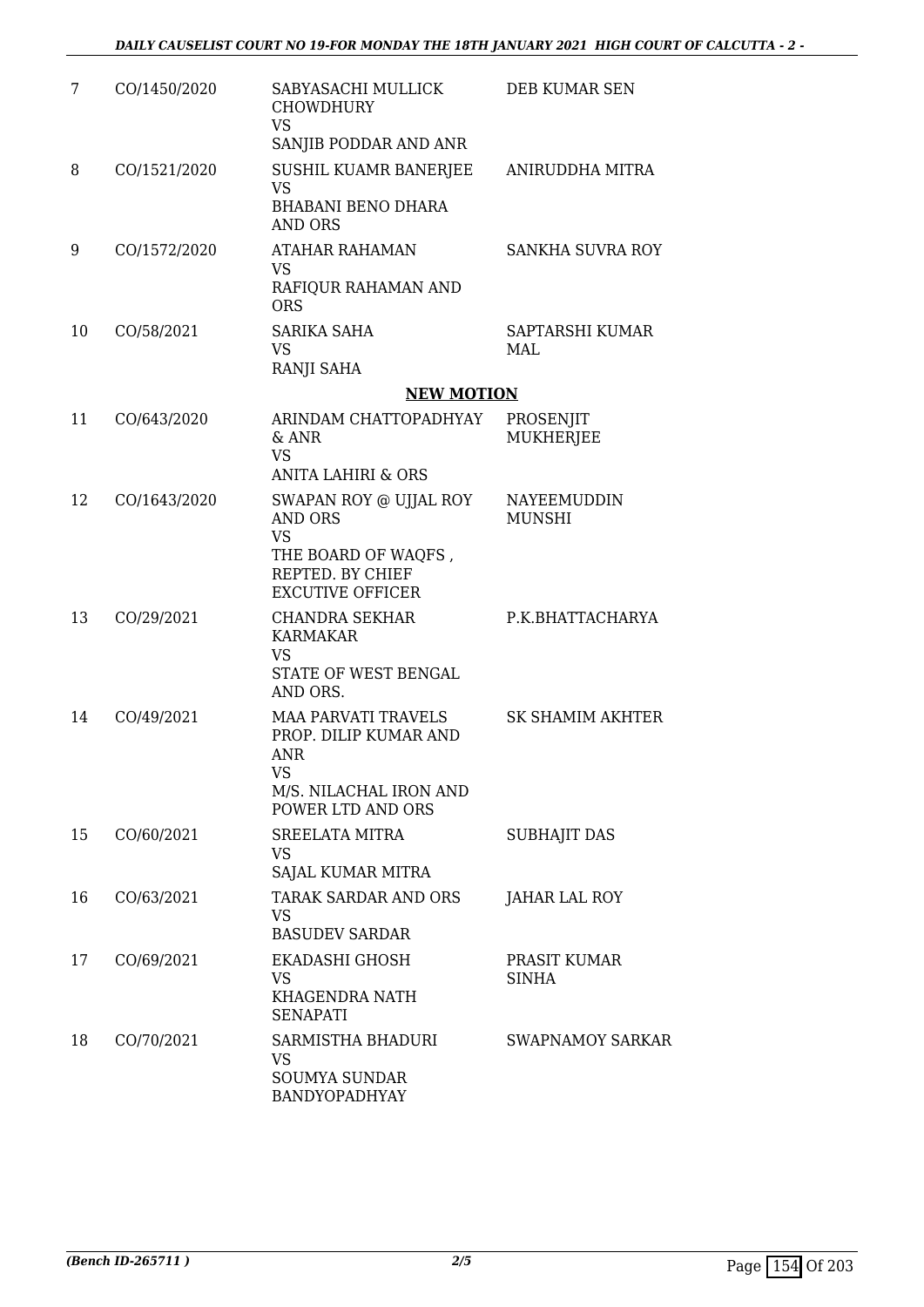| 19 | CO/72/2021 | <b>GOPAL CHANDRA GHOSH</b><br>AND ORS<br><b>VS</b><br><b>AMITAVA SAHA</b>                     | TARAK NATH HALDER                     |
|----|------------|-----------------------------------------------------------------------------------------------|---------------------------------------|
| 20 | CO/74/2021 | <b>AMRITA SINGH</b><br><b>VS</b><br>SATMINDER KAUR ANDORS                                     | <b>NABANKUR PAUL</b>                  |
| 21 | CO/75/2021 | <b>HEMENDRA MULLICK</b><br><b>VS</b><br>METRO RAILWAYS,<br><b>KOLKATA</b>                     | NEPESH MAJHI                          |
| 22 | CO/76/2021 | SUBHOMOY CHATTERJEE<br><b>VS</b><br>POLY BISWAS AND ANR.                                      | <b>RITTICK</b><br><b>CHOWDHURY</b>    |
| 23 | CO/77/2021 | SUSMITA MUKHOPADHYAY<br><b>VS</b><br>INDIAN OIL CORPORATION<br>LTD AND ANR                    | <b>SOUMAVA</b><br>MUKHERJEE           |
| 24 | CO/78/2021 | SUSMITA MUKHOPADHYAY<br><b>VS</b><br>INDIAN OIL CORPORATION<br>LTD AND ANR                    | <b>SOUMAVA</b><br>MUKHERJEE           |
| 25 | CO/80/2021 | P S SHANKARAN<br><b>VS</b><br>KAMAL RANJAN DAS AND<br><b>ORS</b>                              | <b>SOHINI</b><br><b>BHATTACHARYA</b>  |
| 26 | CO/82/2021 | SK HEDAYATH TULLAH<br><b>VS</b><br>SAHANA KHATUN AND ANR                                      | TRIPTI PANDEY                         |
| 27 | CO/84/2021 | UTPAL GOMES<br><b>VS</b><br>RANIBALA BISWAS ORS                                               | SAPTARSHI KUMAR<br><b>KUNDU</b>       |
| 28 | CO/86/2021 | AJIT GHOSH<br>VS<br>RANJIT GHOSH                                                              | <b>SWARAJIT ROY</b>                   |
| 29 | CO/88/2021 | SADEKUL SEIKH ALIAS<br>ISLAM ALIAS SEIKH<br>SADEKUL ISLAM<br>VS<br><b>BABLU SK.</b>           | Sandipan Maity                        |
| 30 | CO/94/2021 | SOMA SUBHRA DATTA<br>VS<br><b>INDIAN MEDICAL</b><br>ASSOCIATION BENGAL<br><b>STATE BRANCH</b> | <b>SUKANTA GHOSH</b>                  |
| 31 | CO/95/2021 | ALI JEHER SK AND ORS<br><b>VS</b><br>KAMAL SK AND ORS                                         | <b>MANAS KUMAR DAS</b>                |
| 32 | CO/96/2021 | VASAV NARAYAN SAHGAL<br>AND ANR<br><b>VS</b><br>SESA MINERALS LTD. AND<br><b>ORS</b>          | <b>RITUPARNA</b><br><b>CHATTERJEE</b> |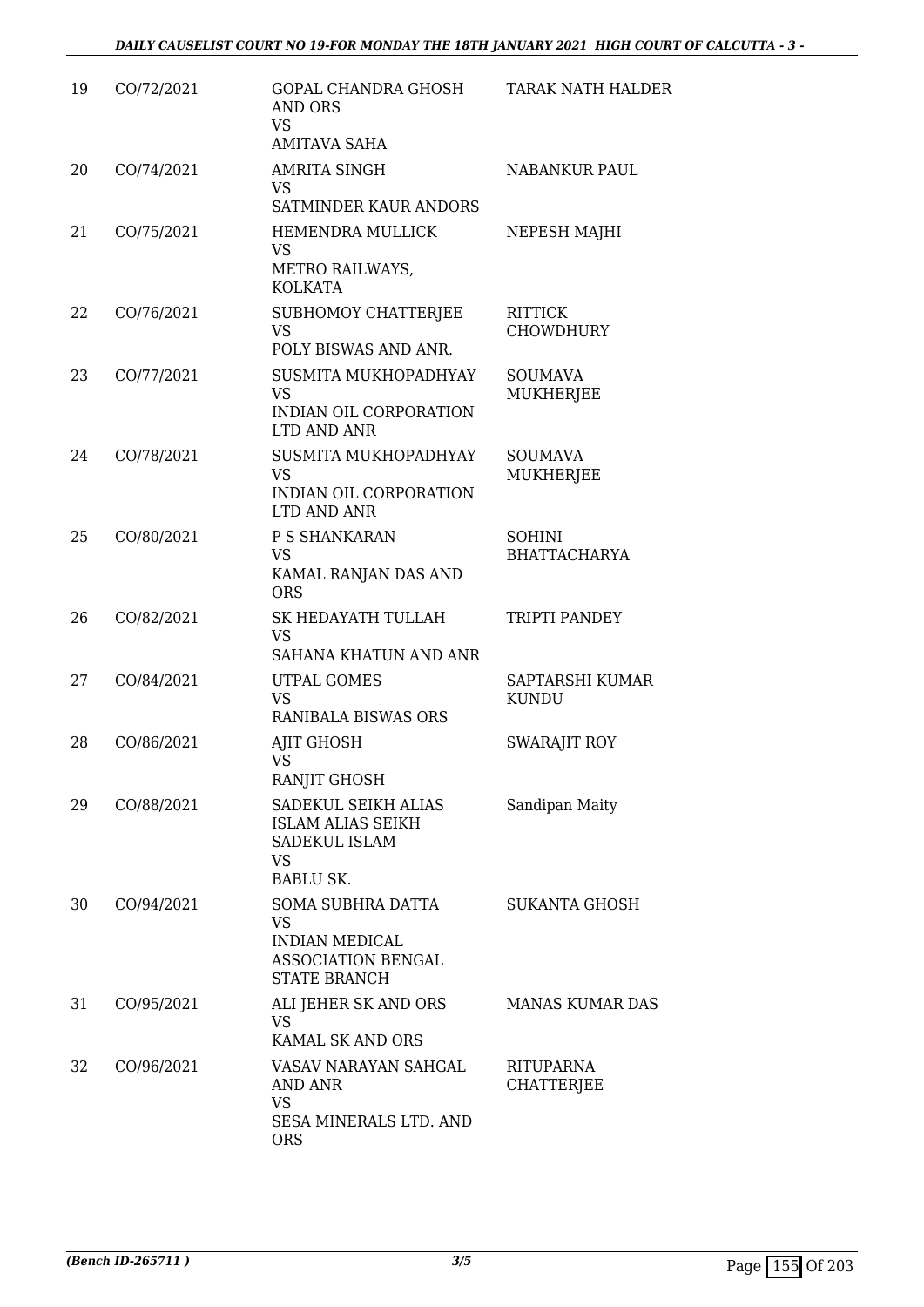| 33 | CO/98/2021                              | JAGANNATH MANDAL<br><b>VS</b><br>MANABENDRA NATH<br><b>MANDAL AND ORS</b>                                                              | KRISHNA KESHAB<br><b>PAUL</b>           |
|----|-----------------------------------------|----------------------------------------------------------------------------------------------------------------------------------------|-----------------------------------------|
|    |                                         | <b>FOR HEARING</b>                                                                                                                     |                                         |
|    |                                         | (AT 2: 00 P.M.)                                                                                                                        |                                         |
| 34 | CO/252/2019                             | <b>ANITA DEY &amp; ANR</b><br><b>VS</b><br>M/S ARCH INFRA<br>PROPERTIES PVT LTD &<br><b>ORS</b>                                        | SAYARI SEN SHARMA                       |
|    | wt35 CO/365/2019                        | M/S. ARCH INFRA<br>PROPERTIES PVT LTD &<br><b>ORS</b><br><b>VS</b><br><b>SMT ANITA DEY &amp; ANR</b>                                   | SONI OJHA                               |
| 36 | CO/1536/2020                            | <b>MINOR KHANDEKAR</b><br>TAMANNA KHATUN REP. BY<br>KHANDEKAR MOHINUDDIN<br><b>HOSSAIN</b><br><b>VS</b><br><b>SK KASEM ALI AND ORS</b> | SARBANANDA<br><b>SANYAL</b>             |
|    |                                         |                                                                                                                                        |                                         |
|    |                                         | <b>ADJOURNED MOTIONS</b>                                                                                                               |                                         |
| 37 | CO/81/2020<br>(FILE IN DEPT.)           | ALOKA BOSE & ANR.<br><b>VS</b><br>CHANDRAMOULI VITHANI                                                                                 | <b>ASHIM GHOSHAL</b>                    |
|    | wt38 CO/1218/2020                       | <b>ARATI BASU</b><br><b>VS</b><br>CHANDRAMOULI VITHANI                                                                                 | ASHIM GHOSHAL                           |
|    | IA NO: CAN/1/2020                       |                                                                                                                                        |                                         |
| 39 | CO/126/2020                             | <b>SONU GUPTA</b><br><b>VS</b><br><b>GUDIYA SINGH</b>                                                                                  | MD. IRSHAD YAQUB                        |
| 40 | CO/1064/2020                            | SUNCOM FORMULATION (I) MOTI SAGAR JAMUI<br><b>LTD</b><br><b>VS</b><br>SOURAV CHAKRABORTY                                               |                                         |
| 41 | CO/1082/2020                            | <b>DIBAKAR ROY</b><br><b>VS</b><br>ARUN KUMAR DAS & ANR                                                                                | HARPAL SINGH                            |
| 42 | CO/1112/2020                            | THE PROPRIETOR, M/S<br><b>BANI GAS SERVICE</b><br><b>VS</b><br>ASHOK DAS NEE ASHOKE<br>DAS & ANR                                       | <b>JUNI DUTTA</b><br><b>CHAKRABORTY</b> |
| 43 | CO/1177/2020                            | BANK OF INDIA & ANR.<br>VS<br><b>SAMARESH DHAR</b>                                                                                     | <b>SUBI BANERJEE</b>                    |
|    |                                         |                                                                                                                                        |                                         |
| 44 | IA NO: CAN/1/2020(Old No:CAN/5393/2020) |                                                                                                                                        |                                         |
|    | CO/1588/2020                            | <b>SURESH MAJUMDER</b><br><b>VS</b><br>JHARNA ROY AND ORS                                                                              | <b>SUBHAS CHANDRA</b><br>SAHA           |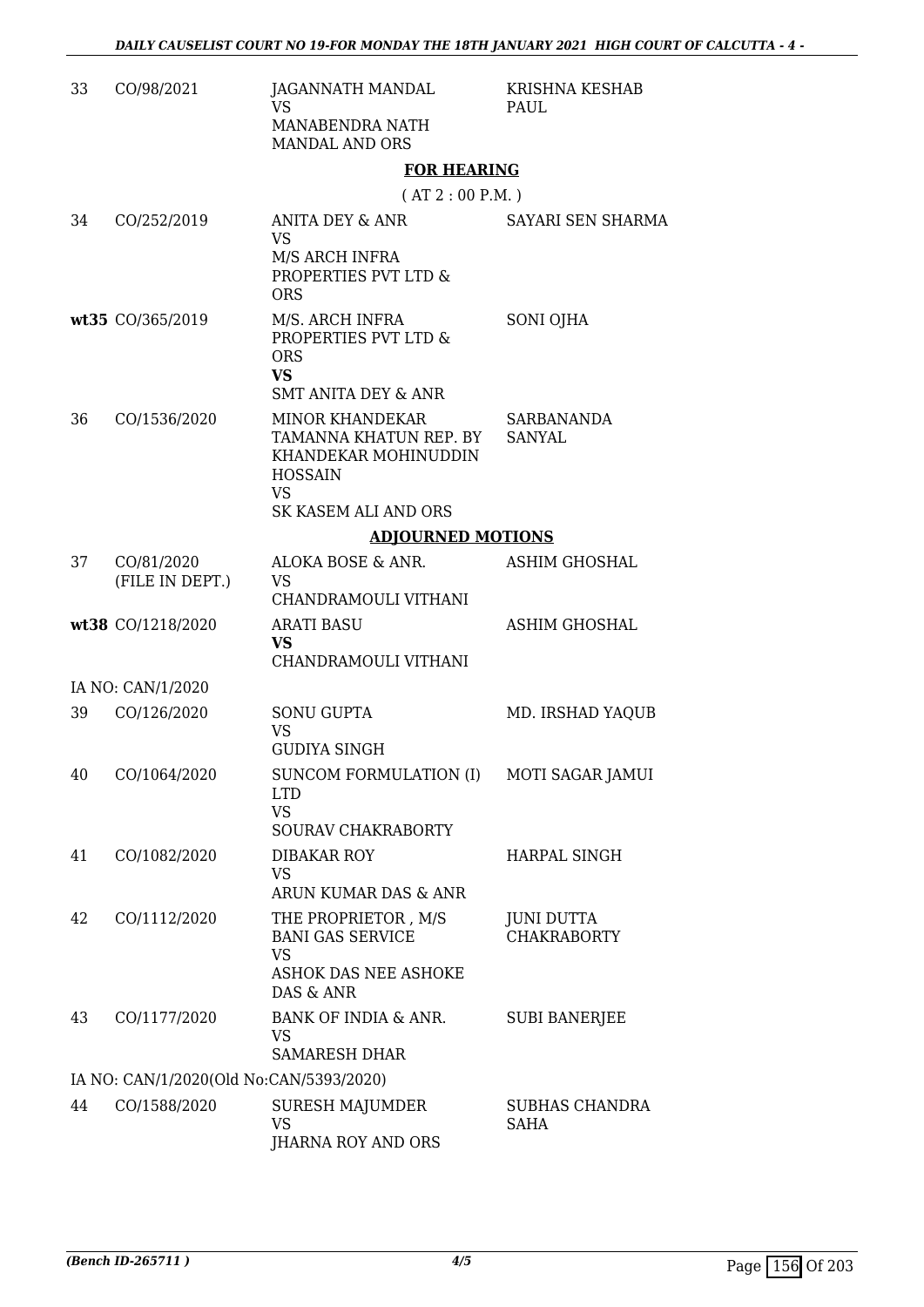| 45 | CO/7/2021  | RANJAN GHOSH @ RANJAN<br>KUMAR GHOSH<br>VS<br>SABITA GHOSH AND<br><b>OTHERS</b> | DEBABRATA RAY     |
|----|------------|---------------------------------------------------------------------------------|-------------------|
| 46 | CO/17/2021 | MAYZABARI SANFUI AND<br>ANR<br>VS<br>MD MOSIWAR SARDAR                          | JASABANTO RAKSHIT |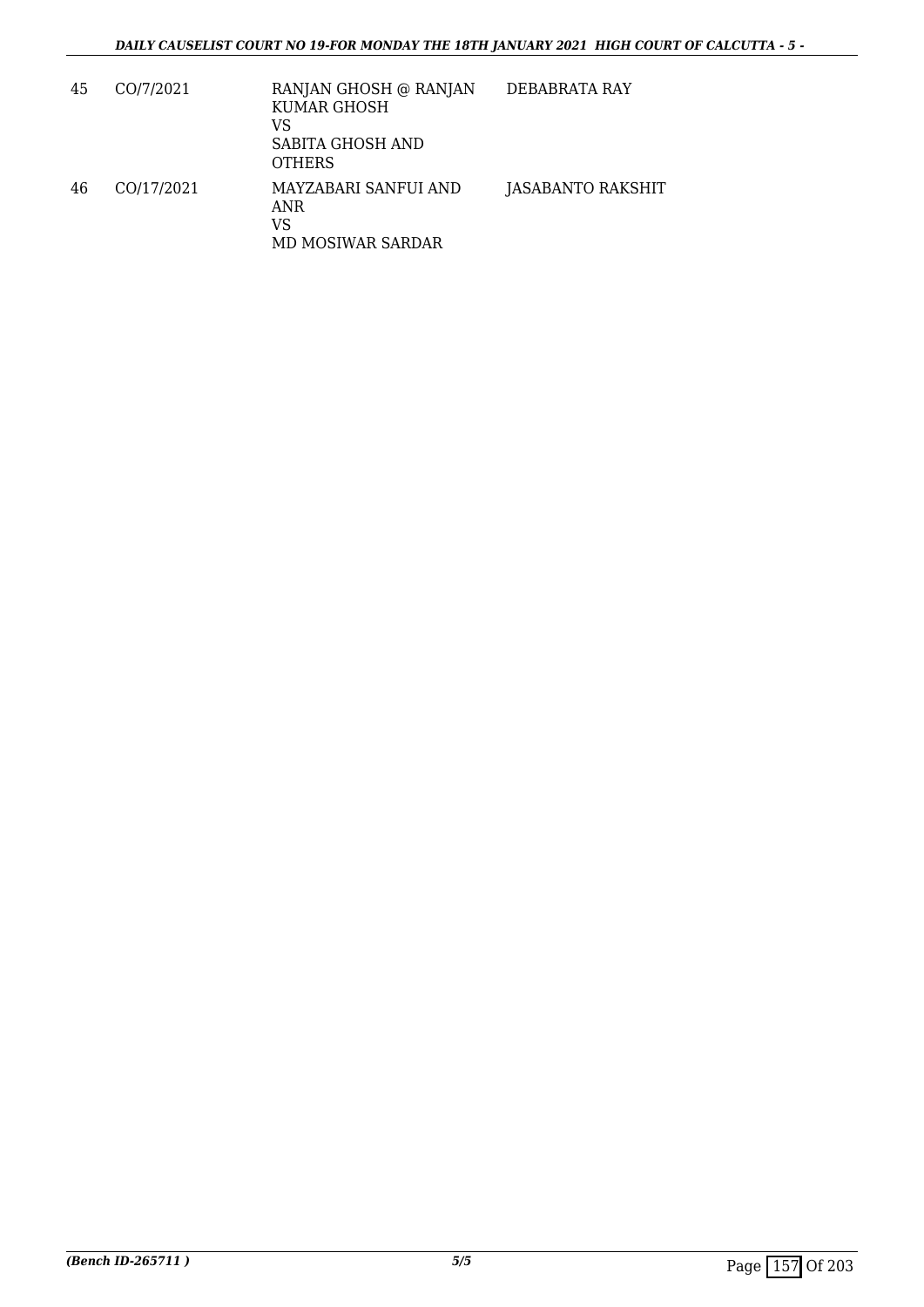

# **Appellate Side**

**DAILY CAUSELIST For Monday The 18th January 2021**

**COURT NO. 10 SINGLE BENCH (SB - X) AT 10:45 AM HON'BLE JUSTICE RAVI KRISHAN KAPUR (VIA VIDEO CONFERENCE)** 

### **ON AND FROM MONDAY, THE 11TH JANUARY, 2021 - MATTERS (MOTIONS & HEARING) UNDER ARTICLE 226 OF THE CONSTITUTION RELATING TO MADHYAMIK SIKSHYA KENDRA, INCLUDING APPLICATIONS CONNECTED THERETO;**

**MATTERS (MOTION & HEARING) UNDER ARTICLE 226 OF THE CONSTITUTION RELATING TO RESIDUARY UNDER GROUP IX RELATING TO PUBLIC PREMISES (UNAUTHORISED OCCUPANTS) ACT, 1971 INCLUDING APPLICATION CONNECTED THERETO;**

**MATTERS (MOTION & HEARING) UNDER ARTICLE 226 OF THE CONSTITUTION OF INDIA RELATING TO CO-OPERATIVE SOCIETIES UNDER GRUP V (EXCLUDING SERVICE MATTERS) AND APPLICATIONS CONNECTED THERETO;**

> **HEARING OF WRIT PETITIONS IRRESPECTIVE OF CLASSIFICATION AND APPLICATIONS CONNECTED THERETO;**

### **NOTE : MATTERS WILL BE TAKEN UP THROUGH PHYSICAL HEARING WHEN BOTH THE PARTIES ARE AGREED.**

#### **TO BE MENTIONED** 1 WPA/2412/2017 HARI CHARAN DAS VS STATE OF WEST BENGAL & ORS MANISH KUMAR DAS 2 WPA/21574/2017 MIRA RANI DEY & ANR VS STATE OF WEST BENGAL & ORS **SUBRATA** BHATTACHARJYA 3 WPA/22270/2017 ASIT RAY & ORS VS THE UNIVERSITY OF CALCUTTA REPD BY THE REGISTRAR& ORS K BERA

IA NO: CAN/1/2018(Old No:CAN/9622/2018)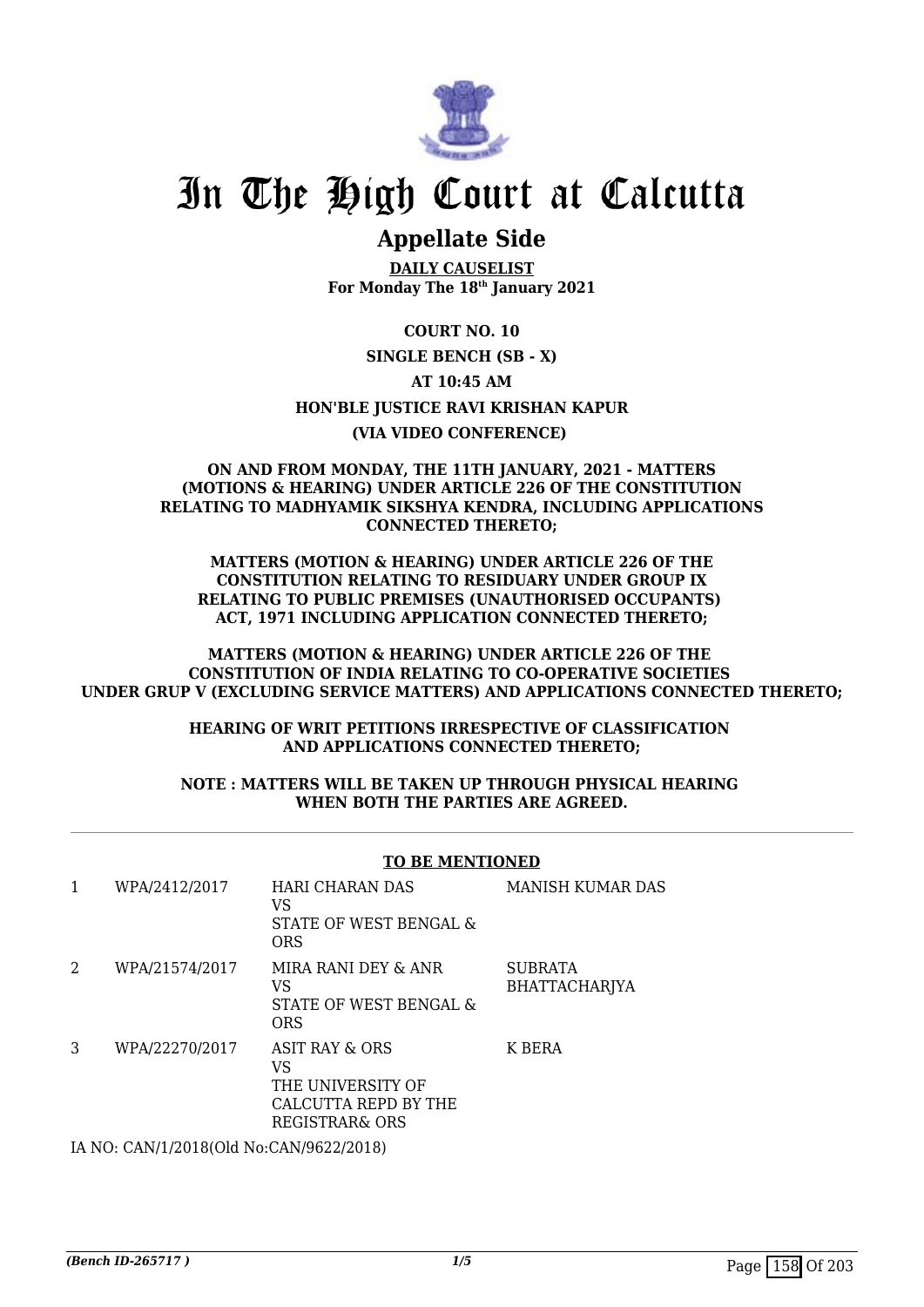| 4  | WPA/24418/2017    | ASIS KR MONDAL<br>VS                                                                       | SUBHASH CHANDRA<br>HAZRA                                                                  |
|----|-------------------|--------------------------------------------------------------------------------------------|-------------------------------------------------------------------------------------------|
|    |                   | STATE OF WEST BENGAL &<br><b>ORS</b>                                                       |                                                                                           |
| 5  | WPA/14728/2018    | <b>GAUTAM PRAMANICK &amp;</b><br><b>ORS</b><br><b>VS</b><br>UNION OF INDIA & ORS           | RAJESH NATH<br><b>GOSWAMI</b>                                                             |
|    | No:CAN/7331/2019) |                                                                                            | IA NO: CAN/1/2019(Old No:CAN/1328/2019), CAN/2/2019(Old No:CAN/7329/2019), CAN/3/2019(Old |
| 6  | WPA/5582/2019     | AVA @ AVARANI<br><b>BHATTACHARYYA</b><br><b>VS</b><br>STATE OF WEST BENGAL &<br><b>ORS</b> | ARPA CHAKRABORTY                                                                          |
|    |                   | <b>MOTION</b>                                                                              |                                                                                           |
| 7  | WPA/2372/2020     | EXIDE INDUSTRIES LTD<br><b>VS</b><br>EASTERN COALFIELDS LTD                                | <b>JAYDEB GHORAI</b>                                                                      |
|    |                   | & ORS                                                                                      |                                                                                           |
| 8  | WPA/8917/2020     | <b>CHAMELI DAS</b><br><b>VS</b><br>STATE OF WEST BENGAL<br>AND ORS.                        | <b>TUSHAR SINHA</b><br><b>MAHAPATRA</b>                                                   |
| 9  | WPA/8919/2020     | <b>GOUTAM SHIT</b><br><b>VS</b><br>STATE OF WEST BENGAL<br>AND ORS.                        | <b>TUSHAR SINHA</b><br><b>MAHAPATRA</b>                                                   |
| 10 | WPA/9310/2020     | SANAT KUMAR HALDER<br><b>VS</b><br>STATE OF WEST BENGAL<br>AND ORS.                        | PANKAJ HALDER                                                                             |
| 11 | WPA/9463/2020     | ASHIS KUMAR MONDAL @<br><b>ASHIS MONDAL</b><br>VS                                          | <b>SUBIR SABUD</b>                                                                        |
| 12 | WPA/10097/2020    | UNION OF INDIA AND ORS.<br>M SRINIVAS RAO<br><b>VS</b><br>UNION OF INDIA AND ORS.          | AMARNATH SUKUL                                                                            |
|    | IA NO: CAN/1/2021 |                                                                                            |                                                                                           |
| 13 | WPA/10099/2020    | POTALA MEENA KUMARI<br><b>VS</b><br>UNION OF INDIA AND ORS.                                | <b>AMARNATH SUKUL</b>                                                                     |
| 14 | WPA/10101/2020    | K RAMESH<br><b>VS</b><br>UNION OF INDIA AND ORS.                                           | AMARNATH SUKUL                                                                            |
| 15 | WPA/11559/2020    | NIL RATAN CHAKRABORTY<br><b>VS</b><br>STATE OF WEST BENGAL<br>AND ORS.                     | MS SARDA SHA                                                                              |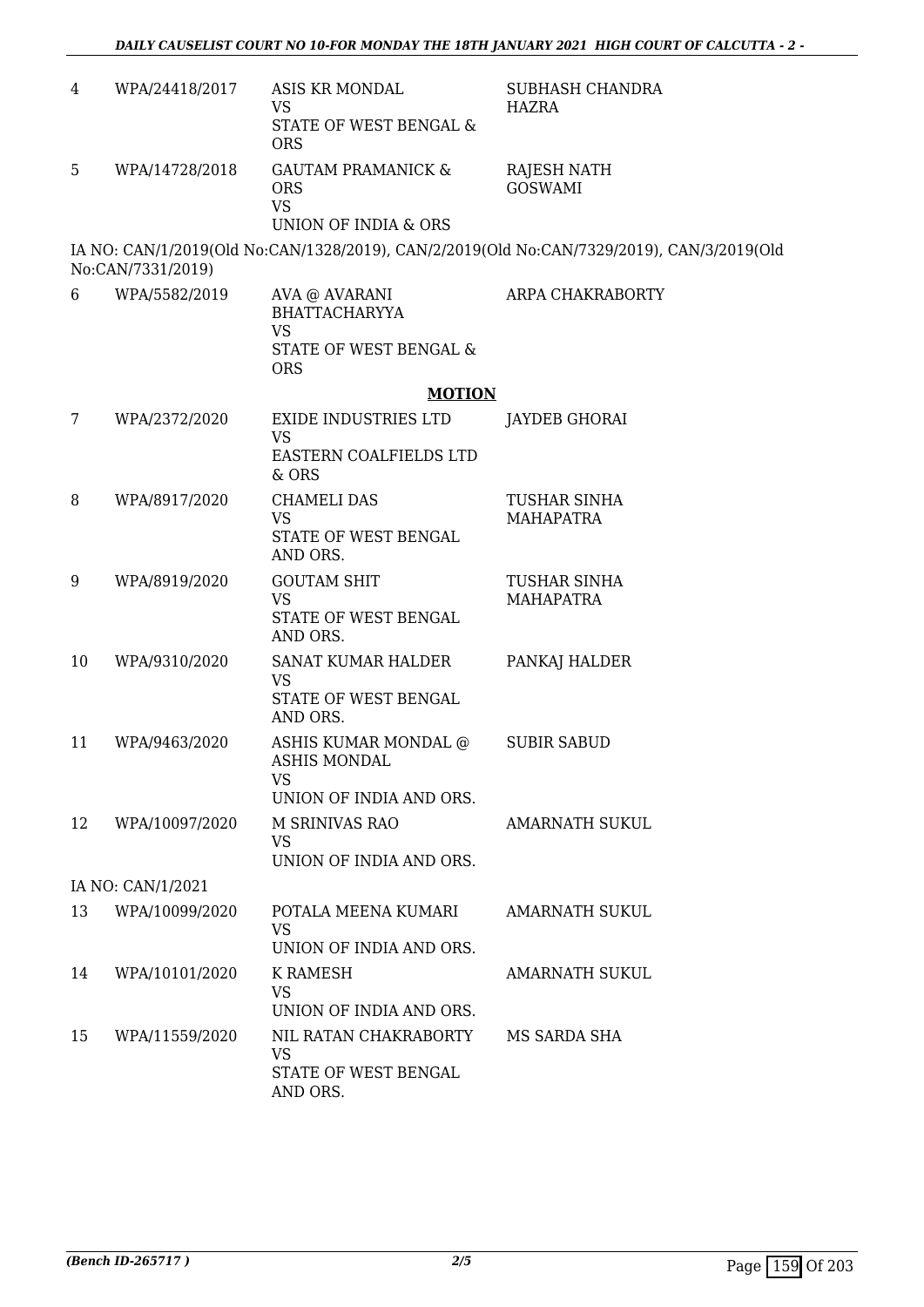| 16 | WPA/1101/2021     | JAGMOHAN PRASAD GUPTA IRESH PAUL<br>VS.<br>SOUTH EASTERN RAILWAY<br><b>AND ORS</b>                                                             |                                          |
|----|-------------------|------------------------------------------------------------------------------------------------------------------------------------------------|------------------------------------------|
| 17 | WPA/1631/2021     | CONTAI CO-OPERATIVE<br><b>BANK LIMITED AND</b><br><b>ANOTHER</b><br><b>VS</b><br>STATE OF WEST BENGAL<br>AND ORS.                              | <b>ANISH KUMAR</b><br>MUKHERJEE          |
| 18 | WPA/1639/2021     | CONTAI COOPERATIVE<br>AGRICULTURE AND RURAL<br>DEVELOPMENT BANK<br><b>LIMITED AND ANOTHER</b><br><b>VS</b><br>STATE OF WEST BENGAL<br>AND ORS. | <b>ANISH KUMAR</b><br>MUKHERJEE          |
|    |                   | <b>FOR HEARING</b>                                                                                                                             |                                          |
| 19 | WPA/26347/2016    | <b>KUNTAL BISWAS</b><br><b>VS</b><br>STATE OF WEST BENGAL<br>&ORS                                                                              | <b>SOURAV</b><br><b>BANDOPADHYAY</b>     |
| 20 | WPA/26377/2016    | DR PRAMODE RANJAN<br><b>NANDI</b><br><b>VS</b><br>THE GOVT. OF WEST<br><b>BENGAL &amp; ORS</b>                                                 | <b>B K SAMANTA</b>                       |
| 21 | WPA/16144/2017    | <b>JAYASHREE JANA</b><br><b>VS</b><br>STATE OF WEST BENGAL &<br><b>ORS</b>                                                                     | <b>SK S ALI</b>                          |
| 22 | WPA/20489/2017    | <b>ABHIJIT SEN &amp; ORS</b><br><b>VS</b><br>W.B.S.E.D.C.LTD & ORS                                                                             | <b>GOUTAM KR HAZRA</b>                   |
| 23 | WPA/2790/2018     | <b>GURBACHAN SINGH</b><br>VS<br>STATE OF WEST BENGAL &<br><b>ORS</b>                                                                           | <b>SAMIR KUMAR</b><br><b>CHAKRABARTI</b> |
| 24 | WPA/8139/2018     | SMT. KAMALA MANNA<br><b>VS</b><br>UNION OF INDIA & ORS                                                                                         | MONIKA SINHA                             |
|    | IA NO: CAN/1/2020 |                                                                                                                                                |                                          |
| 25 | WPA/9833/2018     | DEBASHIS MAITY & ANR<br><b>VS</b><br>STATE OF WEST BENGAL &<br><b>ORS</b>                                                                      | NARAYAN CHANDRA<br><b>BHANDARY</b>       |
| 26 | WPA/12094/2018    | GANAPATI CHAUDHURI<br><b>VS</b><br>STATE OF WEST BENGAL &<br><b>ORS</b>                                                                        | AMALAKSHA JANA                           |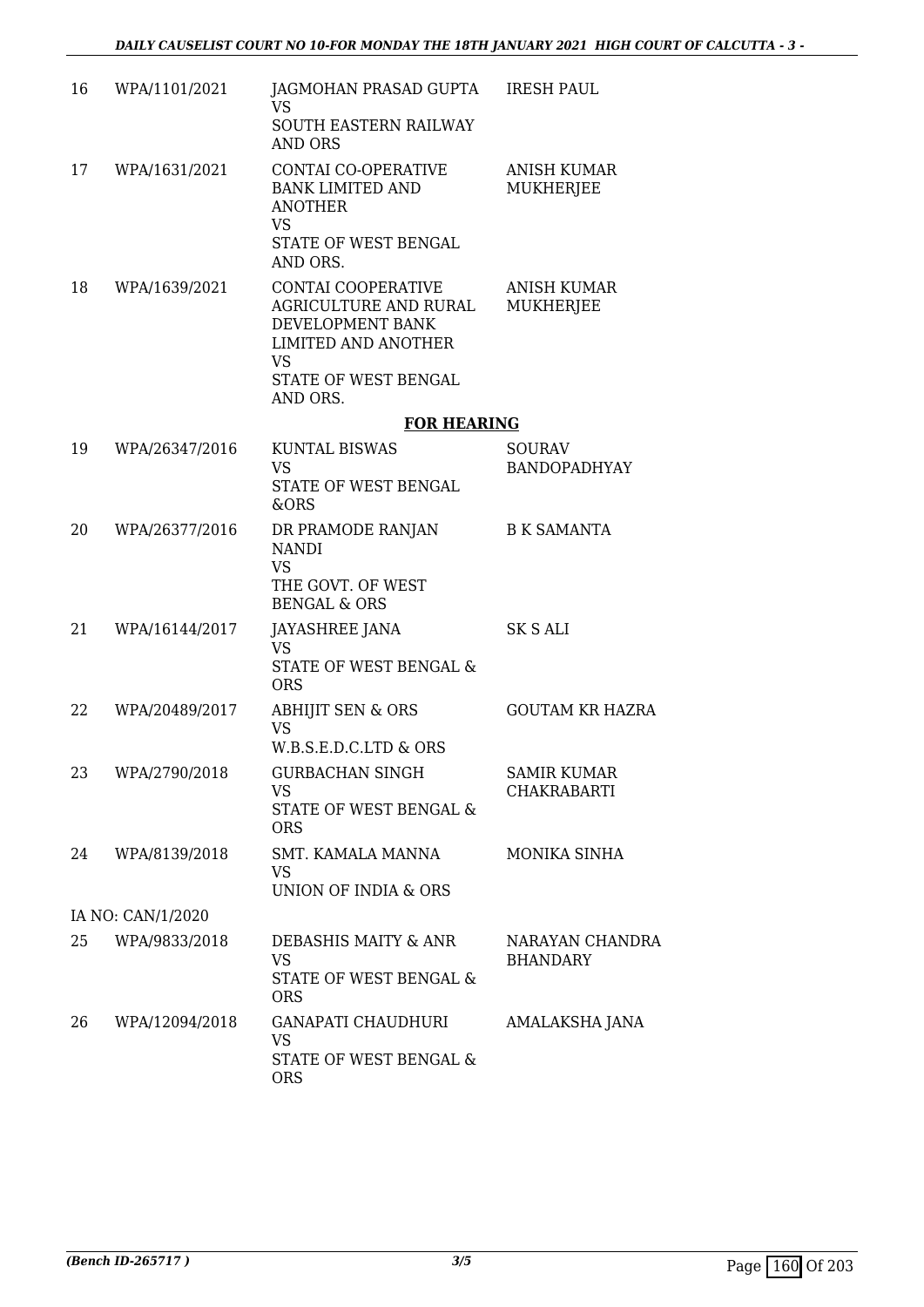|    | wt27 WPA/6223/2016                      | <b>GANAPATI CHOUDHURI</b><br><b>VS</b><br>STATE OF WEST BENGAL &<br><b>ORS</b>                                       | R. K.SHAH                                                                            |
|----|-----------------------------------------|----------------------------------------------------------------------------------------------------------------------|--------------------------------------------------------------------------------------|
|    | IA NO: CAN/1/2016(Old No:CAN/7928/2016) |                                                                                                                      |                                                                                      |
| 28 | WPA/12340/2018                          | UMAKANTA HALDER<br><b>VS</b><br>STATE OF WEST BENGAL &<br><b>ORS</b>                                                 | <b>MEHEDI HASSAN</b>                                                                 |
|    |                                         |                                                                                                                      | IA NO: CAN/1/2020(Old No:CAN/792/2020), CAN/2/2020(Old No:CAN/1583/2020), CAN/3/2020 |
| 29 | WPA/13874/2018                          | BIKRAM SHRESHTHA & ORS B. CHALRABORTY<br>VS<br>UNION OF INDIA & ORS                                                  |                                                                                      |
| 30 | WPA/17970/2018                          | CIMA ROADLINERS & ANR<br><b>VS</b><br>HPCL & ORS                                                                     | D CHATTARAJ                                                                          |
| 31 | WPA/20497/2018                          | <b>BIJON CHATTERJEE</b><br><b>VS</b><br>UNION OF INDIA & ORS                                                         | S. MAJUMDER                                                                          |
| 32 | WPA/23784/2018                          | <b>BARRACKPORE</b><br><b>GYMNASIUM</b><br><b>VS</b><br>THE BARRACKPORE<br>MUNICIPALITY & ORS.                        | <b>SAYANTAN</b><br><b>BHATTACHARJEE</b>                                              |
| 33 | WPA/4517/2019                           | <b>BIPUL SARKAR</b><br><b>VS</b><br>STATE OF WEST BENGAL &<br>ORS.                                                   | <b>GORA CHAND</b><br><b>SAMANTA</b>                                                  |
| 34 | WPA/7364/2019                           | NANU TRADECOM PRIVATE<br><b>LIMITED &amp; ANR</b><br><b>VS</b><br>W.B. S. E. D. C. LTD & ORS                         | SIDDHARTH SHROFF                                                                     |
| 35 | WPA/12825/2019                          | <b>SARASWATI KAR &amp; ANR</b><br>VS.<br>STATE OF WEST BENGAL &<br><b>ORS</b>                                        | SUDIPTA MONDAL                                                                       |
| 36 | WPA/16013/2019                          | M/S SONAI FOOD<br>MARKETING PRIVATE<br><b>LIMITED &amp; ANR</b><br><b>VS</b><br>STATE OF WEST BENGAL &<br><b>ORS</b> | NIBEDITA PAL                                                                         |
|    | IA NO: CAN/1/2021                       |                                                                                                                      |                                                                                      |
| 37 | WPA/16713/2019                          | M/S.SONAI FOOD<br>MARKETING PVT. LTD &<br>ANR<br><b>VS</b><br>STATE OF WEST BENGAL &<br><b>ORS</b>                   | NIBEDITA PAL                                                                         |
|    | $T_A N_A \cap T_A N_I H I \cap T_A$     |                                                                                                                      |                                                                                      |

IA NO: CAN/1/2021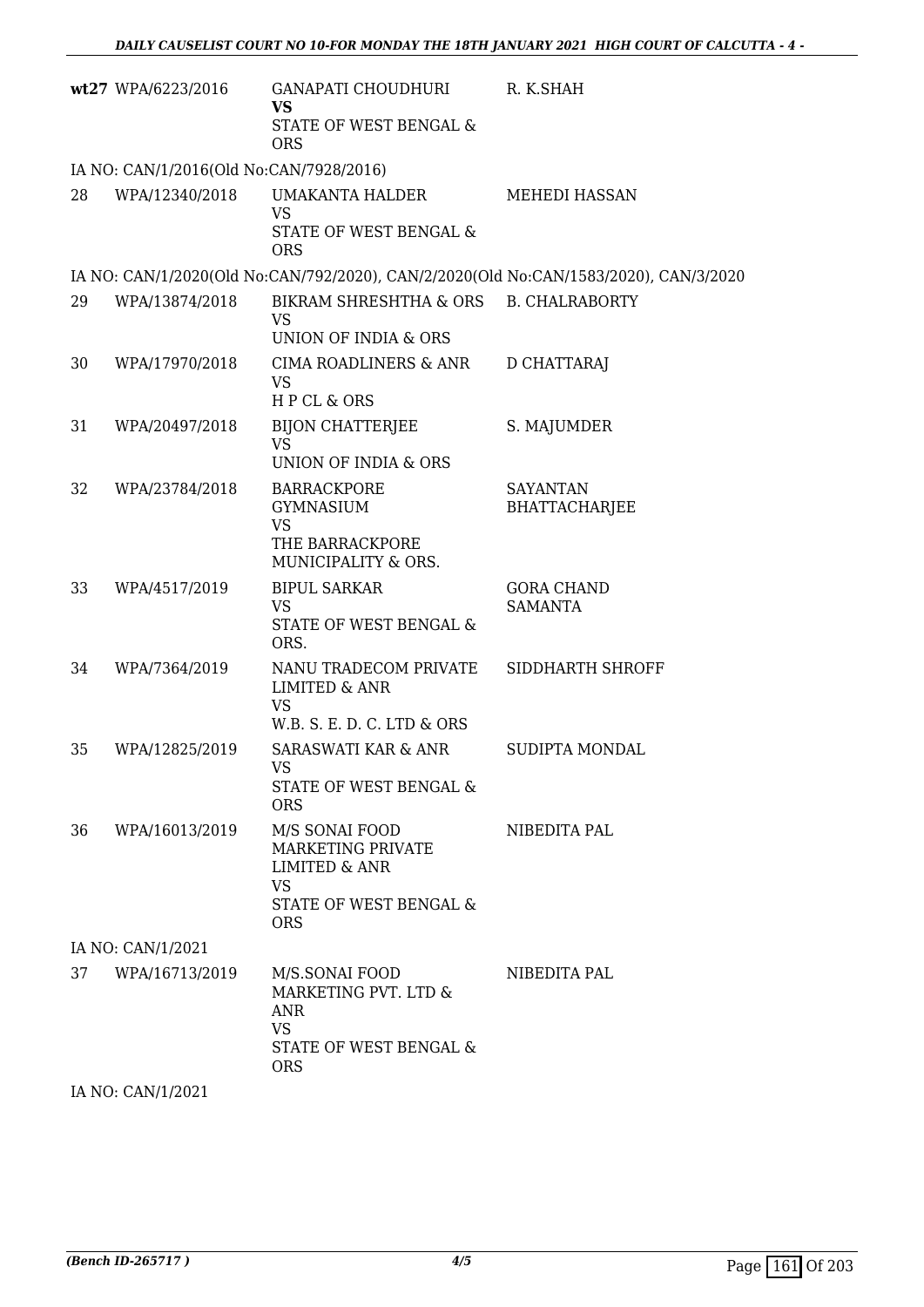| 38 | WPA/18029/2019 | IMRAN ENTERPRISE & ANR PRADIP KR GHOSH<br>VS<br>STATE OF WEST BENGAL &<br><b>ORS</b>           |                     |
|----|----------------|------------------------------------------------------------------------------------------------|---------------------|
| 39 | WPA/18400/2019 | TANUSHREE MONDAL<br>VS.<br>THE INDIAN OIL<br><b>CORPORATION LIMITED &amp;</b><br><b>ORS</b>    | NIBEDITA PAL        |
| 40 | WPA/19373/2019 | MOHUA PODDER & ORS<br>VS.<br>STATE OF WEST BENGAL &<br>ORS                                     | SOMOSHREE SAHA      |
| 41 | WPA/7946/2020  | CHANDAN KUMAR SHIT<br>VS<br>STATE OF WEST BENGAL<br>AND ORS.                                   | <b>SOURAV DUTTA</b> |
| 42 | WPA/10932/2020 | DALMIA CEMENT (BHARAT) ATISH GHOSH<br>LTD AND ANR<br>VS.<br>SHYMAPRASAD PORT AND<br><b>ORS</b> |                     |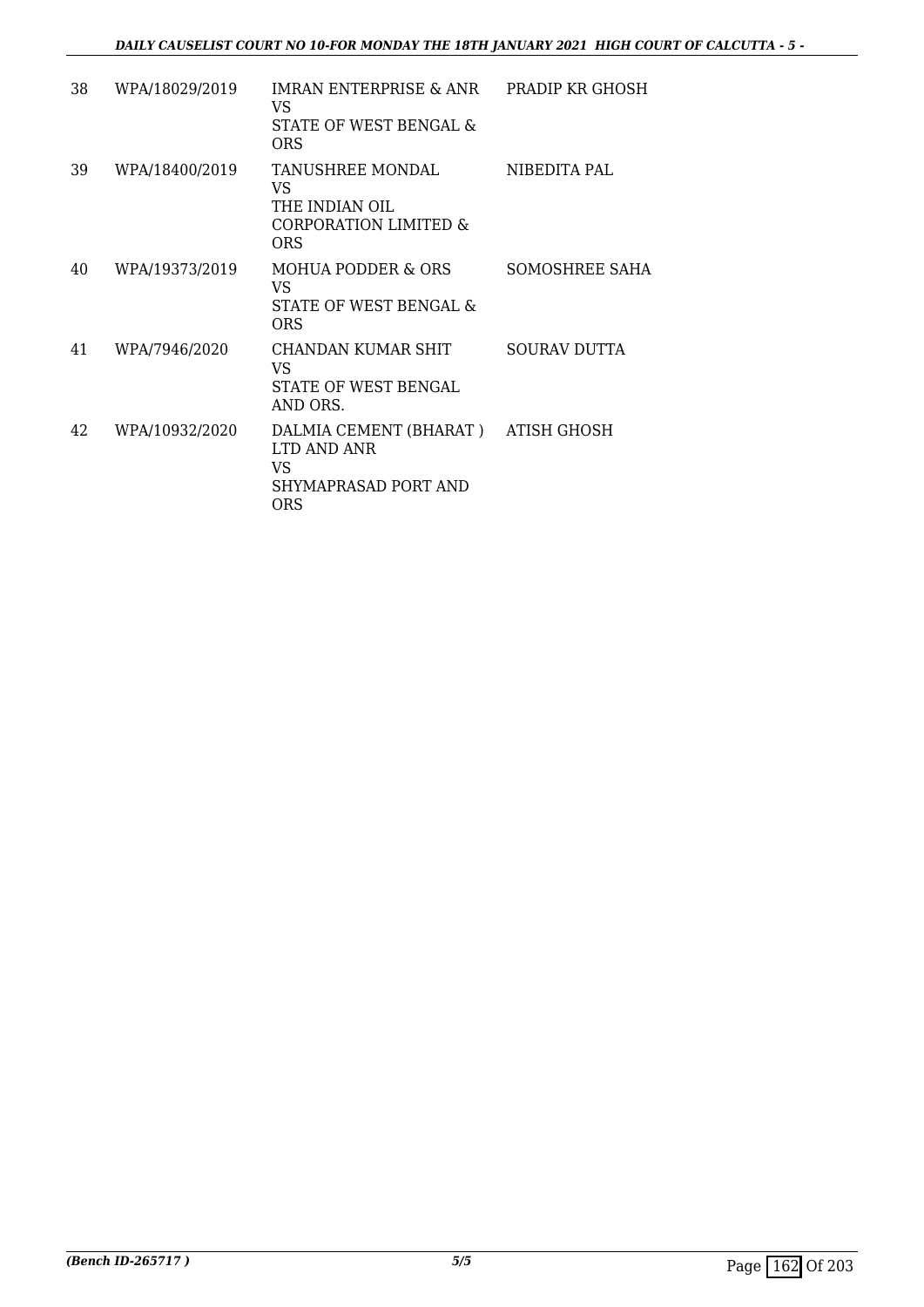

# **Appellate Side**

**DAILY CAUSELIST For Monday The 18th January 2021**

**COURT NO. 23**

**SINGLE BENCH (SB - XI)**

**AT 10:45 AM**

**HON'BLE JUSTICE ARINDAM MUKHERJEE**

**(VIA VIDEO CONFERENCE)**

 **ON AND FROM MONDAY, THE 11TH JANUARY, 2021 - MATTERS (MOTION & HEARING) UNDER ARTICLE 226 OF THE CONSTITUTION RELATING TO RESIDUARY UNDER GROUP IX (ELECTRICITY ONLY) INCLUDING APPLICATIONS CONNECTED THERETO.**

**MATTERS (MOTION & HEARING) RELATING TO REVENUE AND TAX LAWS (EXCLUDING LAND REVENUE) UNDER GROUP IV INCLUDING APPLICATIONS CONNECTED THERETO;**

**HEARING OF CIVIL REVISION APPLICATIONS AND APPLICATIONS UNDER ARTICLE 227 OF THE CONSTITUTION INCLUDING APPLICATIONS CONNECTED THERETO.**

> **IF NO ONE APPEARS FOR THE PETITIONER FOR TWO CONSECUTIVE DATES, MATTERS WILL BE TAKEN UP IN THEIR ABSENCE.**

**NOTE : APPELLATE SIDE MATTERS WILL BE TAKEN UP FIRST.**

**ORIGINAL SIDE MATTERS WILL BE TAKEN UP FROM 2 :00 P.M. AFTER COMPLETION OF ORIGINAL SIDE MATTERS,IF TIME PERMITS APPELLATE SIDE GROUP IV MATTERS WILL BE TAKEN UP.**

**NOTE : 1. MATTERS WILL BE TAKEN UP THROUGH PHYSICAL HEARING WHEN BOTH THE PARTIES ARE AGREED.**

**NOTE : 2. NO MENTIONING OF HEARING MATTERS FOR INCLUSION.**

**NOTE : 3. MATTERS MARKED AS LAST CHANCE SHALL BE TAKEN UP FIRST & IF NO ONE APPEARS MATTER SHALL BE DISMISSED**

### **MOTION**

( GROUP - IX ELECTRICITY )

1 WPA/86/2020 (Last Chance) DYNAMIC ENGINEERING & ANR

VS W.B. STATE ELECTRICITY DISTRIBUTION COMPANY LTD. & ORS

CHINMOYEE ROY BHATTACHARYA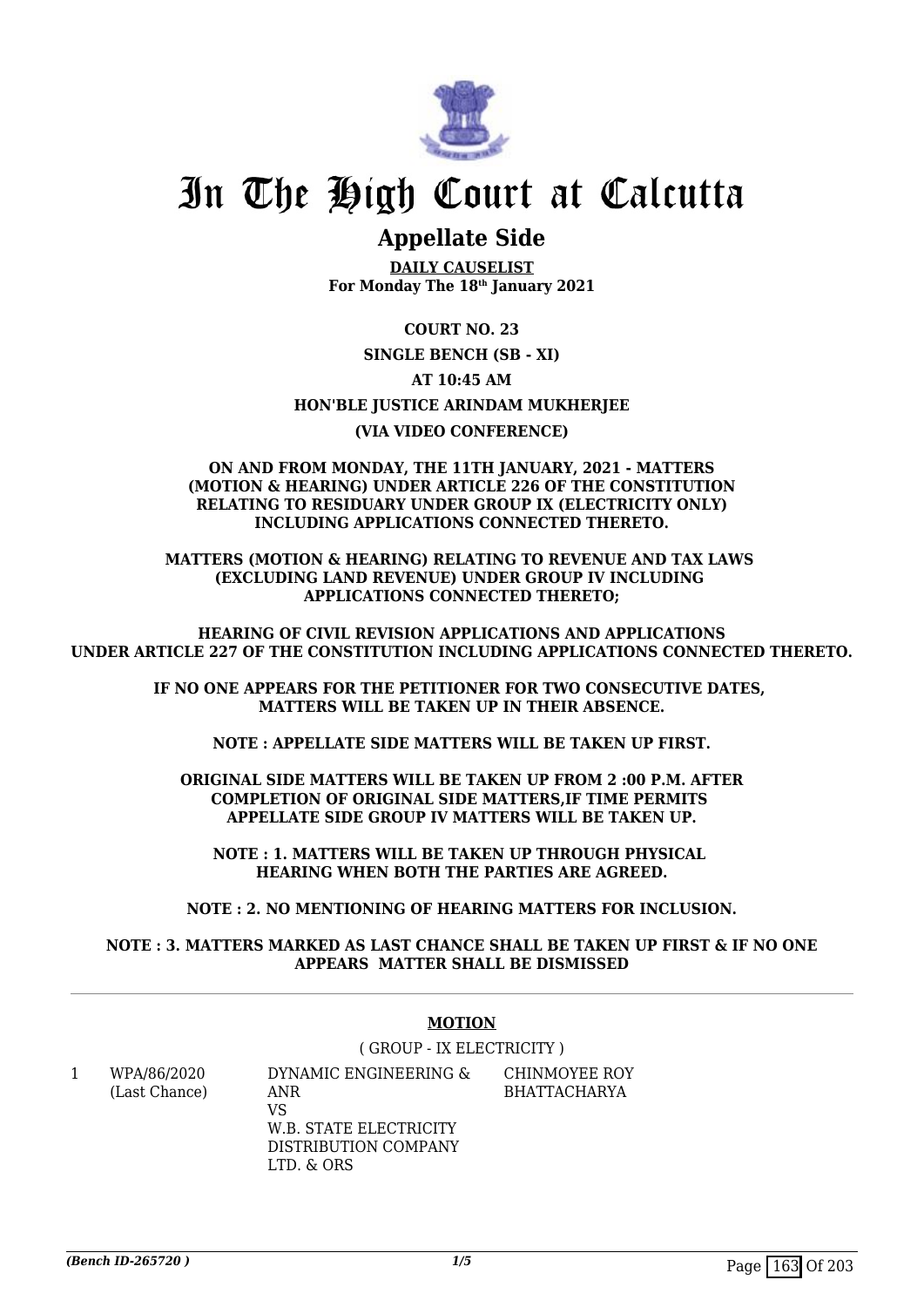| 2  | WPA/205/2020<br>(Last Chance)  | <b>SUSMITA GHOSH</b><br>VS<br>STATE OF WEST BENGAL &<br><b>ORS</b>                                      | ASIT KR<br><b>CHAKRABORTY</b>          |
|----|--------------------------------|---------------------------------------------------------------------------------------------------------|----------------------------------------|
| 3  | WPA/471/2020                   | PRABIR KUMAR MAJUMDAR<br><b>VS</b><br>THE WBSEDCL & ORS                                                 | <b>FATIMA HASSAN</b>                   |
| 4  | WPA/889/2020                   | <b>DURANTA SAMANTA</b><br><b>VS</b><br><b>WBSEDC LTD &amp; ORS</b>                                      | <b>TAPAN KUMAR</b><br><b>KAHAPATRA</b> |
| 5  | WPA/2044/2020<br>(Last Chance) | <b>VIVEKANANDA DEY</b><br>VS<br>THE CHAIRMAN, WBSEDCL<br>& ORS                                          | SAILENDRA NATH<br>CHAKRABORTI          |
| 6  | WPA/2341/2020<br>(Last Chance) | <b>BIDHAN CHANDRA DAS</b><br><b>VS</b><br><b>STATE OF WEST BENGAL &amp;</b><br><b>ORS</b>               | PABITRA BISWAS                         |
| 7  | WPA/2708/2020<br>(Last Chance) | <b>DIPAK KR NASKAR</b><br>VS<br>THE WBSEDC LTD & ORS                                                    | DILIP KR SHYAMAL                       |
| 8  | WPA/2872/2020                  | <b>AZIZUL HAQUE</b><br><b>VS</b><br>W.B. STATE ELECTRICITY<br>DISTRIBUTION COMPANY<br>LTD. & ORS        | <b>MANAS KUMAR DAS</b>                 |
| 9  | WPA/2990/2020<br>(Last Chance) | MONORANJAN DEBNATH<br><b>VS</b><br>STATE OF WEST BENGAL &<br><b>ORS</b>                                 | NARAYAN CH GHOSH                       |
| 10 | WPA/5130/2020                  | <b>SUKUMAR DAS</b><br><b>VS</b><br><b>CESC LIMITED &amp; ORS</b>                                        | MANIK LAL PODDAR                       |
| 11 | WPA/5142/2020                  | <b>MITA PAUL &amp; ANR</b><br><b>VS</b><br>W.B. STATE ELECTRICITY<br>DISTRIBUTION COMPANY<br>LTD. & ORS | <b>GITASHREEN MISTRY</b>               |
| 12 | WPA/5224/2020                  | <b>JAYHIND SAHA</b><br><b>VS</b><br>W.B.S.E.D.C.L. & ORS                                                | ANIRBAN BANERJEE                       |
| 13 | WPA/5227/2020                  | WEST BENGAL STATE<br>ELECTRICITY DISTRIBUTION<br>COMPANY LTD.<br><b>VS</b><br>MOLLA SOHEL PARVEJ        | RITUPARNA MAITRA                       |
| 14 | WPA/5234/2020                  | <b>WBBSED COMPANY LTD</b><br><b>VS</b><br>DEB KUMAR ROY & ORS                                           | <b>SUJIT SANKAR KOLEY</b>              |
| 15 | WPA/5301/2020                  | <b>BIPLAB DAS</b><br><b>VS</b><br><b>CESC LIMITED &amp; ANR</b>                                         | <b>INDRANIL HALDER</b>                 |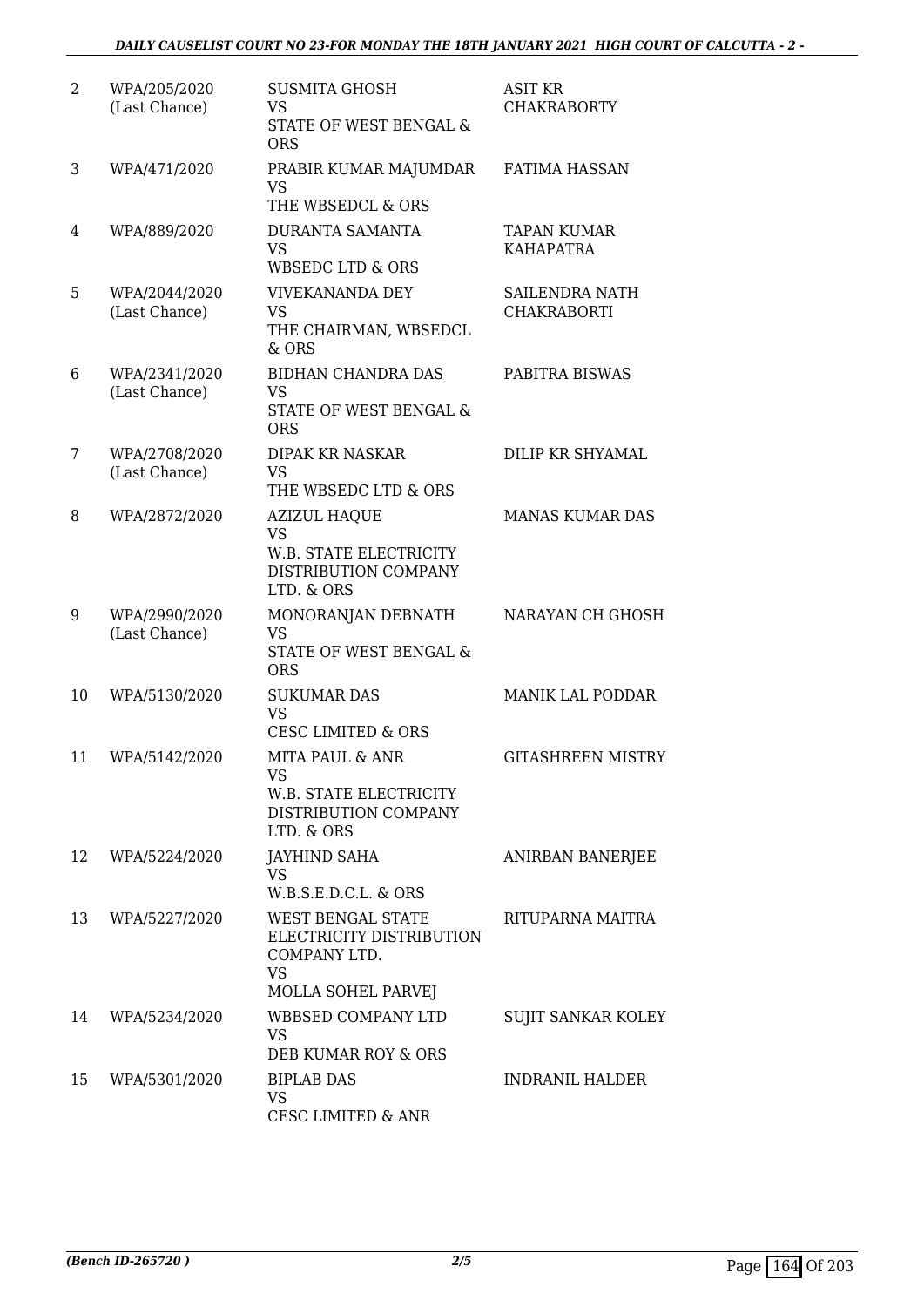| 16 | WPA/5302/2020     | PROTAP CHANDRA BAUR<br>VS<br>CESC LIMITED & ANR                                                                                              | <b>INDRANIL HALDER</b>        |
|----|-------------------|----------------------------------------------------------------------------------------------------------------------------------------------|-------------------------------|
| 17 | WPA/7070/2020     | SUBODH ADHIKARI<br><b>VS</b><br><b>WEST BENGAL STATE</b><br>ELECTRICITY DISTRIBUTION<br>CO LTD                                               | jayanta sammanta              |
|    | IA NO: CAN/1/2020 |                                                                                                                                              |                               |
| 18 | WPA/7074/2020     | <b>BABULAL GHOSH</b><br><b>VS</b><br>STATE OF WEST BENGAL                                                                                    | DYUTIMAN BANERJEE             |
|    | IA NO: CAN/1/2020 |                                                                                                                                              |                               |
| 19 | WPA/7273/2020     | ASHOK JANA<br>VS<br><b>WEST BENGAL STATE</b><br>ELECTRICITY DISTRIBUTION<br><b>COMPANY LIMITED</b>                                           | <b>SIMA ADHIKARY</b>          |
|    | IA NO: CAN/1/2020 |                                                                                                                                              |                               |
| 20 | WPA/7468/2020     | JAGABANDHU KOLEY7<br><b>VS</b><br><b>WBSEDC LIMITED</b>                                                                                      | VIJAY AGARWAL                 |
|    | IA NO: CAN/1/2020 |                                                                                                                                              |                               |
| 21 | WPA/7473/2020     | ROMAKIAYANTA INFOCOM<br>PRIVATE LIMITED<br><b>VS</b><br><b>WEST BENGAL STATE</b><br><b>ELECTRICITYDISTRIBUTION</b><br><b>COMPANY LIMITED</b> | <b>ANIMESH DAS</b>            |
|    | IA NO: CAN/1/2020 |                                                                                                                                              |                               |
| 22 | WPA/8038/2020     | <b>SUDHIR KR SHAW</b><br><b>VS</b><br>CALCUTTA ELECTRICITY<br>SUPPLY CORPORATION LTD<br>AND ORS                                              | <b>GAURAV</b><br>PURAKAYASTHA |
| 23 | WPA/8168/2020     | <b>RUPA BEGUM</b><br><b>VS</b><br>DIRECTOR OF WEST<br><b>BENGAL STATE</b><br>ELECTRICITY DISTRIBUTION<br>CO LTD AND OTHERS                   | <b>GOUTAM DEBNATH</b>         |
| 24 | WPA/8780/2020     | SK. NASIMUDDIN<br>VS.<br>CESC LIMITED AND ANR                                                                                                | <b>INDRANIL HALDER</b>        |
| 25 | WPA/8783/2020     | <b>FARIDUL MALLIK</b><br><b>VS</b><br>CESC LIMITED AND ANR                                                                                   | <b>INDRANIL HALDER</b>        |
| 26 | WPA/9253/2020     | TOHIDUL ISLAM<br><b>VS</b><br>State of West Bengal                                                                                           | TANUJA BASAK                  |
| 27 | WPA/9305/2020     | <b>SUBHAMOY LAHA</b><br><b>VS</b><br>THE W B S E D C L AND ANR                                                                               | Sanjib Dawn                   |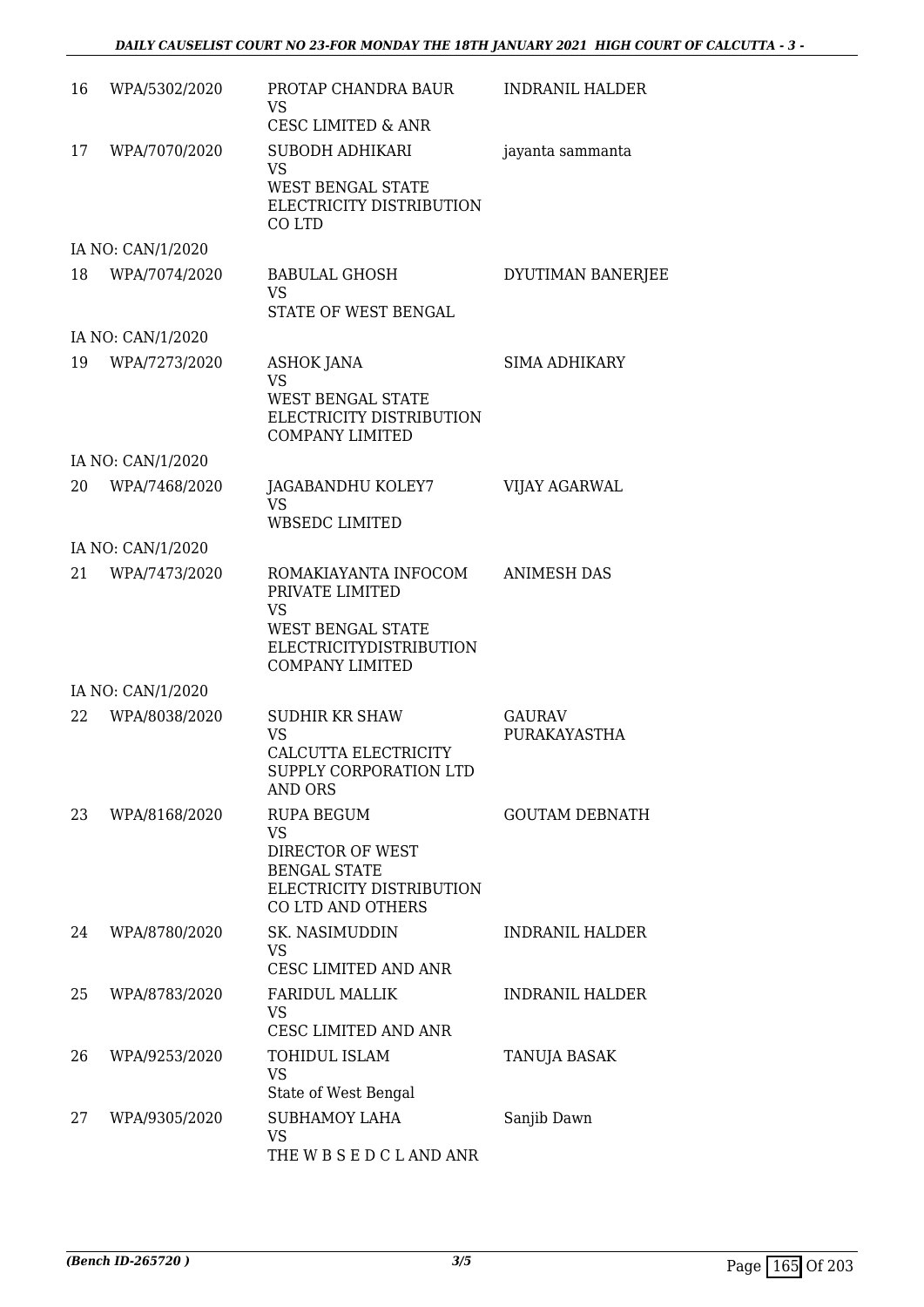| 28 | WPA/9350/2020  | SULEKHA JANA<br>VS<br>THE CESC LIMITED                                                                                          | <b>ANIL KUMAR</b><br><b>CHATTOPADHYAY</b> |
|----|----------------|---------------------------------------------------------------------------------------------------------------------------------|-------------------------------------------|
| 29 | WPA/9432/2020  | <b>VIVEK RUIA</b><br><b>VS</b><br>W.B.S.E.D.C.L. AND ORS                                                                        | <b>ANYASHA DAS</b>                        |
| 30 | WPA/9646/2020  | <b>SMT REBA CHATTERJEE</b><br><b>VS</b><br>STATE OF WEST BENGAL<br>AND ORS.                                                     | ARJUN SAMANTA                             |
| 31 | WPA/9678/2020  | CALCUTTA EXPANDED<br>METAL MANUFACTURING<br>COMPANY PRIVATE LIMITED<br><b>VS</b><br>STATE OF WEST BENGAL<br>AND ORS.            | DEOBRAT UPADHYAY                          |
| 32 | WPA/10003/2020 | MD. FAISAL MAJID<br><b>VS</b><br><b>CESC LIMITED</b>                                                                            | <b>INDRANIL HALDER</b>                    |
| 33 | WPA/10301/2020 | JYOTISH CHANDRA RICE<br><b>MILL</b><br><b>VS</b><br>THE WEST BENGAL STATE<br>ELECTRICITY DISTRIBUTION<br><b>COMPANY LIMITED</b> | PAYEL SHOME                               |
| 34 | WPA/10314/2020 | SHYAMAL NATH<br><b>VS</b><br><b>CESC LIMITED</b>                                                                                | SHABAZ ALAM                               |
| 35 | WPA/10392/2020 | <b>SHANTI KUMAR DEY</b><br><b>VS</b><br>THE CHAIRMAN, WEST<br><b>BENGAL STATE</b><br>ELECTRICITY DISTRIBUTION<br>COMPANY LTD.   | SAILENDRA NATH<br><b>CHAKRABORTI</b>      |
| 36 | WPA/10599/2020 | DAYAL GHOSH<br>VS.<br><b>CESC LIMITED</b>                                                                                       | <b>SAYANI</b><br><b>BHATTACHARYA</b>      |
| 37 | WPA/10847/2020 | <b>JIBAN KRISHNA DAS</b><br><b>VS</b><br>WEST BENGAL ELECTRICITY<br>DISTRIBUTION COMPANY<br><b>LIMITED</b>                      | <b>BHASKAR CHANDRA</b><br><b>MANNA</b>    |
| 38 | WPA/10959/2020 | <b>BISWAJIT JANA</b><br><b>VS</b><br>THE W.B.S.E.D.C.L. AND ORS                                                                 | SK SAHRAHAN ALI                           |
| 39 | WPA/11020/2020 | JAI VENKATESH CONCAST<br>PRIVATE LIMITED<br><b>VS</b><br>DAMODAR VALLEY<br><b>CORPORATION</b>                                   | MOUMITA GHOSH                             |
| 40 | WPA/11272/2020 | ABDUL RASHID MONDAL<br><b>VS</b><br>STATE OF WEST BENGAL<br>AND ORS.                                                            | MD. MANSOOR ALAM                          |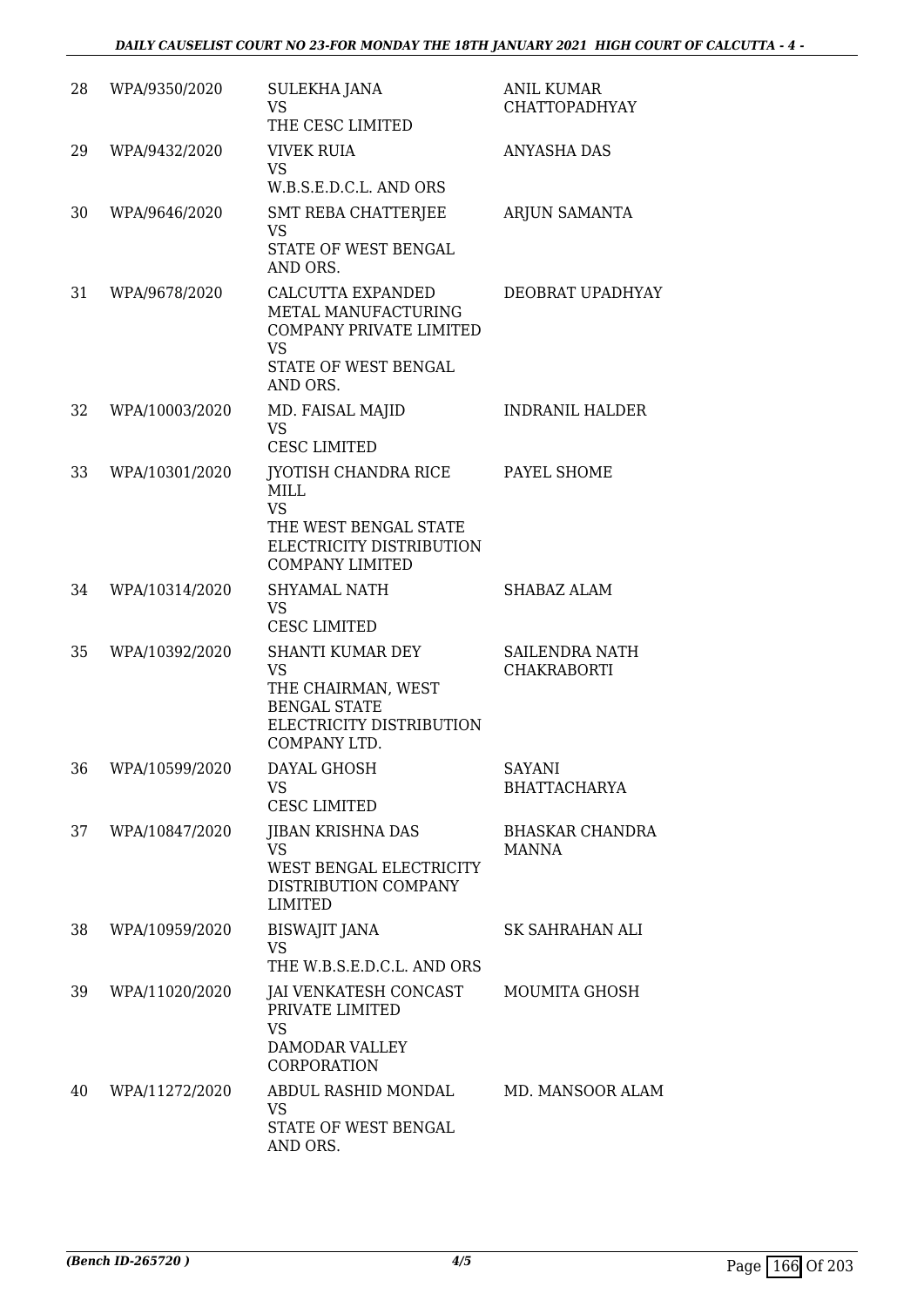| 41 | WPA/11972/2020 | <b>SAIFUL RAHAMAN</b><br><b>VS</b><br>THE CESC LIMITED                                                       | MD. HASANUZ<br><b>ZAMAN</b> |
|----|----------------|--------------------------------------------------------------------------------------------------------------|-----------------------------|
| 42 | WPA/196/2021   | HIMSHILA FERRO ALLOYS<br>PVT LTD AND ANR<br><b>VS</b><br><b>DAMODAR VALLEY</b><br><b>CORPORATION AND ORS</b> | <b>SOMA KAR GHOSH</b>       |
|    |                | <b>MOTION (GROUP IV)</b>                                                                                     |                             |
| 43 | WPA/11583/2020 | NOWRANGROY AGRO<br>PRIVATE LIMITED AND<br><b>OTHERS</b><br><b>VS</b>                                         | MOUSUMI BHOWAL              |
|    |                | UNION OF INDIA AND ORS.                                                                                      |                             |
| 44 | WPA/11700/2020 | MURSHIDABAD FLOUR MILL<br>PVT. LTD AND ANR<br><b>VS</b><br>UNION OF INDIA AND ORS.                           | MOUSUMI BHOWAL              |
| 45 | WPA/11734/2020 | M/S HALDIA AGRO PRIVATE<br><b>LIMITED AND ANOTHER</b><br><b>VS</b><br>UNION OF INDIA AND ORS.                | <b>MOUSUMI BHOWAL</b>       |
| 46 | WPA/11756/2020 | <b>BABA LOKENATH FLOUR</b><br>MILLS PVT LTD AND ANR<br><b>VS</b><br>UNION OF INDIA AND ORS.                  | MOUSUMI BHOWAL              |
| 47 | WPA/11761/2020 | ARUAM FLOUR MILLS PVT<br>LTD AND ANR<br><b>VS</b><br>UNION OF INDIA AND ORS.                                 | <b>MOUSUMI BHOWAL</b>       |
| 48 | WPA/11762/2020 | TIRUPATI AGRO SEED<br>DISTRIBUTOR PVT LTD AND<br><b>ANR</b><br><b>VS</b><br>UNION OF INDIA AND ORS.          | <b>MOUSUMI BHOWAL</b>       |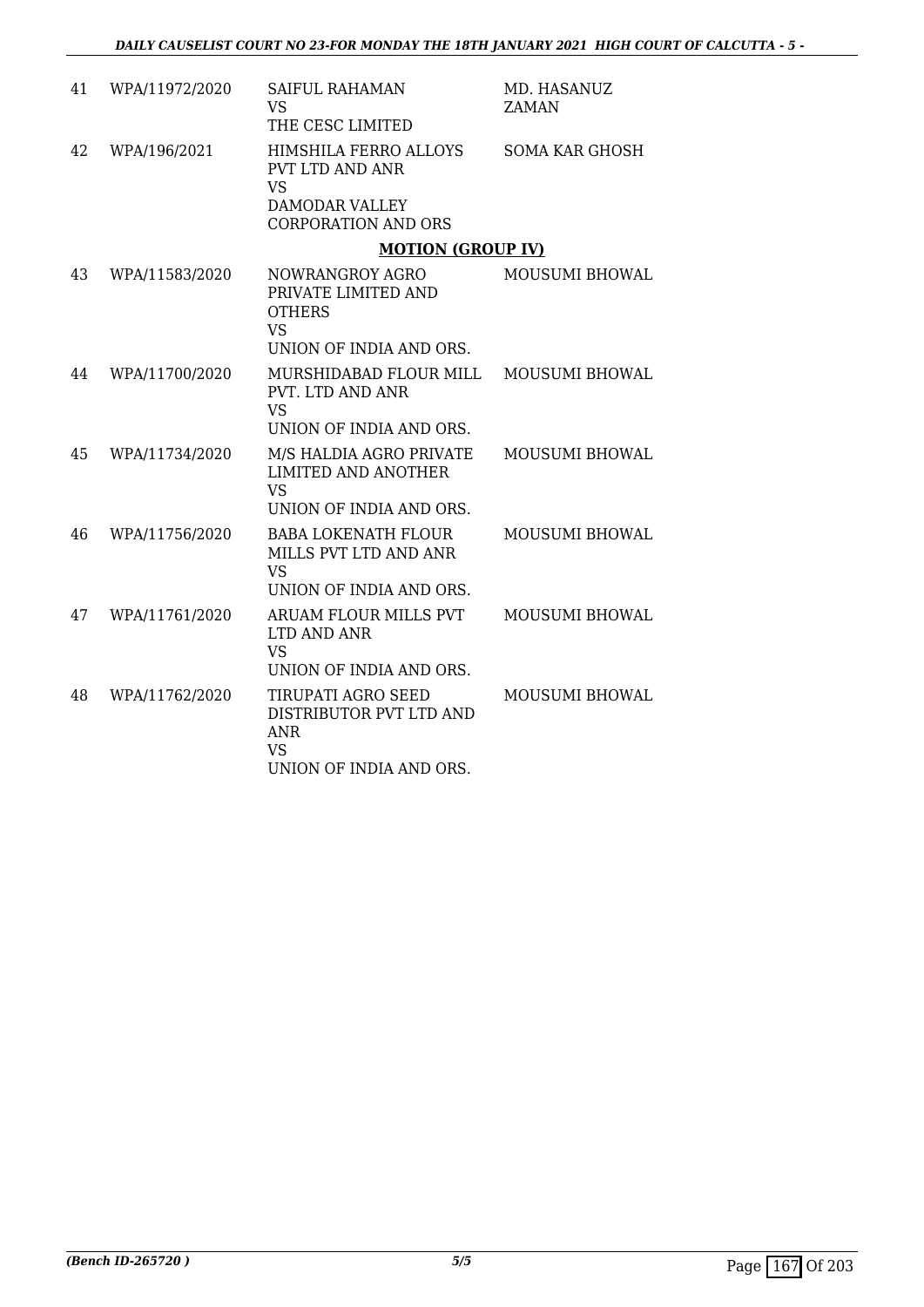

# **Appellate Side**

**DAILY CAUSELIST For Monday The 18th January 2021**

**COURT NO. 18**

**SINGLE BENCH (SB - XII) AT 10:45 AM HON'BLE JUSTICE BISWAJIT BASU (VIA VIDEO CONFERENCE)**

**ON AND FROM MONDAY, THE 11TH JANUARY, 2021 – MATTERS (MOTION & HEARING) UNDER ARTICLE 226 OF THE CONSTITUTION RELATING TO MADRASAH EDUCATION UNDER GROUP II AND APPLICATIONS CONNECTED THERETO;**

**MATTERS (MOTION & HEARING) UNDER ARTICLE 226 OF THE CONSTITUTION RELATING TO APPOINTMENT AND SERVICE CONDITION OF PARA TEACHERS UNDER GROUP II AND APPLICATIONS CONNECTED THERETO;**

**APPEALS RELATING TO ALL CLAIM CASES INCLUDING APPLICATIONS CONNECTED THERETO (EXCLUDING ADMISSION OF APPEALS UNDER SECTION 30 OF THE EMPLOYEES' COMPENSATION ACT, 1923);**

**ADMISSION AND HEARING OF CIVIL REVISION APPLICATIONS AND APPLICATIONS UNDER ARTICLE 227 OF THE CONSTITUTION INCLUDING APPLICATIONS CONNECTED THERETO ARISING OUT OF TESTAMENTARY AND EJECTMENT/EVICTION SUITS AND PUBLIC PREMISES (UNAUTHORISED OCCUPANTS) ACT, 1971.**

**NOTE: MATTERS WILL BE TAKEN UP THROUGH PHYSICAL HEARING ONLY WHEN BOTH THE PARTIES ARE AGREED.**

|   | <b>TO BE MENTIONED</b>         |                                                                                                         |                     |  |
|---|--------------------------------|---------------------------------------------------------------------------------------------------------|---------------------|--|
| 1 | CO/61/2021<br>(For Correction) | <b>SHREE SHREE ISWAR</b><br>SATYANARAYANJI AND ORS<br><b>VS</b><br>SARAD KUMAR BURMAN AND<br><b>ORS</b> | <b>ANIMESH PAUL</b> |  |
|   |                                | <b>NEW MOTION</b>                                                                                       |                     |  |
| 2 | CO/992/2020<br>(No Caveat)     | PRATIMA GUPTA<br><b>VS</b><br><b>SWAPAN KUMAR DUTT</b>                                                  | SHARMISTHA LAHA     |  |
| 3 | CO/1025/2020<br>(No Caveat)    | SUBHENDU SINHA ROY<br><b>VS</b><br><b>ASHOK DAS &amp; ORS</b>                                           | <b>ABHIK SARKAR</b> |  |
|   | IA NO: CAN/1/2020              |                                                                                                         |                     |  |
| 4 | WPA/313/2021                   | ROZINA YASMIN<br><b>VS</b><br>STATE OF WEST BENGAL AND<br>ORS.                                          | SUBHRANGSHU PANDA   |  |
| 5 | WPA/317/2021                   | SAHANA AFROZ<br><b>VS</b><br>STATE OF WEST BENGAL AND<br>ORS.                                           | SUBHRANGSHU PANDA   |  |
| 6 | WPA/322/2021                   | NAJMAH YASMEEN<br><b>VS</b><br>STATE OF WEST BENGAL AND<br>ORS.                                         | SUBHRANGSHU PANDA   |  |
|   | <b>FOR ORDERS</b>              |                                                                                                         |                     |  |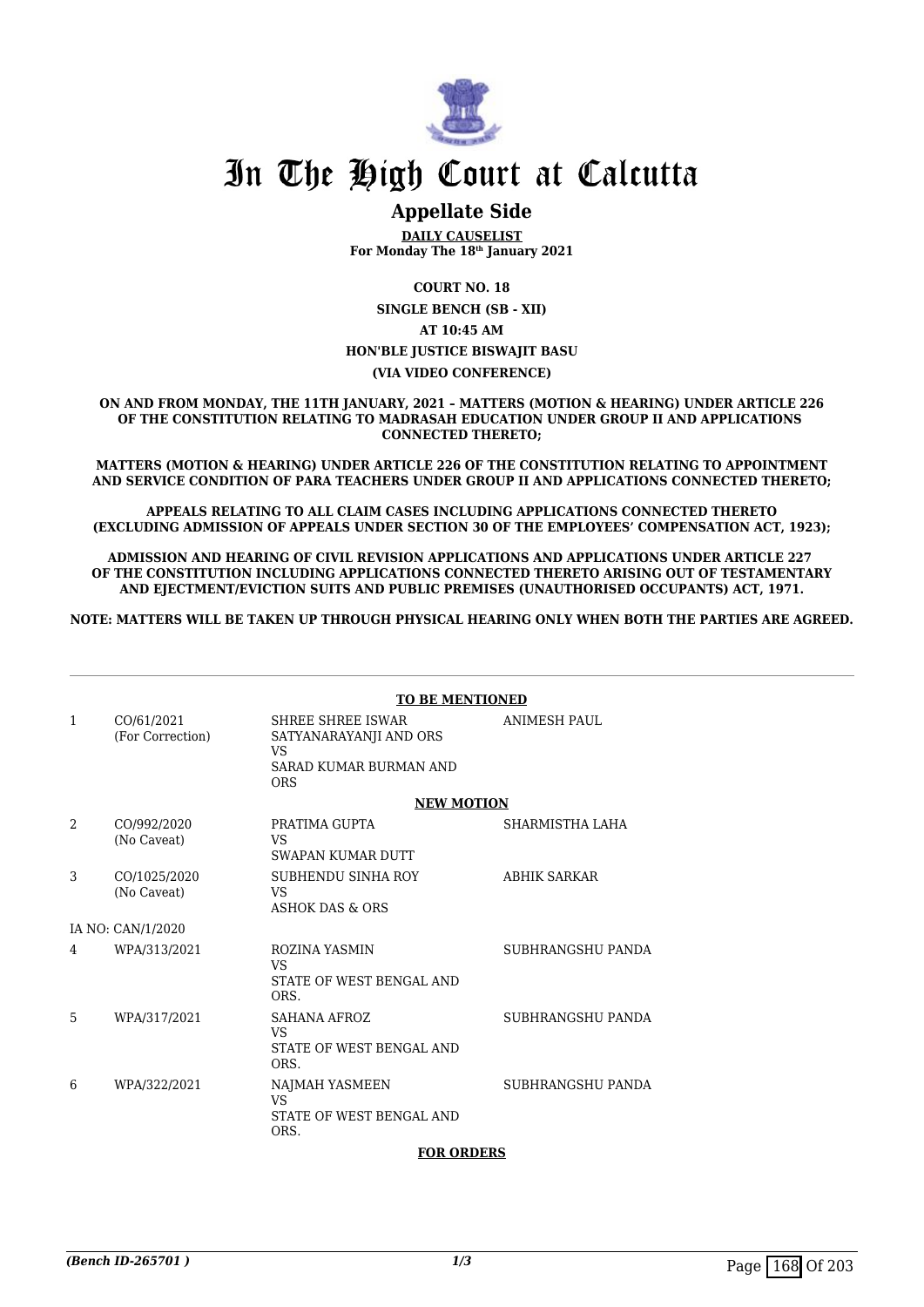| 7  | CO/1738/2016                              | SUBHAS CHANDRA JANA<br>VS                                                                          | DEBAPRATIM BANERJEE        |
|----|-------------------------------------------|----------------------------------------------------------------------------------------------------|----------------------------|
|    |                                           | <b>GURUDAS GHOSH</b>                                                                               |                            |
|    |                                           | <b>MOTION</b>                                                                                      |                            |
| 8  | CO/3322/2010                              | MINOR SUBRAN MULLICK<br>VS.                                                                        | PARTHA PRATIM<br>MUKHERJEE |
|    |                                           | <b>DOLPHIN CLUB</b>                                                                                |                            |
|    | IA NO: CAN/1/2020, CAN/2/2020, CAN/3/2020 |                                                                                                    |                            |
| 9  | CO/4144/2013                              | MD ZAFIRUL ISLAM<br><b>VS</b>                                                                      | SHYAMAL KR SANYAL          |
|    |                                           | <b>BOARD OF TRUSTEES OF THE</b><br>PORT OF CALCUTTA                                                |                            |
| 10 | CO/4296/2013                              | ANUP KR BANERJEE                                                                                   | <b>SOMNATH ROY</b>         |
|    |                                           | VS<br><b>JYOSTNA ROY</b>                                                                           | <b>CHOWDHURY</b>           |
| 11 | CO/225/2016                               | AJAY KUMAR GHOSH & ORS<br>VS                                                                       | A.K. ROY                   |
|    |                                           | KANTI KUNBI (KURMI) & ORS                                                                          |                            |
| 12 | CO/1947/2016                              | RIPA NEOGI (KABASHI) @ RIPA<br><b>NEOGY</b><br>VS.                                                 | DEBNATH MAHATA             |
|    |                                           | SOUMITRA NEOGI                                                                                     |                            |
|    | wt13 CO/1948/2016                         | RIPA NEOGI (KABASHI) @ RIPA<br><b>NEOGY</b><br>VS.                                                 | DEBNATH MAHATA             |
|    |                                           | <b>SOUMITRA NEOGI</b>                                                                              |                            |
| 14 | CO/1036/2018                              | SAMARIA AGARWAL & ANR<br>VS                                                                        | B. MANOT                   |
|    |                                           | SPECIAL LAND ACQUISITION<br><b>CELLECTOR</b>                                                       |                            |
| 15 | CO/1756/2018                              | PRANRANJAN DAS<br>VS<br><b>SMT ANITA BARUI &amp; ANR</b>                                           | SANTANU DAS                |
|    | IA NO: CAN/1/2019(Old No:CAN/8342/2019)   |                                                                                                    |                            |
| 16 | CO/2133/2018                              | PREMLATA CHORORIA                                                                                  | <b>BISWAJIT KUMAR</b>      |
|    |                                           | VS<br>UMA SHANKAR LADIA & ORS                                                                      |                            |
| 17 | CO/2763/2019                              | <b>URBANE STYLES</b><br>VS                                                                         | ANIL CHOWDHURY             |
|    |                                           | ABC INDIA LTD                                                                                      |                            |
| 18 | CO/1507/2020                              | UNISYSTEMS PVT LTD<br>VS.                                                                          | MANJU JAISWAL              |
|    |                                           | <b>CHANDRA PRAKASH</b><br>JHUNJHUNWALA                                                             |                            |
| 19 | CO/1526/2020                              | SHREE SHREE RADHA KRISHNA<br>JEW THAKUR AND THAKURANI<br>REP BY ARUN KUMAR KUNDU<br>AND ANR<br>VS. | SOURAV BANERJEE            |
|    |                                           | NIRMALENDU SANYAL                                                                                  |                            |
| 20 | CO/1612/2020<br>(No Caveat)               | RABI SHANKAR GUPTA @ HARI<br><b>SHANKAR GUPTA</b><br>VS                                            | MD RIZWAN ALAM             |
|    |                                           | DEEPSIKHA SENGUPTA                                                                                 |                            |
| 21 | CO/1634/2020<br>(With Caveat)             | SK.EKRAMUDDIN<br>VS                                                                                | Shebatee Datta             |
| 22 | WPA/4298/2020                             | BASUDEB GHOSH<br>KASHEM ALI KHAN                                                                   | ASIT KR DE                 |
|    |                                           | VS<br>STATE OF WEST BENGAL & ORS                                                                   |                            |
| 23 | WPA/4303/2020                             | SK. JAMAL UDDIN AHMED                                                                              | ASIT KR DE                 |
|    |                                           | VS<br>STATE OF WEST BENGAL & ORS                                                                   |                            |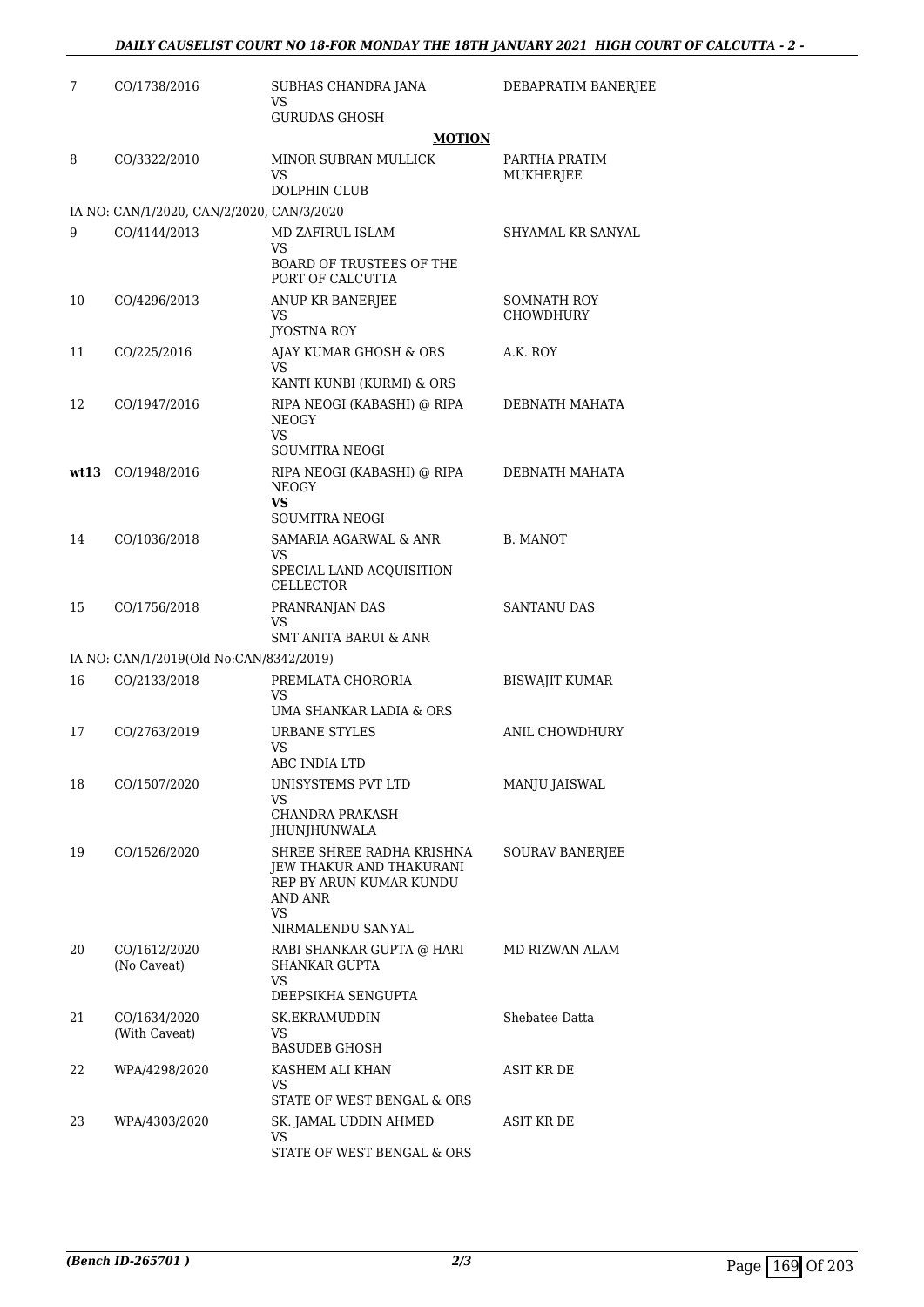| 24  | WPA/5093/2020 | SULTAN MAHMUD<br>VS<br>STATE OF WEST BENGAL & ORS         | RASOMAY MANDAL |
|-----|---------------|-----------------------------------------------------------|----------------|
| -25 | WPA/5107/2020 | SWAGUPTA KHATUN & ORS<br>VS<br>STATE OF WEST BENGAL & ORS | ANINDYA BOSE   |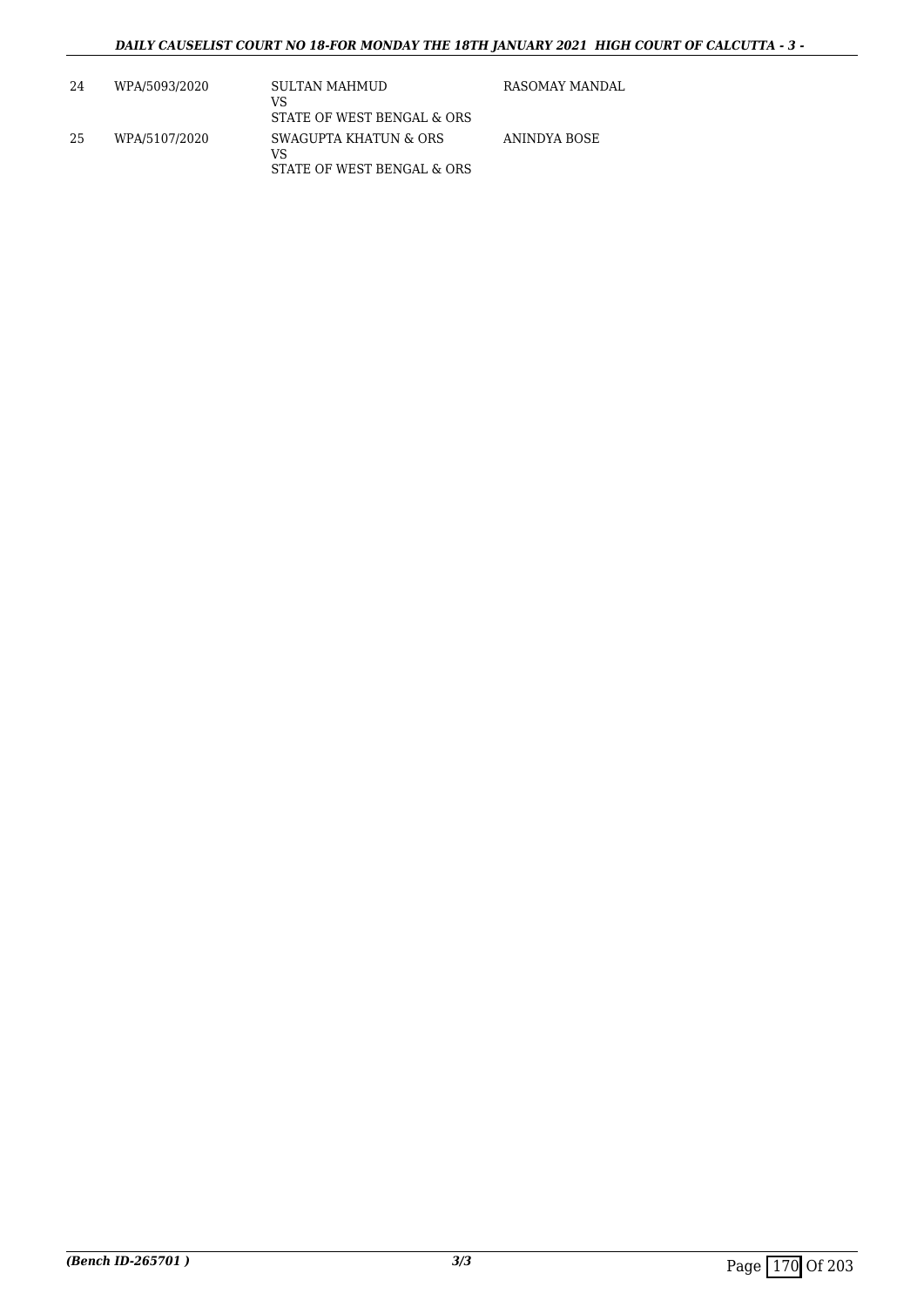

# **Appellate Side**

**DAILY CAUSELIST For Monday The 18th January 2021**

**COURT NO. 24**

**SINGLE BENCH (SB - XIII) AT 10:45 AM HON'BLE JUSTICE AMRITA SINHA**

**(VIA VIDEO CONFERENCE)**

**ON AND FROM MONDAY, 11TH JANUARY, 2021 ROSTER NOTIFIED ON 8TH JANUARY, 2021 IS MODIFIED TO THE FOLLOWING EXTENT :- MATTERS (MOTION & HEARING) UNDER ARTICLE 226 OF THE CONSTITUTION RELATING TO MUNICIPALITIES AND PANCHAYATS (EXCLUDING MATTERS RELATED TO CO-OPERATIVE SOCIETIES) UNDER GROUP V AND APPLICATIONS CONNECTED THERETO (INCLUDING ALL SERVICE MATTERS RELATED TO MUNICIPALITY AND CONNECTED APPLICATIONS CONNECTED THERETO).** 

**THE FOLLOWING NOTES WILL BE EFFECTIVE ON AND FROM 11.01.2021.**

**SPECIAL NOTE : (1) NO FURTHER INCLUSION IN THE LIST WILL BE ALLOWED UNTIL FURTHER ORDER.** 

**(2) ON MONDAY (18.01.2021) AND ON TUESDAY (19.01.2021) "MUNICIPALITY MOTIONS" WILL BE TAKEN UP FIRST AND THEREAFTER "PANCHAYAT MOTIONS" WILL BE TAKEN UP.** 

**(3) ON WEDNESDAY (20.01.2021) AND ON THURSDAY (21.01.2021) "PANCHAYAT MOTIONS" WILL BE TAKEN UP FIRST AND THEREAFTER "MUNICIPALITY MOTIONS" WILL BE TAKEN UP.** 

**1. ON EVERY MONDAY MOTIONS WILL BE TAKEN UP FOR THE WHOLE DAY.** 

**2. ON EVERY TUESDAY MOTIONS WILL BE TAKEN UP TILL RECESS. AFTER RECESS APPLICATIONS**  WILL BE TAKEN UP AND IF TIME PERMITS MOTIONS WILL BE TAKEN UP.

**3. ON EVERY WEDNESDAY 'MOTIONS' WILL BE TAKEN UP TILL RECESS, AFTER RECESS CONTEMPT MATTERS WILL BE TAKEN UP AND IF TIME PERMITS MOTIONS WILL BE TAKEN UP.**

**4.ON EVERY THURSDAY MOTIONS WILL BE TAKEN UP TILL RECESS. AFTER RECESS HEARING MATTERS WILL BE TAKEN UP AND THEREAFTER OTHER MOTIONS WILL BE TAKEN UP SERIALLY.** 

**5. ON EVERY FRIDAY MOTIONS WILL BE TAKEN UP TILL RECESS. AFTER RECESS 'HEARING' MATTERS WILL BE TAKEN UP AND THEREAFTER OTHER MOTIONS WILL BE TAKEN UP SERIALLY.** 

**NOTE: MATTERS WILL BE TAKEN UP THROUGH PHYSICAL HEARING ONLY WHEN BOTH THE PARTIES ARE AGREED.**

|   |                | <b>TO BE MENTIONED</b>                                                    |                      |
|---|----------------|---------------------------------------------------------------------------|----------------------|
| 1 | WPA/14407/2018 | SUTAPA DAS<br>VS<br>STATE OF WEST BENGAL & ORS                            | SNIGDHA SAHA         |
|   |                | <b>FOR ORDERS</b>                                                         |                      |
| 2 | WPA/26326/2018 | JAMAL MONDAL @ JAMALUDDIN<br>MOLLA<br>VS<br>STATE OF WEST BENGAL & ORS.   | <b>HIRANMAY PAIK</b> |
| 3 | WPA/23581/2019 | PARESH CHANDRA GUPTA & ANR ABDUL HADI<br>VS<br>STATE OF WEST BENGAL & ORS |                      |
|   |                | <b>MUNICIPALITY - MOTIONS</b>                                             |                      |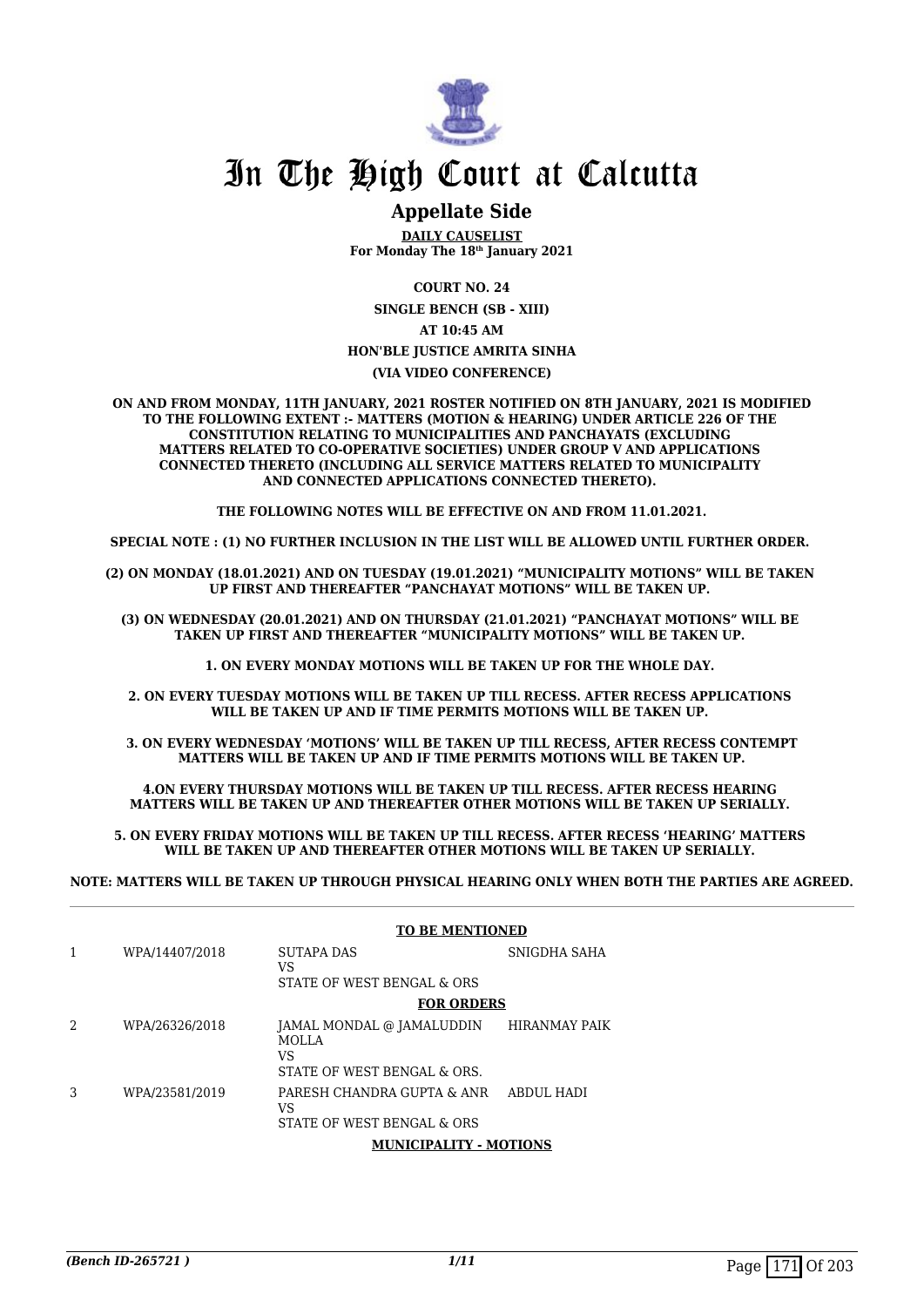# *DAILY CAUSELIST COURT NO 24-FOR MONDAY THE 18TH JANUARY 2021 HIGH COURT OF CALCUTTA - 2 -*

| 4  | WPA/12433/2019                          | DURGA DAS & ORS<br>VS.<br>STATE OF WEST BENGAL & ORS   | SANJIB KUMAR GHOSH    |
|----|-----------------------------------------|--------------------------------------------------------|-----------------------|
| 5  | WPA/13616/2019                          | PAPIYA MUKHERJEE                                       | SUSHOVON DEY          |
|    |                                         | VS<br>BAIDYABATI MUNICIPALITY &<br><b>ORS</b>          |                       |
| 6  | WPA/16212/2019                          | SK. SADDAT HOSSAIN<br>VS<br>THE HMC & ORS              | SK. FARIDULLAH        |
| 7  | WPA/17795/2019                          | SK SADDAT HOSSAIN                                      | <b>SK FARIDULLAH</b>  |
|    |                                         | VS<br>HOWRAH MUNICIPAL<br>CORPORATION & ORS            |                       |
| 8  | WPA/22717/2019                          | MANOJ JAISWAL & ORS                                    | ANIL KR CHATTOPADHYAY |
|    |                                         | VS<br>HOWRAH MUNICIPAL<br><b>CORPORATION &amp; ORS</b> |                       |
| 9  | WPA/22753/2019                          | SHYAM SUNDAR KUNDU<br>VS                               | AMRITA CHATTERJEE     |
|    |                                         | STATE OF WEST BENGAL & ORS                             |                       |
| 10 | WPA/23576/2019                          | <b>BISHNU DEY</b><br>VS<br>STATE OF WEST BENGAL & ORS  | PRIYANKA CHATTERJEE   |
| 11 | WPA/5468/2020                           | SOURAV SINGH                                           | VIKASH SINGH          |
|    |                                         | VS.<br>STATE OF WEST BENGAL & ORS                      |                       |
|    | IA NO: CAN/1/2020(Old No:CAN/3169/2020) |                                                        |                       |
| 12 | WPA/9981/2020                           | SUJOY KUMAR MONDAL<br>VS<br>STATE OF WEST BENGAL AND   | TANUJA BASAK          |
|    |                                         | ORS.                                                   |                       |
| 13 | WPA/10112/2020                          | MODERN CONSTRUCTION<br>VS.                             | MRINALINI MAJUMDER    |
|    |                                         | HOWRAH MUNICIPAL<br>CORPORATION AND OTHERS             |                       |
| 14 | WPA/10453/2020                          | <b>CHANDAN DEY</b><br>VS                               | PROBAL SARKAR         |
|    |                                         | STATE OF WEST BENGAL AND<br>ORS.                       |                       |
| 15 | WPA/10456/2020                          | MINATI DEY (DAS)<br>VS.                                | PROBAL SARKAR         |
|    |                                         | STATE OF WEST BENGAL AND<br>ORS.                       |                       |
| 16 | WPA/10905/2020                          | ARUN KUAMR SARDAR                                      | PAMPA DEY DHABAL      |
|    |                                         | VS<br>STATE OF WEST BENGAL AND<br>ORS.                 |                       |
| 17 | WPA/10979/2020                          | SUBRATA ROY CHOWDHURY<br>VS                            | AVIJIT ROY            |
|    |                                         | STATE OF WEST BENGAL AND<br>ORS.                       |                       |
| 18 | WPA/10984/2020                          | DEBAISH CHAKRABORTY<br>VS                              | PINGAL BHATTCHARYA    |
|    |                                         | STATE OF WEST BENGAL AND<br>ORS.                       |                       |
| 19 | WPA/11044/2020                          | <b>ARUP CHAUDHURY</b><br>VS                            | AYANVA BHATTACHARYA   |
|    |                                         | STATE OF WEST BENGAL AND<br>ORS.                       |                       |
| 20 | WPA/11396/2020                          | MD MUSTAFA KHAN<br><b>VS</b>                           | RITUPRITA GHOSH       |
|    |                                         | THE RISHRA MUNICIPALITY AND<br><b>ORS</b>              |                       |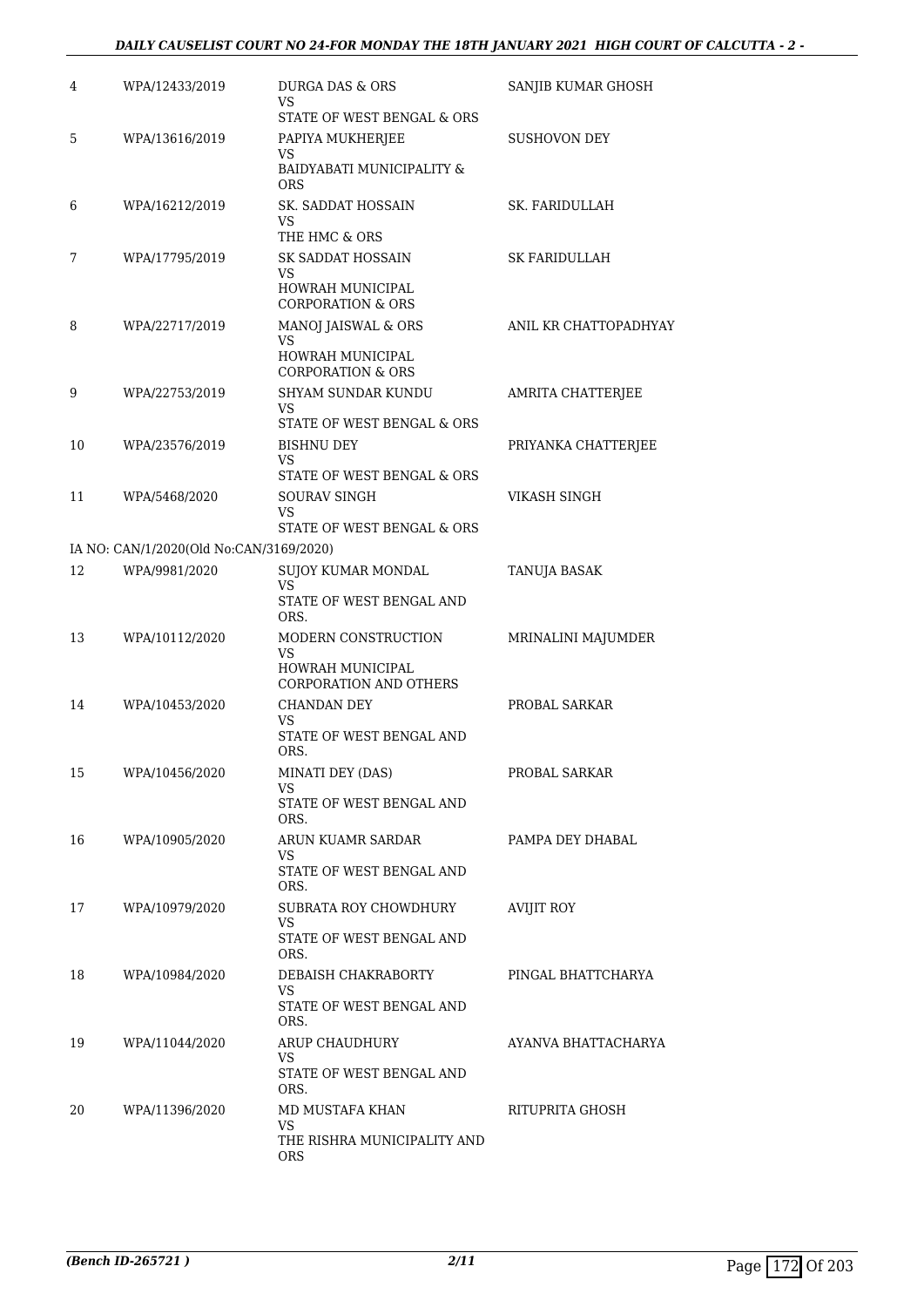# *DAILY CAUSELIST COURT NO 24-FOR MONDAY THE 18TH JANUARY 2021 HIGH COURT OF CALCUTTA - 3 -*

| 21 | WPA/11482/2020 | CHHABI HARIZON(HAZRA)<br>VS                         | PRATIP KUMAR<br>CHATTERJEE        |
|----|----------------|-----------------------------------------------------|-----------------------------------|
|    |                | STATE OF WEST BENGAL AND<br>ORS.                    |                                   |
| 22 | WPA/11687/2020 | <b>ANAL BANERJEE</b><br>VS                          | <b>BAPIN BAIDYA</b>               |
|    |                | STATE OF WEST BENGAL AND<br>ORS.                    |                                   |
| 23 | WPA/11691/2020 | AMITAVA BANIK<br>VS                                 | <b>BAPIN BAIDYA</b>               |
|    |                | STATE OF WEST BENGAL AND<br>ORS.                    |                                   |
| 24 | WPA/11928/2020 | NAMITA DEBI ALIAS SHAW<br>VS                        | ANIMESH PAUL                      |
|    |                | STATE OF WEST BENGAL AND<br>ORS.                    |                                   |
| 25 | WPA/18/2021    | SWAPAN KUMAR HOTA AND<br><b>OTHERS</b><br>VS        | SABYASACHI<br><b>BHATTACHARYA</b> |
|    |                | STATE OF WEST BENGAL AND<br>ORS.                    |                                   |
| 26 | WPA/33/2021    | RAJAT SUVRA SEAL<br>VS                              | NITAI CHANDRA SAHA                |
|    |                | THE KOLKATA MUNICIPAL COR<br>PORATION AND OTHERS    |                                   |
| 27 | WPA/190/2021   | NEMAI CHAND BHATTACHARYA<br>VS.                     | ANIMESH PAUL                      |
|    |                | THE HOWRAH MUNICIPAL<br><b>CORPORATION AND ORS</b>  |                                   |
| 28 | WPA/194/2021   | ABDUL QUADIR @ QADIR<br>VS                          | FATIMA HASSAN                     |
|    |                | THE KOLKATA MUNICIPAL<br>CORPORATION                |                                   |
| 29 | WPA/217/2021   | <b>MANAS KR DAS</b><br>VS                           | SIDHANT CHOWDHARY                 |
|    |                | STATE OF WEST BENGAL AND<br>ORS.                    |                                   |
| 30 | WPA/297/2021   | BIJAY KUMAR KHEMKA AND<br><b>OTHERS</b><br>VS       | <b>MADHUMITA BASAK</b>            |
|    |                | THE KOLKATA MUNICIPAL<br>CORPORATION AND OTHERS     |                                   |
| 31 | WPA/740/2021   | <b>BANASRI MONDAL</b><br>VS                         | RAMESHWAR SINHA                   |
|    |                | STATE OF WEST BENGAL AND<br>ORS.                    |                                   |
| 32 | WPA/939/2021   | T. C. MOTORS PRIVATE LIMITED<br>VS                  | NIKHILESH MITTAL                  |
|    |                | BIDHANNAGAR MUNICIPAL<br><b>CORPORATION AND ORS</b> |                                   |
| 33 | WPA/1011/2021  | PRONAB MANDAL AND OTHERS<br>VS.                     | ANJANA BANERJEE                   |
|    |                | STATE OF WEST BENGAL AND<br>ORS.                    |                                   |
| 34 | WPA/1012/2021  | ALI ENTERPRISE<br>VS                                | <b>IQBAL HUSSAIN</b>              |
|    |                | THE BHATPARA MUNICIPALITY<br><b>AND ORS</b>         |                                   |
| 35 | WPA/1015/2021  | SUBHASH MONDAL<br>VS                                | KRISHNENDU BERA                   |
|    |                | THE RAJPUR SONARPUR<br>MUNICIPALITY                 |                                   |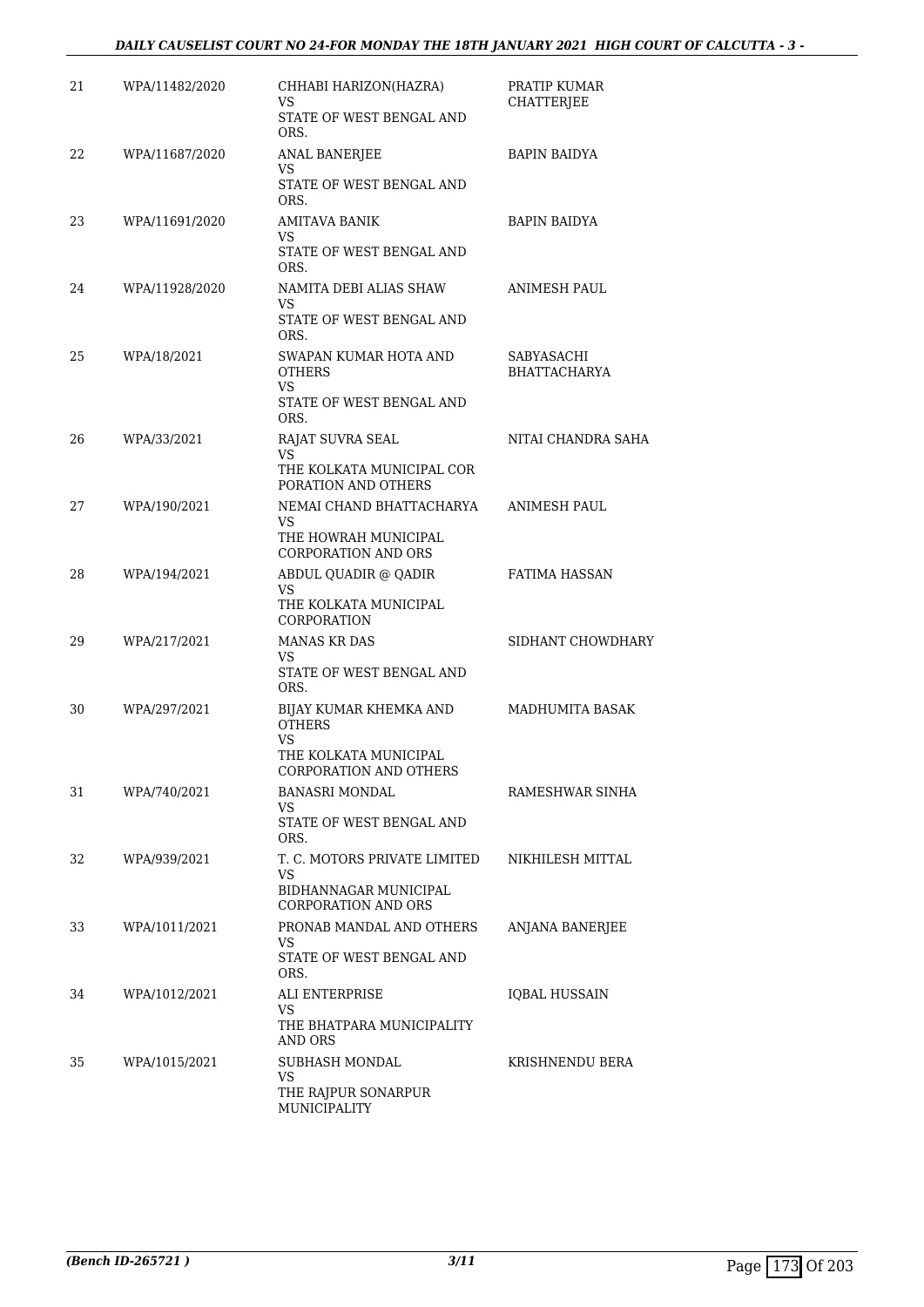# *DAILY CAUSELIST COURT NO 24-FOR MONDAY THE 18TH JANUARY 2021 HIGH COURT OF CALCUTTA - 4 -*

| 36 | WPA/1042/2021                           | SAHID AKTAR AND OTHERS<br>VS<br>STATE OF WEST BENGAL AND<br>ORS.                                               | PRADEEP PANDEY                         |
|----|-----------------------------------------|----------------------------------------------------------------------------------------------------------------|----------------------------------------|
| 37 | WPA/1045/2021                           | SADIKUL ISLAM AND OTHERS<br>VS<br>STATE OF WEST BENGAL AND<br>ORS.                                             | AINDRILA DE                            |
| 38 | WPA/1095/2021                           | CHAITALI BARMAN<br>VS.<br>STATE OF WEST BENGAL AND<br>ORS.                                                     | <b>SALONI BHATTACHARJEE</b>            |
| 39 | WPA/1106/2021                           | SUBODH MALAKAR AND ORS<br>VS<br>STATE OF WEST BENGAL AND<br>ORS.                                               | SALONI BHATTACHARJEE                   |
| 40 | WPA/1113/2021                           | SNEHASIS BARUA<br>VS<br>STATE OF WEST BENGAL AND<br>ORS.                                                       | <b>ANIL KUMAR</b><br>CHATTOPADHYAY     |
| 41 | WPA/1279/2021                           | <b>SUBIR SAHA</b><br>VS.<br><b>VIVEK SHARMA</b>                                                                | <b>SARTHAK BARMAN</b>                  |
| 42 | WPA/1292/2021                           | <b>INDIA MOTOR PARTS AND</b><br>ACCESSORIES LTD. AND ANR<br>VS<br>THE KOLKATA MUNICIPAL<br>CORPORATION AND ORS | AJAY GAGGAR                            |
| 43 | WPA/1314/2021                           | SANJIB SINGHA ROY<br>VS.<br>STATE OF WEST BENGAL AND<br>ORS.                                                   | <b>AMITABRATA RAY</b>                  |
|    |                                         | PANCHAYAT - MOTIONS                                                                                            |                                        |
|    |                                         |                                                                                                                |                                        |
| 44 | WPA/624/2018                            | ISMATARA BIBI<br>VS<br>STATE OF WEST BENGAL & ORS                                                              | KAZI AHMED HOSSAIN                     |
|    | IA NO: CAN/1/2019(Old No:CAN/5032/2019) |                                                                                                                |                                        |
| 45 | WPA/6957/2018                           | SADHAN KISHOR BERA & ORS<br>VS                                                                                 | RIMA HALDER                            |
| 46 | WPA/18628/2018                          | STATE OF WEST BENGAL & ORS<br>KEBIRE BEGUMN & ANR<br>VS<br>STATE OF WEST BENGAL & ORS                          | SUMAN BANERJEE                         |
| 47 | WPA/25488/2018                          | NEHA RISHI DAS @ NENA DAS<br>VS                                                                                | GOURAB KUMAR NATH                      |
| 48 | WPA/25518/2018                          | STATE OF WEST BENGAL& ORS<br>ADIP MANDAL<br>VS.<br>STATE OF WEST BENGAL & ORS                                  | TARUNIYOTI TEWARI                      |
|    | IA NO: CAN/1/2020(Old No:CAN/2549/2020) |                                                                                                                |                                        |
| 49 | WPA/25983/2018                          | KALONI BIBI & ORS<br>VS                                                                                        | KAUSHIK CHOUDHURY                      |
| 50 | WPA/7094/2019                           | STATE OF WEST BENGAL & ORS<br><b>MAHITESH SARDAR</b><br>VS.<br>STATE OF WEST BENGAL & ORS                      | GAUTAM NARAYAN<br><b>BHATTACHARYA</b>  |
| 51 | WPA/7098/2019                           | KRISHNENDU KAR<br>VS<br>STATE OF WEST BENGAL & ORS                                                             | <b>GAUTAM NARAYAN</b><br>BHATTACHARYAY |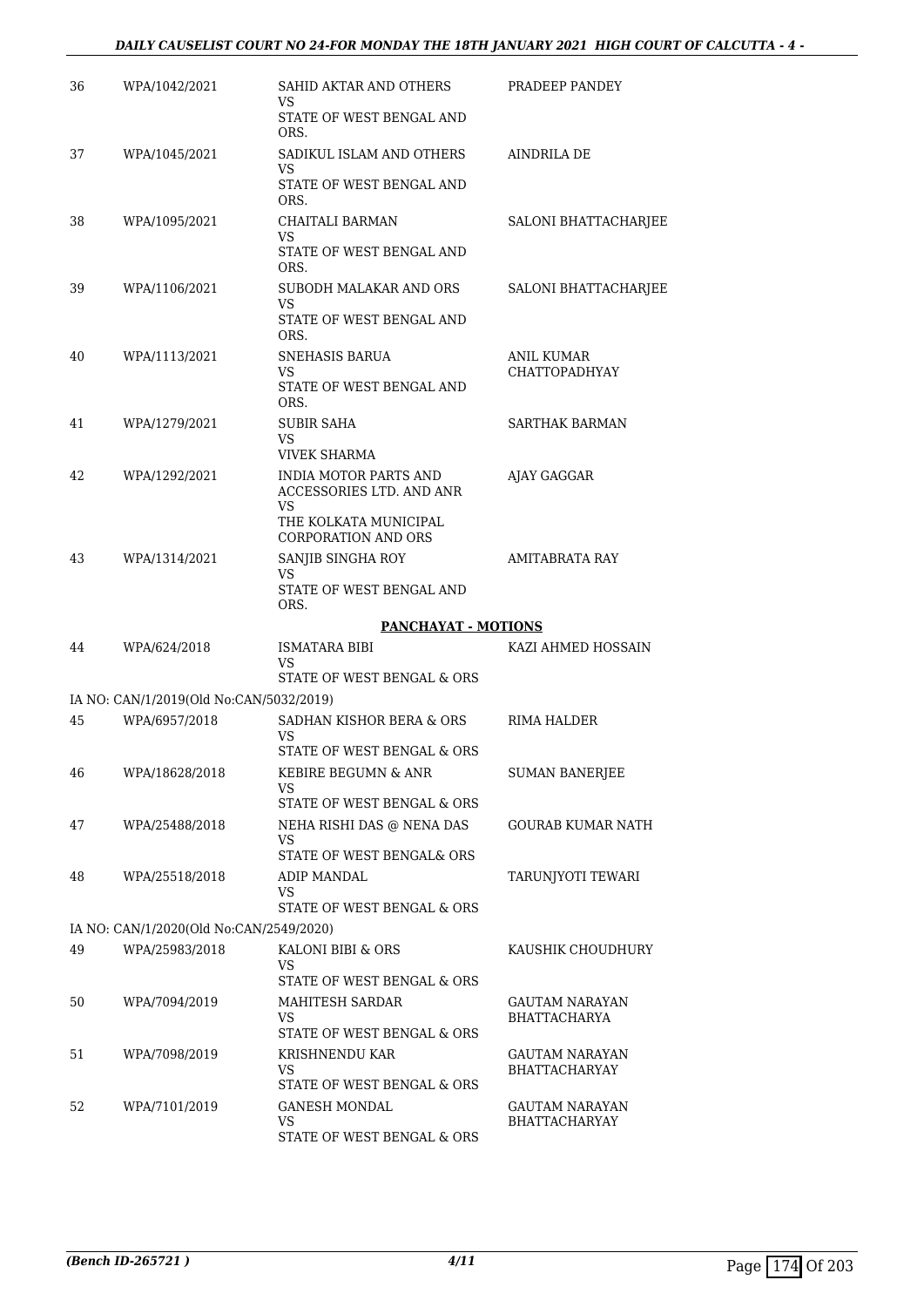# *DAILY CAUSELIST COURT NO 24-FOR MONDAY THE 18TH JANUARY 2021 HIGH COURT OF CALCUTTA - 5 -*

| 53 | WPA/7103/2019                           | KRISHNENDU MONDAL<br>VS<br>STATE OF WEST BENGAL & ORS              | <b>GAUTAM NARAYAN</b><br><b>BHATTACHARYAY</b> |
|----|-----------------------------------------|--------------------------------------------------------------------|-----------------------------------------------|
| 54 | WPA/7109/2019                           | SUBAL CHANDRA DAS<br>VS                                            | G.N. BHATTACHARYAY                            |
|    |                                         | STATE OF WEST BENGAL & ORS                                         |                                               |
| 55 | WPA/7126/2019                           | <b>BIJAN KR MAJUMDER</b><br>VS                                     | GOUTAM NARAYAN<br><b>BHATTACHARYAY</b>        |
|    |                                         | STATE OF WEST BENGAL & ORS                                         |                                               |
| 56 | WPA/16133/2019                          | KALACHAND SENGUPTA<br>VS<br>STATE OF WEST BENGAL & ORS             | <b>SUFI KAMAL</b>                             |
| 57 | WPA/17756/2019                          | <b>BISWAJYOTI MAITY</b><br>VS.                                     | AMIT BARAN DASH                               |
|    |                                         | STATE OF WEST BENGAL & ORS.                                        |                                               |
| 58 | WPA/18562/2019                          | MD MONIRUL HOSSAIN<br><b>CONSTRUCTION &amp; ANR</b><br>VS.         | <b>MOUSUMI MITRA</b>                          |
|    |                                         | STATE OF WEST BENGAL & ORS                                         |                                               |
| 59 | WPA/19350/2019                          | SMT. SUBHRA DEY & ORS<br>VS.                                       | SUBHOJIT MULLICK                              |
|    |                                         | THE K.M.C. & ORS                                                   |                                               |
|    | IA NO: CAN/1/2020                       |                                                                    |                                               |
| 60 | WPA/19906/2019                          | <b>BASUDEB CHEL</b><br>VS                                          | TIMIR BARAN SAHA                              |
|    |                                         | STATE OF WEST BENGAL 7 ORS                                         |                                               |
| 61 | WPA/20956/2019                          | MURSHIDABAD COLLEGE OF<br>ENG. AND TECHNOLOGY & H.R.<br>D. & ORS   | DONA GHOSH                                    |
|    |                                         | VS.<br>STATE OF WEST BENGAL & ORS                                  |                                               |
| 62 | WPA/21004/2019                          | <b>SULEMAN ANSARY &amp; ORS</b><br>VS                              | MADHU SUDAN MONDAL                            |
| 63 | WPA/22158/2019                          | STATE OF WEST BENGAL & ORS<br>HALDIA - KOLKATA PORT & DOCK         | SANTANU MAJI                                  |
|    |                                         | <b>SHRAMIK UNION &amp; ANR</b><br>VS<br>STATE OF WEST BENGAL & ORS |                                               |
| 64 | WPA/22213/2019                          | <b>ANJALI MUKHERJEE</b>                                            | BISWABRATA BASU                               |
|    |                                         | <b>VS</b><br>KAMARHATI MUNICIPALITY &<br><b>ORS</b>                | MALLICK                                       |
| 65 | WPA/22606/2019                          | RATAN KR DAS & ANR                                                 | KAMAL KANTA KAR                               |
|    |                                         | VS                                                                 |                                               |
| 66 | WPA/22739/2019                          | STATE OF WEST BENGAL & ORS<br>LAKSHMI KANTA LAHA                   | ARJUN KUMAR SAMANTA                           |
|    |                                         | VS.                                                                |                                               |
|    |                                         | STATE OF WEST BENGAL & ORS                                         |                                               |
| 67 | WPA/22900/2019                          | MD. MAHIUDDIN<br>VS<br>STATE OF WEST BENGAL & ORS                  | MD. HABIBUR RAHMAN                            |
|    | IA NO: CAN/1/2020                       |                                                                    |                                               |
| 68 | WPA/23371/2019                          | MALA BAURI                                                         | SOUMIK GANGULI                                |
|    |                                         | VS<br>STATE OF WEST BENGAL & ORS                                   |                                               |
|    | IA NO: CAN/1/2020(Old No:CAN/1056/2020) |                                                                    |                                               |
| 69 | WPA/24240/2019                          | FIROJ HUSSAIN                                                      | <b>ARUP BANERJEE</b>                          |
|    |                                         | VS                                                                 |                                               |
| 70 |                                         | STATE OF WEST BENGAL & ORS                                         |                                               |
|    | WPA/24343/2019                          | BISWAJIT SADHUKHAN<br>VS.                                          | SAMIR KR ADHIKARI                             |
|    |                                         | STATE OF WEST BENGAL & ORS                                         |                                               |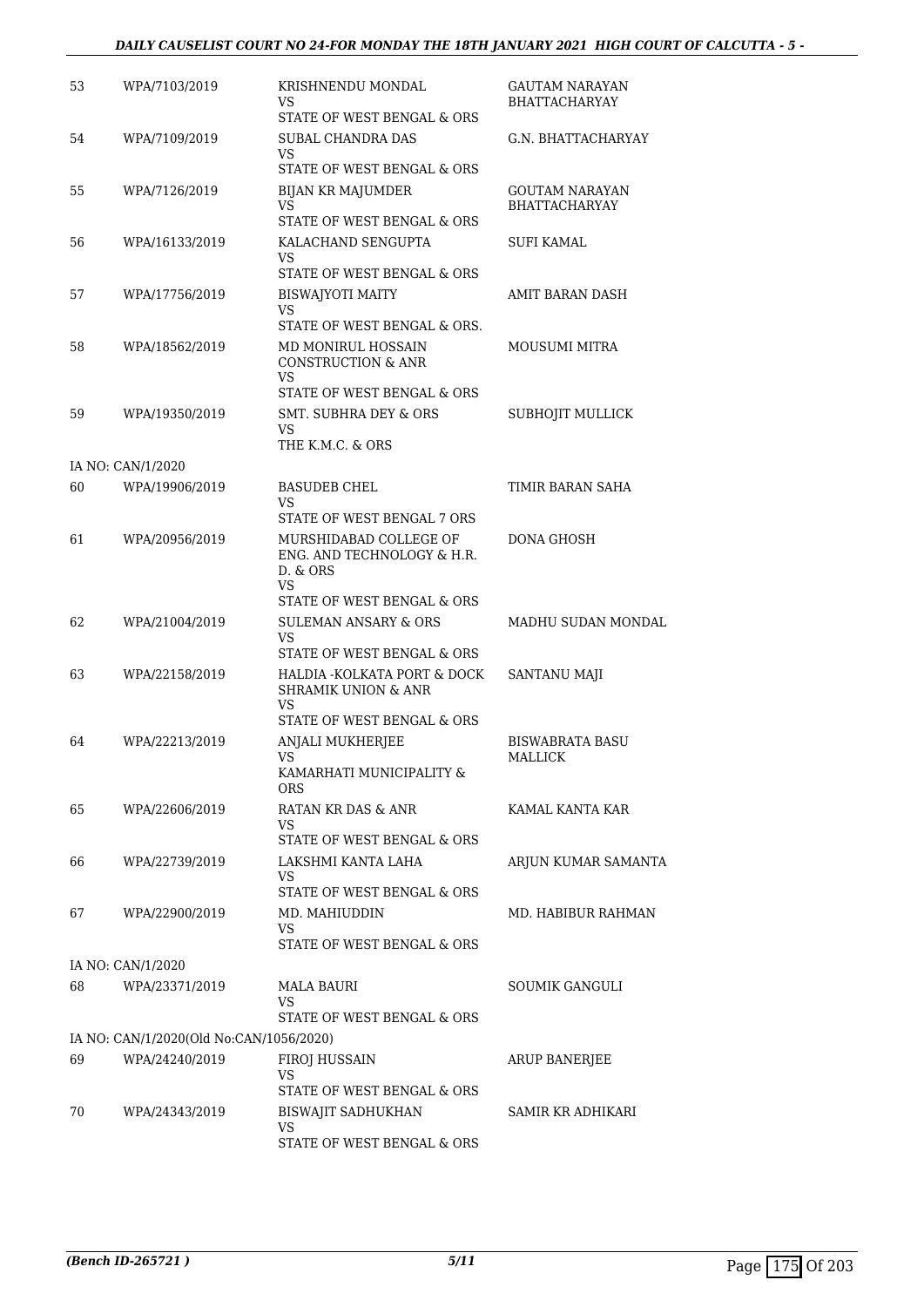| 71 | WPA/61/2020   | <b>NETAI DAS @ RUIDAS</b>                            | MD. MAHMUD                |
|----|---------------|------------------------------------------------------|---------------------------|
|    |               | VS<br>STATE OF WEST BENGAL & ORS                     |                           |
| 72 | WPA/301/2020  | <b>MONIRA KHATOON</b>                                | GAUTAM GURIA              |
|    |               | VS                                                   |                           |
|    |               | STATE OF WEST BENGAL & ORS                           |                           |
| 73 | WPA/338/2020  | RANJAN MAL & ORS<br>VS                               | SAIKAT CHATTERJEE         |
|    |               | UNION OF INDIA & ORS                                 |                           |
| 74 | WPA/574/2020  | <b>BULUYARA BIBI &amp; ORS</b>                       | ARKA BHATTACHARYA         |
|    |               | VS<br>STATE OF WEST BENGAL & ORS                     |                           |
| 75 | WPA/694/2020  | RUNA ROY & ORS<br>VS                                 | ARUNAVA GANGULY           |
|    |               | STATE OF WEST BENGAL & ORS                           |                           |
| 76 | WPA/911/2020  | AHMMED ALI LASKAR & ORS                              | SUDARSHANGHOSH            |
|    |               | VS<br>STATE OF WEST BENGAL & ORS                     |                           |
| 77 | WPA/1034/2020 | ARABINDA JANA                                        | <b>BHASKAR CHANDRA</b>    |
|    |               | VS                                                   | MANNA                     |
|    |               | STATE OF WEST BENGAL & ORS                           | <b>AZIZUL ISLAM</b>       |
| 78 | WPA/1272/2020 | <b>MURSUDA KHATUN</b><br>VS                          |                           |
|    |               | STATE OF WEST BENGAL & ORS                           |                           |
| 79 | WPA/1932/2020 | BARNALI GHARAMI (SHIT)<br>VS                         | <b>SWADHIN PAN</b>        |
|    |               | STATE OF WEST BENGAL & ORS                           |                           |
| 80 | WPA/1934/2020 | <b>MAUSUMI DAS</b>                                   | SWADHIN PAN               |
|    |               | VS<br>STATE OF WEST BENGAL & ORS                     |                           |
| 81 | WPA/1935/2020 | SATABDI MAHAJAN (MONDAL)                             | SWADHIN PAN               |
|    |               | VS                                                   |                           |
|    |               | STATE OF WEST BENGAL & ORS                           |                           |
| 82 | WPA/1937/2020 | DIPALI MONDAL (SARDAR)<br>VS                         | SWADHIN PAN               |
|    |               | STATE OF WEST BENGAL & ORS                           |                           |
| 83 | WPA/2059/2020 | GOUTAM MUKHERJEE & ANR<br><b>VS</b>                  | ANIMESH PAUL              |
|    |               | STATE OF WEST BENGAL & ORS                           |                           |
| 84 | WPA/2158/2020 | WARSI DAIRY FIRM                                     | <b>HASAN SHAMS</b>        |
|    |               | VS<br>STATE OF WEST BENGAL & ORS                     |                           |
| 85 | WPA/2235/2020 | SAMIR BHATTACHARYA                                   | DYUTIMAN PAUL             |
|    |               | VS<br>STATE OF WEST BENGAL & ORS                     |                           |
| 86 | WPA/2282/2020 | TAPAS KUMAR SADHUKHAN                                | SHAMBA CHAKRABORTY        |
|    |               | VS                                                   |                           |
|    |               | STATE OF WEST BENGAL & ORS                           |                           |
| 87 | WPA/2513/2020 | YUNUS GAZI<br>VS                                     | RABIDNRA KUMAR<br>JAISWAL |
|    |               | STATE OF WEST BENGAL & ORS                           |                           |
| 88 | WPA/2544/2020 | PARIMAL DAS                                          | KALLOL KR MAITY           |
|    |               | VS<br>STATE OF WEST BENGAL & ORS                     |                           |
| 89 | WPA/2700/2020 | KABIR SAHAJI                                         | INDRAJIT GHOSH            |
|    |               | VS                                                   |                           |
| 90 | WPA/2782/2020 | STATE OF WEST BENGAL & ORS<br><b>GOPAL MUKHERJEE</b> | SANTIMAY                  |
|    |               | VS                                                   | <b>BHATTACHARYYA</b>      |
|    |               | STATE OF WEST BENGAL & ORS                           |                           |
| 91 | WPA/2803/2020 | ABDUR RASHID<br>VS                                   | SRIKANTA SATTA            |
|    |               | STATE OF WEST BENGAL & ORS                           |                           |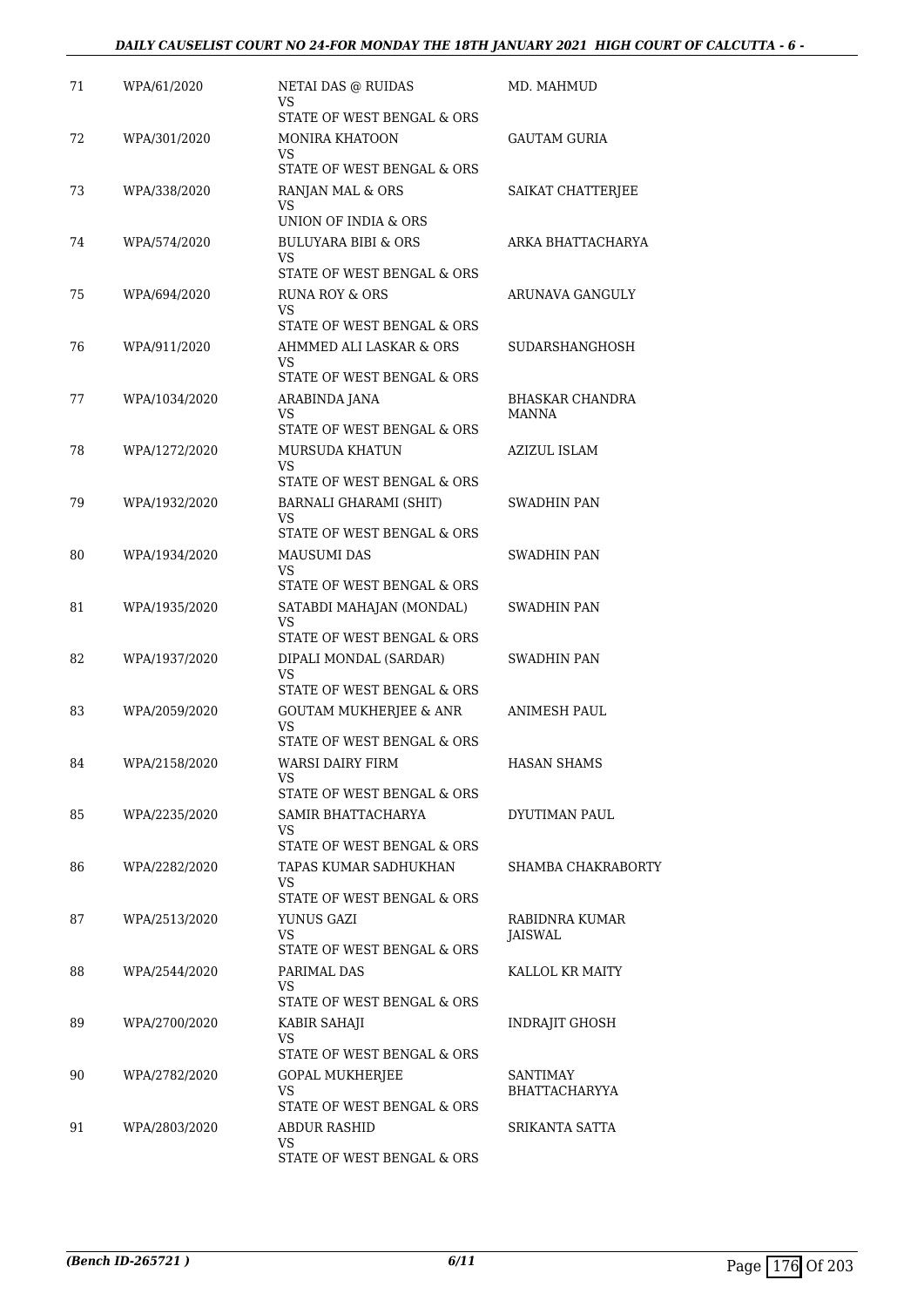### *DAILY CAUSELIST COURT NO 24-FOR MONDAY THE 18TH JANUARY 2021 HIGH COURT OF CALCUTTA - 7 -*

| 92  | WPA/3074/2020                           | <b>JUGAL DENRE</b><br>VS<br>STATE OF WEST BENGAL & ORS  | SOUMEN<br>BHATTACHARJEE |
|-----|-----------------------------------------|---------------------------------------------------------|-------------------------|
| 93  | WPA/3129/2020                           | DIPALI GHOSH<br>VS                                      | ANIMESH PAUL            |
|     |                                         | HOWRAH ZILLA PARISHAD & ORS                             |                         |
| 94  | WPA/4359/2020                           | DIPTI BISWAS & ORS.<br>VS                               | GOURAB DAS              |
| 95  |                                         | STATE OF WEST BENGAL & ORS.<br>SANTOSH KHANDELWAL & ORS |                         |
|     | WPA/4550/2020                           | VS                                                      | SABERI SAHA             |
|     |                                         | KOLKATA MUNICIPAL<br><b>CORPORATION &amp; ORS</b>       |                         |
| 96  | WPA/4789/2020                           | RUMABHADRA PAUL<br>VS                                   | ARUN BANDYOPADHYAY      |
|     |                                         | STATE OF WEST BENGAL 7 ORS                              |                         |
| 97  | WPA/4796/2020                           | APARNA DHAR @ APARNA DHAR<br>NATH                       | KINGSUK MONDAL          |
|     |                                         | VS.<br>STATE OF WEST BENGAL & ORS                       |                         |
|     | IA NO: CAN/1/2020                       |                                                         |                         |
| 98  | WPA/5242/2020                           | ASISH KOLEY                                             | SOUMEN                  |
|     |                                         | VS<br>HOWRAH ZILLA PARISHAD & ORS                       | <b>BHATTACHARJEE</b>    |
| 99  | WPA/6569/2020                           | MD. AFJAL HOQUE & ORS                                   | <b>SUNNY NANDY</b>      |
|     |                                         | VS<br>STATE OF WEST BENGAL & ORS                        |                         |
|     | IA NO: CAN/1/2020(Old No:CAN/5351/2020) |                                                         |                         |
| 100 | WPA/7042/2020                           | ACHINTA KUMAR SAM                                       | APURBA GHOSH            |
|     |                                         | VS                                                      |                         |
|     | IA NO: CAN/1/2020                       | State of West Bengal                                    |                         |
| 101 | WPA/7768/2020                           | ABDUL RASHID @ MD RASHID                                | MOSTAFIJUR RAHAMAN      |
|     |                                         | VS.                                                     |                         |
|     |                                         | STATE OF WEST BENGAL AND<br>ORS.                        |                         |
| 102 | WPA/7788/2020                           | BALARAM DHIBAR<br>VS                                    | DIPTENDU MONDAL         |
|     |                                         | STATE OF WEST BENGAL AND<br>ORS.                        |                         |
| 103 | WPA/7959/2020                           | <b>BIMAL KUMAR GAYEN</b>                                | SUDARSHAN GHOSH         |
|     |                                         | <b>VS</b><br>State of West Bengal                       |                         |
| 104 | WPA/8034/2020                           | SAMIR KUMAR SAMANTA                                     | PAYEL SHOME             |
|     |                                         | VS<br>STATE OF WEST BENGAL AND                          |                         |
|     |                                         | ORS.                                                    |                         |
| 105 | WPA/8092/2020                           | DYNAMIC INFRACON PVT LTD                                | DIPAK DEY               |
|     |                                         | AND ANR<br>VS                                           |                         |
|     |                                         | <b>HOWRAH MUNICIPAL</b><br><b>CORPORATION AND ANR</b>   |                         |
| 106 | WPA/8133/2020                           | YASHODA KUMARI MONDAL                                   | TANUJA BASAK            |
|     |                                         | VS<br>State of West Bengal                              |                         |
| 107 | WPA/8599/2020                           | <b>SUKUL SHAW AND ORS</b>                               | <b>SUNNY NANDI</b>      |
|     |                                         | VS<br>kolkata municipality corporation                  |                         |
|     |                                         | and ors                                                 |                         |

IA NO: CAN/1/2021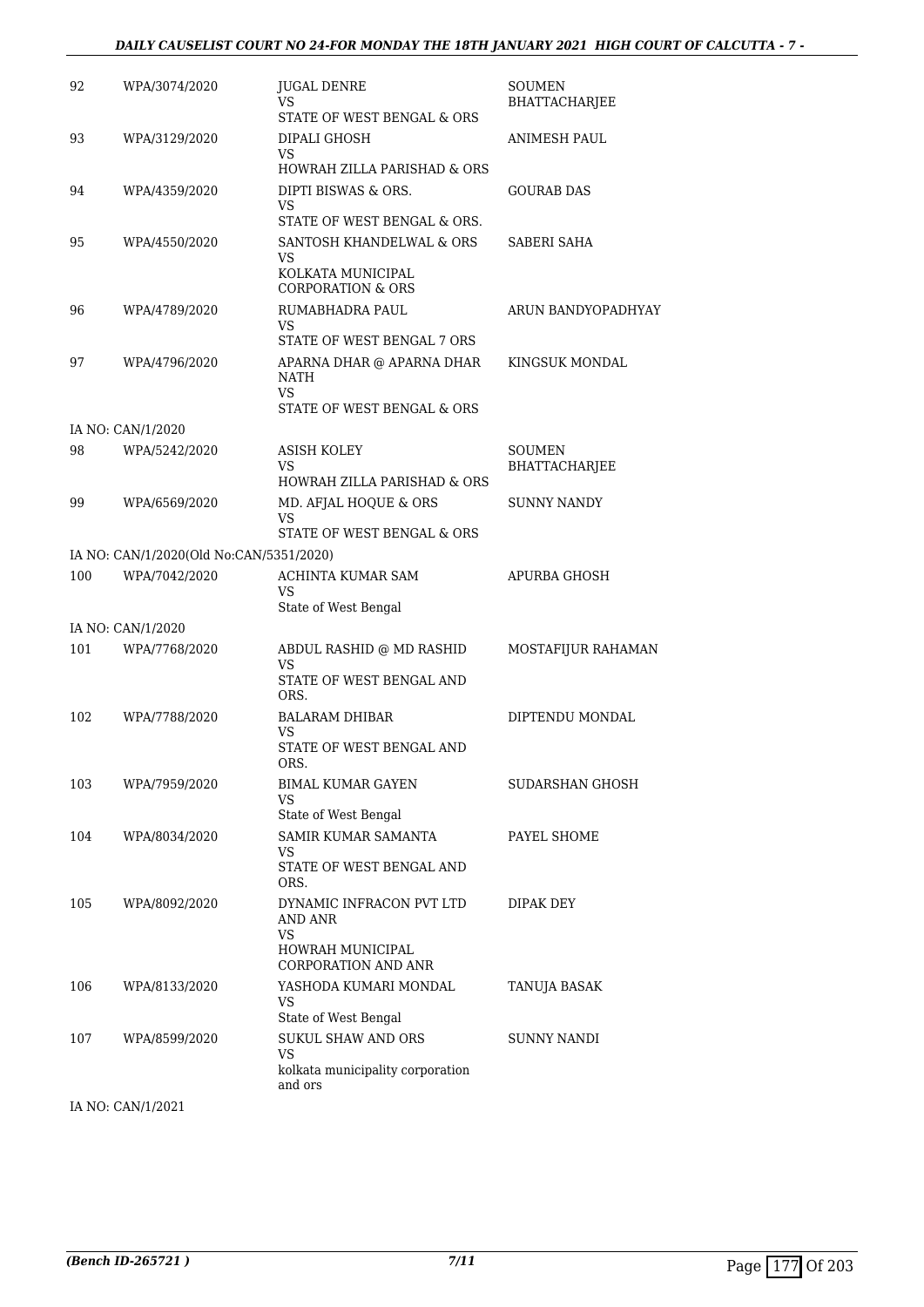# *DAILY CAUSELIST COURT NO 24-FOR MONDAY THE 18TH JANUARY 2021 HIGH COURT OF CALCUTTA - 8 -*

| 108 | WPA/8855/2020  | MESER ALI<br>VS                                       | TANUJA BASAK          |
|-----|----------------|-------------------------------------------------------|-----------------------|
|     |                | STATE OF WEST BENGAL AND<br>ORS.                      |                       |
| 109 | WPA/9032/2020  | SK. ASLAM ALI AMD ORS<br>VS                           | SIRAJUL HAQUE MONDAL  |
|     |                | THE STATE OF WEST BENGAL<br>AND ORS                   |                       |
| 110 | WPA/9643/2020  | JASPAL SINGH CHANDHOK<br>VS                           | SOMALI MUKHOPADHYAY   |
|     |                | KOLKATA MUNICIPAL<br>CORPORATION AND ORS              |                       |
| 111 | WPA/9653/2020  | MADHUSUDAN DEBNATH<br>VS                              | CHITTARANJAN RAY      |
|     |                | STATE OF WEST BENGAL AND<br>ORS.                      |                       |
| 112 | WPA/10088/2020 | KISHOR GHOSH<br><b>VS</b>                             | <b>AMRITA DE</b>      |
|     |                | THE CHANDERNAGORE<br>MUNICIPAL CORPORATION AND<br>ORS |                       |
| 113 | WPA/10096/2020 | R K M SAROWAR JAHAN<br>VS                             | <b>TANUJA BASAK</b>   |
|     |                | STATE OF WEST BENGAL AND<br>ORS.                      |                       |
| 114 | WPA/10129/2020 | SAYED NEAJUDDIN<br>VS                                 | <b>MIR ANOWAR</b>     |
|     |                | THE STATE OF WEST BENGAL<br>AND ORS                   |                       |
| 115 | WPA/10156/2020 | RESS UDYOG PRIVATE LIMITED<br>VS                      | SUMITAVA CHAKRABORTY  |
|     |                | STATE OF WEST BENGAL AND<br>ORS.                      |                       |
| 116 | WPA/10160/2020 | DIPA GHUGU<br>VS                                      | MRITYUNJOY CHATTERJEE |
|     |                | STATE OF WEST BENGAL AND<br>ORS.                      |                       |
| 117 | WPA/10211/2020 | NARAYAN CHOWDHURY<br>VS                               | MOLOY BANERJEE        |
|     |                | STATE OF WEST BENGAL AND<br>ORS.                      |                       |
| 118 | WPA/10328/2020 | CHITTARANJAN PARAMANIK<br>VS                          | ANJAN BHATTACHARYA    |
|     |                | STATE OF WEST BENGAL AND<br>ORS.                      |                       |
| 119 | WPA/10395/2020 | ANUPAM SAMANTA<br>VS.                                 | Sumanta Das           |
|     |                | STATE OF WEST BENGAL AND<br>ORS.                      |                       |
| 120 | WPA/10399/2020 | TULSI PAUL(BASAK)<br>VS                               | PAPIYA CHATTOPADHYAY  |
|     |                | STATE OF WEST BENGAL AND<br>ORS.                      |                       |
| 121 | WPA/10402/2020 | TAPASI ROY<br>VS                                      | KAZI SAJJAD ALAM      |
|     |                | STATE OF WEST BENGAL AND<br>ORS.                      |                       |
| 122 | WPA/10418/2020 | MOSARRAF HOSSAIN<br>VS.                               | MD. AHSANUZZAMAN      |
|     |                | STATE OF WEST BENGAL AND<br>ORS.                      |                       |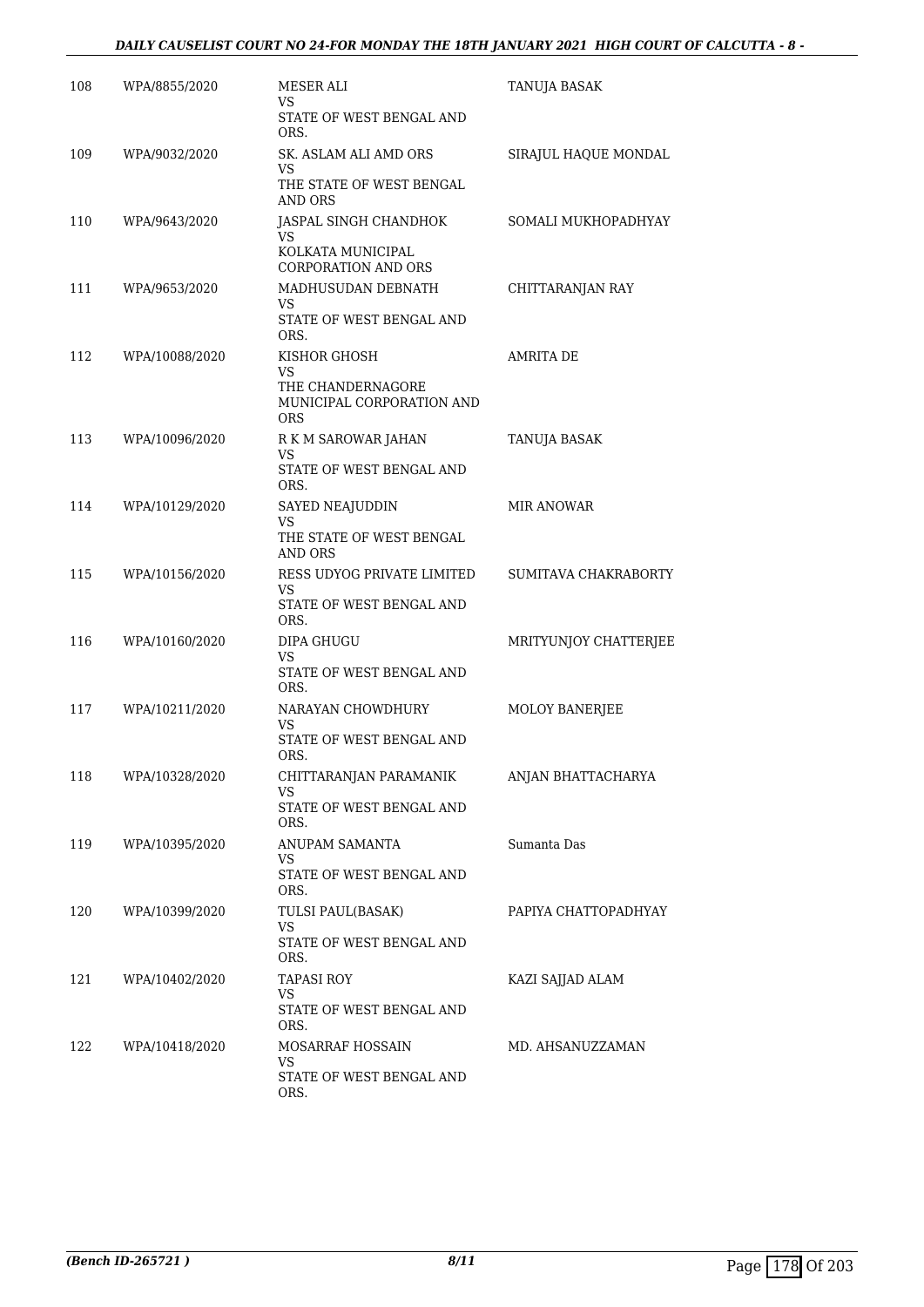| 123 | WPA/10677/2020       | LAKSHMI KANTA MAHATO AND<br>OTHERS<br><b>VS</b>                    | SULAGNA<br>BHATTACHARJEE BAGCHI |
|-----|----------------------|--------------------------------------------------------------------|---------------------------------|
|     |                      | STATE OF WEST BENGAL AND<br>ORS.                                   |                                 |
| 124 | WPA/10707/2020       | <b>BULAND JAVED</b><br>VS                                          | CHANDRAKANT<br><b>KUSHWAHA</b>  |
|     |                      | STATE OF WEST BENGAL AND<br>ORS.                                   |                                 |
| 125 | WPA/10801/2020       | JEWEL GHOSH AND ORS<br>VS                                          | KUNTAL BANERJEE                 |
|     |                      | BARANAGAR MUICIPALITY AND<br><b>ORS</b>                            |                                 |
| 126 | WPA/10917/2020       | <b>ASHOK SAMANTA</b><br>VS<br>STATE OF WEST BENGAL AND<br>ORS.     | KRISHNENDU BHADRA               |
| 127 | WPA/10928/2020       | SASTI PADA NANDI                                                   | AMAL KUMAR DATTA                |
|     |                      | VS.<br>STATE OF WEST BENGAL AND<br>ORS.                            |                                 |
| 128 | WPA/10938/2020       | CHANDRA KANTA MONDAL<br>VS                                         | MD. HASANUZ ZAMAN               |
|     |                      | THE STATE OF WEST BENGAL<br><b>AND ORS</b>                         |                                 |
| 129 | WPA/11092/2020       | FIROZ SARKAR<br>VS                                                 | <b>GOLAM NURE IMROHI</b>        |
| 130 | WPA/11106/2020       | State of West Bengal<br>REKHA SARKAR TIKADAR AND                   | <b>SARTHAK BARMAN</b>           |
|     |                      | <b>ORS</b><br>VS.<br>STATE OF WEST BENGAL AND<br>ORS.              |                                 |
| 131 | WPA/11394/2020       | M/S NEW MAA LAXMI<br>CONSTRUCTION AND COMPANY<br>AND ANOTEHR<br>VS | SUMITAVA CHAKRABORTY            |
|     |                      | KOLKATA MUNICIPAL<br>CORPORATION AND ORS.                          |                                 |
| 132 | WPA/11530/2020       | <b>MAFIZUR RAHAMAN</b><br>VS                                       | NILADRI SAHA                    |
|     |                      | STATE OF WEST BENGAL AND<br>ORS.                                   |                                 |
| 133 | WPA/11667/2020       | AJIT SINGH<br>VS.                                                  | DEBBRATA RAY                    |
|     |                      | STATE OF WEST BENGAL AND<br>ORS.                                   |                                 |
|     | wt134 WPA/11668/2020 | TAPANJYOTI DEY<br>VS.                                              | DEBABRATA DEY                   |
|     |                      | STATE OF WEST BENGAL AND<br>ORS.                                   |                                 |
|     | wt135 WPA/11671/2020 | <b>AVIJIT DEY</b><br>VS.                                           | DEBABRATA RAY                   |
|     |                      | STATE OF WEST BENGAL AND<br>ORS.                                   |                                 |
| 136 | WPA/11776/2020       | BANDANA PAN AND OTHERS<br>VS.                                      | NITISH SMANTA                   |
|     |                      | STATE OF WEST BENGAL AND<br>ORS.                                   |                                 |
| 137 | WPA/11779/2020       | PAMPA PAN AND ORS<br>VS                                            | ABHINABA DAN                    |
|     |                      | STATE OF WEST BENGAL AND<br>ORS.                                   |                                 |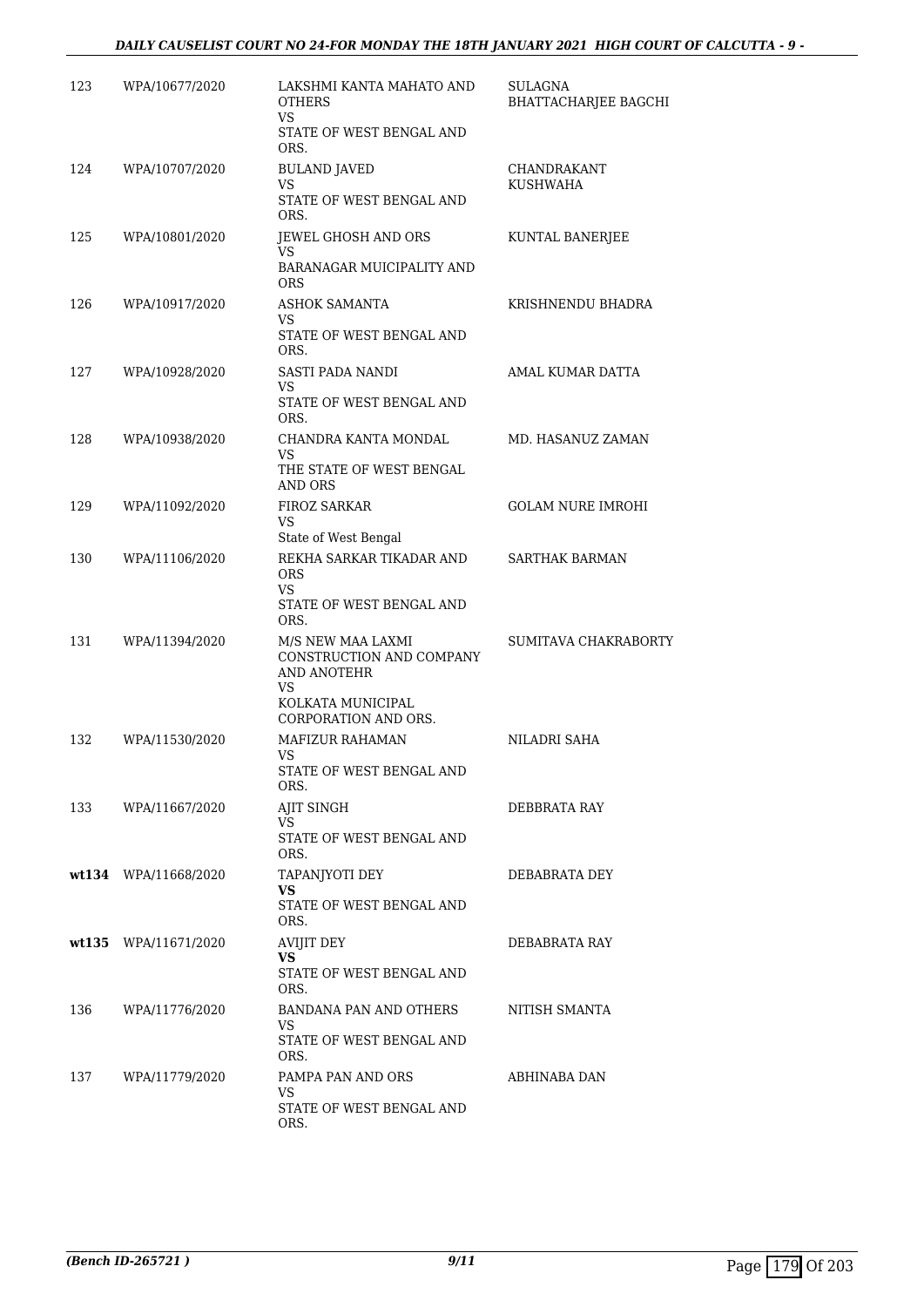#### *DAILY CAUSELIST COURT NO 24-FOR MONDAY THE 18TH JANUARY 2021 HIGH COURT OF CALCUTTA - 10 -*

| 138 | WPA/11803/2020      | MANGAL MAITY<br>VS.                                                                               | RAMA HALDAR                         |
|-----|---------------------|---------------------------------------------------------------------------------------------------|-------------------------------------|
|     |                     | STATE OF WEST BENGAL AND<br>ORS.                                                                  |                                     |
| 139 | WPA/11805/2020      | <b>RATAN MAITY</b><br>VS.                                                                         | RAMA HALDAR                         |
|     |                     | STATE OF WEST BENGAL AND<br>ORS.                                                                  |                                     |
| 140 | WPA/11835/2020      | SANTOSHPARA SWARNA JYANTI<br>MAHILA DAL OF SANTOSHPARA<br>VS.<br>STATE OF WEST BENGAL AND<br>ORS. | KINGSHUK MONDAL                     |
| 141 | WPA/11847/2020      | SHIKHA RANI JANA AND ORS<br>VS.<br>THE STATE OF WEST BENGAL<br>AND ORS                            | UTTAM KUMAR<br><b>BHATTACHARYYA</b> |
| 142 | WPA/27/2021         | JANAKI MONDAL AND OTHERS<br>VS.<br>STATE OF WEST BENGAL AND<br>ORS.                               | MADHURIMA SARKAR                    |
| 143 | WPA/108/2021        | ANILA SOMAN<br>VS                                                                                 | PHATICK CHANDRA DAS                 |
|     |                     | DEPUTY COMMISSIONER, SOUTH<br>ANDAMAN DISTRICT AND ANR                                            |                                     |
| 144 | WPA/318/2021        | S.S. CONSTRUCTION REP. BY ITS<br>SOLE PROP. BIKI SAIKH<br>VS.                                     | SRIKANTA DUTTTA                     |
|     |                     | STATE OF WEST BENGAL AND<br>ORS.                                                                  |                                     |
| 145 | WPA/389/2021        | NAB KUMAR DESMUKH<br>VS.<br>STATE OF WEST BENGAL AND<br>ORS.                                      | AMIT KUMAR DUTTA                    |
| 146 | WPA/482/2021        | MAMTAJ BIBI<br>VS<br>STATE OF WEST BENGAL AND<br>ORS.                                             | MD. GOLAM NURE<br><b>IMROHI</b>     |
| 147 | WPA/656/2021        | NANDITA PAUL (HALDER)<br>VS<br>STATE OF WEST BENGAL AND                                           | <b>SRIKUMAR MANDAL</b>              |
| 148 | WPA/700/2021        | ORS.<br>DILIP SETH                                                                                | <b>ANIMESH PAUL</b>                 |
|     |                     | VS<br>STATE OF WEST BENGAL AND<br>ORS.                                                            |                                     |
| 149 | WPA/1164/2021       | SWAPAN JANA<br>VS.<br>STATE OF WEST BENGAL AND                                                    | SANKHA SUBHRA RAY                   |
| 150 | WPA/1302/2021       | ORS.<br>KRISHNA PRIYA DAS AND ANR<br>VS.                                                          | SANTIMAY<br>BHATTACHARYA            |
|     |                     | STATE OF WEST BENGAL AND<br>ORS.                                                                  |                                     |
|     |                     | <b>APPLICATION</b>                                                                                |                                     |
| 151 | RVW/193/2019        | DULAL CHANDRA PAUL                                                                                | SANKAR PAUL                         |
|     |                     | VS<br>STATE OF WEST BENGAL & ANR                                                                  |                                     |
|     |                     | IA NO: CAN/1/2019(Old No:CAN/8337/2019), CAN/2/2019(Old No:CAN/8338/2019)                         |                                     |
|     | wt152 WPA/7216/2019 | DULAL CHANDRA PAUL<br>VS.                                                                         | SANKAR PAUL                         |
|     |                     | STATE OF WEST BENGAL & ORS                                                                        |                                     |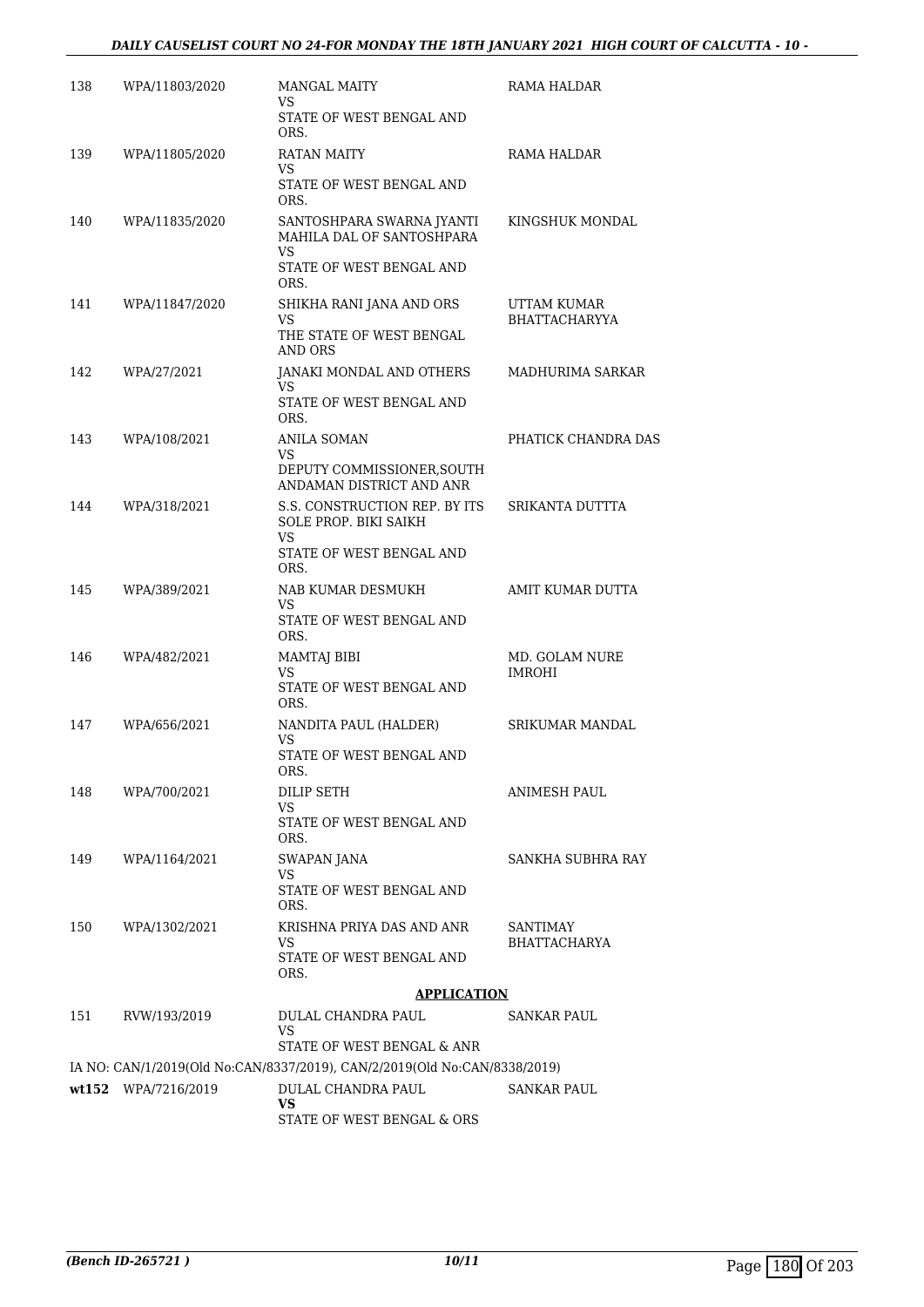153 WPA/6934/2020 SHIVSUBH COMPLEX LLP VS THE STATE OF WEST BENGAL AND ORS SAJOY BOSE

IA NO: CAN/1/2020, CAN/2/2020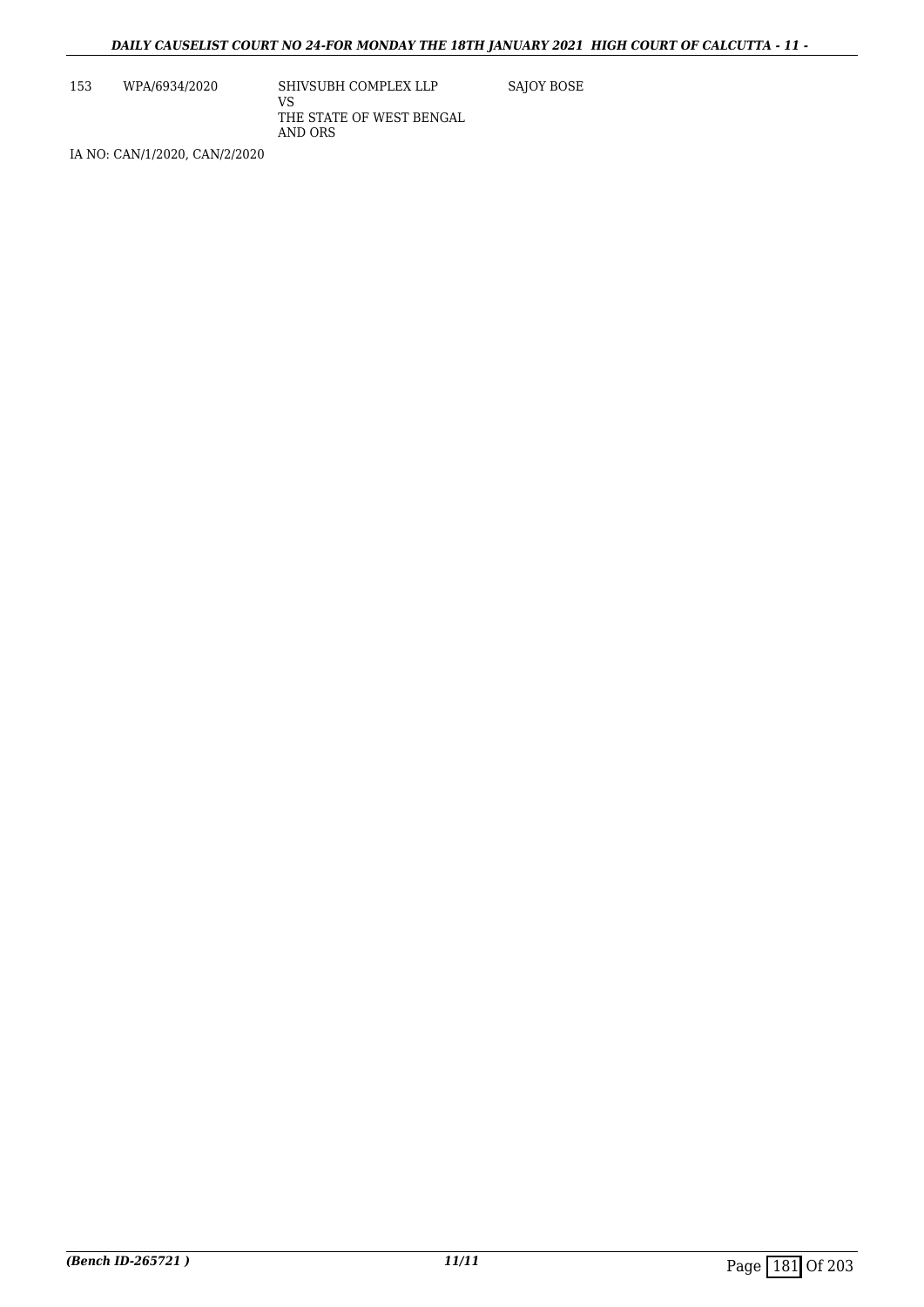

# **Appellate Side**

**DAILY CAUSELIST For Monday The 18th January 2021**

## **COURT NO. 22**

**SINGLE BENCH (SB - XIV)**

## **AT 10:45 AM**

**HON'BLE JUSTICE ABHIJIT GANGOPADHYAY**

#### **(VIA VIDEO CONFERENCE) ON AND FROM MONDAY, THE IITH JANUARY 2021 - ADMISSION AND HEARING OF CIVIL REVISION APPLICATIONS AND APPLICATIONS UNDER ARTICLE 227 OF THE CONSTITUTION INCLUDING APPLICATIONS CONNECTED THERETO [EXCLUDING CIVIL REVISIONS ARISING OUT OF TESTAMENTARY AND EJECTMENT / EVICTION SUITS AND PUBLIC PREMISES (UNAUTHORISED OCCUPANTS) ACT, 1971 SPECIAL NOTE : TODAY "UPON MENTIONING" MATTERS WILL BE TAKEN UP FIRST. THEREAFTER "NEW MOTION" AND " MOTION" WILL BE TAKEN UP. IF THE HEARING MATTERS ARE EXHAUSTED, THEREAFTER 'MOTION' WILL BE TAKEN UP. NOTE : MENTIONING ONLY ON MONDAYS AND FRIDAYS AT THE FIRST SITTING OF THE COURT. NOTE: MATTERS WILL BE TAKEN UP THROUGH PHYSICAL HEARING ONLY WHEN BOTH THE PARTIES ARE AGREED.**

#### **TO BE MENTIONED**

| 1 | WPA/20899/2018                   | M/S. HORIZON TRAVELS &<br>CO.<br>VS.<br>STATE OF WEST BENGAL &<br><b>ORS</b> | PRANTAI DAS                       |
|---|----------------------------------|------------------------------------------------------------------------------|-----------------------------------|
| 2 | WPA/21888/2018<br>(AT 2:00 P.M.) | <b>AYAN MUKHERJEE</b><br>VS<br>STATE OF WEST BENGAL &<br><b>ORS</b>          | RANANEESH CUHA<br>THAKURTA        |
|   |                                  | <b>GROUP - VII (MOTION)</b>                                                  |                                   |
| 3 | WPA/4896/2020                    | TRIMULA SPONGE IRON<br><b>PVT. LIMITED</b><br>VS<br>UNION OF INDIA & ORS     | RAJNISH KUMAR<br><b>KALAWATIA</b> |
| 4 | WPA/833/2021                     | JAGADISH GUPTA<br>VS                                                         | <b>ABHISHEK BANERJEE</b>          |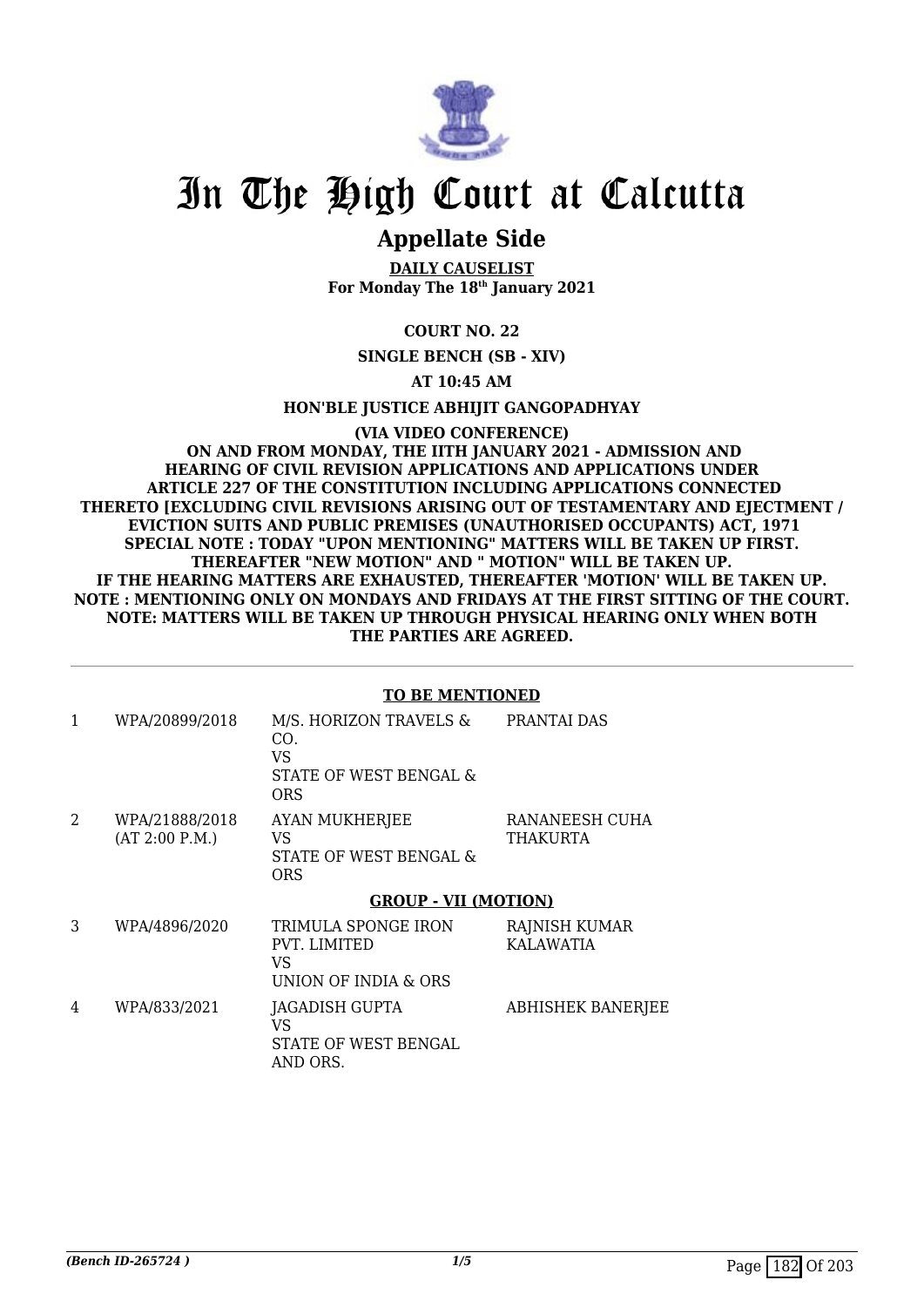| 5  | WPA/838/2021                    | PRANABANANDA<br><b>CHATTERJEE</b><br><b>VS</b><br>STATE OF WEST BENGAL<br>AND ORS.                                     | ABHISHEK BANERJEE                      |
|----|---------------------------------|------------------------------------------------------------------------------------------------------------------------|----------------------------------------|
|    |                                 | <b>GR. - III (MOTION)</b>                                                                                              |                                        |
| 6  | WPA/4754/2020                   | OIL & NATURAL GAS<br>CORPORATION LTD.<br><b>VS</b>                                                                     | <b>NEELINA</b><br><b>CHATTERJEE</b>    |
|    |                                 | RAMAPADA MONDAL & ORS                                                                                                  |                                        |
| 7  | WPA/11753/2020                  | JAGIRA SK.<br><b>VS</b><br>STATE OF WEST BENGAL<br>AND ORS.                                                            | <b>SUVADIP</b><br><b>BHATTERJEE</b>    |
| 8  | WPA/11758/2020                  | KAMAL KRISHNA BOSE<br>VS<br>STATE OF WEST BENGAL<br>AND ORS.                                                           | Suvadip Bhattacharjee                  |
| 9  | WPA/11790/2020                  | <b>HARADHAN PANTU</b><br><b>VS</b><br>STATE OF WEST BENGAL<br>AND ORS.                                                 | <b>SUVADIP</b><br><b>BHATTACHARJEE</b> |
| 10 | WPA/11797/2020                  | MADHABA NANDA<br><b>VS</b><br>STATE OF WEST BENGAL<br>AND ORS.                                                         | <b>SUVADIP</b><br><b>BHATTACHARJEE</b> |
| 11 | WPA/29582/2016                  | M/S LUDLOW JUTE &<br><b>SPECIALITIES LTD &amp; ANR</b><br><b>VS</b><br>STATE OF WEST BENGAL &<br><b>ORS</b>            | RAVI KUMAR DUBEY                       |
| 12 | WPA/13943/2018                  | M/S. SAMSING ORGANIC<br>TEA PVT.LTD<br><b>VS</b><br>REGIONAL PROVIDENT<br><b>FUND COMMISSIONER &amp;</b><br><b>ORS</b> | S.P. TEWARY                            |
|    | wt13 WPA/9471/2018              | M/S. SAMSING ORGANIC<br>TEA P. LTD.<br><b>VS</b><br>REG. P.F COM.-1,<br>JALPAIGURI & ORS.                              | <b>S.P TEWARY</b>                      |
| 14 | WPA/23701/2019                  | BENGAL CHATKAL<br><b>MOZDOOR UNION &amp; ANR</b><br><b>VS</b><br>STATE OF WEST BENGAL &<br><b>ORS</b>                  | <b>BIKASH SHAW</b>                     |
|    | IA NO: CAN/1/2020               |                                                                                                                        |                                        |
| 15 | WPA/3437/2020<br>(AT 2.00 P.M.) | TOYEB ALI MIDDAY<br>VS.<br>STATE OF WEST BENGAL &<br><b>ORS</b>                                                        | <b>SUVADIP</b><br><b>BHATTACHARJEE</b> |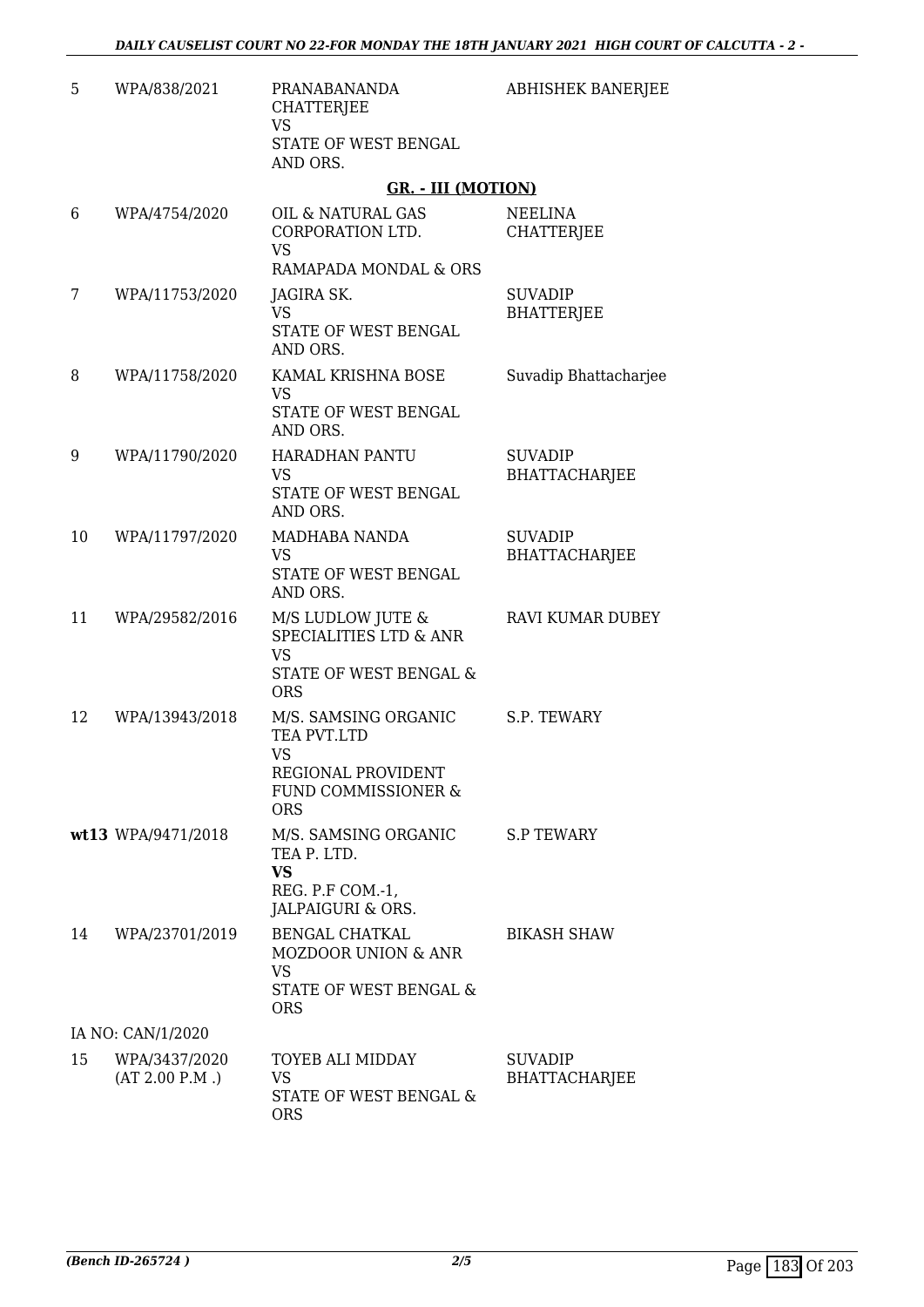| 16 | WPA/4745/2020  | <b>MAHUYA HALDER</b><br><b>VS</b><br>REGIONAL PROVIDENT<br>FUND COMMISSIONER- I<br><b>EPFO &amp; ORS</b>                                          | <b>MALAY DHAR</b>                   |
|----|----------------|---------------------------------------------------------------------------------------------------------------------------------------------------|-------------------------------------|
| 17 | WPA/5270/2020  | NTPC LIMITED<br><b>VS</b><br>ADDITIONAL CENTRAL<br>PROVIDENT FUND<br><b>COMMISSIONER &amp; ORS</b>                                                | <b>UTTAM KUMAR</b><br><b>MANDAL</b> |
| 18 | WPA/8108/2020  | KHAIRULLAH KHAN<br><b>VS</b><br>State of West Bengal                                                                                              | Suvadip Bhattacharjee               |
| 19 | WPA/10647/2020 | MRITYUNJOY PRAMANIK<br><b>VS</b><br>THE COAL INDIA LIMITED                                                                                        | <b>SHRABONI SARKAR</b>              |
| 20 | WPA/11399/2020 | FIS PAYMENT SOLUTIONS<br>AND SERVICES INDIA PVT<br><b>LTD</b><br><b>VS</b><br>THE ASSISTANT LABOUR<br><b>COMMISSIONER AND ORS</b>                 | <b>RISHAV DUTTA</b>                 |
| 21 | WPA/11409/2020 | FIS PAYMENT SOLUTIONS<br>AND SERVICES INDIA PVT<br><b>LTD</b><br><b>VS</b><br>THE ASSITANT LABOUR<br><b>COMMISSIONER</b><br>(CENTRAL)-II AND ORS  | <b>RISHSAV DUTT</b>                 |
| 22 | WPA/11414/2020 | FIS PAYMENT SOLUTIONS<br>AND SERVICES INDIA PVT<br><b>LTD</b><br><b>VS</b><br>THE ASSISTANT LABOUR<br>COMMISSIONER CENTRAL<br><b>II AND ORS</b>   | <b>RISHAV DUTTA</b>                 |
| 23 | WPA/11418/2020 | FIS PAYMENT SOLUTIONS<br>AND SERVICES INDIA PVT<br><b>LTD</b><br><b>VS</b><br>THE ASSISTANCR LABOUR<br>COMMISSIONER,<br>CENTRTAL II AND ORS       | <b>RISHAV DUTT</b>                  |
| 24 | WPA/11419/2020 | FIS PAYMENT SOLUTIONS<br>AND SERVICES INDIA PVT<br><b>LTD</b><br><b>VS</b><br>THE ASSISTANT LABOUR<br><b>COMMISSIONERS</b><br>CENTRALL II AND ORS | <b>RISHAV DUTT</b>                  |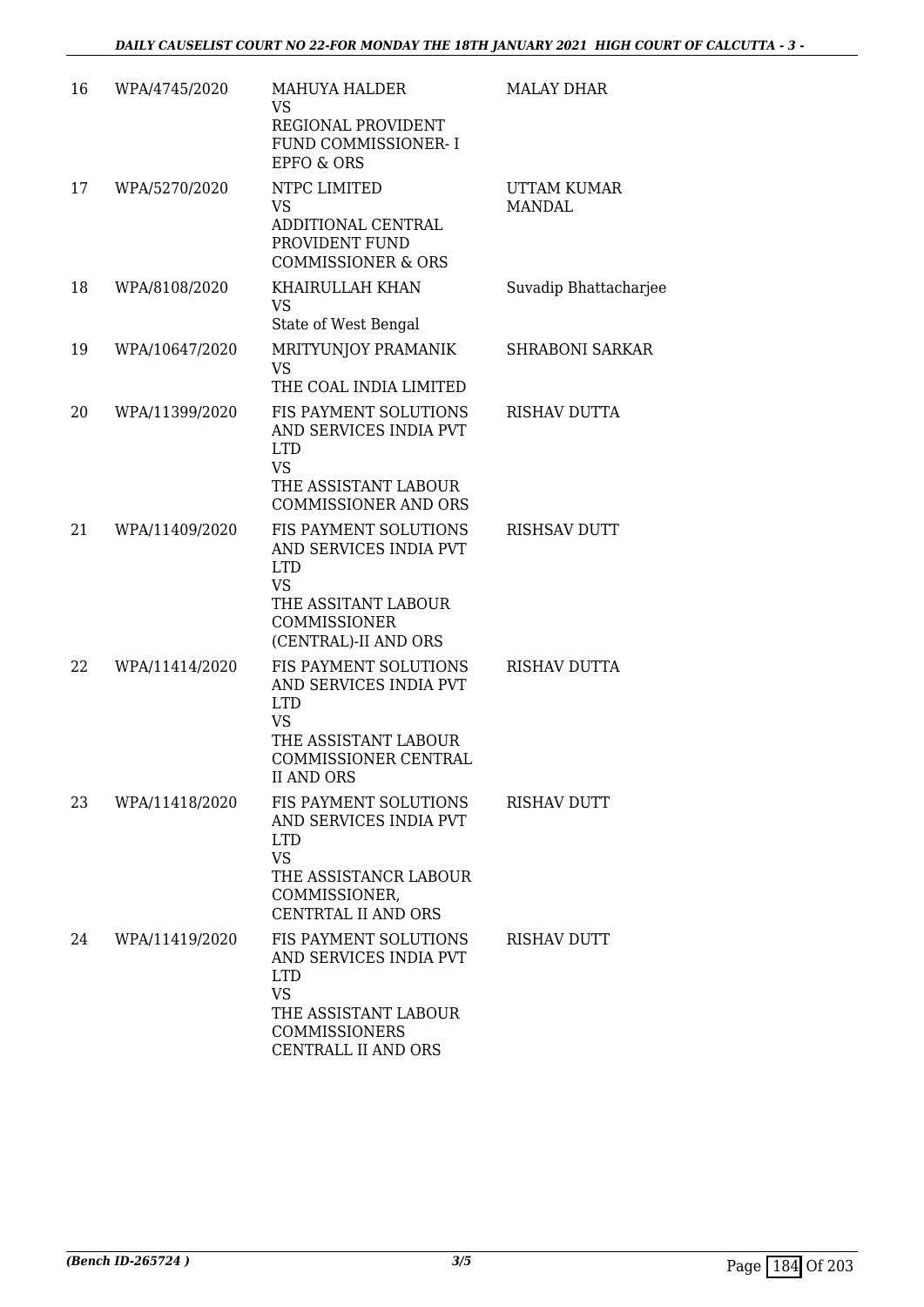| 25 | WPA/11440/2020 | FIS PAYMENT SOLUTIONS<br>AND SERVICES INDIA<br>PRIVATE LTD                           | SHOUNAK MITRA        |
|----|----------------|--------------------------------------------------------------------------------------|----------------------|
|    |                | <b>VS</b><br>THE ASSISTANT LABOUR<br>COMMISSIONER CENTRAL -<br><b>2 AND OTHERS</b>   |                      |
| 26 | WPA/11443/2020 | FIS PAYMENT SOLUTIONS<br>AND SERVICES INDIA<br>PRIVATE LTD<br><b>VS</b>              | <b>SHOUNAK MITRA</b> |
|    |                | THE ASSISTANT LABOUR<br>COMMISSIONER CENTRAL<br><b>2 AND OTHERS</b>                  |                      |
| 27 | WPA/11445/2020 | FIS PAYMENT SOLUTIONS<br>AND SERVICES INDIA<br>PRIVATE LTD<br>VS.                    | <b>RISHAV DUTT</b>   |
|    |                | THE ASSISTANT LABOUR<br>COMMISSIONER CENTRAL<br>2 AND OTHERS                         |                      |
| 28 | WPA/11448/2020 | FIS PAYMENT SOLUTIONS<br>AND SERVICES INDIA<br>PRIVATE LTD<br><b>VS</b>              | <b>RISHAV DUTT</b>   |
|    |                | THE ASSISTANT LABOUR<br>COMMISSIONER CENTRAL<br><b>2 AND OTHERS</b>                  |                      |
| 29 | WPA/11454/2020 | FIS PAYMNENT SOLUTIONS<br>AND SERVICES INDIA<br>PRIVATE LTD<br><b>VS</b>             | <b>RISHAV DUTT</b>   |
|    |                | THE ASSISTANT LABOUR<br><b>COMMISSIONER CENTRAL</b><br><b>2 AND OTHERS</b>           |                      |
| 30 | WPA/11458/2020 | FIS PAYMENT SOLUTIONS RISHAV DUTT<br>AND SERVICES PRIVATE<br><b>LTD</b><br><b>VS</b> |                      |
|    |                | THE ASSISTANT LABOUR<br>COMMISSIONER CENTRAL<br><b>2 AND OTHERS</b>                  |                      |
| 31 | WPA/11463/2020 | FIS PAYMENT SOLUTIONS<br>AND SERVICES INDIA<br>PRIVATE LTD<br><b>VS</b>              | <b>RISHAV DUTT</b>   |
|    |                | THE ASSISTANT LABOUR<br>COMMISSIONER CENTRAL<br><b>2 AND OTHERS</b>                  |                      |
| 32 | WPA/11465/2020 | FIS PAYMENT SOLUTIONS<br>AND SERVICES INDIA<br>PRIVATE LTD<br><b>VS</b>              | <b>RISHAV DUTT</b>   |
|    |                | THE ASSISTANT LABOUR<br>COMMISSIONER CENTRAL<br>2 AND OTHERS                         |                      |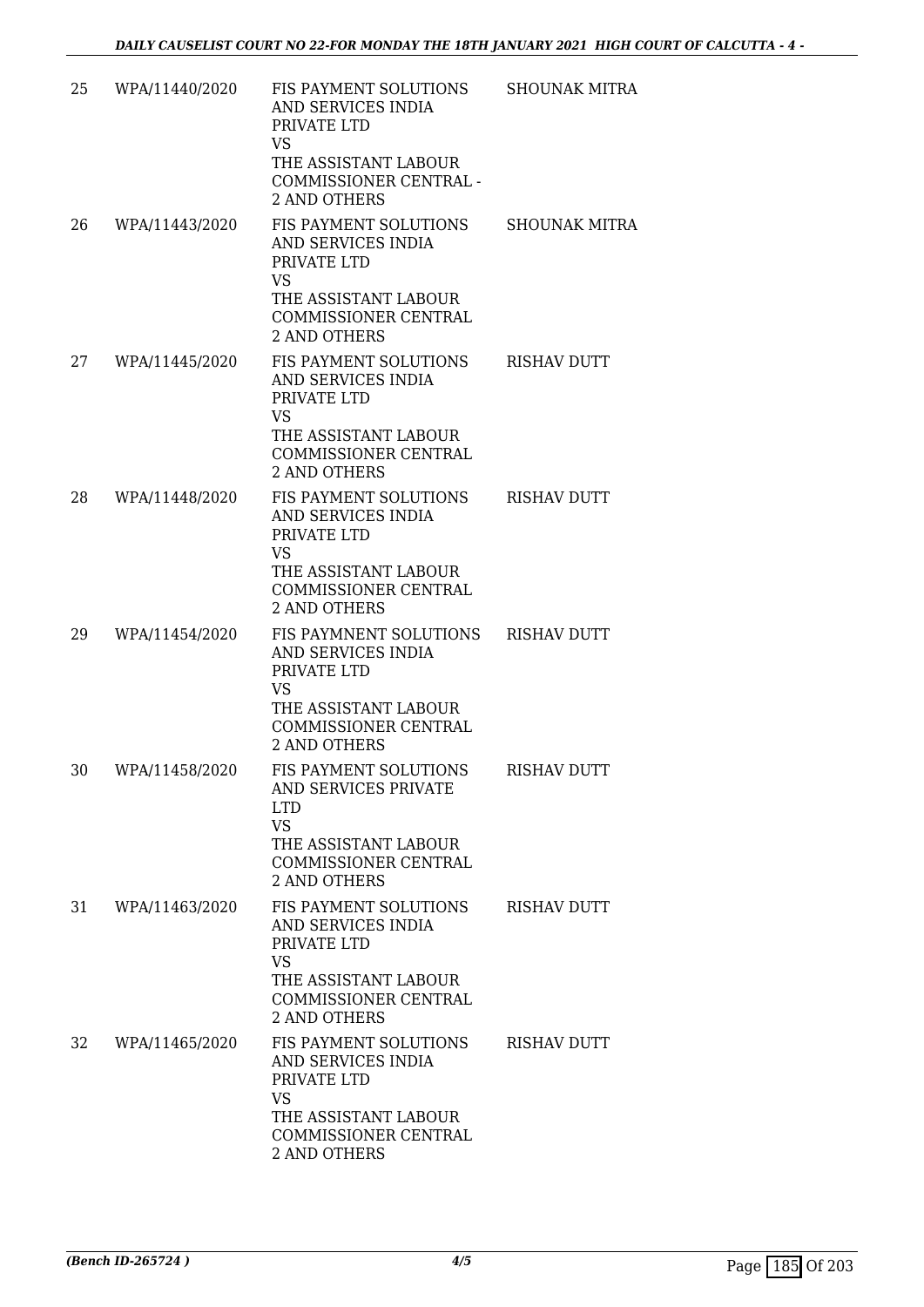| 33 | WPA/11468/2020 | FIS PAYMENT SOLUTIONS<br>AND SERVICES INDIA<br>PRIVATE LTD<br><b>VS</b><br>THE ASSISTANT LABOUR<br><b>COMMISSIONER CENTRAL</b><br>2 AND OTHERS | <b>RISHAV DUTT</b>                     |
|----|----------------|------------------------------------------------------------------------------------------------------------------------------------------------|----------------------------------------|
| 34 | WPA/11472/2020 | <b>FIS PAYMENT SOLUTIONS</b><br>AND SERVICES INDIA<br>PRIVATE LTD<br>VS<br>THE ASSISTANT LABOUR<br><b>COMMISSIONER CENTRAL</b><br>2 AND OTHERS | <b>RISHAV DUTT</b>                     |
| 35 | WPA/11941/2020 | <b>KAMALA MALICK</b><br><b>VS</b><br>STATE OF WEST BENGAL<br>AND ORS.                                                                          | <b>BIKASH SHAW</b>                     |
|    |                | <b>NEW MOTION (GROUP - III)</b>                                                                                                                |                                        |
| 36 | WPA/4597/2020  | DELTA LIMITED & ORS<br><b>VS</b><br>UNION OF INDIA & ORS                                                                                       | SAPTARSHI<br>MUKHERJEE                 |
| 37 | WPA/11794/2020 | ASRAF ALI ANSARI<br><b>VS</b><br>STATE OF WEST BENGAL<br>AND ORS.                                                                              | <b>SUVADIP</b><br><b>BHATTACHARJEE</b> |
| 38 | WPA/189/2021   | NIRMALENDU KONAR<br><b>VS</b><br>UNION OF INDIA AND ORS.                                                                                       | <b>SALONI</b><br><b>BHATTACHARJEE</b>  |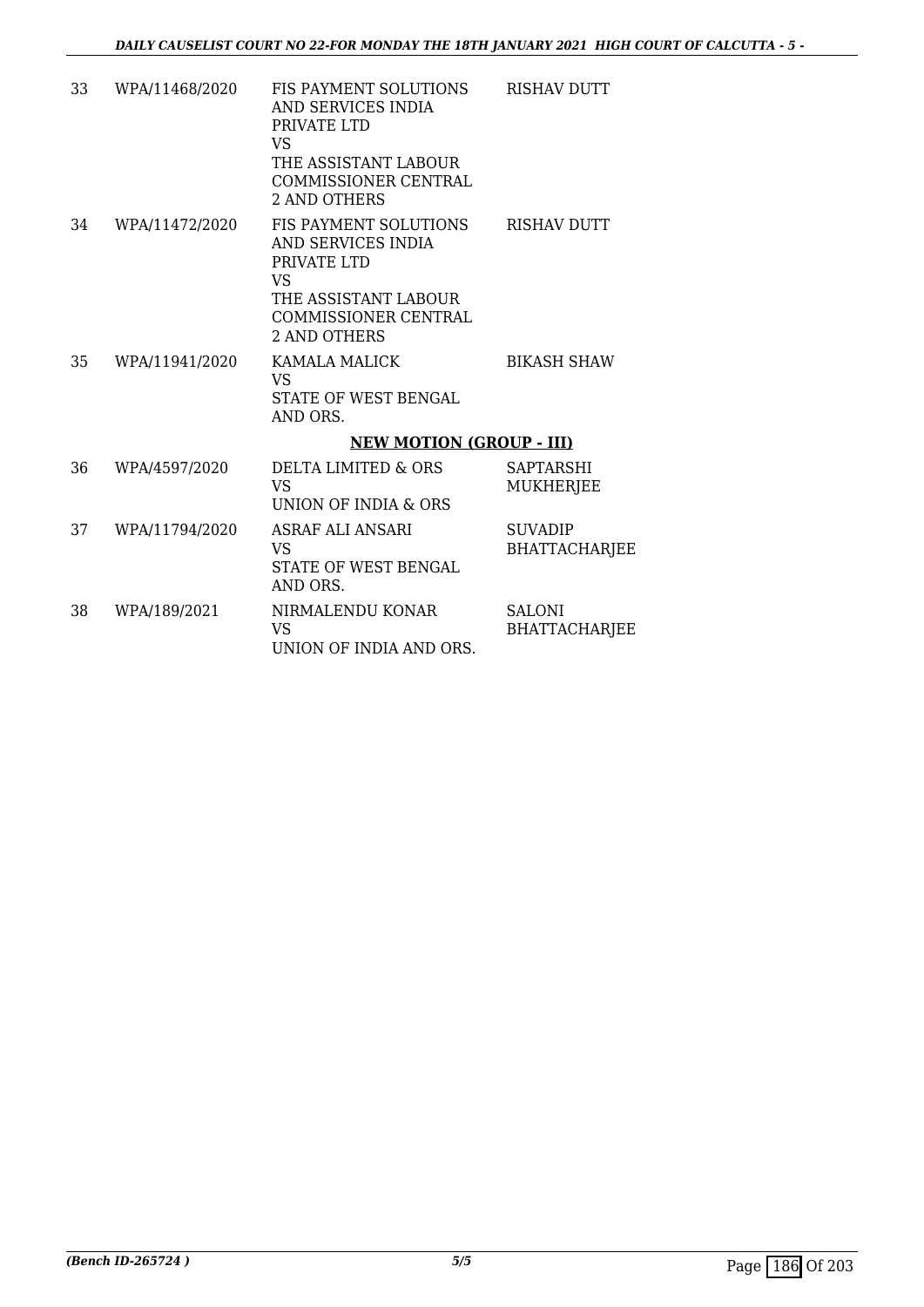

# **Appellate Side**

**DAILY CAUSELIST For Monday The 18th January 2021**

## **COURT NO. 32**

#### **SINGLE BENCH (SB - XV)**

**AT 10:45 AM**

#### **HON'BLE JUSTICE JAY SENGUPTA**

## **(VIA VIDEO CONFERENCE)**

**ON AND FROM MONDAY, THE 11TH JANUARY, 2021 - ADMISSION OF CRIMINAL MOTIONS AND HEARING OF CRIMINAL REVISIONS ARISING OUT OF N.I. ACT; POCSO; MAINTENANCE AND CRIME AGAINST WOMEN (NOT ASSIGNED TO ANY OTHER BENCH) INCLUDING APPLICATIONS CONNECTED THERETO; HEARING OF CRIMINAL REVISIONS (IRRESPECTIVE OF CLASSIFICATION) FILED FROM 2016 INCLUDING CONNECTED APPLICATIONS; HEARING OF CRIMINAL APPEALS. ON TUESDAY, 19TH JANUARY, 2021 AT 3.00 P.M. - WILL SIT SINGLY TO TAKE UP SOME PART HEARD, CONTEMPT, ASSIGNED, REVIEW, MODIFICATION/CLARFICATION MATTERS. NOTE : 1. "TO BE MENTIONED", "LISTED MOTION", "EXTENSION OF INTERIM ORDER" SHALL BE**

**TAKEN UP FIRST. THEREAFTER, ALL OTHER MATTERS SHALL BE TAKEN UP SERIALLY. 2. MENTIONING FOR INCLUSION IN THE LIST WILL BE PERMITTED ONLY ON THE FIRST WORKING DAY OF THE WEEK AT THE FIRST SITTING. NOTE : MATTERS WILL BE TAKEN UP THROUGH PHYSICAL HEARING WHEN BOTH THE PARTIES ARE AGREED**

#### **TO BE MENTIONED**

| 1 | CRR/1520/2018<br>(Office Report)          | SANJIT DUTTA & ANR<br>VS<br>STATE OF WEST BENGAL &<br>ANR          | <b>K BANERJEE</b>                 |
|---|-------------------------------------------|--------------------------------------------------------------------|-----------------------------------|
|   | IA NO: CRAN/6/2020(Old No:CRAN/1338/2020) |                                                                    |                                   |
| 2 | CRR/1906/2020<br>(Correction)             | DIPAK DEY AND ANR<br>VS<br>State of West Bengal AND<br>ANR         | <b>MADHUMITA BASAK</b>            |
|   | IA NO: CRAN/1/2020                        |                                                                    |                                   |
| 3 | CRR/28/2021<br>(Correction)               | AHIJIT MONDAL@AVIJIT<br><b>MONDAL</b><br>VS<br><b>SAMPA MONDAL</b> | <b>TANMAY</b><br><b>CHOWDHURY</b> |

#### **LISTED MOTION**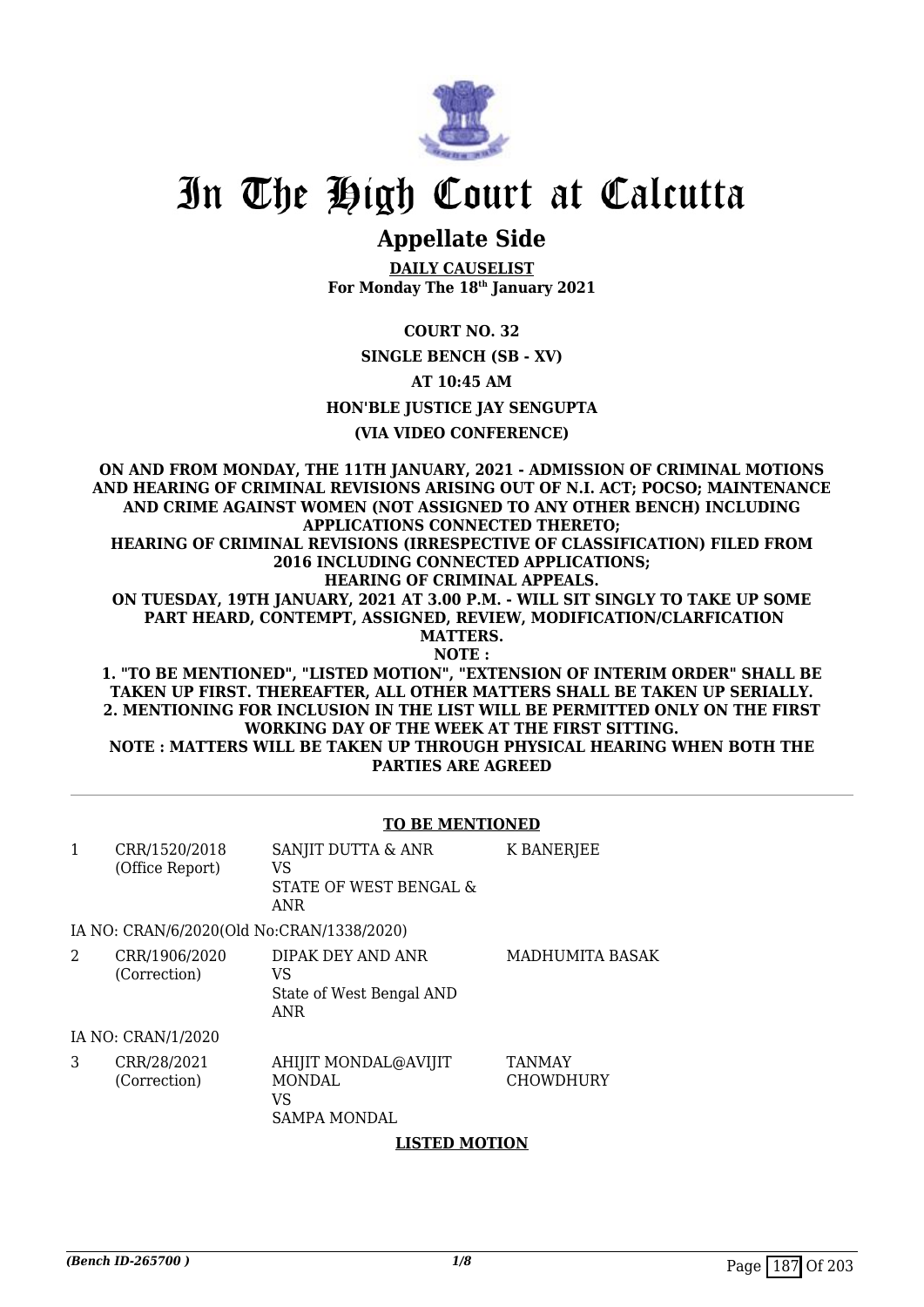| 4  | CRR/4134/2016                             | GOBIND KR. SARDA & ANR ARINDAM DEY<br><b>VS</b><br>STATE OF WEST BENGAL &<br>ANR                    |                                     |
|----|-------------------------------------------|-----------------------------------------------------------------------------------------------------|-------------------------------------|
|    | IA NO: CRAN/4/2017(Old No:CRAN/4748/2017) |                                                                                                     |                                     |
| 5  | CRR/203/2019                              | AMAR KUMAR PAL<br><b>VS</b><br>STATE OF WEST BENGAL &<br><b>ANR</b>                                 | SRINJOY SENGUPTA                    |
| 6  | CRR/1215/2019                             | MD INTEKHAB ALAM<br><b>VS</b><br><b>ARFA KHATOON</b>                                                | <b>SOURAV PAUL</b>                  |
|    | IA NO: CRAN/1/2019(Old No:CRAN/2082/2019) |                                                                                                     |                                     |
| 7  | CRR/58/2020                               | <b>ATANU DAS</b><br>VS<br>STATE OF WEST BENGAL &<br>ANR                                             | PAULOMI BANERJEE                    |
| 8  | CRR/128/2020                              | MD. NASIM<br><b>VS</b><br>STATE OF WEST BENGAL                                                      | APURBA KUMAR<br><b>DATTA</b>        |
| 9  | CRR/364/2020                              | DATAJI RICE MILLS<br>PRIVATE LIMITED & ORS<br><b>VS</b><br>M/S PURTI VANASPATI<br>PRIVATE LTD       | ANIRUDHUDHA<br><b>BHATTACHARYYA</b> |
| 10 | CRR/674/2020                              | RAJ PAL SINGH KAHLON<br><b>VS</b><br>STATE OF WEST BENGAL &<br><b>ANR</b>                           | <b>SAFDAR AZAM</b>                  |
| 11 | CRR/1145/2020                             | DHRUBAJYOTI CHATTERJEE<br><b>VS</b><br>STATE OF WEST BENGAL &<br><b>ANR</b>                         | <b>UJJAL RAY</b>                    |
|    | IA NO: CRAN/1/2020(Old No:CRAN/4633/2020) |                                                                                                     |                                     |
| 12 | CRR/1550/2020                             | BISWAJYOTI CHATTERJEE<br><b>VS</b><br>THE STATE OF WEST<br><b>BENGAL AND ANR</b>                    | APURBA KUMAR<br><b>DATTA</b>        |
| 13 | CRR/1660/2020                             | LAXMI CHAKRABORTY<br><b>VS</b><br>STATE OF WEST BENGAL<br>AND ORS.                                  | <b>ASHIS KUMAR</b><br>MUKHERJEE     |
|    | IA NO: CRAN/1/2020                        |                                                                                                     |                                     |
| 14 | CRR/1661/2020                             | SANDIP DUTTA @ SANDIP<br>KUMAR DUTTA AND ORS<br><b>VS</b><br>State of West Bengal AND<br><b>ANR</b> | <b>SAURABH PRASAD</b>               |

IA NO: CRAN/1/2020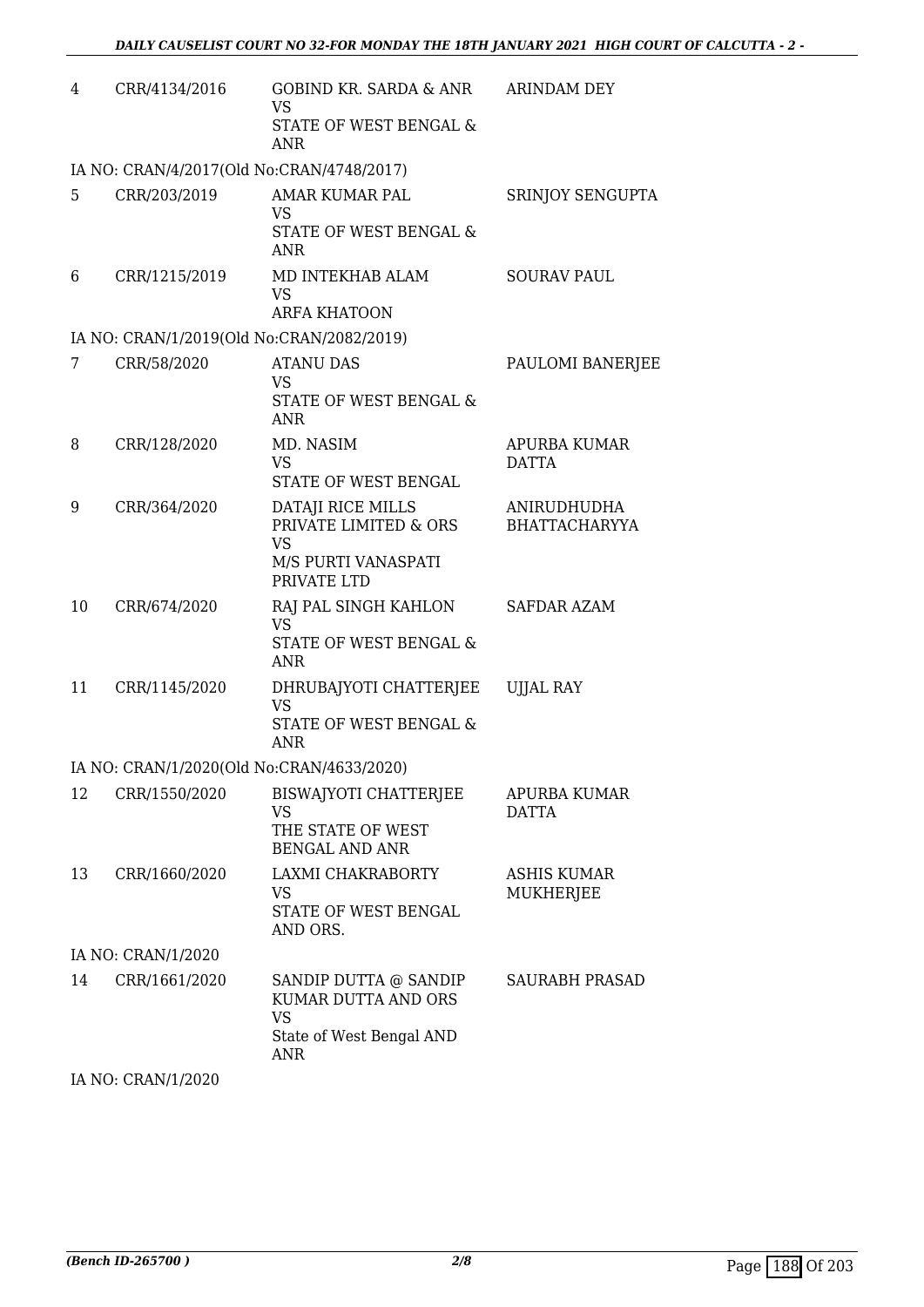| 15 | CRR/1673/2020      | GOBINDO KUMAR HALDER<br><b>AND ANR</b><br><b>VS</b><br>STATE OF WEST BENGAL<br><b>AND ANOTHER</b> | <b>MANIKA RAY</b>                     |
|----|--------------------|---------------------------------------------------------------------------------------------------|---------------------------------------|
| 16 | CRR/1756/2020      | <b>SMT BANDANA ROY</b><br>VS<br>STATE OF WEST BENGAL                                              | <b>SACHIT TALUKDER</b>                |
| 17 | CRR/1767/2020      | AND ORS.<br>RAHUL MAJUMDER<br><b>VS</b><br>STATE OF WEST BENGAL<br>AND ANR.                       | ANGSHUMAN<br><b>CHAKRABORTY</b>       |
|    | IA NO: CRAN/1/2020 |                                                                                                   |                                       |
| 18 | CRR/1768/2020      | PRSAENJIT KUNDU AND<br><b>ANR</b><br><b>VS</b><br>State of West Bengal AND<br><b>ANR</b>          | SHASANKA SEKHAR<br><b>SAHA</b>        |
|    | IA NO: CRAN/1/2020 |                                                                                                   |                                       |
| 19 | CRR/1838/2020      | PRANATI DAS @PUJA SHIL<br><b>VS</b><br>STATE OF WEST BENGAL<br>AND ORS.                           | <b>SHASANKA SEKHAR</b><br><b>SAHA</b> |
| 20 | CRR/1839/2020      | <b>SOMDEB BANERJEE</b><br><b>VS</b><br>State of West Bengal AND<br><b>ANR</b>                     | <b>SUBHAJIT DAS</b>                   |
|    | IA NO: CRAN/2/2021 |                                                                                                   |                                       |
| 21 | CRR/1865/2020      | SOURAV KOTHARI<br><b>VS</b><br>STATE OF WEST BENGAL<br><b>AND ANOTHER</b>                         | RAJIVE KUMAR                          |
|    | IA NO: CRAN/1/2020 |                                                                                                   |                                       |
| 22 | CRR/60/2021        | DR SAPTARSHI BANERJEE<br>VS<br>State of West Bengal and Anr                                       | TATHAGATA<br><b>MAJUMDAR</b>          |
| 23 | CRR/92/2021        | SMT RAJLAKSHMI<br><b>CHAUDHURI</b><br><b>VS</b><br>STATE OF WEST BENGAL                           | PRONAY BASAK                          |
| 24 | CRR/99/2021        | AND ORS.<br>KAUSTAV SINGHA ROY<br><b>VS</b><br>State of West Bengal AND<br><b>ANR</b>             | DATTAREYA DUTTA                       |
| 25 | CRR/102/2021       | <b>SWAPAN MALAKAR</b><br>VS<br>State of West Bengal AND<br>ANR                                    | <b>SURYA NEEL DAS</b>                 |
| 26 | CRR/103/2021       | <b>JASPAL SINGH</b><br><b>VS</b><br><b>PUJA PRASAD</b>                                            | SOUMAJIT<br><b>CHATTERJEE</b>         |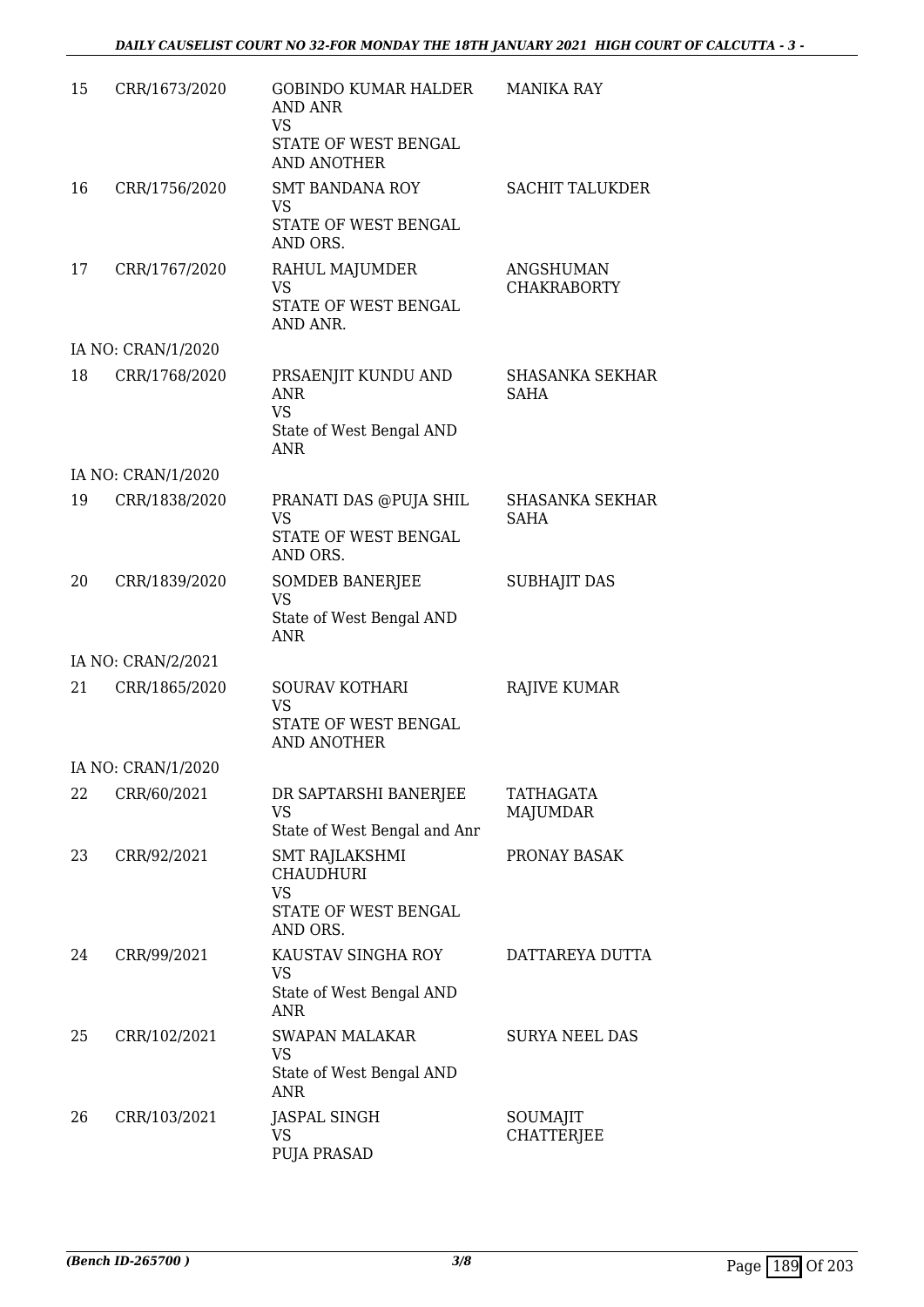| 27 | CRR/108/2021       | MOHUYA ADAK<br>VS                                                                       | SAURADEEP DUTTA                                                                                |
|----|--------------------|-----------------------------------------------------------------------------------------|------------------------------------------------------------------------------------------------|
|    |                    | State of West Bengal AND<br><b>ANOTHER</b>                                              |                                                                                                |
| 28 | CRR/109/2021       | <b>SOURAV BANERJEE</b><br><b>VS</b>                                                     | APURBA KR DATTA                                                                                |
|    |                    | INDRANI CHAKRABORTY<br>ALIAS INDRANI BANERJEE<br><b>AND ANR</b>                         |                                                                                                |
| 29 | CRR/114/2021       | <b>SALEMA KHATUN @</b><br><b>SALAMA KHATUN</b><br><b>VS</b><br>State of West Bengal AND | <b>SOMENATH</b><br><b>ADHIKARY</b>                                                             |
|    |                    | <b>ANR</b>                                                                              |                                                                                                |
| 30 | CRR/117/2021       | PANKAJ SARAF AND ANR<br>VS<br>State of West Bengal AND                                  | <b>BIVASHADITYA</b><br><b>CHAKRABORTY</b>                                                      |
|    |                    | <b>ANR</b>                                                                              |                                                                                                |
| 31 | CRR/120/2021       | PANKAJ SARAF AND AND<br><b>VS</b>                                                       | <b>BIBHASHADITYA</b><br><b>CHAKRABORTY</b>                                                     |
|    |                    | State of West Bengal AND<br><b>ANR</b>                                                  |                                                                                                |
| 32 | CRR/122/2021       | PANKAJ SARAF AND ANR<br><b>VS</b>                                                       | <b>BIBHASHADITYA</b><br><b>CHAKRABORTY</b>                                                     |
|    |                    | State of West Bengal AND<br><b>ANR</b>                                                  |                                                                                                |
| 33 | CRR/131/2021       | <b>HASAN LASKAR</b><br><b>VS</b><br>State of West Bengal                                | <b>SANDIP KUMAR</b><br><b>MONDAL</b>                                                           |
| 34 | CRR/136/2021       | SANJIT MAJUMDAR<br><b>VS</b><br>State of West Bengal AND<br>ANR                         | <b>SUMITA SARKAR</b>                                                                           |
|    | IA NO: CRAN/1/2021 |                                                                                         |                                                                                                |
|    |                    | <b>ASSIGNED MATTERS</b>                                                                 |                                                                                                |
| 35 | CRR/209/2006       | <b>ASHOK PRASAD</b><br><b>VS</b><br><b>STATE</b>                                        | KOUSHIK KUNDU                                                                                  |
|    | No:CRAN/4977/2019) |                                                                                         | IA NO: CRAN/1/2019(Old No:CRAN/4867/2019), CRAN/2/2019(Old No:CRAN/4868/2019), CRAN/3/2019(Old |
| 36 | CRR/625/2016       | DR. NAZRUL ISLAM,<br>IPS(RETD.)<br><b>VS</b>                                            | DR. NAZRUL<br><b>ISLAM(IN PERSON)</b>                                                          |
|    |                    | BASUDEB BANERJEE & ORS.                                                                 |                                                                                                |
|    |                    | <b>CONTESTED APPLICATION</b>                                                            |                                                                                                |
| 37 | CRR/3297/2016      | <b>ANIL AGARWAL</b><br><b>VS</b>                                                        | PRITAM ROY                                                                                     |
|    |                    | STATE OF WEST BENGAL &<br><b>ANR</b>                                                    |                                                                                                |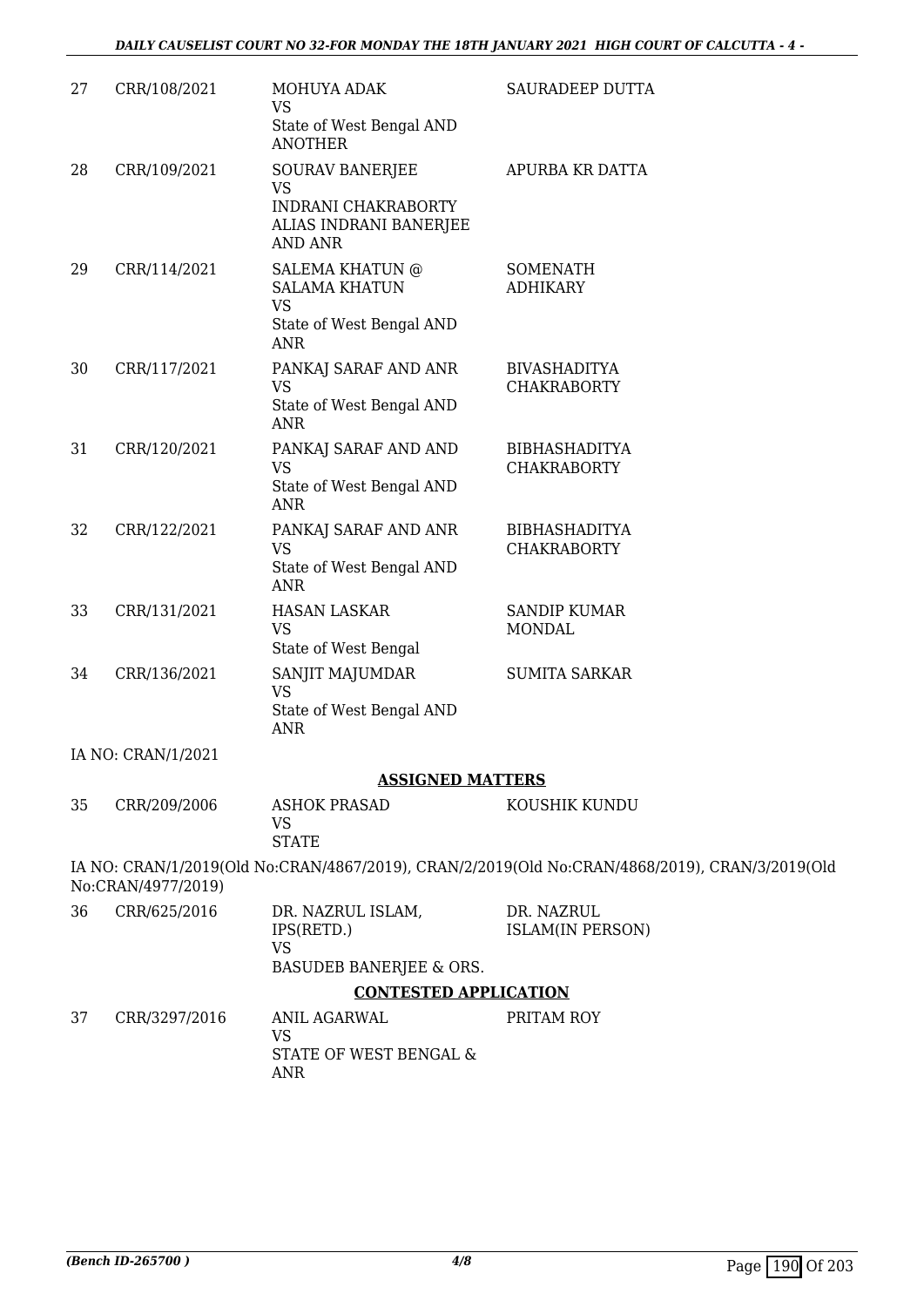| 38 | CRR/3476/2016                                                                                                                                                                                                                       | ARSHI ARA AHMED<br>VS                                                         | MD. MOJNU SK                                                                                   |  |
|----|-------------------------------------------------------------------------------------------------------------------------------------------------------------------------------------------------------------------------------------|-------------------------------------------------------------------------------|------------------------------------------------------------------------------------------------|--|
|    |                                                                                                                                                                                                                                     | STATE OF WEST BENGAL &<br>MD. ARIF                                            |                                                                                                |  |
|    | IA NO: CRAN/1/2018(Old No:CRAN/1863/2018)                                                                                                                                                                                           |                                                                               |                                                                                                |  |
|    | wt39 CRR/470/2017                                                                                                                                                                                                                   | <b>MD ARIF</b><br><b>VS</b><br>MRS ARSHI ARA AHMED                            | <b>D P MITRA</b>                                                                               |  |
| 40 | CRR/3660/2016                                                                                                                                                                                                                       | JOYDEB BASAK & ANR<br><b>VS</b><br>STATE OF WEST BENGAL &<br><b>ANR</b>       | <b>MAYUKH</b><br>MUKHERJEE                                                                     |  |
|    |                                                                                                                                                                                                                                     | IA NO: CRAN/6/2018(Old No:CRAN/1807/2018), CRAN/14/2020(Old No:CRAN/702/2020) |                                                                                                |  |
| 41 | CRR/3811/2016                                                                                                                                                                                                                       | M/S. ANTARTICA GRAPHICS<br><b>LTD</b><br><b>VS</b>                            | KAUSHIK BANERJEE                                                                               |  |
|    |                                                                                                                                                                                                                                     | STATE OF WEST BENGAL &<br>ORS                                                 |                                                                                                |  |
|    | IA NO: CRAN/3/2020(Old No:CRAN/1334/2020)                                                                                                                                                                                           |                                                                               |                                                                                                |  |
| 42 | CRR/3933/2016                                                                                                                                                                                                                       | AMIT BURMAN & ANR                                                             | AYAN CHAKRABORTY                                                                               |  |
|    |                                                                                                                                                                                                                                     | <b>VS</b><br>STATE OF WEST BENGAL &<br><b>ANR</b>                             |                                                                                                |  |
|    | No:CRAN/3393/2019)                                                                                                                                                                                                                  |                                                                               | IA NO: CRAN/2/2017(Old No:CRAN/1936/2017), CRAN/4/2017(Old No:CRAN/3280/2017), CRAN/7/2019(Old |  |
| 43 | CRR/4108/2016                                                                                                                                                                                                                       | <b>SOMA MUKHERJEE</b><br><b>VS</b><br>SUDIPTA CHANDRA SEN                     | DEBASHIS BANERJEE                                                                              |  |
| 44 | CRR/812/2017                                                                                                                                                                                                                        | MD MOBARAK HOSSAIN                                                            | I NANDI                                                                                        |  |
|    |                                                                                                                                                                                                                                     | VS<br>STATE OF WEST BENGAL &<br><b>ORS</b>                                    |                                                                                                |  |
| 45 | CRR/1053/2017                                                                                                                                                                                                                       | SMT SADHANA SINGH                                                             | MD SABIR AHMED                                                                                 |  |
|    |                                                                                                                                                                                                                                     | <b>VS</b><br>STATE OF WEST BENGAL &<br><b>ORS</b>                             |                                                                                                |  |
|    | IA NO: CRAN/4/2018(Old No:CRAN/1717/2018)                                                                                                                                                                                           |                                                                               |                                                                                                |  |
| 46 | CRR/1956/2017                                                                                                                                                                                                                       | DR PRADIP KR BARMA &<br><b>ORS</b><br><b>VS</b>                               | M H CHOWDHURY                                                                                  |  |
|    |                                                                                                                                                                                                                                     | STATE OF WEST BENGAL &<br>ANR                                                 |                                                                                                |  |
|    | IA NO: CRAN/1/2017(Old No:CRAN/3596/2017), CRAN/3/2017(Old No:CRAN/4951/2017), CRAN/5/2018(Old<br>No:CRAN/771/2018), CRAN/9/2019(Old No:CRAN/681/2019), CRAN/10/2019(Old No:CRAN/1875/2019),<br>CRAN/12/2019(Old No:CRAN/4113/2019) |                                                                               |                                                                                                |  |
| 47 | CRR/2121/2017                                                                                                                                                                                                                       | ABINASH MONDAL @<br>PALTU MONDAL & ORS.<br><b>VS</b>                          | PRATIP KR.<br><b>CHATTERJEE</b>                                                                |  |

IA NO: CRAN/1/2017(Old No:CRAN/3621/2017)

ANR.

STATE OF WEST BENGAL &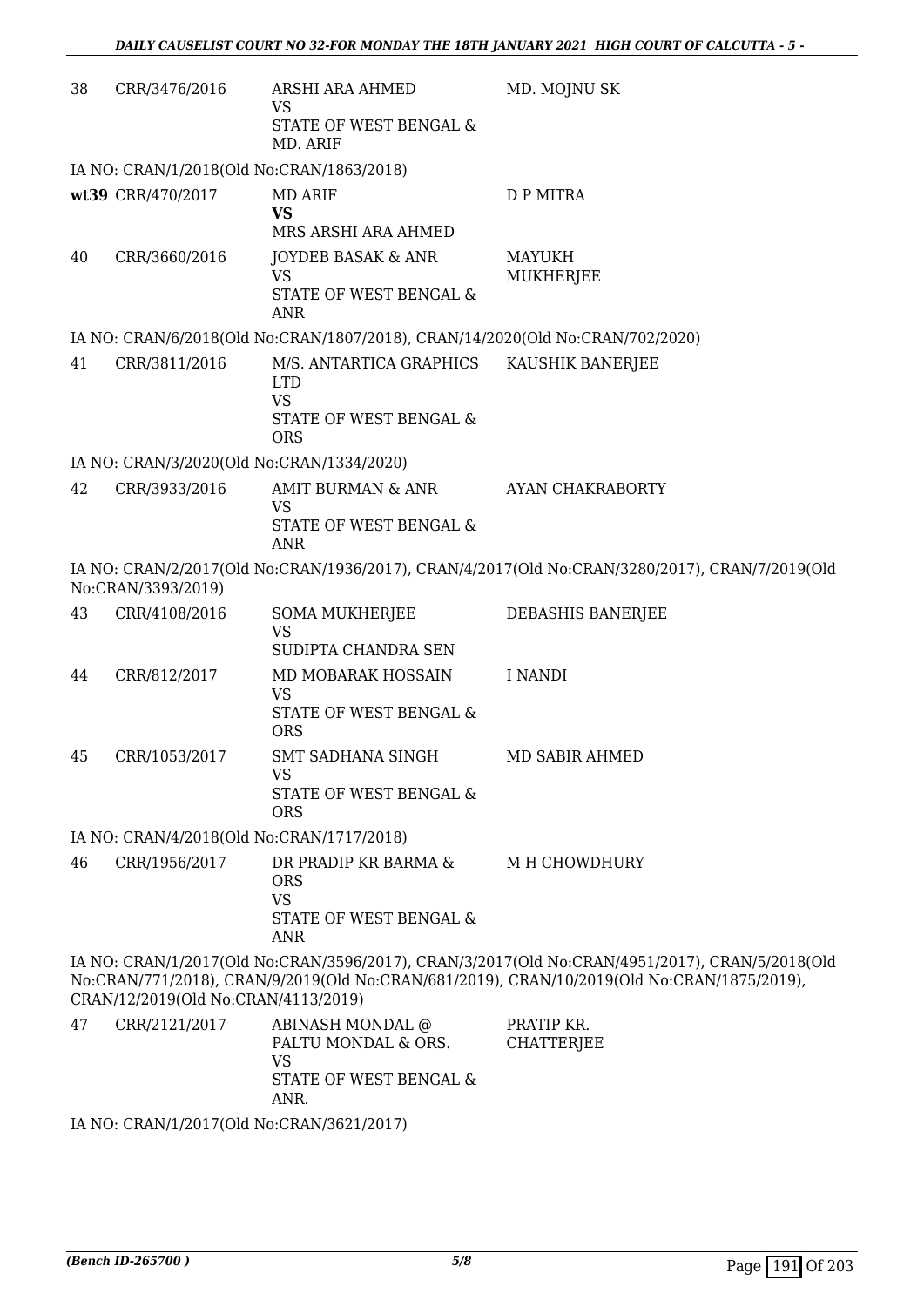| 48 | CRR/2822/2017                             | <b>ARUN KUMAR</b><br>JHUNJHUNWALA & ANR<br>VS<br>STATE OF WEST BENGAL &<br><b>ANR</b>   | SHIBAJI KUMAR DAS              |
|----|-------------------------------------------|-----------------------------------------------------------------------------------------|--------------------------------|
|    |                                           | IA NO: CRAN/2/2018(Old No:CRAN/1580/2018), CRAN/3/2020(Old No:CRAN/828/2020)            |                                |
| 49 | CRR/2886/2017                             | <b>RAINY GHOSH</b><br><b>VS</b><br>STATE OF WEST BENGAL &                               | <b>AVISHEK PRASAD</b>          |
| 50 | CRR/2984/2017                             | ORS.<br>KEDAR NATH SEN<br>VS<br>PRABIR KUMAR SEN & ORS                                  | MOBAKSHAR ISLAM                |
|    | IA NO: CRAN/3/2018(Old No:CRAN/3433/2018) |                                                                                         |                                |
| 51 | CRR/3120/2017                             | <b>MA KREENG</b><br>CONSTRUCTION P LTD &<br><b>ORS</b><br><b>VS</b><br>DIPAK SAHA & ANR | MS A TIWARI                    |
| 52 | CRR/3319/2017                             | ANUPAMA KATKAR & ANR<br>VS<br>STATE OF WEST BENGAL &<br><b>ORS</b>                      | S. GANGULY                     |
|    | IA NO: CRAN/4/2021                        |                                                                                         |                                |
| 53 | CRR/3978/2017                             | <b>SUBHENDU BISWAS</b><br><b>VS</b><br>CBI, SP, ACB, KOL                                | <b>B BISWAS</b>                |
|    | IA NO: CRAN/7/2020(Old No:CRAN/679/2020)  |                                                                                         |                                |
| 54 | CRR/46/2018                               | <b>SUMAN ROY</b><br><b>VS</b><br>STATE OF WEST BENGAL &<br><b>ANR</b>                   | <b>MOYUKH</b><br>MUKHERJEE     |
| 55 | CRR/283/2018                              | <b>GOLAM RAHAMAN</b><br><b>VS</b><br>STATE OF WEST BENGAL &<br><b>ORS</b>               | PROSENJIT<br>MUKHERJEE         |
| 56 | CRR/898/2018                              | <b>MUKUL BHASIN</b><br><b>VS</b><br><b>STATE OF WEST BENGAL &amp;</b><br><b>ANR</b>     | S P CHATTOPADHYAY              |
|    | wt57 CRR/893/2018                         | HARSHITA BHASIN (NEE<br>MALIK)<br><b>VS</b><br>STATE OF WEST BENGAL &<br><b>ORS</b>     | A. BHATTACHARYYA               |
| 58 | CRR/1097/2018                             | NIRA SHARMA<br>VS<br>STATE OF WEST BENGAL                                               | K MEHROTRA                     |
| 59 | CRR/1309/2018                             | M/S. SHRIRAM HOUSING<br><b>FINANCE LTD</b><br><b>VS</b><br>TARANI HALDER & ANR          | SAYAK RANJAN<br><b>GANGULY</b> |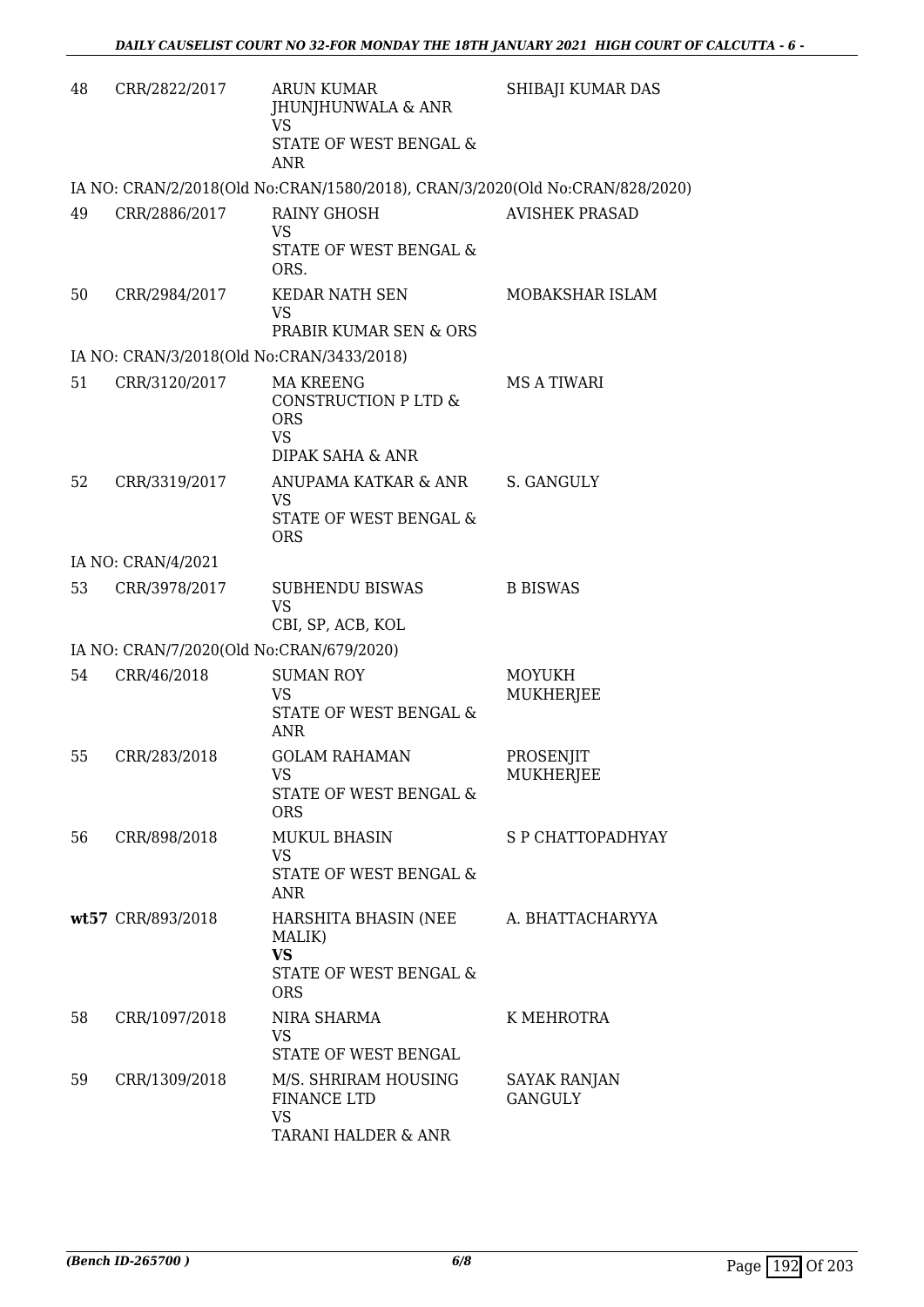|    | wt60 CRR/2450/2018     | SUJAN SINHA & ORS<br><b>VS</b><br>TARANI HALDER & ANR.                                                                            | <b>SAYAK RANJAN</b><br>GANGULY                                                             |
|----|------------------------|-----------------------------------------------------------------------------------------------------------------------------------|--------------------------------------------------------------------------------------------|
| 61 | CRR/2578/2018          | KAILASH SAHEBRAO<br>KATKAR & ORS<br><b>VS</b><br>STATE OF WEST BENGAL &<br><b>ANR</b>                                             | <b>S GAGNULY</b>                                                                           |
|    | IA NO: CRAN/1/2021     |                                                                                                                                   |                                                                                            |
| 62 | CRR/2580/2018          | SIRAJ HAQUE @ NILU<br><b>VS</b><br>STATE OF WEST BENGAL &<br>ANR.                                                                 | <b>JOY CHAKRABORTY</b>                                                                     |
|    |                        | IA NO: CRAN/4/2019(Old No:CRAN/3817/2019), CRAN/5/2020(Old No:CRAN/1157/2020)                                                     |                                                                                            |
| 63 | CRR/3497/2018          | M/S ALISHA<br><b>CONSTRUCTION &amp; ANR</b><br><b>VS</b><br>STATE OF WEST BENGAL &<br>ANR                                         | <b>AVINABA PATRA</b>                                                                       |
| 64 | CRR/3498/2018          | KALIACHAK NURSING<br>HOME REP BY<br><b>ASHADULLAH BISWAS</b><br>@ASADULLA &A<br><b>VS</b><br>STATE OF WEST BENGAL &<br><b>ANR</b> | AVINABA PATRA                                                                              |
| 65 | CRR/1515/2019          | SOMESH DASGUPTA<br><b>VS</b><br>STATE OF WEST BENGAL &<br><b>ANR</b>                                                              | <b>BRATIN KUMAR DEY</b>                                                                    |
|    |                        | IA NO: CRAN/1/2019(Old No:CRAN/3776/2019), CRAN/3/2020(Old No:CRAN/300/2020)                                                      |                                                                                            |
| 66 | CRR/1711/2019          | <b>SMT LAXMI DAS</b><br><b>VS</b><br>MADHUSUDAN DAS & ANR                                                                         | <b>D K ADHIKARY</b>                                                                        |
| 67 | CRR/2752/2019<br>(LCR) | TAPAN KUMAR GHOSH<br>VS<br><b>GOPAL CHANDRA MAITY &amp;</b><br><b>ANR</b>                                                         | <b>MUKTESWAR MAITY</b>                                                                     |
|    |                        |                                                                                                                                   | IA NO: CRAN/2/2020(Old No:CRAN/3409/2020), CRAN/3/2020(Old No:CRAN/3410/2020), CRAN/4/2020 |
| 68 | CRR/107/2020           | MIHIR CHAKRABORTY &<br>ANR<br><b>VS</b><br>STATE OF WEST BENGAL                                                                   | MD. IDRISH                                                                                 |
| 69 | CRR/115/2020           | IVAN ROJARIO @ IVAN<br>ROJRIO @ IVAN ROZARIO @<br><b>IVAN RAJORIA</b><br><b>VS</b><br>STATE OF WEST BENGAL &<br><b>ANR</b>        | <b>SHAREQUL HAQUE</b>                                                                      |

IA NO: CRAN/1/2020(Old No:CRAN/384/2020)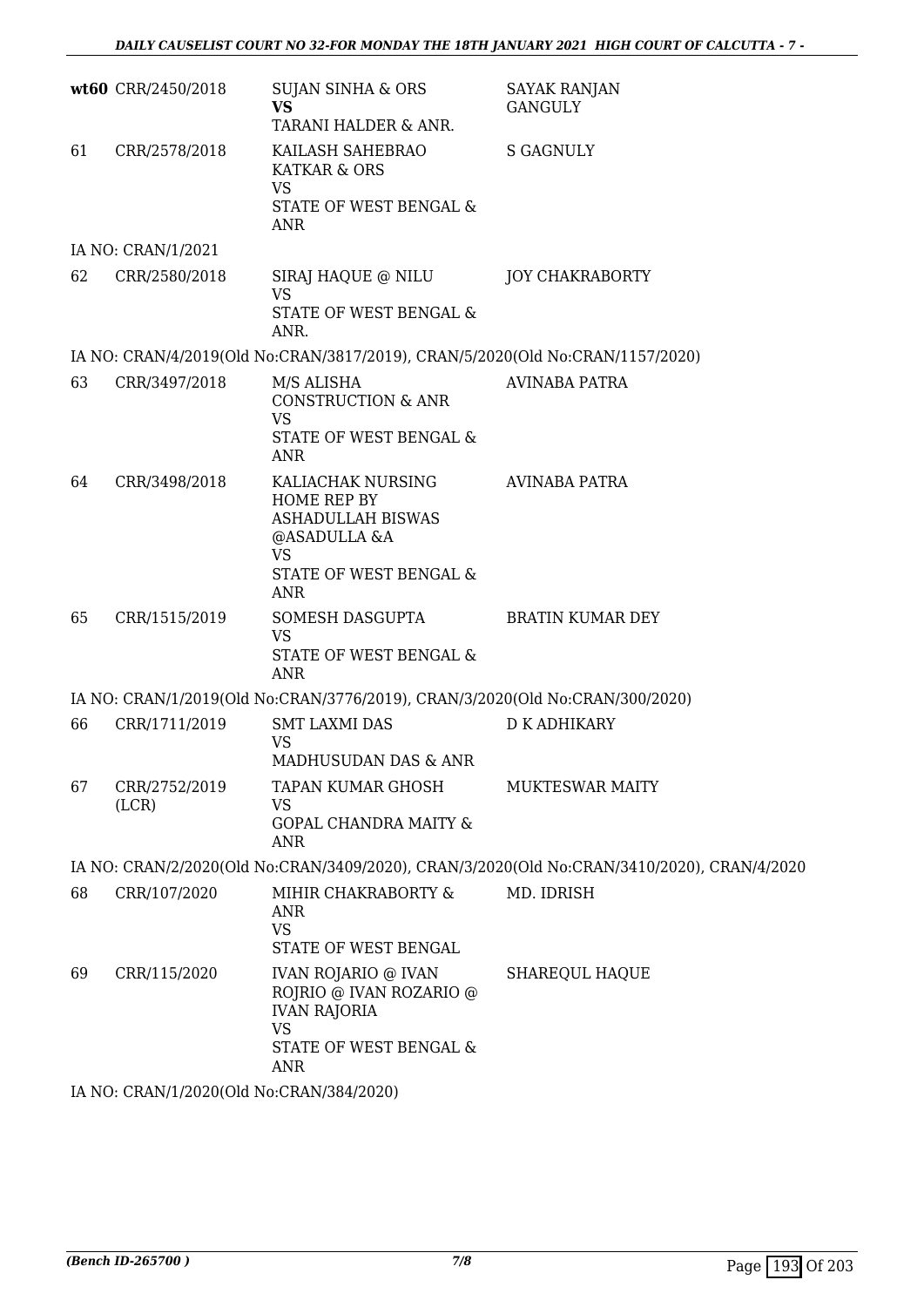| 70 | CRR/485/2020                              | AMIT JHA & ORS<br><b>VS</b><br><b>STATE OF WEST BENGAL &amp;</b><br><b>ANR</b>                           | <b>JUIN DUTTA</b><br><b>CHAKRABORTY</b> |
|----|-------------------------------------------|----------------------------------------------------------------------------------------------------------|-----------------------------------------|
| 71 | CRR/1576/2020                             | ABHISHEK BHUWALKA<br><b>VS</b>                                                                           | <b>SINTHIA BALA</b>                     |
|    |                                           | State of West Bengal AND<br>ANR                                                                          |                                         |
| 72 | CRR/1613/2020                             | MD SABBU ALIAS MD<br><b>SHABBU AND OTHERS</b><br><b>VS</b><br>State of West Bengal AND<br><b>ANOTHER</b> | RUPRAJ BANERJEE                         |
|    | IA NO: CRAN/1/2020                        |                                                                                                          |                                         |
| 73 | CRR/1646/2020                             | BIKRAM CHATTERJEE @<br>VIKRAM CHATTERJEE<br><b>VS</b>                                                    | ABHRIUP<br><b>CHAKRABORTY</b>           |
|    |                                           | State of West Bengal                                                                                     |                                         |
|    |                                           | <b>APPEAL FOR HEARING</b>                                                                                |                                         |
| 74 | CRA/67/2015                               | <b>ATAUR RAHMAN</b><br><b>VS</b>                                                                         | J MAJID                                 |
|    |                                           | <b>ABDUL GHANI &amp; ANR</b>                                                                             |                                         |
| 75 | CRA/76/2016                               | SUKUMAR DAS @ FELU &<br>ORS.<br><b>VS</b>                                                                | ABHIJIT KUMAR<br><b>ADHYA</b>           |
|    |                                           | STATE OF WEST BENGAL                                                                                     |                                         |
| 76 | CRA/685/2016                              | <b>MADHAB BARMAN</b><br><b>VS</b>                                                                        | MS A DE                                 |
|    |                                           | STATE OF WEST BENGAL                                                                                     |                                         |
| 77 | CRA/485/2017                              | JAHARLAL GHOSH @PUKARI<br><b>GHOSH</b><br><b>VS</b>                                                      | <b>SHIBASIS</b><br><b>CHATTERJEE</b>    |
|    |                                           | STATE OF WEST BENGAL &<br>ORS                                                                            |                                         |
|    | IA NO: CRAN/2/2018(Old No:CRAN/3121/2018) |                                                                                                          |                                         |
| 78 | CRA/517/2017                              | PRABIR BHUIAN @ PRABIR<br><b>BHUINYAN</b><br><b>VS</b><br>STATE OF WEST BENGAL                           | J N PAUL                                |
| 79 | CRA/715/2017                              | KHUSHBUR RAHAMAN<br>VS<br>STATE OF WEST BENGAL                                                           | <b>SUJATA DAS</b>                       |
|    | IA NO: CRAN/2/2020                        |                                                                                                          |                                         |
|    |                                           |                                                                                                          |                                         |
| 80 | CRA/414/2018                              | DINU CHANDA @<br>DINANATH CHANDRA &<br><b>ORS</b><br><b>VS</b><br>STATE OF WEST BENGAL                   | A MUKHERJEE                             |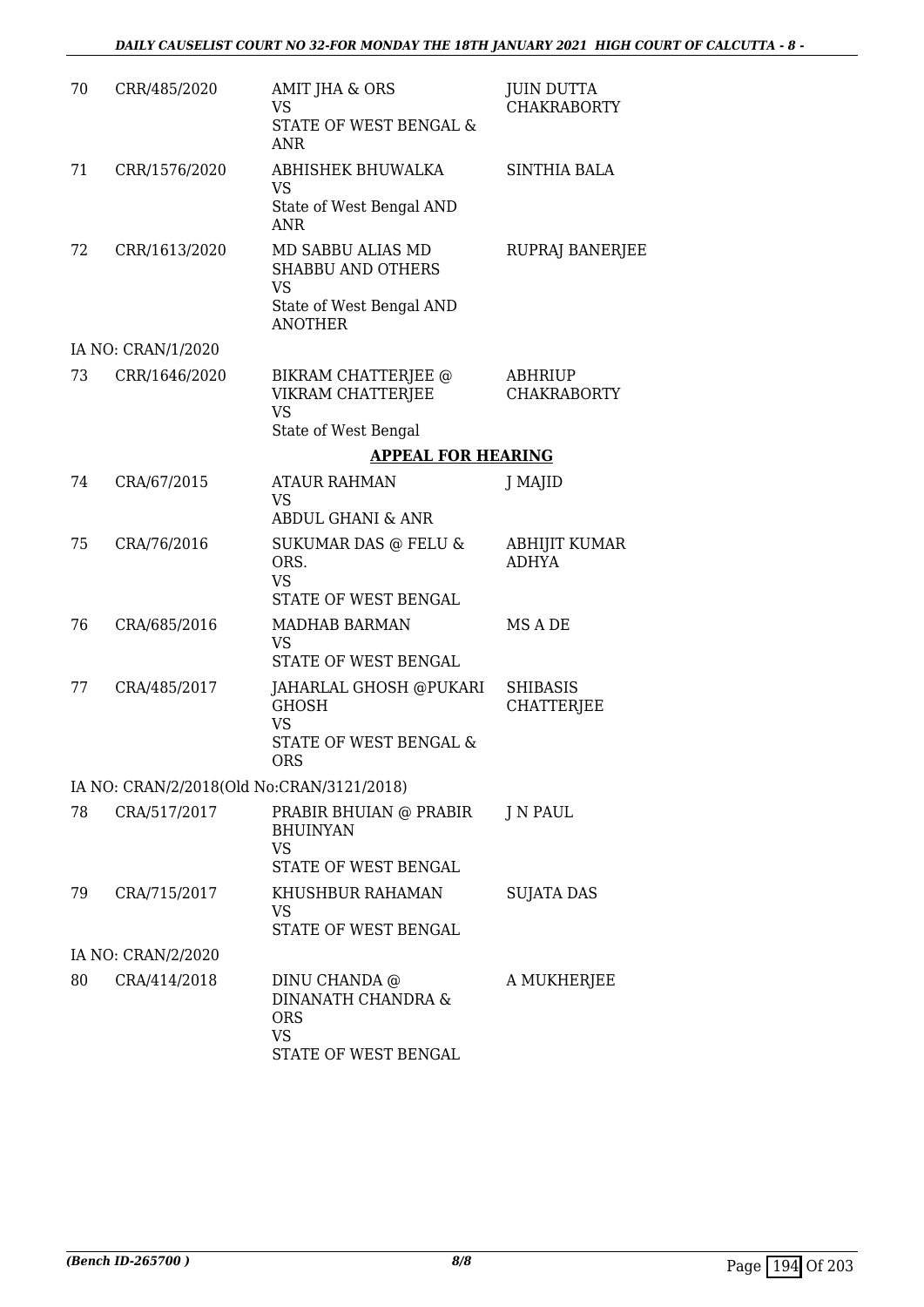

# **Appellate Side**

**DAILY CAUSELIST For Monday The 18th January 2021**

## **COURT NO. 30**

**SINGLE BENCH (SB - XVI)**

**AT 10:45 AM**

**HON'BLE JUSTICE BIBEK CHAUDHURI**

#### **(VIA VIDEO CONFERENCE) ON AND FROM MONDAY, THE 11TH JANUARY, 2021 - ADMISSION AND HEARING OF CRIMINAL APPEALS INCLUDING BAIL (PUNISHMENT UPTO 7 YEARS); ADMISSION OF CRIMINAL MOTIONS AND HEARING OF CRIMINAL REVISIONS ARISING OUT OF D.V.ACT ; HEARING OF CRIMINAL APPEALS, HEARING OF CRIMINAL APPEALS RELATING TO 'CRIMES AGAINST WOMEN' NOTE: MATTERS WILL BE TAKEN UP THROUGH PHYSICAL HEARING ONLY WHEN BOTH THE PARTIES ARE AGREED. NOTE : FINAL HEARING OF CRIMINAL APPEALS SHALL BE TAKEN UP FROM 2 P.M. IF AFTER CONCLUSION OF HEARING OF APPEAL, TIME PERMITS, CRIMINAL MOTIONS AND APPLICATIONS SHALL BE TAKEN UP FOR HEARING.**

#### **FIXED MATTER**

( (AT 2.00 P.M.) )

1 CRA/556/2017 MD JAMAL @ JAMALUDDIN KHAN & ANR VS STATE OF WEST BENGAL S NAG

IA NO: CRAN/3/2018(Old No:CRAN/2106/2018), CRAN/4/2019(Old No:CRAN/1145/2019), CRAN/5/2020(Old No:CRAN/3530/2020), CRAN/6/2020(Old No:CRAN/3532/2020), CRAN/7/2020(Old No:CRAN/4568/2020), CRAN/8/2020(Old No:CRAN/4569/2020), CRAN/9/2020

## **APPLICATION FOR BAIL**

| 2   | CRM/7803/2020                                | <b>MANISH GUPTA</b><br>VS                                       | <b>BISWAJIT MANNA</b> |
|-----|----------------------------------------------|-----------------------------------------------------------------|-----------------------|
|     |                                              | State of West Bengal                                            |                       |
| wt3 | CRM/8362/2019                                | SK SAHARUKH @ SK<br><b>SARUKH</b><br>VS<br>STATE OF WEST BENGAL | ARUP KR BHOWMICK      |
| wt4 | CRM/8242/2019                                | MANISH GUPTA<br>VS<br>STATE OF WEST BENGAL                      | <b>SUMAN DE</b>       |
|     | IL 3IO OD LIILLOOOGLOI I 1I. OD LIILOLOOLOOO |                                                                 |                       |

IA NO: CRAN/1/2020(Old No:CRAN/2186/2020)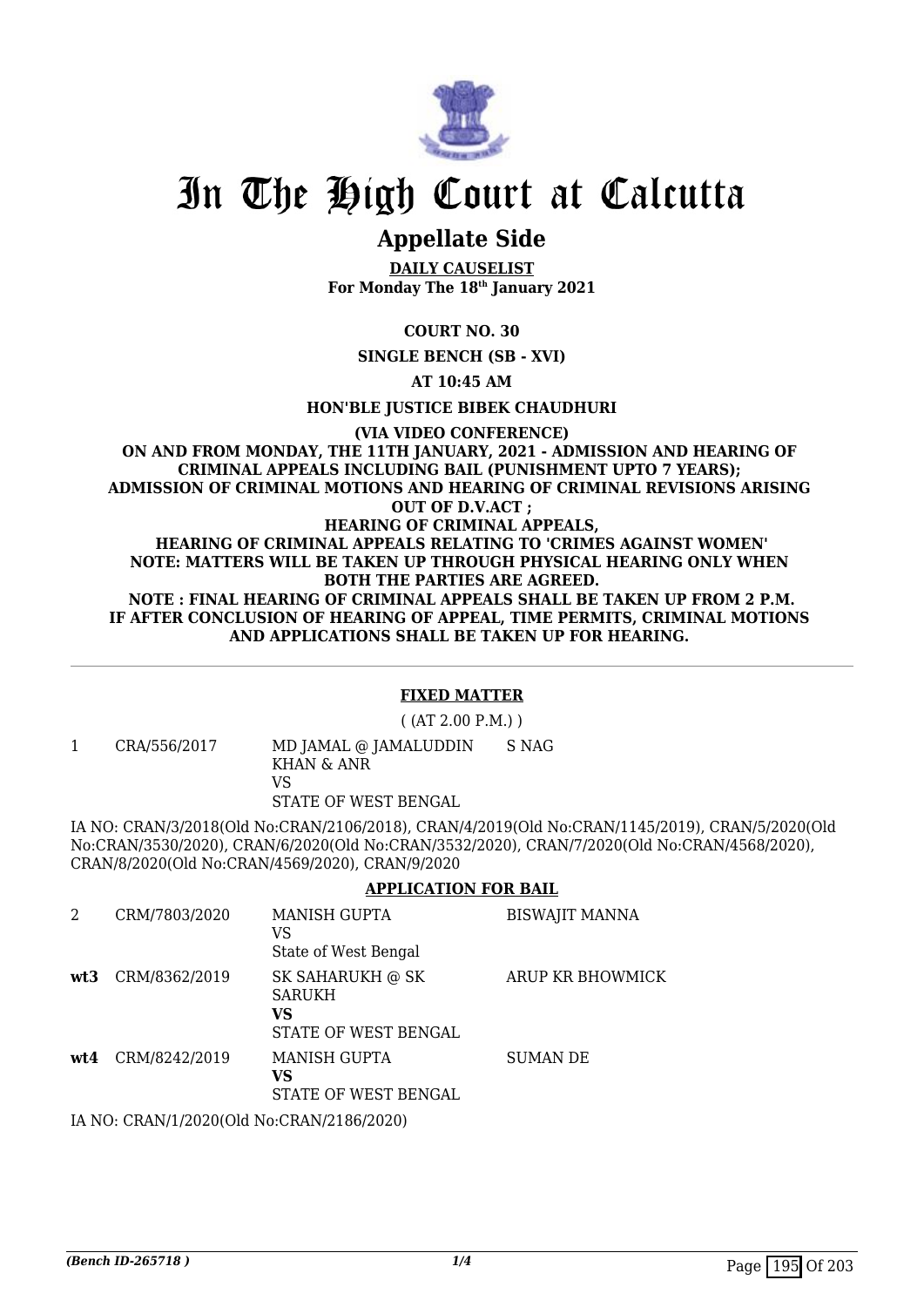|     | wt5 CRM/8357/2019                        | SADIK ALI @ AJOY SINGH &<br>ANR.<br><b>VS</b><br>STATE OF WEST BENGAL  | <b>SOUMYA BASU ROY</b><br><b>CHOWDHURI</b>                                                     |
|-----|------------------------------------------|------------------------------------------------------------------------|------------------------------------------------------------------------------------------------|
|     |                                          |                                                                        | IA NO: CRAN/2/2020(Old No:CRAN/3542/2020), CRAN/3/2020(Old No:CRAN/3543/2020), CRAN/4/2020(Old |
|     | No:CRAN/3791/2020)                       |                                                                        |                                                                                                |
|     | wt6 CRM/8631/2019                        | MD. TOUHID ALAM @<br>TOUHID ALAM @ GUDDU @<br>TAHIDA ALAM<br><b>VS</b> | <b>SUTAPA MITRA</b>                                                                            |
|     |                                          | STATE OF WEST BENGAL                                                   |                                                                                                |
|     |                                          | IA NO: CRAN/1/2020(Old No:CRAN/1970/2020)                              |                                                                                                |
| wt7 | CRM/9290/2019                            | <b>IRFAN ALI</b><br><b>VS</b><br>STATE OF WEST BENGAL                  | <b>SOUMYA BASU ROY</b><br><b>CHOWDHURI</b>                                                     |
| wt8 | CRM/9337/2020                            | MAHAMMAD UMAR @ MD<br><b>UMAR</b>                                      | PRONOJIT ROY                                                                                   |
|     |                                          | <b>VS</b><br>STATE OF WEST BENGAL                                      |                                                                                                |
| 9   | CRM/648/2021                             | <b>GAUTAM KUNDU</b><br><b>VS</b>                                       | <b>MINAL PALANA</b>                                                                            |
|     |                                          | MANOJ KUMAR                                                            |                                                                                                |
|     |                                          | <b>CANCELLATION OF BAIL</b>                                            |                                                                                                |
| 10  | CRM/1204/2020                            | SARJINA BIBI<br><b>VS</b><br>STATE OF WEST BENGAL &<br><b>ORS</b>      | KALYAN KUMAR<br>BHATTACHARJEE                                                                  |
|     |                                          | <b>BAIL IN CONNECTION WITH APPEAL</b>                                  |                                                                                                |
| 11  | CRA/19/2020                              | <b>JADU GOPAL BISWAS</b><br>VS<br>STATE OF WEST BENGAL                 | <b>SNEHANSU</b><br>MAJUMDER                                                                    |
|     | IA NO: CRAN/1/2020                       |                                                                        |                                                                                                |
| 12  | CRA/81/2020                              | SAMAUL HOQUE                                                           | MUSHARRAF ALAM                                                                                 |
|     |                                          | VS<br>STATE OF WEST BENGAL                                             | SK.                                                                                            |
|     |                                          | IA NO: CRAN/3/2020, CRAN/4/2020, CRAN/5/2021                           |                                                                                                |
| 13  | CRA/104/2020                             | BISWAJIT BAYEN (DAS)<br><b>VS</b><br>STATE OF WEST BENGAL              | <b>MANAS KR DAS</b>                                                                            |
|     | IA NO: CRAN/1/2020                       |                                                                        |                                                                                                |
|     |                                          | <b>LEAVE TO APPEAL</b>                                                 |                                                                                                |
| 14  | CRMSPL/9/2020                            | M/S. MURALIDHAR                                                        | AMAJIT DE                                                                                      |
|     |                                          | RAJKUMAR<br><b>VS</b>                                                  |                                                                                                |
|     |                                          | STATE OF WEST BENGAL &<br>ORS.                                         |                                                                                                |
|     | IA NO: CRAN/1/2020(Old No:CRAN/604/2020) |                                                                        |                                                                                                |
| 15  | CRMSPL/33/2020                           | M/S SHALIMAR PAINTS LTD<br><b>VS</b><br>M VIJAYARAJ AND ANOTHER        | SAYANTI SANTRA                                                                                 |
|     | IA NO: CRAN/1/2020                       |                                                                        |                                                                                                |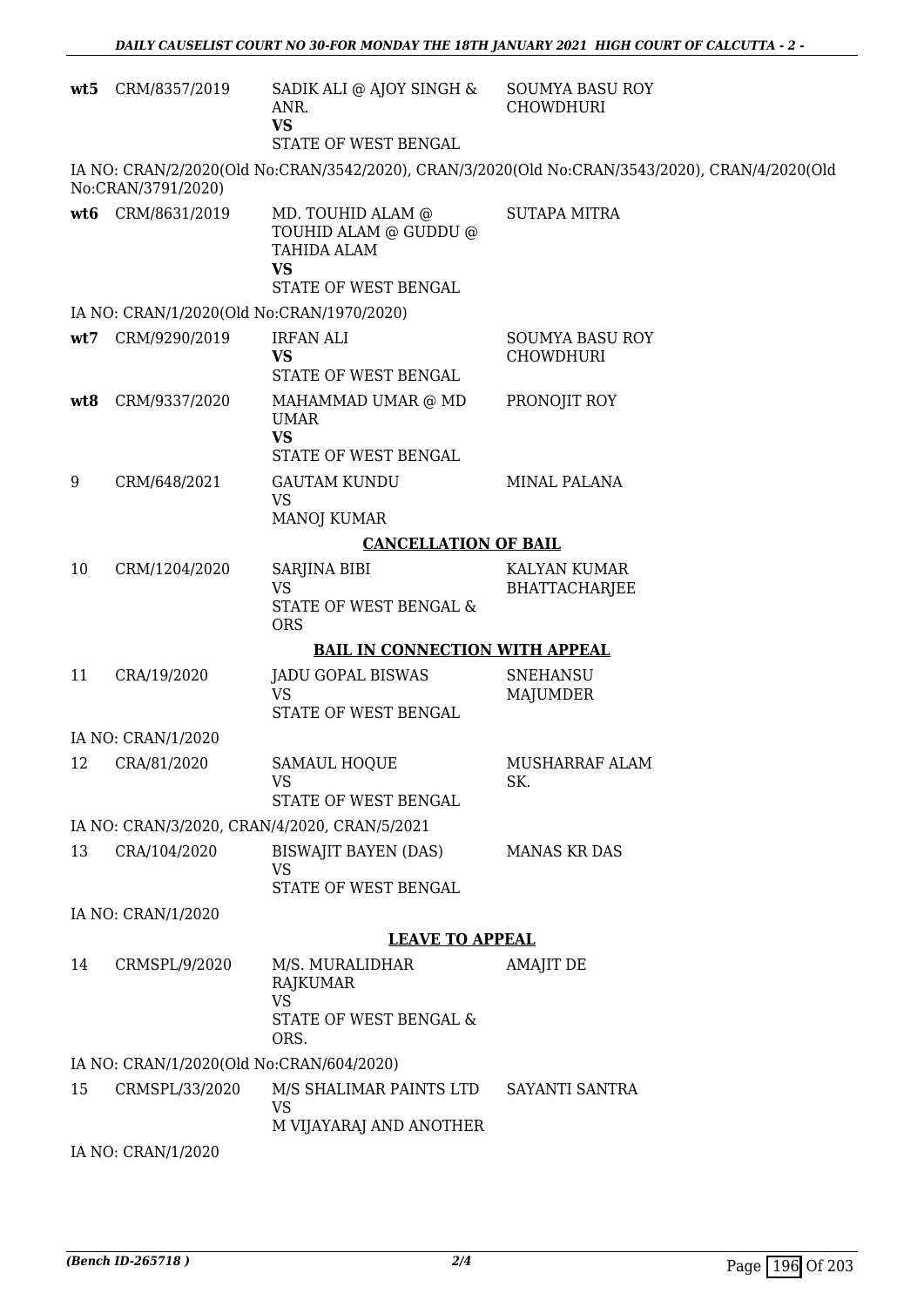| 16 | CRMSPL/34/2020                            | M/S SHALIMAR PAINTS LTD SAYANTI SANTRA<br><b>VS</b>                                                                         |                                                                                                |
|----|-------------------------------------------|-----------------------------------------------------------------------------------------------------------------------------|------------------------------------------------------------------------------------------------|
|    |                                           | SURENDRA SINDWANI AND<br><b>ANOTHER</b>                                                                                     |                                                                                                |
|    | IA NO: CRAN/1/2020                        |                                                                                                                             |                                                                                                |
|    |                                           | <b>MOTION</b>                                                                                                               |                                                                                                |
| 17 | CRR/2201/2018                             | PALLABI DEBNATH<br><b>VS</b><br>STATE OF WEST BENGAL &<br>ANR.                                                              | <b>SUJAY KUMAR</b><br><b>HALDER</b>                                                            |
| 18 | CRR/1979/2019                             | PRABIR KUMAR DAS<br>VS<br>PRITILATA DAS                                                                                     | <b>APAN SAHA</b>                                                                               |
| 19 | CRR/3508/2019                             | NEHA SONTHALIA<br><b>VS</b><br>STATE OF WEST BENGAL &<br><b>ORS</b>                                                         | NIRBIKA RAHA                                                                                   |
|    | wt20 CRR/2856/2019                        | ANUBHAV SONTHALIA &<br>ANR<br><b>VS</b><br><b>NEHA SONTHALIA</b>                                                            | <b>JAVED MAJIB</b>                                                                             |
| 21 | CRR/184/2020                              | <b>DEB SANKAR</b><br>BHATTACHARYA @<br><b>DEBSANKAR</b><br><b>BHATTACHARYA</b><br><b>VS</b><br>STATE OF WEST BENGAL&<br>ANR | ALI AHSAN ALAMGIR                                                                              |
| 22 | CRR/667/2020                              | PRIYANKA MALIK<br><b>VS</b><br>STATE OF WEST BENGAL &<br><b>ANR</b>                                                         | <b>ASHOK KR</b><br><b>CHOWDHURY</b>                                                            |
| 23 | CRR/135/2021                              | MD.MERAJ SK<br><b>VS</b><br>State of West Bengal                                                                            | PRONOJIT ROY                                                                                   |
|    |                                           | <b>ADMISSION OF APPEAL</b>                                                                                                  |                                                                                                |
| 24 | CRA/140/2020                              | PARIMAL MAHATO<br>VS<br>STATE OF WEST BENGAL                                                                                | NAVANIL DE                                                                                     |
|    | IA NO: CRAN/1/2020(Old No:CRAN/1222/2020) |                                                                                                                             |                                                                                                |
|    |                                           | <b>CONTESTED APPLICATION</b>                                                                                                |                                                                                                |
| 25 | CRR/159/2018                              | PALASH KUMAR DEBNATH<br>& ANR<br><b>VS</b><br>STATE OF WEST BENGAL                                                          | S. K. HALDER                                                                                   |
|    | No:CRAN/3121/2019)                        |                                                                                                                             | IA NO: CRAN/2/2018(Old No:CRAN/3508/2018), CRAN/3/2019(Old No:CRAN/1572/2019), CRAN/4/2019(Old |
| 26 | CRR/717/2019                              | <b>BISWAJIT SAMANTA</b><br><b>VS</b><br><b>ARATI SAMANTA</b>                                                                | <b>SYED NURUL AREFIN</b>                                                                       |

## **HEARING**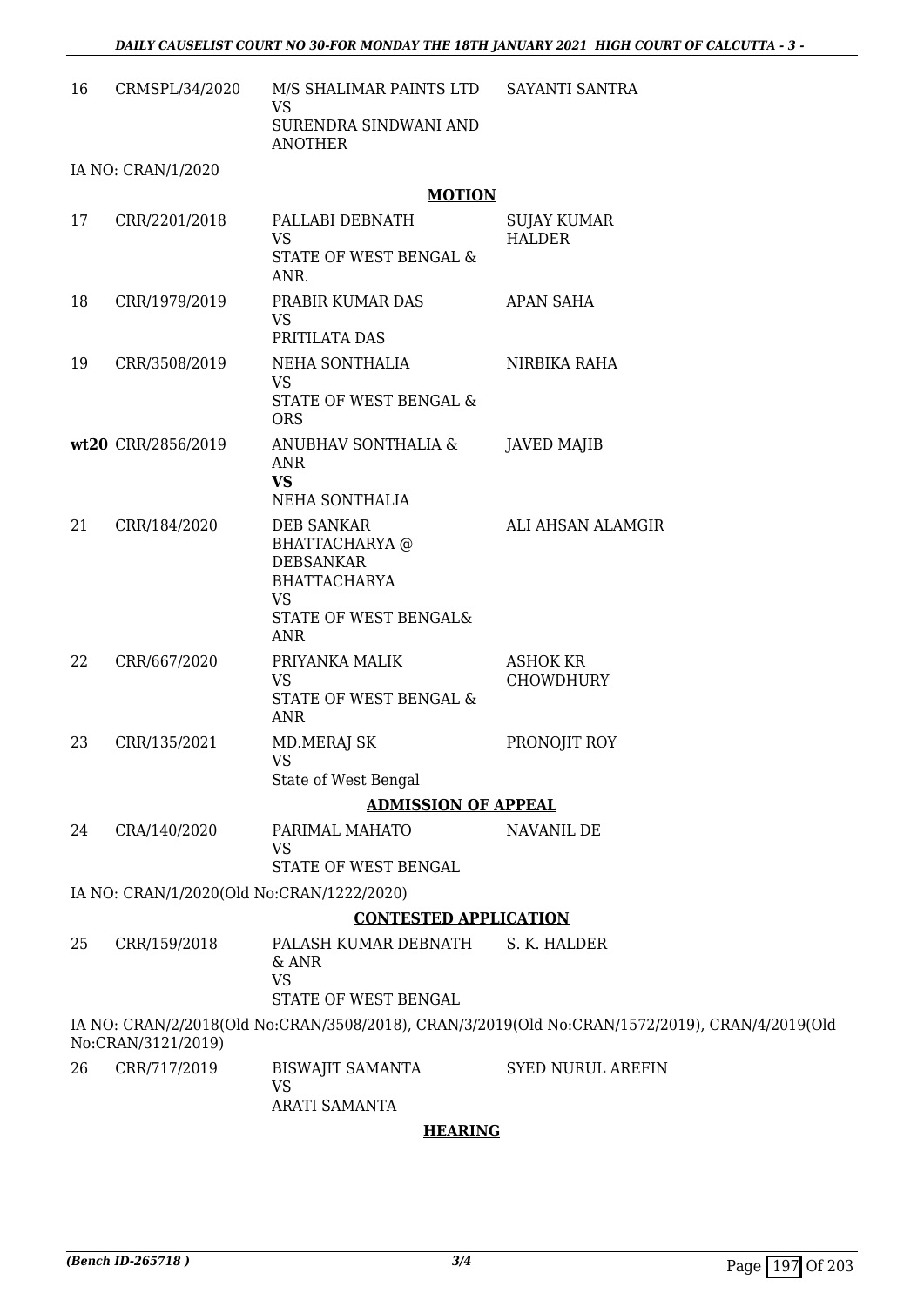| 27 | CRA/757/2014                              | <b>MATIRUR RAHAMAN</b><br>VS                     | <b>G B CHAKRBORTY</b>                                                                          |
|----|-------------------------------------------|--------------------------------------------------|------------------------------------------------------------------------------------------------|
|    |                                           | STATE OF WEST BENGAL                             |                                                                                                |
| 28 | CRA/401/2015                              | PRASENJIT DAS & ANR<br>VS                        | <b>AMIT KUMAR GHOSH</b>                                                                        |
|    |                                           | STATE OF WEST BENGAL                             |                                                                                                |
|    | IA NO: CRAN/2/2015(Old No:CRAN/4553/2015) |                                                  |                                                                                                |
| 29 | CRA/782/2015                              | SOUMEN @ NEMAI PATRA<br><b>VS</b>                | PRONOTI GOSWAMI                                                                                |
|    |                                           | <b>STATE OF WEST BENGAL</b>                      |                                                                                                |
| 30 | CRA/372/2016                              | PRAFULLA KANJILAL<br><b>VS</b>                   | <b>SUJOY SARKAR</b>                                                                            |
|    |                                           | STATE OF WEST BENGAL                             |                                                                                                |
|    | IA NO: CRAN/2/2016(Old No:CRAN/3344/2016) |                                                  |                                                                                                |
| 31 | CRA/161/2017                              | TARAKESWAR SINGH<br><b>VS</b>                    | <b>ASIT NAYEK</b>                                                                              |
|    |                                           | STATE OF WEST BENGAL                             |                                                                                                |
|    | IA NO: CRAN/2/2020, CRAN/3/2020           |                                                  |                                                                                                |
| 32 | CRA/524/2017                              | TAPAN MAITY & ORS.<br>VS                         | <b>ANIRBAN MITRA</b>                                                                           |
|    |                                           | STATE OF WEST BENGAL                             |                                                                                                |
|    | No:CRAN/3810/2019), CRAN/5/2020           |                                                  | IA NO: CRAN/2/2018(Old No:CRAN/1166/2018), CRAN/3/2019(Old No:CRAN/2804/2019), CRAN/4/2019(Old |
| 33 | CRA/546/2017                              | <b>SOUMIK ROY</b>                                | <b>K GANGULY</b>                                                                               |
|    |                                           | <b>VS</b><br>STATE OF WEST BENGAL                |                                                                                                |
|    | No:CRAN/3750/2020)                        |                                                  | IA NO: CRAN/1/2017(Old No:CRAN/4177/2017), CRAN/2/2017(Old No:CRAN/5281/2017), CRAN/3/2020(Old |
| 34 | CRA/350/2018                              | BABY BISWAS @ BABY<br><b>MANDAL BISWAS</b><br>VS | K SAFIULLAH                                                                                    |
|    |                                           | STATE OF WEST BENGAL &<br><b>ANR</b>             |                                                                                                |
| 35 | CRA/637/2018                              | <b>HANIF MIYA</b>                                | <b>SHASJHANKA</b>                                                                              |
|    |                                           | <b>VS</b><br>STATE OF WEST BENGAL                | <b>SEKHAR SAHA</b>                                                                             |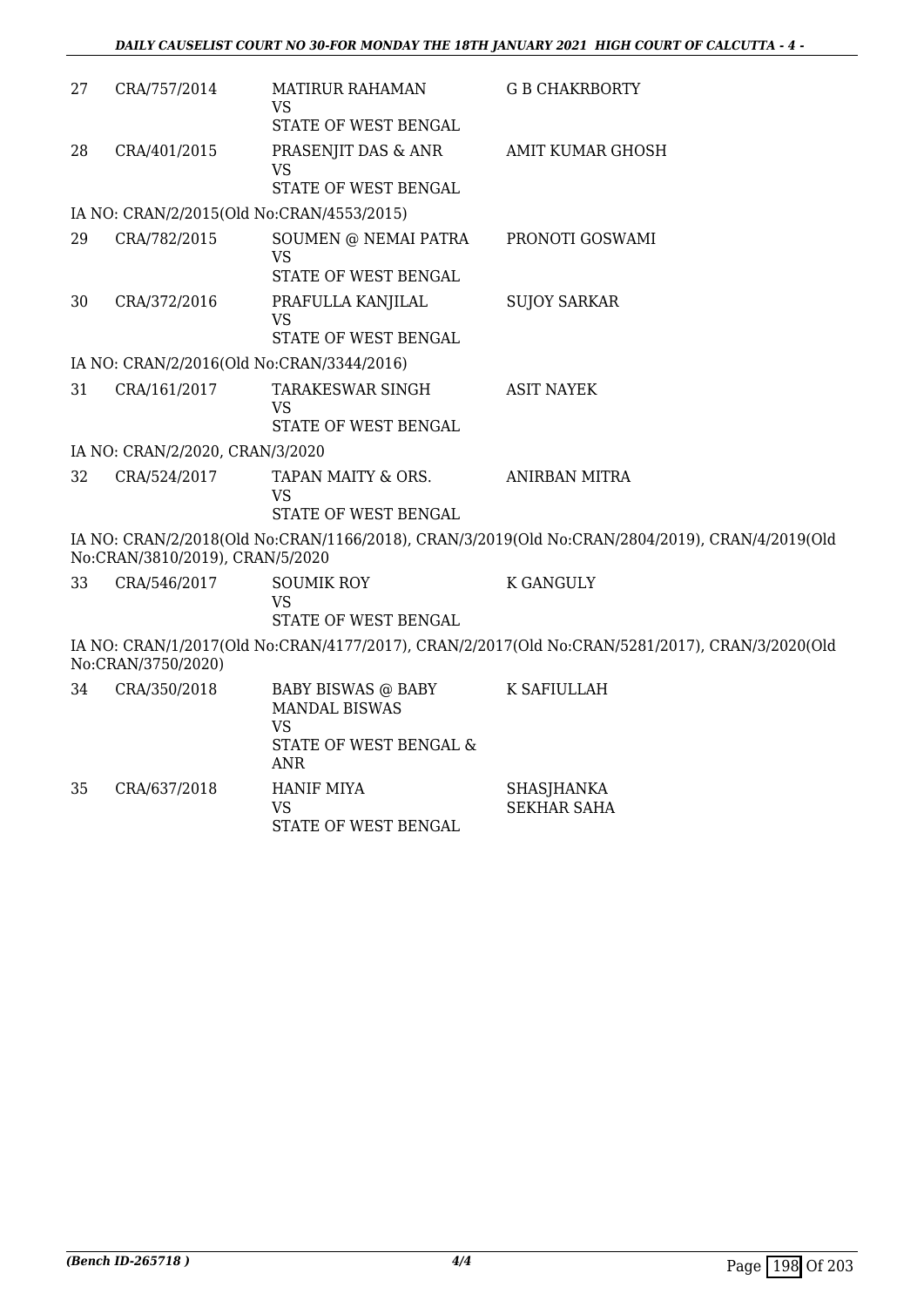

# **Appellate Side**

**DAILY CAUSELIST For Monday The 18th January 2021**

**COURT NO. 42**

**SINGLE BENCH (SB - XVII)**

**AT 10:45 AM**

**HON'BLE JUSTICE SUBHASIS DASGUPTA**

**(VIA VIDEO CONFERENCE) ON AND FROM MONDAY, THE 11TH JANUARY, 2021 - ADMISSION OF CRIMINAL MOTIONS AND HEARING OF CRIMINAL REVISIONS WHICH ARE NOT ASSIGNED TO ANY OTHER BENCH INCLUDING APPLICATIONS CONNECTED THERETO; HEARING OF CRIMINAL REVISIONS (IRRESPECTIVE OF CLASSIFICATION) FIELD UPTO 2015 INCLUDING CONNECTED APPLICATIONS; HEARING OF CRIMINAL APPEALS.**

#### **FOR JUDGMENT**

| 1              | CRR/1623/2020 | SATYABRATA PRADHAN<br>VS<br>THE STATE OF WEST<br><b>BENGAL AND ANR</b>    | <b>SABYASACHI</b><br><b>BHATTACHARJEE</b> |
|----------------|---------------|---------------------------------------------------------------------------|-------------------------------------------|
|                |               | <b>LISTED MOTION</b>                                                      |                                           |
| $\mathfrak{D}$ | CRR/2276/2019 | DR KAJAL GHOSH<br>VS<br><b>CENTRAL BUREAU OF</b><br><b>INVESTIGATION</b>  | SAURADEEP DUTTA                           |
| 3              | CRR/1404/2020 | <b>MANTU SK</b><br><b>VS</b><br>State of West Bengal                      | ROBIUL ISLAM                              |
| 4              | CRR/1405/2020 | <b>AKBAR ALI</b><br>VS<br>State of West Bengal                            | ROBIUL ISLAM                              |
| 5              | CRR/1423/2020 | MD AKBAR ALI@JHINKU<br><b>VS</b><br>State of West Bengal                  | ROBIUL ISLAM                              |
| 6              | CRR/1709/2020 | <b>KARIM MOLLA</b><br><b>VS</b><br>State of West Bengal                   | <b>SANGHITA</b><br><b>CHATTERJEE</b>      |
| 7              | CRR/1884/2020 | NASIR ALI KHAN<br><b>VS</b><br>State of West Bengal AND<br><b>ANOTHER</b> | RABINDRA NATH<br>GHOSH                    |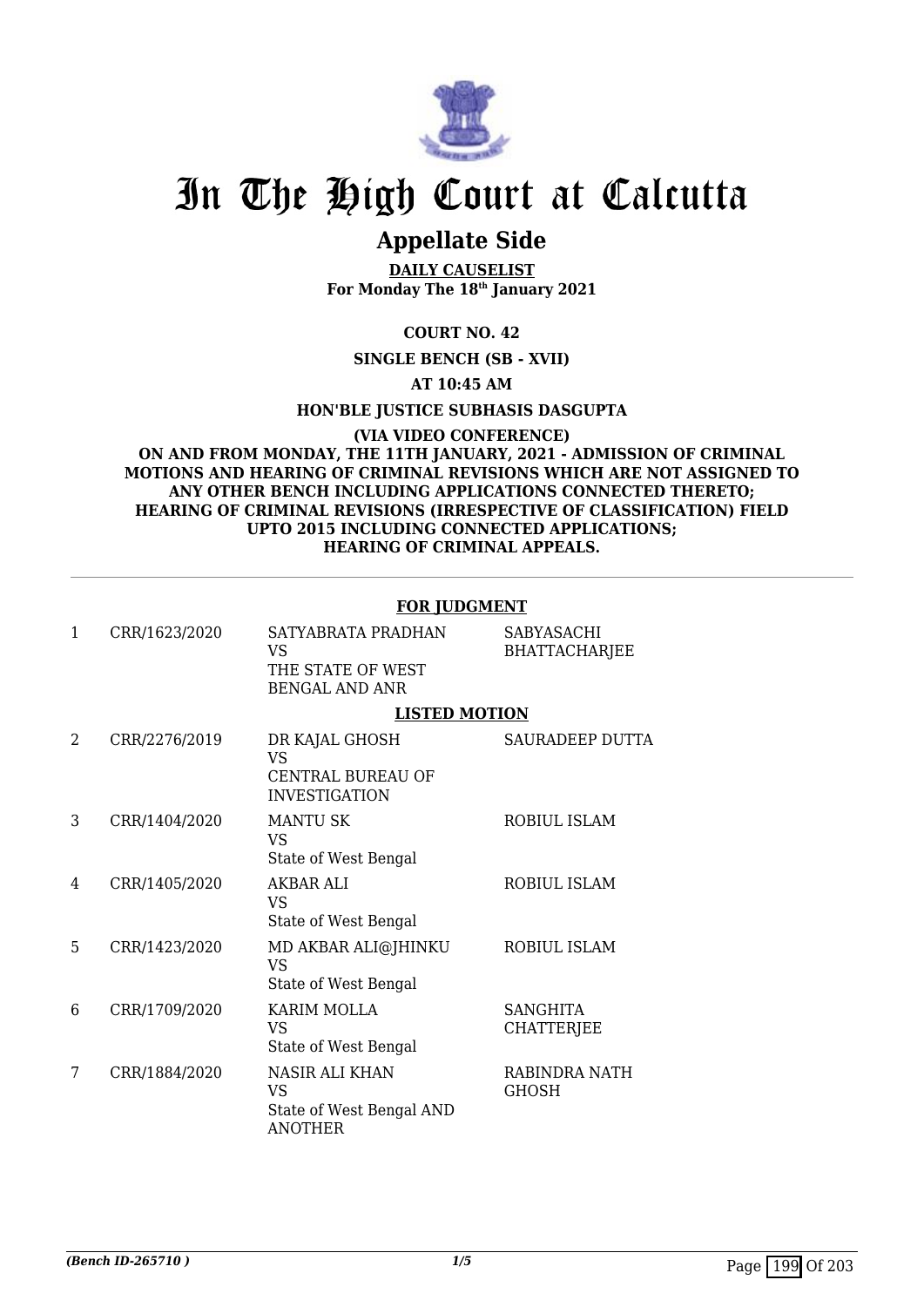|    | wt8 CRR/1889/2020 | NASIR ALI KHA<br><b>VS</b><br>STATE OF WEST BENGAL<br><b>AND ANR</b>                                     | RABINDRANATH<br>GHOSH                      |
|----|-------------------|----------------------------------------------------------------------------------------------------------|--------------------------------------------|
| 9  | CRR/1894/2020     | TUHIN KANTI SAHA<br><b>VS</b><br>State of West Bengal AND<br><b>ANR</b>                                  | <b>SUBHENDU DAS</b>                        |
| 10 | CRR/1901/2020     | SUMITA MONDAL AND ANR.<br><b>VS</b><br>State of West Bengal AND<br>ANR.                                  | <b>ABHISHEK DE</b>                         |
| 11 | CRR/46/2021       | <b>GOPAL GHOSH</b><br><b>VS</b><br>State of West Bengal                                                  | MUJIBAR ALI NASKAR                         |
| 12 | CRR/110/2021      | <b>BAPPA HALDER</b><br><b>VS</b><br>STATE OF WEST BENGAL<br>AND ORS.                                     | PRITAM MAJUMDAR                            |
| 13 | CRR/116/2021      | <b>AZIJUL MONDAL</b><br><b>VS</b><br>State of West Bengal AND<br><b>ANR</b>                              | <b>IBRAHIM SHAIKH</b>                      |
| 14 | CRR/118/2021      | <b>NABIN JAISWAL</b><br><b>VS</b><br>State of West Bengal AND<br><b>ANR</b>                              | <b>BIBHASHADITYA</b><br><b>CHAKRABORTY</b> |
| 15 | CRR/124/2021      | RIMPA SAHA AND ANR<br><b>VS</b><br>State of West Bengal AND<br><b>ANR</b>                                | <b>SHASANKA SEKHAR</b><br><b>SAHA</b>      |
| 16 | CRR/125/2021      | PRADIP DAS AND ANR<br><b>VS</b><br>State of West Bengal                                                  | <b>SHASANKA SEKHAR</b><br><b>SAHA</b>      |
| 17 | CRR/126/2021      | MRITYUNJOY SAHA<br><b>VS</b><br>State of West Bengal                                                     | <b>SHASANKA SEKHAR</b><br><b>GHOSH</b>     |
| 18 | CRR/127/2021      | <b>BHARATI JITENDRA</b><br><b>SOLANKI AND ORS</b><br><b>VS</b><br>State of West Bengal AND<br><b>ANR</b> | Subhojit Seal                              |
| 19 | CRR/129/2021      | <b>SRIKANTA PAUL</b><br><b>VS</b><br>MANIK SARKAR AND ORS                                                | DEBANSU NADI                               |
| 20 | CRR/130/2021      | <b>TAPAN KUMAR</b><br><b>MOHAPATRA</b><br><b>VS</b><br>THE STATE OF WEST<br><b>BENGAL</b>                | APURBA KUMAR<br><b>CHAKRABARTTY</b>        |

IA NO: CRAN/1/2021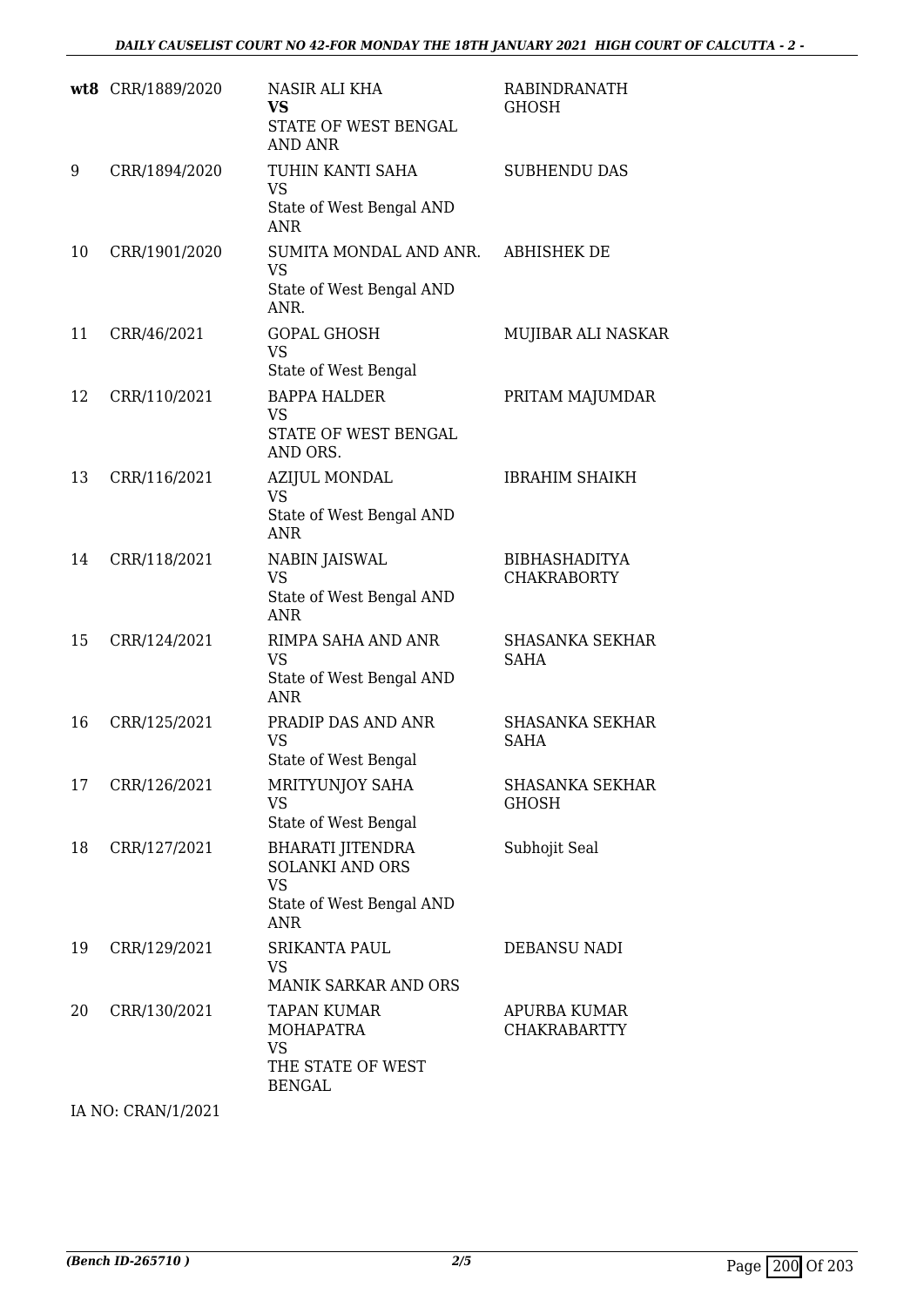| 21 | CRR/132/2021       | <b>GOBARDHAN GHOSH AND</b><br><b>ORS</b><br><b>VS</b><br>State of West Bengal                       | <b>SUMAN DAS</b><br><b>ADHIKARY</b>   |
|----|--------------------|-----------------------------------------------------------------------------------------------------|---------------------------------------|
| 22 | CRR/133/2021       | <b>SERAJUL SK</b><br><b>VS</b><br>State of West Bengal                                              | KINGSUK MONDAL                        |
|    | IA NO: CRAN/1/2021 |                                                                                                     |                                       |
| 23 | CRR/134/2021       | RABIUL HAQUE<br><b>VS</b>                                                                           | Md. Habibur Rahaman                   |
| 24 | CRR/137/2021       | State of West Bengal<br><b>GOPAL BISWAS@ SATYA</b><br><b>VS</b>                                     | <b>SHASHANKA</b><br>SHEKHAR SAHA      |
| 25 | CRR/138/2021       | State of West Bengal<br><b>HASAN MAJID</b><br><b>VS</b>                                             | <b>ABDUL ZAHID</b>                    |
|    |                    | State of West Bengal AND<br><b>ANR</b>                                                              |                                       |
| 26 | CRR/139/2021       | DHIMAN ROY ALIAS BUDO<br><b>VS</b><br>State of West Bengal                                          | <b>SHASHANKA</b><br>SHEKHAR SAHA      |
|    |                    | <b>ADJOURNED MOTIONS</b>                                                                            |                                       |
|    |                    | (AFTER SERVICE OF NOTICE)                                                                           |                                       |
| 27 | CRR/1010/2020      | SK. RAMJAN ALI & ANR<br><b>VS</b>                                                                   | <b>AMAL KRISHNA</b><br><b>SAMANTA</b> |
|    |                    | STATE OF WEST BENGAL                                                                                |                                       |
| 28 | CRR/1713/2020      | <b>SMT MUNNI DEVI</b><br><b>VS</b><br>State of West Bengal                                          | RIMPY MUKHERJEE                       |
| 29 | CRR/1832/2020      | <b>RAMESH HAITE</b><br><b>VS</b><br>State of West Bengal                                            | <b>UJJAL RAY</b>                      |
|    | 30 CRR/1926/2020   | ANUJ SHARMA<br>VS<br>State of West Bengal AND<br>ANR                                                | <b>SHANTANU</b><br><b>KARMAKAR</b>    |
| 31 | CRR/1936/2020      | SIRAJ HAQ<br><b>VS</b><br>State of West Bengal and Anr                                              |                                       |
| 32 | CRR/98/2021        | <b>JOYDEB NAIYA AND</b><br><b>OTHERS</b><br><b>VS</b><br><b>BASUDEB NAIYA AND</b><br><b>ANOTHER</b> | <b>SUBHENDU</b><br><b>BANERJEE</b>    |
|    |                    | <b>FOR ORDERS</b>                                                                                   |                                       |
| 33 | CRR/96/2020        | <b>PUSKAR SARKAR</b><br><b>VS</b><br>STATE OF WEST BENGAL                                           | DATTATREYA DUTTA                      |

## **CONTESTED APPLICATION**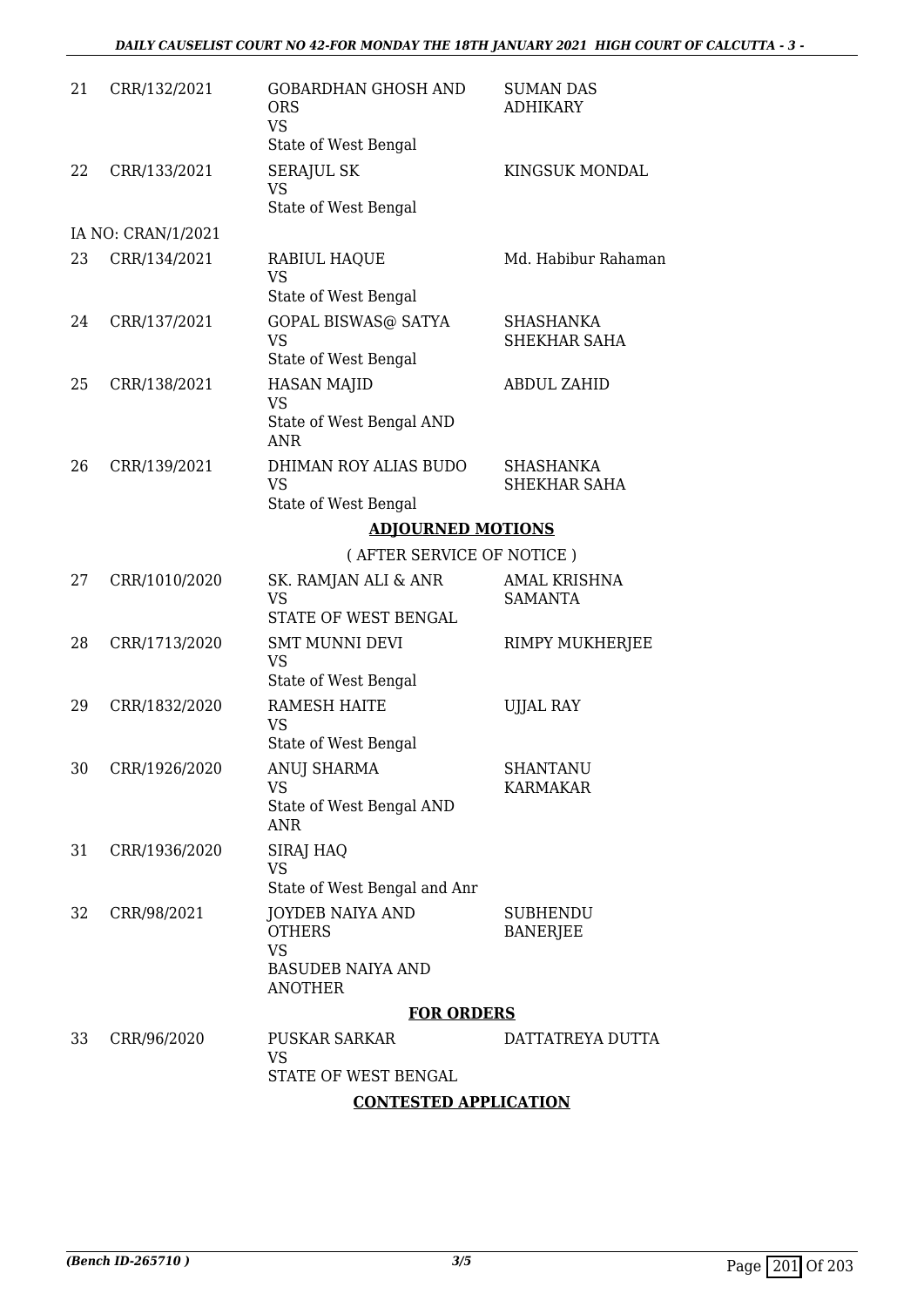| 34 | CRR/1621/2006      | SITAL CHANDRA DEY<br>VS.<br><b>STATE</b>                                              | SIRSHENDU SINHA<br><b>ROY</b>                          |
|----|--------------------|---------------------------------------------------------------------------------------|--------------------------------------------------------|
|    | IA NO: CRAN/4/2020 |                                                                                       |                                                        |
| 35 | CRR/751/2018       | JAYANTA CHOWDHURY<br><b>VS</b><br>STATE OF WEST BENGAL &<br><b>ANR</b>                | <b>JAYANTA</b><br><b>CHOWDHURY IN</b><br><b>PERSON</b> |
| 36 | CRR/1322/2019      | DEBI PRASAD GHOSH<br><b>VS</b><br>STATE OF WEST BENGAL &<br><b>ORS</b>                | <b>AMAJIT DE</b>                                       |
| 37 | CRR/1725/2019      | SOMENATH GHOSH<br><b>VS</b><br>STATE OF WEST BENGAL &<br><b>ANR</b>                   | RIMPA RAJPAL                                           |
|    | IA NO: CRAN/1/2021 |                                                                                       |                                                        |
| 38 | CRR/2812/2019      | PRABHAT KUMAR DE @<br>PRAVAT KUMAR DAS<br><b>VS</b><br>STATE OF WEST BENGAL           | SOUMYAJIT DAS<br><b>MAHAPATRA</b>                      |
| 39 | CRR/3375/2019      | KRISHNENDU GHOSH &<br><b>ANR</b><br><b>VS</b><br>STATE OF WEST BENGAL &<br><b>ANR</b> | <b>ABHIJIT SINGH</b>                                   |
| 40 | CRR/3794/2019      | <b>ISMAIL SK</b><br><b>VS</b><br>STATE OF WEST BENGAL                                 | <b>ABHIMANYU</b><br><b>BANERJEE</b>                    |
| 41 | CRR/5/2020         | NIRMALYA CHAKROBORTY<br><b>VS</b><br>STATE OF WEST BENGAL &<br><b>ANR</b>             | <b>KUSAL KUMAR</b><br>MUKHERJEE                        |
|    |                    | IA NO: CRAN/1/2020(Old No:CRAN/1029/2020)                                             |                                                        |
| 42 | CRR/787/2020       | KRISHANU MONDAL<br><b>VS</b><br>STATE OF WEST BENGAL &<br>ANR.                        | <b>SUMIT ROUTH</b>                                     |
| 43 | CRR/817/2020       | MALANCHA DASGUPTA<br><b>VS</b><br>CHANDAN CHOWDHURY                                   | <b>SOURAV MUKHERJEE</b>                                |
| 44 | CRR/1450/2020      | THE STATE OF WEST<br>BENGAL<br><b>VS</b><br>UNION OF INDIA AND ANR                    | SAYANTI SANTRA                                         |
| 45 | CRR/1451/2020      | THE STATE OF WEST<br><b>BENGAL</b><br><b>VS</b><br>UNION OF INDIA AND ANR             | AYANTI SANTRA                                          |
| 46 | CRR/1728/2020      | <b>SUNIL BISWAS</b><br><b>VS</b><br>State of West Bengal AND<br><b>ORS</b>            | <b>SANDIP DAS</b>                                      |